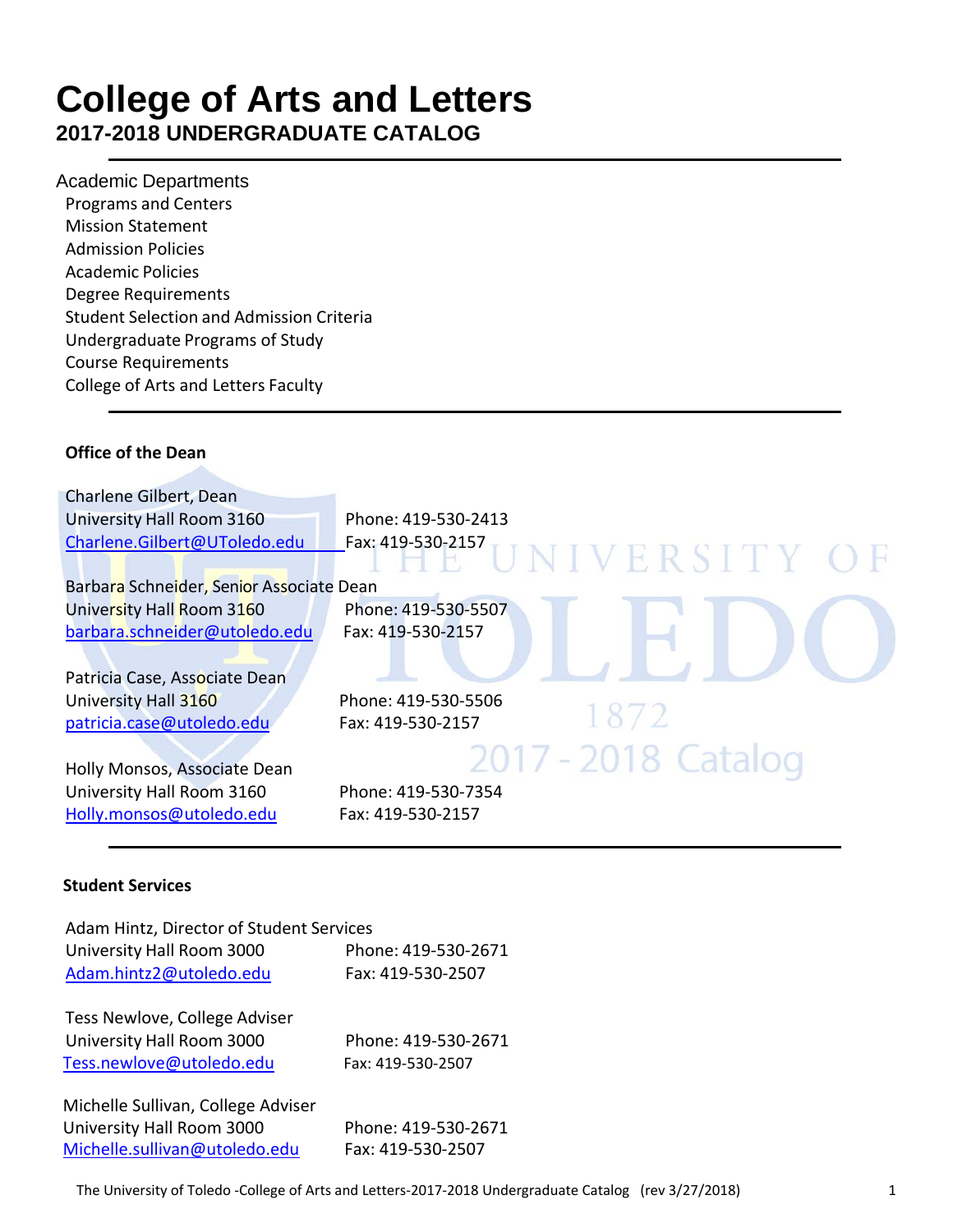Sharon Schnarre, Pre‐med/pre‐dent/pre‐vet Adviser University Hall Room 3000 Phone: 419‐530‐2671 sharon.schnarre@utoledo.edu Fax: 419-530-2507

Departmental Advisers

Lisa Bollman, Communication Adviser Sullivan Hall, 2070 Phone: 419‐530‐4436 Lisa.bollman@utoledo.edu Fax: 419‐530‐4471

Alexandria Harris, Psychology Adviser University Hall, Room 3020 Phone: 419‐530‐2671 Alexandria.harris@utoledo.edu Fax: 419‐530‐2507

#### **Academic Departments**

Department of Communications

Patrick Lawrence, Acting Chair Patrick Lawrence, Acting Chair<br>University Hall 3160 Phone: 419‐530‐5506 NIVERSITY Patrick.lawrence@utoledo.edu Fax: 419‐530‐2157

Department of Economics

Michael Dowd, Chair michael.dowd@utoledo.edu Fax: 419-530-7844

Department of English

Sara Lundquist, Chair Field House Room 1500J Phone: 419‐530‐2318 sara.lundquist@utoledo.edu Fax: 419-530-4440

Department of Foreign Languages

Ruth Hottell, Chair Field House Room 2400F Phone: 419‐530‐2606 ruth.hottell@utoledo.edu Fax: 419-530-4954

Department of Geography and Planning

Dan Hammel, Chair Snyder Memorial Hall Room 3000 Phone: 419‐530‐2545 dan.hammel@utoledo.edu Fax: 419-530-7919

University Hall Room 4120 Phone: 419‐530‐2572 & 419‐530‐4603

2017 - 2018 Catalog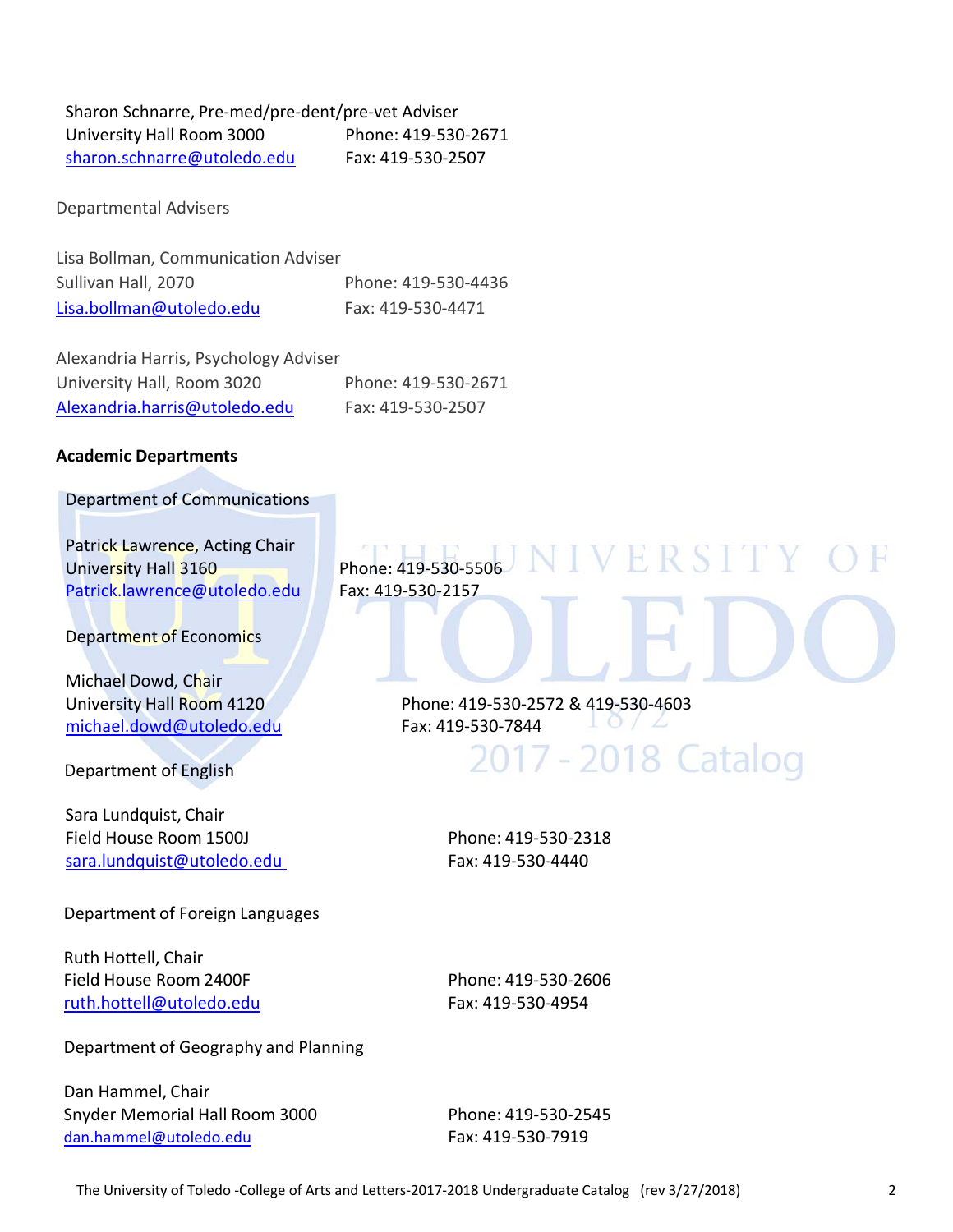Department of History

Charles Beatty Medina, Chair University Hall Room 5420A Phone 419-530-2845 charles.beattymedina@utoledo.edu Fax: 419-530-4539

Department of Philosophy and Religious Studies

John Sarnecki, Chair University Hall Room 4680 Phone: 419‐530‐6190 iohn.sarnecki@utoledo.edu Fax: 419-530-6189

Department of Political Science and Public Administration

Sam Nelson, Chair Snyder Memorial Hall Room 3000 Phone: 419‐530‐4151 sam.nelson@utoledo.edu Fax: 419-530-419

NIVERSIT

Catalog

Department of Psychology

Kim Gratz Chair University Hall Room 5020A Phone: 419-530-2717 Kim.Gratz@utoledo.edu@utoledo.edu Fax: 419‐530‐8479

Department of Sociology and Anthropology

Patricia Case, Chair University Hall Room 2520 Phone: 419-530-4665 Patricia.case@utoledo.edu Fax: 419-530-8406

Department of Women's and Gender Studies

Sharon Barnes, Interim Chair and Adviser University Hall 4260A Phone: 419‐530‐2233 Sharon.barnes@utoledo.edu Fax: 419-530-4411

#### **Academic Schools**

#### School for the Visual and Performing Arts (SVPA)

Debra A. Davis, Director Sullivan Hall 1200 Phone: 419‐530‐7355 Debra.davis@utoledo.edu Fax: 419‐530‐7359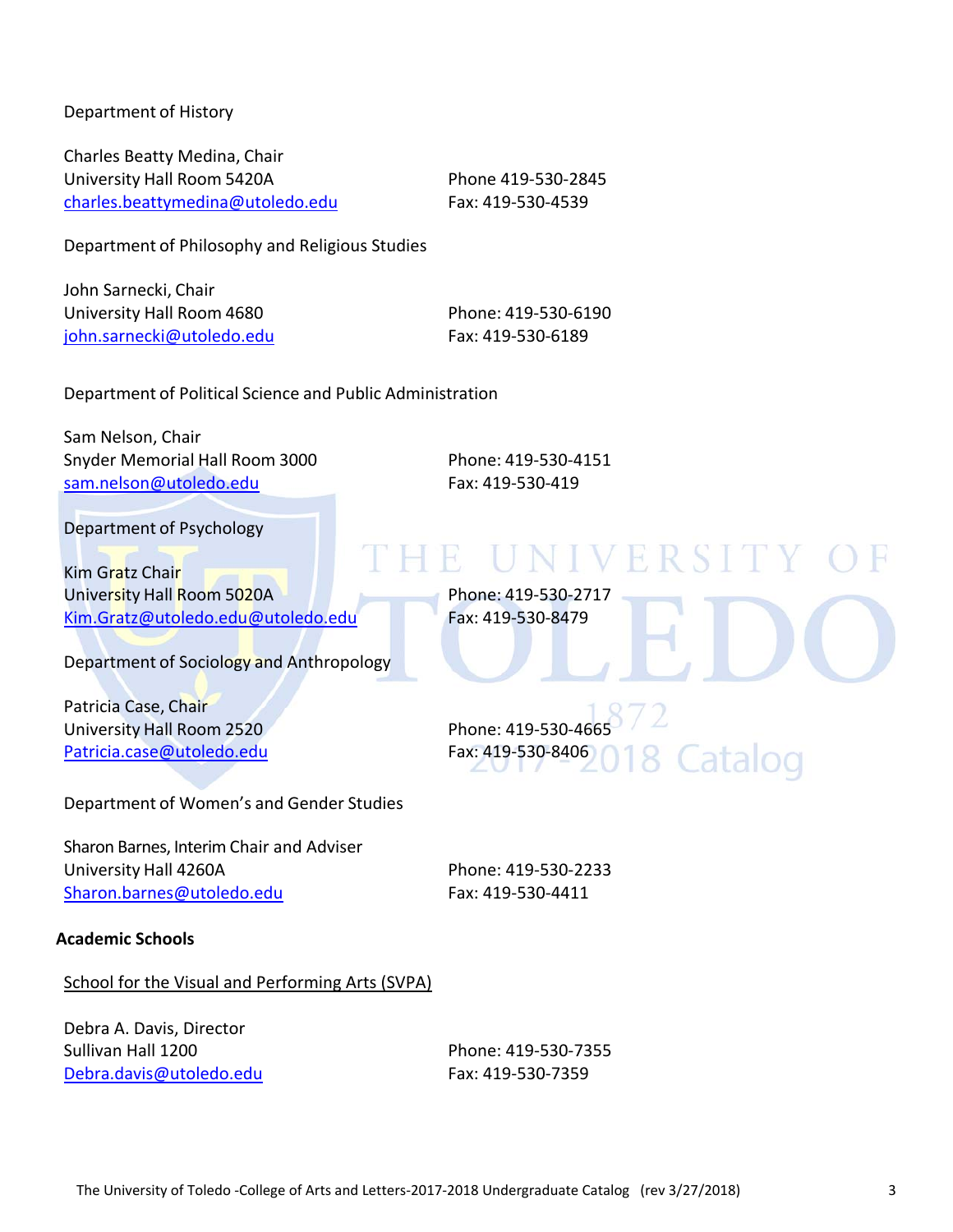#### SVPA Departments:

Department of Art

Barbara WF Miner, Chair Center for the Visual Arts Room 1070 Phone: 419‐530‐8300 Barbara.miner@utoledo.edu Fax: 419-530-8337

Department of Music

Jason Stumbo, Chair Center for the Performing Arts Room 1030A Phone: 419‐530‐2448 Jason.stumbo@utoledo.edu Fax: 419‐530‐8434

Department of Theatre and Film

Edmund B. Lingan, Chair Center for the Performing Arts 1030A Phone: 419‐530‐2855 Edmund.lingan@utoledo.edu Fax: 419‐530‐8439

School for Interdisciplinary Studies (SIS)

James Ferris, Director UH 4390B Phone: 419‐530‐7245 Jim.ferris@utoledo.edu Fax: 419‐530‐7238

SIS Degree Programs:

Africana Studies

Angela Siner, Director and Adviser University Hall Room 2370 Phone: 419‐530‐7253 Angela.siner@utoledo.edu Fax: 419‐530‐8406

American Studies

Elliot Adams, Director and Adviser Memorial Field House 1400E Phone: 419-530-2943 Elliot.adams@utoledo.edu Fax: 419‐530‐6189

Asian Studies

An Chung Cheng, Director Memorial Field House 2400L Phone: 419‐530‐2146 Anchung.Cheng@utoledo.edu Fax:419‐530‐4954

# 1872 2017 - 2018 Catalog

**IVERSITY**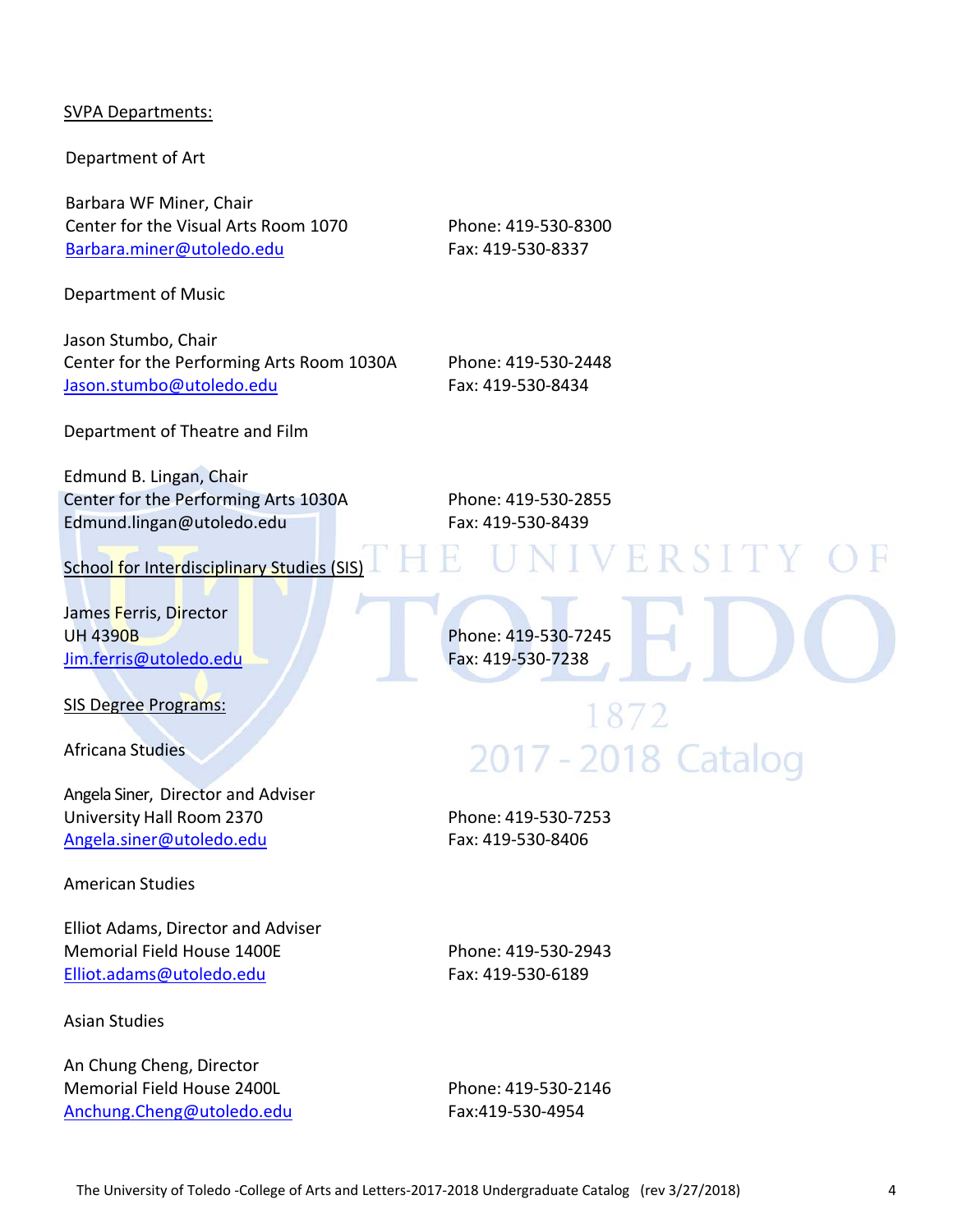#### Disability Studies

James Ferris, Ability Center of Greater Toledo Endowed Chair University Hall Room 4390B Phone: 419‐530‐7245 jim.ferris@utoledo.edu Fax: 419‐530‐7238

Global Studies

Jetsabe Caceres, Director Snyder Memorial Hall Room 3002 Phone: 419‐530‐2265 jetsabe.caceres@utoledo.edu Fax: 419-530-4199

Law and Social Thought

Renee Heberle, Co‐Director Snyder Memorial 3008 Phone: 419‐530‐4061 renee.heberle@utoledo.edu Fax: 419-530-4199

Jerry Van Hoy, Co-Director University Hall 2100 Phone 419-530-7268 R SIT jerry.vanhoy@utoledo.edu Fax: 419-530-7277

Middle East Studies

Gaby Semaan, Director Memorial Field House 2400N Phone: 419-530-2546<br>
gaby.semaan@utoledo.edu Phone: 419-530-4954 gaby.semaan@utoledo.edu

2017 - 2018 Catalog

#### **Admission Policies**

New first-year students must (1) submit a college test score (ACT or SAT) and (2) have either a 2.5 high school GPA or ACT composite of 20 (or SAT combined reading and math score of 950) to be admitted to the College of Arts and Letters. Applicants not meeting these standards will be admitted to the Department of Exploratory Studies in University College.

To be considered for admission to the pre‐med, pre‐dent and pre‐vet programs, students will need a minimum high school cumulative GPA of 3.2 and an ACT composite score of 25 (or minimum SAT combined reading and math score of 1150). Students should also have successfully completed a minimum of three years of high school mathematics(algebra I, algebra II and geometry) and high school chemistry. Applicants not meeting these standards but meeting the Arts and Letters college admission standards will be admitted to the College of Arts and Letters degree program of their choice as BA (undecided) majors.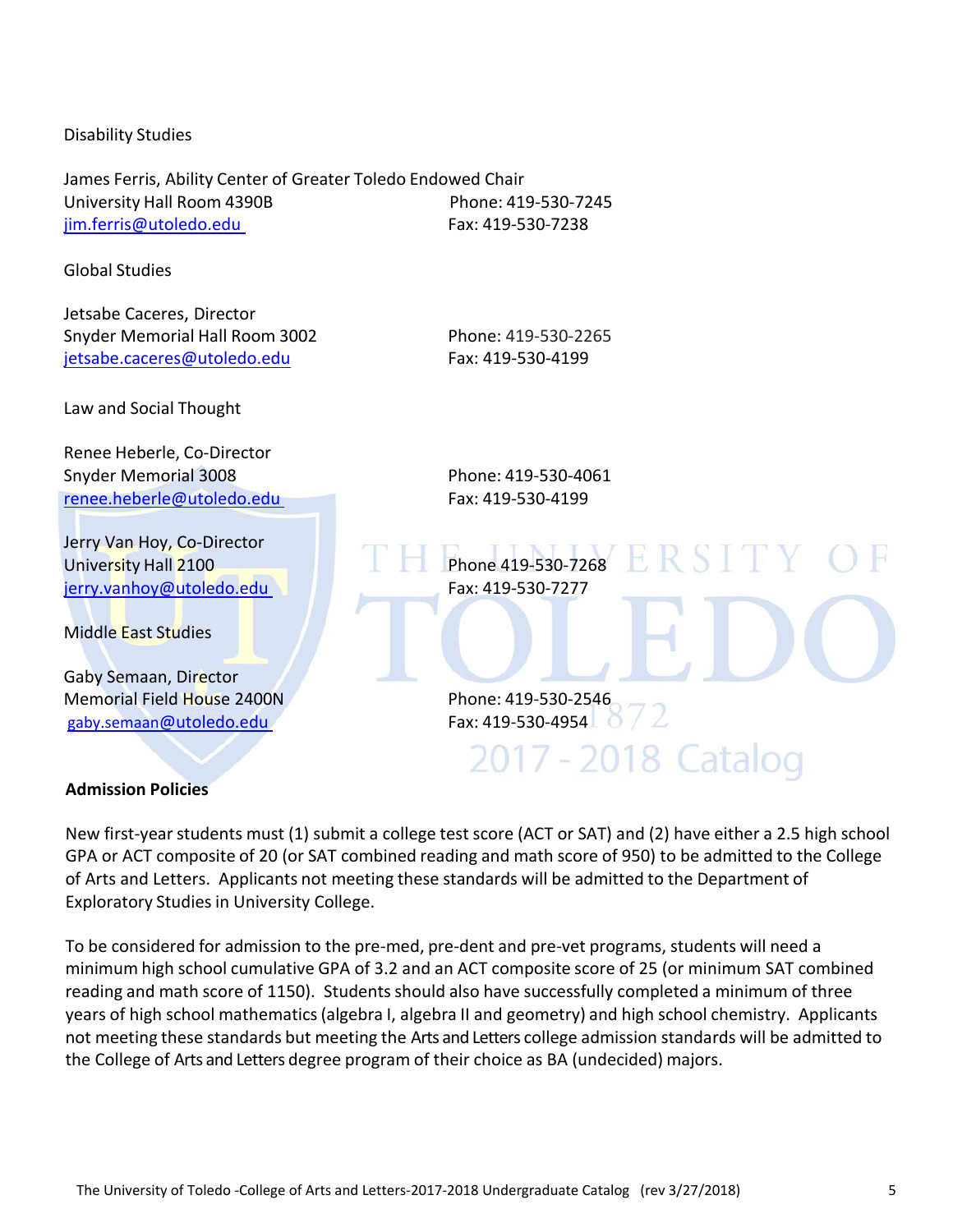# **Change of College**

Studentsin good standing (i.e., with a cumulative UTGPA of 2.0 or higher) who wish to change from another college of The University of Toledo to the College of Arts and Lettersshould make an appointment with a college Adviser in the College Student Services Office to discuss their transfer and have their academic records reviewed. External transfer course work previously evaluated by other UT colleges that could apply to the new major may be re‐evaluated. All college requirements, including core, distributive, major and related requirements, must be fulfilled as specified in the catalog for the year in which the student enters the College of Arts and Letters. Credit restrictions and level requirementsfor College of Arts and Letters students will apply. Continuing UT students seeking admission to pre-medical, pre-dental and pre-veterinary programs must have a 3.0 cumulative college GPA and have completed CHEM 1090 or 1230 and MATH 1320 or higher with a B or better.

#### **Admission with Transfer Credit from Another Institution**

No more than 94 semester hours of credit earned at other institutions may apply toward a degree in the College of Arts and Letters. Course work from other institutions is accepted at the level of the UT course equivalent. Students with transfer credit are generally expected to fulfill all University and college course requirementsfor a degree in the College of Arts and Letters as specified in the catalog for the year in which they enter the College of Arts and Letters. In some cases, not all the credits that transfer into The University of Toledo will apply toward a degree in the College of Arts and Letters, e.g., developmental courses and excess credits in the major and in technical subjects. Transfer students from other institutions must take at least 30 semester hours at The University of Toledo, including 12 semester hours of work in their major field (22 semester hours in Psychology) and 9 semester hours in their minor field, regardless of the number of hours transferred.

Students transferring to the University of Toledo in Spring 2007 or later, including transfer readmits, must meet minimum GPA requirements in their Arts and Letters majors and minors with both (1) the grades of all courses attempted at UT and (2) in a second calculation, the grades of all courses attempted at all institutions(including UT). The grades of all courses (from all institutions) that are used by those students to satisfy UT general education requirements must be used in the calculation of the UT general education GPA.

UT students who attend other institutions as guests or transientstudentsin Fall 2008 or later must also meet minimum GPA requirementsin their Arts and Letters majors and minors with (1) the grades of all courses attempted at UT and (2) in a second calculation, the grades of all courses attempted at all institutions (including UT). The grades of all courses (from all institutions) that are used by those students to satisfy general education must be used in the calculation of the UT general education GPA. For the purposes of meeting minimum cumulative GPAs in a student's major(s) and/or minor(s) and general education, the grades of all courses attempted at all institutions will be included in the GPA calculation(s).

Transfer students should note that The University of Toledo will include all course work taken at all institutions of higher education in the calculation to determine if a student will graduate with honors. All college course work ever taken is computed in determining eligibility for graduation with honors, although no student will be awarded a level of honors above that indicated by The University of Toledo cumulative grade point average (GPA). Note: The University of Toledo requires a minimum of 30 semester hours of standard letter graded courses from UT in order to qualify for graduation with honors.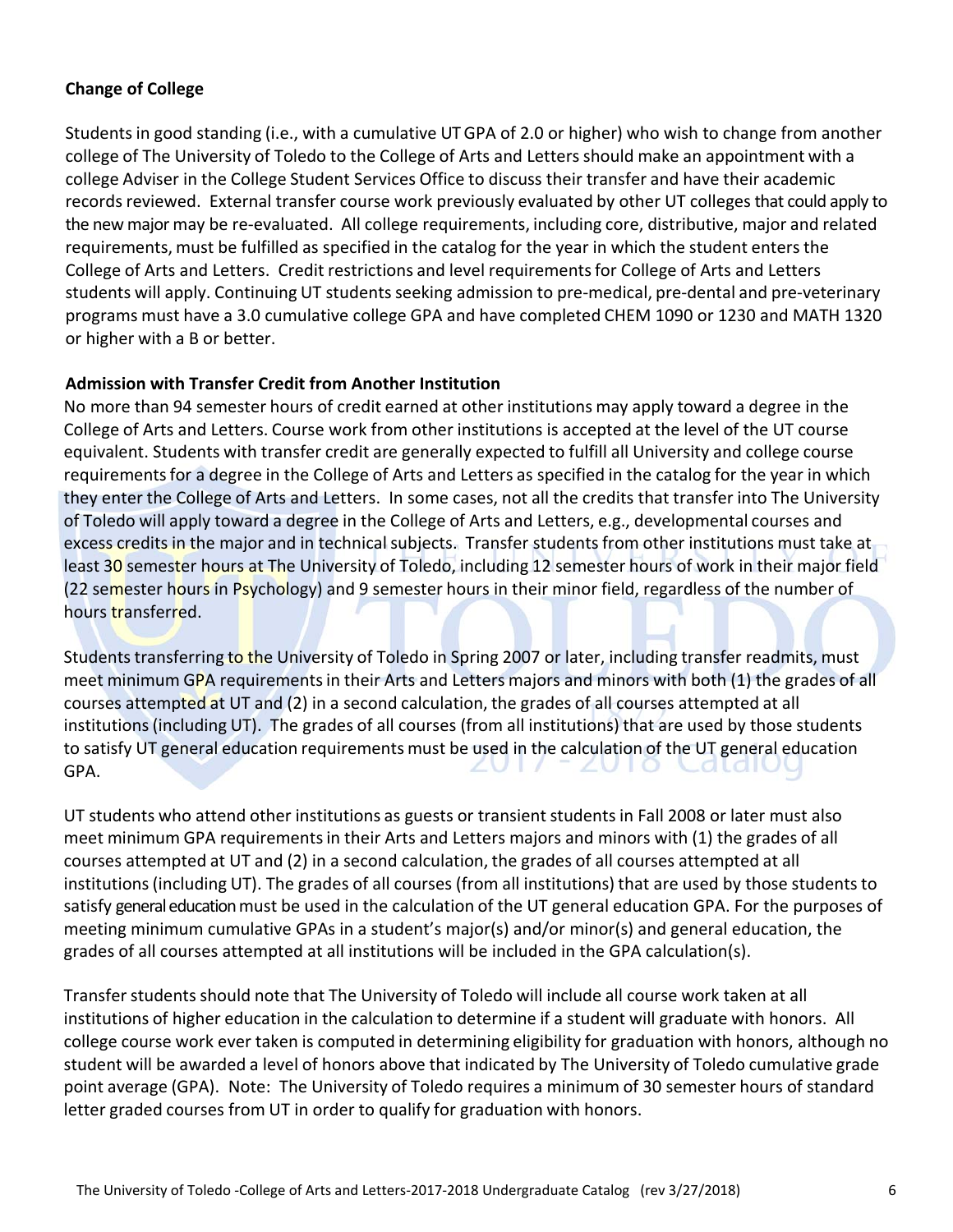An applicant who has undertaken courses at a regionally accredited college or university and who submits through the Office of Undergraduate Admission for Adult, Transfer and International Students an official transcript listing courses and grades and giving evidence of good standing will be admitted to the College of Arts and Letters, provided the student has maintained a minimum GPA of 2.0 on a 4.0 scale.

Exceptionsto this minimum admission requirement for academic majors are rarely made and require the applicant to demonstrate, in a written petition, that there are special circumstances that warrant waiver of the requirement. The undergraduate associate dean will consult with the appropriate academic offices and render a decision. Approval of the petition is not automatic, and those students who are admitted by petition will be placed on special probationary status and must meet certain conditions to remain enrolled.

If the college from which the applicant transfers lacks proper accreditation, the student may be denied transfer credit on the basis of the transcript, but may be allowed to obtain credit by passing advanced standing examinations with at least a C grade. Official transcripts of records from all schools previously attended must be on file with the Office of Undergraduate Admission for Adult, Transfer and International Students before the student will be permitted to register.

# **A Second Degree or Major at The University of Toledo**

A student earning a first degree at The University of Toledo in a college other than Arts and Letters may earn a second bachelor's degree in the College of Arts and Letters by satisfying all requirements for both degrees. An undergraduate with a degree from another institution is considered a transfer student. Such a student is then considered a candidate for a second degree. See requirements for admission with transfer credit from another institution. See also sections on majors and minors for restrictions.

A student earning a degree at The University of Toledo in the College of Arts and Letters may earn a second degree in the college by completing the requirements of both degrees. General education courses that meet the requirements of both degrees will count for both. The two degrees must be of a different type (BFA and BM, BFA and BA, or BA and BM), and both must be offered by the College of Arts and Letters.

A student earning a Bachelor of Arts in the College of Arts and Letters may earn a second major in the same degree by completing the requirements of both majors. The second major may serve as a replacement for the "Related Area" requirement in the Bachelor of Arts degree. It is important to understand that completing this pathway will result in the achievement of a single degree but with dual majors, from the College of Arts and Letters.

# **Requirements for Students with an Associate's Degree**

Students holding an Associate of Arts or Associate of Science degree from an accredited college are encouraged to enroll in the College of Arts and Letters and, in many instances, may expect to earn an appropriate baccalaureate upon completion of two years of full-time study. Students with an Associate's degree in a technical program will likely require more time to complete a bachelor's degree. The following regulations apply:

• Students must complete the equivalent of the specified University and college general education and distributive requirementsfor a bachelor's degree. In all baccalaureate programs, a minimum of 64 hours must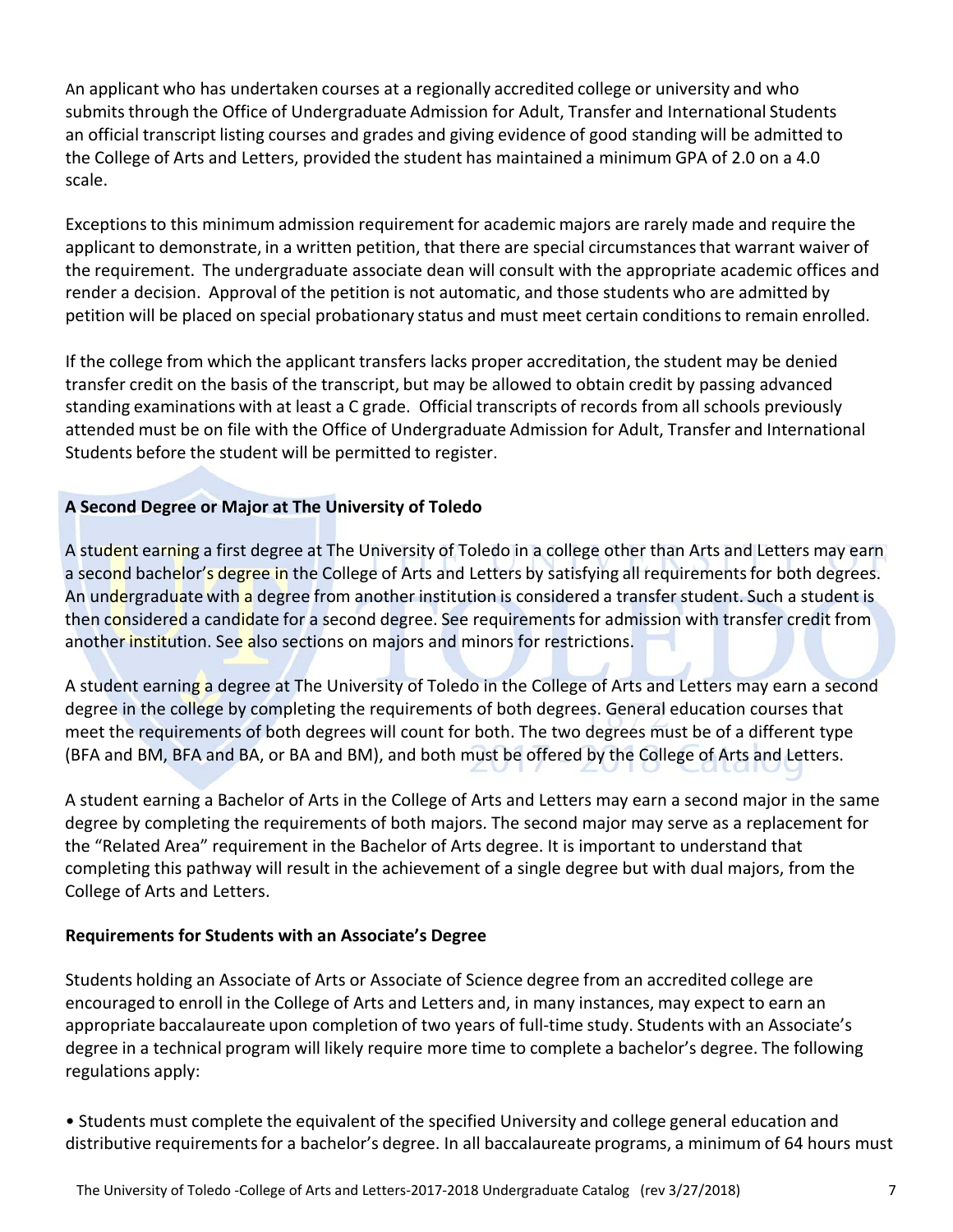be taken at the 2000 to 4000 levels; of these, a minimum of 32 hours must be taken at the 3000 to 4000 levels in baccalaureate degree - granting colleges. Course work from other institutions is accepted at the level of the UT course equivalent.

• Students may enroll in any departmental, interdepartmental or interdisciplinary program for which they meet the admission criteria. All of the usual major and related area requirements must be fulfilled as specified in the catalog for the year in which the student entered the College of Arts and Letters.

• For students with an Associate's degree in a technical program, no more than six additional hours of credit outside the college may apply toward graduation.

#### **Readmission of Former Students**

Students who have withdrawn from the Colleges of Arts and Letters (or a previously–existing college containing a major currently offered in the College of Arts and Letters) and The University of Toledo and have not attended any other institution in the interim may be readmitted, provided they were eligible to continue enrollment in the college at the time they discontinued attendance. Such studentsshould readmit at the Student Services Office. Students who have been suspended from any University of Toledo college must submit a written letter of petition. Students who readmit after more than 12 consecutive months' absence must comply with existing college requirements at the time of readmission. Refer to http://www.utoledo.edu/offices/studentservices/reinstatementpolicy1.html for details.

#### **Academic Policies**

Refer to UT Policy website (http://www.utoledo.edu/policies/) for academic policies that apply to all students.

# **Academic Advising**

Academic advising is a process intended to help students derive as many benefits as possible from their education. This occurs when Advisers help students develop and reach academic and career goals. While the ultimate responsibility for making personal and educational decisions rests with the student, Advisers assist by helping to identify and assess alternatives and the consequences of decisions. Advising can be much more than selecting courses. The more frequently students arrange to meet with their Advisers, the better their needs can be served. New students, transfer students, students changing colleges, and continuing general studies students are advised in the Student Services Office, University Hall Room 3000, by college staff Advisers. They provide essential information; help students select courses to meet university general education and college requirements; suggest courses for the exploration of majors and minors; and help students evaluate academic progress and adjustment to university life. Students with declared majors and/or minors are advised by departmental major or program Advisers, faculty who provide general information as well as more specialized information about majors and minor programs, departmental course offerings, and career and graduate opportunities. They help students select courses for general, major, related, and other requirements. Students seeking more than one major or degree, a minor, or admission to a professional school should meet periodically with one or more additional Advisers. Departmental major advisers will be assigned within the department; contact the department chair for assignments.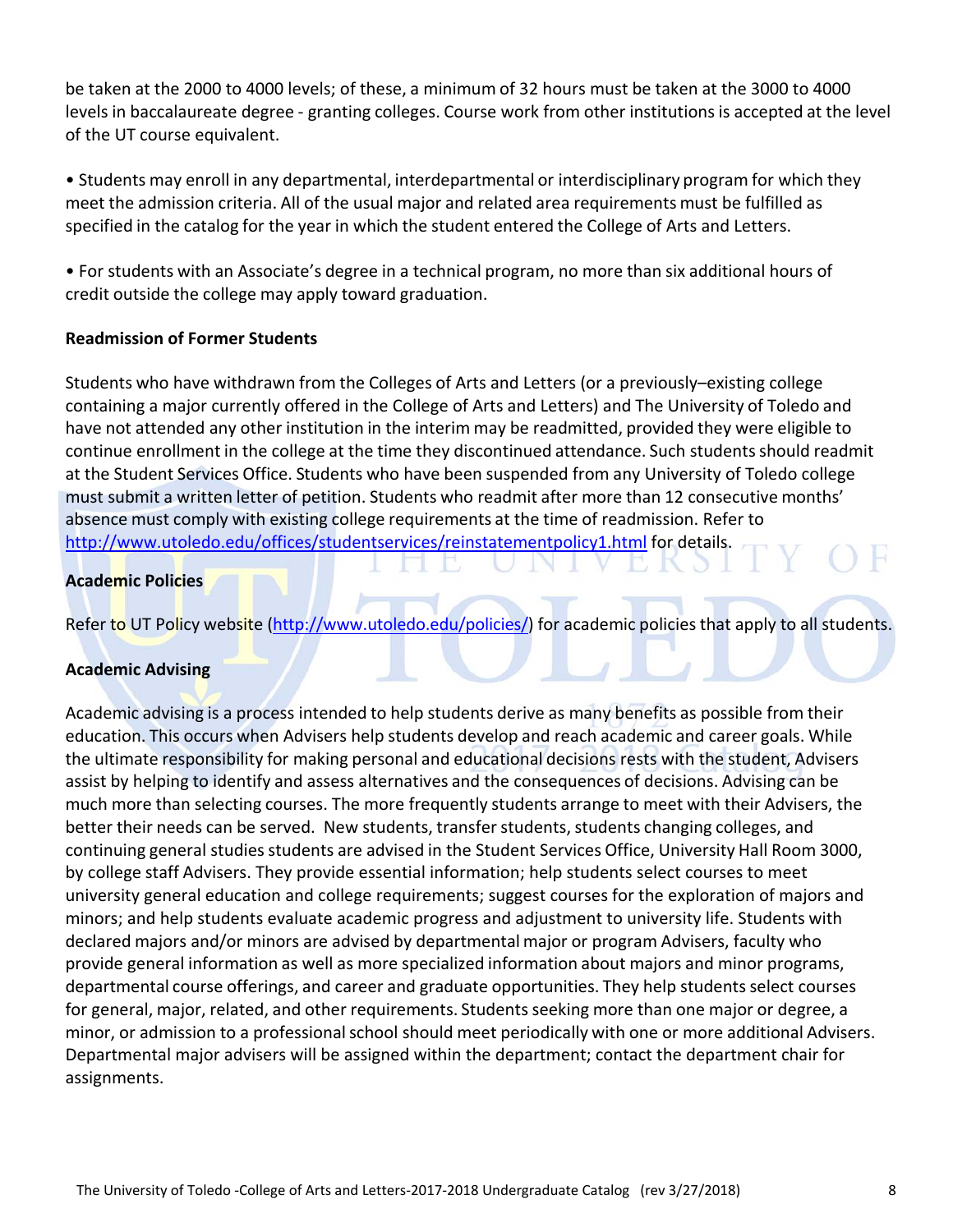#### **Student Responsibilities**

Students are responsible for correctly selecting courses for their programs of study each semester and for fulfilling all degree requirements. Although Advisers will assist wherever possible, the final responsibility rests with the student. Students are expected to make sure that they are fulfilling all degree requirements, as published in the issue of the catalog under which they entered. Students who have been out of the College of Arts and Letters for 12 consecutive months are responsible for the requirements in the University catalog under which they reenter.

#### **Transcripts and Degree Audit Reports**

A transcript is a complete chronological list of a student's academic course work (including all courses attempted and grades earned). It does not show how specific courses apply or do not apply to University and college requirements as stipulated in this catalog. For example, developmental, excess technical, non‐ repeatable and certain other courses are not counted toward minimum credits for degrees, but appear on transcripts.

The Degree Audit Report (DAR) details all requirements applicable to a student's academic program (degree, major, minor) and applies the student's courses on the transcript (including transfer credit) to those requirements. The DAR should be used to identify requirements remaining when all registered courses are completed. Students may view their transcript and DAR through the myUT portal with Student Self-Service.

#### **Declaring or Changing a Major or Minor**

To declare a College of Arts and Letters major or minor or change a College of Arts and Letters major or minor previously declared, students must fill out a form that is available in the College Student Services Office, or in their major adviser's office. 1872

#### **Sequence of Courses**

There is no single prescribed sequence of courses, except that all first-year students should take AR 1000 Orientation, College Composition I and II, and math. Students should consult the later sections of the catalog devoted to programs of study and course offerings, and they should review their programs with their academic Advisers to ensure they complete courses in the proper sequences. In addition, students should use their Degree Audit Reports to track their progress.

2017 - 2018 Catal

Outside the major, during the first two years, students should be sure to take those courses in the general requirements that are prerequisite to courses they wish to take as juniors and seniors.

#### **Study Abroad or Study Away**

Students who plan to study abroad or away must be sure that their proposed course of study is properly accredited. Its academic acceptability should be verified by the college before departure. Students also should ascertain in advance from their Advisers whether the course work will count toward their general requirements, majors, or related areas or only be regarded as elective. Credit for foreign language study is subject to the approval and recommendation of the department of foreign languages.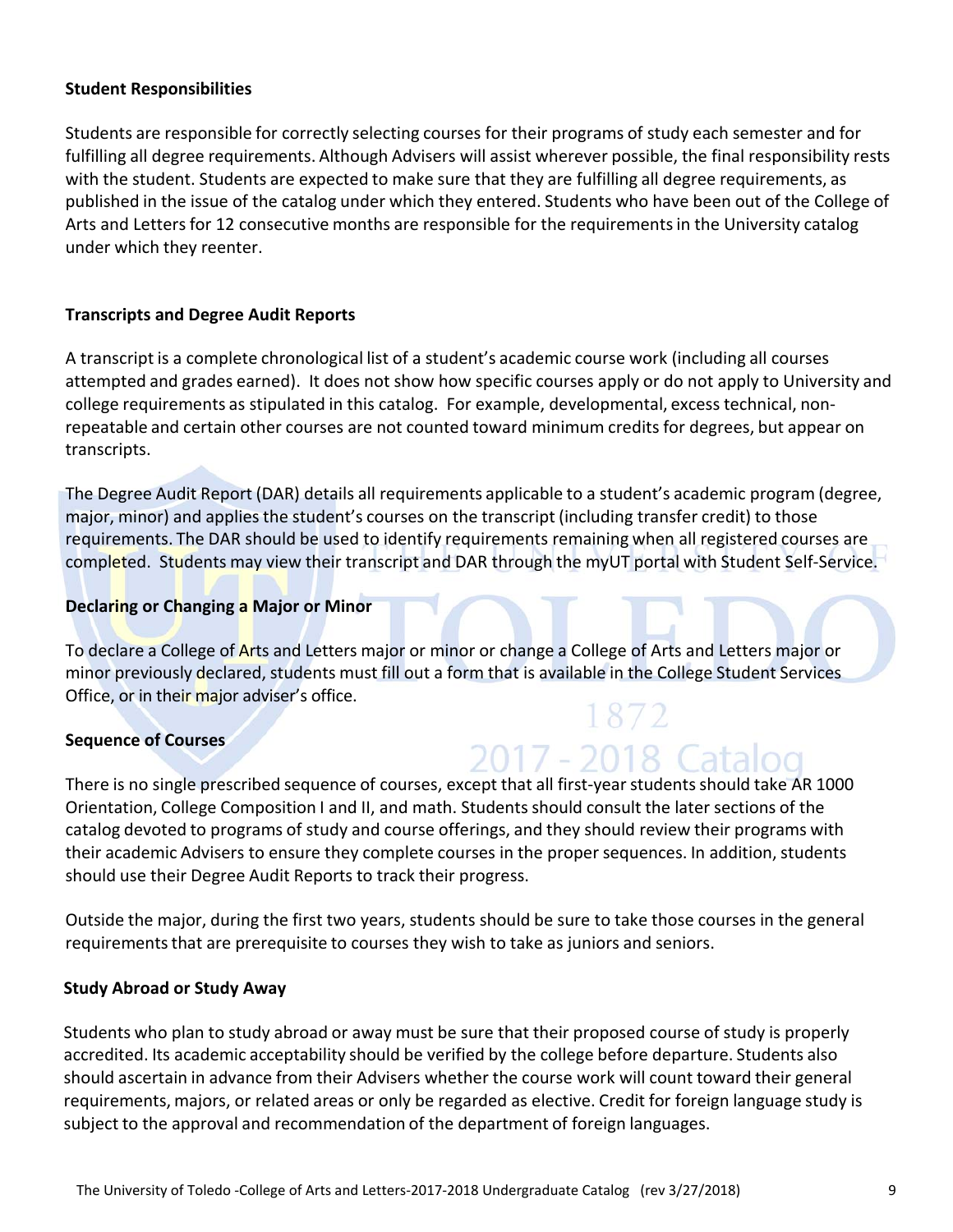Information about study abroad programs is generally available from Advisers in many college programs and departments and from the Center for International Studies and Programs, Snyder Memorial, suite 1000.

#### **Transient (Guest) Enrollment at Another Institution**

College of Arts and Letters students must have advance permission both to enroll elsewhere as a guest and to take specific courses. The Transient Student form is available in the College Student Services Office and on that office's website: http://www.utoledo.edu/offices/studentservices/facultystaff/faculty\_forms.html

Students enrolling without permission will be considered transfer readmits upon their return to UT. Arts and Lettersstudents enrolled as transients or guests at another institution must submit an official transcript to the UT Office of Admission at the conclusion of the enrolled term. Grades of all courses attempted in the major, minor, and UT general education will be used in cumulative GPA calculations.

#### **GPA Recalculation for Repeated Courses**

The College of Arts and Letters permits a maximum of 12 semester hours or the equivalent of 18 quarter hours of course work to be deleted from the GPA calculation. Students who have had their GPAs recomputed under the Academic Forgiveness Policy are not eligible for grade deletions. Criteria governing GPA recalculation are given in the undergraduate policy 3364 71 07: GPA recalculation: http://www.utoledo.edu/policies/academic/undergraduate/index.htm

Students should check with the College Student Services Office for more specific information on this policy. Students may not use repeat courses taken at other institutions to qualify for a GPA recalculation.

# **Withdrawal Policy** (W, IW, DR Grades)

A student who wants to withdraw from a course must withdraw online or file a petition in the Registrar's Office by the deadline in the term of enrollment. The number of credit hours of W is limited to 22 hours for all undergraduate studentsin degree programsin the College of Arts and Letters. Once a student has accumulated 22 hours of W (or the former grades of IW or DR) further withdrawals will be counted as F's in computation of the student's GPA for purposes of probation or suspension. In addition, students who receive financial aid risk the loss of financial aid if they accumulate excessive hours of W, IW and DR.

Students who transfer into the College of Arts and Letters from another college at The University of Toledo will bring with them the number of W's, IW's and DR's accumulated in their previous work.

**Note**: Assignment of the IW and DR grades has been discontinued.

#### **Academic Probation**

A student whose cumulative GPA is less than 2.0 is automatically placed on probation until a 2.0 cumulative GPA is achieved (See Withdrawal Policy above). It is recommended that a student on probation not enroll for more than 12 to 14 credits.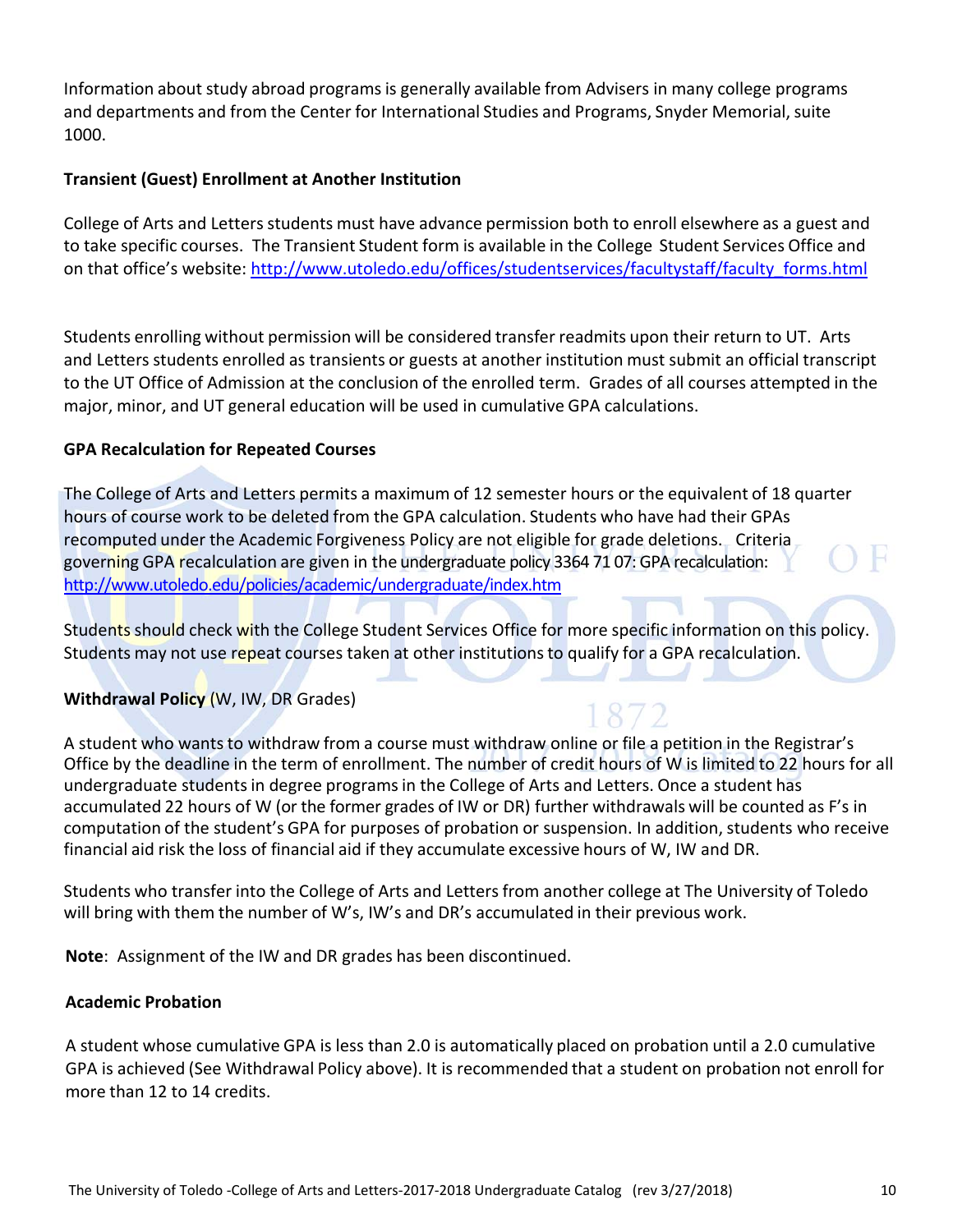#### **Academic Suspension**

Academic suspension means that a student is prohibited from registering at The University of Toledo for a period of at least one semester. Students are subject to academic suspension if their GPA falls below the minimum GPA listed below or if they fail to make sufficient progress toward attainment of the degree. (See Withdrawal Policy). Students may remove Incompletes while under suspension.

A student is subject to academic suspension if the cumulative GPA is less than:

- 1.0 for 10 to 19 hours attempted
- 1.5 for 20 to 29 hours attempted
- 1.7 for 30 to 39 hours attempted
- 1.8 for 40 to 49 hours attempted
- 1.9 for 50 to 59 hours attempted
- 2.0 for 60 or more hours attempted
- After accumulating 60 credit hours without suspension, a student may be suspended if the cumulative GPA falls below 2.0 for two consecutive semesters.

#### **Trial Readmission Policy**

After the required suspension period, a student may petition for readmission to the College of Arts and Letters through the Student Services Office. Full details including procedures, deadlines, and how to file a petition for reinstatement can be found on the Student Services website (https://www.utoledo.edu/offices/studentservices/reinstatementpolicy1.html). If the petition is accepted, the college committee will determine the terms of the conditional registration agreement, under which the student will be permitted to re-enroll. Suspended students who are granted readmission must maintain the designated GPA for each semester thereafter and meet the conditions of their readmission agreement. Students failing to meet these conditions are subject to a one-year suspension.

#### **Dismissal Policy**

Students who fail to meet the conditions for readmission after their second suspension are subject to dismissal and are not eligible for readmission to the College of Arts and Letters for at least three years. Criteria governing this policy are detailed in the undergraduate policy 336571 06: Academic Forgiveness. http://www.utoledo.edu/policies/academic/undergraduate/index.html.

#### **Academic Grievance**

A student has the responsibility and right to call to the attention of an instructor any grade that the student believes to be in error or unfair. A student may appeal the decision of the instructor, in order, to the department Chair, then to the college appeals committee, and then the Dean if the problem is not resolved. If the problem is not resolved at the college level, the student may appeal to the student grievance council (*See also The University of Toledo Student Handbook at http://www.utoledo.edu/studentaffairs/index.html*). A student must begin the appeals process no later than the end of the semester following the one in which the grievance arose.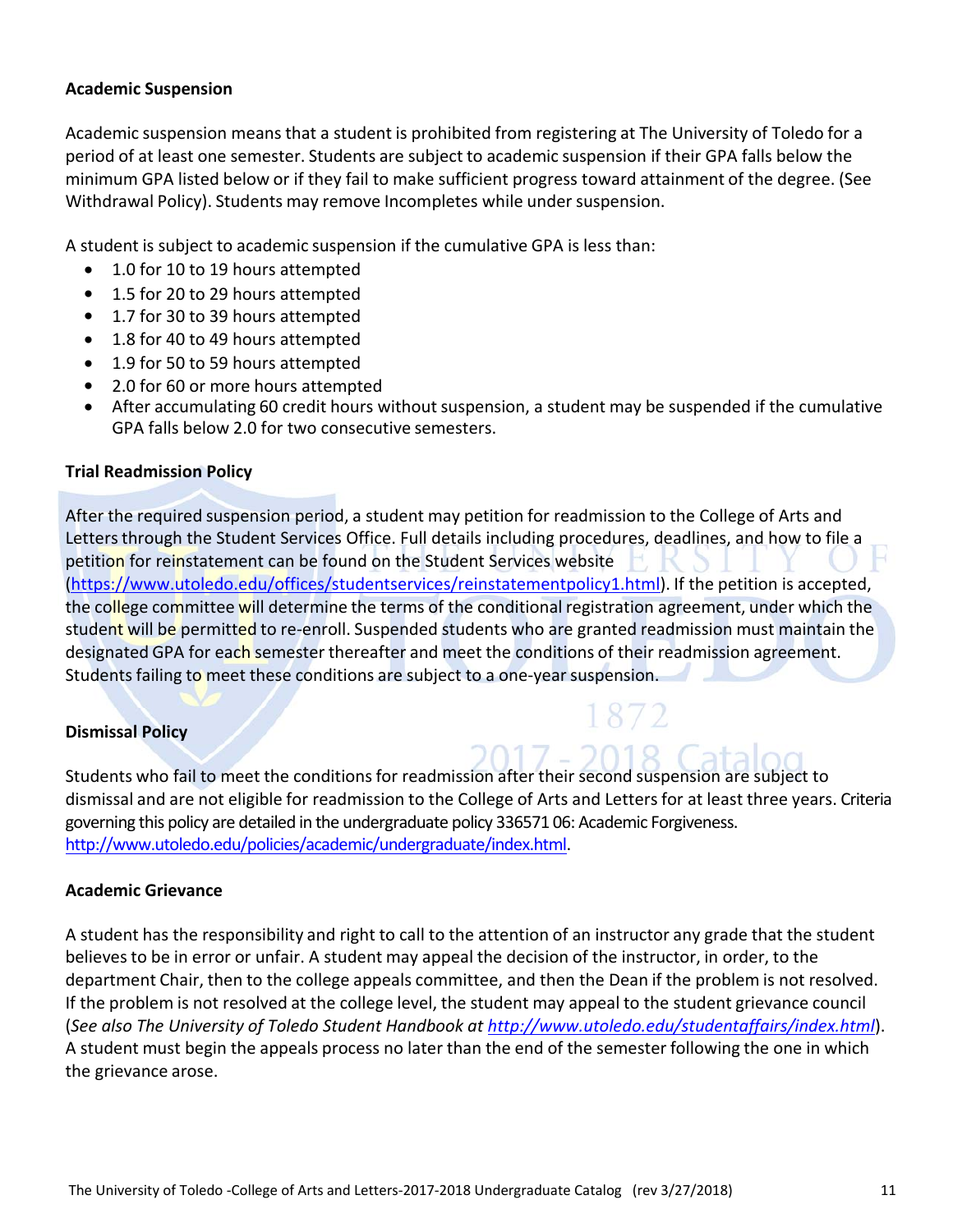#### **Statement on Academic Dishonesty**

A student found to be academically dishonest by a faculty member may appeal, in order, to the department Chair, the college appeals committee, the Dean and the University student grievance council. The procedures for making an appeal to the student grievance council may be found in The University of Toledo Student Handbook at http://www.utoledo.edu/studentaffairs/index.html

Criteria governing this policy are detailed in the undergraduate policy 33647104: Academic Dishonesty: http://www.utoledo.edu/policies/academic/undergraduate/index.html

#### **College Level Examination Program (CLEP)**

The College of Arts and Letters will accept a maximum of 21 semester hours of CLEP through successful completion of the four general examinations. Additional credit may be earned through satisfactory scores on individual subject examinations. Required minimum scores and credits awarded can be found at http://www.utoledo.edu/offices/registrar/student\_records/clep\_exams.html.

#### **Advanced Placement Program**

Refer to the University of Toledo Office of the Registrar webpage at http://www.utoledo.edu/offices/registrar/student\_records/advan\_credits.html for specific information on minimum scores and credits awarded for Advanced Placement examinations administered by the College Board Advanced Placement Program.

#### **Pass/No Credit Option**

Refer to programs of study in the College of Arts and Letters section of this catalog for the limitations on pass/no credit grading in effect for different majors. Undecided students should not elect pass/no credit grading in major‐level courses.

#### **Graduation Evaluation Requirements**

Two or three semesters before a student intends to graduate, the student and the student's major Adviser should complete a Graduation Quick Check. This process is initiated by the student. Students with more than one major or one or more minors should be evaluated for the completion of each major and minor. Detailed instructions on planning for graduation and ensuring the completion of requirements are available on the College Student Services website:

2017 - 2018 Catalog

https://www.utoledo.edu/offices/studentservices/faq/grad\_steps.html.

#### **Field Experience/Internship**

Policies and procedures for incorporating field experiences or internships in academic programs vary from major to major. Some majors require a field experience or internship; for other majors, they are optional. Students should seek information from their major departments and obtain advance approval for all field experiences or internships.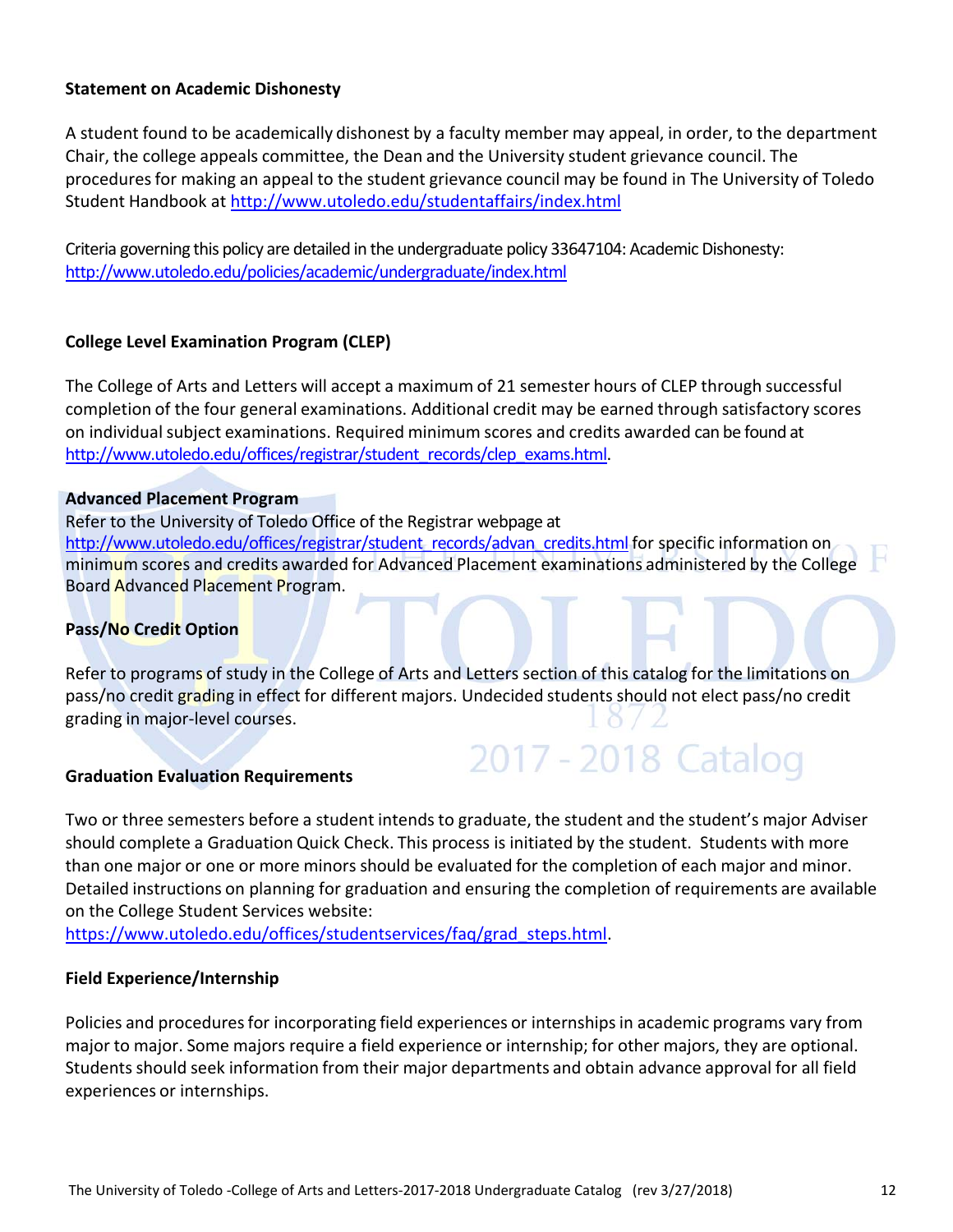#### **Degree Requirements**

#### **A. Grade Point Averages**

A cumulative grade point average (GPA) reflects all grades earned, including grades of F and grades in repeated courses. Candidates must earn a minimum overall cumulative GPA of C (that is, a 2.0 GPA on a 4.0 scale) for all UT course work. In addition, candidates must earn a minimum cumulative GPA of C in the major, minor (optional) and UT general education requirements with the grades of all courses attempted at all institutions included in the GPA calculation. Some programs require a higher GPA in the major. Criteria governing grading can be found in UT policy 3364‐71‐11 Grades and Grading: http://www.utoledo.edu/policies/academic/undergraduate/pdfs/3364‐71‐ 11%20%20Grades%20and%20grading.pdf.

#### **B. Residency Requirement**

Students transferring from other institutions must earn at least 30 hours of credit at The University of Toledo; at least 12 of these must be in the major area, and for students pursuing a minor, at least 9 hours must be earned at The University of Toledo. Full‐time students must take their last semester, and part‐time students their last 12 hours, in residence, unless alternative arrangements have been made in advance with the Dean of the College of Arts and Letters.

# **C. Credit Hours and Levels**

# THE UNIVERSITY OF

1. Students must complete between 120 – 127 credit hours of course work that must include the University and college general education requirements, and either an area of concentration (major) and course work related to the major, or an interdisciplinary program. The exact number of hours is determined by the program.

2. In all baccalaureate programs, a minimum of 64 hours must be taken at the 2000 to 4000 levels; of these a minimum of 32 hours must be taken at the 3000 to 4000 levels. (Courses transferred from community, junior or technical colleges offering Associate degrees will count at the levels of their UT equivalents.)

3. Students are cautioned to make use of their degree audit and review remaining requirements with their Adviser before every registration in order to make progress toward completion of their requirements in an orderly, timely manner.

4. Insofar as a student can complete the basic courses and the courses required for a chosen major (as outlined below) in fewer than the hours required for a degree, the student must choose elective courses to complete the total of hours, subject to the restrictions outlined below.

# **D. Credit Restrictions**

Total earned hours shown on a student's transcript may not all be applicable to the 120‐127 credits required for a degree, as follows:

1. Students with entrance deficienciesin mathematics and other students who are required or choose to take developmental course work will not be able to count those hours toward the degree.

The University of Toledo ‐College of Arts and Letters‐2017‐2018 Undergraduate Catalog (rev 3/27/2018) 13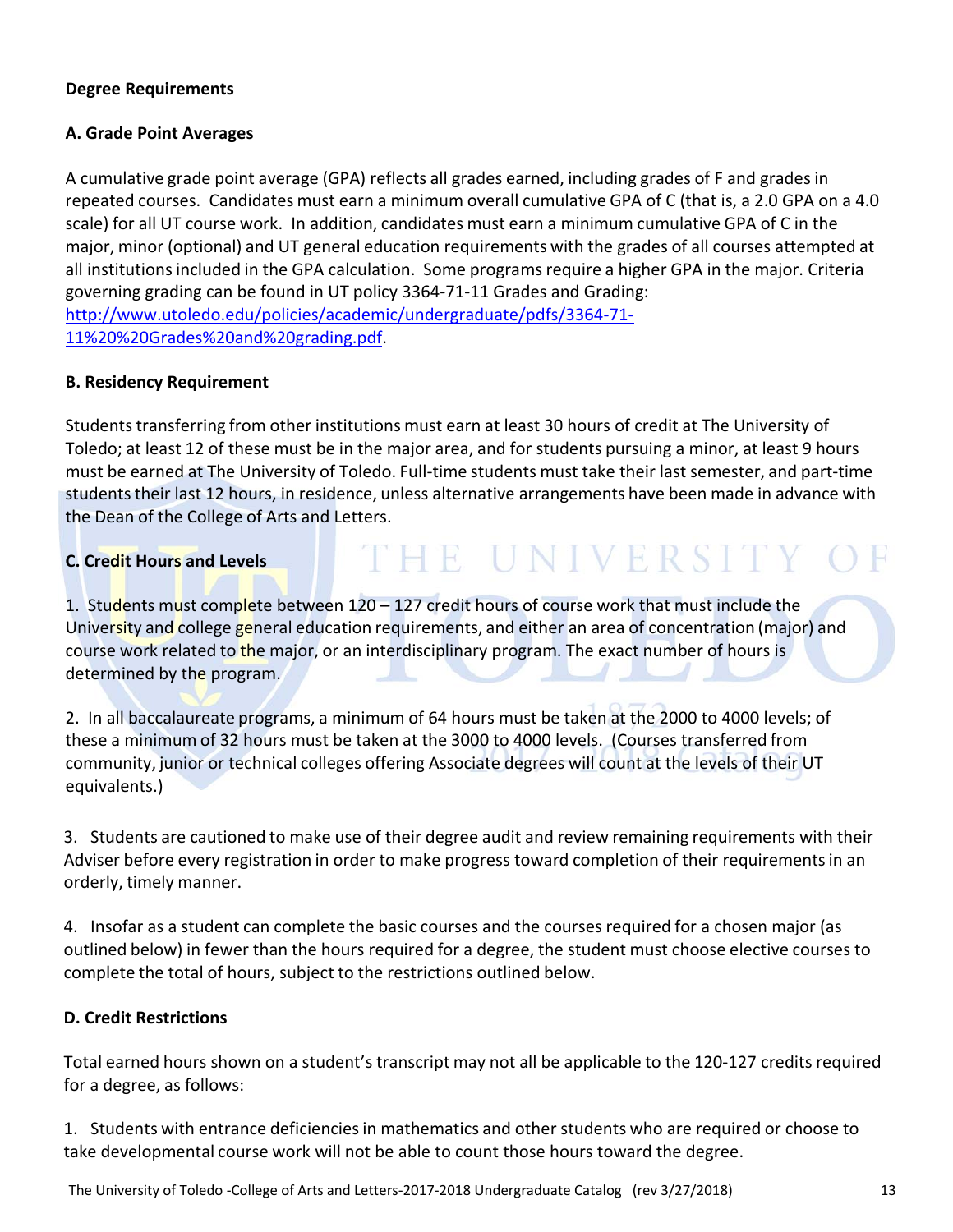2. No more than four hours of credit in performing ensembles(MUS 3010 to 3190) will apply toward the degree.

3. No courses in typing, shorthand or keyboarding will apply toward the degree.

4. No more than two hours in Student Leadership Development I and II will apply toward the degree.

5. Restriction on technical electives does not apply to the following programs of study: Art, Art History, Communication, Film, Music, Theatre. For all other programs of study in the College, no more than 15 hours of credit earned in colleges other than the College of Arts and Letters, either at The University of Toledo or elsewhere, will apply toward the degree. Exceptionsto this restriction include courses approved for UT General Education requirements and courses which are required or approved by departments to satisfy related field requirements. In addition, College of Arts and Letters students participating in the Law School Three plus Three program will be permitted to apply Law School credits earned to their degree, and those taking a business minor will be permitted to take 21 hours of business courses. However, no additional technical electives beyond these 21 hours will apply to the degree.

6. Duplicate credit – except for courses identified as repeatable courses, students will not receive credit for repeated courses (taking the same course twice), whether taken at The University of Toledo or elsewhere.

7. The college reserves the right to deny credit for other specific courses (including most SKLS and some UC courses) and for blanket technical credit not applicable to a student's specific program.

8.) A maximum of 2 credits of sport and physical courses are applicable toward a degree.

# **E. University General Education/Core Requirements**

Students earning baccalaureatesin all colleges and programs are required to complete between 36 ‐ 42 credit hours of courses that comprise the university general education curriculum. Those courses are distributed in the areas of English composition, humanities/fine arts, social sciences, natural sciences and mathematics, and multicultural studies. Some colleges and programs require courses in these areas above those required to fulfill University general education requirements. Studentsshould consult their degree audit or their adviser for specific details. http://www.utoledo.edu/core‐curriculum/

# **F. Orientation (AR 1000) – 1 hour**

All new first-year students are required to take AR 1000 Orientation. The course is optional for transfer students.

# **G. Arts and Letters Skill Areas Requirements**

1. **English Composition** (University of Toledo general education and College of Arts and Letters requirement) – 6 hours. Students must pass Composition I and Composition II with a grade of C or better.

a. Native speakers track (for students for whom English is a first language).

# **ENGL 1110 – 3 hours**

College Composition I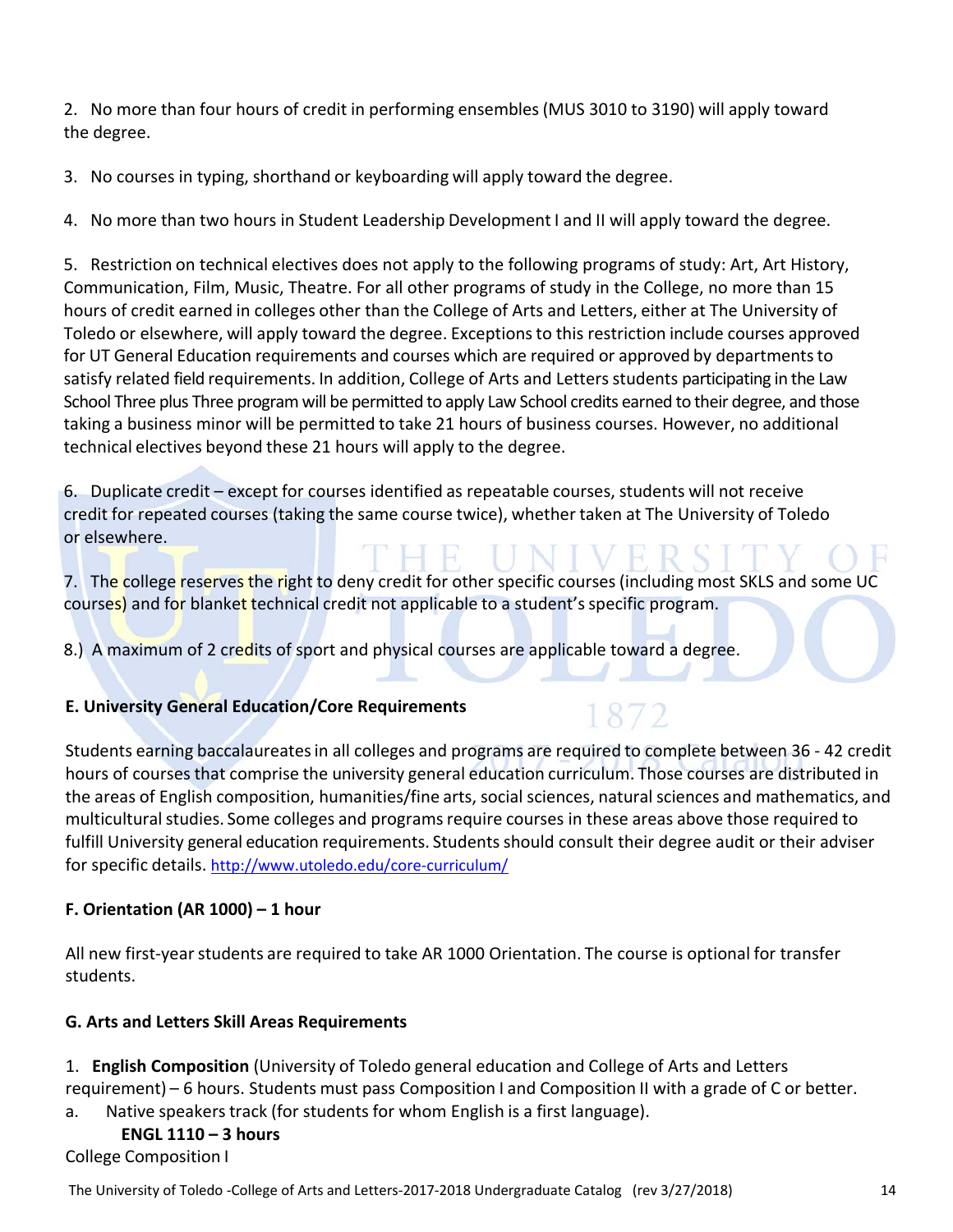#### **ENGL 1130 – 3 hours**

College Composition II

b. Non-native speakers track (for students for whom English is a second language) Students will take an English placement test to determine appropriate level. (A maximum of three hours of ENGL 1020 and ENGL 1120 will count toward the degree.)

# **ENGL 1020 – 3 hours**

Writing and Grammar for English as a Second Language

# **ENGL 1110 – 3 hours**

Composition I *Note: Non‐native speakers of English should choose a Composition I for International Studentssection of ENGL 1110.*

**ENGL 1130 – 3 hours**

Composition II

# 2**. Mathematics**

Students are placed into mathematics courses by ACT scores or placement tests. **Mathematics 1180** (UT general education and College of Arts and Letters requirement) – 3 hours (may replace with any mathematics course greater than MATH 1180, except MATH 2280).

# 3. **Foreign Languages**

Students pursuing a BA in Visual Art, Art History, Communication, Media Communication, Film, Music, or Theatre may pursue option 1 or 2. (Students pursuing the BM in Music or BFA in Studio Art are exempt from this requirement). For all other students in the College of Arts and Letters, only Option 1 fulfills the requirement.

# Option  $1.$  0-14 hours.

Students are placed into foreign language courses through placement testing. Every student is required to demonstrate proficiency in a single foreign language (Arabic, Chinese, French, German, Japanese, Latin or Spanish) through the intermediate (foreign languages 2150) level by successfully completing a foreign language course at this level or by achieving an appropriate score on a proficiency/placement test administered by the department of foreign languages that reflects the equivalent. Students in these programs may alternatively complete the sequence of SPED to fulfill this requirement.

Students beginning a foreign language should enroll in their chosen language at the elementary 1110 level and take four semesters of foreign language. Those continuing a foreign language or attempting to demonstrate competency by examination should take a proficiency/placement test. Students with two or more years of French, German or Spanish in high school who place below an intermediate course may enroll in an intensive review course (foreign languages 1500) that covers the material in the first two semesters (foreign languages 1110 and 1120), and then complete the second-year courses (foreign languages 2140 and 2150).

# Option 2. 6-15 hours

Complete FLAN 1120 or 1500 (see placement testing information above) (0‐8) AND complete one semester in a study abroad program or designated foreign culture courses approved by the advisor from FLAN 1080, 1090, 1100, 2190, 3440 (6‐9) hours.

# **H. Arts and Letters Requirements**

Students should consult with their Advisers in selecting courses that will meet college requirements. With their Adviser's approval, students may select higher-level courses for which they have the prerequisites.

The University of Toledo ‐College of Arts and Letters‐2017‐2018 Undergraduate Catalog (rev 3/27/2018) 15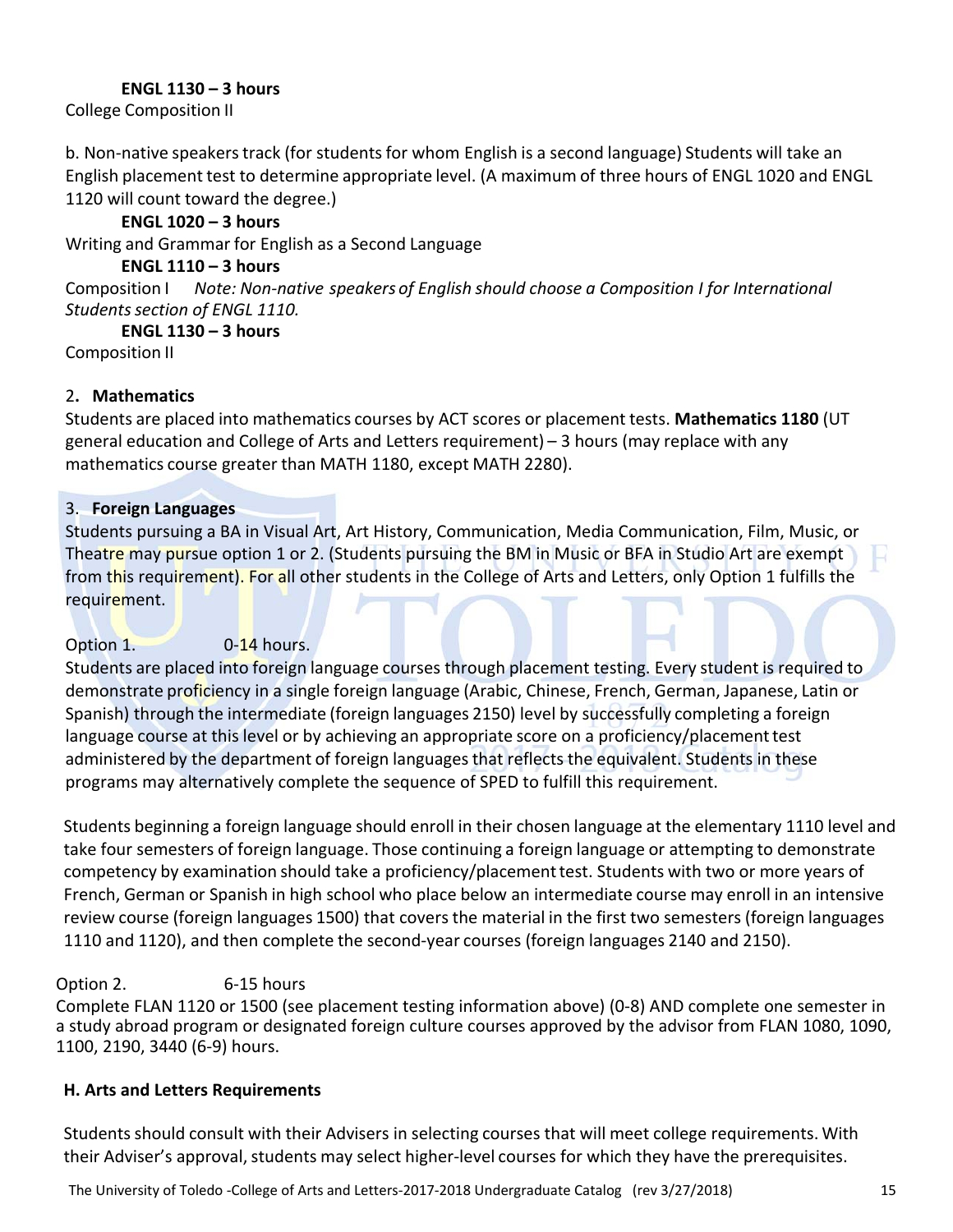With careful planning, students will be able to satisfy UT general education Curriculum and College of Arts and Letters requirements by taking the minimum required hours. A student may take no more than two courses (or two courses and one lab for natural sciences) under each departmental code in satisfying the general education requirements.

**I. Humanities and Fine Arts** UT general education requirement is two courses for six hours;

**Required Courses** (for all majors) –Students are required to complete one history course and one literature course. Students may select humanities courses that also satisfy a UT general education humanities or multicultural requirement.

**A. English Literature** – 3 hours

- ENGL 2710-2730, 2800 (WAC)).
- **B. History** 3 hours

.

● HIST 1010 – 1200, 1130 (WAC), 2040 - 2060 (various)

Students in Art, Art History, Communication, Media Communication, Film, Music, and Theatre have these additional history choices. They must choose a course from a discipline other than the student's own major. (Art Majors may not select ARTH courses). Courses that also fulfill gen ed requirements are starred (\*).

\*ARTH 1500 Art in History ARTH 2050 History of Western Art I ARTH 2060 History of Western Art II HE UNIVERSIT **ARTH 2080 History of Modern Art** FILM 2350 Cinema History \*MUS 2220 History of Jazz (also US Diversity course) \*MUS 2240 History of Rock and Roll

2017 - 2018 Catalog

C. Communication majors must select one additional course from this list. Courses that also fulfill gen ed requirements are starred (\*):

\*ART 1050 Fundamentals of Surface

\*ART 1060 Fundamentals of Form

ART 1070 Fundamentals of Digital Media

\*ART 1080 Perceptual Drawing

ART 1110 Art Journey

ARTH 2100 Asian Art (also Non‐western multicultural course)

ARTH 2200 Ethnographic Art (also Non‐western multicultural course)

ARTH 2300 Introduction to Architecture

ARTH 2700 Women Artists in History

\*FILM 1310 Introduction to Film

FILM 2340 Critical Approaches to Cinema Studies

MUS 2200 Music Theory for the Non‐Major

MUS 2210 Introduction to Music

\*MUS 2250 Musical Diversity in the US (also US Diversity course)

\*MUS 2420 Cultures & Music of Non‐Western Styles (also Non‐western multicultural course)

THR 1010 Acting for Non‐Majors

\*THR 1100 Introduction to Theatre

THR 2200 Perspectives on Theatre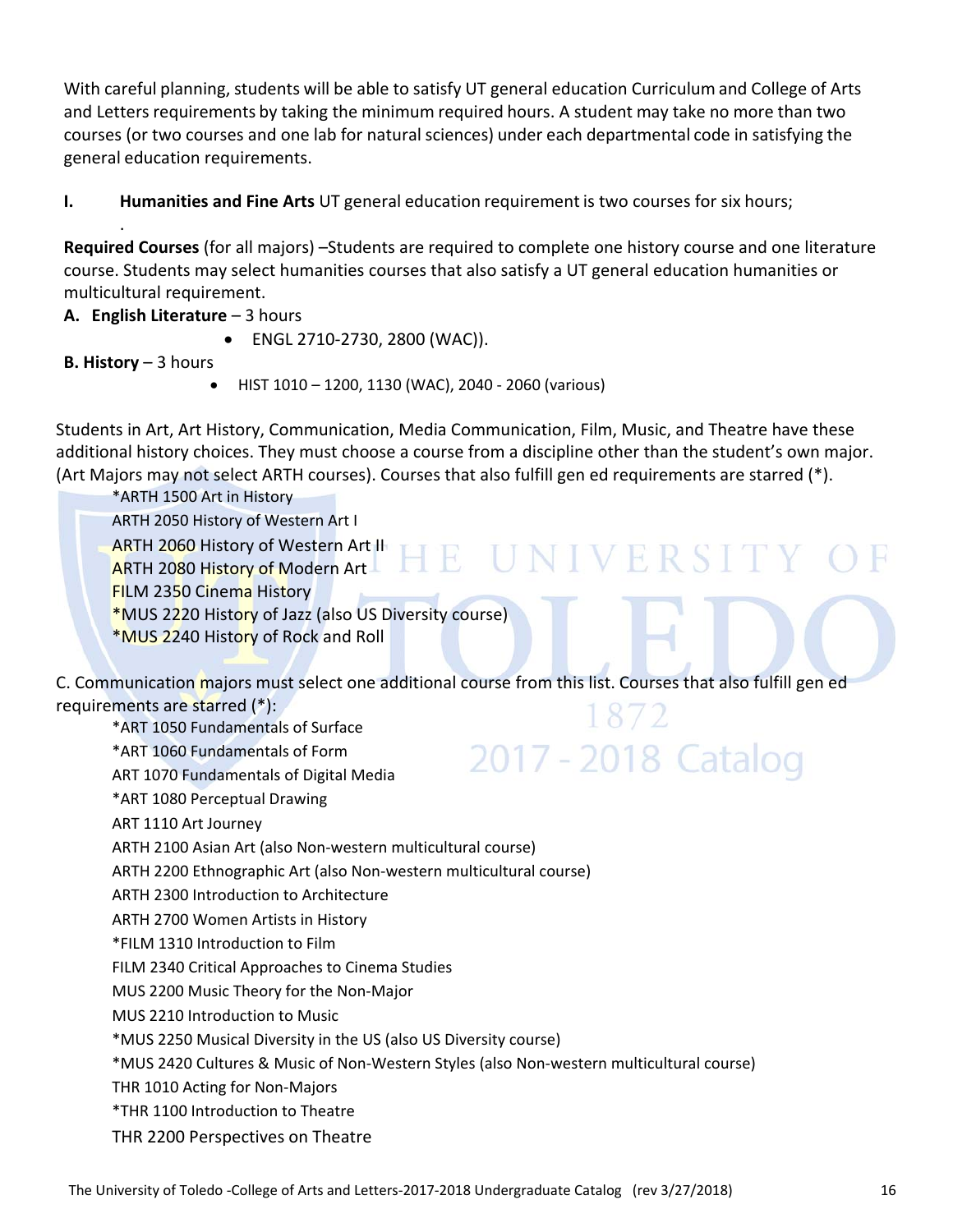D. Students may choose any other general education courses to complete the remainder of the core curriculum requirement, with the following restrictions: Students majoring in the social and behavioral sciences will take two courses (6 hours) in the humanities in addition to those taken to meet the English composition, foreign language, literature and history requirements. Students majoring in the humanities are required to complete one fine arts course. Students may select humanities courses that also will satisfy a UT general education humanities or multicultural requirement.

**Fine Arts** – 3 hours (course must be an appreciation or theory course, not a studio or skills course) **Electives** (for students not majoring in humanities or fine arts) – one course for 3 hours

Students may select courses from art, art history, communication, English, film, foreign languages, history, humanities, music, philosophy, religious studies and theatre. The complete list can be found at in the General Education section of the catalog.

2. **Natural Sciences** UT general education distributive requirement and the College of Arts and Lettersrequirement is two courses for a minimum of 6 hours and must include one laboratory course). Students must take two courses from two different departments. The complete list can be found at in the General Education section of the catalog.

**Social Sciences** UT general education requirementis two courses for six hours; Students not majoring in a social science will take nine hours of courses in social sciences. Students may select social science courses that also will meet a UT general education competency distributive social science requirement and one multicultural requirement. Students may select courses from anthropology, economics, geography, political science, psychology, and sociology. The complete list can be found at in the General Education section of the catalog.

Visual Art, Art History, Film, Music and Theatre majors must select one of their three courses from this list - general education courses are starred (\*):

\*COMM 1010 Communication Principles and Practices \*COMM 2000 Mass Communication and Society COMM 2050 Media and Society COMM 2210 Audio Production I COMM 2160 Television Production I COMM 2300 Photojournalism COMM 2400 Information Analysis COMM 2600 Public Presentations COMM 2810 – 2890 (various)

# 1872 2017 - 2018 Catalog

#### **I. Writing Across the Curriculum**

Students must pass both Composition I and II with a C or better. The College of Arts and Letters recommends that these requirements be met before completing 45 hours of course work. Studentsin the Honors Program will complete HON 1010 and 1020 to meet the Composition I and II requirement.

After completing Composition I and II (or HON 1010 and HON 1020 for Honors Program students) with a C or better, students must pass two writing intensive courses approved by their Adviser. The College of Arts and Letters recommends that the first of these writing courses be completed within the first 65 hours of course work, and the second within the first 90 hours. One of these courses must be taken within the student's major. Students with dual majors must take a writing intensive course in each major. Students with interdisciplinary majors will meet this requirement by selecting courses in consultation with their Advisers, who will monitor students' progress to help them complete these requirements in a timely fashion.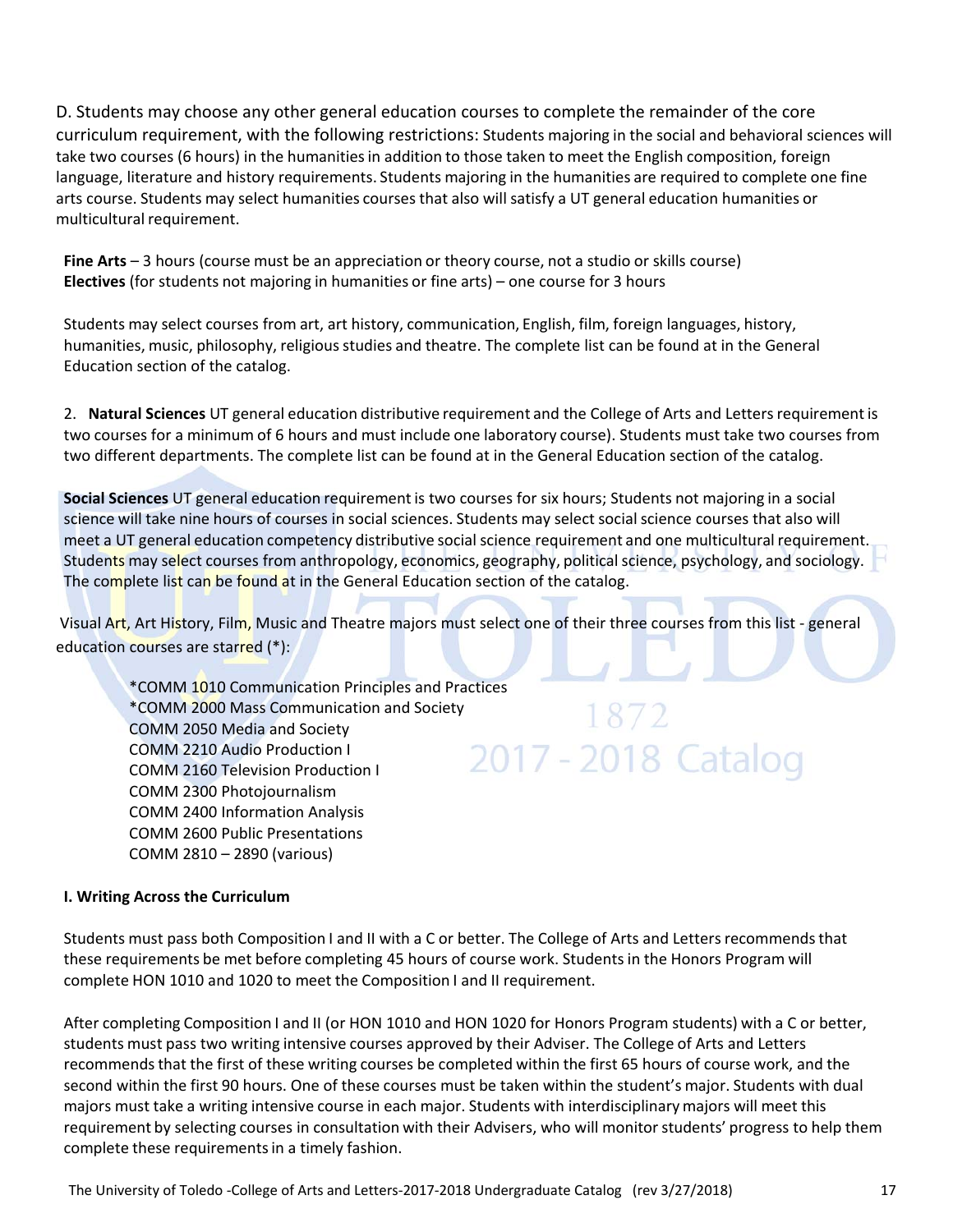Transfer students from institutions that have required writing intensive courses should have their former institution certify that they have completed writing intensive courses comparable to those required in the College of Arts and Letters. Transfer students who have not taken writing intensive courses must meet the College of Arts and Letters Writing Across the Curriculum requirements.

#### **J. Major Area**

Every student must complete either a departmental major or an interdepartmental or interdisciplinary major. Courses given in other colleges of the University may be credited to the major only with the approval of the Dean of the College of Arts and Letters upon recommendation of the Department Chair. Waiver of a required course or the substitution of a course from another department does not necessarily reduce the minimum credits required in the major.

#### **1. Departmental Major**

**See the complete list of departmental majors under "Degrees Offered" in the College of Arts and Letters section of this catalog.**

The minimum number of semester hours a student must complete for a departmental major is prescribed by the department. The maximum number of hours a student may elect for the major varies by degree program. A student may have two majors from two different departments within the College of Arts and Letters, provided the requirements of both programs are satisfied. Work in the second major may be accepted as fulfilling the related course requirement, but requires the approval of the Advisers in both departments. A student cannot use courses from the first major to satisfy the second and vice-versa. See section on "Earning a Second Degree" for statement on requirements when two or more desired major programs are offered as different degrees.

#### **2. Interdisciplinary Majors**

A student may complete one of the interdisciplinary majors if accepted into that particular program. A student completing a departmental major and a second major in an interdisciplinary or interdepartmentalmajor cannot use courses from the first major to satisfy the second or vice-versa. See the complete list of interdisciplinary majors under "Degrees Offered" in the College of Arts and Letters section of this catalog.

#### **3. Interdepartmental Major**

A student who chooses an interdepartmentalmajor must complete at least 60 hours divided approximately equally among three related departments. These 60 hours are in lieu of the prescribed hours in a departmental major and the 18 hours in related courses (see next section below).

The student must have at least a C average in all courses attempted in each of the three departments of the interdepartmental major. In planning a program, the student must consult with the interdepartmental Adviser of the college to select courses in each area that have the approval of the appropriate department Chair.

The three departmentsselected from the list of departmental majors (found under "Degrees Offered" in the College of Arts and Letters section of this catalog) are subject to the approval of the Dean and the department Chairs concerned. A student completing a departmental major and second major in an interdisciplinary or interdepartmentalmajor cannot use courses from the first major to satisfy the second or vice‐versa.

#### **K. Related Courses**

Every student who chooses a departmental major and studentsin some interdisciplinarymajors also must complete a

The University of Toledo ‐College of Arts and Letters‐2017‐2018 Undergraduate Catalog (rev 3/27/2018) 18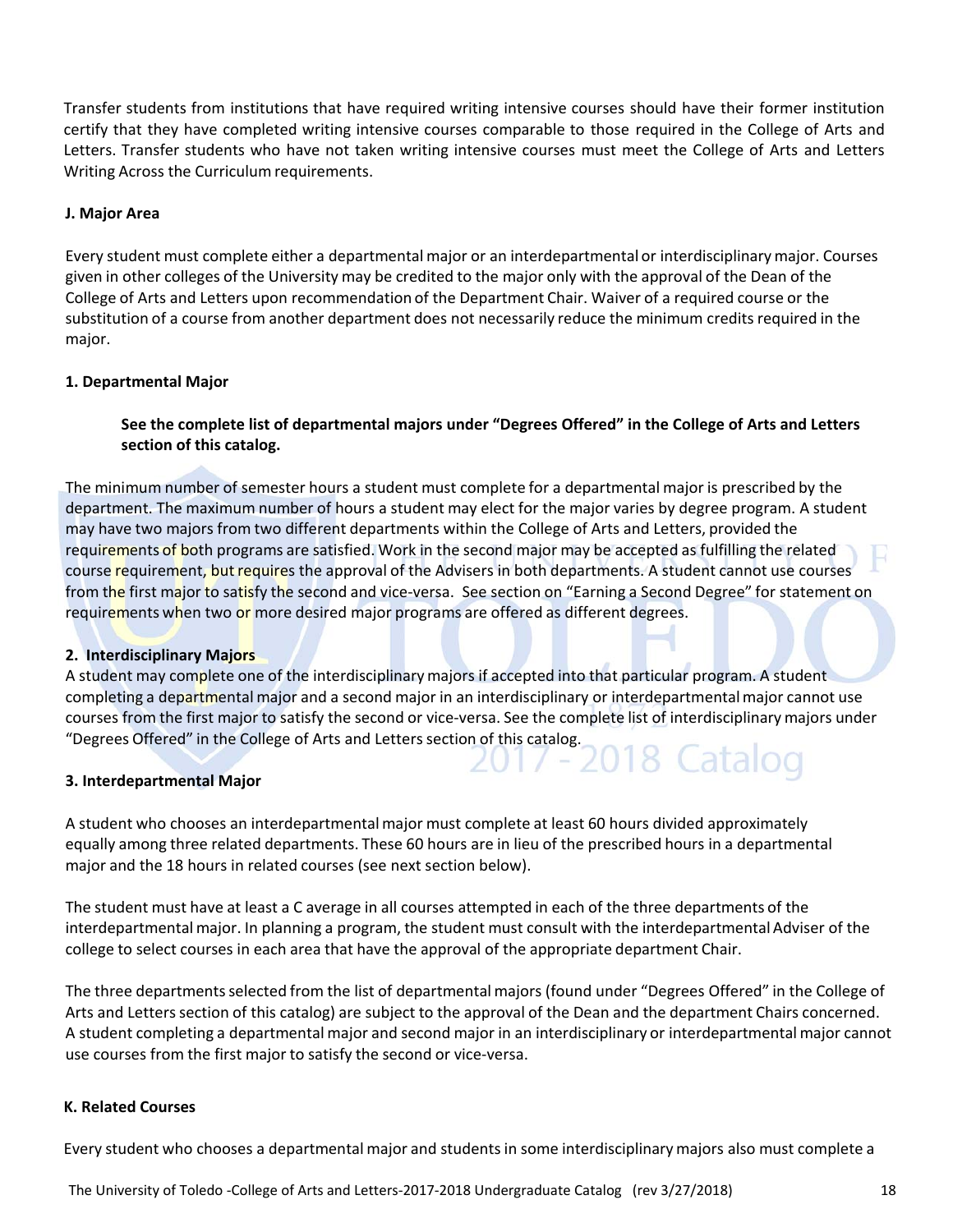minimum of 18 hours in courses related to the major. These 18 hours must be in addition to courses taken to fulfill the basic requirements listed above. Each department defines the areas from which courses may be chosen by its majors, and these listings are given in the later sections of this catalog under Programs of Study or in the student's online degree audit. Related courses must be chosen from courses acceptable for credit in a College of Arts and Letters major. Generally, these are upper‐level courses.

Courses offered by other colleges of the University may be credited to the major or to related courses only with the approval of the department Chair.

#### **L. Minors**

Many College of Arts and Letters departments and interdisciplinary programs offer minors. In addition, non-program minors are offered in the college. Specific minor requirements are listed under Programs of Study. Students wishing to pursue minors should consult with their primary program Advisers and then with an Adviser in the Arts and Letters college office. Not all minors can be added to all degree programs. Courses selected for the minor must be chosen from courses acceptable for credit toward a major in the college. In meeting requirementsfor some majors, work in the minor may be accepted as fulfilling the 18 hours of related courses, but only with the approval of the student's major Adviser. Students completing a minor cannot use courses from their minor to satisfy requirementsin the major. No more than six hours of courses taken for minor credit may be applied to the total College of Arts and Letters general education requirements. A minimum GPA of 2.0 is required in the minor. Credit hours for a minor contained in the College of Arts and Letters vary from 18 to 22 hours, depending on the minor. At least nine of those hours must be completed at The University of Toledo. All minors must be declared and completed prior to graduation.

#### **Pre‐medical, Pre‐dental and Pre‐veterinary Program**

#### Sharon L. Schnarre, Adviser

Students interested in professional medical, dental or veterinary careers may choose to apply for the pre-medical, predental and pre‐veterinary programs. **Students choosing this option must also complete the requirements for a major in a specific discipline or in an interdisciplinary baccalaureate program.**

Because admission to a professional school is very competitive, students need to maintain high GPAs, both cumulative and in the sciences. The premedical/predental Adviser will continually monitor a student's academic performance and make recommendations as to whether this program should be continued. If at any time a student's GPA drops below a 3.0, the student will be dropped from the program, unless extenuating circumstances exist, in which case the student will be placed on a probationary status until the grades improve.

The premedical/predental Adviser will assist the student in determining the entrance requirements of the professional school being considered, since these requirements vary among schools. In general, these professional schools specify for entrance a core set of science courses that include one year (two semesters) each of biology, general chemistry, organic chemistry, physics and mathematics. Most schools recommend that candidates plan a broad course of study leading to either a B.A. or a B.S. degree in any discipline.

#### **Honors**

Honors work in the College of Arts and Lettersis available to academically talented and highlymotivated students. Students may pursue *Departmental Honors*, offered by individual departments within the college, or they may pursue *College Honors*, which is offered in conjunction with the Jesup Scott Honors College and requires students to complete the full JSHC requirements. For further details, including admission standards and process, see the Jesup Scott Honors

The University of Toledo ‐College of Arts and Letters‐2017‐2018 Undergraduate Catalog (rev 3/27/2018) 19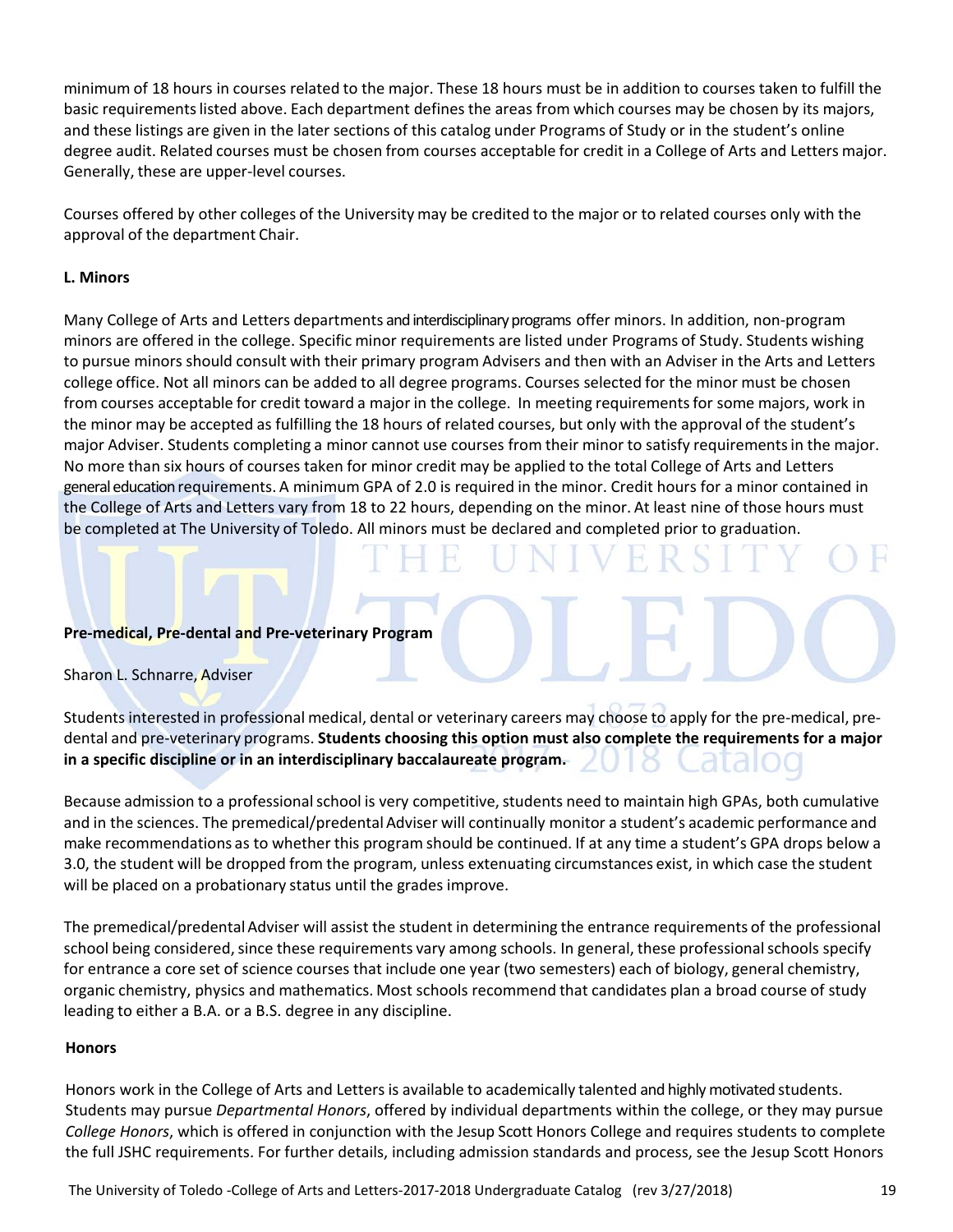#### **Requirements for Arts and Letters students in the Jesup Scott Honors College**

In order to graduate with College of Arts and Letters Honors, a student must:

- 1. Complete all requirements for an approved degree program with the college;
- 2. Complete a minimum of 33 semester hours of honors courses, which must include:
	- a. Six semester hours of HON 1010 and HON 1020 (Ideas, Innovation, and Society I and II).
	- b. A minimum of three semester hours selected from HON 2020 (Multicultural Literatures: The North American Experience) or HON 2030 (Multicultural Literatures: The Non‐European World).
	- c. A minimum of six semester hours earned by successful completion of two upper‐division interdisciplinary seminars offered through the Honors program (HON 4950 and 4960).
	- d. All of the requirements for departmental honors in the student's major. This includes the completion of an honors thesis or project supervised by a faculty member in the major department. Note: For a student pursuing more than one major or an interdepartmental major, the departmental honors requirement may be fulfilled through meeting requirementsfor one of the student's majors or in an interdisciplinary manner through a program of selected upper‐division course work

THE UNIVERSITY O

2017 - 2018 Catalog

3. Earn a minimum overall GPA of 3.3.

Note: Students with two majors may earn Departmental Honors in one or both areas of study. They also may pursue an interdisciplinary honors Thesis; permission of the department or program honors Advisers is required.

#### **Retention Standards**

To remain in good standing in the college Honors Program, a student must:

Earn a minimum overall GPA of 3.0 by the end of the first year (typically at least 30 semester hours); 3.1 by the end of the second year (typically at least 60 semester hours); and 3.2 by the end of the third year (typically at least 90 semester hours).

Make satisfactory progress toward fulfillment of the requirements for a degree with honors in the college.

#### **Honors Courses (HON)**

Honors courses are of two kinds – those offered by the Jesup Scott Honors College and those offered by various departments and colleges. Consult the appropriate portion of this catalog for a listing.

#### **Departmental Honors**

Requirementsfor departmental honors designations are set by the various College of Arts and Letters departments and are described under the departmental entries in this catalog. All departments, however, require successful completion of an honors thesis or project supervised by a faculty member in that department.

It is possible for a student to fulfill all departmentalrequirements and earn the departmental honors citation upon graduation without participating in the college Honors Program as part of the University Honors Program. The reverse is not possible, however, as the requirements for departmental honors are an integral part of the college Honors Program. Students with two majors may earn departmental honors in one or both areas of study. They also may pursue an interdisciplinary honors Thesis; permission of department or program honors Advisers is required.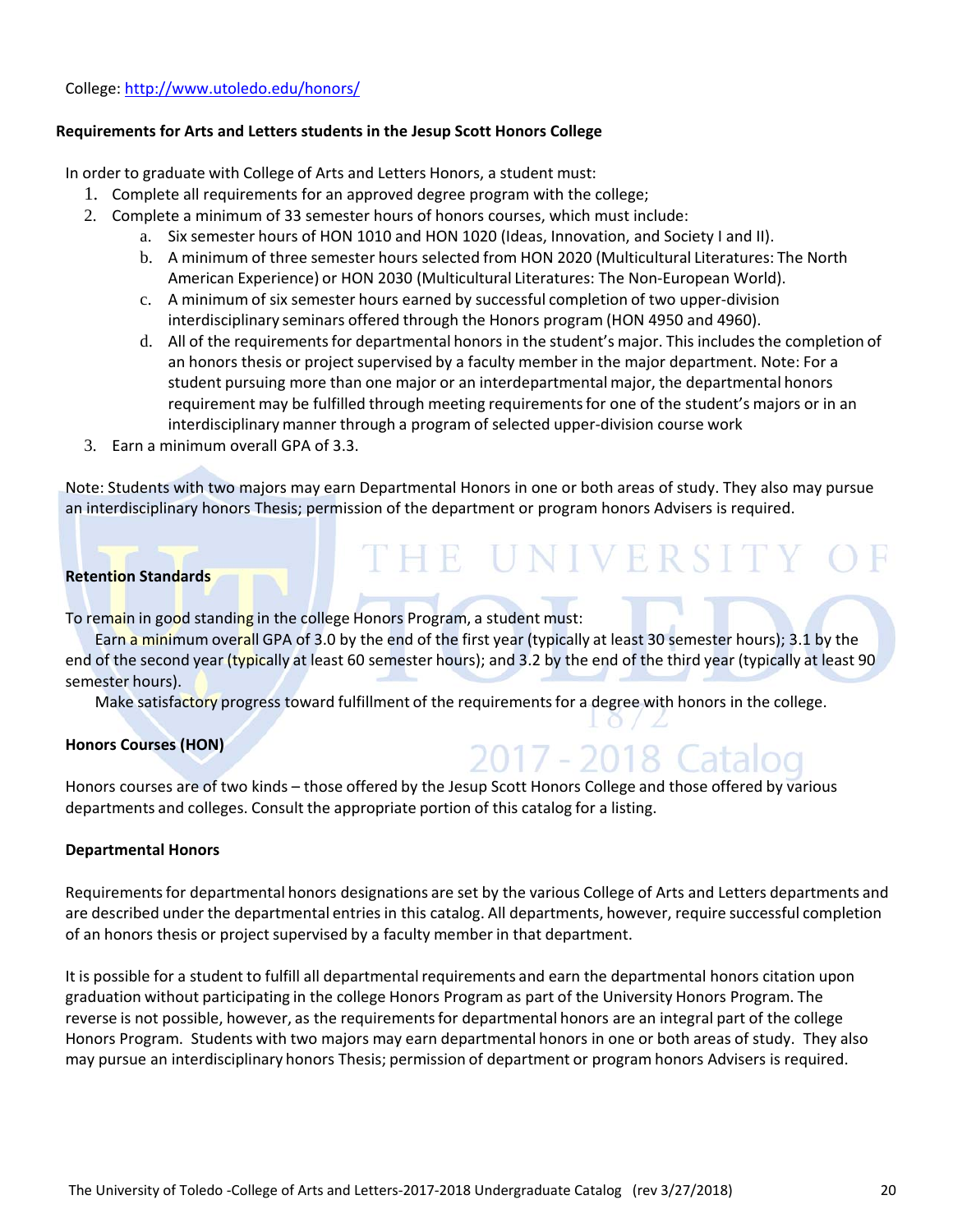# **Africana Studies Program**

#### **Interdisciplinary Major**

Angela M. Siner, Director and Adviser

**Degrees Offered**: Africana Studies offers a program for a bachelor of arts.

#### **Requirements for the Undergraduate Major**

A major in Africana Studies consists of a minimum of 33 hours of coursework, 15 required hours of Africana Studies and an additional 18 elective hours, at least 15 of which must be at the 3000/4000 level. Students can choose from the following subjects to fulfill the 15 required hours of the Africana Studies major:

VERSIT

2017 - 2018 Catalog

AFST 1100 Introduction to Africana Studies‐3 hours

AFST 1200 Introduction to the African Experience‐3 hours *or*

AFST 2100 Foundations of Black Intellectual History‐3 hours

AFST 2300 Black Community Research Methods‐3 hours

AFST 3500 Environmental Inequalities & Opportunities‐3 hours *or* 

AFST 3600 Entrepreneurship in the Black Community‐3 hours

AFST 4900 Senior Seminar-3 hours

Course work in related disciplines: 18 hours

#### **Sample 4‐year curriculum for the BA in Africana Studies**

#### **First Term**

| <b>ENGL 1110</b> |             | Composition I                      |   |
|------------------|-------------|------------------------------------|---|
| AFST 1100        |             | Introduction to Africana Studies 3 |   |
|                  |             | UT Core Natural Science            | 3 |
|                  |             | UT Core Natural Science Lab        | 1 |
| <b>LANG 1110</b> |             | Elementary Foreign Language I 4    |   |
| AR 1000          | Orientation |                                    |   |

**15 credits**

#### **Second Term**

|                                |                                  | <b>16 credits</b> |
|--------------------------------|----------------------------------|-------------------|
|                                | UT Core Natural Science          | 3                 |
| <b>LANG 1120</b>               | Elementary Foreign Language II 4 |                   |
| <b>MATH 1180</b>               | Reasoning with Mathematics       | -3                |
| HIST 1010-1200 College History |                                  | 3                 |
| <b>ENGL 1130</b>               | Composition II                   | 3                 |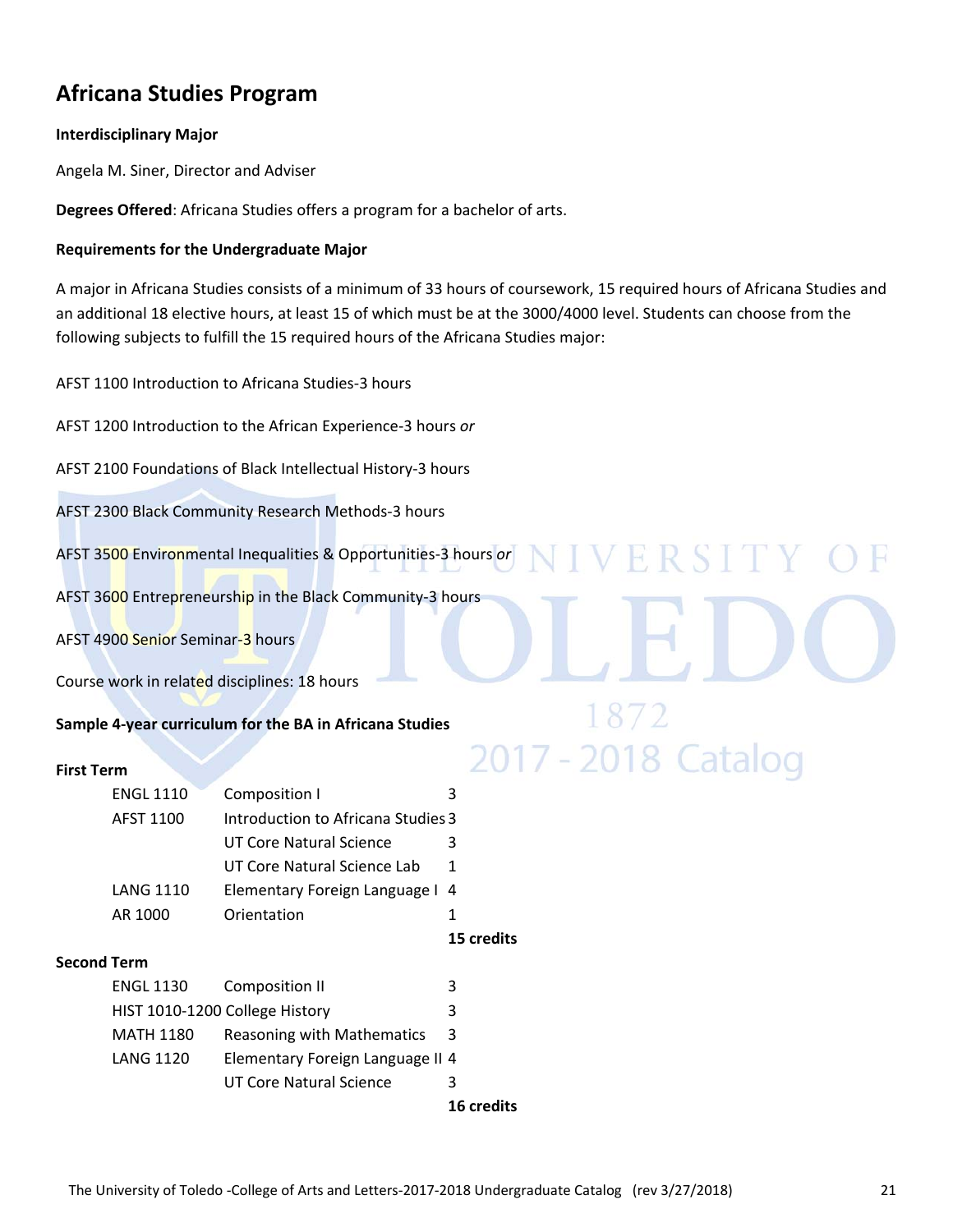#### **Third Term**

|                  | AFST 1200/2100 Introduction to the African |   |
|------------------|--------------------------------------------|---|
|                  | Experience/Foundations of                  |   |
|                  | <b>Black Intellectual History</b>          | 3 |
|                  | <b>College Fine Art</b>                    | 3 |
|                  | UT Core Social Science                     | ੨ |
| <b>LANG 2140</b> | Intermediate Language I                    | 3 |
| FLFC             | <b>General Elective</b>                    | ς |
|                  |                                            |   |

**15 credits**

#### **Fourth Term**

| ENGL 2710-2800 College Literature |                                    |   |
|-----------------------------------|------------------------------------|---|
| AFST 2300                         | <b>Black Community Research</b>    |   |
|                                   | Methods                            | 3 |
| <b>LANG 2150</b>                  | Intermediate Language II           | 3 |
|                                   | UT Core Social Science             | κ |
|                                   | <b>College Humanities Elective</b> |   |
|                                   |                                    |   |

#### **15 credits**

VERSITY

872

7 - 2018 Catalog

 **15 credits**

20

#### **Fifth Term**

AFST 3500/3600 Environmental Inequalities &

|              | Opportunities/Entrepreneurship |   |  |
|--------------|--------------------------------|---|--|
|              | in the Black Community         | 3 |  |
| <b>AFST</b>  | <b>AFST Major Elective</b>     | 3 |  |
| RF 3000-4000 | Related Field 3000-4000 level  | 3 |  |
| <b>ELEC</b>  | <b>General Elective</b>        | 3 |  |
| <b>FLFC</b>  | <b>General Elective</b>        | 3 |  |
|              |                                |   |  |

# **15 credits**

#### **Sixth Term**

|      | AFST 3000-4000 AFST Major WAC      | 3 |
|------|------------------------------------|---|
|      | AFST 3000-4000 AFST Major Elective | 3 |
| ELEC | <b>General Elective</b>            | 3 |
| RF   | <b>Related Field</b>               | 3 |
| RF   | <b>Related Field</b>               | ર |

#### **Seventh Term**

|                                         |                                              | $15 - 18$ credits |  |
|-----------------------------------------|----------------------------------------------|-------------------|--|
| <b>WAC</b>                              | WAC                                          | 3                 |  |
|                                         | RF 3000-4000 Related Field 3000-4000 level 3 |                   |  |
|                                         | RF 3000-4000 Related Field 3000-4000 level   | -3                |  |
| AFST 4920                               | Directed Readings in AFST                    | $3-6$             |  |
| AFST 3000-4000 AFST Major Elective<br>3 |                                              |                   |  |

#### **Eighth term**

| AFST 4900                               | Senior Seminar                   | ٦ |
|-----------------------------------------|----------------------------------|---|
| AFST 3000-4000 AFST Major Elective<br>3 |                                  |   |
| <b>FLFC</b>                             | <b>General Elective</b>          | ર |
| AFST 4910                               | Independent Research in AFST 3-6 |   |

Ħ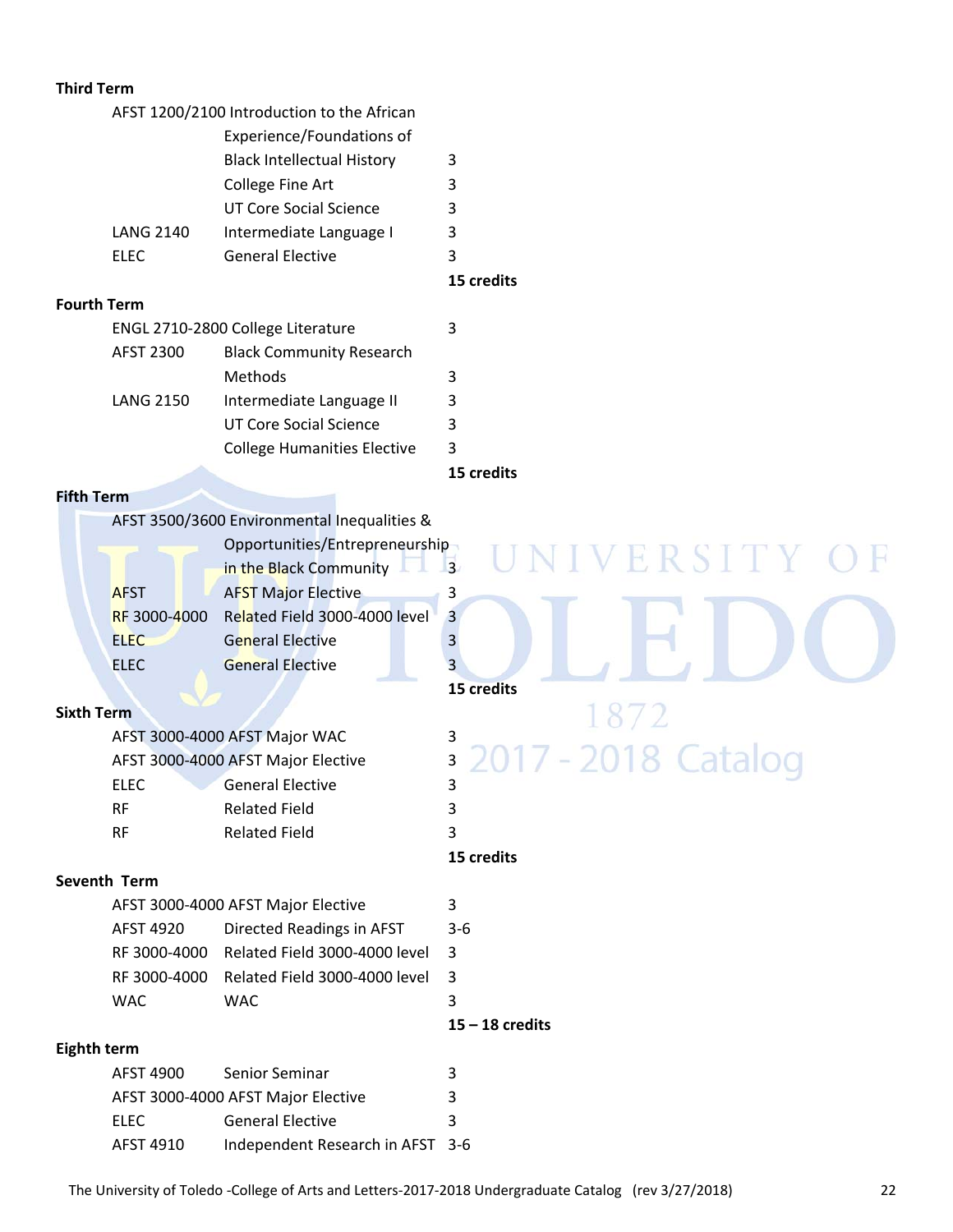AFST 4190 Study Abroad in AFST 3-6

**15 – 18 credits**

#### **Total Earned Credit Hours 124**

#### **Requirements for the Minor**

To earn a minor in African studies, students must complete a total of 21 hours of course work in Africana studies: 9 hours of required courses in Africana Studies, and an additional 12 hours of advanced courses at the 3000/4000 level in Africana Studies.

Required Courses: 9 hours from the following compose the core courses for the minor in Africana Studies.

AFST 1100 Introduction to Africana Studies

AFST 1200 Introduction to the African Experience

*Or*

AFST 2100 Foundations of Black Intellectual History

AFST 2300 Black Community Research Methods

Advance Courses: With the approval of the program adviser, select a minimum of 12 hours of coursework at the 3000/4000 level in Africana Studies

#### **Honors in Africana Studies**

Majors in Africana Studies are strongly encouraged to pursue program honors. In order to earn program honors, the student must:

1. Have a minimum AFST GPA of 3.3 and a minimum cumulative GPA of 3.0.

2. Submit two papers from different, advanced AFST courses to Program Director. These courses will also satisfy the AFST elective or upper division seminar requirements.

3. Write a thesis or complete a service‐learning project under the direction of an AFST‐affiliated faculty member. Students must enroll in Honors Thesis in AFST. Participation in the University Honors College is not required for those seeking program honors.

4. Honors Thesis AFST (3 hours) will count as an elective course in the required courses for the major.

# **American Studies Program**

#### **Interdisciplinary Major**

Elliot Adams, Director and Adviser

**Degrees Offered**: American studies offers a program for a bachelor of arts.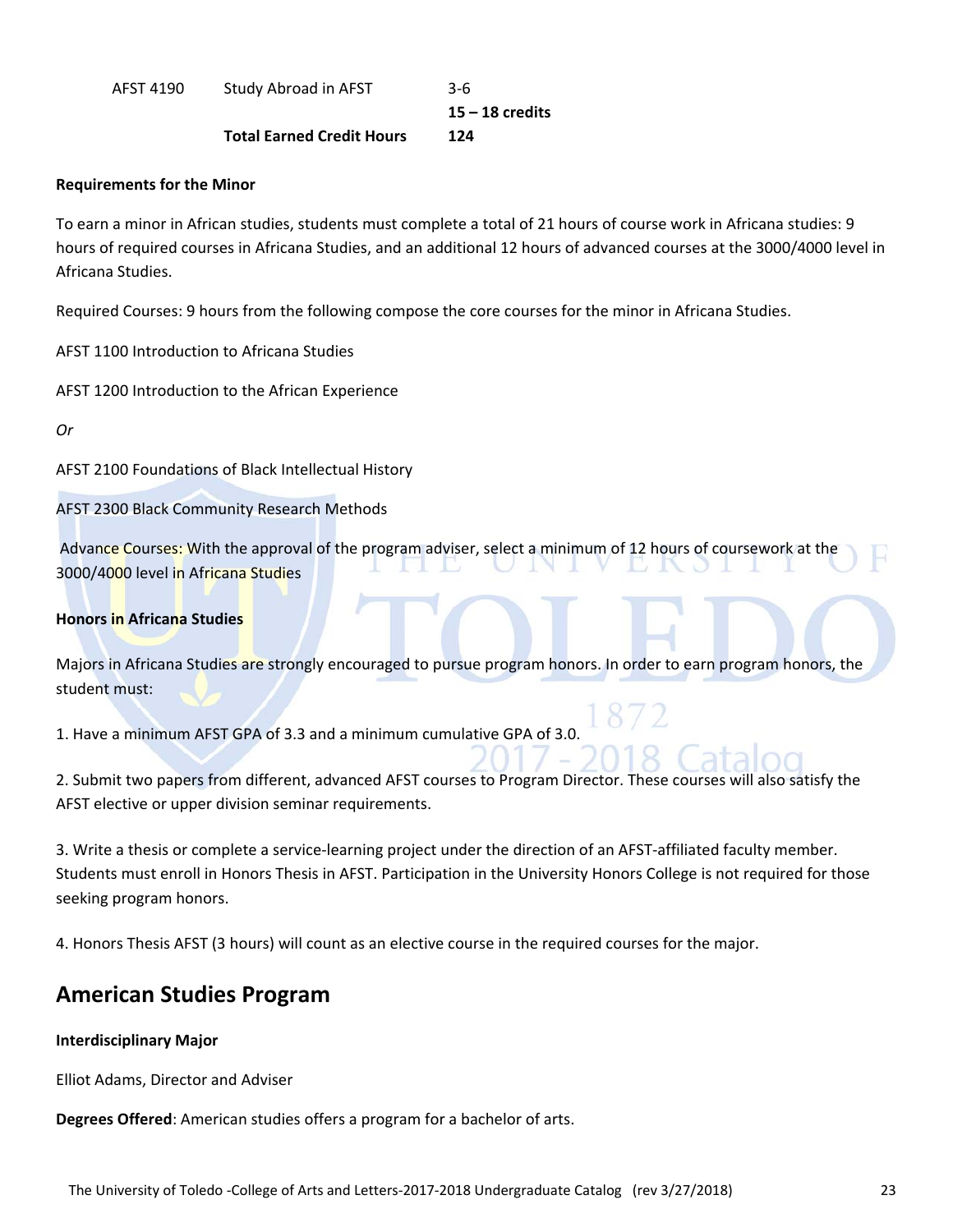#### **Requirements for the Undergraduate Major**

A major in American Studies consists of a minimum of 33‐36 hours of coursework selected from two or three Arts and Letters departments in consultation with the American Studies director: 15‐18 required hours of American Studies, which includes 10 credits for designing and writing an extended research paper on some aspect of American culture, and an additional 18 elective hours, at least 15 of which must be at the 3000/4000 level. Students may not take major or related courses as P/NC.

The Program in American Studies provides students with a broad understanding and appreciation of American life and culture(s). It is an interdisciplinary major in which work is done independently with a faculty adviser shaping a curriculum to suit a student's individual interests and goals. Majors are exposed to various methodologies they learn how historians, geographers, philosophers, literary critics, writers, film makers, social scientists, and artists practice their disciplines. They also have the opportunity to work closely with a faculty adviser in researching and writing a senior thesis. The major is for students who want a multifaceted college experience rather than the traditional single focus of one academic department. Some typical areas of emphasis for American Studies are:

**Culture and Community**‐This emphasis is for students whose interests lie in the study of subcultures within American society. Options include occupational, regional, religious, gender, or age groups and the disciplinary orientations might include geography, folklore, women's studies, and/or cultural anthropology.

**Society and Social Institutions** ‐Students choosing this emphasis draw their methodology and content from sociology, political science, history, and philosophy and look at the larger social and political forces at work at the macro level of American society.

**Artists' Expressive Culture** ‐This emphasis focuses on American art, music, dance, literature, and film as revelatory of national and regional culture and/or subcultures.

#### **Sample 4‐year curriculum for the BA in American Studies**

#### **First Term**

|                   | AR 1000          | Orientation                           | 1                 |
|-------------------|------------------|---------------------------------------|-------------------|
|                   | <b>ENGL 1110</b> | Composition                           | 3                 |
|                   | <b>MATH 1180</b> | Reasoning with Mathematics            | 3                 |
|                   | <b>PSC 1200</b>  | <b>American National Government 3</b> |                   |
|                   | <b>SPAN 1110</b> | Elementary Spanish I                  | 4                 |
|                   |                  |                                       | <b>14 credits</b> |
| Second Term       |                  |                                       |                   |
|                   | <b>ENGL 1130</b> | <b>Composition II</b>                 | 3                 |
|                   | <b>SPAN 1120</b> | <b>Elementary Spanish II</b>          | 4                 |
|                   | <b>BIO 1120</b>  | Survey of Biology                     | 3                 |
|                   | <b>BIO 1220</b>  | Survey of Biology Lab                 | 1                 |
|                   | SOC 2100         | <b>American Society</b>               | 3                 |
|                   | <b>PSY 1010</b>  | Principles of Psychology              | 3                 |
|                   |                  |                                       | 17 credits        |
| <b>Third Term</b> |                  |                                       |                   |
|                   | <b>SPAN 2140</b> | Intermediate Spanish                  | 3                 |
|                   | <b>EEES 1010</b> | <b>Physical Geology</b>               | 3                 |

# 2017 - 2018 Catalog

The University of Toledo ‐College of Arts and Letters‐2017‐2018 Undergraduate Catalog (rev 3/27/2018) 24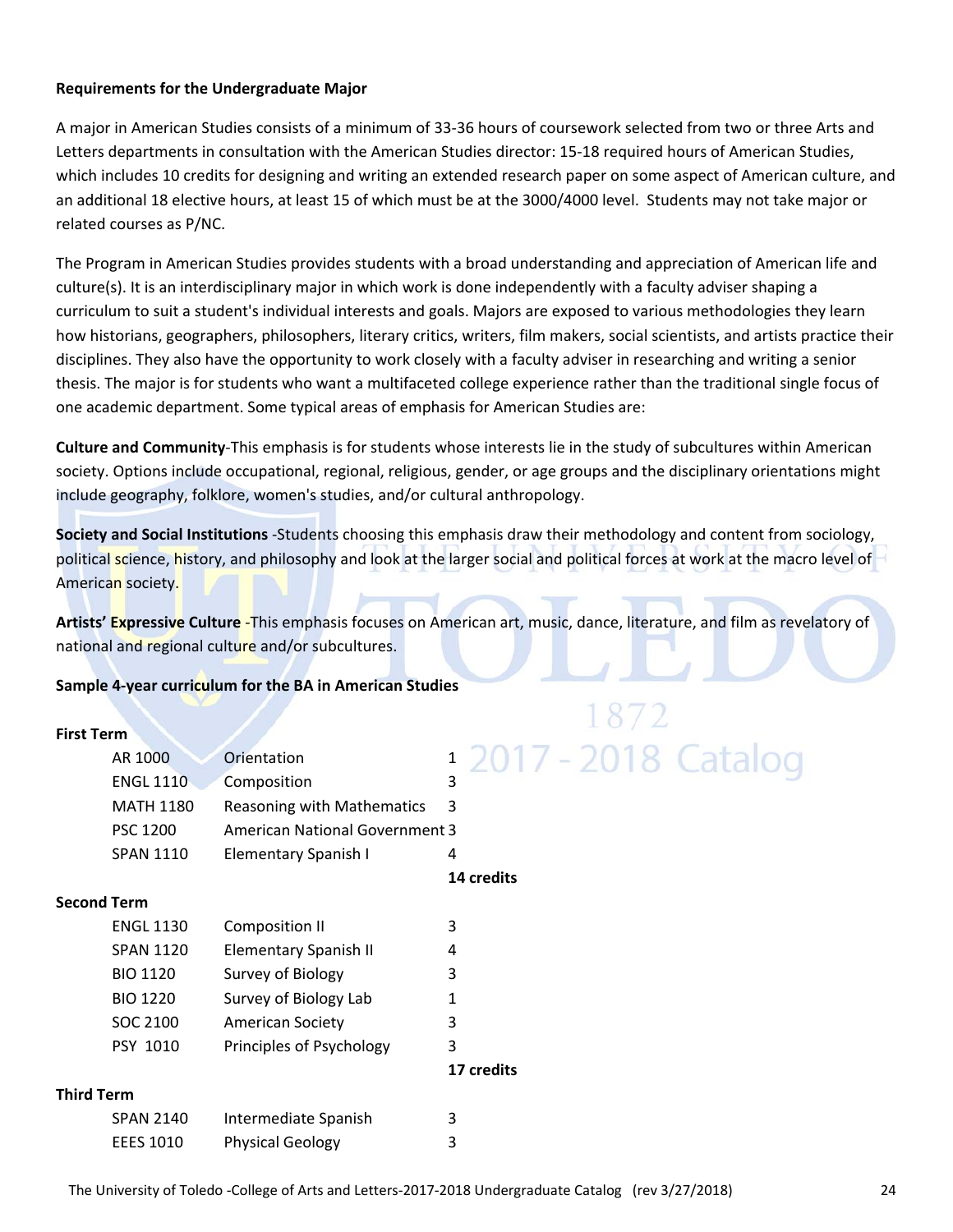|                    | <b>ENGL 2800</b>    | Writing about Literature - WAC 3    |                            |
|--------------------|---------------------|-------------------------------------|----------------------------|
|                    | <b>HIST 2340</b>    | American Indian History             | 3                          |
|                    | <b>MUS 2220</b>     | History of Jazz                     | 3                          |
|                    |                     |                                     | 15 credits                 |
|                    | <b>Fourth Term</b>  |                                     |                            |
|                    | <b>DST 2020</b>     | Disability in the U.S.              | 3                          |
|                    | SOC 1010            | Introduction to Sociology           | 3                          |
|                    | <b>SPAN 2150</b>    | Intermediate Spanish II             | 3                          |
|                    | <b>ENGL 3600</b>    | <b>American Literary Traditions</b> | 3                          |
|                    | <b>WGST 2010</b>    | Introduction to Gender Studies 3    |                            |
|                    |                     |                                     | 15 credits                 |
| <b>Fifth Term</b>  |                     |                                     |                            |
|                    | <b>MUS 2250</b>     | Musical Diversity in the USA        | 3                          |
|                    | <b>PHIL 2200</b>    | Introduction to Philosophy          | 3                          |
|                    | <b>AMST 3730</b>    | Folklore                            | 3                          |
|                    | <b>ARTH 3230</b>    | Topics in American Art              | 3                          |
|                    | <b>HIST 3310</b>    | <b>Ethnic America</b>               | 3                          |
|                    |                     |                                     | 15 credits                 |
| <b>Sixth Term</b>  |                     |                                     |                            |
|                    | <b>ENGL 4660</b>    | African American Literature in      | ERSITY                     |
|                    |                     | 20th Century                        | $\overline{3}$             |
|                    | <b>GEPL 3050</b>    | Geography of U.S. and Canada 3      |                            |
|                    | <b>SOC 2640</b>     | Race, Class and Gender              | 3                          |
|                    | <b>ENGL 4630</b>    | <b>American Literary Realism</b>    | 3                          |
|                    | <b>PSC 3250</b>     | <b>Public Opinion</b>               | 3                          |
|                    |                     |                                     | <b>15 credits</b>          |
|                    | <b>Seventh Term</b> |                                     |                            |
|                    | <b>AMST 4960</b>    | Senior Thesis - I and II            | 5                          |
|                    | <b>LST 2010</b>     | Law and Social Thought - WAC        | 3                          |
|                    | <b>HIST 3600</b>    | Women in American History           | $\tilde{\phantom{a}}$<br>3 |
|                    | <b>ENGL 4640</b>    | Early 20th Century American         |                            |
|                    |                     | Poetry                              | 3                          |
|                    | <b>WGST 3010</b>    | Issues in Women's Studies           | 3                          |
|                    |                     |                                     | 17 credits                 |
| <b>Eighth term</b> |                     |                                     |                            |
|                    | <b>WGST 4770</b>    | American Women Writers              | 3                          |
|                    | <b>AMST 4960</b>    | Senior Thesis - I and II            | 5                          |
|                    | <b>HEAL 3800</b>    | Death and Dying                     | 3                          |
|                    | AFST 4530           | Civil Rights                        | 3                          |
|                    | SOC 4670            | African Americans in the U.S.       | 3                          |
|                    |                     |                                     | 17 credits                 |
|                    |                     | <b>Total Earned Credit Hours</b>    | 125                        |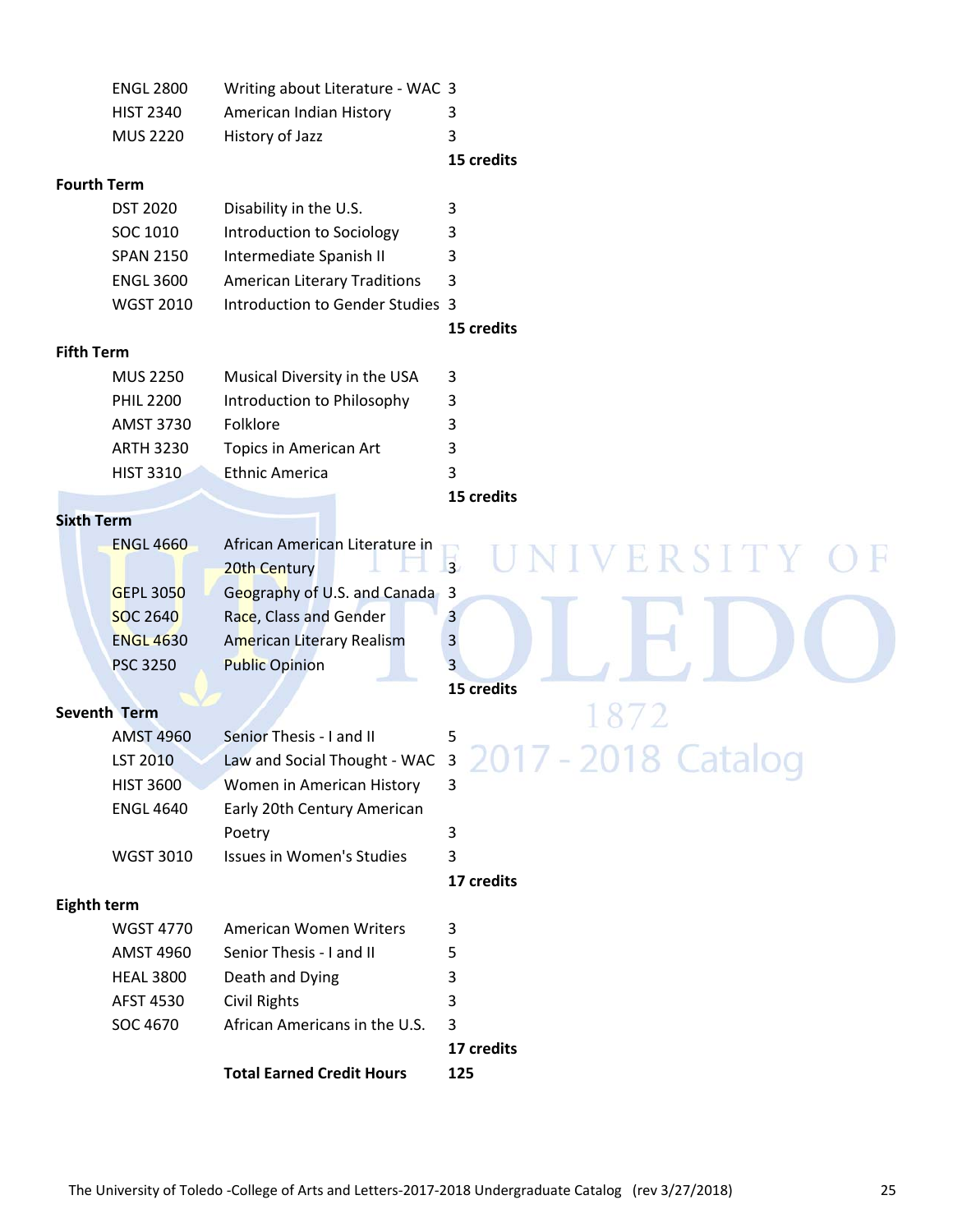#### **Honors in American Studies**

Qualified students are invited to pursue Honors in American Studies and thereby earn the degree designation of "Program Honors" upon graduation. Formal application for Program Honors must be made to the Director of the Program; normally, a petition for honors admission should be made near the end of the sophomore year. Students do not have to be enrolled in the College Honors program to pursue departmental Honors. In order to earn Program Honors, the student must have:

- 1. A minimum American Studies GPA of 3.4 and a minimum cumulative GPA of 3.0.
- 2. Junior or Senior standing.
- 3. Received honors recognition in two American Studies courses. Honors recognition courses are regularly scheduled 3000 to 4000 level courses in which special recognition is achieved by reading, research, and writing in addition to the normal requirements of the course. These additional requirements will be outlined in a contract between the student and the faculty member teaching the course.

FRS1

- 4. An interview with the Adviser.
- 5. Received an A on the senior thesis.

# **Anthropology**

(Administered by the **Department of Sociology and Anthropology**)

Patricia Case, Chair

Shahna Arps, Adviser

**Degrees Offered**: Anthropology offers a program for a bachelor of arts.

#### **Requirements for the Undergraduate Major**

A major in anthropology consists of a minimum of 33 hours of coursework: 21 hours of core courses in anthropology and an additional 12 hours of elective courses at the 3000/4000 level in anthropology. Also required are 18 hours of related course work in other fields.

The undergraduate major of 33 hours must include the following:

|                                | <b>ANTH 2700 Human Evolution</b>                            | 3 hours  |
|--------------------------------|-------------------------------------------------------------|----------|
|                                | ANTH 2750 World Prehistory                                  | 3 hours  |
|                                | ANTH 2800 Cultural Anthropology                             | 3 hours  |
|                                | ANTH 3520 Qualitative Approaches in Social Science Research | 3 hours  |
|                                | ANTH 3850 Peoples of the World OR ANTH 3290 Indians of      |          |
|                                | North America OR ANTH 3940 People of Sub-Saharan Africa     | 3 hours  |
|                                | ANTH 4200 History of Anthropological Theory-WAC             | 3 hours  |
|                                | <b>ANTH 2000 Proseminar I</b>                               | 1 hour   |
|                                | ANTH 4000 Proseminar II                                     | 2 hours  |
| 1 WAC in discipline<br>3 hours |                                                             |          |
|                                | additional elective hours of anthropology courses           | 12 hours |

Courses in the subfields of anthropology not listed in the catalog can sometimes be arranged through independent study (ANTH 4910, 4920 or 4990) with departmental faculty. Other options may be: ANTH 3300 Food, Health, and Society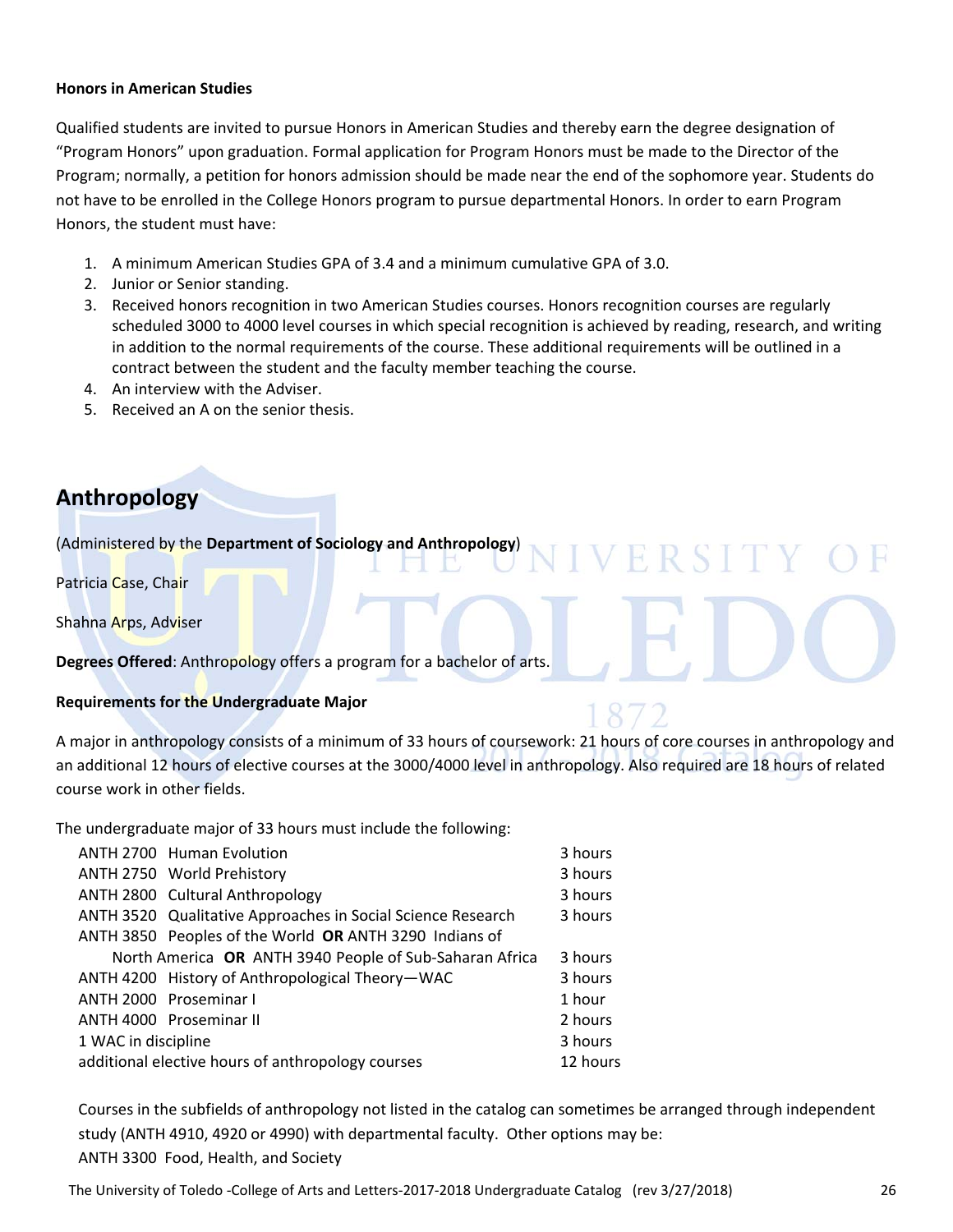#### ANTH 3000 Culture and Sustainability

ANTH 4760 Medical Anthropology

Students should discuss their personal and professional interests with the undergraduate adviser before selecting elective courses to complete the major.

#### **Related Hours**

The requirement of 18 related hours is to be met with ARTH 2200 (Ethnographic Art) or ARTH 3270 (Topics in Ethnographic Art), LING 3150 (Linguistic Principles), and 12 hours of electives. In special circumstances, the undergraduate adviser may approve alternatives to those courses listed above. Students may not take P/NC in major or related courses.

#### **Sample 4‐year curriculum for the BA in Anthropology**

| <b>First Term</b>  |                  |                                            |                                             |
|--------------------|------------------|--------------------------------------------|---------------------------------------------|
|                    | <b>ENGL 1110</b> | <b>Composition I</b>                       | 3                                           |
|                    | <b>ANTH 2800</b> | <b>Cultural Anthropology</b>               | 3                                           |
|                    |                  | HIST 1010-1200 College History             | 3                                           |
|                    | <b>MATH 1180</b> | <b>Reasoning with Mathematics</b>          | 3                                           |
|                    | <b>LANG 1110</b> | <b>Elementary Language I</b>               | 4                                           |
|                    | <b>AR 1000</b>   | Orientation                                | $\frac{1}{17}$ credits<br><b>IVERSITY C</b> |
| <b>Second Term</b> |                  |                                            |                                             |
|                    | <b>ANTH 2750</b> | <b>World Prehistory</b>                    | 3                                           |
|                    | <b>ANTH 2000</b> | Proseminar in Anthropology I               | $\mathbf 1$                                 |
|                    | <b>ENGL 1130</b> | <b>Composition II</b>                      | 3                                           |
|                    | <b>LANG 1120</b> | <b>Elementary Language II</b>              | 4                                           |
|                    |                  | <b>College Humanities Elective</b>         | 3                                           |
|                    |                  | <b>UT Core Natural Science</b>             | 3                                           |
|                    |                  |                                            | 7 - 2018 Catalog<br>17 credits              |
| <b>Third Term</b>  |                  |                                            |                                             |
|                    | <b>ANTH 2700</b> | <b>Human Evolution</b>                     | 3                                           |
|                    | <b>LANG 2140</b> | Intermediate Language I                    | 3                                           |
|                    |                  | ENGL 2710-2800 English Literature          | 3                                           |
|                    |                  | <b>UT Core Natural Science</b>             | 3                                           |
|                    |                  | UT Core Natural Science Lab                | $\mathbf{1}$                                |
|                    | <b>ELEC</b>      | <b>General Elective</b>                    | 3                                           |
|                    |                  |                                            | 16 credits                                  |
| <b>Fourth Term</b> |                  |                                            |                                             |
|                    |                  | ANTH 3000-4000 Anthropology Major Elective | 3                                           |
|                    | <b>ARTH 2200</b> | Ethnographic Art                           | 3                                           |
|                    | RF 3000-4000     | <b>Related Field</b>                       | 3                                           |
|                    | <b>ELEC</b>      | <b>General Elective</b>                    | 3                                           |
|                    | <b>LANG 2150</b> | Intermediate Language II                   | 3                                           |
|                    |                  |                                            | 15 credits                                  |

#### **Fifth Term**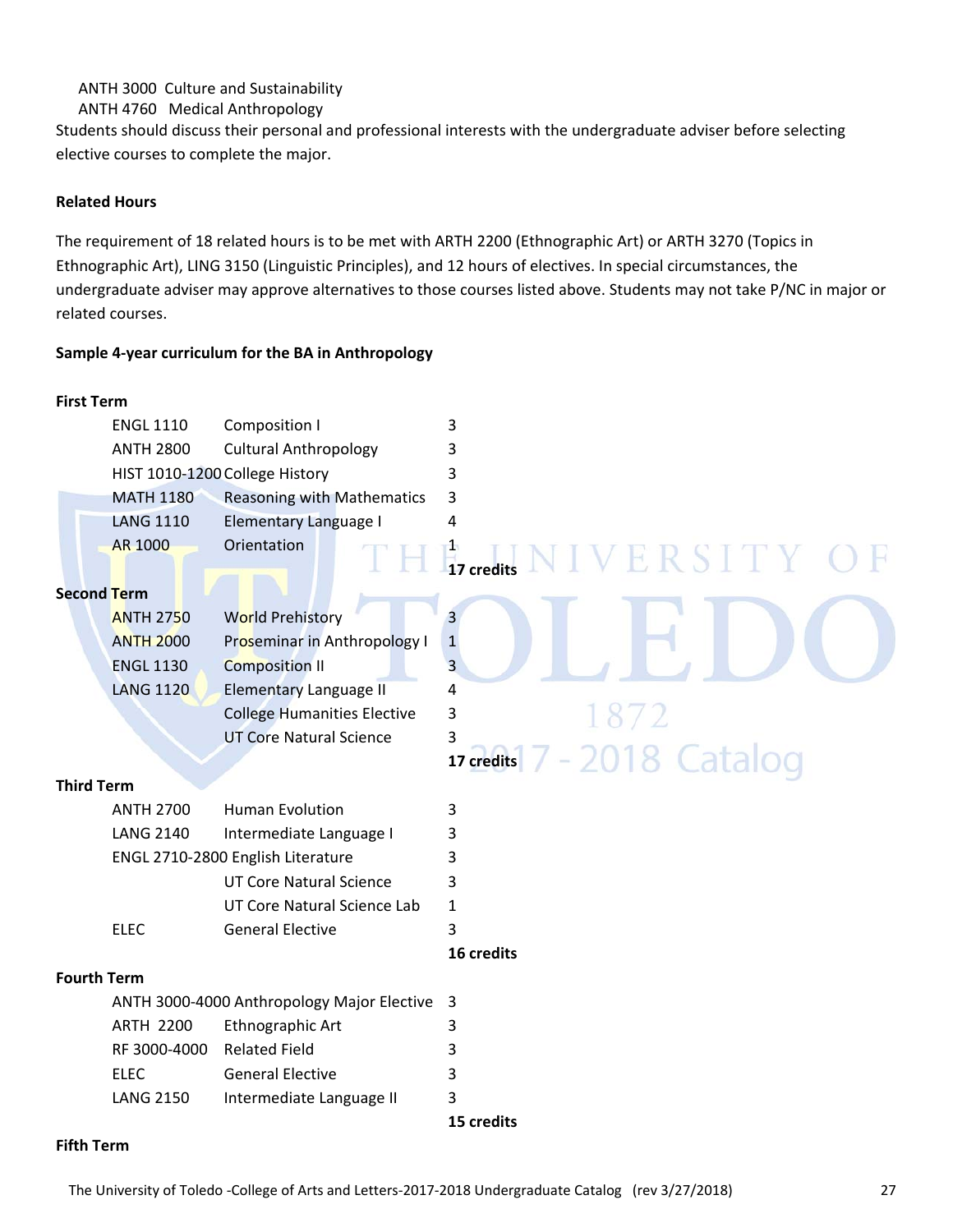|           |                                            | <b>15 credits</b> |
|-----------|--------------------------------------------|-------------------|
|           | ELEC 1000-4000 General Elective            | 3                 |
|           | RF 3000-4000 Related Field                 | ર                 |
| ENGL 3150 | Linguistic Principles                      | 3                 |
|           | ANTH 3000-4000 Anthropology Major Elective | - 3               |
| ANTH 3850 | Peoples of the World                       | 3                 |

#### **Sixth Term**

| ANTH 3520 | Qualitative Research Methods 3               |   |
|-----------|----------------------------------------------|---|
| ANTH 4000 | <b>Proseminar II</b>                         |   |
|           | ANTH 3000-4000 Anthropology Major Elective 3 |   |
|           | RF 3000-4000 Related Field - WAC             |   |
|           | Multicultural Diversity of                   |   |
|           | US Culture                                   | 3 |
|           | ELEC 3000-4000 General Elective              |   |

#### **17 credits**

#### **Seventh Term**

| History/Theory in<br><b>ANTH 4200</b>                           |                                       |
|-----------------------------------------------------------------|---------------------------------------|
| Anthropology (WAC)                                              | 3                                     |
| ANTH 3000-4000 Anthropology Major Elective 3                    |                                       |
| Senior Project/Major Elective<br><b>ANTH 49XX</b>               | $\mathbf{3}$                          |
| ELEC 3000-4000 General Elective                                 | UNIVERSITY OF<br>$\overline{3}$       |
| <b>ELEC 3000-4000 General Elective</b>                          | 3                                     |
|                                                                 | <b>15 credits</b>                     |
| Eighth term                                                     |                                       |
| <b>Related Field</b><br>RF 3000-4000                            | Ρ                                     |
| Senior Project/Major Elective<br><b>ANTH 49XX</b>               | 3                                     |
| ELEC 3000-4000 General Elective                                 | 3                                     |
| ELEC 3000-4000 General Elective                                 | 3                                     |
| ELEC 3000-4000 General Elective                                 | 2017 - 2018 Catalog<br>$\overline{3}$ |
|                                                                 | 15 credits                            |
| <b>Total Earned Credit Hours</b>                                | 127                                   |
| <b>Requirements for the Undergraduate Minor in Anthropology</b> |                                       |

To complete a minor in Anthropology, students must complete a minimum of 21 hours of course work‐15 hours of core courses in Anthropology and an additional 6 hours of advanced course work at the 3000 to 4000 levels in Anthropology chosen with the approval of the departmental adviser.

| Required                                     |                                                   |         |  |
|----------------------------------------------|---------------------------------------------------|---------|--|
| <b>ANTH 2700</b>                             | <b>Human Evolution</b>                            | 3 hours |  |
| <b>ANTH 2750</b>                             | World Pre-History                                 | 3 hours |  |
| <b>ANTH 2800</b>                             | <b>Cultural Anthropology</b>                      | 3 hours |  |
| <b>ANTH 3520</b>                             | Qualitative Approaches In Social Science Research | 3 hours |  |
| <b>ANTH 3850</b>                             | Peoples of the World OR                           |         |  |
|                                              | ANTH 3290 Indians of North America                | 3 hours |  |
| <b>OR</b>                                    |                                                   |         |  |
| ANTH 3940 People of Sub-Saharan Africa       |                                                   |         |  |
| Advanced courses, 3000/4000 level<br>6 hours |                                                   |         |  |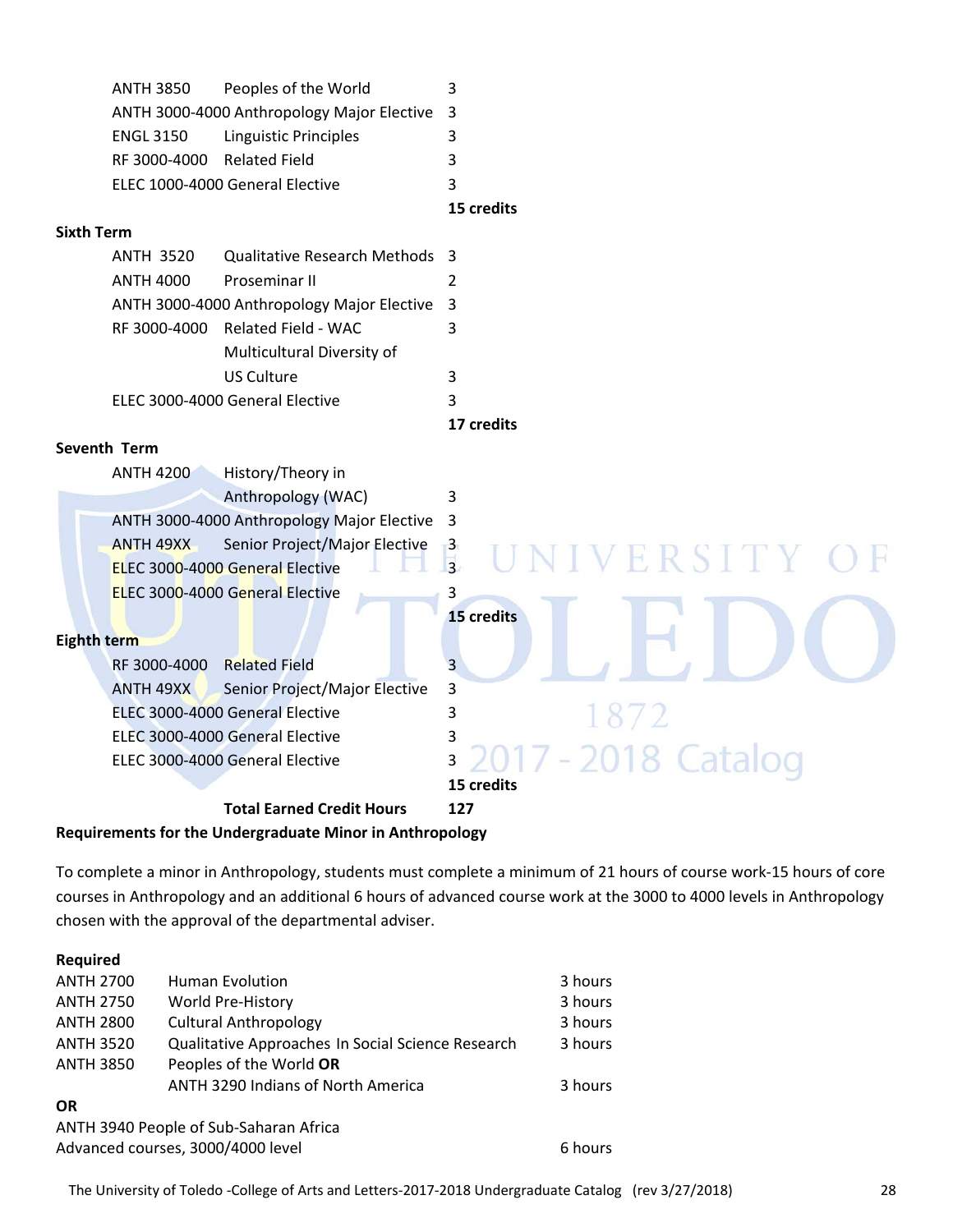#### Adviser

#### **Honors in Anthropology**

Qualified juniors and seniors may apply to work for honors in anthropology. The following are requirements for entrance into the Honors Program in anthropology.

#### A. Admission

3.3 minimum GPA in anthropology courses 3.0 minimum cumulative GPA

12 hours completed work in anthropology

Qualification as an anthropology major

#### B. Requirements

A student must complete 9 hours of independent work in anthropology. During the final semester before graduation, the student must pass a comprehensive examination or submit a completed honors thesis. Students should discuss their special interests with faculty members or with the honors adviser, who will help identify an appropriate faculty member to guide the honors work.

# **Department of Art**

Barbara WF Miner, Chair

The University of Toledo is an accredited institutional member of the National Association of Schools of Art and Design.

#### **Degrees Offered**

The Department of Art, located in the Center for the Visual Arts, adjacent to the Toledo Museum of Art campus, offers courses of study leading to four undergraduate degrees and one graduate degree – the B. A. in Visual Art, the B.F.A. in Studio Art (with concentrations in 2D Studies, 3D Studies, Digital and Photographic Art, and New Media Design Practices); the B.A. in Art History (with an optional concentration in Art Museum Practices); the B.Ed. in Art Education; and the M.Ed. in Art Education. The Department of Art, housed in the Center for the Visual Arts, and the Center for Sculptural Studies on the museum campus, features new instructional facilities with state‐of‐the‐art studios and classrooms. With the exception of some introductory courses in art and art history, all instruction takes place at the museum campus, where day and evening courses are regularly scheduled. The museum campus is connected with the Main Campus by regularly scheduled student shuttle buses. Free parking at the museum campus is available to students and faculty who have valid UT I.D.s.

#### **Advanced Placement**

Please see Registrar's website for information on Advanced Placement (http://www.utoledo.edu/offices/registrar/student\_records/advan\_credits.html).

#### **Art Education**

Jason Cox, Ph.D., Head, Art Education & graduate studies in art education, undergraduate and graduate Adviser. Preparation in Art Education leads to a Multiage Education (degree) Ages 3‐21/grades PreK‐12: Visual Arts. For details on the baccalaureate program in art education, see The Judith Herb College of Education undergraduate catalog, pp 22‐23.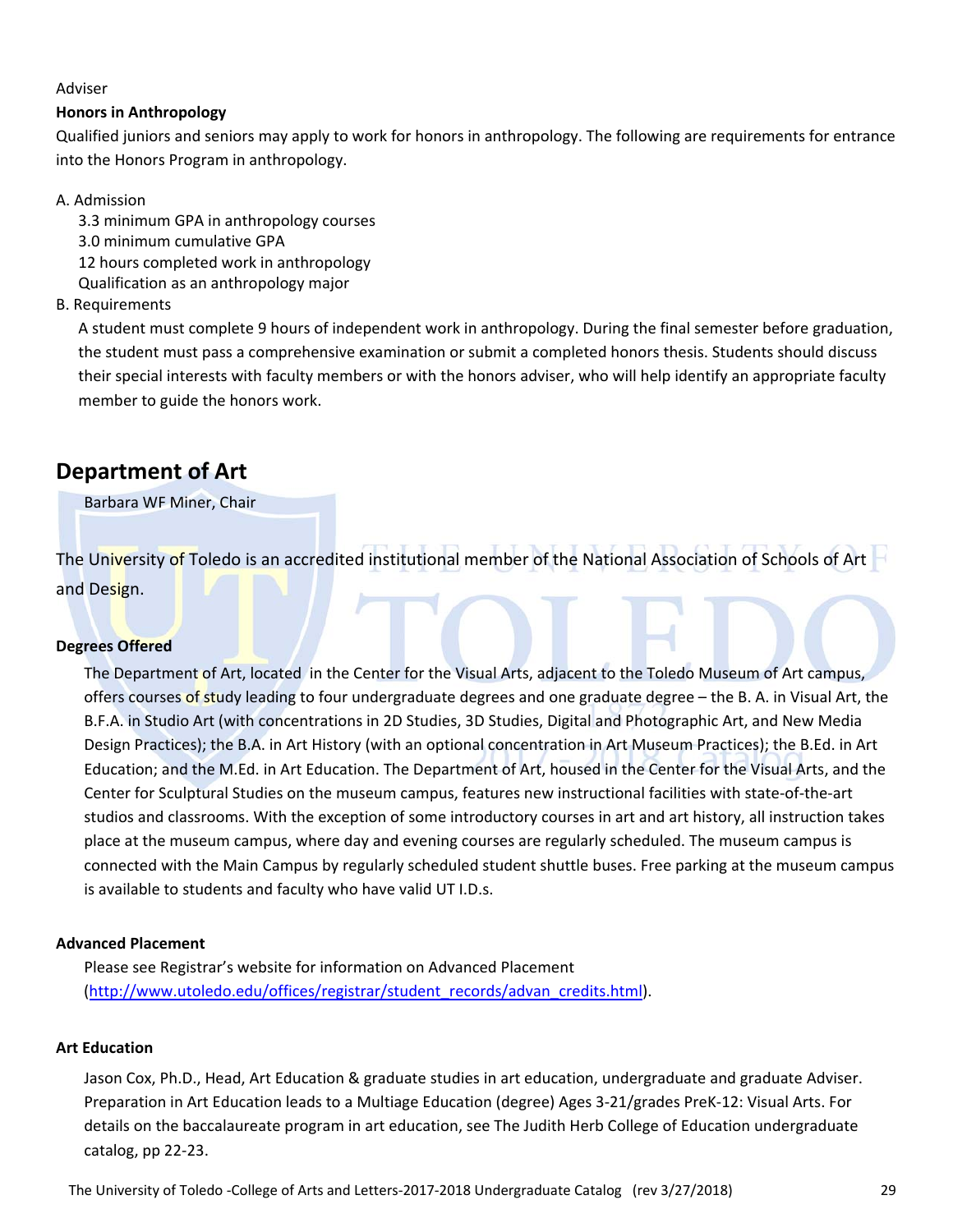#### **Art History**

Mysoon Rizk, Ph.D., Head, Art History; Thor Mednick, Ph.D., Head, Art Museum Practices concentration Mysoon Rizk, Thor Mednick: undergraduate Advisers

#### **Bachelor of Arts Degree in Art History**

The bachelor of arts program provides a foundation in the history of art and architecture through introductory course work in the styles, subjects and social history of Western and non‐Western art and architecture, and through advanced course work and optional directed study in art, architecture, theory and criticism. The program makes extensive use of the collections and research facilities of the Toledo Museum of Art. Internships for credit through the Department of Art may be arranged with the Toledo Museum of Art and with other local arts organizations.

The Art History program also offers a BA in Art History degree with concentration in Art Museum Practices (AMP) whose focus is on professional standards, practices, and procedures used in contemporary museums of art. In this unique program, students take maximum advantage of their remarkably advantageous relationship with the Toledo Museum of Art, an institution of international stature.

#### **Curriculum in Art History**

The curriculum leading to the B.A. in Art History requires a minimum of 33 hours of art history courses and a maximum of 45 hours, which must include the following:

a. A survey of the history of Western art composed of a sequence of two three-credit hour courses: ARTH 2050 History of Western Art I, and ARTH 2060 History of Western Art II. The courses may be taken in any order. (6 hours)

b. At least one course in non-Western art (drawn from ARTH 2100 Asian Art, ARTH 2200 Ethnographic Art, ARTH 3250 Topics in Asian Art, ARTH 3270 Topics in Ethnographic Art, ARTH 3300 African Art, or ARTH 3350 Ancient Art of the Americas). (3 hours)

018 Catalog

- c. ARTH 2080 Modern Art. (3 hours)
- d. ARTH 2300 Introduction to Architecture. (3 hours) and
- e. ARTH 3400 Contemporary Art. (WAC; 3 hours)

Majors with a GPA in the major of at least 3.00 may apply to pursue up to six hours in Independent Study (ARTH 4990), which requires the permission of an art history faculty member who will direct the Independent Study project.

The art history major also must take 18 hours of related courses, which must be chosen from courses acceptable for major credit in studio art, anthropology, classical civilization, literature courses in English or in a foreign or classical language (in addition to the college language requirement), basic courses in a second foreign language, history, music history or literature, philosophy or religion, theater or film history, or in other areas approved by the Adviser.

#### **Sample 4‐year curriculum for the BA in Art History**

#### **First Term**

| AR 1000          | Orientation              |   |
|------------------|--------------------------|---|
| <b>ENGL 1110</b> | English Comp. I          | 3 |
| <b>ARTH 2050</b> | History of Western Art I | 3 |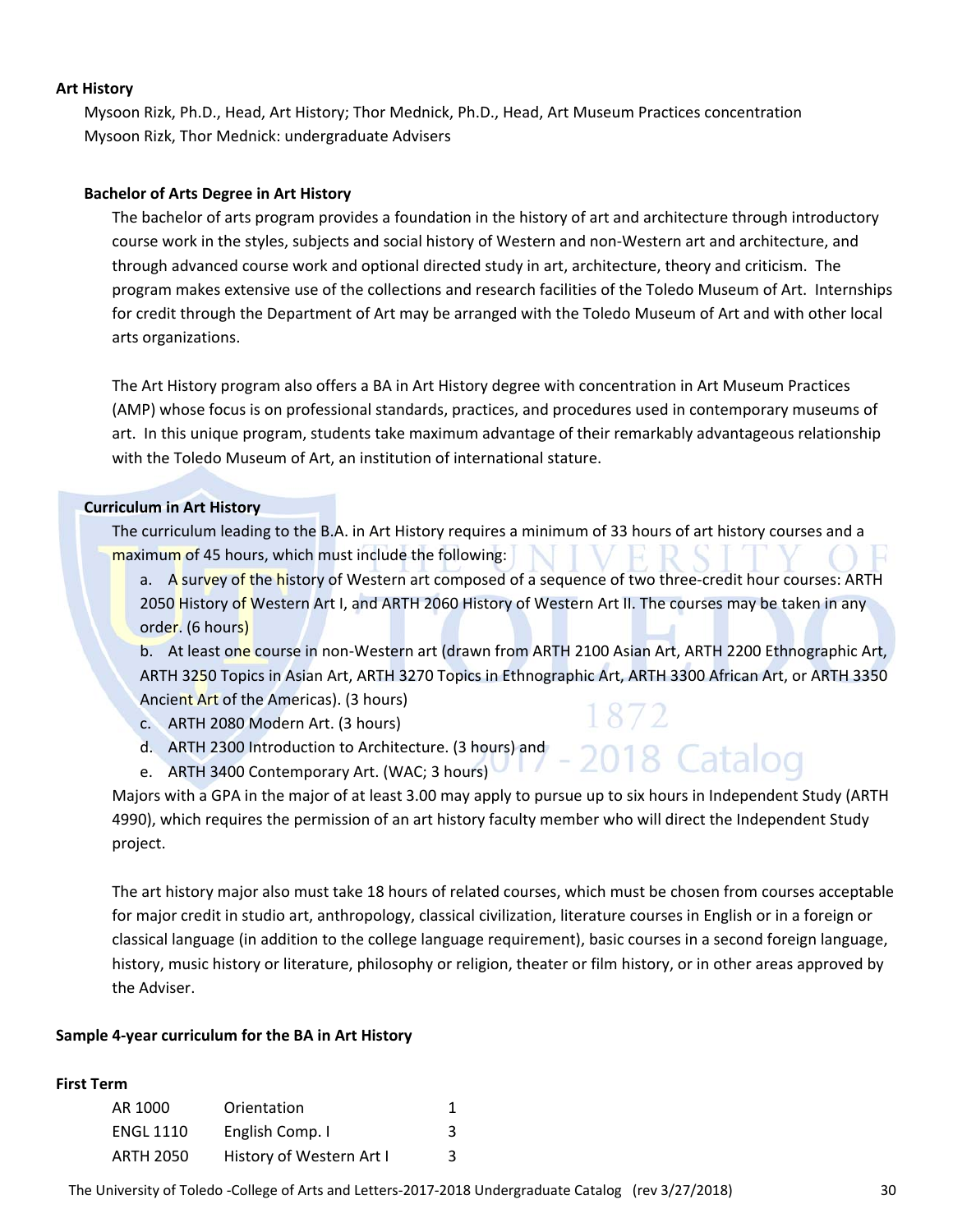| Gen Ed-Humanities (History)<br>3<br>Foreign Language I<br>4<br>17 credits<br><b>Second Term</b><br>English Comp. II<br>3<br><b>ENGL 1130</b><br><b>ARTH 2060</b><br>History of Western Art II<br>3<br>Social Science<br>3<br><b>Natural Science</b><br>3<br>Foreign Language II<br>4<br>16 credits<br><b>Third Term</b><br>ARTH 2100, 2200, 3300 Non-Western Art<br>3<br>ENGL 2710-2800 English literature<br>3<br>$\overline{3}$<br>Foreign Language III or culture<br><b>Gen Ed-Social Science</b><br>3<br>Free Elective or Gen Ed<br>3<br>15 credits<br><b>Fourth Term</b><br>ARTH 2300/2980 Introduction to Architecture/<br><b>IVERSITY</b><br><b>Special Topics</b><br>3<br>Foreign Language IV or culture<br>$\overline{3}$<br><b>Related or minor</b><br>3<br><b>Gen Ed-Natural Science</b><br>3<br>Gen Ed-Natural Science Lab<br>1<br>16 credits<br><b>Fifth Term</b><br>ARTH 3400/XXXX Contemporary Art (WAC) or<br><b>ARTH elective</b><br>3<br>Art History Elective or<br><b>ARTH</b><br><b>AMP Concentration*</b><br>3<br>Multicultural (US Diversity)<br>3<br>Related or minor or<br>AMP Concentration ART 3950* 3<br><b>Free Elective</b><br>3<br>15 credits<br><b>Sixth Term</b><br>ARTH 4XXX<br>Art History Elective<br>3<br><b>ARTH</b><br>Art History Elective or<br><b>AMP Concentration*</b><br>3<br>Related or minor<br>3<br>Related or minor<br>3<br>Free elective<br>3 | <b>MATH 1180</b> | Reasoning with Mathematics | 3          |
|------------------------------------------------------------------------------------------------------------------------------------------------------------------------------------------------------------------------------------------------------------------------------------------------------------------------------------------------------------------------------------------------------------------------------------------------------------------------------------------------------------------------------------------------------------------------------------------------------------------------------------------------------------------------------------------------------------------------------------------------------------------------------------------------------------------------------------------------------------------------------------------------------------------------------------------------------------------------------------------------------------------------------------------------------------------------------------------------------------------------------------------------------------------------------------------------------------------------------------------------------------------------------------------------------------------------------------------------------------------------------------------------|------------------|----------------------------|------------|
|                                                                                                                                                                                                                                                                                                                                                                                                                                                                                                                                                                                                                                                                                                                                                                                                                                                                                                                                                                                                                                                                                                                                                                                                                                                                                                                                                                                                |                  |                            |            |
|                                                                                                                                                                                                                                                                                                                                                                                                                                                                                                                                                                                                                                                                                                                                                                                                                                                                                                                                                                                                                                                                                                                                                                                                                                                                                                                                                                                                |                  |                            |            |
|                                                                                                                                                                                                                                                                                                                                                                                                                                                                                                                                                                                                                                                                                                                                                                                                                                                                                                                                                                                                                                                                                                                                                                                                                                                                                                                                                                                                |                  |                            |            |
|                                                                                                                                                                                                                                                                                                                                                                                                                                                                                                                                                                                                                                                                                                                                                                                                                                                                                                                                                                                                                                                                                                                                                                                                                                                                                                                                                                                                |                  |                            |            |
|                                                                                                                                                                                                                                                                                                                                                                                                                                                                                                                                                                                                                                                                                                                                                                                                                                                                                                                                                                                                                                                                                                                                                                                                                                                                                                                                                                                                |                  |                            |            |
|                                                                                                                                                                                                                                                                                                                                                                                                                                                                                                                                                                                                                                                                                                                                                                                                                                                                                                                                                                                                                                                                                                                                                                                                                                                                                                                                                                                                |                  |                            |            |
|                                                                                                                                                                                                                                                                                                                                                                                                                                                                                                                                                                                                                                                                                                                                                                                                                                                                                                                                                                                                                                                                                                                                                                                                                                                                                                                                                                                                |                  |                            |            |
|                                                                                                                                                                                                                                                                                                                                                                                                                                                                                                                                                                                                                                                                                                                                                                                                                                                                                                                                                                                                                                                                                                                                                                                                                                                                                                                                                                                                |                  |                            |            |
|                                                                                                                                                                                                                                                                                                                                                                                                                                                                                                                                                                                                                                                                                                                                                                                                                                                                                                                                                                                                                                                                                                                                                                                                                                                                                                                                                                                                |                  |                            |            |
|                                                                                                                                                                                                                                                                                                                                                                                                                                                                                                                                                                                                                                                                                                                                                                                                                                                                                                                                                                                                                                                                                                                                                                                                                                                                                                                                                                                                |                  |                            |            |
|                                                                                                                                                                                                                                                                                                                                                                                                                                                                                                                                                                                                                                                                                                                                                                                                                                                                                                                                                                                                                                                                                                                                                                                                                                                                                                                                                                                                |                  |                            |            |
|                                                                                                                                                                                                                                                                                                                                                                                                                                                                                                                                                                                                                                                                                                                                                                                                                                                                                                                                                                                                                                                                                                                                                                                                                                                                                                                                                                                                |                  |                            |            |
|                                                                                                                                                                                                                                                                                                                                                                                                                                                                                                                                                                                                                                                                                                                                                                                                                                                                                                                                                                                                                                                                                                                                                                                                                                                                                                                                                                                                |                  |                            |            |
|                                                                                                                                                                                                                                                                                                                                                                                                                                                                                                                                                                                                                                                                                                                                                                                                                                                                                                                                                                                                                                                                                                                                                                                                                                                                                                                                                                                                |                  |                            |            |
|                                                                                                                                                                                                                                                                                                                                                                                                                                                                                                                                                                                                                                                                                                                                                                                                                                                                                                                                                                                                                                                                                                                                                                                                                                                                                                                                                                                                |                  |                            |            |
|                                                                                                                                                                                                                                                                                                                                                                                                                                                                                                                                                                                                                                                                                                                                                                                                                                                                                                                                                                                                                                                                                                                                                                                                                                                                                                                                                                                                |                  |                            |            |
|                                                                                                                                                                                                                                                                                                                                                                                                                                                                                                                                                                                                                                                                                                                                                                                                                                                                                                                                                                                                                                                                                                                                                                                                                                                                                                                                                                                                |                  |                            |            |
|                                                                                                                                                                                                                                                                                                                                                                                                                                                                                                                                                                                                                                                                                                                                                                                                                                                                                                                                                                                                                                                                                                                                                                                                                                                                                                                                                                                                |                  |                            |            |
|                                                                                                                                                                                                                                                                                                                                                                                                                                                                                                                                                                                                                                                                                                                                                                                                                                                                                                                                                                                                                                                                                                                                                                                                                                                                                                                                                                                                |                  |                            |            |
|                                                                                                                                                                                                                                                                                                                                                                                                                                                                                                                                                                                                                                                                                                                                                                                                                                                                                                                                                                                                                                                                                                                                                                                                                                                                                                                                                                                                |                  |                            |            |
|                                                                                                                                                                                                                                                                                                                                                                                                                                                                                                                                                                                                                                                                                                                                                                                                                                                                                                                                                                                                                                                                                                                                                                                                                                                                                                                                                                                                |                  |                            |            |
|                                                                                                                                                                                                                                                                                                                                                                                                                                                                                                                                                                                                                                                                                                                                                                                                                                                                                                                                                                                                                                                                                                                                                                                                                                                                                                                                                                                                |                  |                            |            |
|                                                                                                                                                                                                                                                                                                                                                                                                                                                                                                                                                                                                                                                                                                                                                                                                                                                                                                                                                                                                                                                                                                                                                                                                                                                                                                                                                                                                |                  |                            |            |
|                                                                                                                                                                                                                                                                                                                                                                                                                                                                                                                                                                                                                                                                                                                                                                                                                                                                                                                                                                                                                                                                                                                                                                                                                                                                                                                                                                                                |                  |                            |            |
|                                                                                                                                                                                                                                                                                                                                                                                                                                                                                                                                                                                                                                                                                                                                                                                                                                                                                                                                                                                                                                                                                                                                                                                                                                                                                                                                                                                                |                  |                            |            |
|                                                                                                                                                                                                                                                                                                                                                                                                                                                                                                                                                                                                                                                                                                                                                                                                                                                                                                                                                                                                                                                                                                                                                                                                                                                                                                                                                                                                |                  |                            |            |
|                                                                                                                                                                                                                                                                                                                                                                                                                                                                                                                                                                                                                                                                                                                                                                                                                                                                                                                                                                                                                                                                                                                                                                                                                                                                                                                                                                                                |                  |                            |            |
|                                                                                                                                                                                                                                                                                                                                                                                                                                                                                                                                                                                                                                                                                                                                                                                                                                                                                                                                                                                                                                                                                                                                                                                                                                                                                                                                                                                                |                  |                            |            |
|                                                                                                                                                                                                                                                                                                                                                                                                                                                                                                                                                                                                                                                                                                                                                                                                                                                                                                                                                                                                                                                                                                                                                                                                                                                                                                                                                                                                |                  |                            |            |
|                                                                                                                                                                                                                                                                                                                                                                                                                                                                                                                                                                                                                                                                                                                                                                                                                                                                                                                                                                                                                                                                                                                                                                                                                                                                                                                                                                                                |                  |                            |            |
|                                                                                                                                                                                                                                                                                                                                                                                                                                                                                                                                                                                                                                                                                                                                                                                                                                                                                                                                                                                                                                                                                                                                                                                                                                                                                                                                                                                                |                  |                            |            |
|                                                                                                                                                                                                                                                                                                                                                                                                                                                                                                                                                                                                                                                                                                                                                                                                                                                                                                                                                                                                                                                                                                                                                                                                                                                                                                                                                                                                |                  |                            |            |
|                                                                                                                                                                                                                                                                                                                                                                                                                                                                                                                                                                                                                                                                                                                                                                                                                                                                                                                                                                                                                                                                                                                                                                                                                                                                                                                                                                                                |                  |                            |            |
|                                                                                                                                                                                                                                                                                                                                                                                                                                                                                                                                                                                                                                                                                                                                                                                                                                                                                                                                                                                                                                                                                                                                                                                                                                                                                                                                                                                                |                  |                            |            |
|                                                                                                                                                                                                                                                                                                                                                                                                                                                                                                                                                                                                                                                                                                                                                                                                                                                                                                                                                                                                                                                                                                                                                                                                                                                                                                                                                                                                |                  |                            |            |
|                                                                                                                                                                                                                                                                                                                                                                                                                                                                                                                                                                                                                                                                                                                                                                                                                                                                                                                                                                                                                                                                                                                                                                                                                                                                                                                                                                                                |                  |                            |            |
|                                                                                                                                                                                                                                                                                                                                                                                                                                                                                                                                                                                                                                                                                                                                                                                                                                                                                                                                                                                                                                                                                                                                                                                                                                                                                                                                                                                                |                  |                            |            |
|                                                                                                                                                                                                                                                                                                                                                                                                                                                                                                                                                                                                                                                                                                                                                                                                                                                                                                                                                                                                                                                                                                                                                                                                                                                                                                                                                                                                |                  |                            |            |
|                                                                                                                                                                                                                                                                                                                                                                                                                                                                                                                                                                                                                                                                                                                                                                                                                                                                                                                                                                                                                                                                                                                                                                                                                                                                                                                                                                                                |                  |                            |            |
|                                                                                                                                                                                                                                                                                                                                                                                                                                                                                                                                                                                                                                                                                                                                                                                                                                                                                                                                                                                                                                                                                                                                                                                                                                                                                                                                                                                                |                  |                            |            |
|                                                                                                                                                                                                                                                                                                                                                                                                                                                                                                                                                                                                                                                                                                                                                                                                                                                                                                                                                                                                                                                                                                                                                                                                                                                                                                                                                                                                |                  |                            |            |
|                                                                                                                                                                                                                                                                                                                                                                                                                                                                                                                                                                                                                                                                                                                                                                                                                                                                                                                                                                                                                                                                                                                                                                                                                                                                                                                                                                                                |                  |                            |            |
|                                                                                                                                                                                                                                                                                                                                                                                                                                                                                                                                                                                                                                                                                                                                                                                                                                                                                                                                                                                                                                                                                                                                                                                                                                                                                                                                                                                                |                  |                            |            |
|                                                                                                                                                                                                                                                                                                                                                                                                                                                                                                                                                                                                                                                                                                                                                                                                                                                                                                                                                                                                                                                                                                                                                                                                                                                                                                                                                                                                |                  |                            | 15 credits |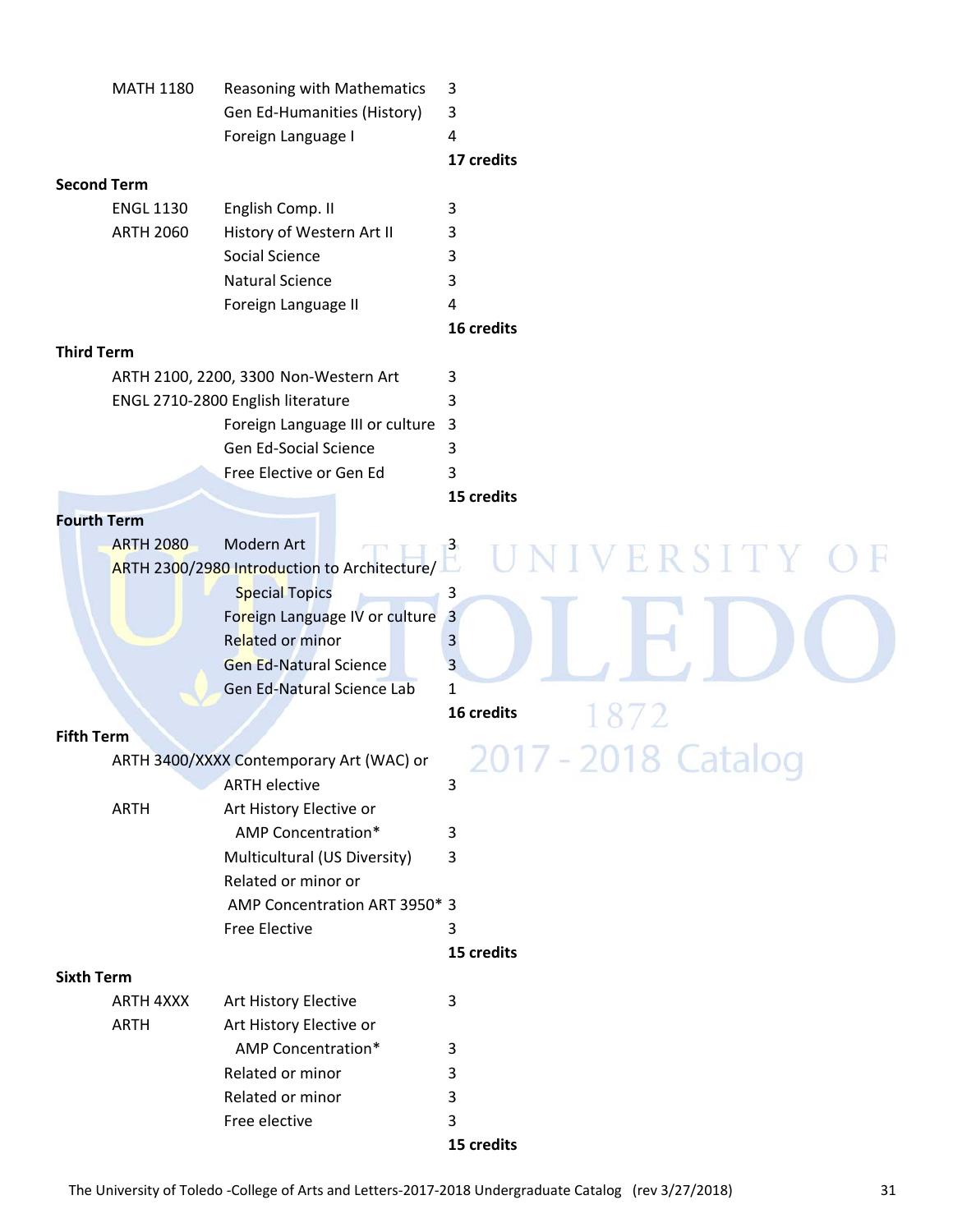| Seventh Term |                                  |            |
|--------------|----------------------------------|------------|
| ARTH         | Art History elective or          |            |
|              | AMP Concentration*               | 3          |
|              | Related or minor                 | 3          |
| COMM XXXX    | <b>Required Elective</b>         | 3          |
|              | <b>Free Elective</b>             | 3          |
|              | <b>Free Elective</b>             | 3          |
|              |                                  | 15 credits |
| Eighth term  |                                  |            |
| ARTH         | Art History elective or          |            |
|              | AMP Concentration*               | 3          |
|              | Related or minor                 | 3          |
|              | <b>Free Elective</b>             | 3          |
|              | <b>Free Elective</b>             | 3          |
|              | <b>Free Elective</b>             | 3          |
|              |                                  | 15 credits |
|              | <b>Total Earned Credit Hours</b> | 124        |
|              |                                  |            |

\*Art Museum Practices (AMP) Concentration requires ART 3950 and 13 credits from: ARTH 3900, 3950, 3960, 4940 or **4950** LHE UNIVERSIT

#### **Honors in Art History**

To earn the B.A. degree with honors in art history, the student must fulfill all requirements listed above. In addition, the student must maintain an overall GPA of 3.0 and a GPA of 3.5 in the major. In addition to the major requirement for 33 hours in art history courses, the honors student must complete two, two-credit courses, Senior Thesis I and II (ARTH 4910 and ARTH 4920). The thesis must be sponsored and supervised by a member of the art history faculty and shall be approved in final form by that faculty member.

#### **Concentration in Art Museum Practices (AMP)**

Students interested in learning about art museums or pursuing museum‐based careers may elect to pursue the Concentration in Art Museum Practices (AMP), whose course work may be part of the minimum 33 credit hours needed for the B.A. in Art History.

(Students not majoring in Art History and who qualify may participate in AMP courses, but are not eligible for the concentration.) Completion of the Concentration in Art Museum Practices requires an overall GPA of at least 3.0 and a GPA in the Art History major of 3.20.

The Art Museum Practices Concentration consists of 12 hours in the major (in addition to the required courses for the B.A., for a minimum of 33 hours in Art History) and 3 hours in the related area:

As part of the Art History major a student pursuing the AMP concentration is required to take:

- a. ARTH 3900 Art Museum Practices. (Fall, 3 hours);
- b. ARTH 3950 AMP: [Topic]. (Spring, 3 hours)
- c. ARTH 3960 TMA Exhibit: [Topic]. (Fall, 3 hours)
- d. ARTH 4940 Internship. (3 hours); and

In the **related area**, the student pursuing the concentration in Art Museum Practices is also required to take:

f. ART 3950 New Media Practices: Methods, Techniques, and Professional Practice. (3 hours)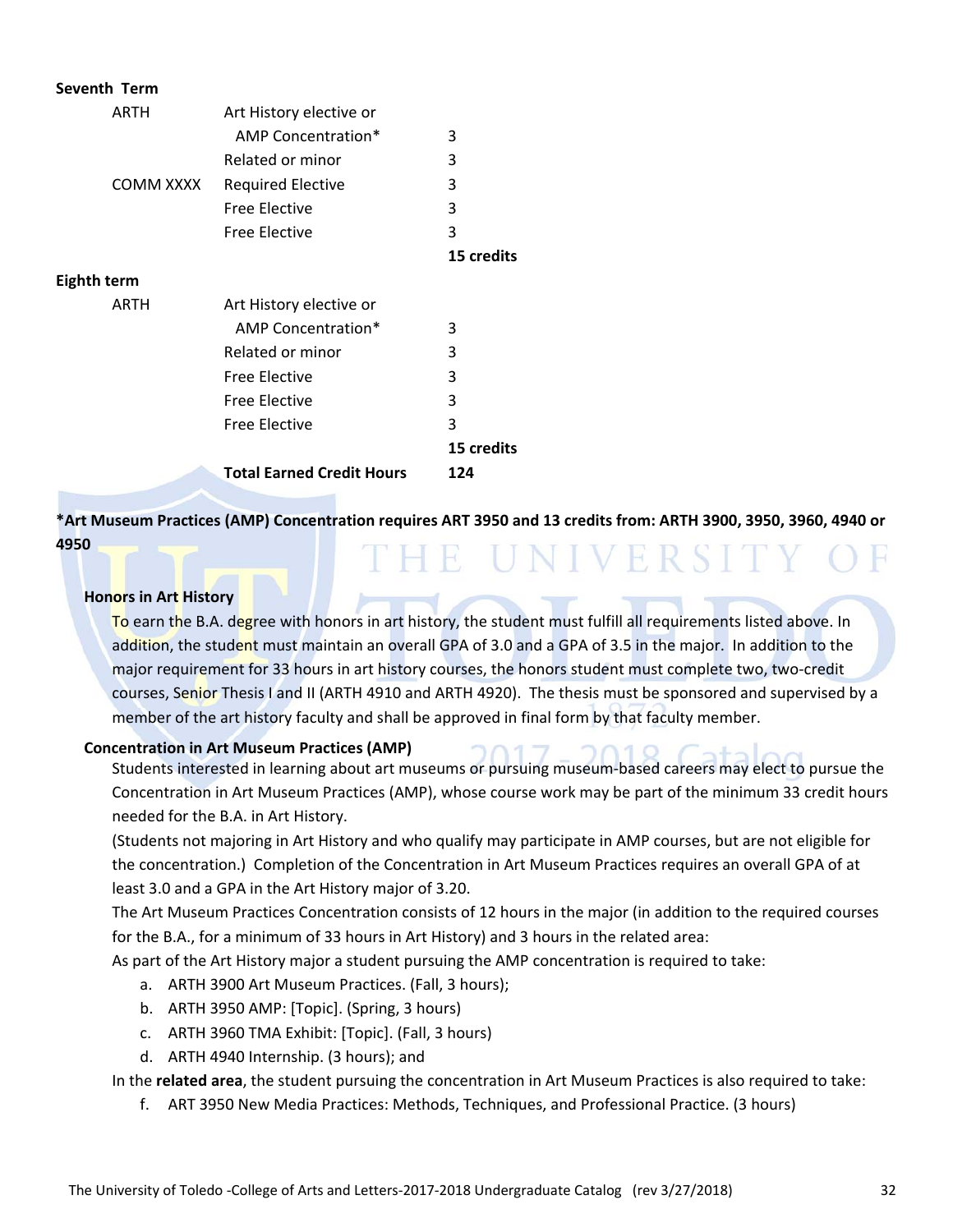#### **Minor in Art History**

Students may minor in art history through the declaration of the minor with the College of Arts and Letters and the completion of a minimum of 21 hours of art history courses, which must include the following:

a. At least one course in non-Western art (drawn from ARTH 2100 Asian Art, ARTH 2200 Ethnographic Art, ARTH 3250 Topics in Asian Art, ARTH 3270 Topics in Ethnographic Art, ARTH 3300 African Art, or ARTH 3350 Ancient Art of the Americas). (3 hours); and

b. A two-course survey history of Western art composed of two, three-credit courses – ARTH 2050 History of Western Art I, ARTH 2060 History of Western Art II. The courses may be taken in any order.

The remaining hours for the minor may be selected from any courses offered by the art history program. Minors may elect to pursue up to three hours in Independent Study (ARTH 4990). Independent Study requires the permission of an art history faculty member who will direct the Independent Study project.

#### **Studio Art**

Arturo Rodriguez, Head, Studio Art Deborah Orloff, Coordinator for undergraduate Advisers Barbara Miner, Barry Whittaker: undergraduate Advisers.

#### **Bachelor of Arts Degree in Visual Art**

The Bachelor of Arts program in visual art provides the student with a solid foundation in art through introductory courses in drawing, design and the history of art, and it offers study in three areas of studio art as well as advanced work in art history. These department offerings are deeply integrated with the general education of the Colleges of Arts and Letters, and Natural Sciences and Mathematics (humanities and sciences requirements and directed electives) with the purpose of using visual art as a special instrument for cognitive growth, knowledge discovery and cultural engagement. The B.A. in Visual Art is a special kind of liberal arts degree based in studio art – students seeking a professional degree should consider the B.F.A. in Studio Art degree program. Though there is no concentration offered, students may choose from 2D studies (drawing, printmaking, painting), 3D studies (sculpture, ceramics), and /or digital and photographic art (photography, digital arts) for their advanced studio coursework. Students may not take major or related courses as P/NC.

The curriculum leading to the B.A. in Visual Art requires a minimum of 48 hours of courses in the major (50 hours maximum), which must include the following: ZUIO Cataluc

a. Foundational Art Studies (Basic skills area) –15 credit hours total ART 1050 Fundamentals of Surface (3 hours) ART 1060 Fundamentals of Form (3 hours) ART 1070 Fundamentals of Digital Media (3 hours) ART 1080 Perceptual Drawing (3 hours) ART 1090 Explorations in Drawing (3 hours) b. Core Art Studies – 12 credit hours total Guided electives in 2D Core Studies (choose one) (3 hours) ART 2100 2D‐Life Drawing ART 2110 2D‐Printmaking ART 2300 2D‐Painting Guided electives in 3D Core Studies (choose one) (3 hours) ART 2200 3D‐Sculpture ART 2210 3D‐Ceramics Guided electives in New Media Core Studies (choose one) (3 hours) ART 2010 NM‐Digital Print‐based Media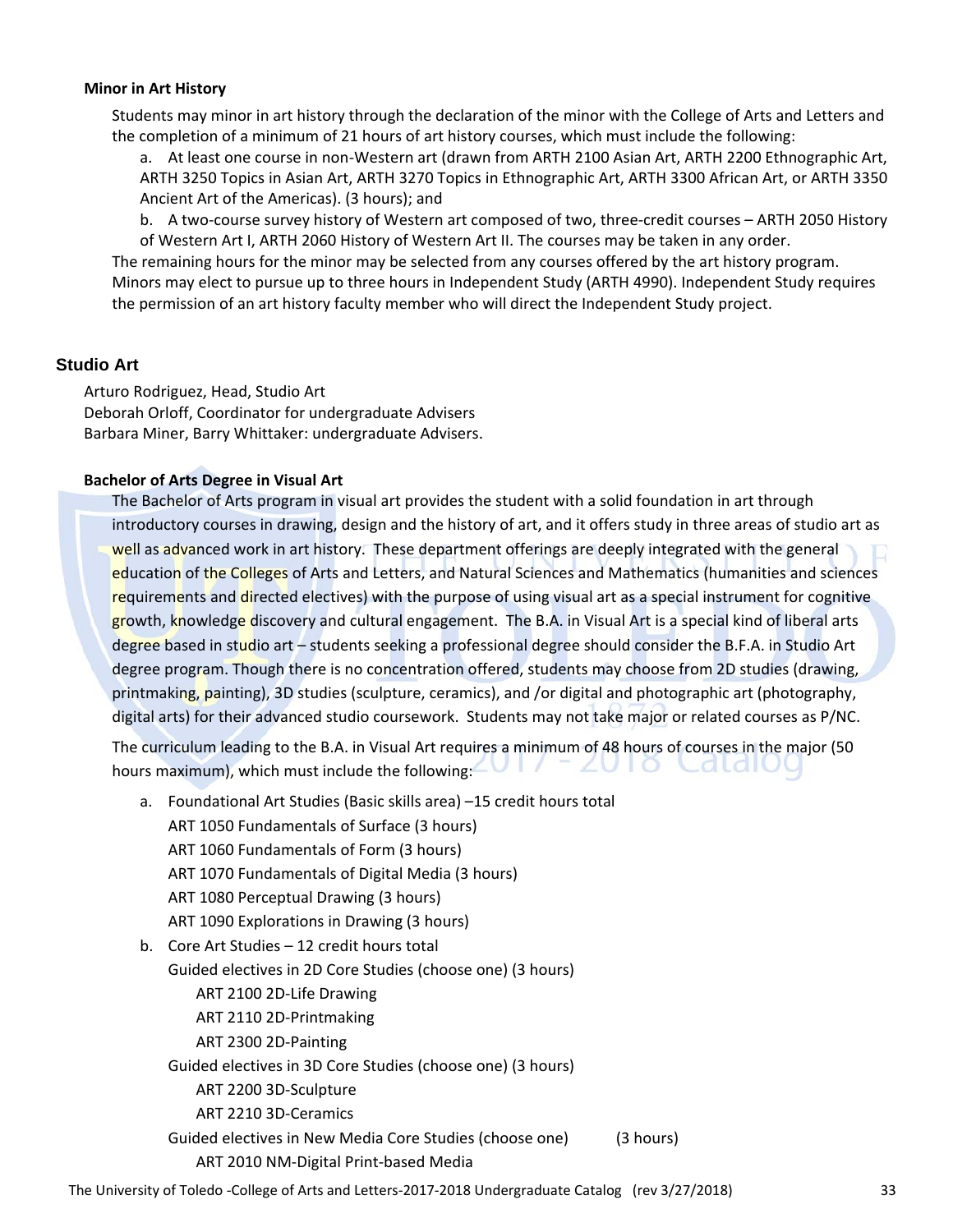ART 2030 NM‐Photography

Core elective (choose one 2D, 3D, or NM course) (3 hours)

- c. Advanced Art Studies 15 credit hours total ART 3000/4000 level in 2D, 3D, NM Studies (9 hours) ART 2000/4000 level in 2D, 3D, NM Studies (6 hours) Note: In certain circumstances, students are permitted to take up to 6 credit hours of 2000 level courses in order to fulfill core prerequisites to take selected AAS level courses. See the catalog listing of offerings and prerequisites. The AAS courses provide a consistent framework of categories within each area: 2D Studies is divided into 2D Methods, and 2D Concepts; 3D Studies is divided into 3D Methods and 3D Concepts; New Media Studies is divided into NM Imaging, NM Interactivity and NM Time/Motion/Space. Within each of these area categories, specific course topics and content are offered on a rotational basis and appear in the catalog using a prefix and descriptive course subtitle. For example, in a given semester, ART 3100 2D Methods would appear as ART 3100 2D Methods: Screen-printing.
- d. Support Courses 6 credit hours total

ART 3400 Concepts in Art Studio and Theory (CAST) (3 hours)

Note: usually taken in the student's junior or senior year.

- ART 4410 BA Thesis Project (3 hours)
	- Note: a project-based capstone course usually taken during the student's final semester.

In addition to the 48 hours of course work in art, the studio major pursuing the B.A. degree in Visual Art must take 18 hours of related course work, which must be chosen from courses acceptable for major credit and which must include at least 15 hours in art history – one non‐Western Art History, and History of Western Art I & II (ARTH 2050 & 2060). The remaining hours\* may be selected from courses offered in art history or from the degree audit.

#### Total ‐ 18 credits

ARTH 2050 History of Western Art I (3 hours) ARTH 2060 History of Western Art II (3 hours) ARTH (Non‐Western) (3 hours) ARTH 2080 (Modern) or ARTH 3500 History of Photography (3 hours) ARTH 3400, 3600, or 4500 (3 hours)

\*Related course (3 hours)

Note: All Foundation Art Studies courses, 2 Core Art Studies courses, and either ARTH 2050 or ARTH 2060 Art History Survey should be taken before the 3000/4000 level. BA Visual Art students select from the same pool of course offerings as the B.F.A. students, except for the capstone thesis project. Students pursuing the B.A. degree may not elect the PS/NC option in studio art or art history courses or in related courses.

Art majors should meet every semester with their Adviser.

#### **Sample 4‐year curriculum for the BA in Visual Art**

#### **First Term**

| AR 1000          | Orientation                    | 1 |
|------------------|--------------------------------|---|
| <b>ART 1050</b>  | <b>Fundamentals of Surface</b> | 3 |
| <b>ART 1080</b>  | <b>Perceptual Drawing</b>      | 3 |
| <b>ARTH 2050</b> | History of Western Art I       | 3 |
| <b>ENGL 1110</b> | English Comp. I                | 3 |

The University of Toledo ‐College of Arts and Letters‐2017‐2018 Undergraduate Catalog (rev 3/27/2018) 34

Catalog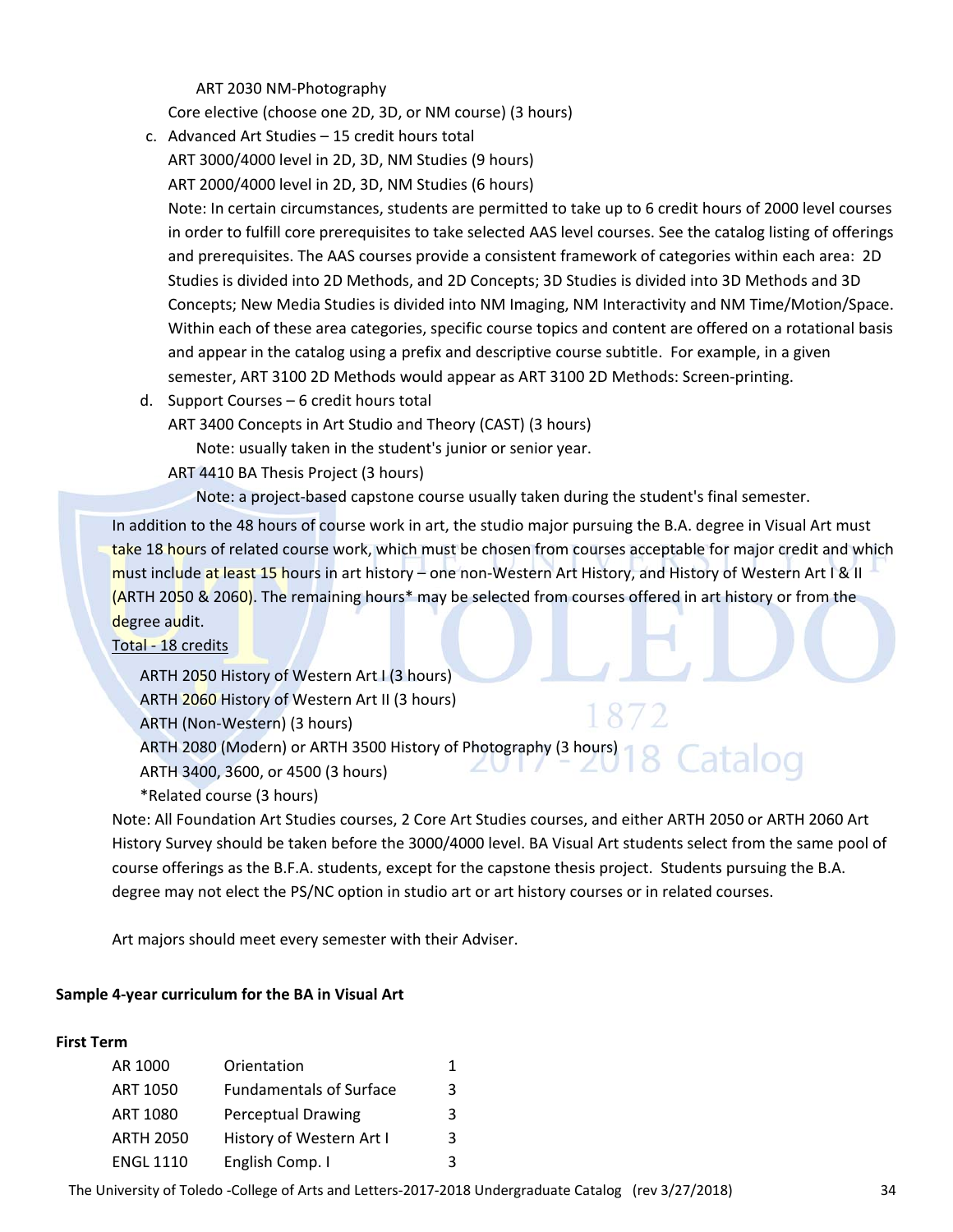|                   | <b>MATH 1180</b>       | Reasoning with Mathematics                      | 3<br>16 credits                                |
|-------------------|------------------------|-------------------------------------------------|------------------------------------------------|
|                   | <b>Second Term</b>     |                                                 |                                                |
|                   | ART 1060               | <b>Fundamentals of Form</b>                     | 3                                              |
|                   | ART 1090               | <b>Explorations in Drawing</b>                  | 3                                              |
|                   | ART 1070               | Fundamentals of Digital Media 3                 |                                                |
|                   | <b>ENGL 1130</b>       | Gen Ed-English Comp. II                         | 3                                              |
|                   |                        | <b>Gen Ed-Natural Science</b>                   | 3                                              |
|                   |                        | Gen Ed-Natural Science Lab                      | $\mathbf{1}$                                   |
|                   |                        |                                                 | 16 credits                                     |
| <b>Third Term</b> |                        |                                                 |                                                |
|                   |                        | ART 2100/2110/2300 2D Core                      | 3                                              |
|                   | ART 2200, 2210 3D Core |                                                 | 3                                              |
|                   | <b>ARTH 2060</b>       | History of Western Art II                       | 3                                              |
|                   |                        | <b>Gen Ed-Social Science</b>                    | 3                                              |
|                   |                        | ENGL 2710-2800 Gen Ed-English literature        | 3                                              |
|                   |                        |                                                 | 15 credits                                     |
|                   | <b>Fourth Term</b>     |                                                 |                                                |
|                   | ART 2010, 2030 NM Core |                                                 | 3                                              |
|                   |                        | ART 2100/2110/2300/2010/2200/2210               | ERSITY                                         |
|                   |                        | <b>Core Elective</b>                            | $\frac{1}{3}$                                  |
|                   |                        | ARTH 2080/XXXX Modern Art or ARTH elective 3    |                                                |
|                   |                        | <b>Gen Ed-Social Science</b>                    | $\overline{3}$                                 |
|                   |                        | <b>Gen Ed-Humanities (History)</b>              | $\overline{3}$                                 |
|                   |                        |                                                 | 15 credits                                     |
| <b>Fifth Term</b> |                        |                                                 |                                                |
|                   | $ART 2xxx +$           | <b>Advanced Art Studies</b>                     | 3                                              |
|                   | $ART 2xxx +$           | <b>Advanced Art Studies</b>                     | 3                                              |
|                   |                        | ARTH 3500/XXXX Hist. of Photography or          | $-2$<br><b>Service Service Service Service</b> |
|                   |                        | <b>ARTH elective</b>                            | 3                                              |
|                   |                        | Foreign Language I                              | 4                                              |
|                   | COMM                   | <b>Required Elective</b>                        | 3                                              |
|                   |                        |                                                 | 16 credits                                     |
| <b>Sixth Term</b> | ART 3xxx +             | <b>Advanced Art Studies</b>                     |                                                |
|                   |                        | ART 3850/3xxx+ Gallery Practices(WAC) or        | 3                                              |
|                   |                        | <b>Advanced Art Studies</b>                     |                                                |
|                   |                        | ARTH 2100/2200/3300 Non-Western Art             | 3<br>3                                         |
|                   |                        | Gen Ed-Natural Science                          | 3                                              |
|                   |                        | Foreign Language II                             | 4                                              |
|                   |                        |                                                 | 16 credits                                     |
|                   | Seventh Term           |                                                 |                                                |
|                   |                        | ART 4850/3xxx + Professional Practices (WAC) or |                                                |
|                   |                        | <b>Advanced Art Studies</b>                     | 3                                              |
|                   | <b>ART 3400</b>        | Concepts in Art Studio & Theory3                |                                                |
|                   |                        |                                                 |                                                |

The University of Toledo -College of Arts and Letters-2017-2018 Undergraduate Catalog (rev 3/27/2018) 35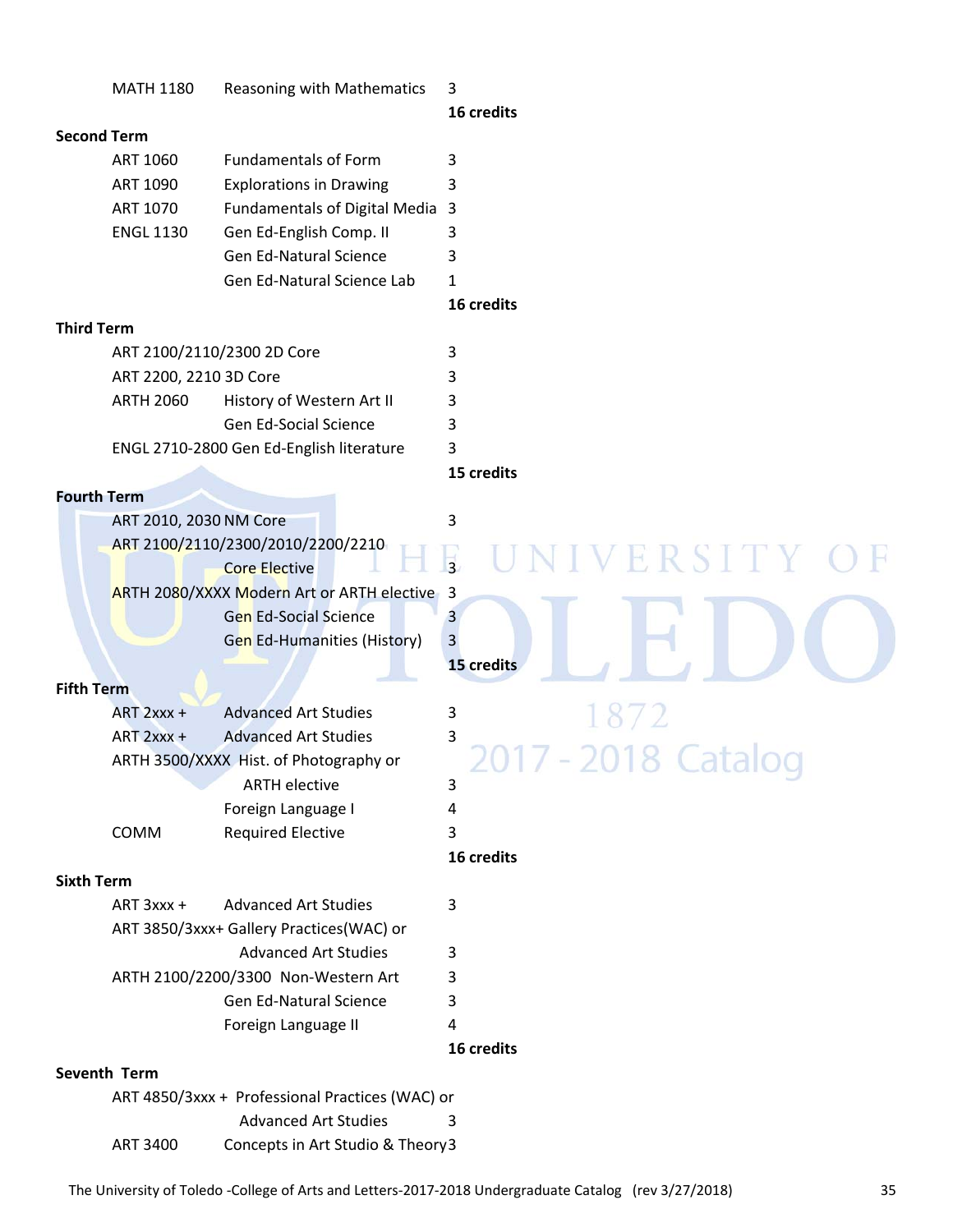|             | Foreign Language III or Culture 3 |            |  |
|-------------|-----------------------------------|------------|--|
|             | ARTH 3400/4500 Contemporary (WAC) | 3          |  |
|             | <b>Multicultural US Diversity</b> | 3          |  |
|             |                                   | 15 credits |  |
| Eighth term |                                   |            |  |
| ART 4410    | <b>BA Thesis Project</b>          | 3          |  |
|             | Free elective                     | 3          |  |
|             | Free elective                     | 3          |  |
|             | Free elective or Gen Ed           | 3          |  |
|             | Foreign Language IV or Culture 3  |            |  |
|             |                                   | 15 credits |  |
|             | <b>Total Earned Credit Hours</b>  | 124        |  |

#### **Bachelor of Fine Arts Degree in Studio Art**

The Bachelor of Fine Arts program, which may be entered through successful application to the entire studio art faculty, provides the student, who is preparing for professional commitment to the field of studio art, with a more intensive educational experience. In distinction from the B.A. program, the B.F.A. curriculum provides the student with a more in‐depth experience in the major area of studio concentration, and studio electives.

Students entering the B.F.A. program may choose from the following 4 areas of studio concentration – 2D Studies (drawing, printmaking, painting), 3D Studies (sculpture, ceramics), Digital and Photographic Art (photography, digital arts) and New Media Design Practices (note: studio courses for the latter two concentrations use the NM prefix).

Students who are interested in admission to the B.F.A. program (and who have fulfilled the requirements indicated below) must apply to the Chair of the B.F.A. Committee. The student should obtain the appropriate application materials from the Chair of the B.F.A. Committee or from the departmental office. Before applying, the student must consult with their Faculty Adviser about the application process, and subsequently the application form must be signed by the Faculty Adviser. The student should also meet with the Chair of the B.F.A. committee at least 5 calendar days before the application due date to discuss their draft application materials.

To insure success, before applying to the B.F.A. program, a student must have completed or be in the process of completing 30 semester hours of undergraduate study, which must include 15 hours of Foundational Art Studies in studio art – 6 hours of drawing (ART 1080, 1090); 6 hours of design (ART 1050, ART 1060); 3 hours of digital media (ART 1070) – and at least 15 hours of general education requirements and art history (ARTH 2050 or ARTH 2060 and not ARTH 1500). At the time of application, the student must have maintained at least a 3.0 GPA in all courses in studio art and art history. The department allows adjusted GPAs to be used in reaching the 3.0 benchmark in accordance with the UT policy of recalculated GPAs

(http://www.utoledo.edu/offices/registrar/student\_records/gpa\_recalculation.html) as well as previously adjusted incoming transfer GPAs for coursework used in the major and related fields. If required courses are still in process at the time of application, acceptance is provisional until all such courses are completed and the GPA standard is maintained. Applications are reviewed every Fall and Spring semester. If the application is denied, the student may reapply the following semester, but only one reapplication is permitted.

In order to insure that students have an adequate period of study as a B.F.A. candidate, each student must

The University of Toledo ‐College of Arts and Letters‐2017‐2018 Undergraduate Catalog (rev 3/27/2018) 36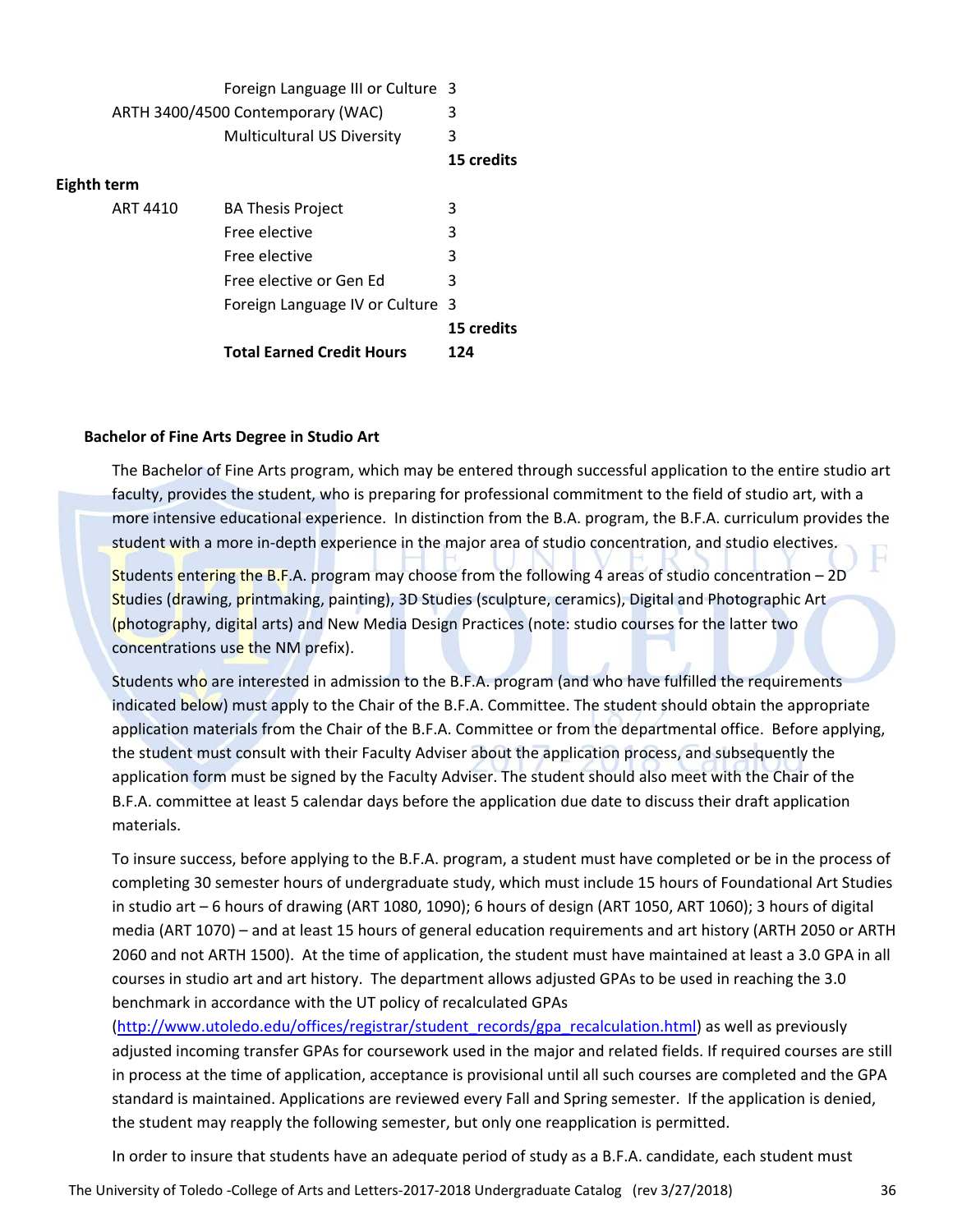spend at least 4 semesters within the B.F.A program enrolled in studio art courses (usually with 18 credit hours remaining in the major) and must pass a minimum of 4 B.F.A. candidate reviews: the initial review, 2 semester progress reviews, and the B.F.A Thesis Exhibition review (note: the prerequisites for this capstone course and review are 115 credit hours overall; ART 3400; ART 3850 or 4850; and 21 credit hours in Advanced Art Studies). In special circumstances where the student is unable to complete 4 reviews in the time needed to complete all other program requirements, the student may petition the faculty for an exception. B.F.A. students must present work for review and attend every B.F.A. review while he or she is in the program. Failure to pass the capstone review, or failure to pass 2 consecutive progress reviews, will eliminate the student from the program. Once eliminated from the program, the student may continue studies in the B.A. in Visual Art degree program but may not reapply to the B.F.A program.

Students may not take major or related courses as P/NC.

The curriculum leading to the B.F.A. in studio art requires a minimum of 63 hours of courses in the major (66 hours maximum), which must include the following:

VERSITY

2017 - 2018 Catalog

- a. Foundational Art Studies (Basic skills area) 15 credit hours total
	- ART 1050 Fundamentals of Surface (3 hours)
	- ART 1060 Fundamentals of Form (3 hours)
	- ART 1070 Fundamentals of Digital Media (3 hours)
	- ART 1080 Perceptual Drawing (3 hours)
	- ART 1090 Explorations in Drawing (3 hours)
- b. Core Art Studies 15 credit hours total
	- *2D Studies concentration:*
		- 2D Core Studies (all required) (9 hours) ART 2110 2D‐Printmaking
			- ART 2100 2D‐Life Drawing
			- ART 2300 2D‐Painting
		- 3D Core Studies (choose one) (3 hours)
			- ART 2200 3D‐Sculpture
			- ART 2210 3D‐Ceramics
		- NM Core Studies (choose one) (3 hours)
			- ART 2010 NM‐Digital Print‐based Media
			- ART 2030 NM‐Photography
	- *3D Studies concentration:*
		- 2D Core Studies (choose two) (6 hours)
			- ART 2110 2D‐Printmaking ART 2100 2D‐Life Drawing
			-
			- ART 2300 2D‐Painting
		- 3D Core Studies (all required) (6 hours) ART 2200 3D‐Sculpture ART 2210 3D‐Ceramics
		- NM Core Studies (choose one) (3 hours) ART 2010 NM‐Digital Print‐based Media ART 2030 NM‐Photography
	- *Digital and Photographic Art concentration (NM prefix):*
		- 2D Core Studies (choose one) (3 hours)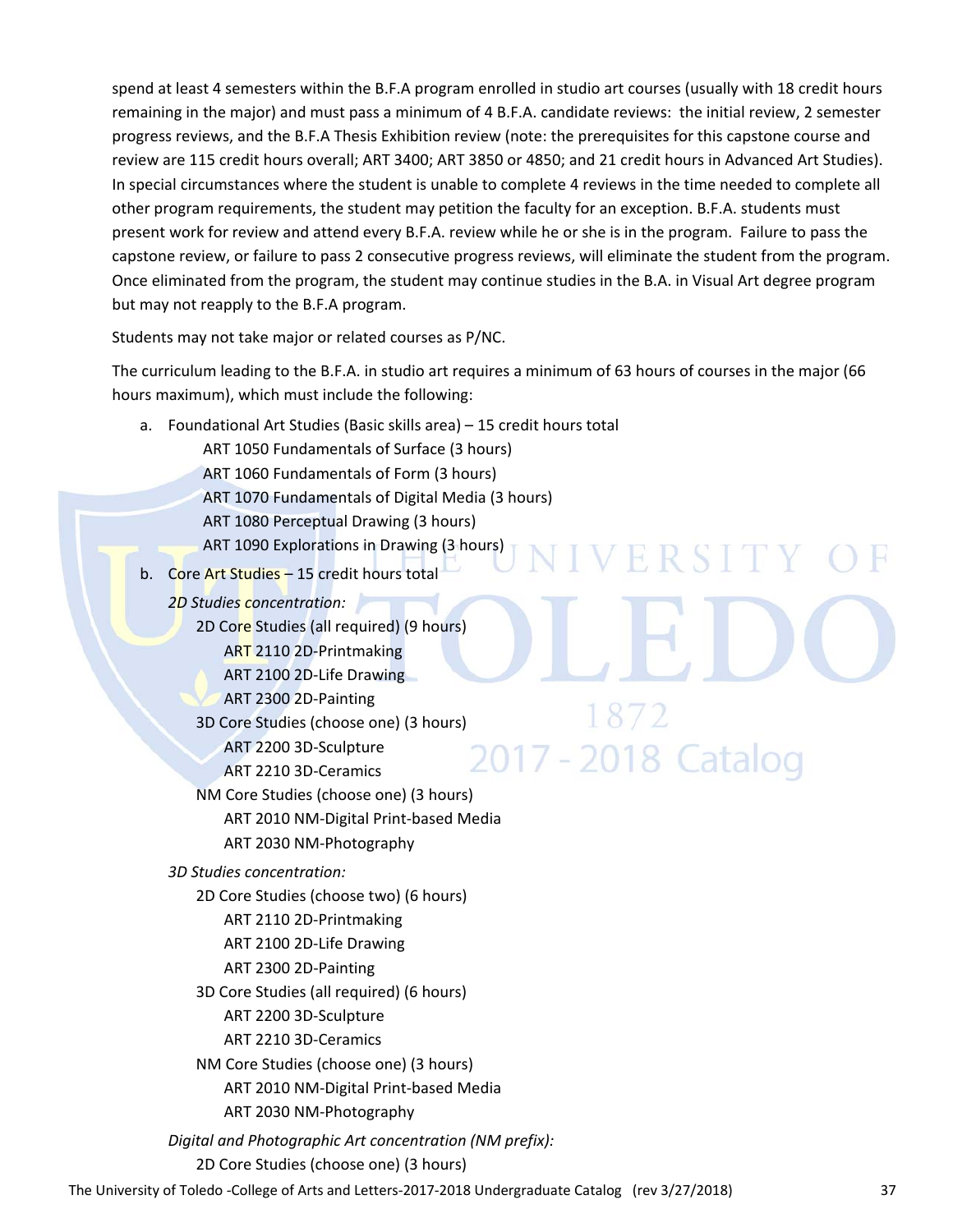ART 2110 2D‐Printmaking ART 2100 2D‐Life Drawing ART 2300 2D‐Painting 3D Core Studies (choose one) (3 hours) ART 2200 3D‐Sculpture ART 2210 3D‐Ceramics NM Core Studies (all required) (9 hours) ART 2010 NM‐Digital Print‐based Media ART 2020 NM‐Digital Interactive Media ART 2030 NM‐Photography *NMDP concentration:* ART 2010 Core NM‐Print‐based Media

ART 2020 Core NM‐Interactive Media ART 2030 Core NM‐Photography ArtComm Tech Core (6 hours)

*Students will work with their Adviser to choose 6 hours of technical courses from departments across the College of Arts and Letters as well as CMPT courses. Course selections include, but are not limited to:*

ER ST

018 Catalog

- ART 3010 Web‐based Art
- ART 4010 New Media Interactivity
- ART 4020 Time, Motion, Space
- FILM 2320 Video I
- MUS 2270 Recording Techniques
- MUS 2260 Electronic Music
- COMM 2160 Television Production I
- COMM 2000 Mass Communication and Society (also Gen Ed)
- COMM 2150 Digital Publishing
- COMM 3340 Visual Communication I
- CMPT 1500 Flash Web Animation
- CMPT 2030 C Family Programming
- CMPT 2320 XML Concepts & Programming
- CMPT 2410 Desktop Publishing
- CMPT 2420 Advanced Desktop Publishing
- CMPT 2620 Web Site Maintenance
- c. Advanced Art Studies 18 or 24 credit hours total

Studies in area of concentration –18 credit hours total – all concentrations

The AAS courses provide a consistent framework of categories within each area of concentration: 2D Studies, 3D Studies, Digital and Photographic Art and New Media Design Practices (see listing below). Within each of these areas, specific course topics and content are offered on a rotational basis and appear in the catalog using a prefix and descriptive course subtitle. For example, in a given semester, ART 3100 2D Methods would appear as ART 3100 2D Methods: Screen‐printing. Students can retake a given course category to fulfill their AAS credit requirements as long as it is offered with a different topic title.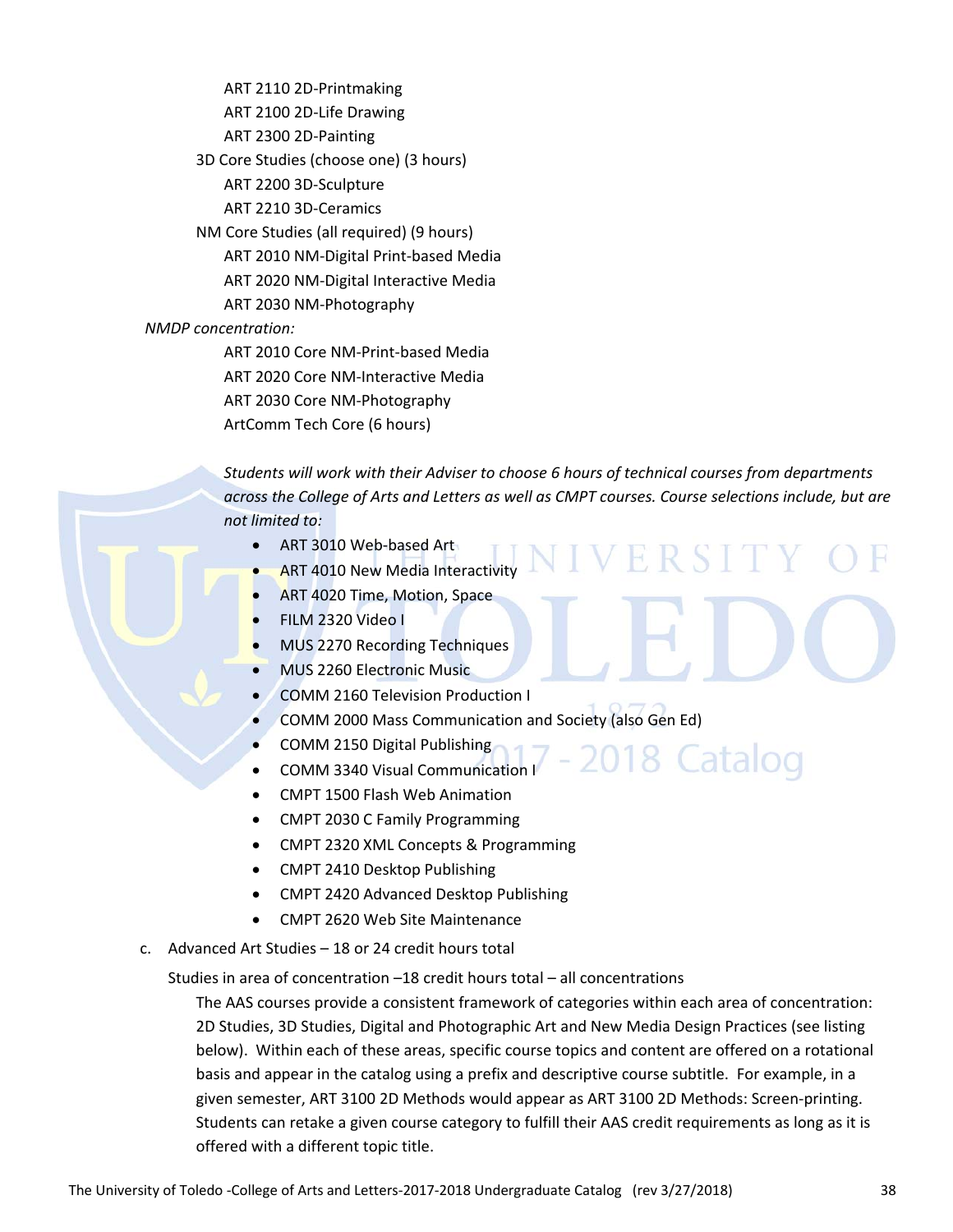2D Studies

ART 3100 & 4100 2D‐Methods Art 3110 & 4110 2D‐Visual Perception ART 3120 2D‐Concepts

3D Studies

ART 3200 & 4200 3D‐Methods ART 3210 & 4210 3D‐Concepts

Digital and Photographic Art

ART 3000 & 4000 NM‐Imaging

ART 3010 & 4010 NM‐Interactivity

ART 4020 NM‐Time/Motion/Space

New Media Design Practices

ART 3000, 3010, 4000, 4010, 4020 (12 hours ‐ any topics)

ART or ArtComm electives (6 hours)

- Additional studies at ART 2000/4000 level outside the concentration 6 credit hours total for 2D, 3D, and Digital and Photographic Art only
	- Note: Students are permitted to take 2000 level courses in circumstances where they need to fulfill core prerequisites in order to take selected AAS level courses. See the catalog listing of offerings and prerequisites.
- d. Support Courses 9 credit hours total for 2D, 3D, and Digital and Photographic Art only

ART 3400 Concepts in Art Studio and Theory (CAST) (3 hours)

Note: usually taken in the student's junior or senior year.

ART 4400 BFA Thesis Exhibition (3 hours)

Note: an exhibition-based capstone course usually taken during the student's final semester.

ART 4850 Professional Practices (3 hours)

Note: usually taken in student's junior or senior year.

 e. Practicum and Professional Practices Courses – 13 credit hours total for New Media Design Practices only ART 3850 Gallery Practices or 4850 or 3400 CAST

ART 3900 New Media Design Practices Externship

ART 3950 New Media Design Practices Methods, Techniques and Professional Practice

ART 4950 New Media Design Practices Intensive

ART 4951 New Media Design Practices Seminar

In addition to the 61 or 63 hours of course work in art, the studio major pursuing the B.F.A. degree, in any area of concentration, must take 18 hours of related course work, which must be chosen from courses acceptable for major credit and which must include at least 15 hours in art history – one of which is a non‐Western Art History, History of Western Art I and History of Western Art II (ARTH 2050 & 2060). The remaining hours\* may be selected from courses offered in art history or from the degree audit.

2D and 3D Studies concentrations – 18 credits total ARTH 2050 History of Western Art I (3 hours) ARTH 2060 History of Western Art II (3 hours) ARTH Non‐Western (3 hours) ARTH 2080 (Modern) (3 hours) ARTH 3400, 3500, 3600, or 4500 (3 hours) \*Related course (3 hours)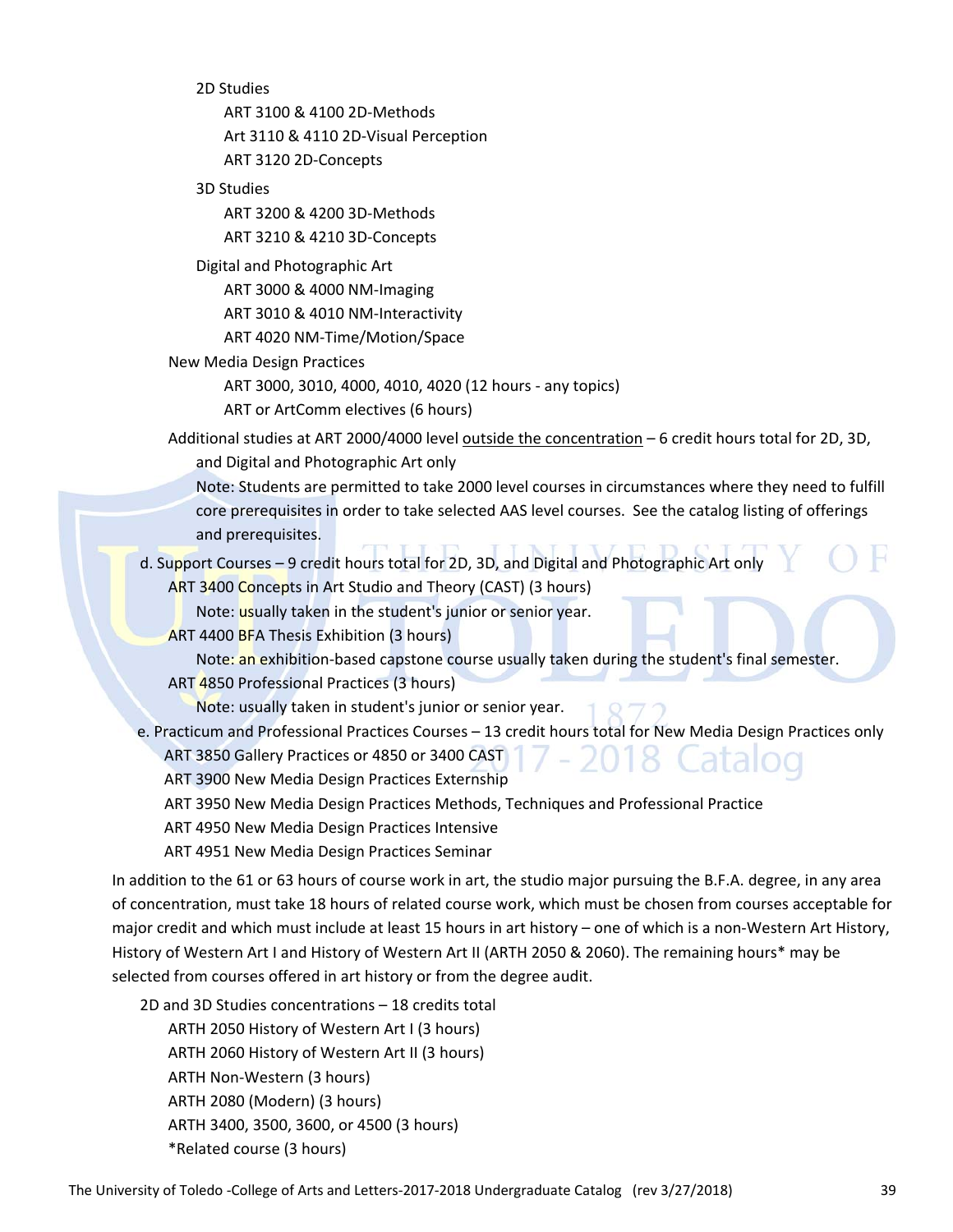Digital and Photographic Art concentration – 18 credits total ARTH 2050 History of Western Art I (3 hours) ARTH 2060 History of Western Art II (3 hours) ARTH Non‐Western (3 hours) ARTH 3600 History of New Media (3 hours) ARTH 3400, 3500 or 4500 (3 hours) \*Related course (3 hours) New Media Design Practices – 18 credits total ARTH 2050 History of Western Art I (3 hours) ARTH 2060 History of Western Art II (3 hours) ARTH Non‐Western (3 hours) ARTH 2080 (Modern) or 2980 (History of Graphic Design) or 3500 (3 hours) ARTH 3400, 3500, 3600 or 4500 or COMM 2000 (3 hours) ARTH 3950 AMP Topic (3 hours)

Students pursuing the B.F.A. degree may not elect the PS/NC option in studio art or art history courses or in related courses. Art majors pursuing the B.F.A. degree must meet every semester with their Advisers who are assigned by the B.F.A. committee.

#### **Sample 4‐year curriculum for the BFA in Art – 2D Concentration**

|                    |                        |                                      | UNIVERSITY<br>E.        |
|--------------------|------------------------|--------------------------------------|-------------------------|
| <b>First Term</b>  |                        |                                      |                         |
|                    | <b>AR 1000</b>         | Orientation                          | 1                       |
|                    | <b>ART 1050</b>        | <b>Fundamentals of Surface</b>       | 3                       |
|                    | <b>ART 1080</b>        | <b>Perceptual Drawing</b>            | $\overline{\mathbf{3}}$ |
|                    | <b>ARTH 2050</b>       | History of Western Art I             | $\overline{3}$          |
|                    | <b>ENGL 1110</b>       | English Comp. I                      | 3                       |
|                    | <b>MATH 1180</b>       | <b>Reasoning with Mathematics</b>    | 3                       |
|                    |                        |                                      | 16 credits              |
| <b>Second Term</b> |                        |                                      | $2017 - 2018$ Catalog   |
|                    | ART 1060               | <b>Fundamentals of Form</b>          | 3                       |
|                    | ART 1090               | <b>Explorations in Drawing</b>       | 3                       |
|                    | ART 1070               | <b>Fundamentals of Digital Media</b> | 3                       |
|                    | <b>ENGL 1130</b>       | Gen Ed-English Comp. II              | 3                       |
|                    |                        | <b>Gen Ed-Natural Science</b>        | 3                       |
|                    |                        | <b>Gen Ed-Natural Science Lab</b>    | $\mathbf{1}$            |
|                    |                        |                                      | 16 credits              |
| <b>Third Term</b>  |                        |                                      |                         |
|                    | ART 2100               | 2D-Life Drawing                      | 3                       |
|                    | ART 2110               | 2D-Printmaking                       | 3                       |
|                    | ART 2200, 2210 3D-Core |                                      | 3                       |
|                    | <b>ARTH 2060</b>       | History of Western Art II            | 3                       |
|                    |                        | ENGL 2710-2800 English literature    | 3                       |
|                    |                        |                                      | 15 credits              |
| <b>Fourth Term</b> |                        |                                      |                         |
|                    | <b>ART 2300</b>        | 2D Painting                          | 3                       |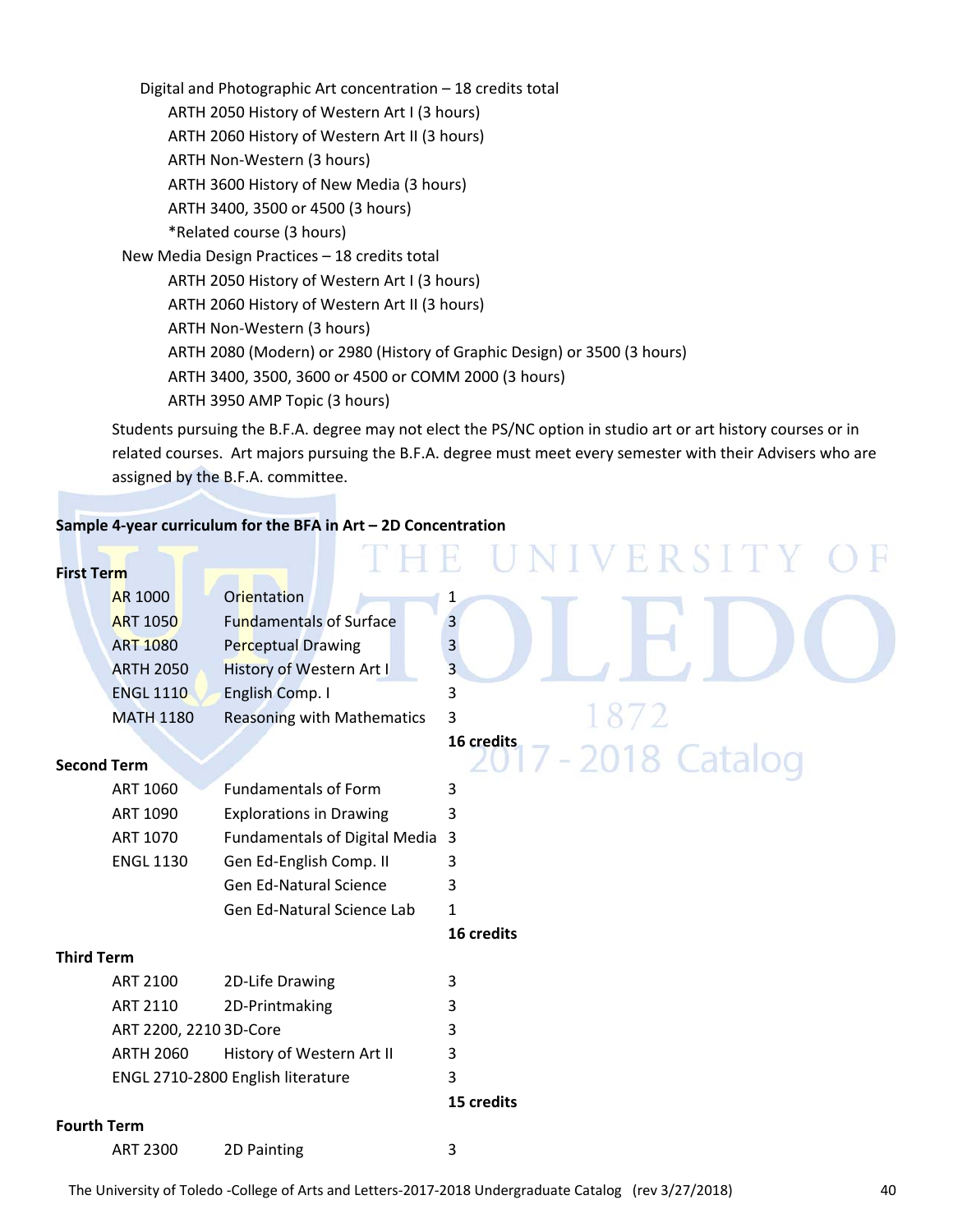|                                      | ART 2010, 2030 NM Core                         | 3                          |
|--------------------------------------|------------------------------------------------|----------------------------|
| ARTH 2080/XXXX Modern Art History or |                                                |                            |
| <b>ARTH elective</b>                 |                                                | 3                          |
|                                      | <b>Gen Ed-Natural Science</b>                  | 3                          |
|                                      | Gen Ed-Social Science                          | 3                          |
|                                      |                                                | 15 credits                 |
| <b>Fifth Term</b>                    |                                                |                            |
| ART 3xxx +                           | <b>Advanced Art Studies</b>                    | 3                          |
| ART 3xxx +                           | <b>Advanced Art Studies</b>                    | 3                          |
|                                      | ARTH 3500/XXXX History of Photography or       |                            |
|                                      | <b>ARTH elective</b>                           | 3                          |
|                                      | Gen Ed-History                                 | 3                          |
| <b>COMM XXXX</b>                     | <b>Required Elective</b>                       | 3                          |
|                                      |                                                | 15 credits                 |
| <b>Sixth Term</b>                    |                                                |                            |
| ART 3xxx +                           | <b>Advanced Art Studies</b>                    | 3                          |
|                                      | ART 3xxx + Advanced Art Studies                | 3                          |
|                                      | ART 3850/3xxx+ Gallery Practices (WAC) or      |                            |
|                                      | <b>Advanced Art Studies</b>                    | 3                          |
|                                      | ARTH 2100/2200/3300 Non-Western Art            | $\frac{3}{3}$<br>ERSITY OF |
|                                      | <b>Gen Ed-Social Science</b>                   |                            |
|                                      |                                                | 15 credits                 |
| Seventh Term                         |                                                |                            |
| $ART 3xxx +$                         | <b>Advanced Art Studies</b>                    | 3                          |
|                                      | ART 4850/3xxx+ Professional Practices (WAC) or |                            |
|                                      | <b>Advanced Art Studies</b>                    | 3                          |
| <b>ART 3400</b>                      | Concepts in Art Studio & Theory3               |                            |
|                                      | ARTH 3400/4500/3500                            |                            |
|                                      | <b>Contemporary Art History</b>                | 3                          |
|                                      | Free elective/Gen Ed                           | $\tilde{\phantom{a}}$<br>3 |
|                                      |                                                | 15 credits                 |
| <b>Eighth term</b>                   |                                                |                            |
| ART 3xxx +                           | <b>Advanced Art Studies</b>                    | 3                          |
| ART 3xxx +                           | <b>Advanced Art Studies</b>                    | 3                          |
| ART 4400                             | <b>BFA Thesis Exhibition</b>                   | 3                          |
|                                      | <b>Multicultural US Diversity</b>              | 3                          |
|                                      | <b>Free Elective</b>                           | 3                          |
|                                      | <b>Free Elective</b>                           | 2                          |
|                                      |                                                | 17 credits                 |
|                                      | <b>Total Earned Credit Hours</b>               | 124                        |

#### **Sample 4‐year curriculum for the BFA in Art – 3D Concentration**

Follow the curriculum for the BFA in Art – 2D except in the Third and Fourth terms: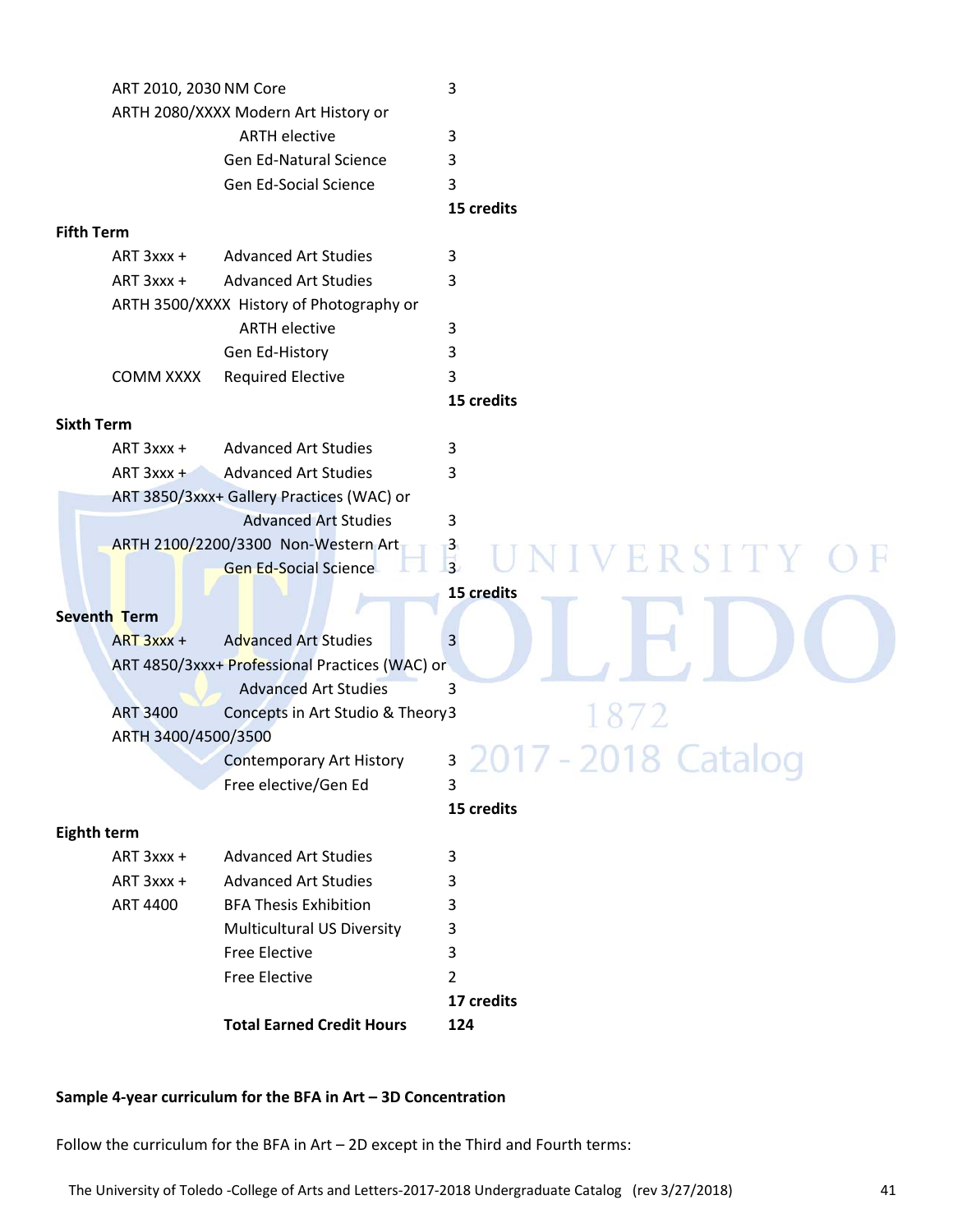| <b>Third Term</b>  |                       |                                          |                                                                                             |
|--------------------|-----------------------|------------------------------------------|---------------------------------------------------------------------------------------------|
|                    | <b>ART 2200</b>       | 3D-Sculpture                             | 3                                                                                           |
|                    | <b>ART 2210</b>       | 3D-Ceramics                              | 3                                                                                           |
|                    | ART 2100/2110/2300    |                                          |                                                                                             |
|                    |                       | 2D-Core 1                                | 3                                                                                           |
|                    | <b>ARTH 2060</b>      | History of Western Art II                | 3                                                                                           |
|                    |                       | ENGL 2710-2800 English literature        | 3                                                                                           |
|                    |                       |                                          | 15 credits                                                                                  |
| <b>Fourth Term</b> |                       |                                          |                                                                                             |
|                    | ART 2100/2110/2300    |                                          |                                                                                             |
|                    |                       | 2D Core 2                                | 3                                                                                           |
|                    | ART 2010/2020/2030    |                                          |                                                                                             |
|                    |                       | NM Core                                  | 3                                                                                           |
|                    |                       | ARTH 2080/XXXX Modern Art History or     |                                                                                             |
|                    |                       | <b>ARTH elective</b>                     | 3                                                                                           |
|                    |                       | <b>Gen Ed-Natural Science</b>            | 3                                                                                           |
|                    |                       | <b>Gen Ed-Social Science</b>             | 3                                                                                           |
|                    |                       |                                          | 15 credits                                                                                  |
|                    |                       |                                          | Sample 4-year curriculum for the BFA in Art - Digital and Photographic Art Concentration    |
|                    |                       |                                          |                                                                                             |
|                    |                       |                                          | Follow the curriculum for the BFA in Art - 2D except in the Third, Fourth, and Fifth terms: |
|                    |                       |                                          |                                                                                             |
| <b>Third Term</b>  |                       |                                          |                                                                                             |
|                    | <b>ART 2030</b>       | Photography                              | 3                                                                                           |
|                    | ART 2100/2110/2300    |                                          |                                                                                             |
|                    |                       | 2D-Core                                  | 3                                                                                           |
|                    | ART 2200/2210 3D-Core |                                          | 3                                                                                           |
|                    | <b>ARTH 2060</b>      | History of Western Art II                | -2018 Cata<br>3                                                                             |
|                    |                       | ENGL 2710-2800 English literature        | 3                                                                                           |
|                    |                       |                                          | 15 credits                                                                                  |
| <b>Fourth Term</b> |                       |                                          |                                                                                             |
|                    | <b>ART 2010</b>       | Digital Print-Based Media                | 3                                                                                           |
|                    | ART 3xxx +            | <b>Advanced Art Studies</b>              | 3                                                                                           |
|                    |                       | ARTH 2080/XXXX Modern Art History or     |                                                                                             |
|                    |                       | <b>ARTH elective</b>                     | 3                                                                                           |
|                    |                       | Gen Ed-Natural Science                   | 3                                                                                           |
|                    |                       | Gen Ed-Social Science                    | 3                                                                                           |
|                    |                       |                                          | 15 credits                                                                                  |
| <b>Fifth Term</b>  |                       |                                          |                                                                                             |
|                    | <b>ART 2020</b>       | Digital Interactive Media                | 3                                                                                           |
|                    | ART 3xxx +            | <b>Advanced Art Studies</b>              | 3                                                                                           |
|                    |                       | ARTH 3500/XXXX History of Photography or |                                                                                             |
|                    |                       | <b>ARTH elective</b>                     | 3                                                                                           |
|                    |                       | Gen Ed-History                           | 3                                                                                           |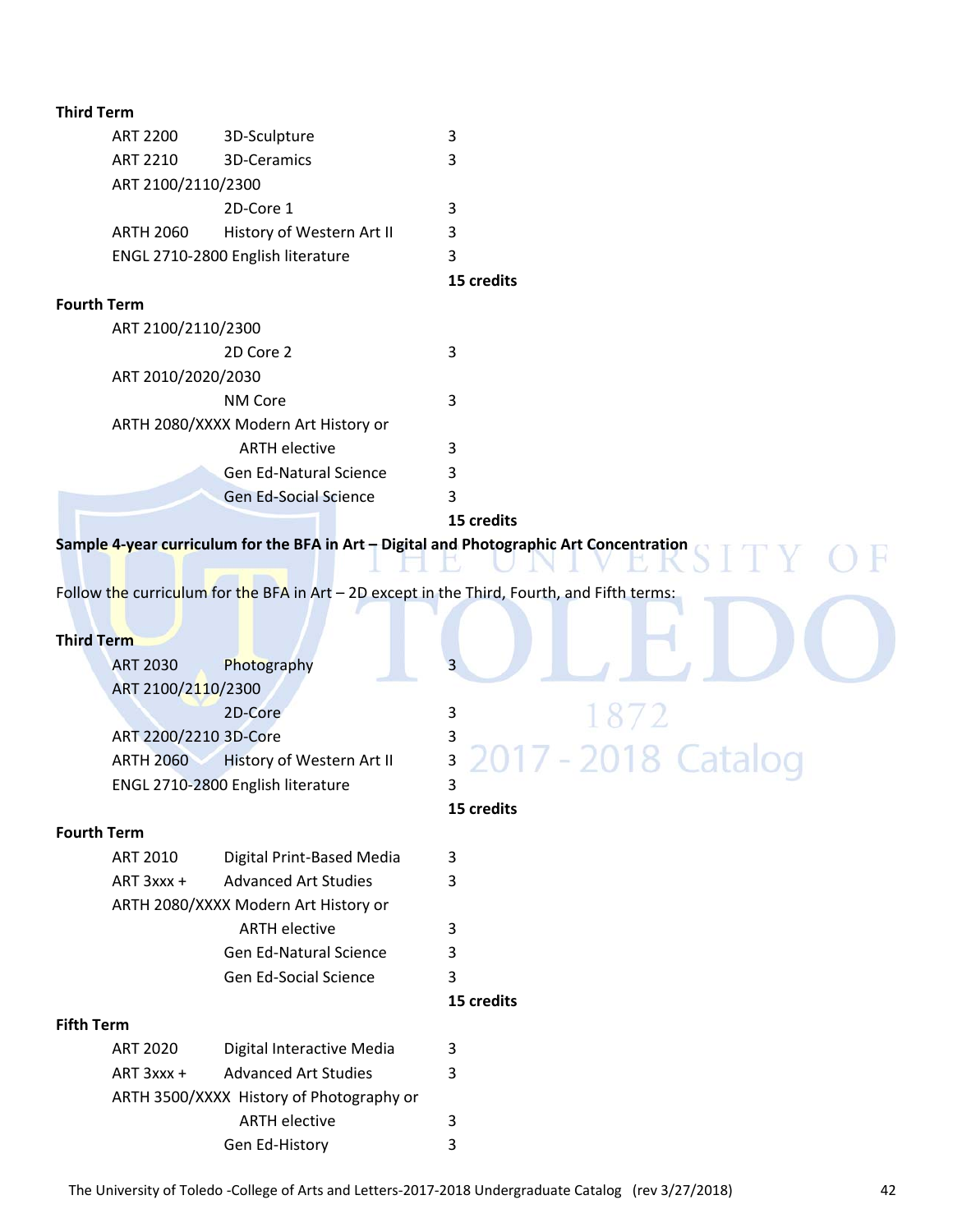**15 credits**

#### **Sample 4‐year curriculum for the BFA in Art – New Media Design Practices Concentration**

#### **First Term**

| Orientation                     |   |
|---------------------------------|---|
| <b>Fundamentals of Surface</b>  |   |
| Fundamentals of Digital Media 3 |   |
| History of Western Art I        |   |
| English Comp. I                 | 3 |
| Reasoning with Mathematics 3    |   |
|                                 |   |

**16 credits**

#### **Second Term**

| ART 1060         | <b>Fundamentals of Form</b>   |    |  |
|------------------|-------------------------------|----|--|
| ART 1080         | Perceptual Drawing            |    |  |
| <b>ART 2010</b>  | NM-Digital Print Based Media  | -3 |  |
| <b>ENGL 1130</b> | Gen Ed-English Comp. II       |    |  |
|                  | <b>Gen Ed-Natural Science</b> |    |  |
|                  | Gen Ed-Natural Science Lab    |    |  |

#### **Third Term**

| <b>ART 2020</b>  | <b>NM-Digital Interactive Media</b> | 3 |  |
|------------------|-------------------------------------|---|--|
| <b>ART 2030</b>  | NM-Photography                      |   |  |
| <b>ART 1090</b>  | <b>Explorations in Drawing</b>      |   |  |
| <b>ARTH 2060</b> | History of Western Art II           |   |  |
|                  | ENGL 2710-2800 English literature   |   |  |

#### **Fourth Term**

| ART 3xxx+ | <b>Advanced Art Studies</b>          | 3 |
|-----------|--------------------------------------|---|
|           | <b>Technical Guided Elective</b>     | 3 |
|           | ARTH 2080/XXXX Modern Art History or |   |
|           | <b>ARTH elective</b>                 | 3 |
|           | Gen Ed-Natural Science               | 3 |
|           | Gen Ed-Social Science                | ર |

## **16 credits**

## 2018 Catalog **15 credits**

## **Fifth Term**

| $ART 3$ xxx + | <b>Advanced Art Studies</b> |   |
|---------------|-----------------------------|---|
| ART 3950      | NMDP Methods & Practices    | 3 |
|               | ARTH 2200/2210/3300/3350    |   |
|               | Non-Western Art             |   |
|               | Gen Ed-Social Science       | 3 |
|               | Gen Ed-History              |   |

**15 credits**

**15 credits**

#### **Sixth Term**

Ħ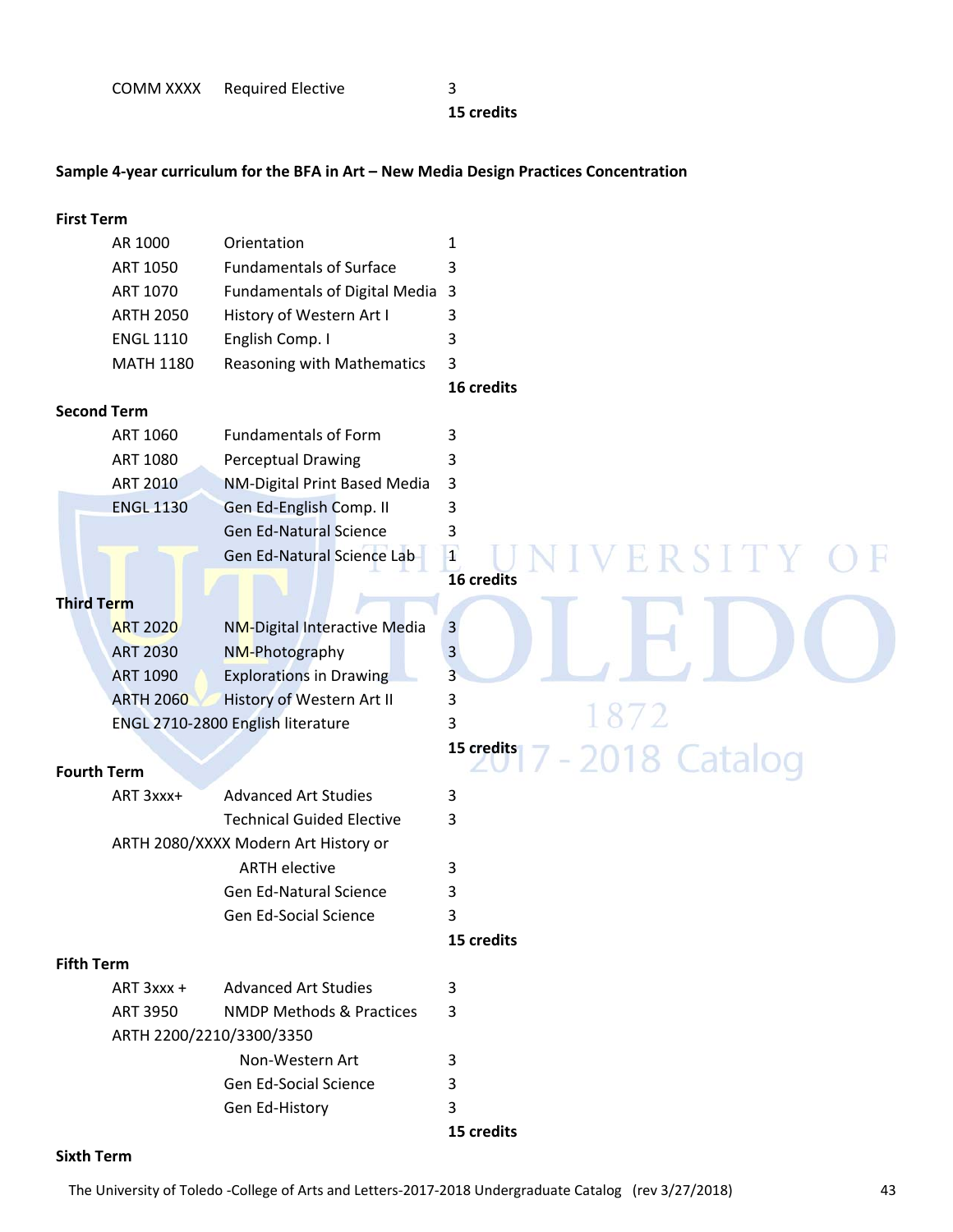| <b>ART 3900</b>  | NMDP Externship                   | 3            |
|------------------|-----------------------------------|--------------|
| ART 3xxx +       | <b>Advanced Art Studies</b>       | 3            |
| <b>ART 3850</b>  | <b>Gallery Practices</b>          | 3            |
| <b>ARTH 3950</b> | Art Museum Practices Topic        | 3            |
| COMM             | <b>Required Elective</b>          | 3            |
|                  |                                   | 15 credits   |
| Seventh Term     |                                   |              |
| ART 3xxx +       | <b>Advanced Art Studies</b>       | 3            |
| <b>ART 4950</b>  | <b>NMDP Intensive</b>             | 3            |
| ARTH/COMM        | 3400 or 3600/2000                 |              |
|                  | Contemporary Art                  | 3            |
|                  | <b>Technical Guided Elective</b>  | 3            |
|                  | Free Elective/Gen Ed              | 3            |
|                  |                                   | 15 credits   |
| Eighth term      |                                   |              |
| ART 4951         | NMDP-Seminar                      | 1            |
|                  | <b>Technical Guided Elective</b>  | 3            |
|                  | <b>Technical Guided Elective</b>  | 3            |
|                  | <b>Multicultural US Diversity</b> | 3            |
|                  | <b>Free Elective</b>              | UNIVERSITY C |
|                  | <b>Free Elective</b>              |              |
|                  |                                   | 17 credits   |
|                  | <b>Total Earned Credit Hours</b>  | 124          |
|                  |                                   |              |

#### **Honors in B.F.A. in Studio Art Degree**

Admission to the B.F.A. program qualifies the student for departmental honors in studio art. Honors students must maintain a minimum GPA of 3.0 in studio art and art history and are subject to review each semester by an appropriate committee designated by the studio art faculty.<br> $2017 - 2018$  Catalog

#### **Honors in B.A. in Visual Art Degree**

Qualified juniors and seniors may apply to the Honors Program in studio art. The following are requirements for entrance into the Honors Program in studio art:

A. Admission

1. 3.5 minimum GPA in studio art

2. 3.3 minimum cumulative GPA

3. 6 hours must be completed in the area of concentration, plus 9 hours of Foundational Art Studies

- 4. Instructors' permission (areas of concentration: 2D Studies, 3D Studies, New Media Studies)
- B. Requirements

A student must have completed a minimum of six hours of honors course work in studio art before beginning the thesis project. (Note: This does not include six hours of concentration needed for admission into the Honors Program.) The student must take the BA Thesis Project capstone as an honors course with additional requirements. The designation "honors" on the diploma will be given to students who receive a grade of A on the honors thesis project and maintain a minimum GPA of 3.5 in studio art.

#### **Requirements for a Minor in studio art**

The minor in studio art provides a general introduction to the use of tools and materials and an understanding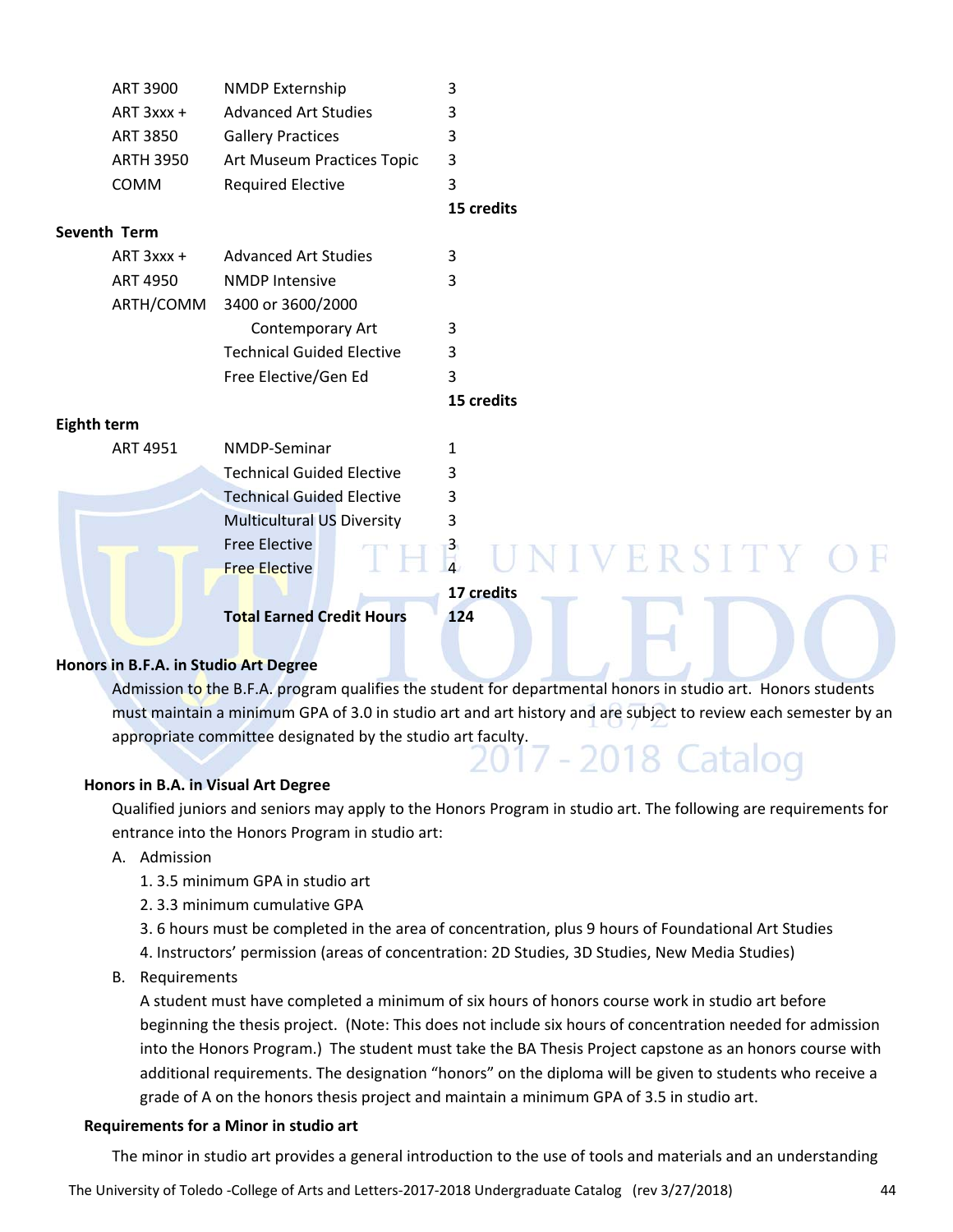of traditional and experimental media for the production of fine art. The minor in studio art is further designed to enrich the student's life by increasing her/his awareness of the world by developing skills of visual perception and communication. Students electing to minor in studio art must complete 21 hours of course work, including nine hours of Foundational Art Studies (see below), which provide the basic technical and theoretical skills essential for a fundamental understanding of the discipline as well as a rigorous preparation for the advanced/upper division courses.

Foundational Art Studies (choose **3** of 4 courses) – 9 hours

ART 1050 Fundamentals of Surface (3 hours)

- ART 1060 Fundamentals of Form (3 hours)
- ART 1070 Fundamentals of Digital Media (3 hours)
- ART 1080 Perceptual Drawing (3 hours)

Elective courses: Upon completion of the required foundations courses, students must take 12 hours distributed in any of the following subject areas: 2D Studies (drawing, printmaking, painting), 3D Studies (sculpture, ceramics), New Media Studies (photography, digital arts), with no more than nine hours in one studio area. A minimum of six hours must be in Advanced Art Studies courses at the 3000 level and above.

Recommended courses: It is strongly recommended that the following art history survey courses be taken:

ARTH 2050 or 2060 (3 hours)

One course in the history of non‐Western art (3 hours)

One additional course in the history of Western art (3 hours)

Students must maintain a minimum GPA of 2.0. for all course work in the minor (in keeping with College of Arts and Letters standards). Candidates for the minor in studio art should have their course work verified and approved by an Adviser in studio art or the Chair of the department prior to making formal application for graduation.

1872

2017 - 2018 Catalog

## **Asian Studies Program**

#### **Interdisciplinary Major**

An Chung Cheng, Director and Adviser

**Degrees Offered**: Asian Studies offers a program for a bachelor of arts.

#### **Requirements for the Undergraduate Major**

This program is designed to provide the student with a comprehensive and systematic training in Asian affairs for a liberal education and career preparation. Emphasis is placed on political science, economics, history, geography, etc. In addition to academic courses, activities in the Institute for Asian Studies conducted through the Center for International Studies and Programs include lectures, seminars, and study abroad programs in Asia as well as selected exchanges in the region.

In addition to the general education requirements of the University of Toledo and the College of Arts and Letters, students will take 30 hours in Asian Studies selected from (but not limited to) the list of courses below. Students must select courses from a minimum of three different departments; no more than 15 hours of course work from one department will count toward the Asian Studies major.

**Major Courses:** ASST 2100, 3010, 4910, 4920, 4980; ARTH 2100, 3250; ECON 3500; GEPL 3120; HIST 2700, 2710, 2720,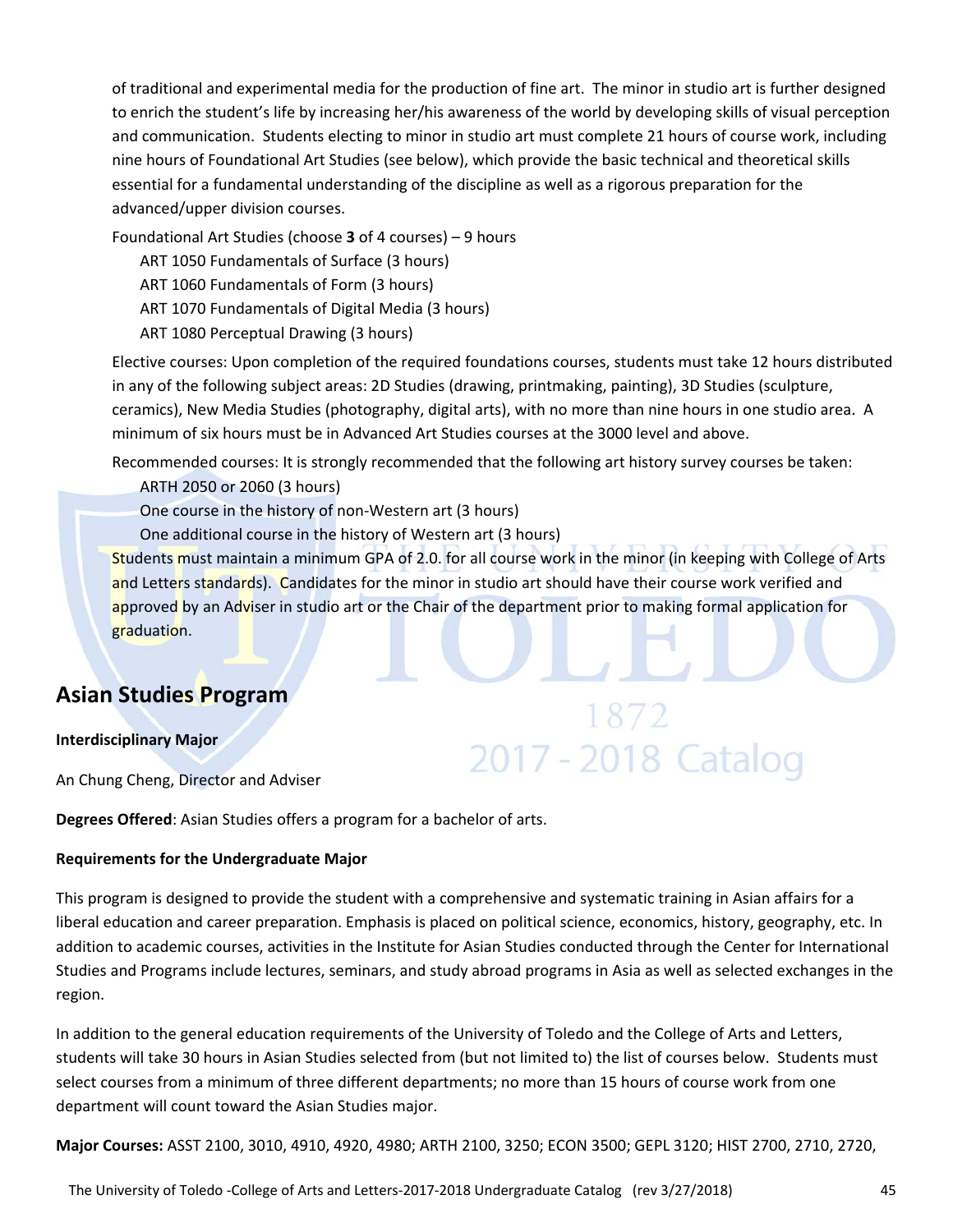2730, 4720, 4740 and 4750; PHIL 3500 and 4500; PSC 2680, 4690, 4780 and 4900; REL 3510; Japanese and Chinese, all courses above the 2000 level.

With the approval of the adviser, a maximum of six elective hours may be chosen from independent study courses offered by various departments (other than ASST 4910 and 4920). This general distributive pattern is designed to encourage the student to examine the various aspects of Asian Studies. Asian Studies majors are encouraged to take Japanese, (or Chinese or other Asian languages, if offered) for their foreign language requirement.

In addition to the 30 hours in the major, students are required to take 18 hours in related courses in humanities, social sciences, natural sciences, business, law and other areas chosen in consultation with the adviser. Under special circumstances, certain courses in other colleges may be used to satisfy the related requirement.

#### **Sample 4‐year curriculum for the BA in Asian Studies**

### **First Term**  AR 1000 Orientation 1 ENGL 1110 College Composition I 3 MATH 1180 Reasoning with Mathematics 3 ASST 2100 Introduction to Asian Studies 3 JAPN/CHIN 1110 Elementary Language I 4 UT Core Social Science 3 **17 17 credits Second Term**  ENGL 1130 College Composition II 3 JAPN/CHIN 1120 Elementary Language II 4 HIST 1070 Contemporary World 3 ARTH 2100 Asian Art 3 UT Core Natural Science 3 **16 credits** 2018 Catalog **Third Term**  HIST 2700/2710 History of Japan or Post War Japan 3 HIST 2730 Chinese Revolution 3 JAPN/CHIN 2140 Intermediate Language I 3 ENGL 2710-2800 College Literature 3 UT Core Natural Science 3 UT Core Natural Science Lab 1 **16 credits Fourth Term**  JAPN/CHIN 2150 Intermediate Language II 3 GEPL 2030 Cultural Geography (WAC) 3 HUM 2980 Survey of Chinese Culture 3 UT Core Social Science 3 College Humanities Elective 3 **15 credits**

#### **Fifth Term**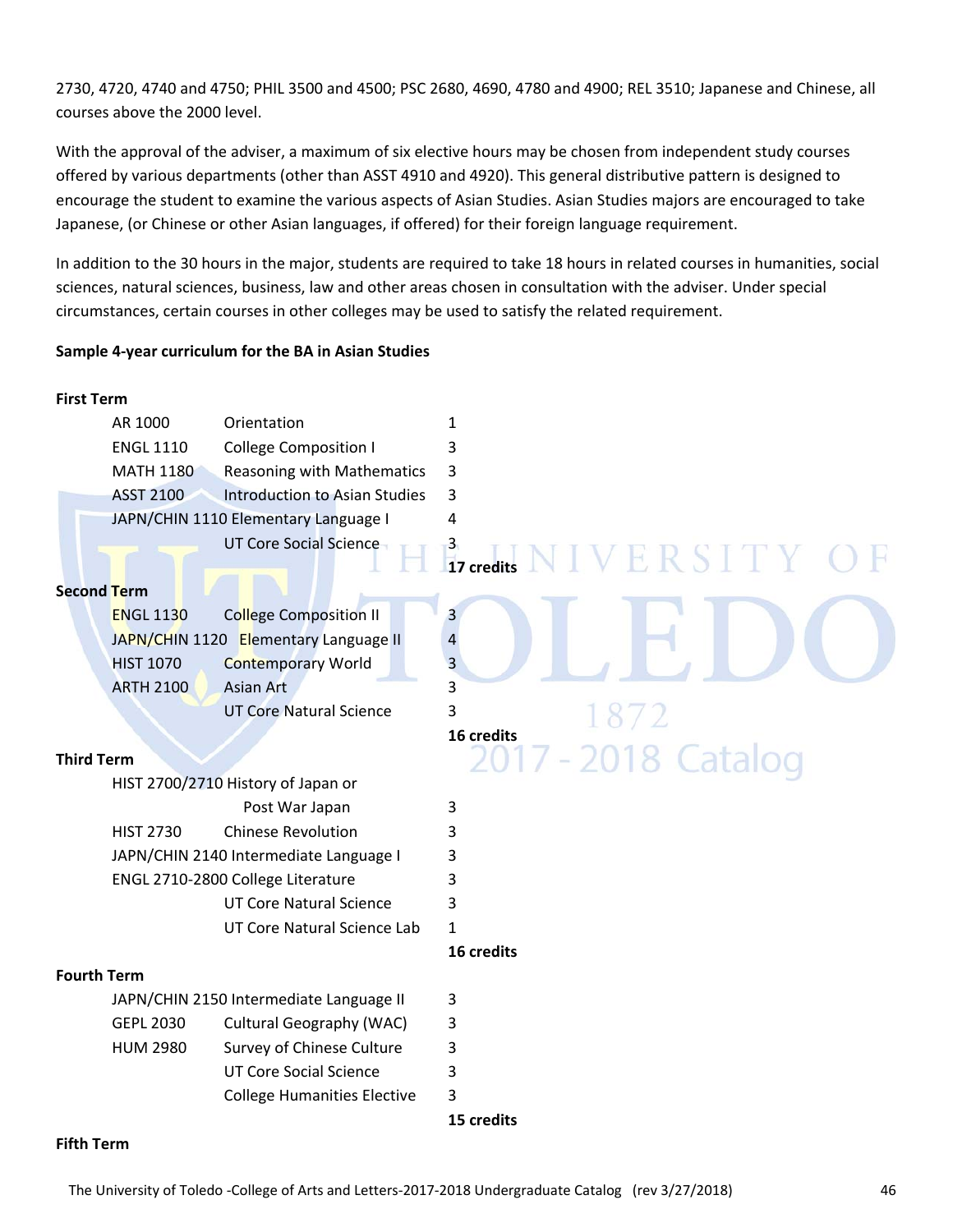|                    | PSC 2680            | Government of Asia                        | 3                     |
|--------------------|---------------------|-------------------------------------------|-----------------------|
|                    | ASST 3010           | <b>Topics of Asian Studies</b>            | 3                     |
|                    | <b>GEPL 3120</b>    | Geography of Asia                         | 3                     |
|                    |                     | BUAD/MKTG 2080 Global Environment and     |                       |
|                    |                     | <b>Business</b>                           | 3                     |
|                    |                     | <b>General Elective</b>                   | 3                     |
|                    |                     |                                           | 15 credits            |
| <b>Sixth Term</b>  |                     |                                           |                       |
|                    | <b>PHIL 3500</b>    | Eastern Thought                           | 3                     |
|                    | <b>GEPL 3120</b>    | Geography of Asia                         | 3                     |
|                    | <b>ECON 3500</b>    | <b>Comparative Economics</b>              | 3                     |
|                    | <b>RF</b>           | <b>Related Field</b>                      | 3                     |
|                    | <b>ELEC</b>         | <b>General Elective</b>                   | 3                     |
|                    |                     |                                           | 15 credits            |
|                    | <b>Seventh Term</b> |                                           |                       |
|                    |                     | HIST 4720/4740 Modern Chinese or          |                       |
|                    |                     | Japanese History                          | 3                     |
|                    | <b>ASST 4920</b>    | Directed Readings in                      |                       |
|                    |                     | <b>Asian Studies</b>                      | 3                     |
|                    | <b>IBIS 3150</b>    | <b>Cultural Difference for Business 3</b> | ERSITY                |
|                    |                     | <b>Major: Humanities Course</b>           | $\overline{3}$        |
|                    | <b>ELEC</b>         | <b>General Elective</b>                   | 3                     |
|                    |                     | Multicultural - U.S. Culture              | $\overline{3}$        |
|                    |                     |                                           | 15 credits            |
| <b>Eighth term</b> |                     |                                           |                       |
|                    | <b>ASST 4910</b>    | Dir. Research in Asian Studies            | 3                     |
|                    | <b>ASST 4980</b>    | Selected Topics in Asian Studies 3        | 1872                  |
|                    |                     | <b>Humanities Course Elective</b>         | 3                     |
|                    | <b>ELEC</b>         | <b>General Elective</b>                   | 7 - 2018 Catalog<br>3 |
|                    | <b>ELEC</b>         | <b>General Elective</b>                   | 3                     |
|                    |                     |                                           | 15 credits            |
|                    |                     | <b>Total Earned Credit Hours</b>          | 124                   |
|                    |                     |                                           |                       |

## **Department of Communication**

Patrick Lawrence, Acting Chair Lisa Bollman, Adviser

#### **Degrees Offered:**

Communication offers two programs for a bachelor of arts: one in Communication, and one in Media Communication.

The Department of Communication has offices and studio facilities in Sullivan Hall and Rocket Hall.Communication offers courses of study leading to two undergraduate degrees, the Bachelor of Arts in Communication and the Bachelor of Arts in Media Communication. Students opting for a degree in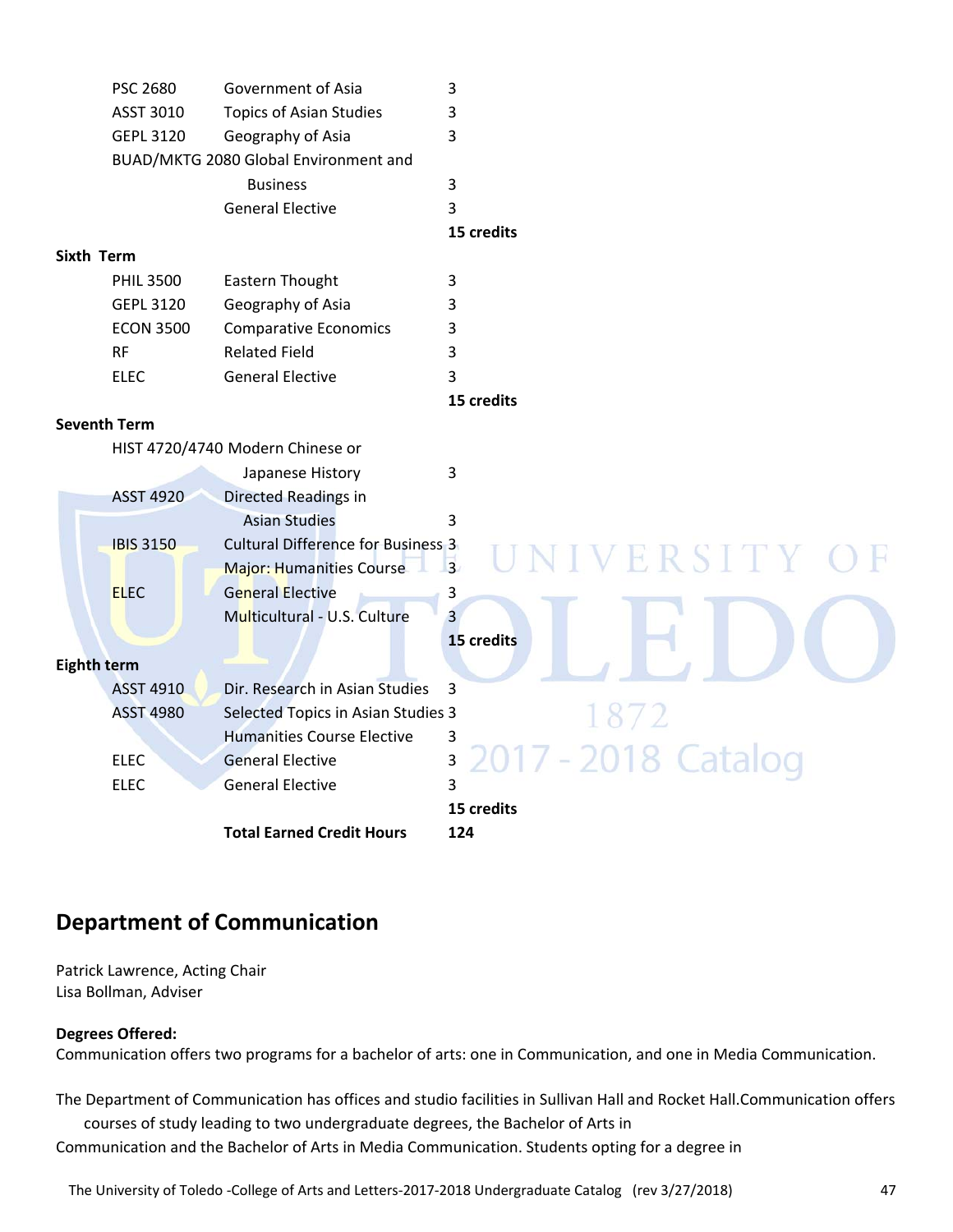Communication will study subjects related to public relations and organizational communication. Students selecting study in Media Communication will focus on journalism and broadcast/telecast/webcast video production. The

department has equipment and state‐of‐the‐art video production facilities in Rocket Hall as well as Savage Arena and produces event coverage for the university. Classrooms and computer labs are located near faculty offices in Sullivan Hall and Rocket Hall. Adviser

#### **Bachelor of Arts Degree in Communication**

The Bachelor of Arts program provides a foundation for students to excel in organizational environments such as corporations, non‐profits, and mass media. A balance of skills training and critical thinking subjects prepare students for careers in public relations, corporate communication, and related areas. Students are encouraged to be active in experiential and service learning projects through the department‐sponsored student organizations Lambda Pi Eta and PRSSA (Public Relations Student Society of America).

#### **Curriculum in Communication**

The curriculum leading to the B.A. in Communication requires a minimum of major is 36 hours in the major and a maximum of minimum; 50 hours maximum, which must include the following:

#### **Required: (19 hours)**

All Communication majors must take the following six courses before enrolling in major courses at the 3/4000 level:

ERSI

COMM 2000 Mass Communication and Society (3)

COMM 2130 Media Writing I (3)

COMM 2600 Public Presentations (3)

COMM 2820 Small Group Communication (3)

COMM 2840 Interpersonal Communication (3)

COMM 2870 Communication Theory (3)

Students must also take this course in their Senior year:

COMM 4910 Professional Portfolio (1)

## **Electives: (17 hours. At least 12 credits must be taken at the 3/4000 level.)**

While Communication Majors are completing their required 2000-level Communication courses, they may take any of the following 2000‐level courses:

Comm. 2050 Media and Society (3) Comm. 2120 Reporting (3) Comm. 2150 Digital Publishing (3) Comm. 2160 TV Production 1 (3) Comm. 2210 Audio Production 1 (3) Comm. 2220 TV Production 2 (3) Comm. 2180 Media Producing and Performance (3) Comm. 2300 Photojournalism (3) Comm. 2500 Social Media 1 (3) Comm. 2810 Nonverbal Communication (3) Comm. 2830 Organizational Communication (3) Comm. 2890 Crisis & Conflict in Organizations (3) Comm. 2910 Professional Communication (3)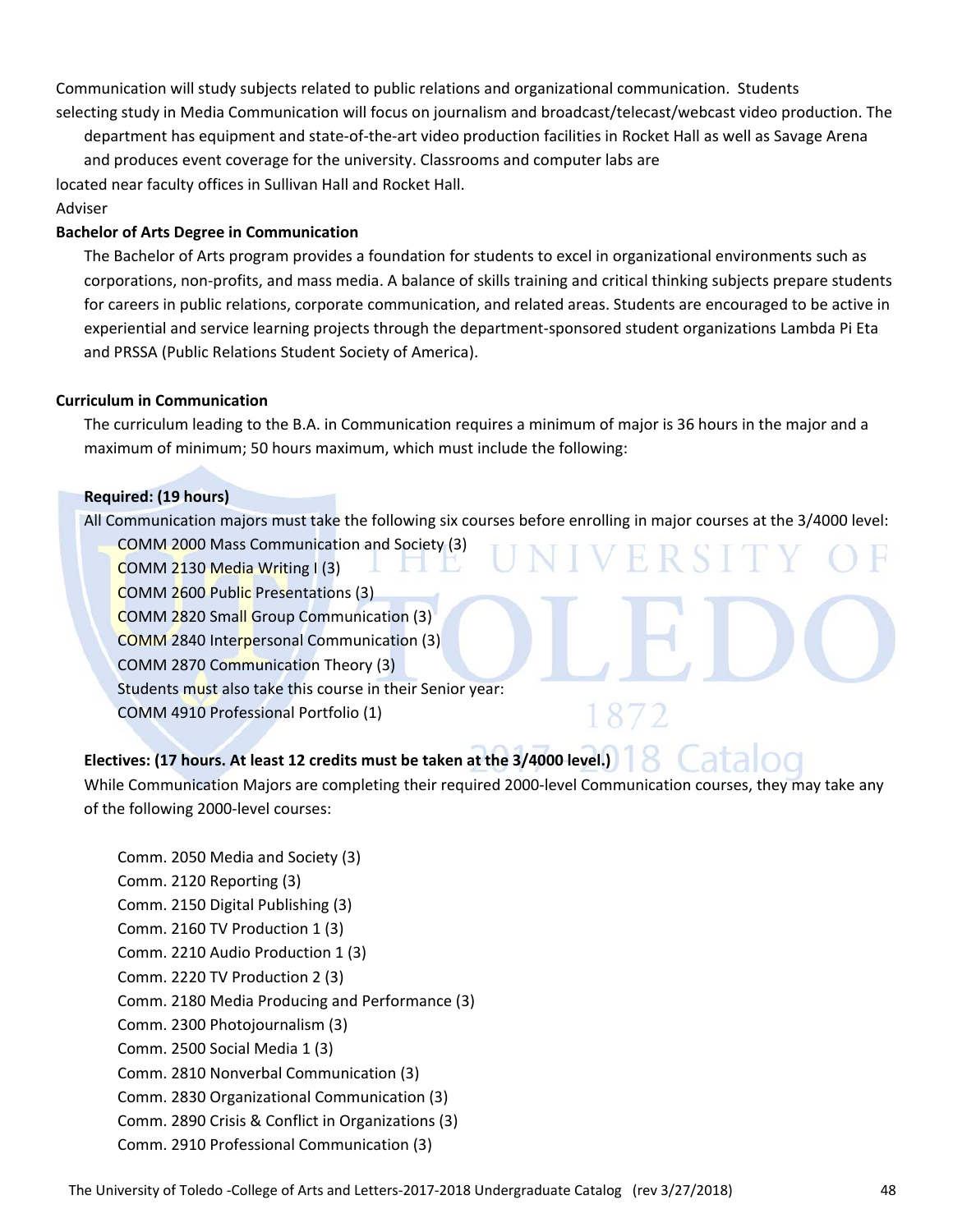Current hiring practices indicate a graduate in the field of communication should have a basic working knowledge of skills needed in broadcasting, journalism, public relations and organizational communication. Once Communication majors have completed the 2000-level required courses, they should consult with their Adviser and take any of the following courses:

Comm. 3120 Media Writing 2 (3) Comm. 3150 Feature Writing (3) Comm. 3180 Mass Communication Law (3) Comm. 3210 Audio Production 2 (3) Comm. 3260 Event Web streaming (3) Comm. 3270 Multimedia Newswriting (3) Comm. 3290 Content Management (3) Comm. 3340 Visual Communication 1 (3) Comm. 3350 Graphic Communication 1 (3) Comm. 3500 Social Media 2 (3) Comm. 3610 Speech Writing (3) Comm. 3720 Public Relations Principles (3) Comm. 3820 Persuasion and Propaganda (3) Comm. 3830 Principles of Debate (3) NIVERSITY H. Comm. 3850 Research Methods (3) Comm. 3880 Professional Business Communication (3) Comm. 4090 Mass Communication Ethics (3) Comm. 4100 Multimedia Journalism (4) Comm. 4110 High School Publications (3) Comm. 4220 TV Production 3 (4) Comm. 4250 Mass Communication History (3) 1872 Comm. 4330 Integrated Media (3) 2017 - 2018 Catalog Comm. 4340 Visual communication 2 (3) Comm. 4350 Graphic Communication 2 (3) Comm. 4630 Public Relations Practices (3) Comm. 4640 Public Relations Case Studies (3) Comm. 4820 Family Communication (3) Comm. 4830 Gender, Culture and Communication (3) Comm. 4940 Internship (1‐6)

- Comm. 4900 Communication Seminar (1‐3)
- Comm. 4990 Independent Study (1‐4)

#### **Sample 4‐year curriculum for the BA in Communication**

#### **First Term**

| AR 1000          | <b>Gen Ed-Orientation</b>         | 1 |
|------------------|-----------------------------------|---|
| <b>ENGL 1110</b> | Gen Ed-English Composition I      | 3 |
| <b>MATH 1180</b> | <b>Reasoning with Mathematics</b> | 3 |
| <b>COMM 2000</b> | Mass Comm & Society               | 3 |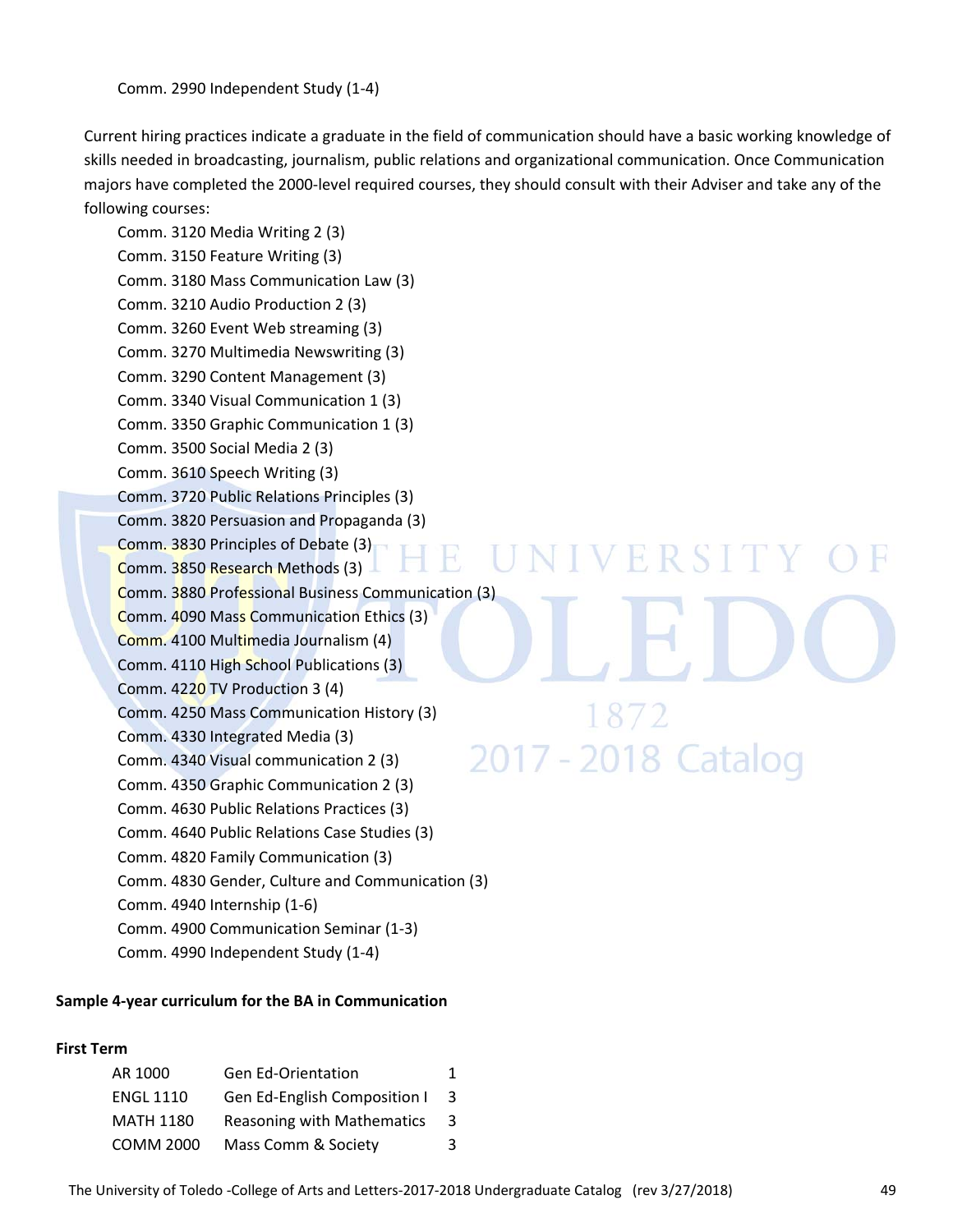|                    | Foreign Language I                       | 4                                        |
|--------------------|------------------------------------------|------------------------------------------|
|                    | Arts Required Elective                   | 3                                        |
|                    |                                          | 17 credits                               |
| <b>Second Term</b> |                                          |                                          |
| <b>ENGL 1130</b>   | Gen Ed-English Comp. II                  | 3                                        |
| <b>COMM 2600</b>   | <b>Public Presentations</b>              | 3                                        |
| <b>COMM 2840</b>   | Interpersonal Communication              | 3                                        |
|                    | Gen Ed - Nat. Science                    | 3                                        |
|                    | Foreign Language II                      | 4                                        |
|                    |                                          | 16 credits                               |
| <b>Third Term</b>  |                                          |                                          |
|                    |                                          |                                          |
| <b>COMM 2130</b>   | Media Writing I                          | 3                                        |
| <b>COMM 2820</b>   | <b>Small Group Communication</b>         | 3                                        |
|                    | Foreign Language III or culture          | $\overline{\mathbf{3}}$                  |
|                    | Gen Ed-Soc. Science                      | 3                                        |
|                    | Gen Ed - Nat. Science                    | 3                                        |
|                    | Gen Ed - Nat. Science Lab                | 1                                        |
|                    |                                          | 16 credits                               |
| <b>Fourth Term</b> |                                          |                                          |
| <b>COMM 2870</b>   | <b>Communication Theory</b>              | $\mathsf{B}$                             |
|                    | Foreign Language IV or culture 3         | ERSITY                                   |
|                    | <b>Gen Ed-Social Science</b>             | 3                                        |
|                    | ENGL 2710-2800 Gen Ed-English Literature | $\overline{3}$                           |
|                    | <b>Gen Ed-Humanities (History)</b>       | 3                                        |
|                    |                                          | 15 credits                               |
| <b>Fifth Term</b>  |                                          |                                          |
| <b>COMM</b>        | <b>Communication Elective</b>            | 3                                        |
| <b>COMM</b>        | <b>Communication Elective (WAC) 3</b>    |                                          |
|                    |                                          |                                          |
|                    | <b>Related Elective or minor</b>         | 3<br><b>Contract</b><br>$\sim$<br>$-0.0$ |
|                    | <b>Free Elective</b>                     | 3                                        |
|                    | Multicultural - Non Western              | 3                                        |
|                    |                                          | 15 credits                               |
| <b>Sixth Term</b>  |                                          |                                          |
| COMM               | <b>Communication Elective</b>            | 3                                        |
| COMM               | <b>Communication Elective</b>            | 3                                        |
|                    | <b>Related Elective or minor</b>         | 3                                        |
|                    | <b>Related Elective or minor</b>         | 3                                        |
|                    | <b>Free Elective</b>                     | 3                                        |
|                    |                                          | 15 credits                               |
| Seventh Term       |                                          |                                          |
| COMM               | Communication elective                   | 4                                        |
|                    | Multicultural - US Diversity             | 3                                        |
|                    | Related Elective or minor                | 3                                        |
|                    | Related Elective or minor                | 3                                        |
|                    | Free Elective                            | 3                                        |
|                    |                                          |                                          |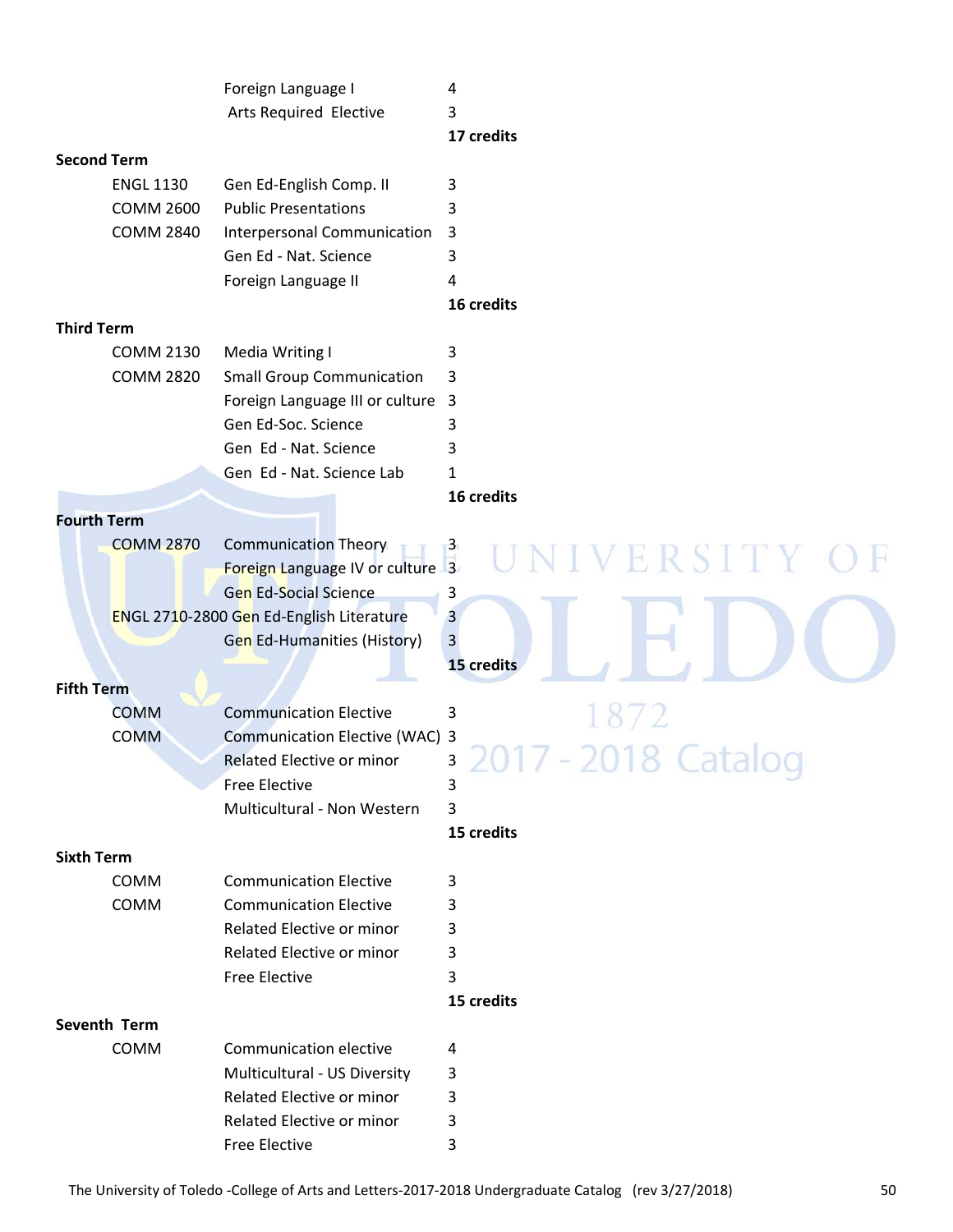#### **15 credits**

| <b>Eighth term</b> |                                  |            |
|--------------------|----------------------------------|------------|
| COMM 4910          | <b>Professional Portfolio</b>    | 1          |
| <b>COMM</b>        | <b>Communication Elective</b>    | 3          |
|                    | Related Elective or minor        | 3          |
|                    | Free Elective (WAC)              | 3          |
|                    | <b>Free Elective</b>             | 2          |
|                    |                                  | 15 credits |
|                    | <b>Total Earned Credit Hours</b> | 124        |

#### **Media Communication**

Undergraduate faculty Advisers (including Honors) are assigned by the Department. Contact the Department Chair.

#### **Bachelor of Arts Degree in Media Communication**

The Bachelor of Arts program provides a foundation for students to excel in mass media and communications‐ related fields such as journalism, video production, and program broadcast/telecast/webcast. Special emphasis is provided in all aspects of sporting event video production and design. A balance of skills training and critical thinking subjects prepare students for careers in writing, production, news, sports, and the use of social media platforms. Students are encouraged to be active in experiential and service learning projects through either the department's award-winning student news program, UT-10, the department's student-sponsored organization, Zeta Phi Eta, or UT student media such as the Independent Collegian and WXUT-FM, 88.3.

#### **Curriculum in Media Communication**

The curriculum in Media Communication requires a minimum of major is 36 hours of coursework in the major and a maximum of minimum; 50 hours maximum, which must include the following:

2017 - 2018 Catalog

#### **Required: (16 Hours)**

All required courses must be passed with a C‐ or better

Comm. 2000 Mass Communication & Society (3) Comm. 2130 Media Writing 1 (3) Comm. 2160 TV Production 1 (3) Comm. 2180 Media Producing and Performance (3) Comm. 4100 Multimedia Journalism (4) OR Comm. 4220 TV Production 3 (4)

#### **Electives: (20 – 33 hours. At least 16 credits must be taken at the 3/4000 level.)**

Comm. 2210 Audio Production 1 (3) Comm. 2220 TV Production 2 (3) Comm. 2120 Reporting (3) Comm. 2150 Digital Publishing (3) Comm. 2300 Photojournalism (3) Comm. 2500 Social Media 1 (3) Comm. 2990 Independent Study (1‐4)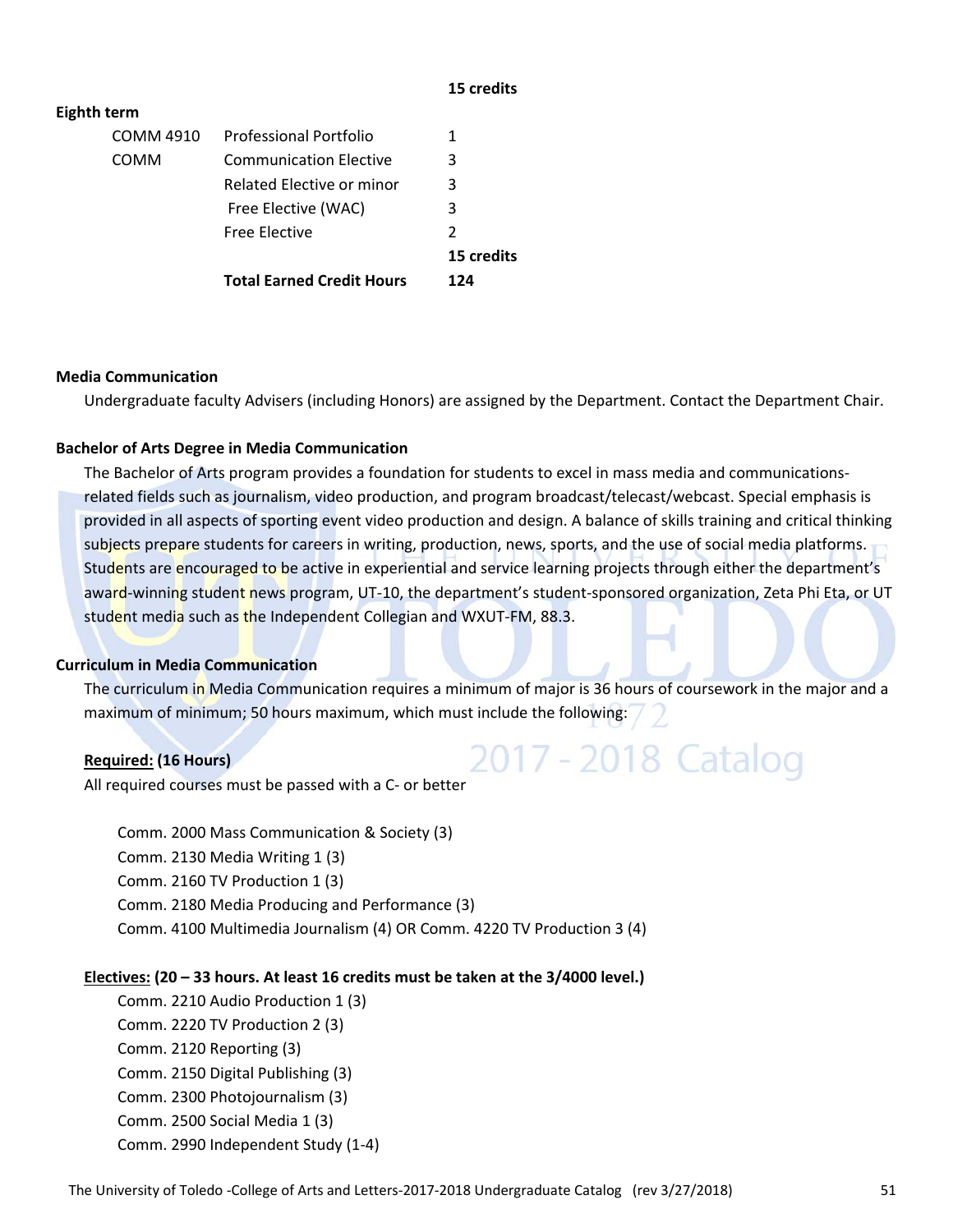Comm. 3120 Media Writing 2 (3) Comm. 3150 Feature Writing (3) Comm. 3180 Mass Communication Law (3) Comm. 3210 Audio Production 2 (3) Comm. 3260 Event Web streaming (3) Comm. 3270 Multimedia Newswriting (3) Comm. 3290 Content Management (3) Comm. 3350 Graphic Communication 1 (3) Comm. 3500 Social Media 2 (3) Comm. 3880 Professional Business Communication (3) Comm. 4090 Mass Communication Ethics (3) Comm. 4100 Multimedia Journalism (4) Comm. 4220 TV Production 3 (4) Comm. 4250 Mass Communication History (3) Comm. 4330 Integrated Media (3) Comm. 4350 Graphic Communication 2 (3) Comm. 4940 Internship (1‐6) Comm. 4900 Communication Seminar (1‐3) Comm. 4910 Senior Portfolio (1) Comm. 4990 Independent Study (1‐6) H. 

#### **Sample 4‐year curriculum for the BA in Media Communication**

#### **First Term**

| AR 1000          | <b>Gen Ed-Orientation</b>         |                          |                              |
|------------------|-----------------------------------|--------------------------|------------------------------|
| <b>ENGL 1110</b> | Gen Ed-English Comp I             |                          | 1872                         |
| <b>MATH 1180</b> | <b>Reasoning with Mathematics</b> | $\overline{\phantom{a}}$ |                              |
| <b>COMM 2130</b> | Media Writing I                   |                          | <b>3 2017 - 2018 Catalog</b> |
| <b>COMM 2000</b> | Mass Comm & Society               |                          |                              |
|                  | Gen Ed-Humanities (History)       |                          |                              |

#### **16 credits**

NIVERSITY

#### **Second Term**

| <b>ENGL 1130</b> | Gen Ed-English Comp II    |   |  |  |
|------------------|---------------------------|---|--|--|
| COMM 2160        | Television Production I   | 3 |  |  |
| COMM 2xxx        | 2000 level Major Elective | 3 |  |  |
|                  | Gen Ed-Soc. Science       | ર |  |  |
|                  | <b>Gen Ed-Humanities</b>  |   |  |  |
|                  |                           |   |  |  |

#### **15 credits**

#### **Third Term**

| COMM 2180 | Media Prod. & Performance | 3 |
|-----------|---------------------------|---|
| COMM 2xxx | 2000 level Major Elective | 3 |
|           | Foreign Language I        | 4 |
|           | Gen Ed-Soc. Science       | 3 |
|           | Gen Ed - Nat. Science     | २ |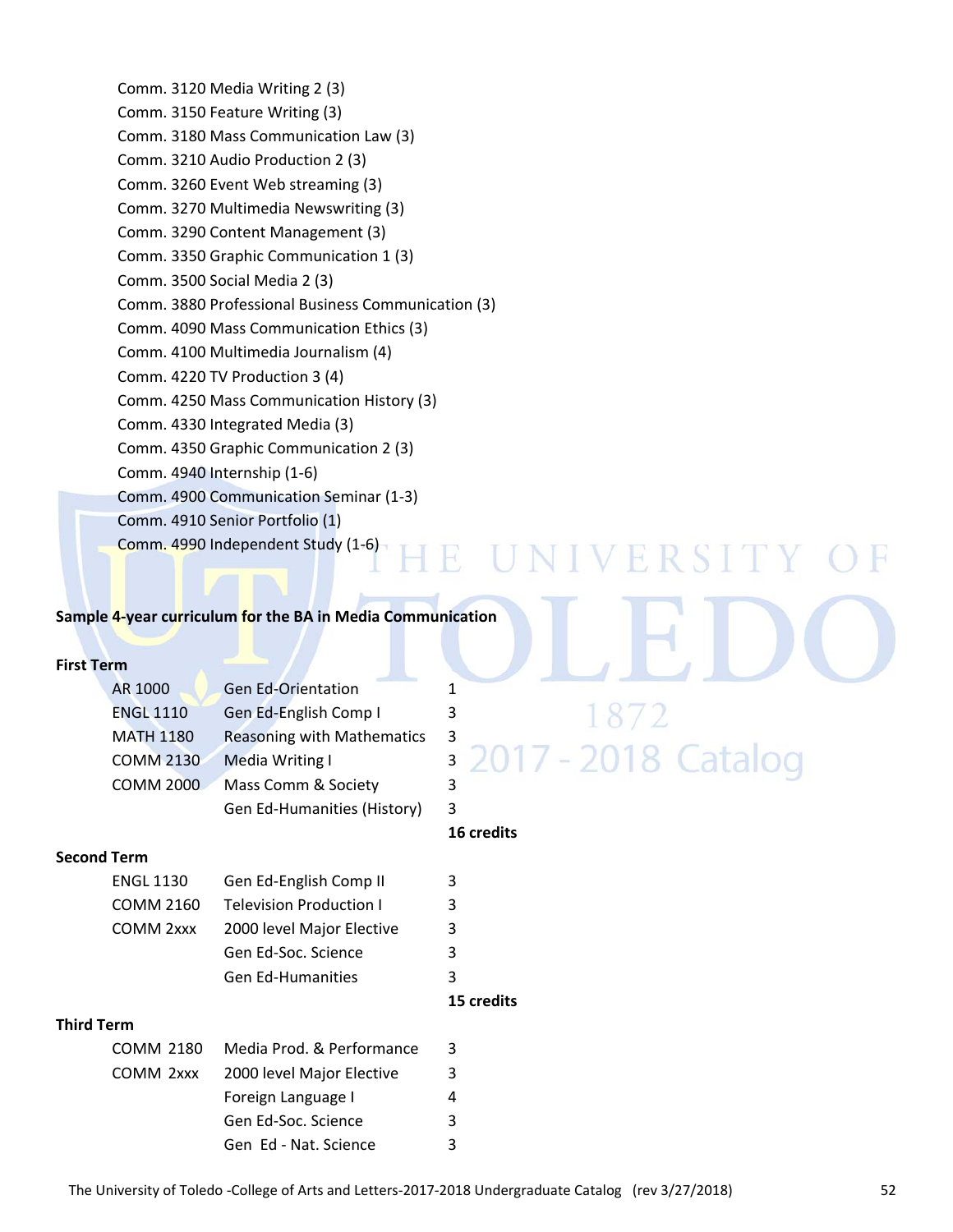|                    |                     | Gen Ed - Nat. Science Lab                | 1                                                                                                                                                                            |
|--------------------|---------------------|------------------------------------------|------------------------------------------------------------------------------------------------------------------------------------------------------------------------------|
|                    |                     |                                          | 17 credits                                                                                                                                                                   |
| <b>Fourth Term</b> |                     |                                          |                                                                                                                                                                              |
|                    | COMM                | <b>Communication Major Elective 3</b>    |                                                                                                                                                                              |
|                    |                     | Foreign Language II                      | 4                                                                                                                                                                            |
|                    |                     | Gen Ed - Nat. Science                    | 3                                                                                                                                                                            |
|                    | <b>COMM 4100</b>    | Television Journalism (WAC)              | 4                                                                                                                                                                            |
|                    |                     | Multicultural - Non Western              | 3                                                                                                                                                                            |
|                    |                     |                                          | 15 credits                                                                                                                                                                   |
| <b>Fifth Term</b>  |                     |                                          |                                                                                                                                                                              |
|                    | COMM                | 3/4000 COMM Elective                     | 3                                                                                                                                                                            |
|                    |                     | Foreign Language III or Culture 3        |                                                                                                                                                                              |
|                    |                     | Related or minor requirement 3           |                                                                                                                                                                              |
|                    |                     | Related or minor requirement             | $\overline{3}$                                                                                                                                                               |
|                    |                     | Multicultural - US Diversity             | 3                                                                                                                                                                            |
|                    |                     |                                          | 15 credits                                                                                                                                                                   |
| <b>Sixth Term</b>  |                     |                                          |                                                                                                                                                                              |
|                    | <b>COMM</b>         | 3/4000 COMM Elective                     | 3                                                                                                                                                                            |
|                    | <b>COMM</b>         | 3/4000 COMM Elective                     | 3                                                                                                                                                                            |
|                    |                     | Foreign Language or Culture              | $\mathbf{3}$                                                                                                                                                                 |
|                    |                     | Related or minor requirement 3           | <b>RSITY</b>                                                                                                                                                                 |
|                    |                     | ENGL 2710-2800 Gen Ed-English Literature | 3                                                                                                                                                                            |
|                    |                     |                                          | 15 credits                                                                                                                                                                   |
|                    | <b>Seventh Term</b> |                                          |                                                                                                                                                                              |
|                    |                     | COMM 3/4xxx 3/4000 COMM elective         | 3                                                                                                                                                                            |
|                    |                     | COMM 4100/4220 Television Production or  |                                                                                                                                                                              |
|                    |                     | <b>Advanced Production</b>               | 4                                                                                                                                                                            |
|                    |                     | Related or minor requirement             | 3                                                                                                                                                                            |
|                    |                     | Related or minor requirement             | 3<br>$\mathcal{L} = \mathcal{L} \mathcal{L} = \mathcal{L} \mathcal{L} = \mathcal{L} \mathcal{L} \mathcal{L} = \mathcal{L} \mathcal{L} \mathcal{L} = \mathcal{L} \mathcal{L}$ |
|                    |                     | Free Elective/Gen Ed                     | 3                                                                                                                                                                            |
|                    |                     |                                          | 16 credits                                                                                                                                                                   |
| <b>Eighth term</b> |                     |                                          |                                                                                                                                                                              |
|                    |                     | COMM 3/4xxx 3/4000 COMM Elective         | 3                                                                                                                                                                            |
|                    |                     | Related or minor requirement             | 3                                                                                                                                                                            |
|                    |                     | <b>Free Elective</b>                     | 3                                                                                                                                                                            |
|                    |                     | <b>Free Elective</b>                     | 3                                                                                                                                                                            |
|                    |                     | <b>Free Elective</b>                     | 2                                                                                                                                                                            |
|                    |                     |                                          | 14 credits                                                                                                                                                                   |
|                    |                     | <b>Total Earned Credit Hours</b>         | 124                                                                                                                                                                          |
|                    |                     |                                          |                                                                                                                                                                              |

#### **Honors in Communication**

Communication majors may graduate with departmental honors by meeting the following qualifications:

#### **A. Admission**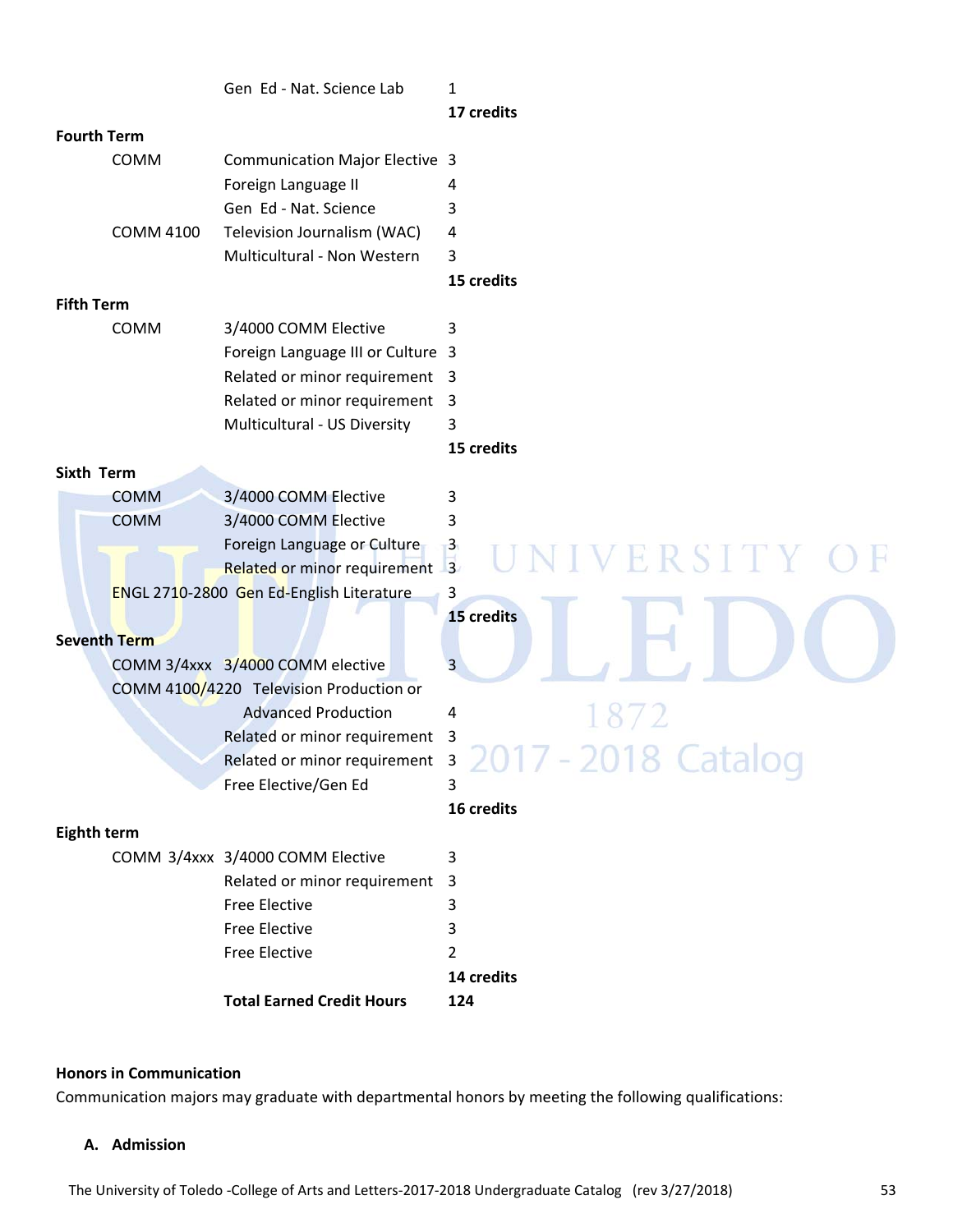- 3.25 minimum GPA in Communication
- 3.0 minimum cumulative GPA (Transfer courses not included)

•

AdviserAdviser

#### **B. Requirements:**

• All general requirements for undergraduate Communication major

Adviser

•

• 12 hours in courses designated as Communication Honors, and 4 hours of COMM 4990:091

Any 3000 or 4000 level Communication course may be designated as "Honors" with the Instructor's permission and his/her assignment of suitable reading and research/project in addition to normal course work.

#### **Requirements for the General Communication Minor**

**Required courses:** (6 hours)

COMM 2000 Mass Communication and Society (3)

COMM 2130 Media Writing 1 (3)

**Elective courses:** (15 hours) Choose 6-9 hours from each area: THATTATTATT Communication Studies courses: COMM 2600, 2810, 2820, 2830, 2840, 2870, 2890, 2910, 2990, 3340, 3610, 3720, 3820, 3850, 3880, 4340, 4630, 4640, 4820 and 4830. *Independent Study hours (COMM 2990) may not count toward the minimum requirement of six hours.*

Media courses: COMM 2050, 2120, 2150, 2180, 2210, 2220, 2230, 2300, 2500, 2990, 3120, 3180, 3210, 3270, 3290, 3500, 4090, 4110, 4220, 4250, 4330, and 4640.

2017 - 2018 Catalog

*Independent Study hours (COMM 2990) may not count toward the minimum requirement of six hours.*

### **Disability Studies Program**

#### **Interdisciplinary Program**

James Ferris, Ability Center of Greater Toledo Endowed Chair and Adviser

**Degrees Offered**: Disability Studies offers a program for a bachelor of arts.

**Requirements for the Undergraduate Major**

The major in Disability Studies (DST) consists of a minimum of 33 credit hours

#### **Required courses for DST major** (12 credit hours)

DST 2020 Introduction to Disability Studies DST 3030 Disability Culture **OR** DST 3060, US Disability History **OR** DST 3090. Disability and American Literature DST 4940 Internship DST 4990 Capstone in Disability Studies

#### **Electives** (minimum of 21 hours required)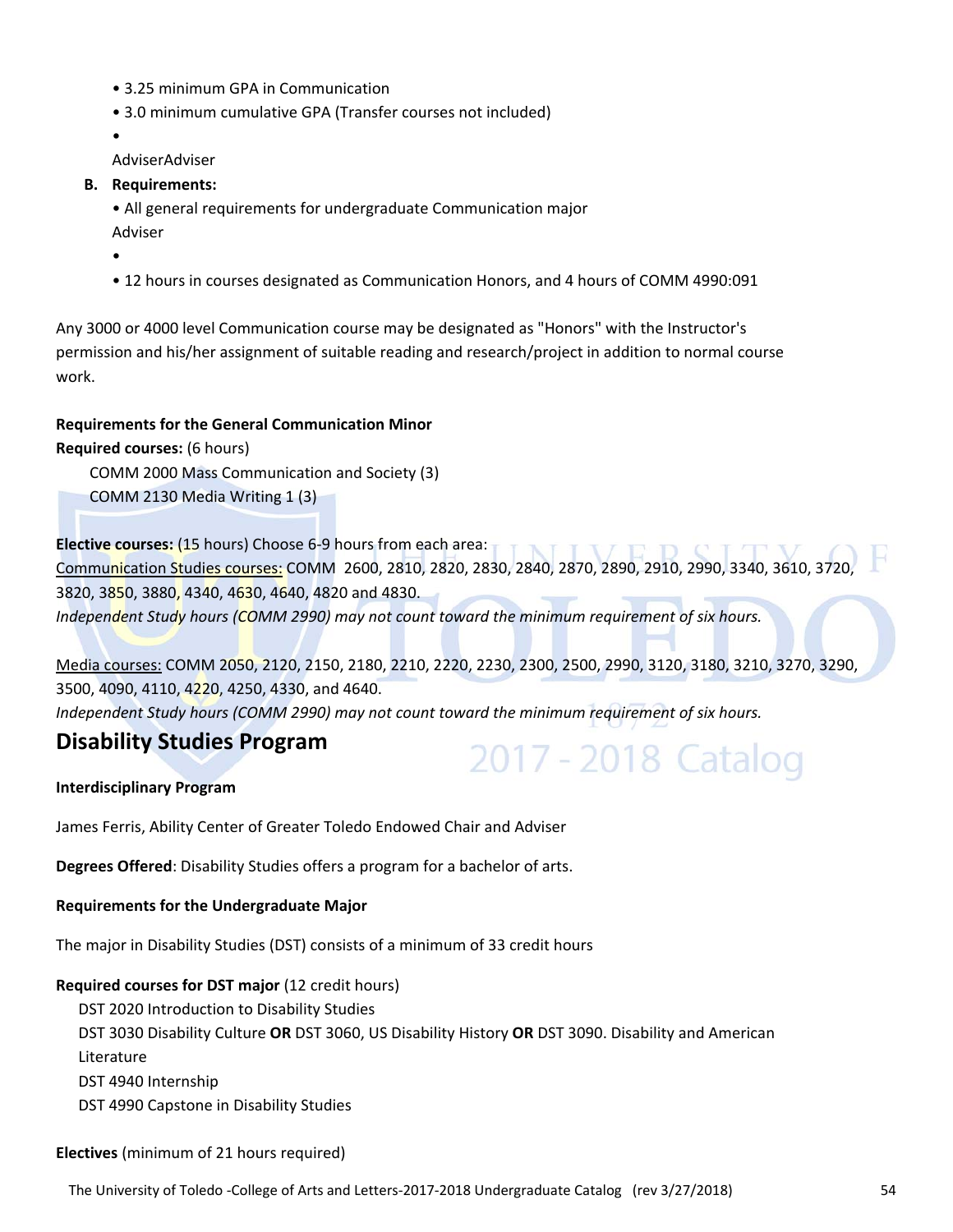DST 2410 Introduction to Deaf Studies DST 2980 Special Topics in DST DST 3030 Disability Culture DST 3060, US Disability History DST 3090, Disability and American Literature DST 3250, Disability and Life Narrative DST 3980 Special Topics in DST DST 4200 Crip Art, Crip Culture DST 4400 Gender and Disability DST 4500 Asylums, Prisons, and Total Institutions DST 4640 Disability, Law, and Human Rights DST 4800 Autism and Culture DST 4850 Disability, War, and the Veteran DST 4980 Special Topics in DST **Related course work: (minimum of 18 credit hours required)** AFST 4530 Civil Rights ANTH 4760 Medical Anthropology COMM 3820 Persuasion Theory COMM 4820 Family Communication COMM 4830 Gender, Culture & Communication UNIVERSITY 4 ECON 4750 Health Economics ENGL 3050 Persuasive Writing ENGL 3730 Folklore GEPL 3750 Transportation Geography GEPL 3810 Political Geography GEPL 4530 Principles of Urban Planning 1872 GEPL 4550 Community Economic Planning GEPL 4600 Urban Design 2017 - 2018 Catalog HIST 4830 Theory of Public History PHIL 3310 Science and Society PHIL 3370 Medical Ethics PSC 3520 Constitutional Law and Politics II PSC 3800 Sexual Politics PSC 4220 Interest Groups in American Politics PSC 4350 Health Care Delivery Systems PSC 4530 Civil Rights PSC 4860 Feminist Political Theory PSC 4590 Law, Policy, and the Politics of Sexuality PSY 3200 Personality and Individual Differences PSY 3210 Clinical Psychology PSY 3320 Psychopathology of Childhood RCRT 3310 Inclusive Recreation SOC 4180 Medical Sociology SPED 3690 American Sign Language III SPED 3700 American Sign Language IV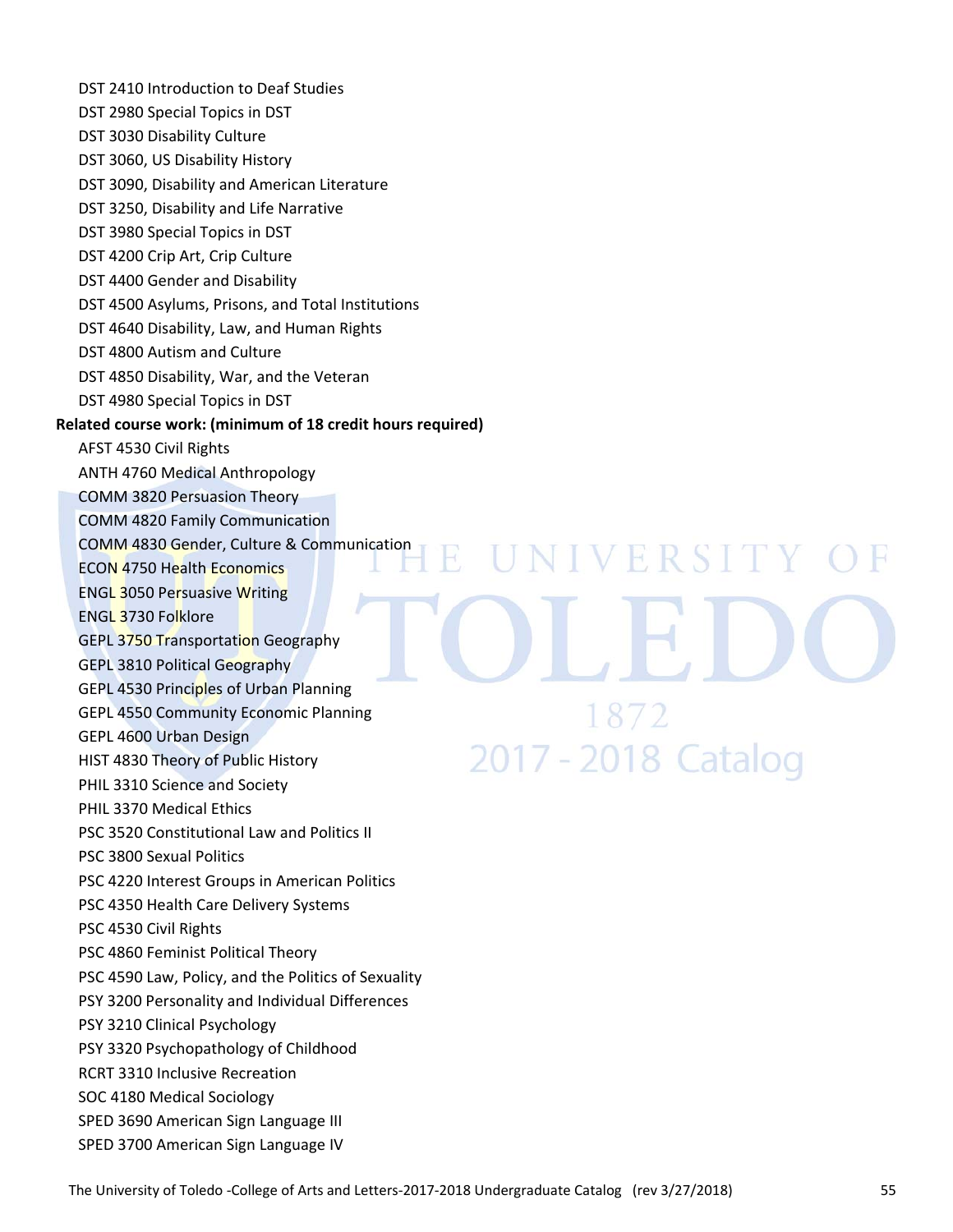WGST 4170 Mental Health and Gender WGST 4880 Queer Theory WGST 4980 Feminism and Disability

#### **Sample 4‐year curriculum for the BA in Disability Studies**

#### **First Term**

| <b>ENGL 1110</b> | Composition I                   |   |
|------------------|---------------------------------|---|
| <b>LANG 1110</b> | Elementary Foreign Language 1 4 |   |
| <b>MATH 1180</b> | Reasoning with Mathematics      |   |
|                  | HIST 1010-1200 College History  |   |
| DS 2020          | Intro to Disability Studies     | 3 |
| AR 1000          | Orientation                     |   |

**17 credits**

**16 credits**

**16 credits**

3 2017 - 2018 Catalog

#### **Second Term**

| <b>ENGL 1130</b> | Composition II                                |  |  |  |  |
|------------------|-----------------------------------------------|--|--|--|--|
| <b>LANG 1120</b> | Elementary Foreign Language 2 4               |  |  |  |  |
|                  | DST 3030-3090 Disability culture, history, or |  |  |  |  |
|                  | literature                                    |  |  |  |  |
|                  | UT Core Social Science                        |  |  |  |  |
|                  | <b>College Fine Art</b>                       |  |  |  |  |

#### **Third Term**

|                  | DST 3000-4999 DST Major Elective   | 3 |
|------------------|------------------------------------|---|
| <b>LANG 2140</b> | Foreign Language 3                 | 3 |
|                  | <b>UT Core Natural Science</b>     | 3 |
|                  | <b>UT Core Natural Science lab</b> | 1 |
|                  | ENGL 2710-2800 College Literature  | 3 |
|                  | <b>UT Core Non-US Diversity</b>    | 3 |

**Fourth Term** 

| DST 3000-4999 DST Major Elective |  |
|----------------------------------|--|
| DST 3000-4999 DST Major Elective |  |
| Foreign Language 4<br>LANG 2150  |  |
| UT Core Natural Science          |  |
| UT Core Social Science           |  |

#### **Fifth Term**

|              | DST 3000-4999 DST Major elective | 3 |
|--------------|----------------------------------|---|
|              | DST 3000-4999 DST Major Elective | ર |
| RF 3000-4999 | Related Field                    | 2 |
| RF 3000-4999 | Related Field                    | ર |
| <b>ELEC</b>  | Elective: WAC                    |   |

**15 credits**

**15 credits**

#### **Sixth Term**

Ħ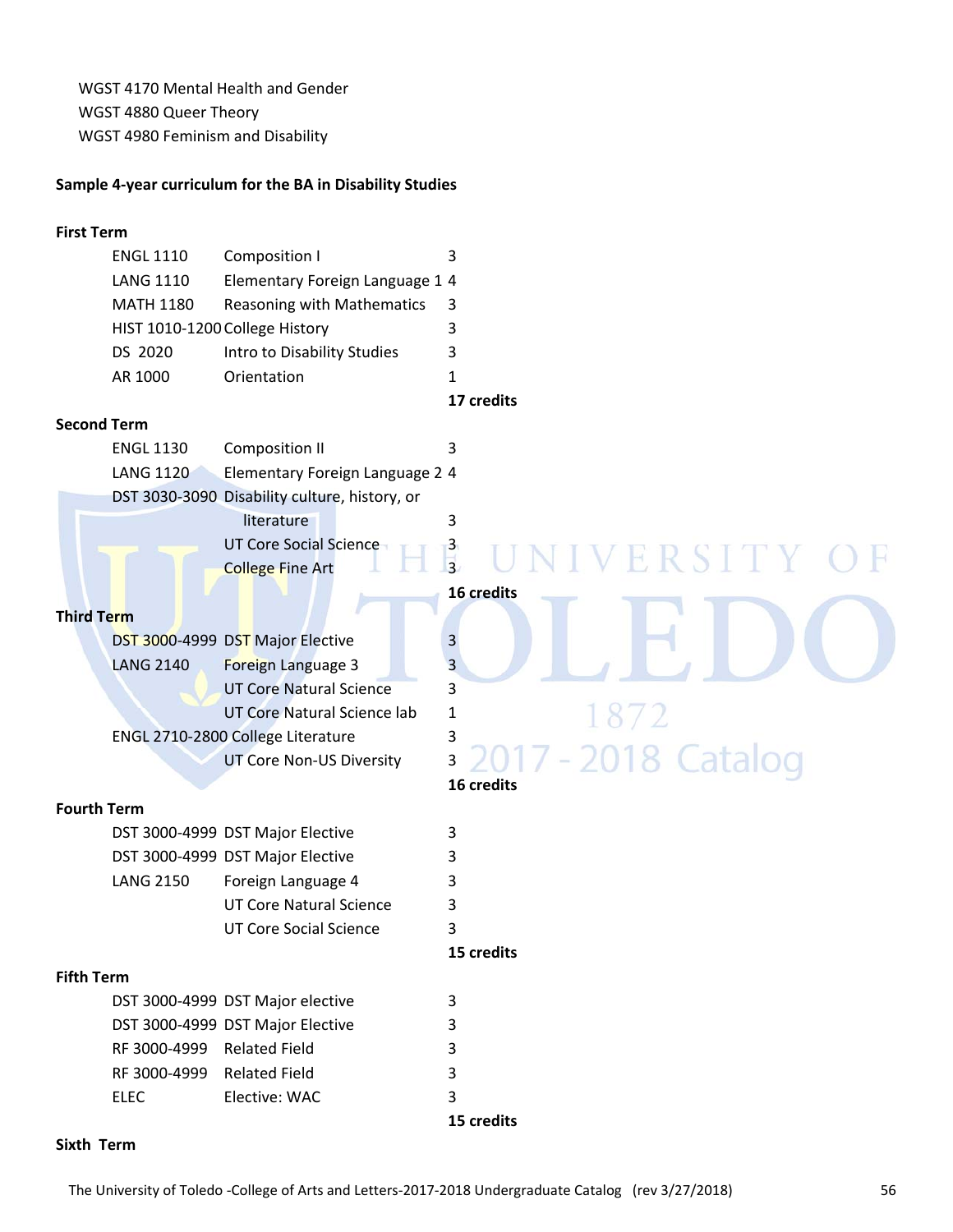|             |                            | DST 3000-4999 DST Major Elective                                 | 3                                                                                                                          |
|-------------|----------------------------|------------------------------------------------------------------|----------------------------------------------------------------------------------------------------------------------------|
|             |                            | DST 3000-4999 DST Major Elective                                 | 3                                                                                                                          |
|             | RF 3000-4999 Related Field |                                                                  | 3                                                                                                                          |
|             | ELEC 3000-4999 Elective    |                                                                  | 3                                                                                                                          |
|             | ELEC 3000-4999 Elective    |                                                                  | 3                                                                                                                          |
|             |                            |                                                                  | 15 credits                                                                                                                 |
|             | <b>Seventh Term</b>        |                                                                  |                                                                                                                            |
|             | <b>DST 4940</b>            | Internship in DST                                                | $3$ to $6$                                                                                                                 |
|             | RF 3000-4999 Related Field |                                                                  | 3                                                                                                                          |
|             | RF 3000-4999 Related Field |                                                                  | 3                                                                                                                          |
|             | ELEC 3000-4999 Elective    |                                                                  | 3                                                                                                                          |
|             | ELEC 3000-4999 Elective    |                                                                  | 3                                                                                                                          |
|             |                            |                                                                  | 15 credits                                                                                                                 |
| Eighth term |                            |                                                                  |                                                                                                                            |
|             | <b>DST 4990</b>            | Capstone in Disability Studies                                   | 3                                                                                                                          |
|             | RF 3000-4999               | <b>Related Field</b>                                             | 3                                                                                                                          |
|             | RF 3000-4999 Related Field |                                                                  | 3                                                                                                                          |
|             | ELEC 3000-4999 Elective    |                                                                  | 3                                                                                                                          |
|             | ELEC 3000-4999 Elective    |                                                                  | 3                                                                                                                          |
|             |                            | <b>Total Earned Credit Hours</b><br><b>The Company's Company</b> | <b>15 credits</b><br>ERSITY C<br>124<br><b>Contract Contract Contract</b><br>the property of the control of the control of |

#### **BA to MBA program**

Students interested in completing both the BA in Disability Studies and an MBA in 5 years should meet with the Director of Disability Studies in their first year. Students admitted into this program complete their BA in Disability Studies with a minor in Business by the end of their 7<sup>th</sup> semester, and complete the MBA in three additional semesters.

2017 - 2018 Catalog

#### **Disability Studies Minor**

The minor in the Program of Disability Studies consists of a minimum of 12 hours of required courses and at least 9 hours of upper‐division electives (3000 level or above) chosen in consultation with the Disability Studies Program adviser. A list of potential electives is below.

#### **Required Disability Studies Courses**

DST 2020 Intro to Disability Studies. DST 3030 Disability Culture or DST 3060 US Disability History, or DST 3090 Disability and American Literature DST 4940 Internship

#### **Electives (minimum of 9 hours required)**

DST 2410 Introduction to Deaf Studies DST 2980 Special Topics in DST DST 3030 Disability Culture DST 3060 US Disability History DST 3090 Disability and American Literature DST 3250 Disability and Life Narratives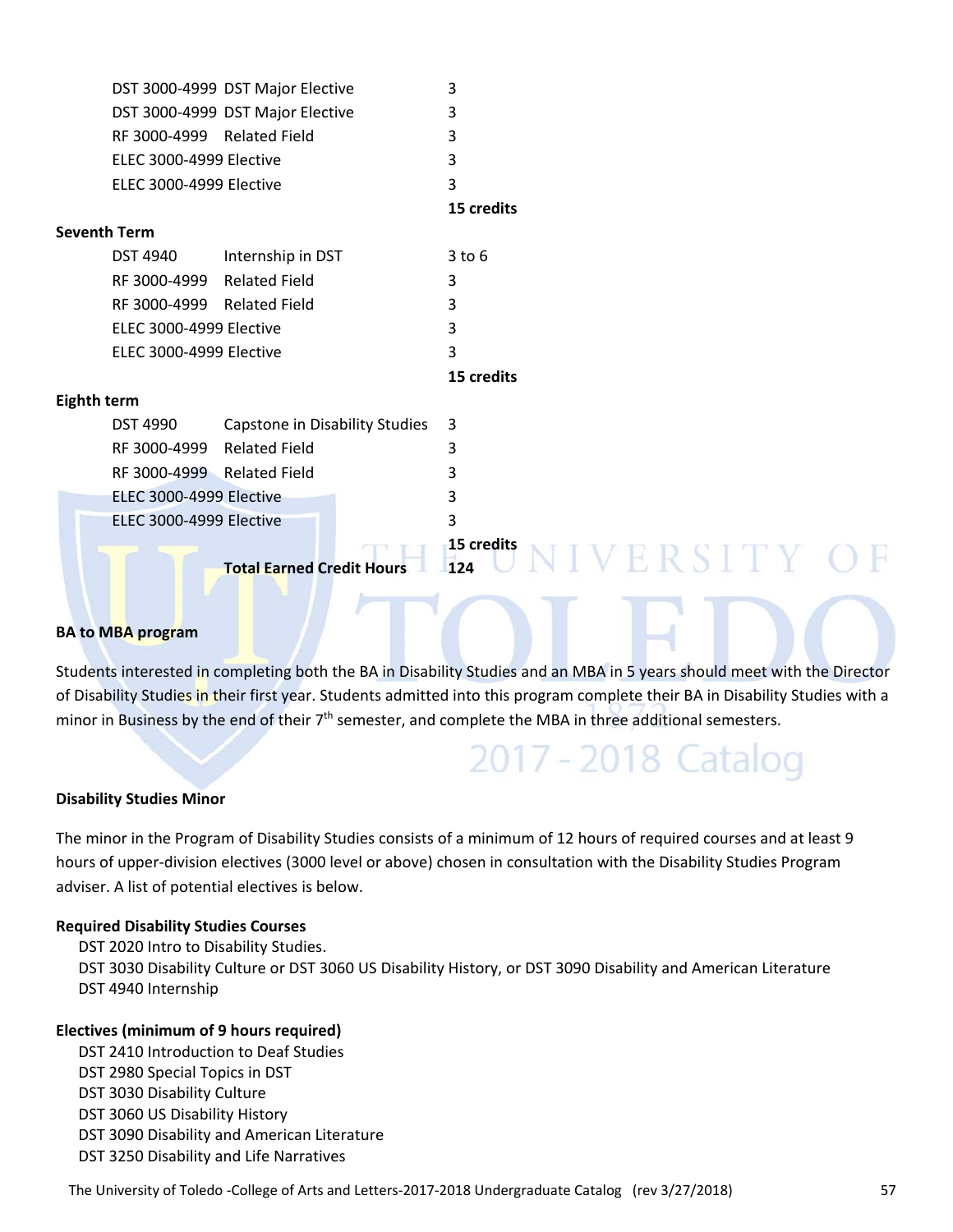DST 3980 and 4980 Special Topics in Disability Studies DST4200 Crip Arts, Crip Culture DST4400 Gender and Disability DST 4500 Asylums, Prisons, and Total Institutions DST4640 Disability Law and Human Rights DST4800 Autism and Culture DST 4850 Disability, War, and the Veteran DST 4980 Special Topics in DST

#### **Honors in Disability Studies**

Qualified juniors and seniors are invited to work for the citation "honors in Disability Studies."

A. Admission: The Honors Program is open to all undergraduate Disability Studies majors whether or not they are enrolled in College Honors. Students who have shown superior ability in their freshman and sophomore years and who show promise of continuing good performance in the major should apply to the Disability Studies Program for enrollment in the DST Honors Program. Ordinarily, the student must have a minimum cumulative GPA of 3.0.

B. Requirements: To be awarded honors in Disability Studies, the student must complete a senior thesis and must take nine of the 33‐hour major requirements in the honors and honors recognition courses offered by the department. Every regularly scheduled 3000‐ or 4000‐level course can be given honors recognition by assigning readings and research in addition to the normal requirements of the course. To remain in the program, the student ordinarily must maintain a minimum GPA of 3.3 in the major.

## **Department of Economics**

Michael Dowd, Chair

Kevin Egan, Adviser

**Degrees Offered**: Economics offers a program for a bachelor of arts.

#### **Requirements for the Undergraduate Major**

The requirement of 30 hours in economics must include, from among the following, 15 hours of core courses and 15 hours of electives including at least one WAC course in Economics.

Economics majors are required to take the following courses:

ECON 1150: Principles of Macroeconomics

ECON 1200: Principles of Microeconomics

ECON 2810: Introduction to Econometrics

ECON 3150: Intermediate Macroeconomic Theory

ECON 3200: Intermediate Microeconomic Theory

**Economics electives:** 15 hours, chosen in consultation with the Economics Adviser

**Related courses** required for an economics major:

Majors are encouraged to meet the mathematics and statistics requirements at an early stage of their course work. Students must meet those requirements by choosing one calculus and one statistics course from the following: MATH 1850: Calculus I **or** MATH 1730: Calculus with Applications to Business and Finance **or** equivalent

The University of Toledo ‐College of Arts and Letters‐2017‐2018 Undergraduate Catalog (rev 3/27/2018) 58

18 Catalog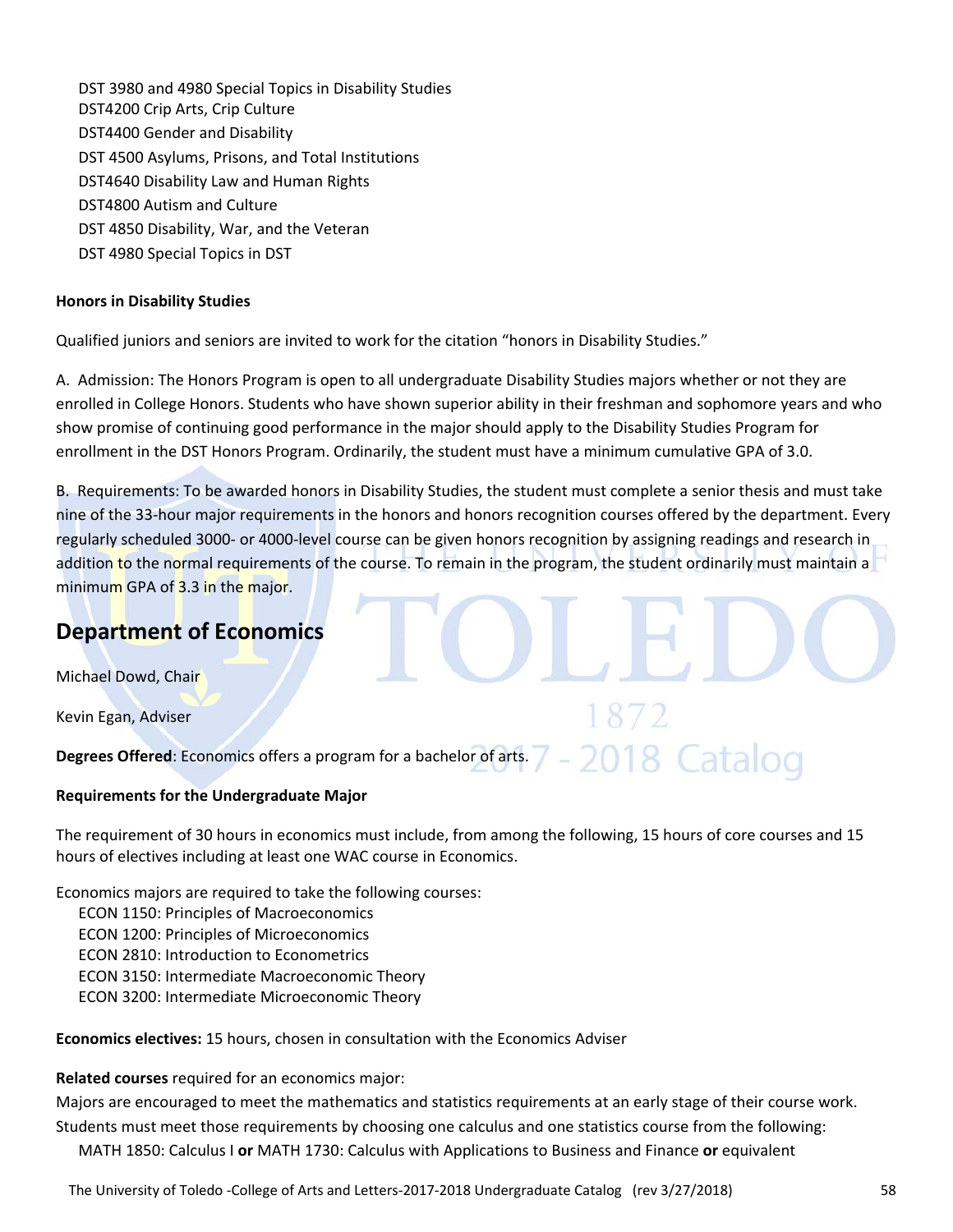MATH 2600: Introduction to Statistics **or** BUAD 2060: Data Analysis for Business **or** equivalent

In the major area, 21 hours are to be taken under the regular grading system; the P/NC option is available for the remaining 9 hours and for all related courses.

#### **Optional Concentration in Environmental Economics**

To earn the concentration in environmental economics, students must complete four of these elective courses as part of their major

ECON 3240: Environmental Economics OR ECON 3270: Natural Resource Economics.

ECON 3300: Cost‐Benefit Analysis (WAC)

ECON 4/5240: Applied Environmental OR alternative economics course at 3000 level or above chosen in consultation with the undergraduate economics adviser.

ECON 4/5660: Public Finance Economics OR alternative economics course at 3000 level or above chosen in consultation with the undergraduate economics adviser.

The department will award credit after reviewing the advanced placement tests. Students with a score of 3, 4, or 5 will receive credit for ECON 1150 if the macroeconomics portion of the test was taken and ECON 1200 if the microeconomics portion of the test was taken.

THE UNIVERSITY OF

2017 - 2018 Catalog

#### **Undergraduate Research**

The department of economics offers students the opportunity to gain research experience under faculty guidance. Research topics can be theoretical analysis, empirical analysis or both. Further options regarding the level of research are available, as the department offers junior- and senior-level courses – ECON 3900, 3910, 4910 and 4920. A student interested in conducting research needs to register for one of those four courses with the consent of a faculty member who agrees to direct the student's research. Students may enroll in these courses more than once. If they do, however, they are encouraged to work with different faculty members to obtain more diverse research experiences.

#### **Sample 4‐year curriculum for the BA in Economics**

#### **First Term**

|                    | AR 1000             | Orientation                    | 1                 |
|--------------------|---------------------|--------------------------------|-------------------|
|                    | <b>ENGL 1110</b>    | <b>English Composition I</b>   | 3                 |
|                    | <b>ECON 1150</b>    | Principles of Macroeconomics   | -3                |
|                    | <b>MATH 1730</b>    | Calculus w/App to Bus & Fin    | 5                 |
|                    | <b>LANG 1110</b>    | Elem. Foreign Lang I           | 4                 |
|                    |                     |                                | 16 credits        |
| <b>Second Term</b> |                     |                                |                   |
|                    | <b>ECON 1200</b>    | Principles of Microeconomics   | 3                 |
|                    | <b>ENGL 1130</b>    | <b>English Composition II</b>  | 3                 |
|                    | <b>LANG 1120</b>    | Elem. Foreign Language II      | 4                 |
|                    | MATH 2600/2630/2060 |                                |                   |
|                    |                     | <b>Statistics in Business</b>  | 3                 |
|                    |                     | HIST 1010-1200 College History | 3                 |
|                    |                     |                                | <b>16 credits</b> |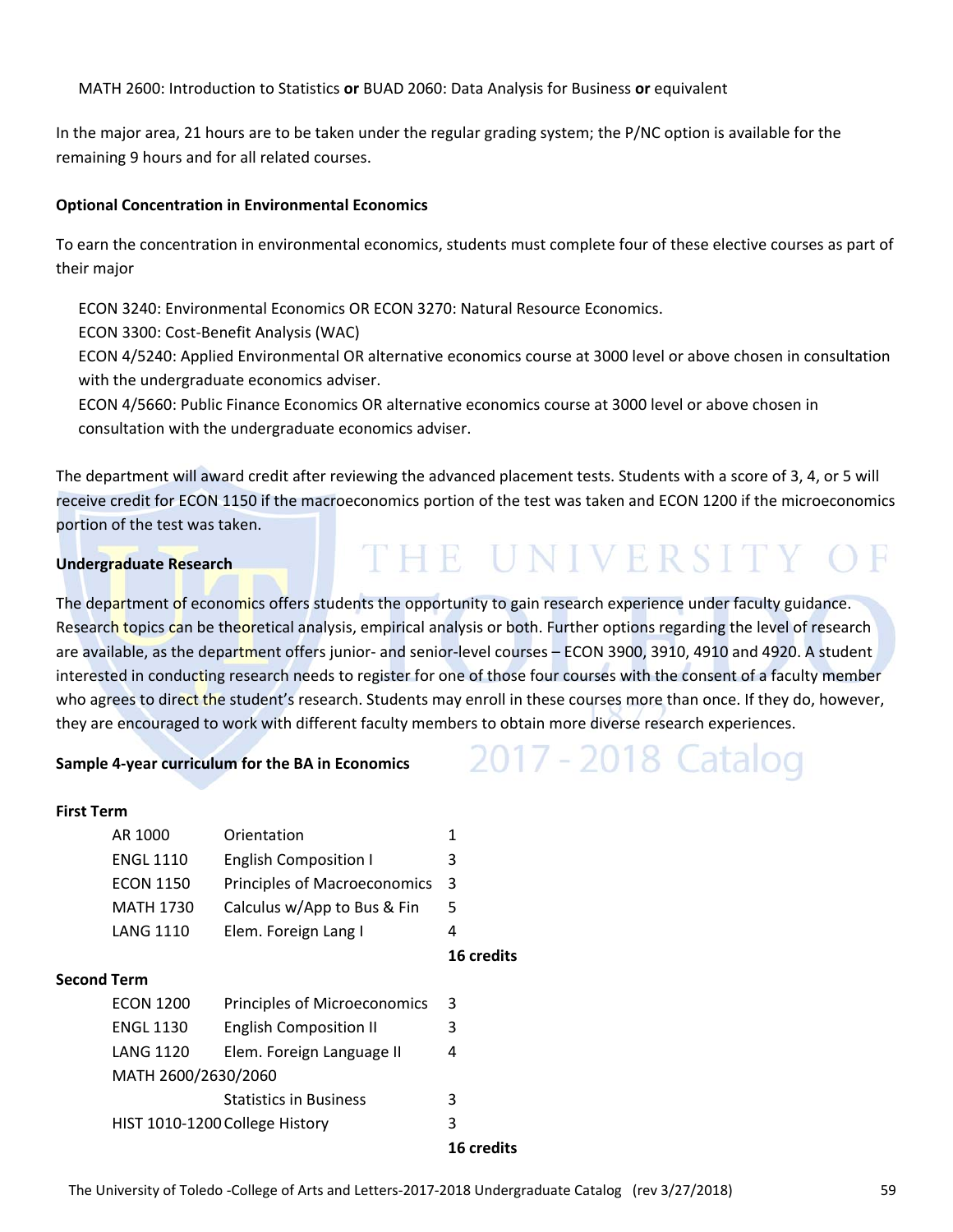#### **Third Term**

|                    |                            | <b>UT Core Social Science</b>                | 3                                |
|--------------------|----------------------------|----------------------------------------------|----------------------------------|
|                    | <b>LANG 2140</b>           | Intermediate For. Language I                 | 3                                |
|                    | <b>ECON 2810</b>           | Introduction to Econometrics                 | 3                                |
|                    | <b>ECON 3200</b>           | Intermediate Microeconomics                  | $\overline{3}$                   |
|                    | FAR                        | College Fine Ar                              | 3                                |
|                    |                            |                                              | 15 credits                       |
| <b>Fourth Term</b> |                            |                                              |                                  |
|                    |                            | <b>UT Core Natural Science</b>               | 3                                |
|                    |                            | UT Core Natural Science Lab                  | $\mathbf{1}$                     |
|                    | <b>LANG 2150</b>           | Intermediate For. Language II                | 3                                |
|                    | <b>ECON 3150</b>           | Intermediate Macroeconomics 3                |                                  |
|                    | <b>ECON</b>                | In-Major WAC                                 | 3                                |
|                    | <b>ELEC</b>                | <b>General Elective</b>                      | 3                                |
|                    |                            |                                              | 16 credits                       |
| <b>Fifth Term</b>  |                            |                                              |                                  |
|                    |                            | <b>Natural Science Elective</b>              | 3                                |
|                    |                            | Multicultural Non-Western                    | 3                                |
|                    | <b>ECON</b>                | Major Elective 3000-4000 level 3             |                                  |
|                    |                            | ENGL 2710-2800 College Literature            | $\frac{3}{3}$<br><b>IVERSITY</b> |
|                    | <b>RF</b>                  | <b>Related Field</b>                         |                                  |
|                    |                            |                                              | 15 credits                       |
| <b>Sixth Term</b>  |                            |                                              |                                  |
|                    | <b>RF</b>                  | <b>Related Field</b>                         | 3                                |
|                    |                            | Multicultural U.S. Diversity                 | 3                                |
|                    | <b>ECON</b>                | Major Elective 3000-4000 level 3             |                                  |
|                    | <b>RF</b>                  | Related Field Elective (WAC)                 | 3<br>1872                        |
|                    | <b>ELEC</b>                | <b>General Elective</b>                      | 3                                |
|                    |                            |                                              | 018 Cata<br>15 credits           |
|                    | <b>Seventh Term</b>        |                                              |                                  |
|                    | <b>ECON</b>                | Major Elective 3000-4000 level 3             |                                  |
|                    | <b>RF</b><br><b>RF</b>     | <b>Related Field</b><br><b>Related Field</b> | 3                                |
|                    |                            | <b>General Elective</b>                      | 3                                |
|                    | <b>ELEC</b><br><b>ELEC</b> | <b>General Elective</b>                      | 3<br>3                           |
|                    |                            |                                              | 15 credits                       |
| Eighth term        |                            |                                              |                                  |
|                    | <b>ECON</b>                | Major Elective 3000-4000 level 3             |                                  |
|                    | <b>RF</b>                  | <b>Related Field</b>                         | 3                                |
|                    | <b>ELEC</b>                | <b>General Elective</b>                      | 4                                |
|                    | <b>ELEC</b>                | <b>General Elective</b>                      | 3                                |
|                    | <b>ELEC</b>                | <b>General Elective</b>                      | 3                                |
|                    |                            |                                              | 16 credits                       |
|                    |                            | <b>Total Earned Credit Hours</b>             | 124                              |
|                    |                            |                                              |                                  |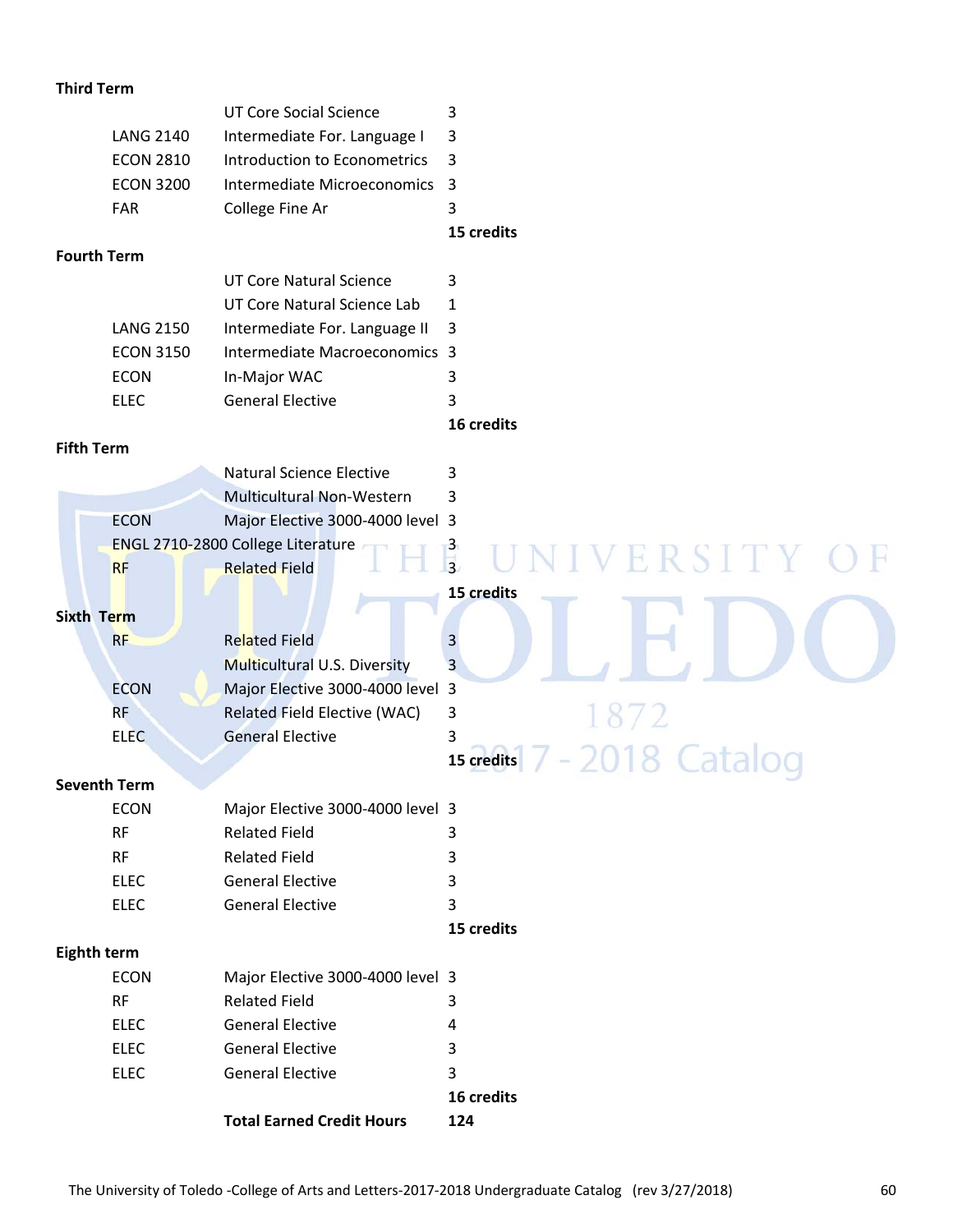#### **Requirements for a Minor in Economics**

Students electing to minor in economics must complete a minimum of 18 hours of course work. The 9 hours of required course work listed below for a minor in economics provide the theoretical and quantitative skills essential for a fundamental understanding of the discipline of economics and a rigorous background for an in‐depth appreciation of upper division courses. Each program of study for a minor must receive the prior approval of the departmental Adviser. A minimum GPA of 2.0 must be achieved in courses within the minor.

#### **Courses required for a minor in economics**:

ECON 1150: Principles of Macroeconomics ECON 1200: Principles of Microeconomics Choose one: ECON 3150: Intermediate Macroeconomic Theory **or**  ECON 3200: Intermediate Microeconomic Theory **or** Another macro or micro course chosen with the consent of the undergraduate Adviser

#### **Minor Electives**

Additional nine hours from course work in economics at the 3000 to 4000 levels, chosen in consultation with the undergraduate Adviser. No more than three hours of ECON 4910 or 4920 may be included in the nine hours of additional course work.

THE UNIVERSITY OF

#### **Honors in Economics**

Qualified juniors and seniors are invited to work for the citation "honors in economics."

**A. Admission:** The Honors Program is open to all undergraduate economics majors whether or not they are enrolled in College Honors. Students who have shown superior ability in their freshman and sophomore years and who show promise of continuing good performance in the major should apply to the department for enrollment in the departmental Honors Program. Ordinarily, the student must have a minimum cumulative GPA of 3.0.

**B. Requirements:** To be awarded departmental honors in economics, the student must complete a senior thesis and must take nine of the 30‐hour major requirements in the honors and honors recognition courses offered by the department. Every regularly scheduled 3000 or 4000‐level course can be given honors recognition by assigning readings and research in addition to the normal requirements of the course. To remain in the program, the student ordinarily must maintain a minimum GPA of 3.3 in the major.

#### **Early Admission to Master's Degree Program in Economics**

A special opportunity exists for undergraduate students at the University of Toledo interested in pursuing a Master's of Arts Degree in Economics. Being evaluated by the same criteria as graduate students, undergraduate students have the opportunity to apply advanced‐level work to their undergraduate degree requirements while, at the same time, securing a significant "head start" toward satisfying the requirements for a master's degree in Economics. Qualifying undergraduate students are allowed to apply particular courses (and associated credit hours) towards both their undergraduate and graduate degree requirements.

If accepted into this program, undergraduate students may register for up to 3 graduate‐level Economics courses (9 credit hours). Because the M.A. degree in Economics requires 30 credit hours of graduate‐level work, students who complete 9 of those hours as an undergraduate student have to complete only 21 additional credit hours as a graduate student to receive their master's degree.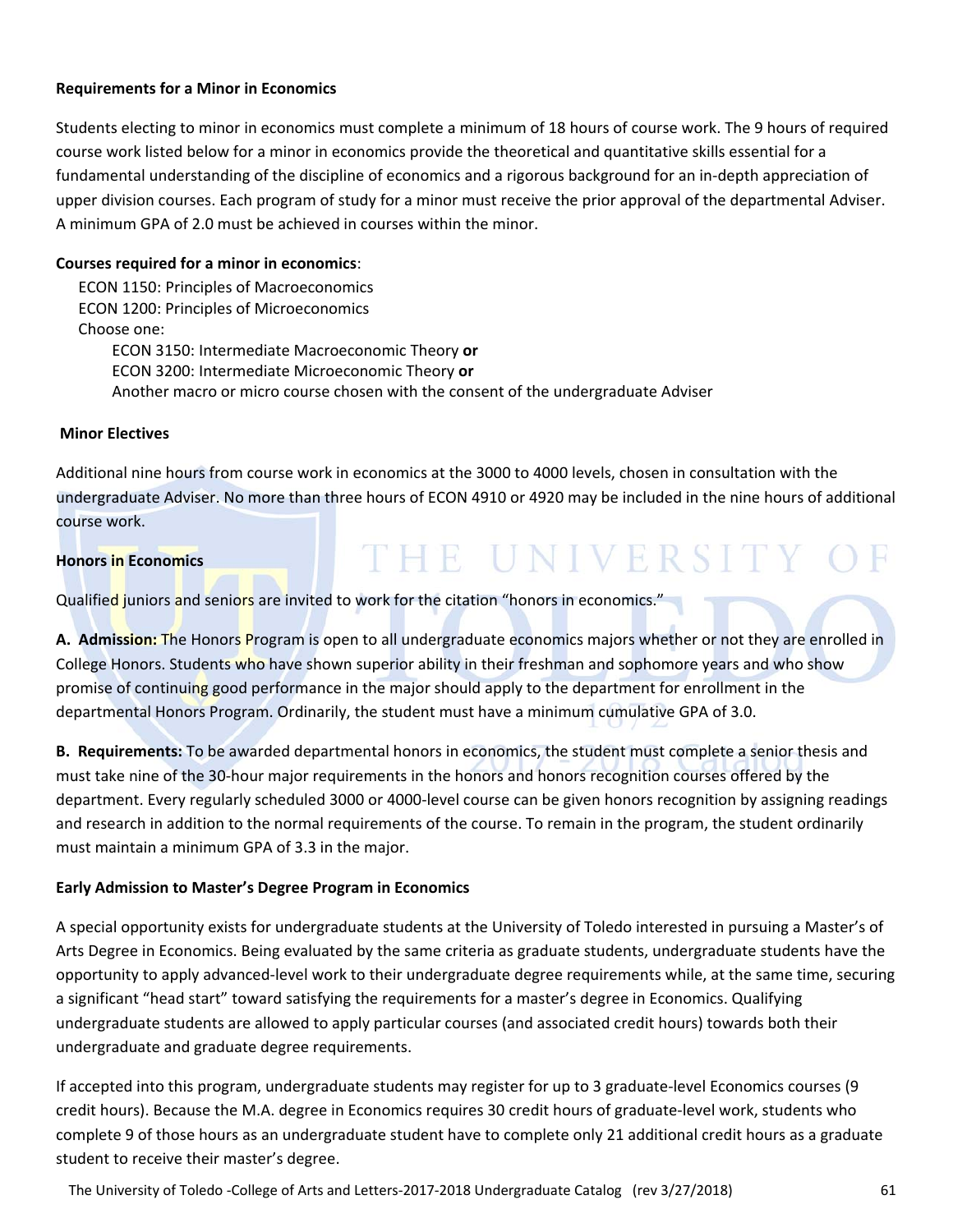Undergraduate students with a declared major in Economics and a cumulative GPA in Economics courses of 3.3 or higher are eligible for this program. Students accepted into this program must consult and receive prior approval from the Department of Economics' graduate director as to which courses at the University of Toledo may be applied for dual credit toward both undergraduate and graduate degree requirements. Students interested in this program are encouraged to speak with the Department of Economics' Chair, graduate director, or undergraduate Adviser for additional information and the application form for this program.

## **Department of English Language and Literature**

#### Sara Lundquist, Chair

Andrew Mattison, Associate Chair, Director of Undergraduate Studies, Adviser

Benjamin Stroud, Adviser

Melissa Gregory, Honors Adviser

Anthony Edgington, Director of Composition

**Degrees Offered**: English offers a program for a bachelor of arts.

Advanced Placement Program

Refer to the University of Toledo's Registrar page at

https://www.utoledo.edu/offices/registrar/student\_records/advan\_credits.html for specific information on minimum scores and credits awarded for Advanced Placement examinations administered by the College Board Advanced Placement Program

IVERSITY

#### **Requirements for the Undergraduate Major in English**

The English major offers two concentrations: General Literature and Creative Writing

Both concentrations require a minimum of 36 credit hours, and the major core is required of both concentrations. These courses are offered at least once a year.

ENGL 3790: Foundations of Literary Study

ENGL 3670: Literature of Postcolonial, Diasporic, and Non‐White Communities

ENGL 3810: Shakespeare

ENGL 4800 - 4860 Single Author Course 3

Specific concentration requirements:

#### **Literature Concentration:**

English Major Core as above (9 credits) ENGL 3600: American Literary Traditions OR ENGL 3610 British Literary Traditions (3 credits) One 4000‐level course in British literature before 1800 (3 credits) One 4000‐level course in British literature after 1800 (3 credits) One 4000‐level course in American literature (3 credits) One 4000‐level course examining single author in depth (3 credits)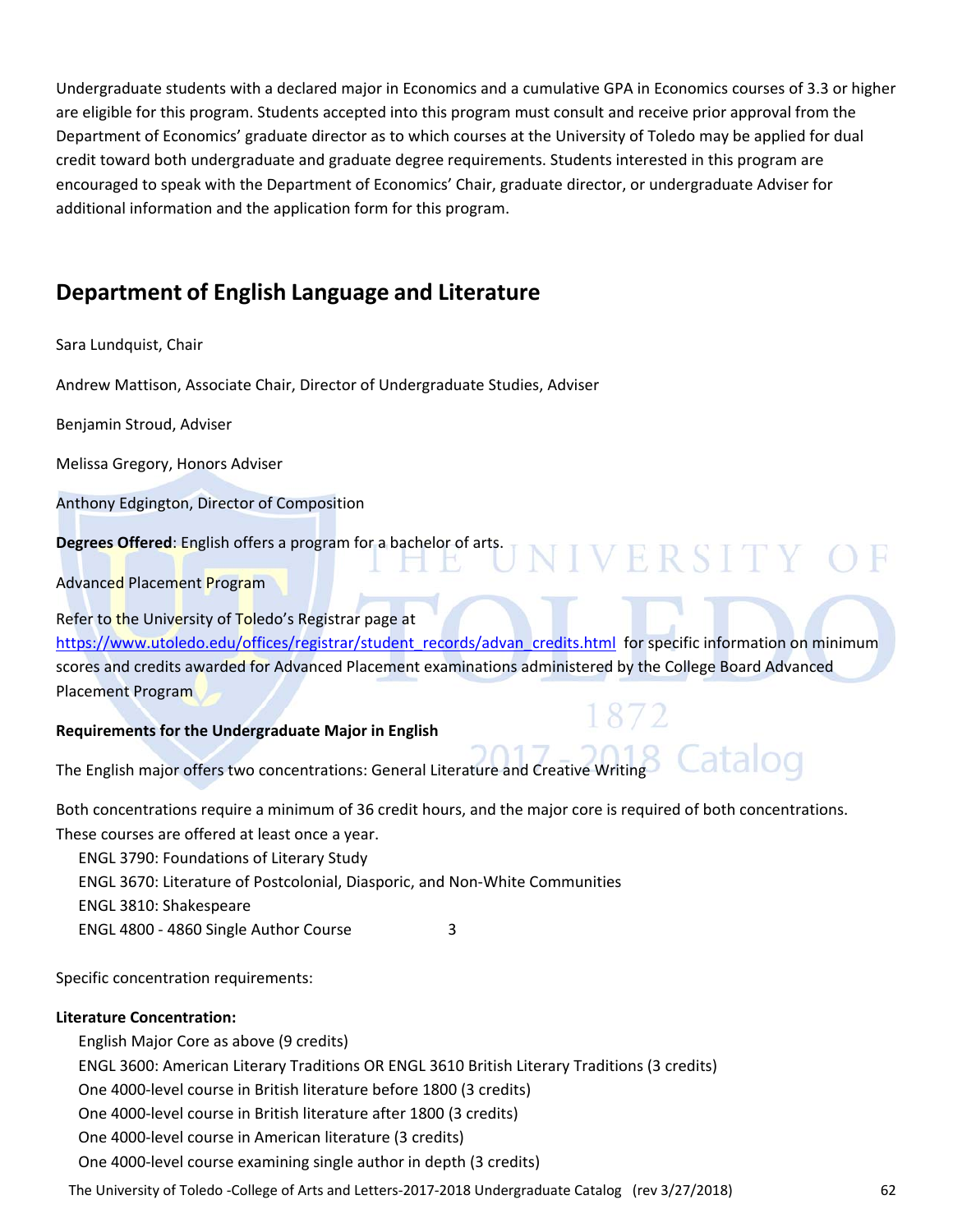Four 3000‐4000 level ENGL electives (12 credits)

#### **Creative Writing Concentration:**

English Major Core as above (9 credits) ENGL 3010: Creative Writing (3 credits) ENGL 4020: Readings for Writers (3 credits) Three 4000‐level ENGL courses including British, American, and single author (9 credits) Three workshops in Fiction, Poetry, or Creative Non‐Fiction (9 credits) One writing elective (3 credits)

#### **Related fields:**

The major requires 18 total credit hours in related fields outside of English, half of which must be on the 3000‐ or 4000‐ level. These are usually chosen from the other humanities, the social sciences, and interdisciplinary programs. The related fields requirement may also be satisfied by taking a minor.

#### **Sample 4‐year curriculum for the BA in English – Literature Pathway**

| <b>First Term</b>  |                            |                                    |                                                |
|--------------------|----------------------------|------------------------------------|------------------------------------------------|
|                    | AR 1000                    | Orientation                        | $\mathbf{1}$                                   |
|                    | <b>ENGL 1110</b>           | <b>English Composition I</b>       | $\overline{\mathbf{3}}$<br>VERSITY C           |
|                    |                            | <b>Natural Science</b>             | $\overline{3}$                                 |
|                    |                            | <b>Fine Arts</b>                   | 3                                              |
|                    |                            | Foreign Language I                 |                                                |
|                    |                            | <b>Social Science</b>              | 3                                              |
|                    |                            |                                    | 17 credits                                     |
| <b>Second Term</b> |                            |                                    |                                                |
|                    | <b>ENGL 1030</b>           | <b>English Composition II</b>      | $\mathbf{3}$                                   |
|                    | <b>MATH 1180</b>           | <b>Reasoning with Mathematics</b>  | $\overline{\mathbf{3}}$<br>2017 - 2018 Catalog |
|                    |                            | HIST 1010-1220 History Elective    | $\overline{3}$                                 |
|                    |                            | <b>Social Science</b>              | 3                                              |
|                    |                            | Foreign Language II                | 4                                              |
|                    |                            |                                    |                                                |
|                    |                            |                                    | 16 credits                                     |
| <b>Third Term</b>  |                            |                                    |                                                |
|                    |                            | <b>Natural Science</b>             | 3                                              |
|                    |                            | <b>Social Sciences</b>             | 3                                              |
|                    |                            | Multicultural -- US                | 3                                              |
|                    | <b>ENGL 3790</b>           | Foundations of Literary Study      | 3                                              |
|                    |                            | Foreign Language III               | 3                                              |
|                    |                            |                                    | 15 credits                                     |
| <b>Fourth Term</b> |                            |                                    |                                                |
|                    |                            | Natural Science with Lab           | 4                                              |
|                    | <b>RF</b>                  | <b>Related Field or Minor</b>      | 3                                              |
|                    |                            | Foreign Language IV                | 3                                              |
|                    | ENGL 3600/3610 American or | <b>British Literary Traditions</b> | 3                                              |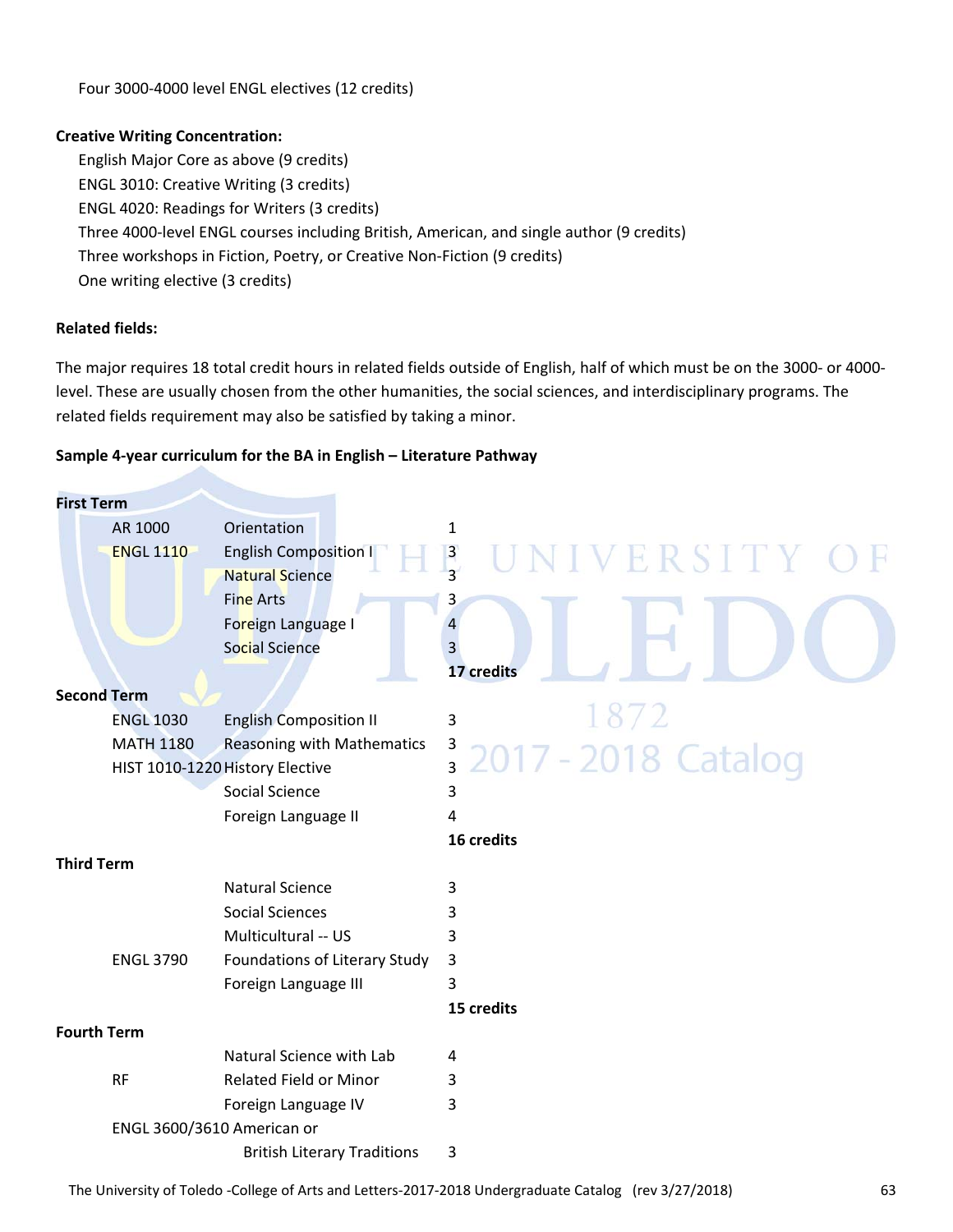| Non-White Lit.<br>3<br>16 credits<br><b>Fifth Term</b><br>Shakespeare<br><b>ENGL 3810</b><br>3<br><b>Related Field or Minor</b><br><b>RF</b><br>3<br><b>RF</b><br><b>Related Field or Minor</b><br>3<br>ENGL<br>Literature Elective, 3/4000 level 3<br><b>General Elective</b><br>3<br>15 credits<br><b>Sixth Term</b><br>ENGL 4200/4310/4400 - 4460<br>Brit Lit before 1800<br>3<br>ENGL 4280/4600 - 4690<br>American Literature<br>3<br><b>RF</b><br>Related Field or Minor<br>3<br>Multicultural - Non-US<br>3<br><b>General Elective</b><br>3<br>15 credits<br><b>Seventh Term</b><br>2 S T T T<br>4220/4230/4240/4500 - 4540/4560<br><b>ENGL</b><br>Brit Lit after 1800<br>3<br><b>ENGL</b><br>Literature Elective, 3-4000 level 3<br><b>ENGL</b><br>Literature Elective, 3-4000 level 3<br><b>Related Field or Minor</b><br><b>RF</b><br>3<br>3<br><b>General Elective</b><br>15 credits<br>Eighth term<br>Literature Elective, 3-4000 level 3<br><b>ENGL</b><br>P<br>ENGL 4800-4860 Single Author 4000-level<br>3<br><b>General Elective</b><br>3<br><b>General Elective</b><br>3<br><b>Related Field or Minor</b><br>3<br><b>RF</b><br>15 credits<br><b>Total Earned Credit Hours</b><br>124 | <b>ENGL 3670</b> | Postcolonial, Diasporic, and |  |
|------------------------------------------------------------------------------------------------------------------------------------------------------------------------------------------------------------------------------------------------------------------------------------------------------------------------------------------------------------------------------------------------------------------------------------------------------------------------------------------------------------------------------------------------------------------------------------------------------------------------------------------------------------------------------------------------------------------------------------------------------------------------------------------------------------------------------------------------------------------------------------------------------------------------------------------------------------------------------------------------------------------------------------------------------------------------------------------------------------------------------------------------------------------------------------------------------|------------------|------------------------------|--|
|                                                                                                                                                                                                                                                                                                                                                                                                                                                                                                                                                                                                                                                                                                                                                                                                                                                                                                                                                                                                                                                                                                                                                                                                      |                  |                              |  |
|                                                                                                                                                                                                                                                                                                                                                                                                                                                                                                                                                                                                                                                                                                                                                                                                                                                                                                                                                                                                                                                                                                                                                                                                      |                  |                              |  |
|                                                                                                                                                                                                                                                                                                                                                                                                                                                                                                                                                                                                                                                                                                                                                                                                                                                                                                                                                                                                                                                                                                                                                                                                      |                  |                              |  |
|                                                                                                                                                                                                                                                                                                                                                                                                                                                                                                                                                                                                                                                                                                                                                                                                                                                                                                                                                                                                                                                                                                                                                                                                      |                  |                              |  |
|                                                                                                                                                                                                                                                                                                                                                                                                                                                                                                                                                                                                                                                                                                                                                                                                                                                                                                                                                                                                                                                                                                                                                                                                      |                  |                              |  |
|                                                                                                                                                                                                                                                                                                                                                                                                                                                                                                                                                                                                                                                                                                                                                                                                                                                                                                                                                                                                                                                                                                                                                                                                      |                  |                              |  |
|                                                                                                                                                                                                                                                                                                                                                                                                                                                                                                                                                                                                                                                                                                                                                                                                                                                                                                                                                                                                                                                                                                                                                                                                      |                  |                              |  |
|                                                                                                                                                                                                                                                                                                                                                                                                                                                                                                                                                                                                                                                                                                                                                                                                                                                                                                                                                                                                                                                                                                                                                                                                      |                  |                              |  |
|                                                                                                                                                                                                                                                                                                                                                                                                                                                                                                                                                                                                                                                                                                                                                                                                                                                                                                                                                                                                                                                                                                                                                                                                      |                  |                              |  |
|                                                                                                                                                                                                                                                                                                                                                                                                                                                                                                                                                                                                                                                                                                                                                                                                                                                                                                                                                                                                                                                                                                                                                                                                      |                  |                              |  |
|                                                                                                                                                                                                                                                                                                                                                                                                                                                                                                                                                                                                                                                                                                                                                                                                                                                                                                                                                                                                                                                                                                                                                                                                      |                  |                              |  |
|                                                                                                                                                                                                                                                                                                                                                                                                                                                                                                                                                                                                                                                                                                                                                                                                                                                                                                                                                                                                                                                                                                                                                                                                      |                  |                              |  |
|                                                                                                                                                                                                                                                                                                                                                                                                                                                                                                                                                                                                                                                                                                                                                                                                                                                                                                                                                                                                                                                                                                                                                                                                      |                  |                              |  |
|                                                                                                                                                                                                                                                                                                                                                                                                                                                                                                                                                                                                                                                                                                                                                                                                                                                                                                                                                                                                                                                                                                                                                                                                      |                  |                              |  |
|                                                                                                                                                                                                                                                                                                                                                                                                                                                                                                                                                                                                                                                                                                                                                                                                                                                                                                                                                                                                                                                                                                                                                                                                      |                  |                              |  |
|                                                                                                                                                                                                                                                                                                                                                                                                                                                                                                                                                                                                                                                                                                                                                                                                                                                                                                                                                                                                                                                                                                                                                                                                      |                  |                              |  |
|                                                                                                                                                                                                                                                                                                                                                                                                                                                                                                                                                                                                                                                                                                                                                                                                                                                                                                                                                                                                                                                                                                                                                                                                      |                  |                              |  |
|                                                                                                                                                                                                                                                                                                                                                                                                                                                                                                                                                                                                                                                                                                                                                                                                                                                                                                                                                                                                                                                                                                                                                                                                      |                  |                              |  |
|                                                                                                                                                                                                                                                                                                                                                                                                                                                                                                                                                                                                                                                                                                                                                                                                                                                                                                                                                                                                                                                                                                                                                                                                      |                  |                              |  |
|                                                                                                                                                                                                                                                                                                                                                                                                                                                                                                                                                                                                                                                                                                                                                                                                                                                                                                                                                                                                                                                                                                                                                                                                      |                  |                              |  |
|                                                                                                                                                                                                                                                                                                                                                                                                                                                                                                                                                                                                                                                                                                                                                                                                                                                                                                                                                                                                                                                                                                                                                                                                      |                  |                              |  |
|                                                                                                                                                                                                                                                                                                                                                                                                                                                                                                                                                                                                                                                                                                                                                                                                                                                                                                                                                                                                                                                                                                                                                                                                      |                  |                              |  |
|                                                                                                                                                                                                                                                                                                                                                                                                                                                                                                                                                                                                                                                                                                                                                                                                                                                                                                                                                                                                                                                                                                                                                                                                      |                  |                              |  |
|                                                                                                                                                                                                                                                                                                                                                                                                                                                                                                                                                                                                                                                                                                                                                                                                                                                                                                                                                                                                                                                                                                                                                                                                      |                  |                              |  |
|                                                                                                                                                                                                                                                                                                                                                                                                                                                                                                                                                                                                                                                                                                                                                                                                                                                                                                                                                                                                                                                                                                                                                                                                      |                  |                              |  |
|                                                                                                                                                                                                                                                                                                                                                                                                                                                                                                                                                                                                                                                                                                                                                                                                                                                                                                                                                                                                                                                                                                                                                                                                      |                  |                              |  |
|                                                                                                                                                                                                                                                                                                                                                                                                                                                                                                                                                                                                                                                                                                                                                                                                                                                                                                                                                                                                                                                                                                                                                                                                      |                  |                              |  |
|                                                                                                                                                                                                                                                                                                                                                                                                                                                                                                                                                                                                                                                                                                                                                                                                                                                                                                                                                                                                                                                                                                                                                                                                      |                  |                              |  |
|                                                                                                                                                                                                                                                                                                                                                                                                                                                                                                                                                                                                                                                                                                                                                                                                                                                                                                                                                                                                                                                                                                                                                                                                      |                  |                              |  |
|                                                                                                                                                                                                                                                                                                                                                                                                                                                                                                                                                                                                                                                                                                                                                                                                                                                                                                                                                                                                                                                                                                                                                                                                      |                  |                              |  |
|                                                                                                                                                                                                                                                                                                                                                                                                                                                                                                                                                                                                                                                                                                                                                                                                                                                                                                                                                                                                                                                                                                                                                                                                      |                  |                              |  |
|                                                                                                                                                                                                                                                                                                                                                                                                                                                                                                                                                                                                                                                                                                                                                                                                                                                                                                                                                                                                                                                                                                                                                                                                      |                  |                              |  |
|                                                                                                                                                                                                                                                                                                                                                                                                                                                                                                                                                                                                                                                                                                                                                                                                                                                                                                                                                                                                                                                                                                                                                                                                      |                  |                              |  |
|                                                                                                                                                                                                                                                                                                                                                                                                                                                                                                                                                                                                                                                                                                                                                                                                                                                                                                                                                                                                                                                                                                                                                                                                      |                  |                              |  |

#### **Sample 4‐year curriculum for the BA in English – Creative Writing Pathway**

#### **First Term**

| AR 1000          | Orientation                  |   |  |  |
|------------------|------------------------------|---|--|--|
| <b>ENGL 1110</b> | <b>English Composition I</b> | 3 |  |  |
|                  | Natural Science              | 3 |  |  |
|                  | Fine Arts                    | 3 |  |  |
|                  | Foreign Language I           | 4 |  |  |
|                  | Social Science               | ົ |  |  |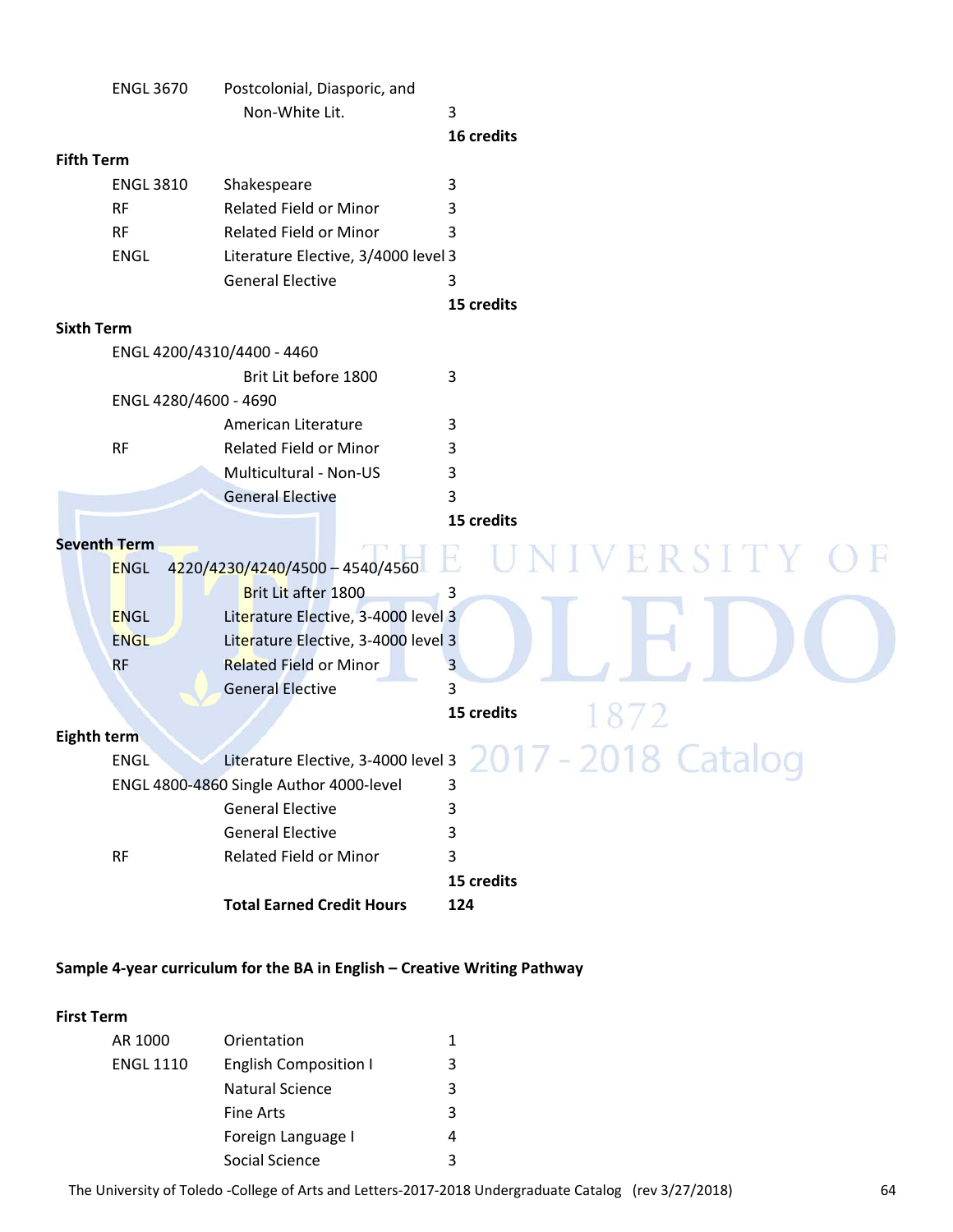#### **17 credits**

| <b>Second Term</b>  |                  |                                       |                         |
|---------------------|------------------|---------------------------------------|-------------------------|
|                     | <b>ENGL 1130</b> | <b>English Composition II</b>         | 3                       |
|                     | <b>MATH 1180</b> | Reasoning with Mathematics            | 3                       |
|                     |                  | HIST 1010-1220 History Elective       | 3                       |
|                     |                  | Social Science                        | 3                       |
|                     |                  | Foreign Language II                   | 4                       |
|                     |                  |                                       | 16 credits              |
| <b>Third Term</b>   |                  |                                       |                         |
|                     |                  | <b>Natural Science</b>                | 3                       |
|                     |                  | <b>Social Sciences</b>                | 3                       |
|                     |                  | Multicultural -- US                   | 3                       |
|                     | <b>ENGL 3010</b> | <b>Creative Writing</b>               | 3                       |
|                     |                  | Foreign Language III                  | 3                       |
|                     |                  |                                       | 15 credits              |
| <b>Fourth Term</b>  |                  |                                       |                         |
|                     |                  | Natural Science with Lab              | 4                       |
|                     | RF               | <b>Related Field or Minor</b>         | 3                       |
|                     |                  | Foreign Language IV                   | 3                       |
|                     | <b>ENGL 3790</b> | Foundations of Literary Study         | $\overline{\mathbf{3}}$ |
|                     | <b>ENGL 3670</b> | Postcolonial, Diasporic, and          | VERSITY                 |
|                     |                  | Non-White Lit.                        | 3                       |
|                     |                  |                                       | 16 credits              |
| <b>Fifth Term</b>   |                  |                                       |                         |
|                     | <b>ENGL 3810</b> | <b>Shakespeare</b>                    | 3                       |
|                     |                  | ENGL 4030/4070/4080 Writing Workshop  | 3                       |
|                     |                  | ENGL 4800 - 4860 Single Author Course | 3<br>1872               |
|                     | <b>RF</b>        | <b>Related Field or Minor</b>         | 3                       |
|                     | <b>RF</b>        | <b>Related Field or Minor</b>         | -2018 Ca<br>3           |
|                     |                  |                                       | 15 credits              |
| <b>Sixth Term</b>   |                  |                                       |                         |
|                     |                  | ENGL 4030/4070/4080 Writing Workshop  | 3                       |
|                     |                  | ENGL 4280/4600 - 4680/4690            |                         |
|                     |                  | American Literature                   | 3                       |
|                     | <b>RF</b>        | <b>Related Field or Minor</b>         | 3                       |
|                     |                  | <b>Multicultural - Non-US</b>         | 3                       |
|                     |                  | <b>General Elective</b>               | 3                       |
|                     |                  |                                       | 15 credits              |
| <b>Seventh Term</b> |                  |                                       |                         |
|                     | <b>ENGL 3020</b> | <b>Readings For Writers</b>           | 3                       |
|                     |                  | ENGL 4030/4070/4080 Writing Workshop  | 3                       |
|                     | <b>RF</b>        | Related Field or Minor                | 3                       |
|                     |                  | <b>General Elective</b>               | 3                       |
|                     |                  | <b>General Elective</b>               |                         |
|                     |                  |                                       | 3                       |

 **15 credits**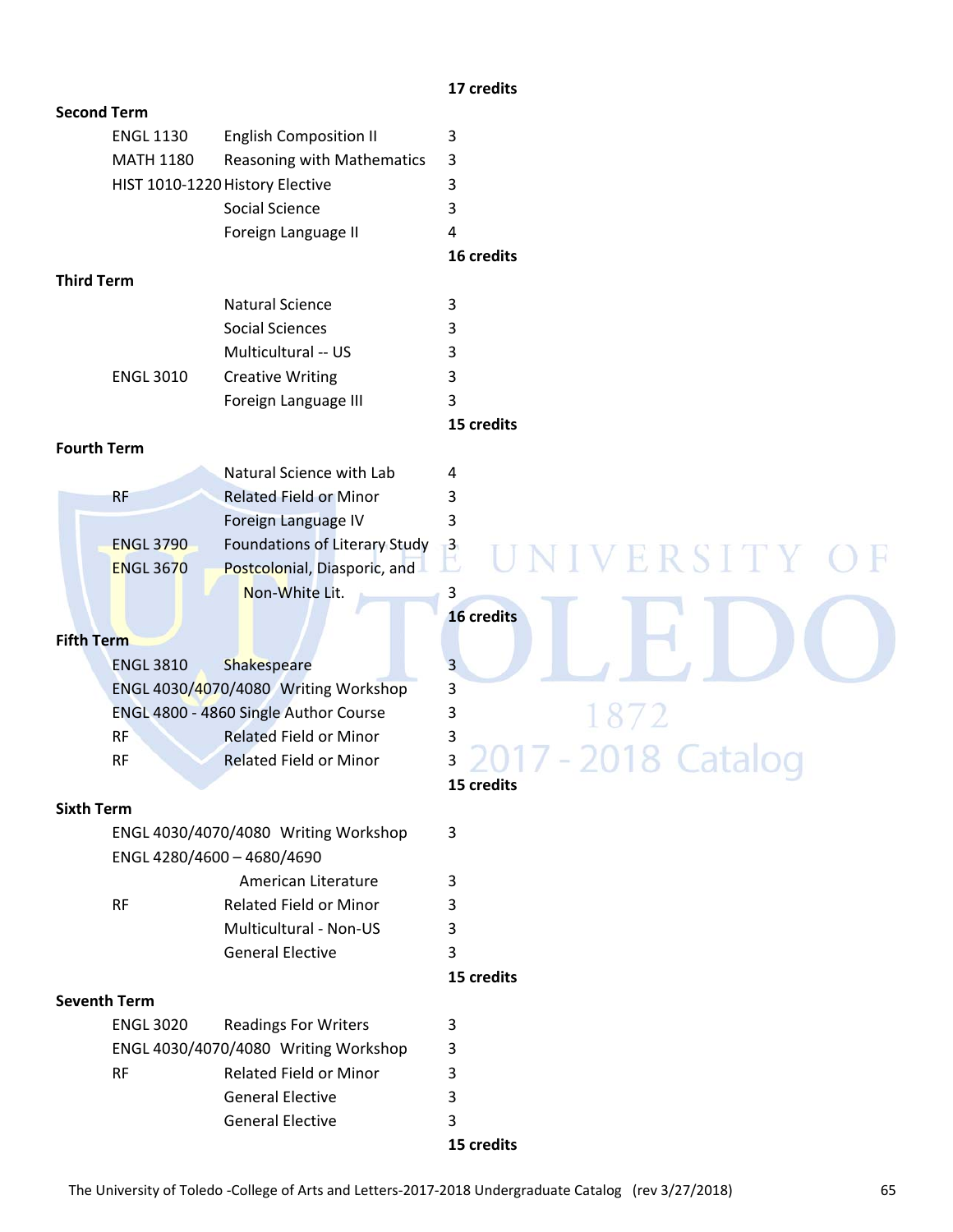#### **Eighth term**

| ENGL 4200/4230/4240/4310/4400-4460/        |                                  |            |  |  |
|--------------------------------------------|----------------------------------|------------|--|--|
| 4500-4540/4560 Brit. Literature Elective 3 |                                  |            |  |  |
| ENGL                                       | <b>Creative Writing Elective</b> | 3          |  |  |
|                                            | <b>General Elective</b>          | 3          |  |  |
|                                            | <b>General Elective</b>          | 3          |  |  |
| RF.                                        | <b>Related Field or Minor</b>    | 3          |  |  |
|                                            |                                  | 15 credits |  |  |
|                                            | <b>Total Earned Credit Hours</b> | 124        |  |  |

#### **Requirements for the minor in English, minimum of 18 credits**

- 1. One course from the following: ENGL 3600 American Literary Traditions ENGL 3601 British Literary Traditions ENGL 3760 Postcolonial, Diasporic and Non‐White Literature ENGL 3770 World Literature ENGL 3810 Shakespeare
- 2. One course from the following: ENGL 2800 Writing About Literature ENGL 3010 Creative Writing ENGL 4020 Reading for Writers ENGL 3790 Foundations of Literary Study

3. At least three English courses at the 4000‐level. At least one must be a literature course (numbered between 4200 and 4890).

NIVERSIT

2017 - 2018 Catalog

4. English elective at the 3000‐ or 4000‐ level.

#### **Honors in English**

An English honors candidate must be a junior or senior, have completed 15 hours of 3000‐4000 level English courses, and have a GPA of 3.6 or higher in all major courses. He/she must discuss the possibility of departmental Honors with the English Honors adviser prior to enrolling in ENGL4900 and ENGL 4960. In order to receive the designation of honors, the student must fulfill the departmental Honors requirements in addition to the hours required for the major, and receive an A on the thesis. Students do not have to be enrolled in the College Honors program to pursue departmental Honors.

## **Department of Foreign Languages**

Ruth Hottell, Chair

Friederike Emonds, Undergraduate Adviser, German

Joseph Hara, Undergraduate Adviser for Minors, JapaneseJuan Martin, Undergraduate Adviser for Majors and Minors, Spanish (A‐H)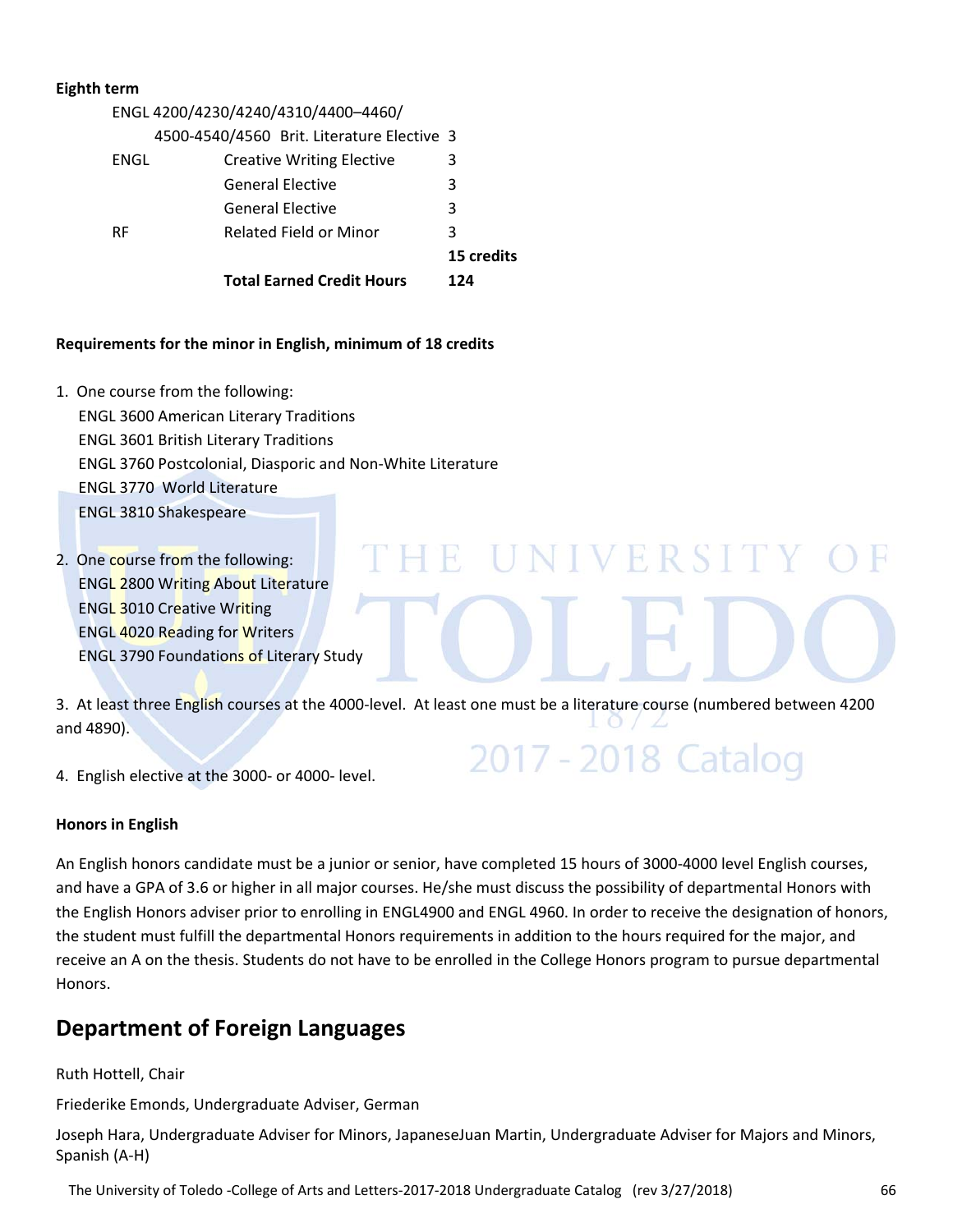Linda Rouillard, Undergraduate Adviser for Majors and Minors, French Gaby Seeman, Undergraduate Adviser for Minors, Arabic Kathleen Thompson‐Casado, Undergraduate Adviser for Majors and Minors, Spanish (I‐Z)

**Degrees Offered:** The Department of Foreign Languages offers a program for a bachelor of arts.

The Department of Foreign Languages offers instruction in the following foreign languages: Arabic, Chinese, French, German, Japanese, Latin, and Spanish. A major can be earned in the areas of French, German, and Spanish; Departmental Honors can be pursued in these same areas. A Minor can be earned in any of the major fields as well as Arabic and Japanese.

#### **Advanced Placement Program**

Refer to the University of Toledo's Registrar page at

https://www.utoledo.edu/offices/registrar/student\_records/advan\_credits.html for specific information on minimum scores and credits awarded for Advanced Placement examinations administered by the College Board Advanced Placement Program.

#### **Requirements for the Major in French, German, and Spanish**

#### **FRENCH**

A minimum of 34 hours is required courses for the general French major, possibly beginning at FREN 2140. Required courses are: FREN 3010, 3020, 3210, 3220, 3410, 3420, 4010, 4020; and additional 3000‐4000 level courses with adviser's approval.

 $\mathbb{E}$ 

#### **Sample 4‐year curriculum for the BA in French, General Track**

#### **First Term**

|                   |                  |                               | $\sim$                |
|-------------------|------------------|-------------------------------|-----------------------|
|                   | <b>ENGL 1110</b> | Composition I                 | 3                     |
|                   | <b>FREN 1110</b> | <b>Elementary French I</b>    | 4 2017 - 2018 Catalog |
|                   |                  | <b>UT Core Social Science</b> | 3                     |
|                   | <b>HIST</b>      | <b>College History</b>        | 3                     |
|                   | <b>MATH 1180</b> | Reasoning with Mathematics    | 3                     |
|                   | AR 1000          | Orientation                   | 1                     |
|                   |                  |                               | 17 credits            |
| Second Term       |                  |                               |                       |
|                   | <b>ENGL 1130</b> | <b>Composition II</b>         | 3                     |
|                   | <b>FREN 1120</b> | <b>Elementary French II</b>   | 4                     |
|                   |                  | UT Core Natural Science       | 3                     |
|                   |                  | UT Core Social Science        | 3                     |
|                   |                  | College Fine Art              | 3                     |
|                   |                  |                               | 16 credits            |
| <b>Third Term</b> |                  |                               |                       |
|                   | <b>FREN 2140</b> | Intermediate French I         | 3                     |
|                   |                  | UT Core Natural Science       | 3                     |
|                   |                  | UT Core Natural Science Lab   | 1                     |

# 1872<br>017 - 2018 Catalog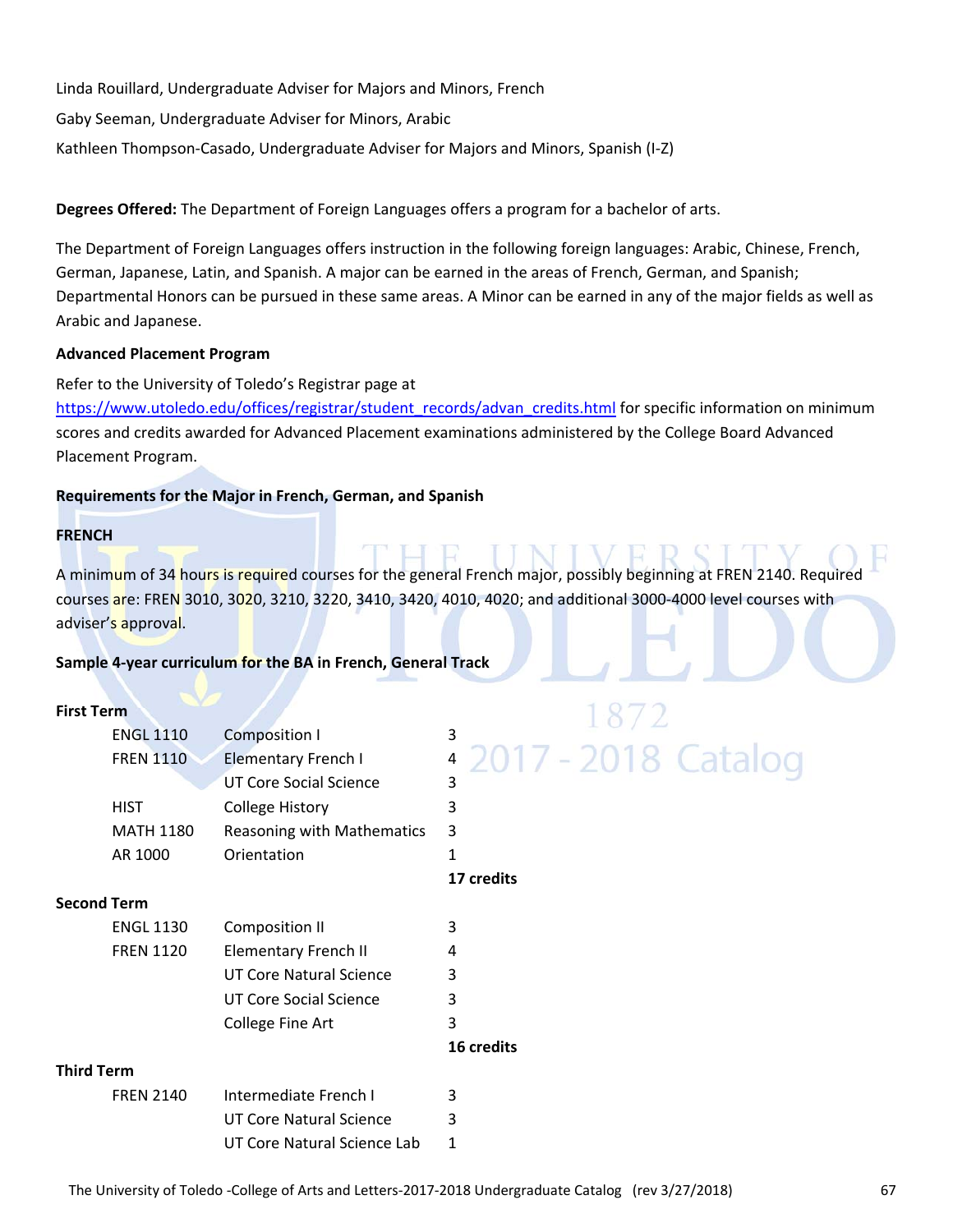|                     | ENGL 2710-2800 College Literature       | 3              |
|---------------------|-----------------------------------------|----------------|
|                     | UT Core Multicultural US                | 3              |
| <b>ELEC</b>         | <b>General Elective</b>                 | $\overline{3}$ |
|                     |                                         | 16 credits     |
| <b>Fourth Term</b>  |                                         |                |
| <b>FREN 2150</b>    | Intermediate French II                  | 3              |
| <b>FREN</b>         | French Major course                     | 3              |
|                     | <b>College Humanities Elective</b>      | 3              |
|                     | UT Core Multicultural Non-US            | 3              |
| <b>GEN ED</b>       | <b>General Education Elective</b>       | 3              |
|                     |                                         | 15 credits     |
| <b>Fifth Term</b>   |                                         |                |
| <b>FREN 3010</b>    | <b>Conversation &amp; Composition I</b> | 3              |
| <b>FREN 3410</b>    | Survey of French Civilization I         | 3              |
| <b>RF</b>           | <b>Related Field</b>                    | 3              |
| <b>RF</b>           | <b>Related Field</b>                    | 3              |
| <b>ELEC</b>         | <b>General Elective</b>                 | $\overline{3}$ |
|                     |                                         | 15 credits     |
| <b>Sixth Term</b>   |                                         |                |
| <b>FREN 3020</b>    | Conversation & Composition II 3         | ERSITY         |
| <b>FREN 3220</b>    | <b>Survey of French Literature II</b>   | $\overline{3}$ |
| <b>ELEC</b>         | <b>General Elective</b>                 | 3              |
| <b>RF</b>           | <b>Related Field</b>                    | $\overline{3}$ |
| <b>RF</b>           | <b>Related Field</b>                    | $\overline{3}$ |
|                     |                                         | 15 credits     |
| <b>Seventh Term</b> |                                         |                |
| <b>FREN 3210</b>    | Survey of French Literature             | 3              |
| <b>FREN 4010</b>    | <b>French Syntax and Stylistics I</b>   | 3              |
| <b>FREN</b>         | <b>French Major Elective</b>            | 3<br>ر         |
| <b>RF</b>           | <b>Related Field</b>                    | 3              |
| <b>ELEC</b>         | <b>General Elective</b>                 | 3              |
|                     |                                         | 15 credits     |
| <b>Eighth term</b>  |                                         |                |
| <b>FREN 3420</b>    | Survey of French and                    |                |
|                     | <b>Francophone Civilization</b>         | 3              |
| <b>FREN 4020</b>    | French Syntax and Stylistics II         | $\overline{a}$ |
| <b>FREN</b>         | French Major Elective                   | 3              |
| <b>ELEC</b>         | <b>General Elective</b>                 | $\overline{2}$ |
| <b>RF</b>           | <b>Related Field</b>                    | 3              |
|                     |                                         | 15 credits     |
|                     | <b>Total Earned Credit Hours</b>        | 124            |
|                     |                                         |                |

Required courses for Applied French major are: FREN 3010, 3020, 4010, 4020; 3220 or other literature course; 2 courses from: 3410, 3420, 4200 or 4980 culture topics course; 3170 and one of the following: 4070, 4190, or 4980 applied course work topics; and additional 3000‐4000 level courses.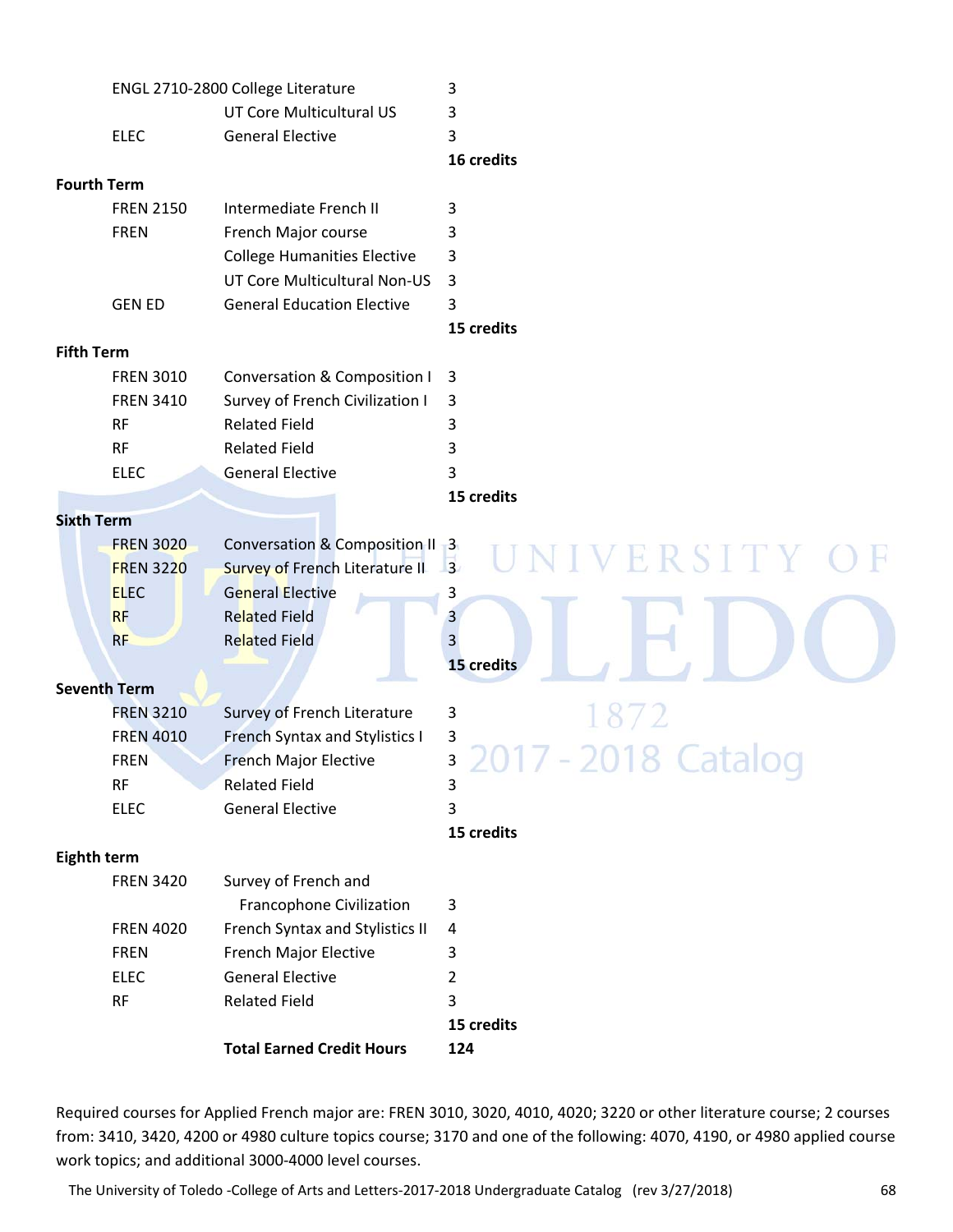#### **GERMAN**

A minimum of 34 hours is required for the undergraduate major in German beginning at the 3000 language level. French, German, and Spanish offer two tracks for majors, the general and the applied language or business track.

Required courses for German are: GERM 3010, 3020, 3200, 3410 or 3420, 4010, 4020, and additional 3000‐4000 level courses with adviser's approval.

#### **Sample 4‐year curriculum for the BA in German, General Track**

#### **First Term**

|                    | <b>ENGL 1110</b> | Composition I                      | 3                                  |
|--------------------|------------------|------------------------------------|------------------------------------|
|                    | <b>GERM 1110</b> | <b>Elementary German I</b>         | 4                                  |
|                    |                  | <b>UT Core Social Science</b>      | 3                                  |
|                    | <b>HIST</b>      | <b>College History</b>             | 3                                  |
|                    | <b>MATH 1180</b> | Reasoning with Mathematics         | 3                                  |
|                    | AR 1000          | Orientation                        | 1                                  |
|                    |                  |                                    | 17 credits                         |
| <b>Second Term</b> |                  |                                    |                                    |
|                    | <b>ENGL 1130</b> | <b>Composition II</b>              | 3                                  |
|                    | <b>GERM 1120</b> | Elementary German II               |                                    |
|                    |                  | <b>UT Core Natural Science</b>     | $\frac{4}{3}$<br><b>IVERSITY O</b> |
|                    |                  | <b>UT Core Social Science</b>      | 3                                  |
|                    |                  | <b>College Fine Art</b>            | 3                                  |
|                    |                  |                                    | 16 credits                         |
| <b>Third Term</b>  |                  |                                    |                                    |
|                    | <b>GERM 2140</b> | Intermediate German I              | 3                                  |
|                    |                  | <b>UT Core Natural Science</b>     | 3                                  |
|                    |                  | UT Core Natural Science Lab        | 1                                  |
|                    |                  | ENGL 2710-2800 College Literature  | 2017 - 2018 Catalog<br>3           |
|                    |                  | UT Core Multicultural US           | 3                                  |
|                    | <b>ELEC</b>      | <b>General Elective</b>            | 3                                  |
|                    |                  |                                    | 16 credits                         |
| <b>Fourth Term</b> |                  |                                    |                                    |
|                    | <b>GERM 2150</b> | Intermediate German II             | 3                                  |
|                    | <b>GERM</b>      | German Major course                | 3                                  |
|                    |                  | <b>College Humanities Elective</b> | 3                                  |
|                    |                  | UT Core Multicultural Non-US       | 3                                  |
|                    | <b>GEN ED</b>    | <b>General Education Elective</b>  | 3                                  |
|                    |                  |                                    | 15 credits                         |
| <b>Fifth Term</b>  |                  |                                    |                                    |
|                    | <b>GERM 3010</b> | Conversation & Composition I       | 3                                  |
|                    | <b>GERM 3200</b> | Survey of German Literature        | 3                                  |
|                    | <b>GERM 3410</b> | Survey of German Civilization I    | 3                                  |
|                    | RF               | <b>Related Field</b>               | 3                                  |
|                    | <b>ELEC</b>      | <b>General Elective</b>            | 3                                  |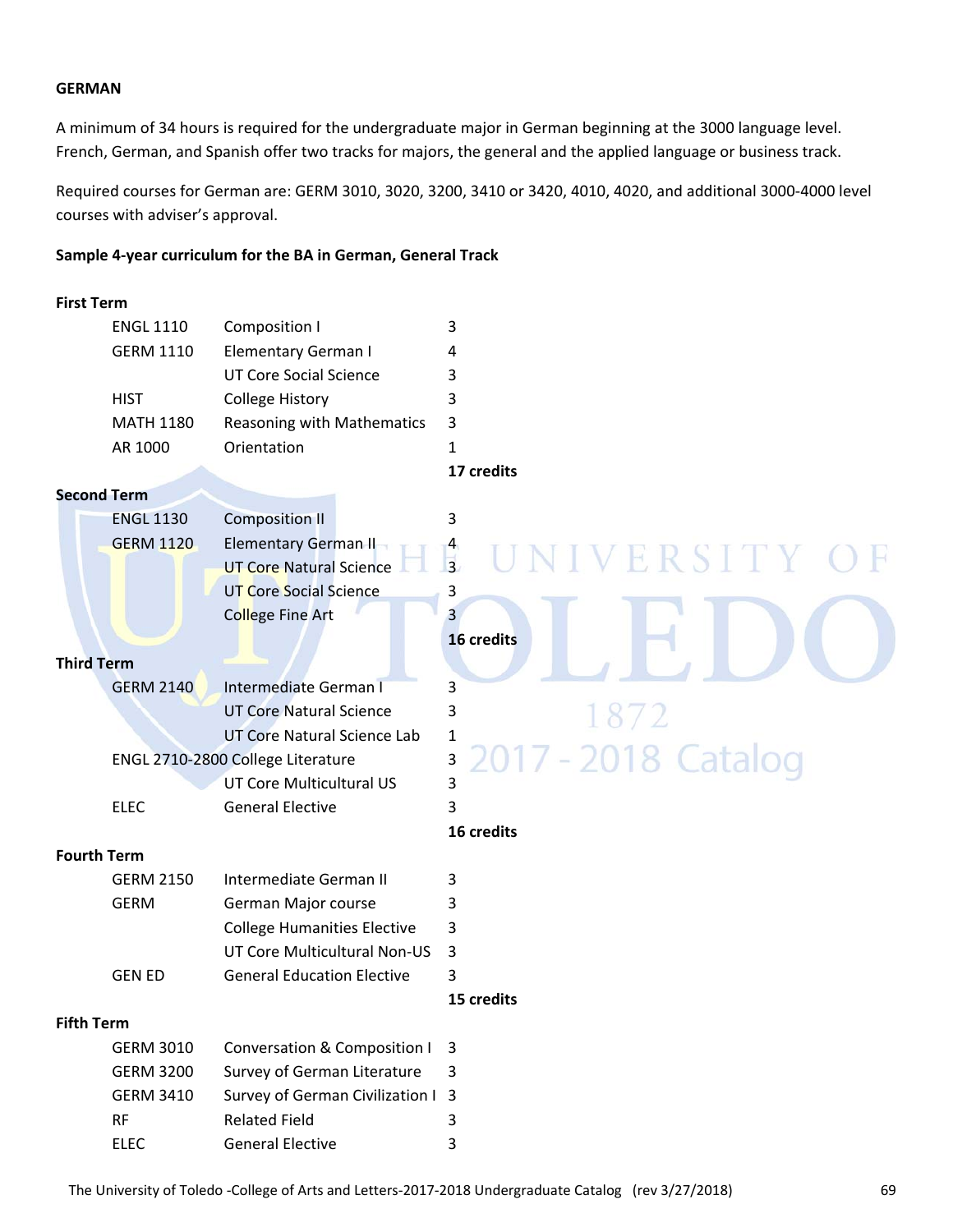#### **15 credits**

| <b>Sixth Term</b> |                     |                                       |                       |
|-------------------|---------------------|---------------------------------------|-----------------------|
|                   | <b>GERM 3020</b>    | Conversation &                        |                       |
|                   |                     | <b>Composition II WAC</b>             | 3                     |
|                   | <b>GERM 3420</b>    | Survey of German Civilization II 3    |                       |
|                   | <b>ELEC</b>         | <b>General Elective</b>               | 3                     |
|                   | <b>RF</b>           | <b>Related Field</b>                  | 3                     |
|                   | <b>RF</b>           | <b>Related Field</b>                  | 3                     |
|                   |                     |                                       | 15 credits            |
|                   | <b>Seventh Term</b> |                                       |                       |
|                   | <b>GERM 4010</b>    | <b>German Syntax and Stylistics I</b> | 3                     |
|                   | <b>GERM</b>         | German Major Elective                 | 3                     |
|                   | <b>GERM</b>         | German Major Elective                 | 3                     |
|                   | <b>ELEC</b>         | <b>General Elective</b>               | 3                     |
|                   | <b>RF</b>           | <b>Related Field</b>                  | 3                     |
|                   |                     |                                       | 15 credits            |
| Eighth term       |                     |                                       |                       |
|                   | <b>GERM 4020</b>    | <b>Advanced German Conversation</b>   |                       |
|                   |                     | and Composition II WAC                | 3                     |
|                   | <b>GERM</b>         | <b>German Major Elective</b>          | $\frac{3}{3}$<br>RSTT |
|                   | <b>GERM</b>         | <b>German Major Elective</b>          |                       |
|                   | <b>RF</b>           | <b>Related Field</b>                  | 3                     |
|                   | <b>RF</b>           | <b>Related Field</b>                  | 3                     |
|                   |                     |                                       | 15 credits            |
|                   |                     | <b>Total Earned Credit Hours</b>      | 124                   |
|                   |                     |                                       |                       |
|                   |                     |                                       | O77                   |

Required courses for the Applied German major are: GERM 3010, 3020, 4010, 4020; 3200 or other literature course; 2 courses from: 3410, 3420, 4200, or 4980 culture topics course; 2 courses from: 3170, 3180, 4940, or 4980 applied course work topics 3170 or 3180 must be taken); and additional 3000‐4000 level courses.

#### **SPANISH**

A minimum of 34 hours is required for the undergraduate major in Spanish beginning at the 3000 language level. French, German, and Spanish offer two tracks for majors, the general and the applied language or business track.

Required courses for Spanish are: SPAN 3000, 3010, 30203210 (or 3220, 3270, 3280), 3410 (or 3420), 4010 (or 4110), and additional 3000‐4000 level courses with adviser's approval.

#### **Sample 4‐year curriculum for the BA in Spanish, General Track**

#### **First Term**

| <b>ENGL 1110</b> | Composition I          |   |
|------------------|------------------------|---|
| <b>SPAN 1110</b> | Elementary Spanish I   | 4 |
|                  | UT Core Social Science | ર |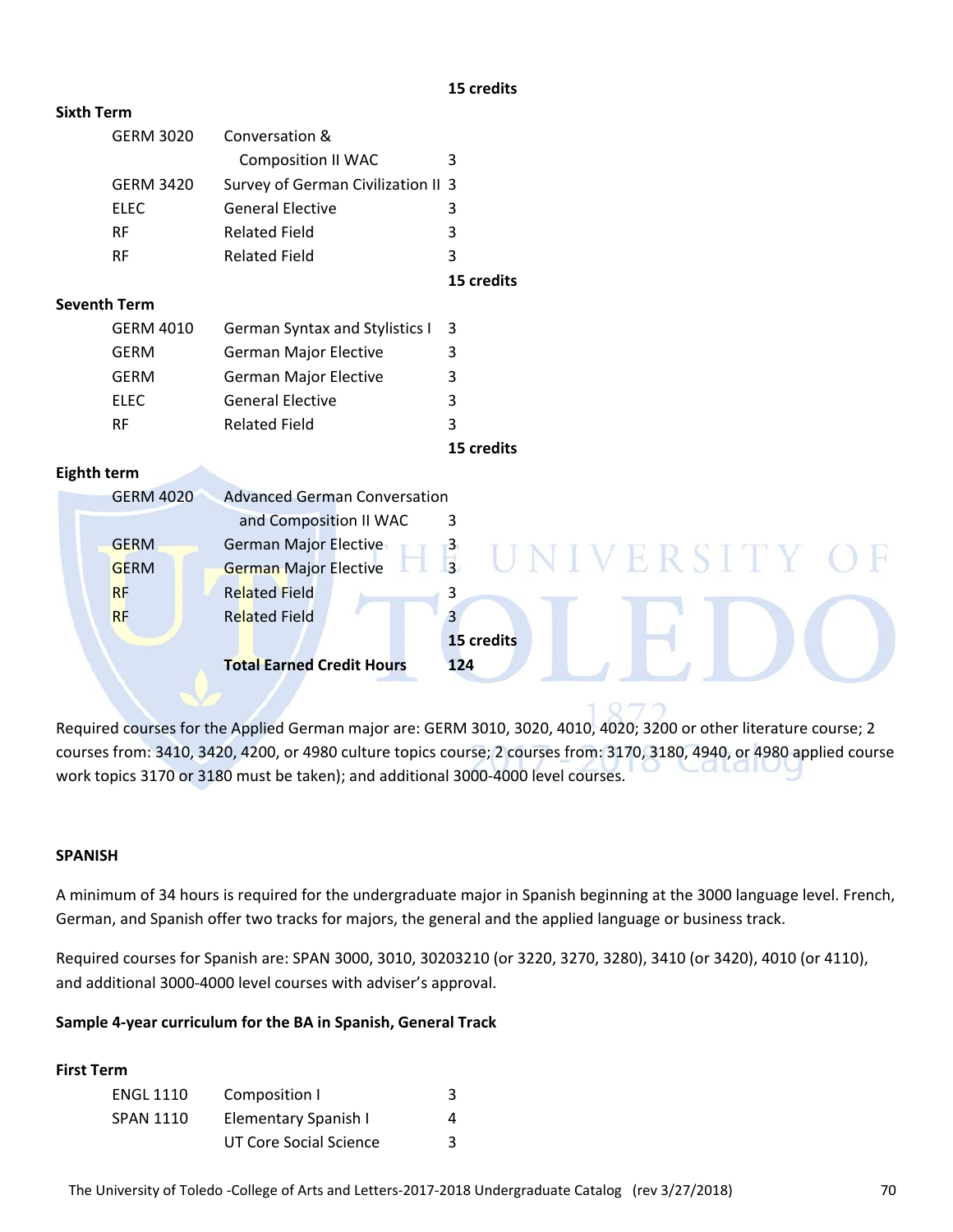|                    | <b>HIST</b>         | <b>College History</b>                 | 3              |
|--------------------|---------------------|----------------------------------------|----------------|
|                    | <b>MATH 1180</b>    | Reasoning with Mathematics             | 3              |
|                    | AR 1000             | Orientation                            | 1              |
|                    |                     |                                        | 17 credits     |
|                    | <b>Second Term</b>  |                                        |                |
|                    | <b>ENGL 1130</b>    | <b>Composition II</b>                  | 3              |
|                    | <b>SPAN 1120</b>    | <b>Elementary Spanish II</b>           | 4              |
|                    |                     | <b>UT Core Natural Science</b>         | 3              |
|                    |                     | <b>UT Core Social Science</b>          | 3              |
|                    |                     | College Fine Art                       | 3              |
|                    |                     |                                        | 16 credits     |
| <b>Third Term</b>  |                     |                                        |                |
|                    | <b>SPAN 2140</b>    | Intermediate Spanish I                 | 3              |
|                    |                     | <b>UT Core Natural Science</b>         | 3              |
|                    |                     | UT Core Natural Science Lab            | 1              |
|                    |                     | ENGL 2710-2800 College Literature      | 3              |
|                    |                     | <b>UT Core Multicultural US</b>        | 3              |
|                    | <b>ELEC</b>         | <b>General Elective</b>                | 3              |
|                    |                     |                                        | 16 credits     |
| <b>Fourth Term</b> |                     |                                        | RSIT           |
|                    | <b>SPAN 2150</b>    | Intermediate Spanish II                | $\overline{3}$ |
|                    | <b>SPAN</b>         | Spanish Major course                   | 3              |
|                    |                     | <b>College Humanities Elective</b>     | $\overline{3}$ |
|                    |                     | UT Core Multicultural Non-US           | 3              |
|                    | <b>GEN ED</b>       | <b>General Education Elective</b>      | 3              |
|                    |                     |                                        | 15 credits     |
| <b>Fifth Term</b>  |                     |                                        |                |
|                    | <b>SPAN 3000</b>    | Spanish Grammar                        | 3              |
|                    | <b>SPAN 3210</b>    | Survey of Spanish Literature           | 3              |
|                    | <b>RF</b>           | <b>Related Field</b>                   | 3              |
|                    | <b>ELEC</b>         | <b>General Elective</b>                | 3              |
|                    |                     |                                        | 15 credits     |
| <b>Sixth Term</b>  |                     |                                        |                |
|                    | <b>SPAN 3010</b>    | Conversation & Composition I           | 3              |
|                    | <b>SPAN 3220</b>    | Survey of Spanish Literature II        | 3              |
|                    | <b>SPAN</b>         | Spanish Major Elective                 | 3              |
|                    | <b>WAC</b>          | <b>WAC Requirement</b>                 | 3              |
|                    | <b>RF</b>           | <b>Related Field</b>                   | 3              |
|                    |                     |                                        | 15 credits     |
|                    | <b>Seventh Term</b> |                                        |                |
|                    | <b>SPAN 3410</b>    | Survey of Spanish Civilization I       | 3              |
|                    | <b>SPAN 4010</b>    | <b>Spanish Syntax and Stylistics I</b> | 4              |
|                    | <b>SPAN 4000</b>    | Advanced Spanish Grammar               | 3              |
|                    | <b>ELEC</b>         | <b>General Elective</b>                | 2              |
|                    | <b>RF</b>           | <b>Related Field</b>                   | 3              |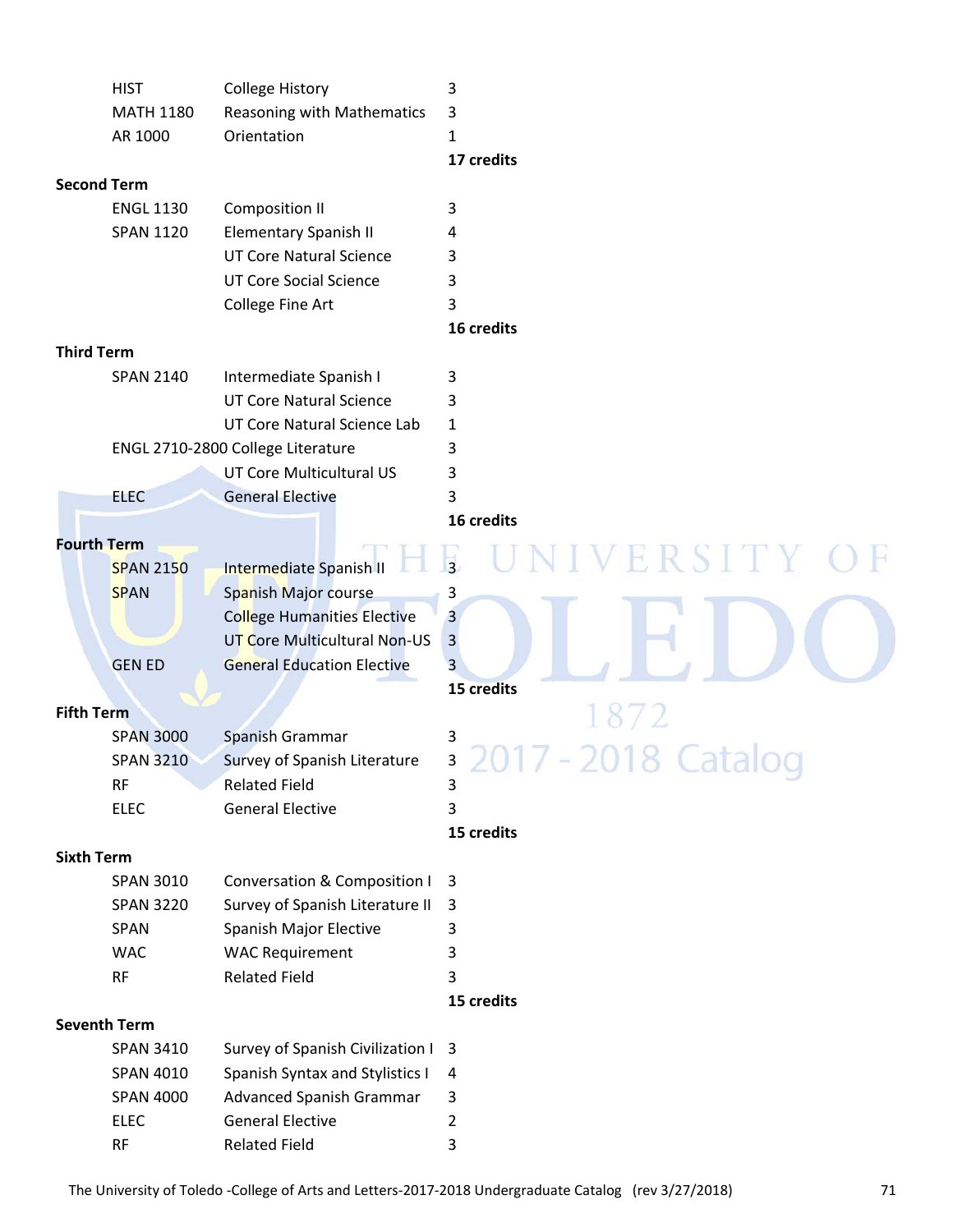#### **15 credits**

#### **Eighth term**

|                  | <b>Total Earned Credit Hours</b> | 124        |
|------------------|----------------------------------|------------|
|                  |                                  | 15 credits |
| <b>RF</b>        | <b>Related Field</b>             | 3          |
| <b>RF</b>        | <b>Related Field</b>             | 3          |
| <b>RF</b>        | <b>Related Field</b>             | 3          |
| <b>SPAN</b>      | Spanish Major Elective           | 3          |
|                  | Literature II                    | 3          |
| <b>SPAN 3280</b> | Survey of Latin American         |            |
|                  | <b>Composition II WAC</b>        | 3          |
| <b>SPAN 3020</b> | Conversation &                   |            |
|                  |                                  |            |

Required courses for Business Spanish major are: SPAN 3000, 3010, 3020, 4000 (or 4010), either 3220 or 3280; 3410 and 3420; 3170 and 4370; and additional 3000‐4000 level courses.

#### **Honors in Foreign Languages**

Qualified students are invited to pursue Honors in a French, German, or Spanish major and thereby earn the degree designation of "Departmental Honors" in their specific field upon graduation. Formal application for Departmental Honors must be made in the Department Office (Field House Room 2400). Normally, a petition for admission to the program should be made near the end of the sophomore year. Formal acceptance is based on the following: 1) Junior or senior standing; 2) A GPA of 3.3 overall in the major; and 3) Approval by the language Honors adviser and the Chairperson of the Department of Foreign Languages.

To graduate with the degree designation of "Departmental Honors," the student must: 1) Satisfy the standards requirements listed above for the major; 2) Maintain a GPA of 3.3 overall and in the major; 3) Satisfactorily complete a minimum of 12 hours of departmental honors course work at the 3000‐ or 4000 level; and 4) include among the 12 hours the Honors Research course (FREN, GERM, or SPAN 4910) that normally leads to the completion of an Honors thesis.

#### **Minor in Foreign Languages**

A minimum of 22 hours is required for the Minor in German and Japanese. A minor in Spanish requires 21‐22 hours). All course work must be in the same language and at the 3000 level or higher. A minimum of 18 hours is required for the Minor in Arabic. Required courses include the following:

#### **Arabic Minor**

| <b>ARBC 2140</b>           | 3 hours |
|----------------------------|---------|
| ARBC 2150                  | 3 hours |
| ARBC 3010                  | 3 hours |
| ARBC 3020                  | 3 hours |
|                            |         |
| Electives 3000-4000 Levels | 6 hours |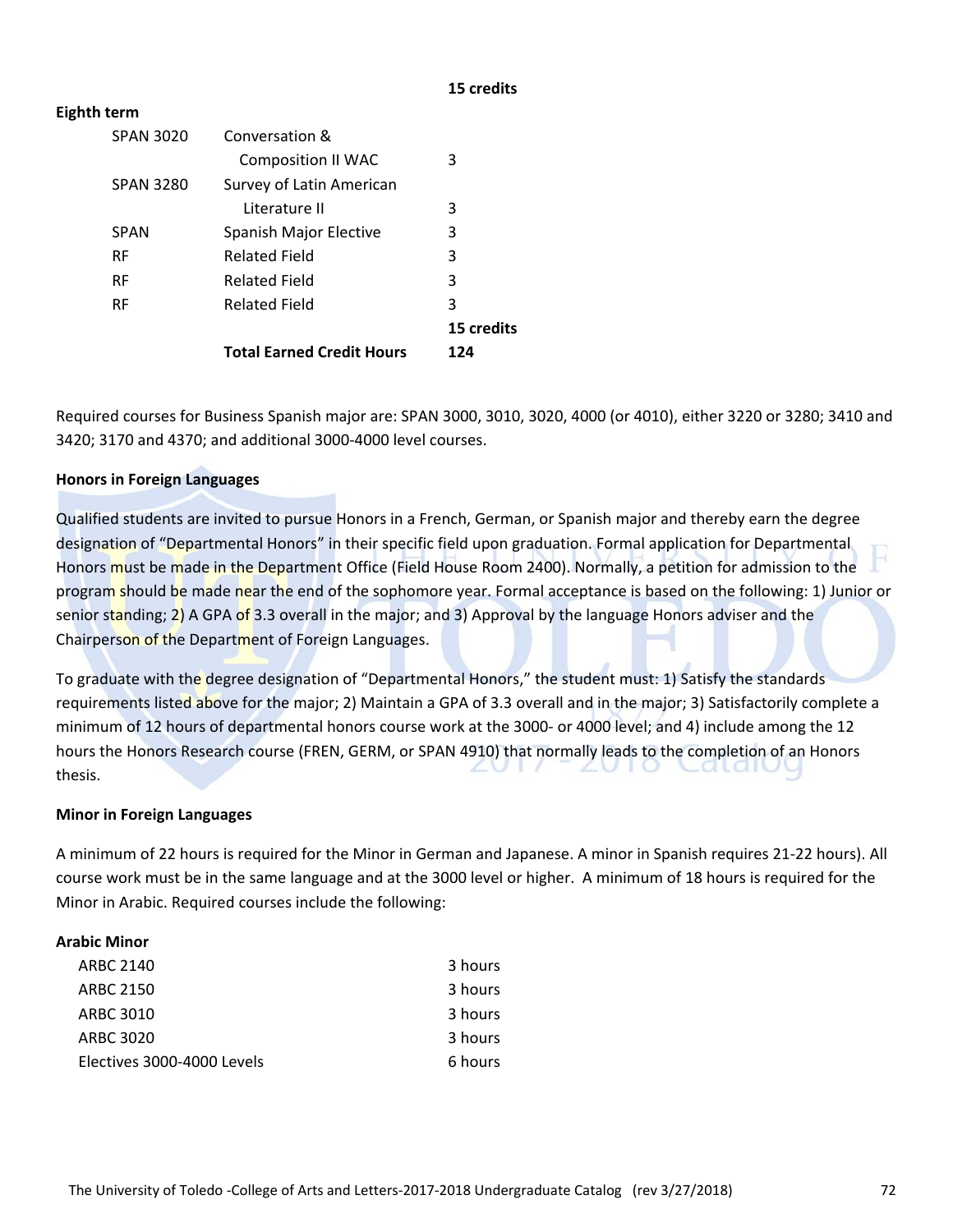#### **General and Applied French Minor**

A minimum of 18 hours is required for the Minor in French. FREN 2140 and 2150 may be included as electives.

| FREN 3010, 3020                                          | A minimum of 10 hours is required for the minor in French. Fitter 2140 and 2150 may be included as electros.<br>6 hours |
|----------------------------------------------------------|-------------------------------------------------------------------------------------------------------------------------|
|                                                          |                                                                                                                         |
| Electives                                                | 12 hours                                                                                                                |
| <b>General German Minor</b>                              |                                                                                                                         |
| GERM 3010, 3020                                          | 6 hours                                                                                                                 |
| GERM 3200, 3410, 3420, or 4200                           | 3 hours                                                                                                                 |
| GERM 4010, 4020                                          | 7 hours                                                                                                                 |
| Electives                                                | 6 hours                                                                                                                 |
| <b>Applied German Minor</b>                              |                                                                                                                         |
| GERM 3010, 3020                                          | 6 hours                                                                                                                 |
| GERM 3410, 3420, 4200, 4980 (as applicable)              | 3 hours                                                                                                                 |
| GERM 3170 or 3180                                        | 3 hours                                                                                                                 |
| GERM 4010, 4020                                          | 7 hours                                                                                                                 |
| Electives                                                | 3 hours                                                                                                                 |
| <b>Japanese Minor</b>                                    |                                                                                                                         |
| JAPN 3010, 3020                                          | 6 hours                                                                                                                 |
| JAPN 4010, 4020                                          | 7 hours                                                                                                                 |
| <b>Electives</b>                                         | ERSITY<br>9 hours                                                                                                       |
| <b>Spanish Minor</b>                                     |                                                                                                                         |
| <b>SPAN 3000</b>                                         | 3 hours                                                                                                                 |
| SPAN 3010, 3020                                          | 6 hours                                                                                                                 |
| SPAN 3210, 3220, 3270, or 3280                           | 3 hours                                                                                                                 |
| SPAN 3410 or 3420                                        | 3 hours                                                                                                                 |
| SPAN 4010 or 4020                                        | 3-4 hours                                                                                                               |
| <b>Electives</b>                                         | 1872<br>3-4 hours                                                                                                       |
| Total required for each = 22 hours (Spanish 21-22 hours) |                                                                                                                         |

Students wishing to receive a minor in Foreign Languages have the responsibility, in consultation with the adviser in their major, to see that the necessary course work is included in the total number of undergraduate courses taken. Students outside the College of Arts and Letters should make sure that the minor in Foreign Languages is an approved program within their college.

Candidates for the minor in Foreign Languages must have their course work verified and approved by a Foreign Language Department adviser or that department's chairperson at the time they make formal application for graduation. A form for this verification can be obtained from the college or department office.

Courses required for either the major or minor may not be taken P/NC; however, up to 12 hours of P/NC course work may be included in the related area.

#### **Study Abroad**

Credit for foreign language study abroad will be given only for those accredited courses or programs approved in advance. Students should apply for approval at the Department of Foreign Languages at least one month prior to the anticipated date of departure. Credit will be granted only upon presentation of a formal certificate indicating the hours

The University of Toledo ‐College of Arts and Letters‐2017‐2018 Undergraduate Catalog (rev 3/27/2018) 73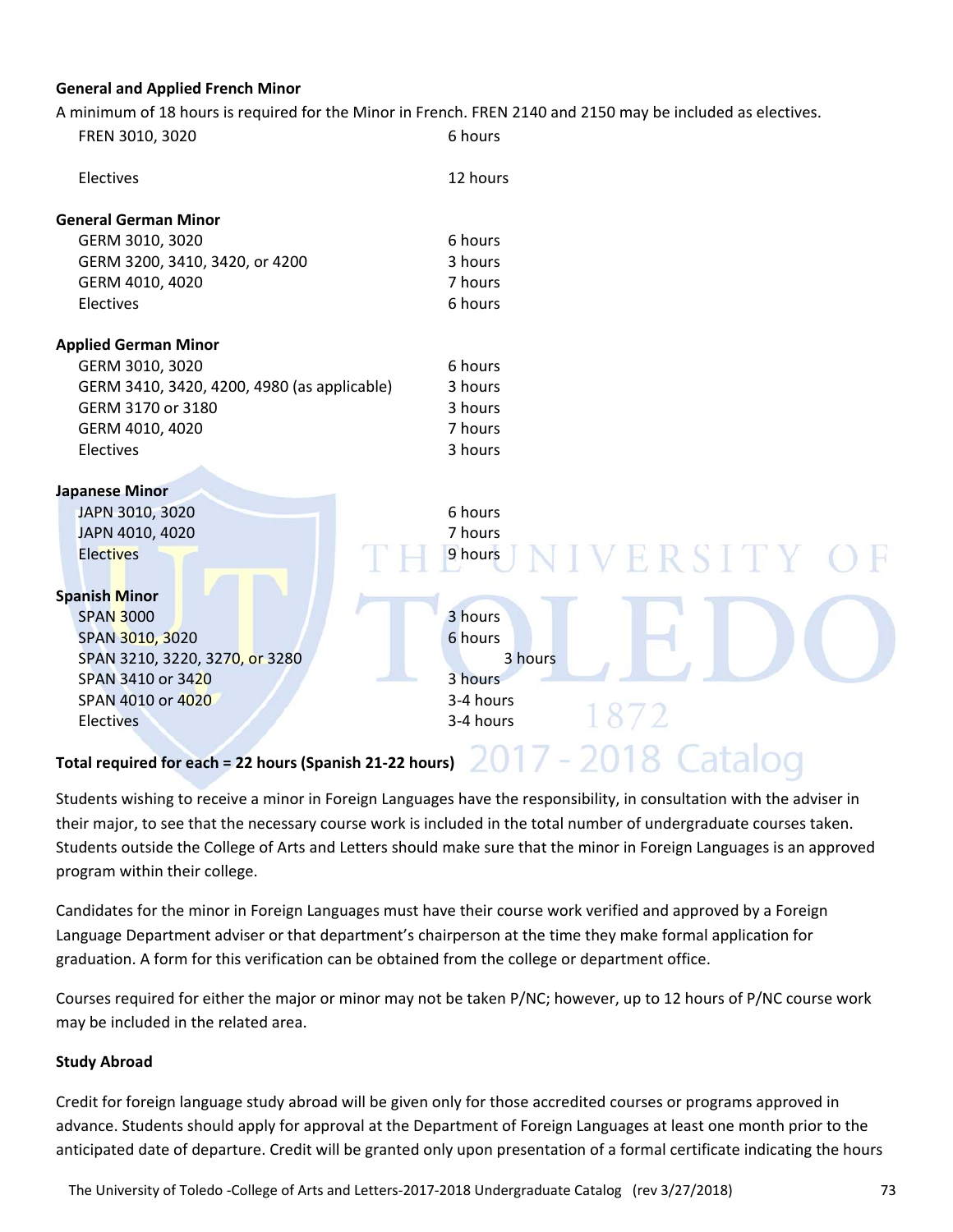completed and examinations passed.

# **Department of Geography and Planning**

Dan Hammel, Chair

David J. Nemeth, B.A. Coordinator, Undergraduate Adviser

**Degrees Offered**: Geography and Planning offers a Bachelor of Arts in Geography

Advanced Placement Program

Refer to the University of Toledo's Registrar page at

https://www.utoledo.edu/offices/registrar/student\_records/advan\_credits.html for specific information on minimum scores and credits awarded for Advanced Placement examinations administered by the College Board Advanced Placement Program

R.

NIVERSI

2017 - 2018 Catalog

#### **Requirements for the Undergraduate Major**

#### **31 Hours Required**

a) Environmental Geography & Planning – select one of:

GEPL 3610, Conservation and Resources GEPL 4540, Weather and Climate GEPL 4650, Physical Geography

b) Human-Economic Geography – select one of: GEPL 2030‐4990 except GEPL 3610, GEPL 4540, GEPL 4650, GEPL 4490, GEPL 4500, GEPL 4520

Required for both:

- c) GEPL 4420, Quantitative Methods
- d) GEPL 2010, Fundamentals of Geography
- e) Elective Hours (remainder of hours)

#### **Sample 4‐year curriculum for the BA in Geography and Planning**

#### **First Term**

| AR 1000          | Orientation                    |   |  |  |  |
|------------------|--------------------------------|---|--|--|--|
| <b>ENGL 1110</b> | Composition I                  | 3 |  |  |  |
| <b>LANG 1110</b> | Elementary Language I          | 4 |  |  |  |
|                  | HIST 1010-1200 College History | 3 |  |  |  |
|                  | UT Core Social Science         |   |  |  |  |
| <b>MATH 1180</b> | Reasoning with Mathematics 3   |   |  |  |  |

17 **credits**

#### **Second Term**

| <b>ENGL 1130</b> | Composition II                   |   |
|------------------|----------------------------------|---|
| LANG 1120        | Elementary Language II           | 4 |
| GEPL 2010        | <b>Fundamentals of Geography</b> | 3 |
|                  | <b>College Humanities</b>        |   |
|                  | College Fine Art                 |   |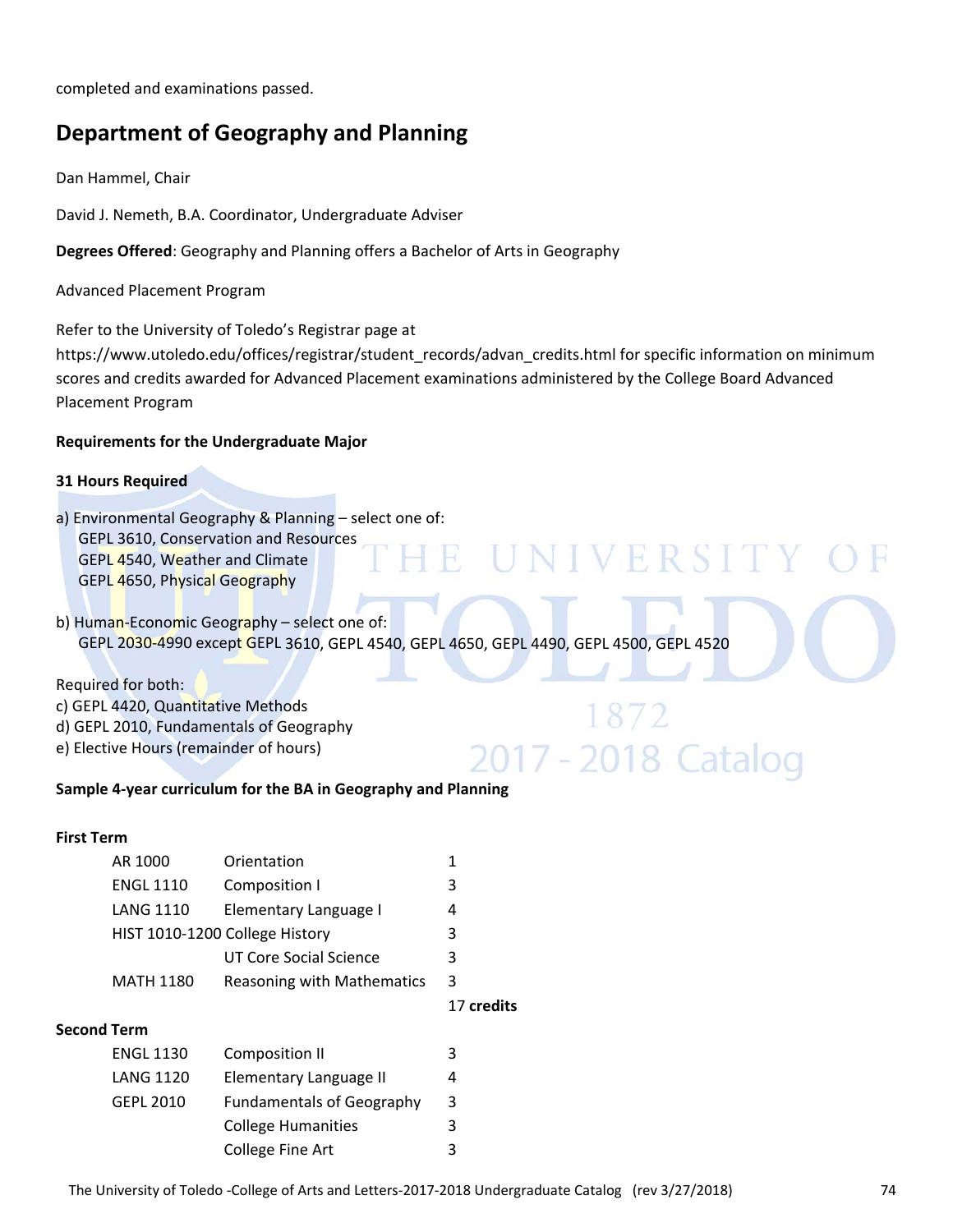#### **16 credits**

| <b>Third Term</b>   |                                    |                         |
|---------------------|------------------------------------|-------------------------|
| <b>LANG 2140</b>    | Intermediate Language I            | 3                       |
|                     | <b>UT Core Natural Science</b>     | 3                       |
|                     | UT Core Natural Science Lab        | $\mathbf{1}$            |
| <b>GEPL</b>         | Human Economic GEPL Elective 3     |                         |
| <b>GEPL</b>         | <b>Environmental GEPL Elective</b> | 3                       |
|                     | ENGL 2710-2800 College Literature  | 3                       |
|                     |                                    | 16 credits              |
| <b>Fourth Term</b>  |                                    |                         |
| <b>LANG 2150</b>    | Intermediate Language II           | 3                       |
| <b>GEPL</b>         | <b>GEPL Major Elective</b>         | 3                       |
| <b>GEPL</b>         | <b>GEPL Major Elective</b>         | 3                       |
| <b>EEES 1010</b>    | <b>Physical Geology</b>            | 4                       |
|                     | <b>UT Core Social Science</b>      | 3                       |
|                     |                                    | 16 credits              |
| <b>Fifth Term</b>   |                                    |                         |
| <b>GEPL 4420</b>    | <b>Quantitative Methods</b>        | 3                       |
|                     | <b>Related or Minor Elective</b>   | 3                       |
|                     | <b>Related or Minor Elective</b>   | $\frac{3}{3}$           |
|                     | <b>Multicultural Non-US</b>        | ERSITY                  |
|                     | <b>WAC Elective</b>                | 3                       |
|                     |                                    | 15 credits              |
| <b>Sixth Term</b>   |                                    |                         |
| <b>GEPL</b>         | <b>GEPL Major Elective</b>         | $\overline{\mathbf{3}}$ |
| <b>GEPL</b>         | <b>GEPL WAC</b>                    | 3                       |
|                     | <b>Related or Minor Elective</b>   | 1872<br>3               |
|                     | <b>Related or Minor Elective</b>   | 3                       |
|                     | <b>Multicultural US</b>            | $-2018$ Ca<br>3         |
|                     |                                    | 15 credits              |
| <b>Seventh Term</b> |                                    |                         |
| <b>GEPL</b>         | <b>GEPL Major Elective</b>         | 3                       |
|                     | <b>Related or Minor Elective</b>   | 3                       |
|                     | <b>General or Minor Elective</b>   | 3                       |
|                     | <b>General Elective</b>            | 3                       |
|                     | <b>General Elective</b>            | 3                       |
|                     |                                    | 15 credits              |
| Eighth term         |                                    |                         |
| <b>GEPL</b>         | <b>GEPL Major Elective</b>         | 3                       |
|                     | <b>Related or Minor Elective</b>   | 3                       |
|                     | <b>General Elective</b>            | 3                       |
|                     | <b>General Elective</b>            | 3                       |
|                     | <b>General Elective</b>            | $\overline{2}$          |
|                     |                                    | 14 credits              |
|                     |                                    |                         |

**Total Earned Credit Hours 124**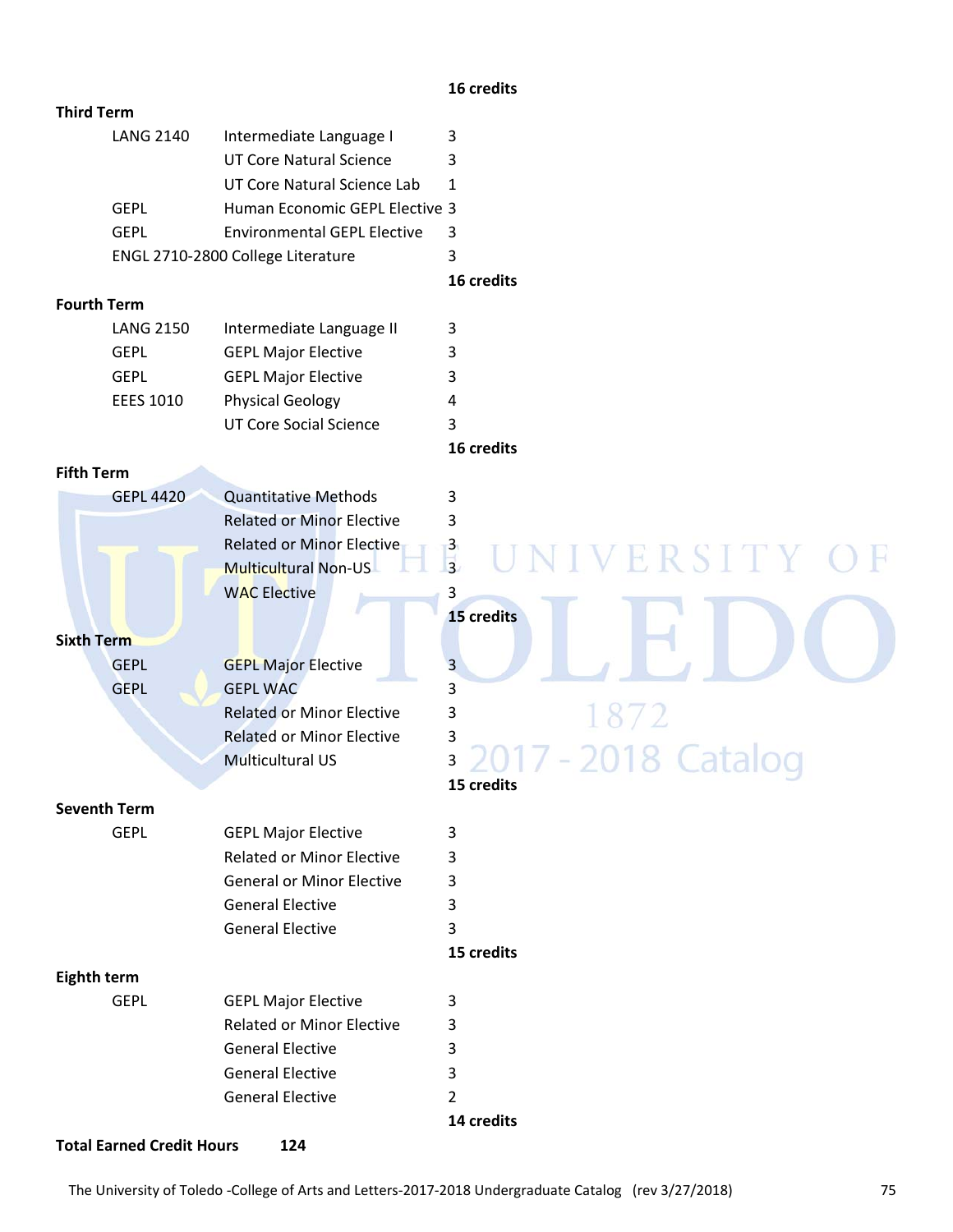#### **Concentration in GIS**

A Bachelor of Arts in Geography with Concentration in Geographic Information Science GEPL 2010, Fundamentals of Geography GEPL 4420, Quantitative Methods and Mapping GEPL 4110, Geographic Information Systems GEPL 4180, Geographic Information Systems Applications GEPL 4490, Remote Sensing Environment GEPL 4500, Digital Image Analysis GEPL 4520, Analytical and Computer Cartography

GEPL 4580, Location Analysis

#### **Sample 4‐year curriculum for the BA in Geography and Planning GIS Concentration**

#### **First Term**

|                    | AR 1000          | Orientation                       | 1                                         |
|--------------------|------------------|-----------------------------------|-------------------------------------------|
|                    | <b>ENGL 1110</b> | <b>Composition I</b>              | 3                                         |
|                    | <b>LANG 1110</b> | <b>Elementary Language I</b>      | 4                                         |
|                    |                  | HIST 1010-1200 College History    | 3                                         |
|                    |                  | <b>UT Core Social Science</b>     | $\overline{\mathbf{3}}$<br>ERSITY         |
|                    | <b>MATH 1180</b> | <b>Reasoning with Mathematics</b> | $\overline{3}$                            |
|                    |                  |                                   | 17 credits                                |
| <b>Second Term</b> |                  |                                   |                                           |
|                    | <b>ENGL 1130</b> | <b>Composition II</b>             | 3                                         |
|                    | <b>LANG 1120</b> | <b>Elementary Language II</b>     | 4                                         |
|                    | <b>GEPL 2010</b> | <b>Fundamentals of Geography</b>  | 3                                         |
|                    |                  | <b>College Humanities</b>         | 1872<br>3                                 |
|                    |                  | <b>College Fine Art</b>           | 3                                         |
|                    |                  |                                   | $\frac{3}{16}$ credits $7 - 2018$ Catalog |
| <b>Third Term</b>  |                  |                                   |                                           |
|                    | <b>LANG 2140</b> | Intermediate Language I           | 3                                         |
|                    |                  | <b>UT Core Natural Science</b>    | 3                                         |
|                    |                  | UT Core Natural Science Lab       | 1                                         |
|                    | <b>GEPL</b>      | <b>GEPL Major Elective</b>        | 3                                         |
|                    | <b>GEPL</b>      | <b>GEPL WAC</b>                   | 3                                         |
|                    |                  | ENGL 2710-2800 College Literature | 3                                         |
|                    |                  |                                   | 16 credits                                |
| <b>Fourth Term</b> |                  |                                   |                                           |
|                    | <b>LANG 2150</b> | Intermediate Language II          | 3                                         |
|                    | <b>GEPL 4110</b> | GIS                               | 3                                         |
|                    | <b>EEES 1010</b> | <b>Physical Geology</b>           | 4                                         |
|                    |                  | <b>Related or Minor Elective</b>  | 3                                         |
|                    |                  | <b>UT Core Social Science</b>     | 3                                         |
|                    |                  |                                   | 16 credits                                |

# **Fifth Term**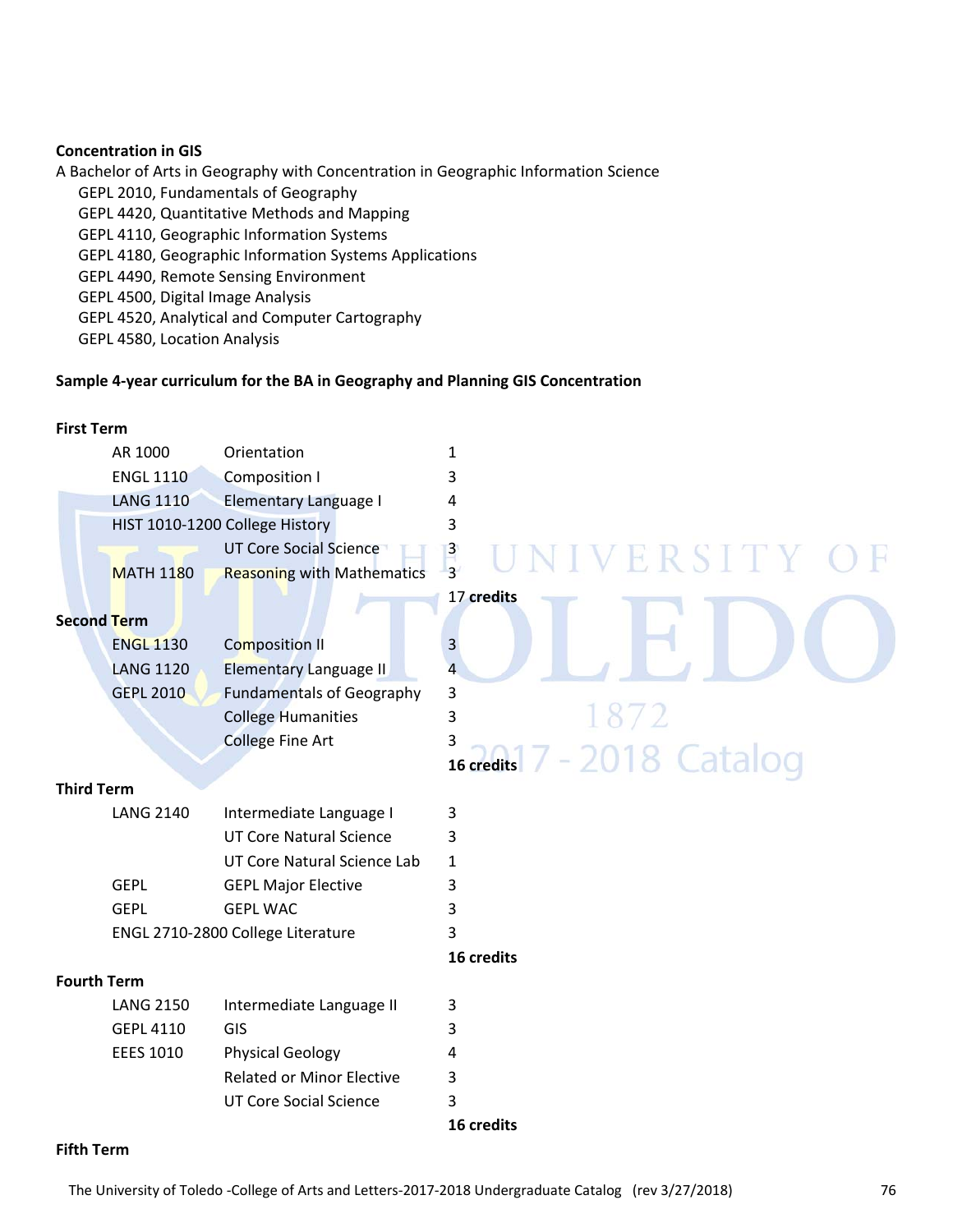| <b>GEPL 4420</b>    | <b>Quantitative Methods</b>       | 3                                     |
|---------------------|-----------------------------------|---------------------------------------|
| <b>GEPL 4490</b>    | <b>Remote Sensing Environment</b> | 4                                     |
|                     | <b>Related or Minor Elective</b>  | 3                                     |
|                     | <b>Multicultural Non-US</b>       | 3                                     |
|                     | <b>WAC Elective</b>               | 3                                     |
|                     |                                   | 16 credits                            |
| <b>Sixth Term</b>   |                                   |                                       |
| <b>GEPL 4500</b>    | Digital Image Analysis            | 3                                     |
| <b>GEPL 4180</b>    | <b>GIS Applications</b>           | 3                                     |
|                     | <b>Related or Minor Elective</b>  | 3                                     |
|                     | <b>Related or Minor Elective</b>  | 3                                     |
|                     | Multicultural US                  | 3                                     |
|                     |                                   | 15 credits                            |
| <b>Seventh Term</b> |                                   |                                       |
| <b>GEPL 4520</b>    | Analytical and Computer           |                                       |
|                     | Cartography                       | 3                                     |
|                     | <b>Related or Minor Elective</b>  | 3                                     |
|                     | <b>General or Minor Elective</b>  | 3                                     |
|                     | <b>General Elective</b>           | 3                                     |
|                     | <b>General Elective</b>           |                                       |
|                     |                                   | $\frac{3}{15}$ credits<br>NIVERSITY O |
| Eighth term         |                                   |                                       |
| <b>GEPL 4580</b>    | <b>Location Analysis</b>          | $\overline{3}$                        |
|                     | <b>Related or Minor Elective</b>  | $\overline{\mathbf{3}}$               |
|                     | <b>General Elective</b>           | 3                                     |
|                     | <b>General Elective</b>           | 3                                     |
|                     | <b>General Elective</b>           | $\mathbf{1}$                          |
|                     |                                   | 13 credits                            |
|                     | <b>Total Earned Credit Hours</b>  | 2018 Catalog<br>124                   |
|                     |                                   |                                       |
|                     |                                   |                                       |

#### **Concentration in Planning**

A Bachelor of Arts in Geography with Concentration in Planning Required Core Courses (19 hours) GEPL 2010, Fundamentals of Geography GEPL 4420, Quantitative Methods and Mapping GEPL 4210, Land Use Planning GEPL 4530, Principles of Urban Planning GEPL 4600, Urban Design GEPL 4700, Community Planning Workshop Electives (12 hours) GEPL 3460, Geography of Housing GEPL 3610, Conservation and Resources GEPL 3900, Environmental Planning GEPL 4550, Community Economic Development GEPL 4570, Land Development and Planning GEPL 4710, Urban Environments Total 31 hours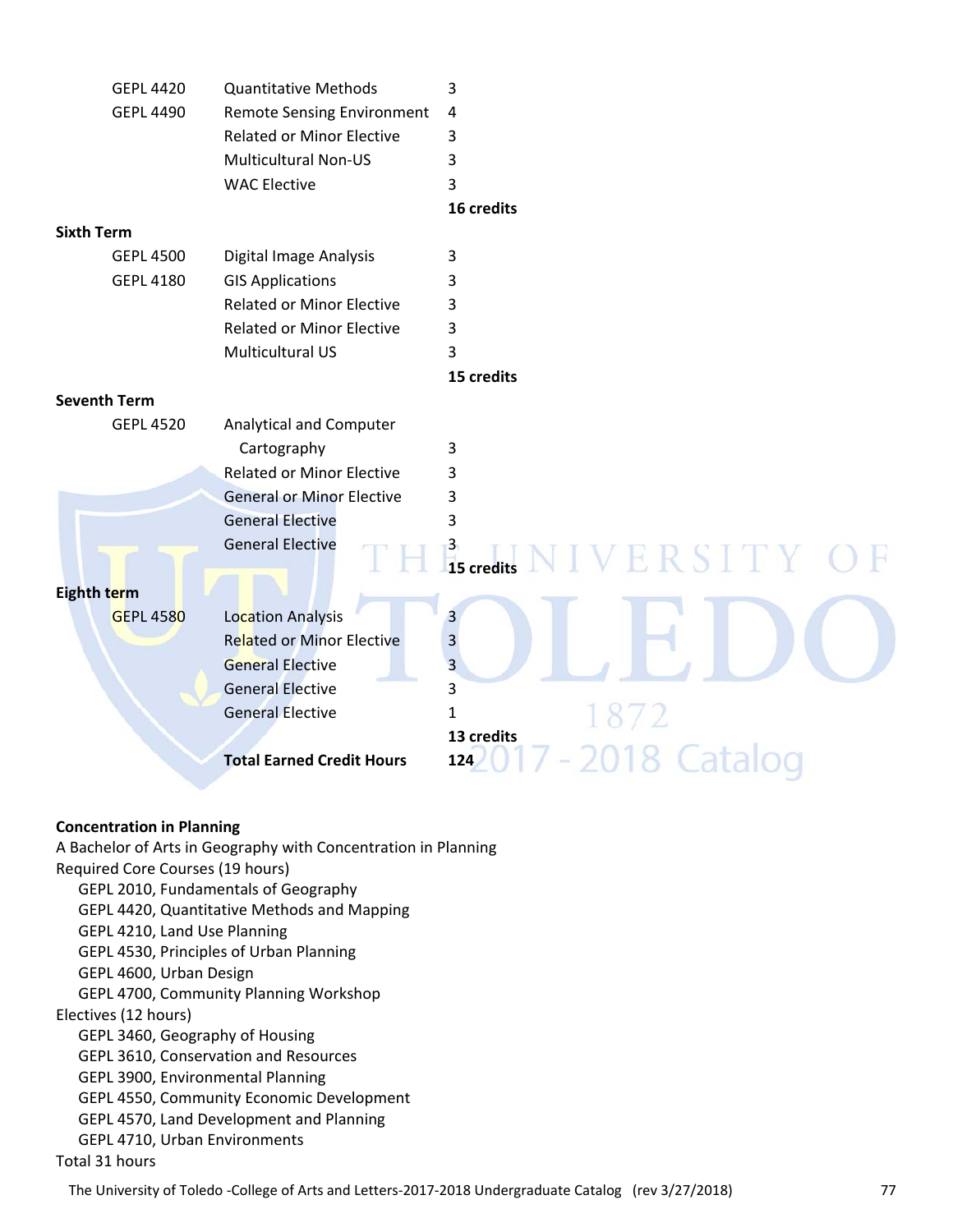# **Sample 4‐year curriculum for the BA in Geography and Planning, Planning Concentration**

| <b>First Term</b>  |                  |                                   |                |
|--------------------|------------------|-----------------------------------|----------------|
|                    | AR 1000          | Orientation                       | 1              |
|                    | <b>ENGL 1110</b> | Composition I                     | 3              |
|                    | <b>LANG 1110</b> | Elementary Language I             | 4              |
|                    |                  | HIST 1010-1200 College History    | 3              |
|                    |                  | <b>UT Core Social Science</b>     | 3              |
|                    | <b>MATH 1180</b> | Reasoning with Mathematics        | 3              |
|                    |                  |                                   | 17 credits     |
| <b>Second Term</b> |                  |                                   |                |
|                    | <b>ENGL 1130</b> | <b>Composition II</b>             | 3              |
|                    | <b>LANG 1120</b> | Elementary Language II            | 4              |
|                    | <b>GEPL 2010</b> | <b>Fundamentals of Geography</b>  | 3              |
|                    |                  | <b>College Humanities</b>         | 3              |
|                    |                  | <b>College Fine Art</b>           | 3              |
|                    |                  |                                   | 16 credits     |
| <b>Third Term</b>  |                  |                                   | VERSITY O      |
|                    | <b>LANG 2140</b> | Intermediate Language I           | 3              |
|                    |                  | <b>UT Core Natural Science</b>    | 3              |
|                    |                  | UT Core Natural Science Lab       | $\mathbf{1}$   |
|                    | <b>GEPL</b>      | <b>GEPL Major Elective</b>        | $\overline{3}$ |
|                    | <b>GEPL 4530</b> | Principles of Urban Planning      | 3              |
|                    |                  | ENGL 2710-2800 College Literature | 3              |
|                    |                  |                                   | 16 credits     |
| <b>Fourth Term</b> |                  |                                   | -2018 Catalog  |
|                    | <b>LANG 2150</b> | Intermediate Language II          | 3              |
|                    | <b>GEPL 4210</b> | Land Use Planning                 | 3              |
|                    | <b>EEES 1010</b> | <b>Physical Geology</b>           | 4              |
|                    | <b>GEPL</b>      | <b>GEPL Major Elective</b>        | 3              |
|                    |                  | <b>UT Core Social Science</b>     | 3              |
|                    |                  |                                   | 16 credits     |
| <b>Fifth Term</b>  |                  |                                   |                |
|                    | <b>GEPL 4420</b> | <b>Quantitative Methods</b>       | 3              |
|                    |                  | <b>Related or Minor Elective</b>  | 3              |
|                    |                  | <b>Related or Minor Elective</b>  | 3              |
|                    |                  | <b>Multicultural Non-US</b>       | 3              |
|                    |                  | <b>WAC Elective</b>               | 3              |
|                    |                  |                                   | 15 credits     |
| <b>Sixth Term</b>  |                  |                                   |                |
|                    | <b>GEPL</b>      | <b>GEPL Major Elective</b>        | 3              |
|                    | <b>GEPL</b>      | <b>GEPL WAC</b>                   | 3              |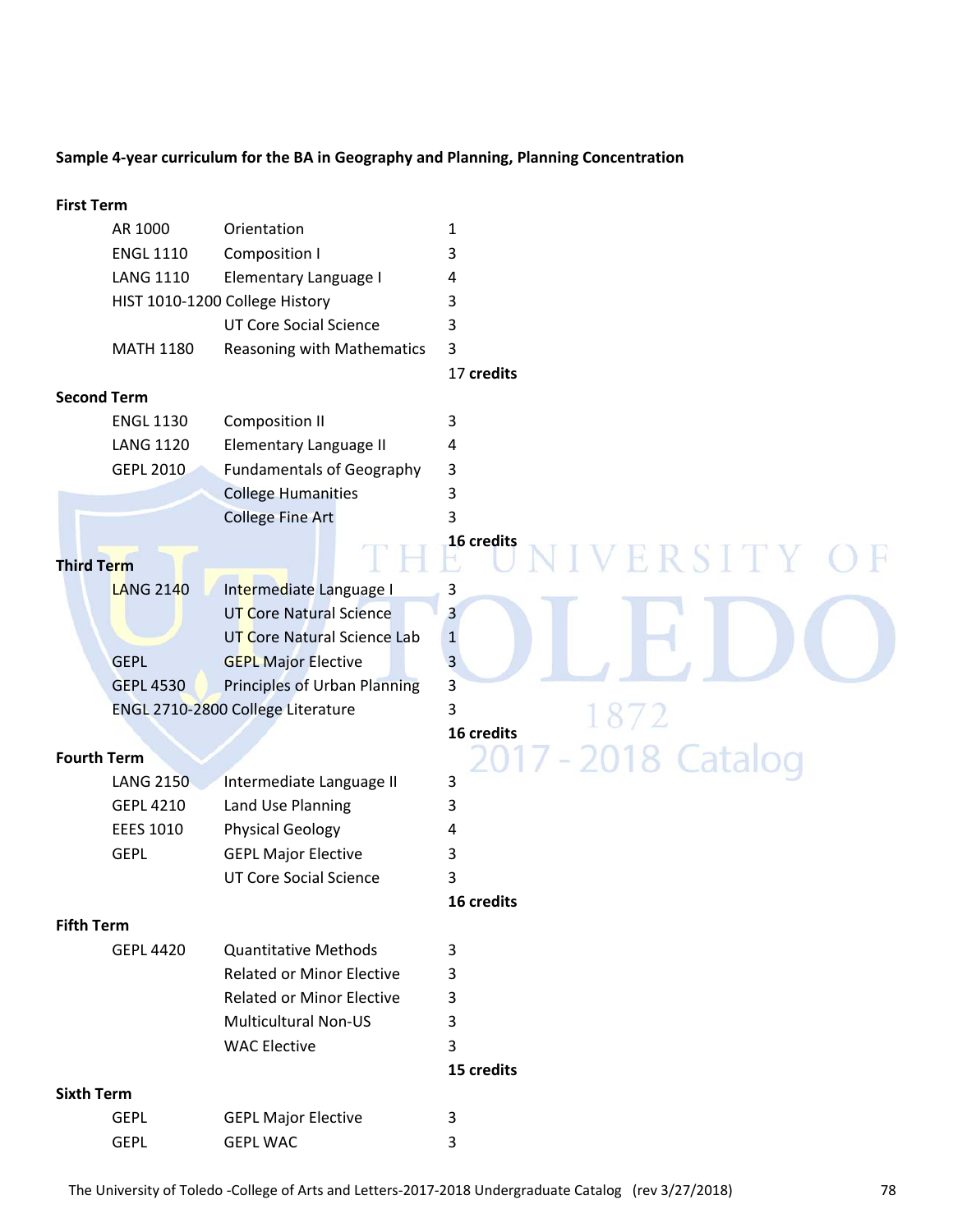|                     | <b>Related or Minor Elective</b>     | 3              |
|---------------------|--------------------------------------|----------------|
|                     | <b>Related or Minor Elective</b>     | 3              |
|                     | Multicultural US                     | 3              |
|                     |                                      | 15 credits     |
| <b>Seventh Term</b> |                                      |                |
| <b>GEPL 4600</b>    | <b>Urban Design</b>                  | 3              |
|                     | <b>Related or Minor Elective</b>     | 3              |
|                     | <b>General or Minor Elective</b>     | 3              |
|                     | <b>General Elective</b>              | 3              |
|                     | <b>General Elective</b>              | 3              |
|                     |                                      | 15 credits     |
| Eighth term         |                                      |                |
| <b>GEPL 4700</b>    | <b>Community Planning Workshop 3</b> |                |
|                     | <b>Related or Minor Elective</b>     | 3              |
|                     | <b>General Elective</b>              | 3              |
|                     | <b>General Elective</b>              | 3              |
|                     | <b>General Elective</b>              | $\overline{2}$ |
|                     |                                      | 14 credits     |

**Total Earned Credit Hours 124**

# **Minor in Geography**

Core Curriculum: GEPL 2010, Fundamentals of Geography GEPL 2030, Cultural Geography GEPL 4530, Principles of Urban Planning GEPL 4650, Physical Geography GEPL 4710, Urban Environments One Regional Course Selected from: GEPL 3030, Geography of Europe GEPL 3120, Geography of Asia GEPL 3300, Geography of Latin America GEPL 4060, Geography of Great Lakes One Planning Course Selected from: GEPL 4210, Land Use Planning GEPL 4530, Principles of Urban Planning GEPL 4550, Community Economic Development GEPL 4570, Land Development and Planning GEPL 4600, Urban Design GEPL 4700, Community Planning Workshop

#### **Minor in Geographic Information Science (GIS)**

Required Courses (23 hours) GEPL 2010, Fundamentals of Geography GEPL 4110, Geographic Information Systems GEPL 4180, Geographic Information Applications GEPL 4490, Remote Sensing of the Environment GEPL 4500, Digital Image Analysis GEPL 4520, Analytical and Computer Cartography

VERSIT R 1872 2017 - 2018 Catalog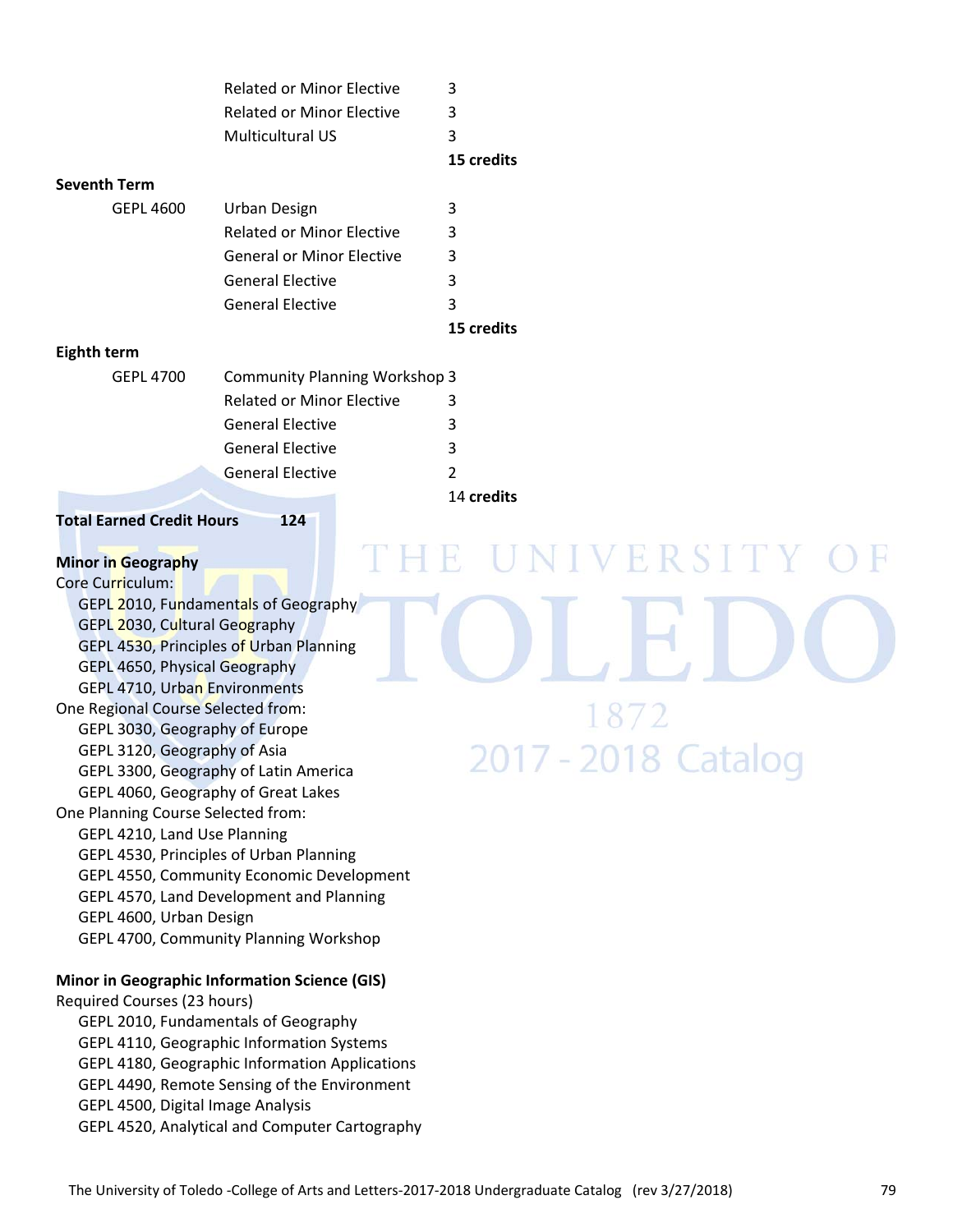#### **Minor in Planning**

Core Curriculum (12 hours) GEPL 4210, Land Use Planning GEPL 4530, Principles of Urban Planning GEPL 4600, Urban Design GEPL 4700, Community Planning Workshop Electives (10 hours) Selected from: GEPL 3460, Geography of Housing GEPL 3900, Environmental Planning GEPL 4550, Community Economic Development GEPL 4570, Land Development and Planning GEPL 4710, Urban Environments Total 22 hours

#### **Honors in Geography**

The honors program in the Department of Geography and Planning is open to all qualified undergraduate majors whether or not they are enrolled in College Honors. The following are requirements for entrance into the departmental honors program in Geography:

#### Admission:

- 1. The student must maintain a 3.5 minimum GPA in Geography courses. ERSIT
- 2. The student must maintain a 3.3 minimum cumulative GPA.
- 3. 12 hours completed work in Geography.
- 4. Qualification as a Geography major whether or not they are enrolled in College honors.

#### Requirements:

A student must complete 9 hours in designated honors courses in Geography and a 4-hour senior honors thesis project. During the final year before graduation, the student will meet with the department's undergraduate Adviser to select a faculty research Adviser, complete and submit to the department's faculty for approval a senior honors project (GEPL 4960). 2017 - 2018 Cat

#### Senior Honors Thesis

The title of the senior honors thesis is reported to the undergraduate Adviser who will then select a faculty research Adviser for the student. The title of the honor's thesis must be filed no later than one semester prior to the expected date of graduation. A copy must also be filed in the library of the Department and students are also expected, as a courtesy, to provide members of their thesis committee with copies.

# **Global Studies**

#### **Interdisciplinary Major**

Jetsabe Caceres, Director

**Degrees Offered**: Global Studies offers a program for a bachelor of arts.

Global Studies is a major that allows students to study a variety of international processes in a comprehensive

The University of Toledo ‐College of Arts and Letters‐2017‐2018 Undergraduate Catalog (rev 3/27/2018) 80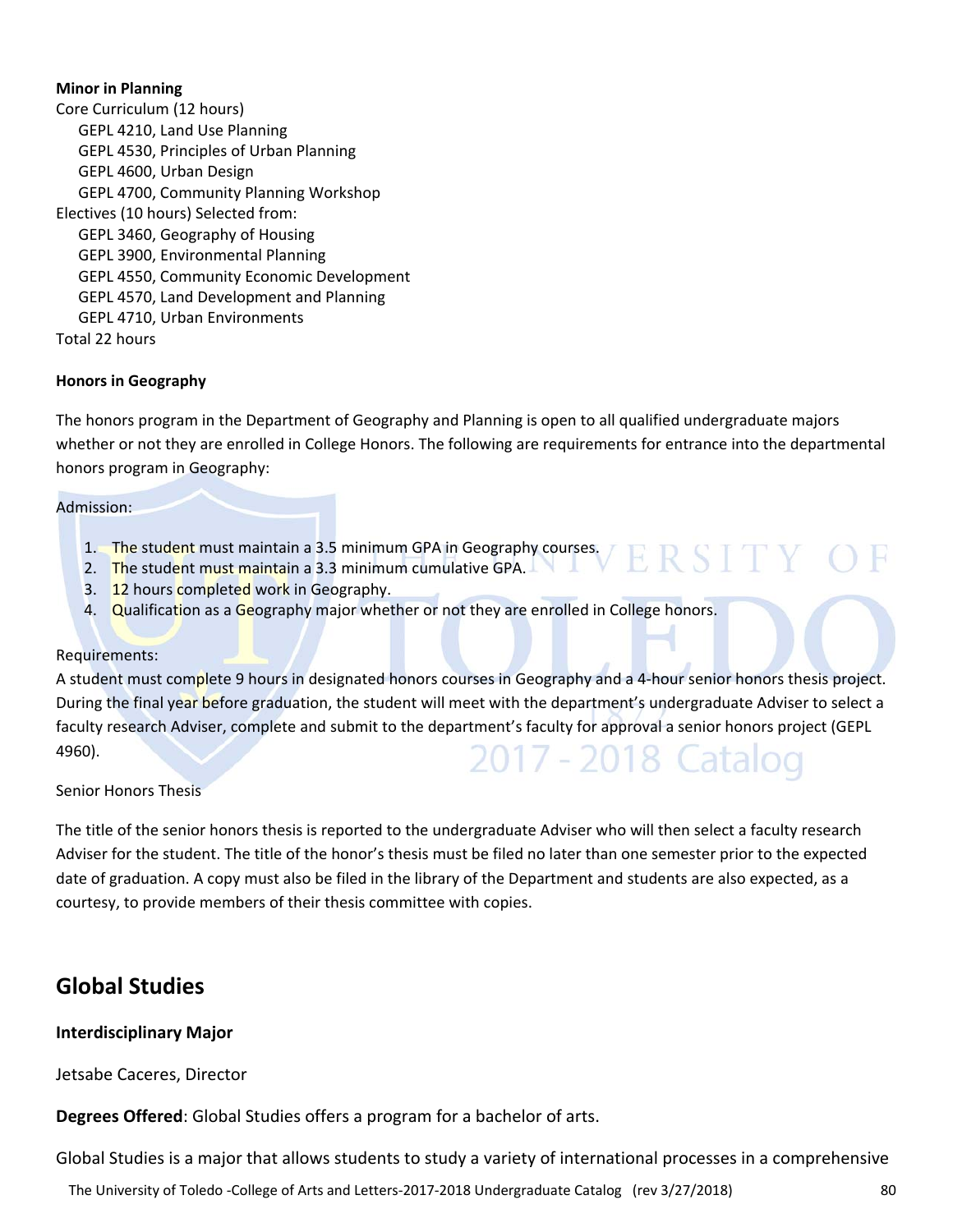and multidisciplinary program of study. The curriculum is planned so that it offers students a background in global affairs in the broadest sense, as well as an opportunity to focus on one geographic area of the world and one international interest area.

Global Studies requires a minimum of 33 credit hours.

# **I. Required courses for the major: (15 hours)**

- GLST 2000 Principles of Global Studies 3 credit hours
- PSC 2600 Principles of Comparative Politics 3 credit hours
- ANT 2800 Cultural Anthropology OR ANTH 3850 Peoples of the World
	- 3 credit hours
- ENGL 3770 World Literature and Culture 3 credit hours
- GLST 4900 Senior Seminar in Global Studies 3 credit hours

# **II. Choose three of the following courses: (9 hours)**

| GEPL 2040 World Regional Geography | 3 credit hours |  |
|------------------------------------|----------------|--|
|                                    |                |  |

- GEPL 4160 Patterns of World Development 3 credit hours
- PSC 1710 Current International Problems 3 credit hours

PSC 2700 Principles of International Relations 3 credit hours

SOC 4800 Social Change in Developing Nations 3 credit hours

**III. Choose two courses with a global or regional focus (6 Hours)**

#### **IV. Choose one 3000‐level foreign Language course 3 credit hours**

To earn a Global Studies degree, students must complete the requirements in all sections with a minimum of a 2.0 cumulative GPA. In addition, students must complete 18 hours of related fields courses. This may be achieved with a minor chosen in consultation with the Global Studies Adviser.

#### **Sample 4‐year curriculum for the BA in Global Studies**

#### **First Term**

| AR 1000          | Orientation                             |            |
|------------------|-----------------------------------------|------------|
| <b>ENGL 1110</b> | College Composition I                   |            |
| MATH 1180        | Reasoning with Mathematics 3            |            |
| <b>PSC 1710</b>  | <b>Current International Problems 3</b> |            |
| <b>LANG 1110</b> | Elementary Language I                   | 4          |
| GLST 2000        | Principles of Global Studies            | 3          |
|                  |                                         | 17 credits |

#### **Second Term**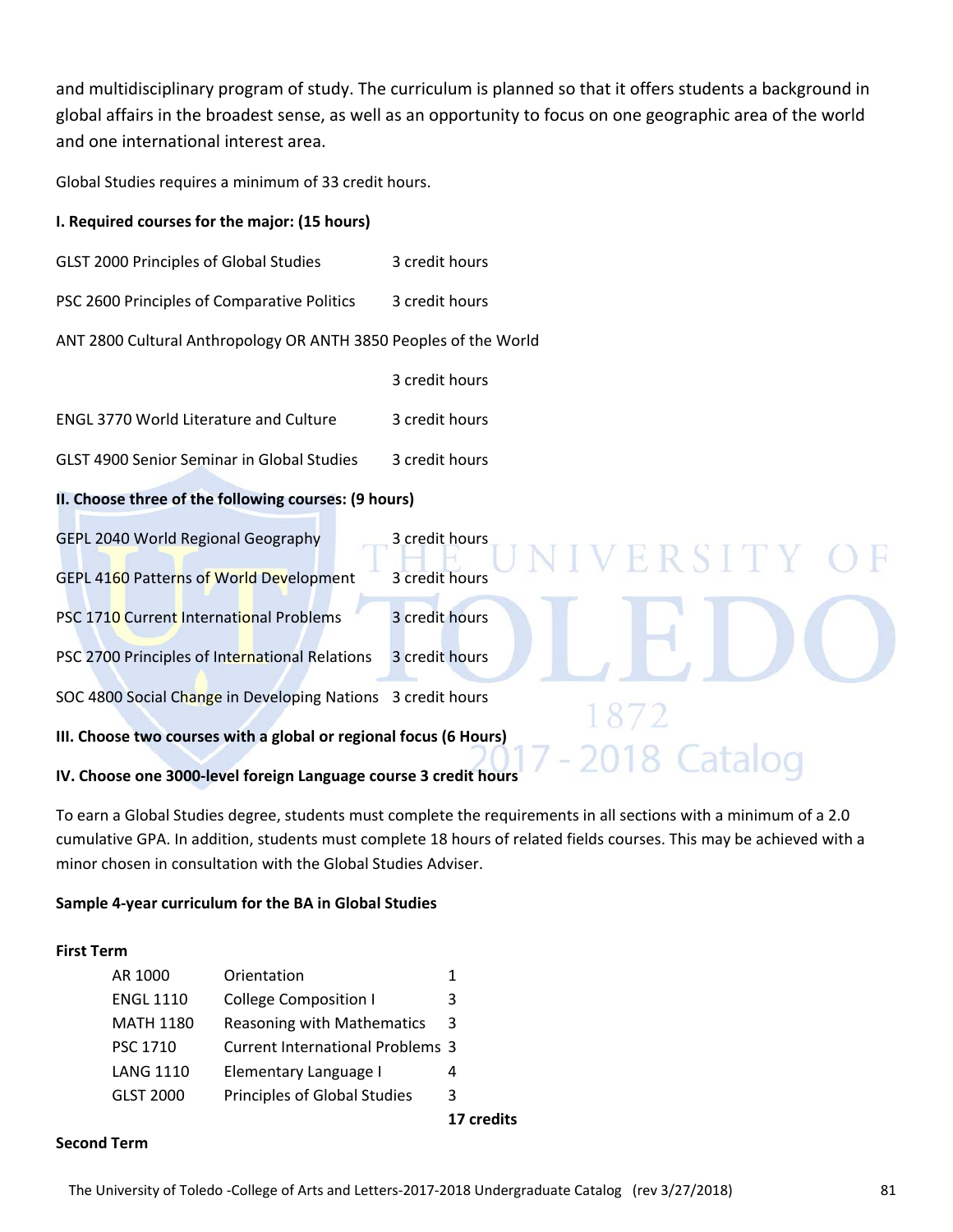|                    | <b>ANTH 2800</b>    | <b>Cultural Anthropology</b>      | 3                                                                |
|--------------------|---------------------|-----------------------------------|------------------------------------------------------------------|
|                    | <b>ENGL 1130</b>    | <b>College Composition II</b>     | 3                                                                |
|                    | <b>LANG 1120</b>    | Elementary Language II            | 4                                                                |
|                    |                     | HIST 1010-1200 College History    | 3                                                                |
|                    |                     | <b>UT Core Natural Science</b>    | 3                                                                |
|                    |                     |                                   | 16 credits                                                       |
| <b>Third Term</b>  |                     |                                   |                                                                  |
|                    | <b>GEPL 2040</b>    | World Regional Geography          | 3                                                                |
|                    | <b>LANG 2140</b>    | Intermediate Language I           | 3                                                                |
|                    |                     | ENGL 2710-2800 College Literature | 3                                                                |
|                    |                     | <b>UT Core Social Science</b>     | 3                                                                |
|                    |                     | College Fine Art                  | 3                                                                |
|                    |                     |                                   | 15 credits                                                       |
| <b>Fourth Term</b> |                     |                                   |                                                                  |
|                    | PSC 2700            | Principles of International       |                                                                  |
|                    |                     | Relations                         | 3                                                                |
|                    | <b>LANG 2150</b>    | Intermediate Language II          | 3                                                                |
|                    | <b>GLST</b>         | <b>GLST Major Area Studies</b>    | 3                                                                |
|                    |                     | <b>UT Core Natural Science</b>    | 3                                                                |
|                    |                     | UT Core Natural Science Lab       | $\frac{1}{3}$                                                    |
|                    | <b>ELEC</b>         | <b>General Elective</b>           | ERSITY                                                           |
|                    |                     |                                   | 16 credits                                                       |
| <b>Fifth Term</b>  |                     |                                   |                                                                  |
|                    | <b>SOC 4800</b>     | Development in Third              |                                                                  |
|                    |                     | <b>World Nations</b>              | 3                                                                |
|                    | <b>GLST</b>         | <b>GLST Major Global Issue</b>    | 3                                                                |
|                    | LANG 3***           | Foreign Language at 3000 level 3  |                                                                  |
|                    | <b>GLST</b>         | <b>GLST Major Area Studies</b>    | 3                                                                |
|                    | <b>ELEC</b>         | <b>General Elective</b>           | ς<br>$\sim$ $\sim$ 1 $\prime$<br>$\sim$ $\sim$ $\sim$<br>Lataivy |
|                    |                     |                                   | 15 credits                                                       |
| <b>Sixth Term</b>  |                     |                                   |                                                                  |
|                    | <b>GEPL 4160</b>    | Patterns of World Development 3   |                                                                  |
|                    | <b>GLST</b>         | <b>GLST Major Area Studies</b>    | 3                                                                |
|                    |                     | UT Core Multicultural US          | 3                                                                |
|                    | <b>ELEC</b>         | <b>General Elective</b>           | 3                                                                |
|                    | <b>GLST</b>         | <b>GLST Major Global Issue</b>    | 3                                                                |
|                    |                     |                                   | 15 credits                                                       |
|                    | <b>Seventh Term</b> |                                   |                                                                  |
|                    | <b>GLST</b>         | Major: Area Studies Course        | 3                                                                |
|                    | <b>GLST</b>         | Major: Area Studies Course        | 3                                                                |
|                    | <b>GLST</b>         | Major: Issue Area Course          | 3                                                                |
|                    | <b>ELEC</b>         | <b>General Elective</b>           | 3                                                                |
|                    | <b>ELEC</b>         | <b>General Elective</b>           | 3                                                                |

 **15 credits**

# **Eighth term**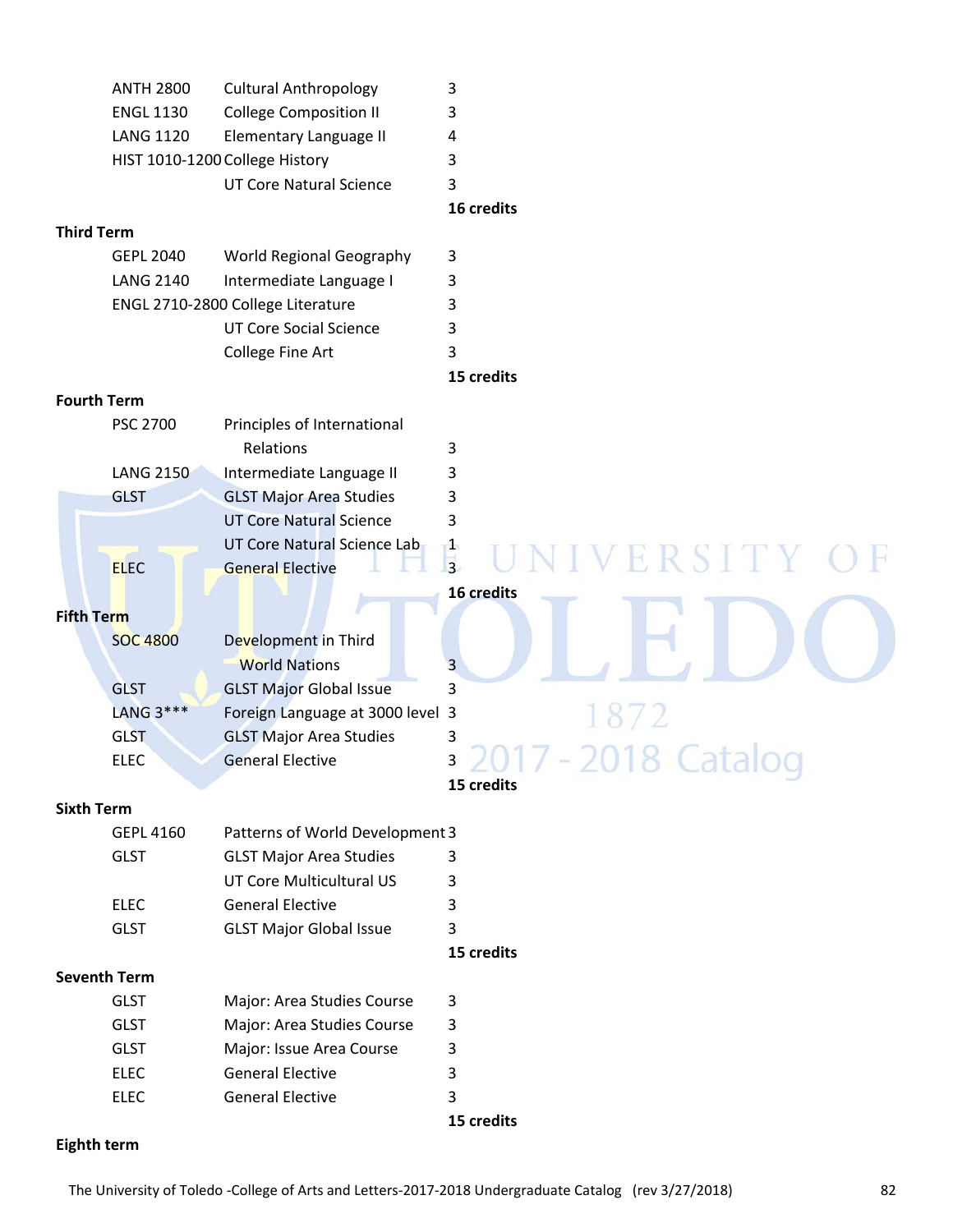|             | <b>Total Earned Credit Hours</b> | 15 credits<br>124 |
|-------------|----------------------------------|-------------------|
| <b>ELEC</b> | <b>General Elective</b>          | 3                 |
| <b>ELEC</b> | <b>General Elective</b>          | 3                 |
| <b>ELEC</b> | <b>General Elective</b>          | 3                 |
| <b>GLST</b> | Major: Issue Area Course         | 3                 |
| GLST 4900   | Sr. Seminar in Global Studies    | 3                 |

# **Department of History**

Charles Beatty‐Medina, Department Chair

Amy Pflugrad‐Jackisch and Jason Jordon, Undergraduate Advisers

**Degrees Offered**: History offers a program for a bachelor of arts degree and an honors degree.

Advanced Placement Program

Refer to the University of Toledo's Registrar page at https://www.utoledo.edu/offices/registrar/student\_records/advan\_credits.html for specific information on minimum scores and credits awarded for Advanced Placement examinations administered by the College Board Advanced Placement Program

# **Requirements for the Undergraduate Major**

The major of 33 hours in History must be distributed as follows:

A. HIST 2000 (4 hours)

B. Of the remaining 29 hours, 12 to 16 hours (4 courses) must be at the 400

C. At least 9 of these 29 hours (3 courses) shall be in fields of United States history, and at least 9 (3 courses) must be in fields of non‐United States history.

Additionally, history majors must complete a minor, a second major, or meet the requirement of 18 hours in "related fields" courses. These classes are chosen from at least 3 of the following areas: economics, political science, English and American literature, foreign language, geography, philosophy, sociology, psychology, art history, music history or theatre history. Courses accepted to meet this requirement are listed in the student Degree Audit Report. At least 12 of the hours in related courses must be at the 3000 and 4000 levels.

The related fields course requirement may be met with completion of a minor in another discipline or a second major. However, students are required to meet with an Adviser to verify and approve their selection in advance.

Student may not take P/NC for the minimum requirements for the major, but may opt for P/NC in related courses.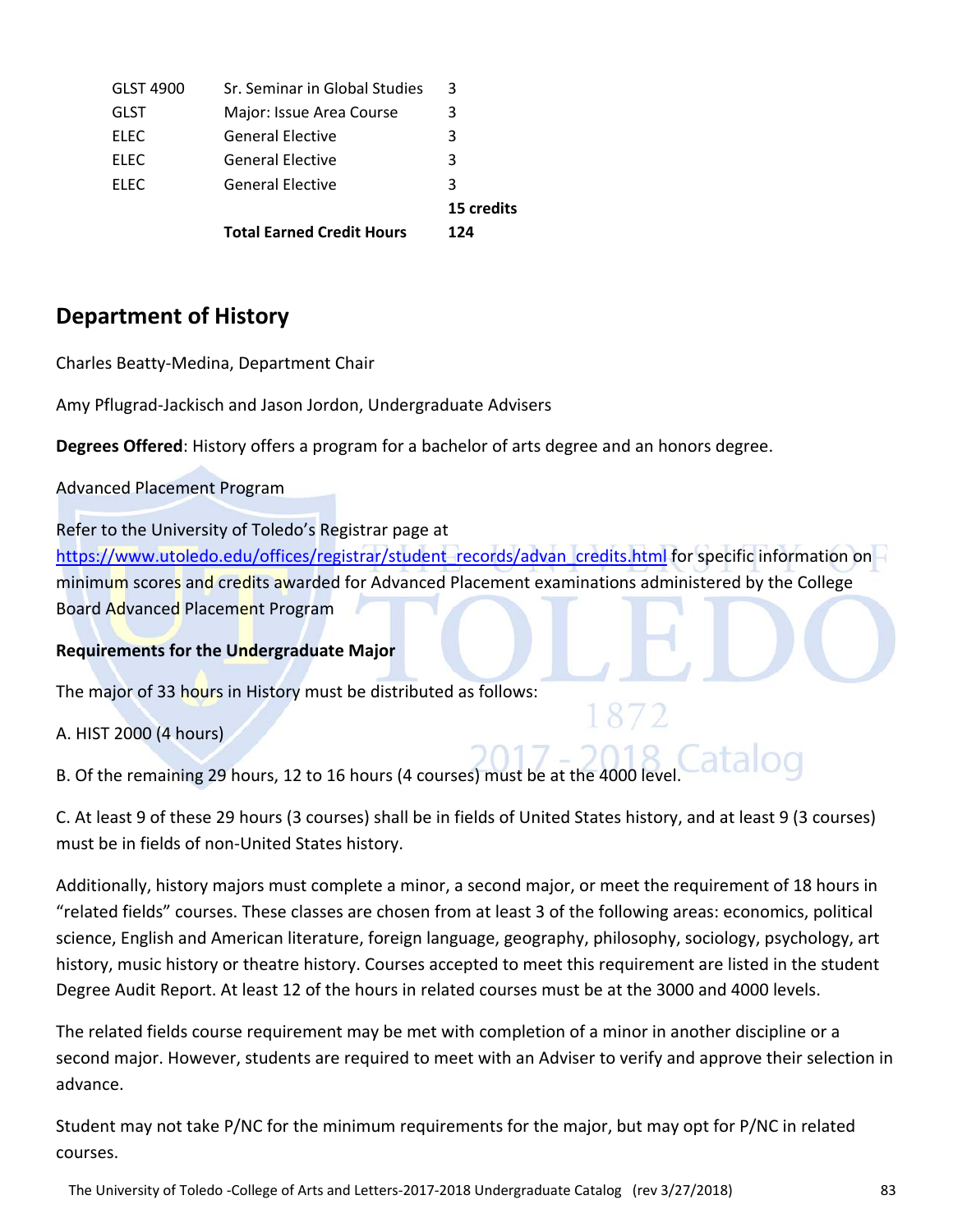#### **Sample 4‐year curriculum for the BA in History**

#### **First Term**

| HIST 1010-1200 History |                                 |   |  |
|------------------------|---------------------------------|---|--|
| LANG 1110              | Elementary Foreign Language I 4 |   |  |
| AR 1000                | Orientation                     |   |  |
| <b>ENGL 1110</b>       | Composition 1                   |   |  |
|                        | Fine Arts Elective              | 3 |  |
|                        | <b>General Elective</b>         |   |  |

#### **17 credits**

#### **Second Term**

| <b>HIST</b>      | <b>History Major Elective</b>    |  |
|------------------|----------------------------------|--|
| <b>ENGL 1130</b> | Composition II                   |  |
| <b>LANG 1120</b> | Elementary Foreign Language II 4 |  |
|                  | Social Science                   |  |
| <b>MATH 1180</b> | Reasoning with Mathematics 3     |  |

**16 credits**

#### **Third Term**

| <b>HIST 2000</b> | <b>History Methods</b>  |   |
|------------------|-------------------------|---|
| <b>LANG 2140</b> | Foreign Language        | 3 |
|                  | <b>Natural Science</b>  | 3 |
|                  | Social Science          | 3 |
|                  | <b>General Elective</b> | 3 |
|                  |                         |   |

#### **Fourth Term**

| <b>HIST</b>      | <b>History Major Elective</b> |                              |
|------------------|-------------------------------|------------------------------|
| <b>HIST</b>      | <b>History Major Elective</b> |                              |
| <b>LANG 2150</b> | Intermediate Language II      |                              |
|                  | <b>Natural Science</b>        | <b>3 2017 - 2018 Catalog</b> |
|                  | Natural Science Laboratory    |                              |
|                  | Social Science                |                              |

# **Fifth Term**

| HIST 3/4XXX<br>History Elective           |   |
|-------------------------------------------|---|
| HIST 3/4XXX<br>History Elective           | 3 |
| <b>ENGL 2710-2800 Literature Elective</b> |   |
| <b>Natural Science Elective</b>           | ર |
| <b>Related Fields or Minor</b>            | 2 |
|                                           |   |

#### **Sixth Term**

| HIST 4XXX | <b>History Elective</b>                   |  |
|-----------|-------------------------------------------|--|
| HIST 4XXX | <b>History Elective</b>                   |  |
|           | <b>Related Fields or Minor Elective 3</b> |  |
|           | Related Fields or Minor Elective 3        |  |
|           | <b>General Elective</b>                   |  |

# design and the contractive the contraction of the contraction of the contraction of the contraction of the contraction of the contraction of the contraction of the contraction of the contraction of the contraction of the c **16 credits** 872 7 - 2018 Catalog 20

VERSITY

# **16 credits**

# **15 credits**

Ħ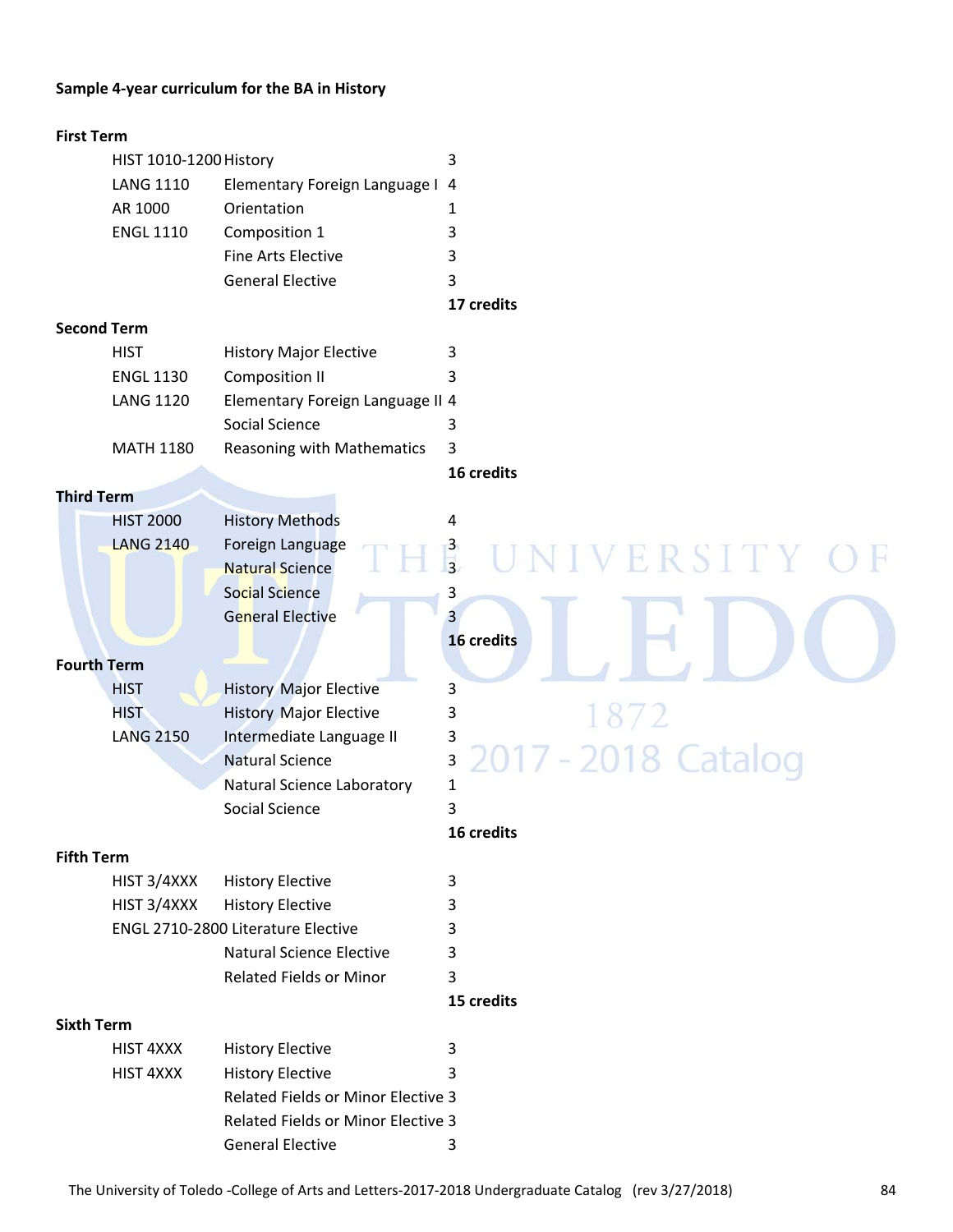#### **15 credits**

| <b>Seventh Term</b> |                                           |            |
|---------------------|-------------------------------------------|------------|
| HIST 4XXX           | <b>History Elective</b>                   | 3          |
| HIST 4XXX           | <b>History Elective</b>                   | 3          |
|                     | <b>Related Fields or Minor Elective 3</b> |            |
|                     | <b>Related Fields or Minor Elective 3</b> |            |
|                     | <b>General Elective</b>                   | 3          |
|                     |                                           | 15 credits |
| Eighth term         |                                           |            |
| <b>HIST</b>         | <b>History Elective</b>                   | 3          |
|                     | <b>Related Fields or Minor Elective 3</b> |            |
|                     | <b>General or Minor Elective</b>          | 3          |
|                     | <b>General Elective</b>                   | 3          |
|                     |                                           | 15 credits |
|                     | <b>Total Earned Credit Hours</b>          | 124        |

# **Requirements for the Undergraduate Minor in History**

The minor of 21 hours in History must be distributed as follows:

A. HIST 2000 (4 hours)

B. Of the remaining 17 hours, 9 hours must be at the 4000 level.

# **Honors in History**

Qualified students are invited to work for the degree citation "honors in history."

A. Admission: History majors who demonstrate unusual promise in the study of history are invited by the department to enroll in the University Honors Program; departmental honors may be pursued concurrently. Admission to departmental honors is based on the following:

ERSIT

- 1. Sophomore standing
- 2. Overall minimum GPA of 3.0
- 3. A minimum GPA of 3.3 in all history courses (a minimum of 10 hours)
- 4. Recommendation from two professors
- 5. An interview with the Adviser

B. Requirements: To earn departmental honors in history, each student will satisfactorily complete the following. The required credit hours are included among the 33 hours necessary for the major in history.

1. Honors recognition in two history courses. Honors recognition courses are regularly scheduled 3000 to 4000 level courses in which special recognition is achieved by reading and research in addition to the normal requirements of the course.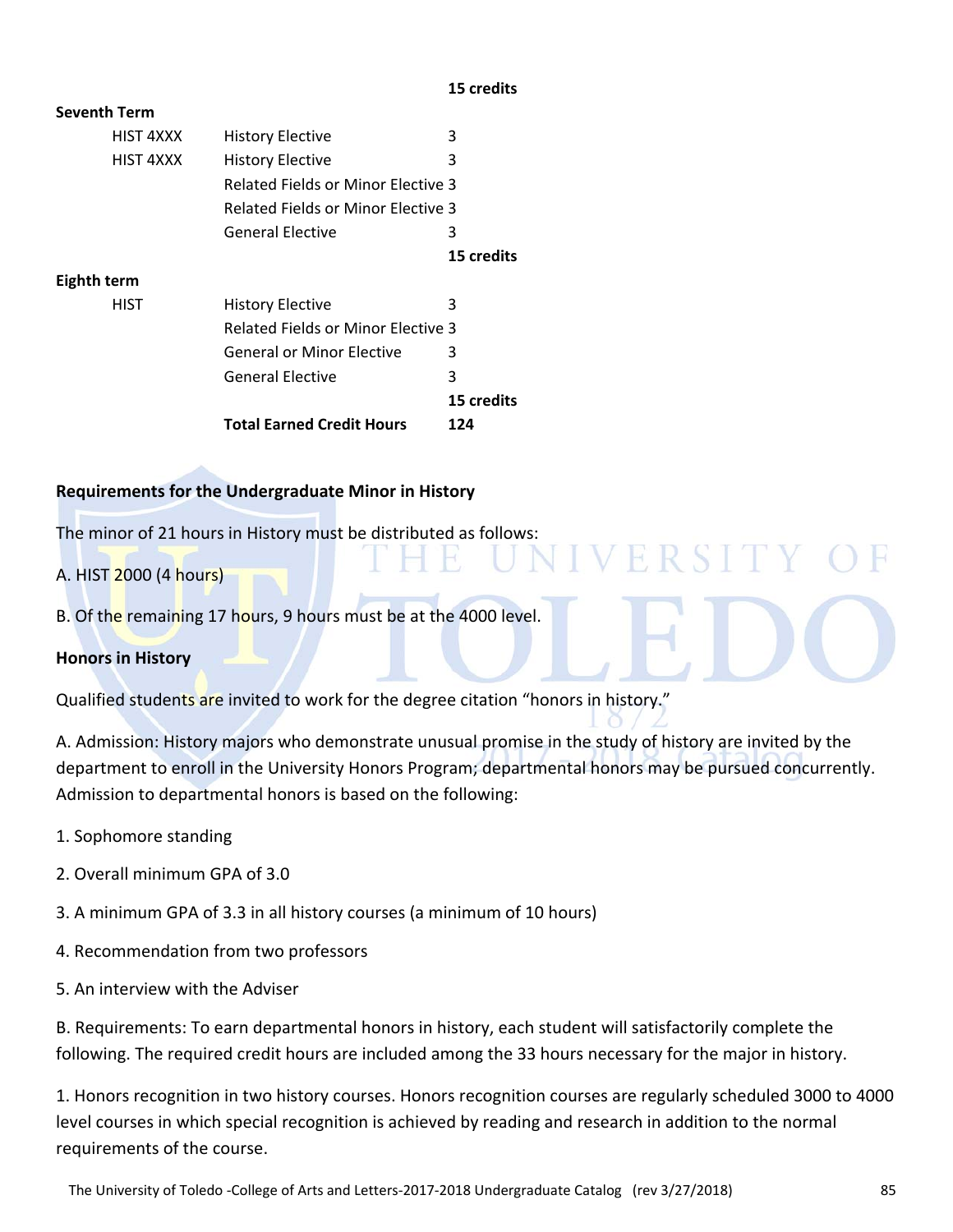2. Three hours of independent research under Junior Honors Research (HIST 3870).

3. Six hours of thesis under Senior Honors Research (HIST 4870, 4880) leading to the completion of a senior thesis.

4. Oral examination covering the area of the senior thesis.

# **INTERDISCIPLINARY MINORS**

Because of the interdisciplinary nature of these minors, and because they are not associated with a major degree program, students must work with their Adviser in selecting which courses to take. Courses required/counted in the major may not also be taken for minor credit. Whenever possible, courses should be chosen from outside a student's major.

# **Digital Arts and Visual Communication** (18 hours)

**Description:** A broad range of communication design and creative problem‐solving skills will prepare students to apply, and demonstrate an understanding of the visual communication design process using both traditional design skills and the latest computer software.

# **Required:**

ART 1070 Fundamentals of Digital Media (Art majors should replace this course with an additional elective from below) (3 hours)

# **Select remaining credits to total 18 from:**

ART 1050 Fundamentals of Surface (2D Design) (3 hours) ART 1080 Perceptual Drawing (3 hours) \*ART 2010 Digital Print‐Based Media (3 hours) \*ART 2020 Digital Interactive Media (3 hours) \*ART 2030 Photography (Introduction/digital) (3 hours) 2017 - 2018 Catalod COMM 2150 Digital Publishing (3 hours) COMM 2300 Photojournalism (3 hours) \*FILM 2320 Video I (3 hours) ARTH 2980 History of Graphic Design (3 hours) \*ART 3000 NM Black and White Photography (3 hours) \*ART 3000 NM Digital Photography (Intermediate) (3 hours) \*ART 3010 NM Interactivity (3 hours) COMM 3340 Visual Communication I (3 hours) COMM 3350 Graphic Communication I (3 hours) \*FILM 3560 Digital Post‐production (4 hours) \*ART 4020 NM Imaging: Electronic Text and Publishing (3 hours) \*COMM 4330 Integrated Media (3 hours) \*COMM 4340 Visual Communication II (3 hours) \*COMM 4350 Graphic Communication 2 (3 hours)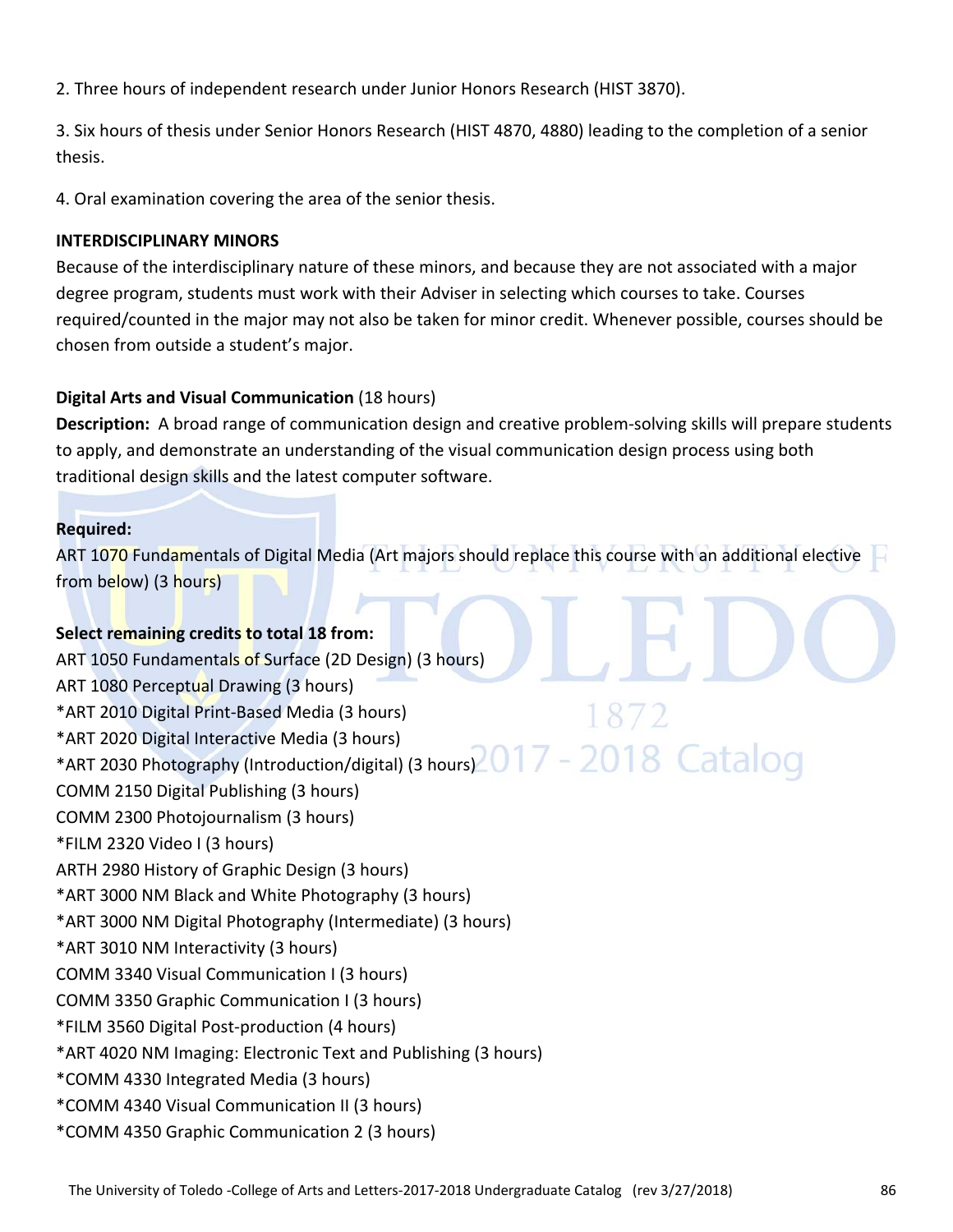\* This course has at least one pre-requisite. Contact the instructor to determine if you have acceptable *alternative experience for admission into the course.*

# **Documentary Production and Practice** (18 hours)

**Description:** The CoCA interdisciplinary minor in Documentary Production and Practice aims to teach students about the history and application of documentary practice so that they may have an understanding of the specific tools and techniques used in the creation of still and moving images that convey factual, scientific and personal histories.

*The College recommends that non‐Art majors also take ART 1070 before beginning this minor.*

# **Required Courses:** (6 hours) Choose one (3 hours):

COMM 2160 TV Production I \*FILM 2310 Film I

# Choose one (3 hours):

\*ART 2030 Photography COMM 2300 Photojournalism

# **Select remaining credits to total 18 from:**

(Courses should be chosen primarily from outside your major. At least 9 credits must be at the 3/4000 level.)

THE UNIVERSITY OF

\*ART 2030 Photography \*FILM 2310 Film I  $8/2$ COMM 2160 TV Production I 2017 - 2018 Catalog COMM 2300 Photojournalism \*COMM 3180 Mass Communication Law \*FILM 3370 Documentary Film \*FILM 3510 Lighting and Cinematography \*FILM 3820 Documentary Field Production \*ART 4000 New Media Imaging *(Documentary Photography or other appropriate topics chosen in consultation with Adviser)* \*FILM 4210 Film Censorship \*COMM 4220 TV Production III \*COMM 4250 Mass Communication History

\* This course has at least one pre-requisite. Contact the instructor to determine if you have acceptable *alternative experience for admission into the course.*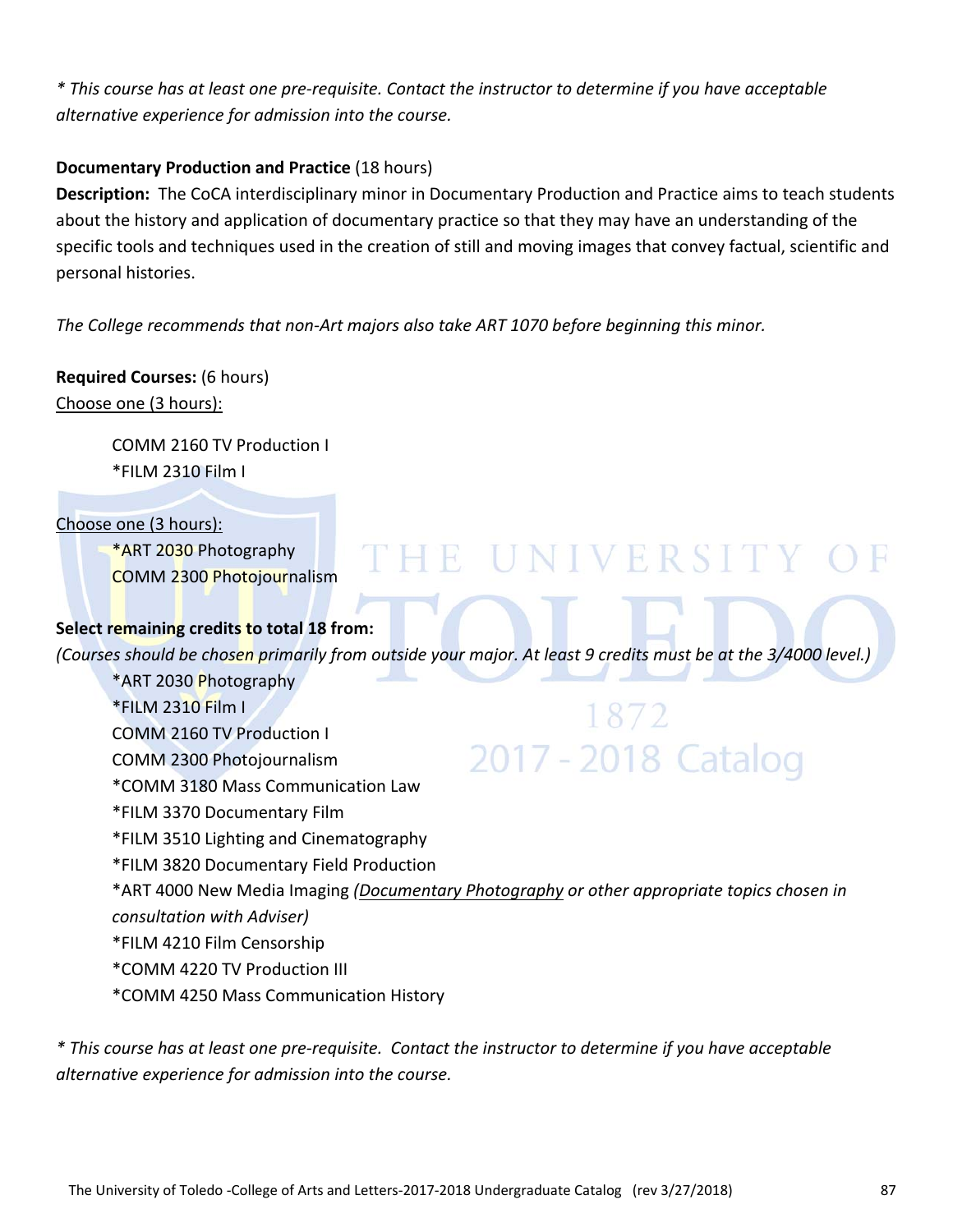# **Sound Production and Design** (18 Hours)

**Description:** A minor in Sound Production and Design is a specialized secondary field of study for students who wish to concentrate on audio production in a variety of professional settings. This minor prepares students for careers as recording and sound engineering professionals in live performance, live television & radio broadcast, and audio postproduction for film and video.

# **Required Courses:**

COMM 2210 Audio Production I (3 hours) THR 4400 Theatre Design: Sound (3 hours) MUS 2260 Electronic Music (2 hours) MUS 2270 Recording Techniques (2 hours)

# **Select remaining credits to total 18 from:**

THR 1030 Lighting and Sound (3 hours) ART 1070 Fundamentals of Digital Media (3 hours) COMM 3210 Audio Production II (3 hours) MUS 3260 Advanced Electronic Music (3 hours) MUS 3270 Advanced Recording Techniques (2 hours) FILM 3520 Audio Production and Post-Production (3 hours)

# **Visual Effects and Animation** (18 Hours)

**Description:** A minor in Visual Effects and Animation is a specialized secondary field of study for students who wish to develop techniques for motion graphics and animation concept development and production.

**NIVERSITY** 

ZUTO Calait

# **Required Courses:**

ART 1070 Fundamentals of Digital Media *(Art majors should replace this course with an additional elective from below)* (3 hours) \*FILM 4240 Genre: Animation Studies (4 hours)

# **Select remaining credits to total 18 from:**

\*ART 2020 Digital Interactive Media (3 hours) \*FILM 2310 Film I (3 hours) \*FILM 2320 Video I (3 hours) \*ART 3010 NM Interactivity (3 hours) COMM 3350 Graphic Communication I (3 hours) \*FILM 3530 Animation and Optical Printing (3 hours) \*ART 4020 NM Time/Motion/Space (3 hours)

The University of Toledo ‐College of Arts and Letters‐2017‐2018 Undergraduate Catalog (rev 3/27/2018) 88 \* This course has at least one pre-requisite. Contact the instructor to determine if you have acceptable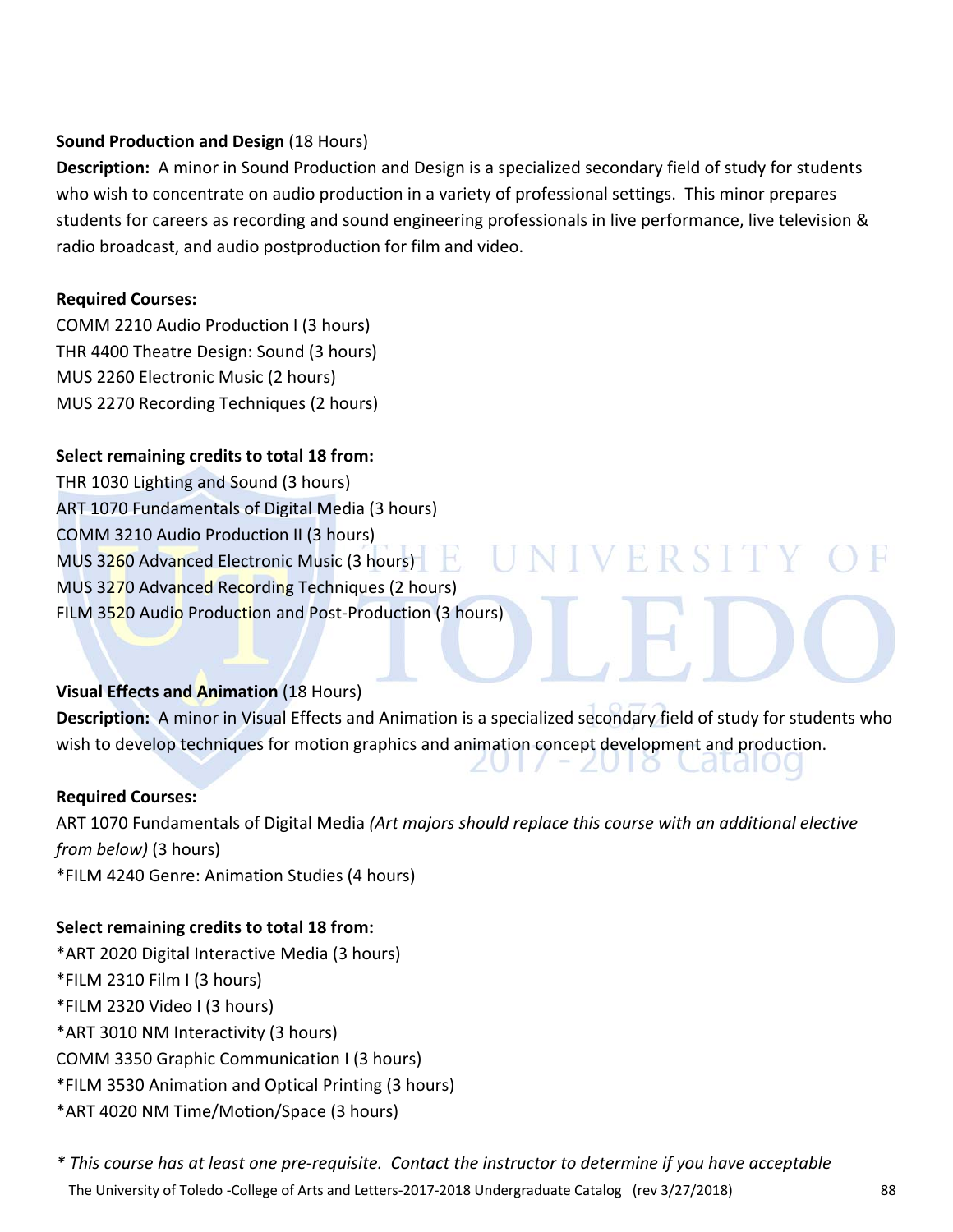*alternative experience for admission into the course.*

# **Law and Social Thought**

# **Interdisciplinary Major**

Renee Heberle, Co‐Director, Adviser

Jerry Van Hoy, Co‐Director, Adviser

Sam Nelson, Pre‐Law Adviser

**Degrees Offered**: Law and Social Thought offers a program for a bachelor of arts.

LST's Curriculum is strictly interdisciplinary. It provides students with tools for the appraisal of U.S. and other legal systems and the policies, practices and philosophies that underlie them. It encourages reflection on the values that shape citizenship in contemporary democracy. It also focuses on issues of law in relation to morality, politics, language and the arts of critical and creative thinking. LST students are given the responsibility of determining their path through LST, with hands-on advising from the co-directors, and are consulted on questions of program direction and course selection. Upper Division Seminars are selected by students in collaboration with faculty.

2017 - 2018 Catalog

# **Requirements for the Undergraduate Major**

- LST 2010, Law and Social Thought, 3 hours
- LST 2500, 3500, Pro-seminars, 3 hours
- LST Elective Courses/Cross‐Listed Courses, 18 hours

Path 1: Law, History, and Theory

Path 2: Law, Difference, and Social Practices

Path 3: Law, Institutions, and Public Policy

Path 4: Comparative Law

- LST 4900, Upper Division Seminars, 6 hours
- LST 4990, Capstone Seminar, 3 hours.
- LST 4940, Field Experience, 3‐6 hours

Every LST student is required to turn in a graduation portfolio.

# **Concentrations**

Concentratons replace LST electives with courses from one of the two following areas:

Women's and Gender Studies

The University of Toledo ‐College of Arts and Letters‐2017‐2018 Undergraduate Catalog (rev 3/27/2018) 89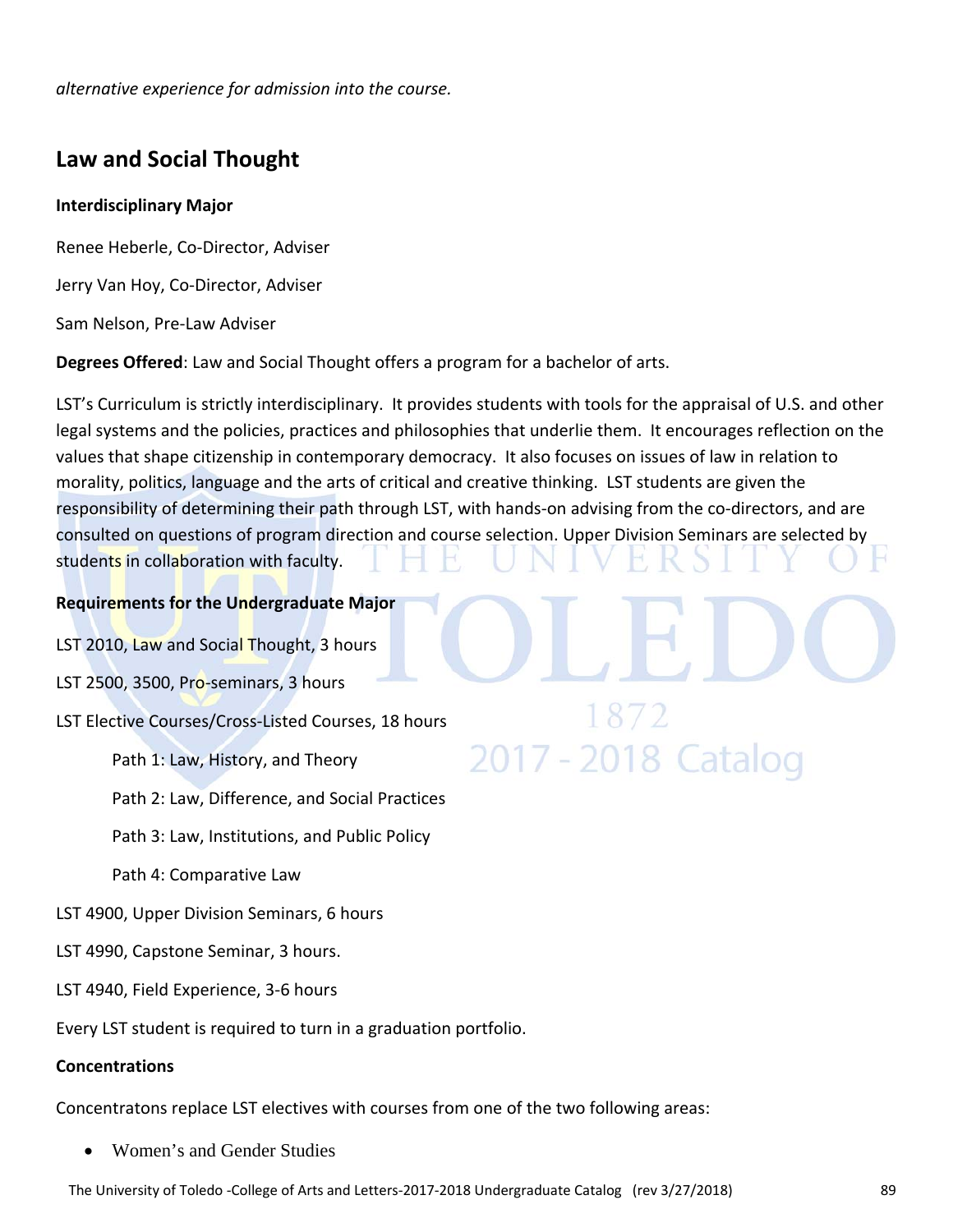• Disability Studies

See your Adviser for more information.

# **Sample 4‐year curriculum for the BA in Law and Social Thought**

# **First Term**  ENGL 1110 College Composition I 3 SPAN 1110 Elementary Spanish I 4 MATH 1180 Reasoning with Mathematics 3 LST 2010 Law and Social Thought WAC 3 AR 1000 Orientation 1 HIST 1010-1200 College History 3 **17 credits Second Term**  ENGL 1130 College Composition II 3 SPAN 1120 Elementary Spanish II 4 LST 2800 Cultural Anthropology 3 BIOL 1120 Survey of Biology 3 BIOL 1220 Survey of Biology Lab 1 LST 2500 Proseminar I 1 **15 credits Third Term**  SPAN 2140 Intermediate Spanish I 3 ENG 2710 Reading Fiction 3 PSY 1010 Principles of Psychology 3 PHYS 1320 Jurassic Physics 3 GEPL 2030 Cultural Geography 3 **15 credits** 2018 Catalog **Fourth Term**  SPAN 2150 Intermediate Spanish II 3 PHIL 1010 Introduction to Logic 3 LST 2640 Race, Class and Gender 3 ANTH 2100 Human Society Through Film 3 PHIL 3230 Modern Philosophy 3 **15 credits Fifth Term**  REL 1220 World Religions 3 ECON 1010 Introduction to Economic Issues 3 MUS 2220 History of Jazz 3 LST 3550 Principles of Law 3 BUAD 2080 Global Environment Of Business3 **15 credits Sixth Term** LST 4900 Upper Division Seminar 3

The University of Toledo ‐College of Arts and Letters‐2017‐2018 Undergraduate Catalog (rev 3/27/2018) 90

LST 4940 Field Experience 3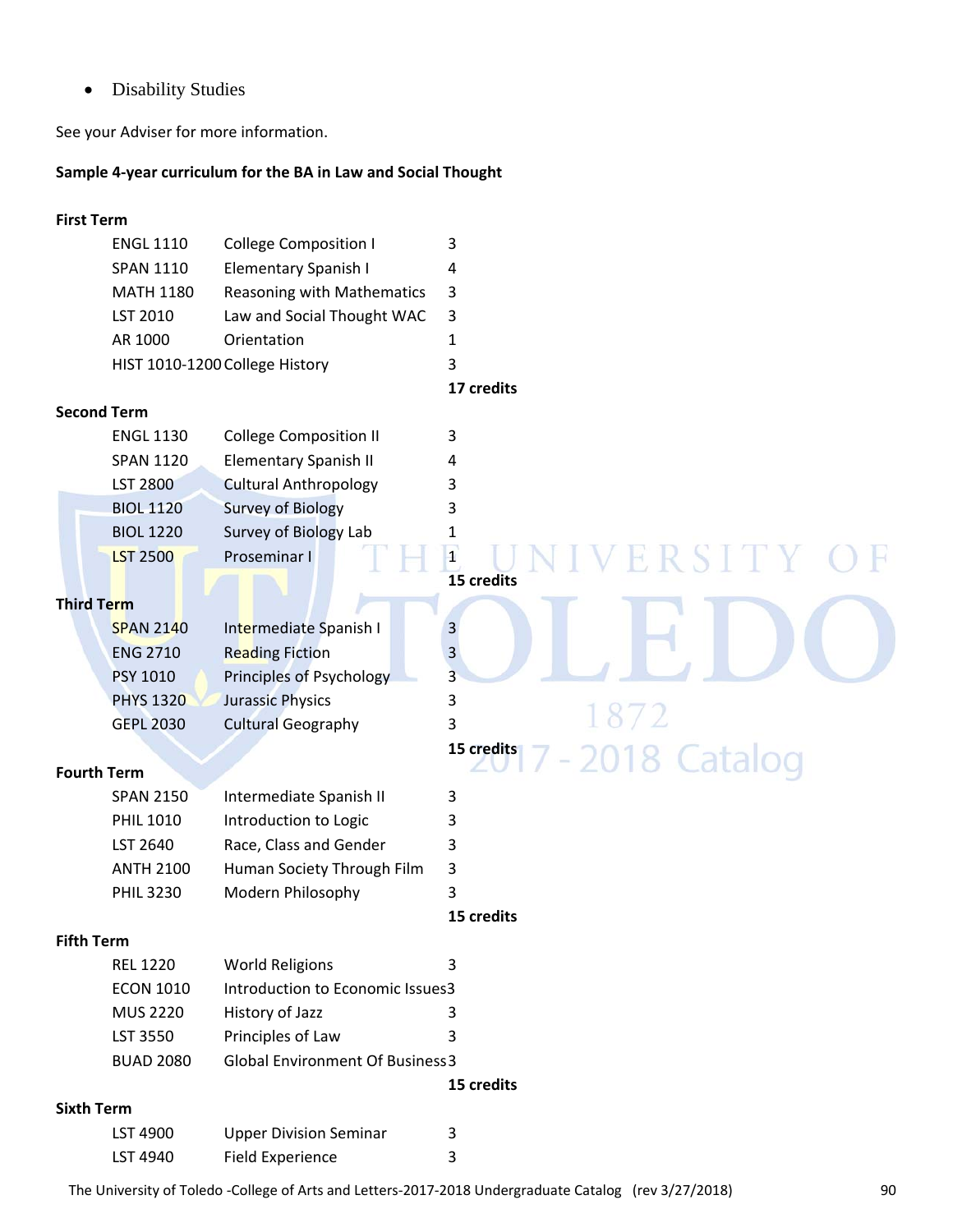| LST 3750         | Social and Political Philosophy 3 |     |
|------------------|-----------------------------------|-----|
| COMM 4090        | <b>Mass Communication Ethics</b>  | - 3 |
| LST 3500         | <b>Proseminar II</b>              |     |
| <b>ENGL 3050</b> | <b>Persuasive Writing</b>         |     |

# **16 credits**

# **Seventh Term**

| LST 4900  | <b>Upper Division Seminar</b>  |     |  |
|-----------|--------------------------------|-----|--|
| LST 3510  | Constitutional Law I           |     |  |
| SOCW 3070 | Child Welfare I                | ર   |  |
| GEPL 3860 | Gender Issues In Geography     | - 3 |  |
| COMM 3180 | <b>Mass Communications Law</b> |     |  |

 **16 credits**

# **Eighth term**

| LST 3500         | Proseminar II                  |   |  |
|------------------|--------------------------------|---|--|
| LST 4990         | LST Capstone                   | 3 |  |
| ECON 3070        | <b>Economics and Law</b>       | З |  |
| <b>BANS 3060</b> | <b>Managerial Economics</b>    | 3 |  |
| LST 3520         | <b>Constitutional Law II</b>   |   |  |
| <b>WGST 3010</b> | Issues in Women's Studies WAC3 |   |  |

 **16 credits Total Earned Credit Hours 125**

ER STT

# **Honors in LST**

Majors in Law and Social Thought are strongly encouraged to pursue program honors. In order to earn program honors, the student must:

1. Have a minimum LST GPA of 3.4 and a minimum cumulative GPA of 3.3.

2. Submit two papers from different, advanced LST courses to Program Directors. These courses will also satisfy the LST elective or upper division seminar requirements.

3. Write a thesis under the direction of an LST‐affiliated faculty member. Students must enroll in Honors Thesis in Law and Social Thought. Participation in the University Honors College is not required for those seeking program honors.

4. Honors Thesis in Law and Social Thought (3 hours) will count as an elective course in the required courses for the major.

# **Minor in Law and Social Thought**

Courses taken in the minor must come from a discipline other than the student's major discipline to ensure that the minor will provide intellectual breadth complementary to a specialized curriculum in a traditional discipline.

Core Requirements (6 hours):

The University of Toledo ‐College of Arts and Letters‐2017‐2018 Undergraduate Catalog (rev 3/27/2018) 91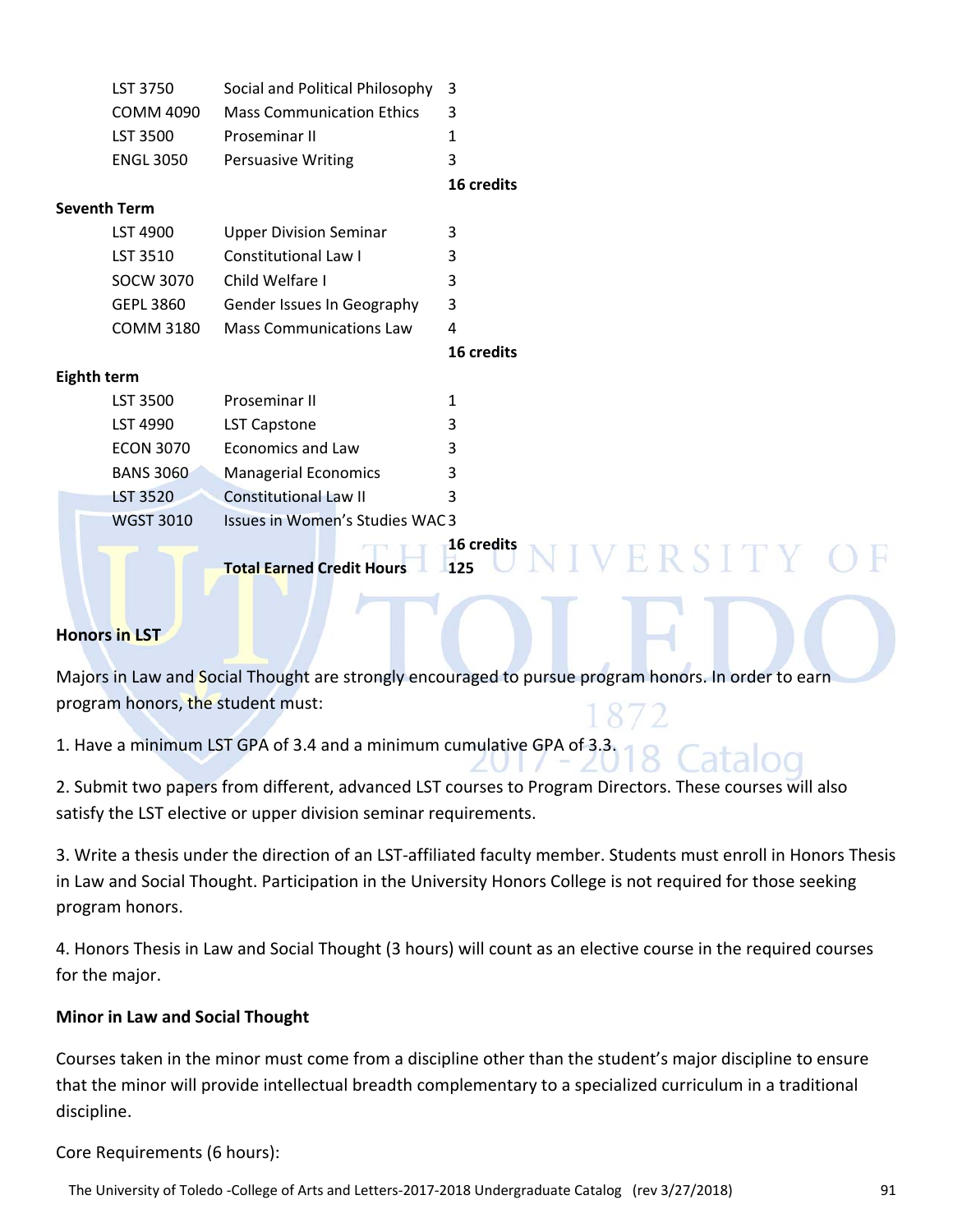LST 2010, Law and Social Thought, 3 hours

Critical Reasoning (choose one), 3 hours COMM 3820 ENGL 4780 HIST 2000 PHIL 3000 TO 4990 PSC 2800,3110 PSY 2100 SOC 3290

Electives (15 hours):

Five electives cross-listed or taught for the Law and Social Thought program. Electives should be chosen from one of the four paths listed above in the degree requirements for Law and Social Thought majors.

At least one elective must be a law and social thought upper division seminar (LST 4900) compatible with the chosen path.

Independent Study

No more than one independent study will count toward completion of the minor.

Program of Study

The student's program of study must be approved by a program Adviser and verified before graduation.

Field Experience

Students working toward a minor in Law and Social Thought will be invited to participate in field experience, and elective credit will be offered depending on the student's level of involvement.

# 2017 - 2018 Catalog

VERSITY OF

# **Middle East Studies**

#### **Interdisciplinary Major**

Gaby Semaan, Adviser

Middle East Studies is a specialization within the Global Studies major. Its offerings are designed to provide students an appropriate exposure to the history, religions, cultures, and socioeconomic systems of the Middle East, and in turn, that region's relations with the rest of the world, as well as to create balanced perceptions of the various factors and phenomena in the Middle East in historical and contemporary contexts.

The Middle East Studies program requires a total of 48 semester hours that must be completed in consultation with the adviser. The following courses are a guideline for students who are interested in Middle East Studies:

21 Hours of Social Science Courses:

#### Required\*

The University of Toledo ‐College of Arts and Letters‐2017‐2018 Undergraduate Catalog (rev 3/27/2018) 92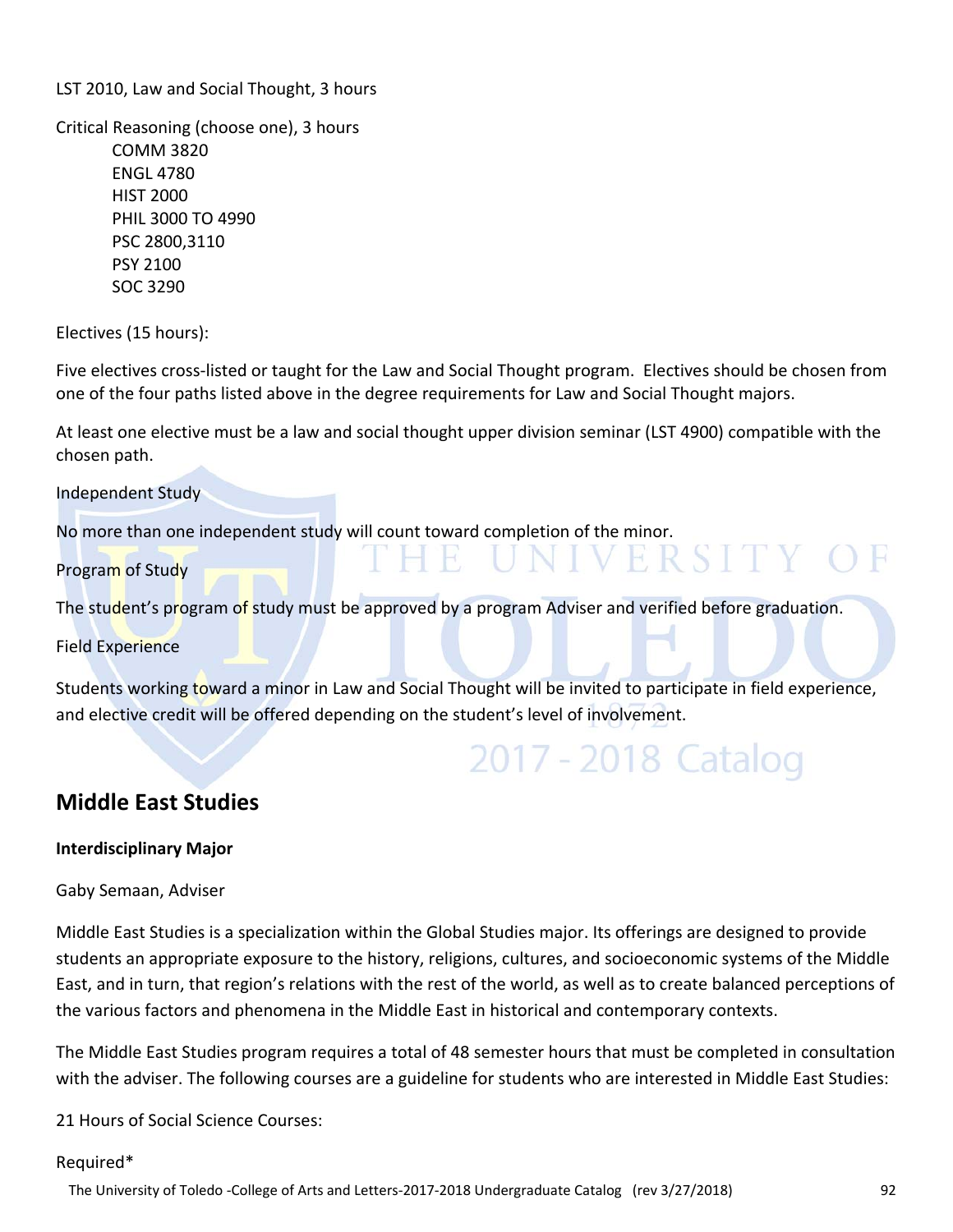PSC 4670, 3 hours

PSY 4740, 3 hours

\*if not offered (available) may be replaced with adviser permission.

Electives

ANTH 2750, 3 hours

ANTH 2800, 3 hours

ECON 4510, 3 hours

ECON 4520, 3 hours

GEPL 3810, 3hours

PSC 2700, 3 hours

PSC 4650, 3 hours

PSC 4730, 3 hours

PSC 4800, 3 hours

SOC 4340, 3 hours

SOC 4800, 3 hours

SOC 4830, 3 hours

SOC 4980, 3 hours

# E UNIVERSITY O 1872 2017 - 2018 Catalog

21 hours of History/Humanities Courses:

Required:

HIST 2040, 3 hours

Electives: REL 4520, 3 hours

HIST 3550, 3 hours ARBC 1110, 3 hours ARBC 1120, 3 hours

HIST 2070, 3 hours

PHIL 3500, 3 hours

PHIL 3570, 3 hours

REL 3980, 3 hours

REL 2310, 3 hours

REL 3100, 3 hours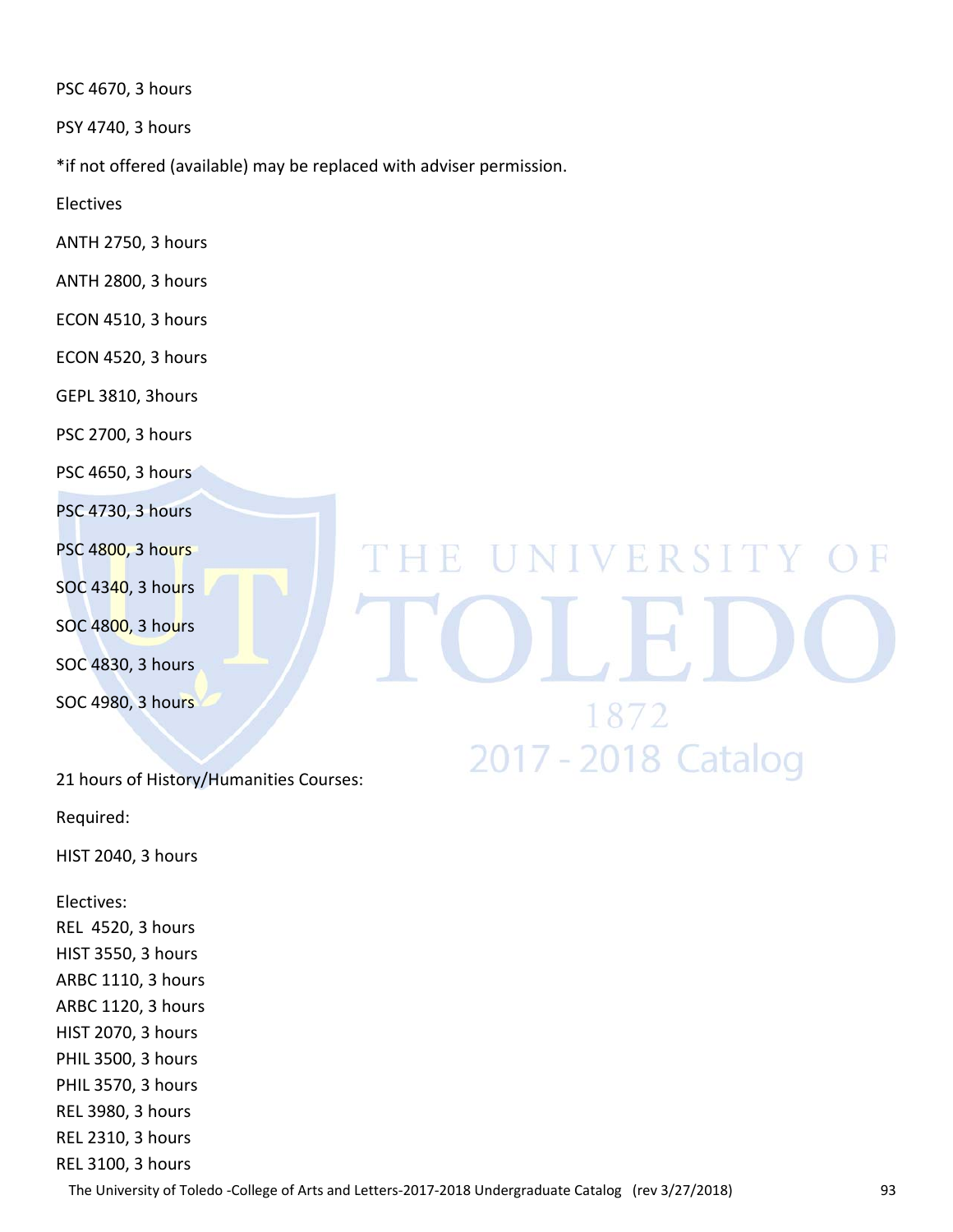REL 2500, 3 hours REL 3350, 3 hours ARBC 2140, 3 hours ARBC 2150, 3 hours ARBC 3010, 3 hours

Additional Requirements:

Approximately 6 hours of related courses chosen in consultation with the adviser. Students are encouraged to take courses in foreign languages of the Middle East. Students should take HIST 1120 toward the college's distributive Humanities requirement.

#### **Sample 4‐year curriculum for the BA in Middle East Studies**

# **First Term**  AR 1000 Orientation 1 ENGL 1110 College Composition I 3 MATH 1180 Reasoning with Mathematics 3 MES 2400 Introduction to Contemporary Culture of the Middle East  $-3$ VERSIT LANG 1110 Elementary Language I 4 UT Core Social Science 3 **17 credits Second Term**  ENGL 1130 College Composition II 3 LANG 1120 Elementary Language II 4 MES 3200 Contemporary Middle East 3 ANTH 2750 World Pre-History 3 2018 Catalog MUS 2420 Cultures and Music of Nonwestern Styles 3 **16 credits Third Term**  MES 3800 Government and Legal Systems of the Middle East 3 HIST 2040 Ancient Near East 3 LANG 2140 Intermediate Language I 3 ENGL 2710-2800 College Literature 3 UT Core Natural Science 3 UT Core Natural Science Lab 1 **16 credits Fourth Term**  LANG 2150 Intermediate Language II 3 GEPL 4810 Political Geography 3 MES 4200 Current Issues of the Middle East3

UT Core Social Science 3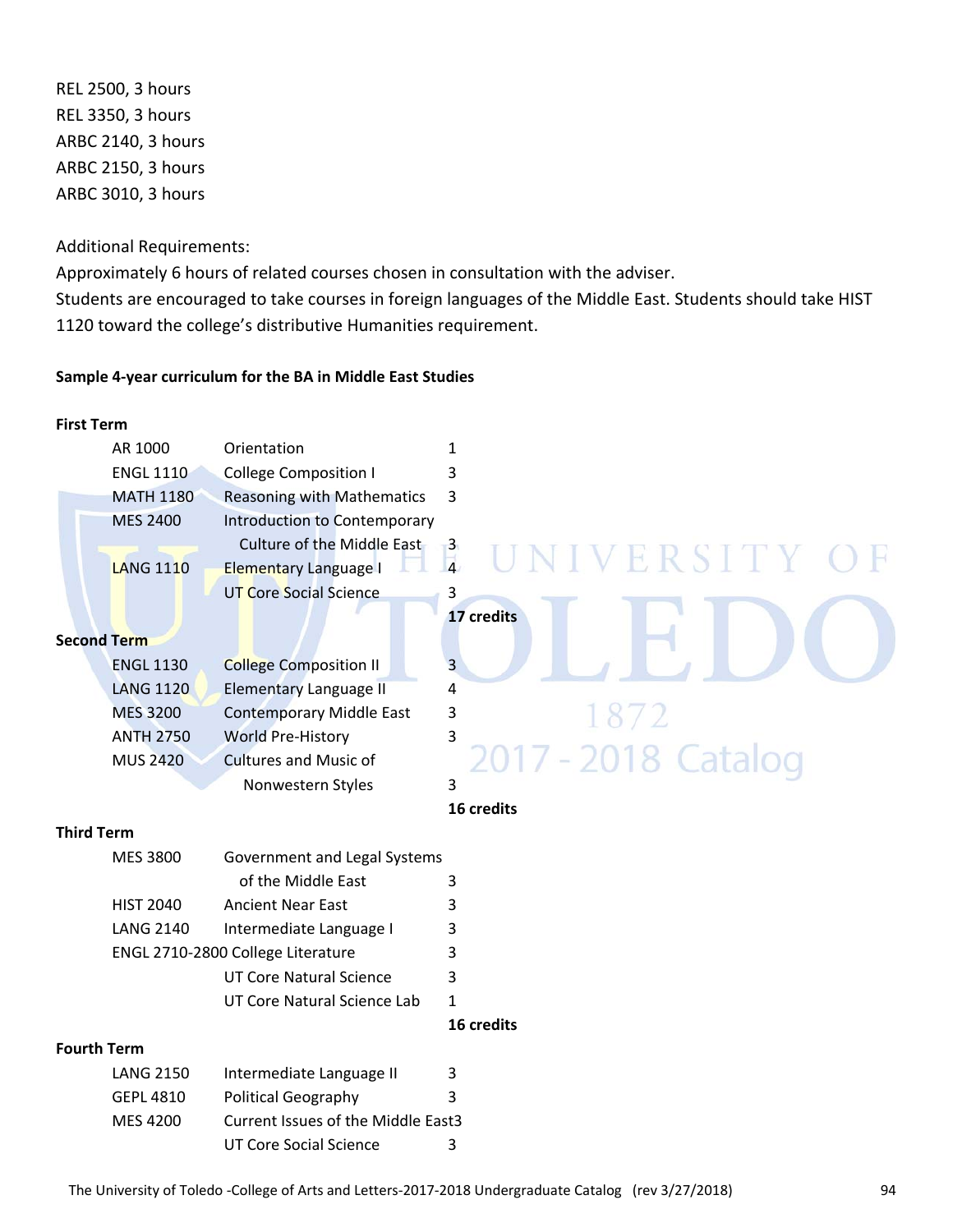|                   |                     | <b>UT Core Natural Science</b>     | 3                          |
|-------------------|---------------------|------------------------------------|----------------------------|
|                   |                     |                                    | 15 credits                 |
| <b>Fifth Term</b> |                     |                                    |                            |
|                   | <b>FLAN 3440</b>    | <b>Intercultural Communication</b> | 4                          |
|                   |                     | Multicultural Diversity US         | 3                          |
|                   | <b>MES</b>          | <b>MES Major Humanities</b>        | 3                          |
|                   | <b>MES</b>          | <b>MES Major Social Science</b>    | 3                          |
|                   | <b>MES</b>          | Related Field or Development       | 3                          |
|                   |                     |                                    | 16 credits                 |
| <b>Sixth Term</b> |                     |                                    |                            |
|                   | <b>MES</b>          | <b>MES Major Humanities</b>        | 3                          |
|                   | <b>MES</b>          | <b>MES Major Social Science</b>    | 3                          |
|                   | <b>MES</b>          | Related Field or Development       | $\overline{3}$             |
|                   | <b>RF</b>           | <b>Related Field</b>               | 3                          |
|                   | <b>ELEC</b>         | <b>General Elective</b>            | 3                          |
|                   |                     |                                    | 15 credits                 |
|                   | <b>Seventh Term</b> |                                    |                            |
|                   | <b>MES</b>          | <b>MES Major Humanities</b>        | 3                          |
|                   | <b>MES</b>          | <b>MES Major Social Science</b>    | 3                          |
|                   | <b>MES</b>          | Related Field or Development       | $\mathbf{B}$               |
|                   | <b>ELEC</b>         | <b>General Elective</b>            | ERSITY<br>$\frac{1}{3}$    |
|                   |                     | <b>Multicultural Non-U.S.</b>      | 3                          |
|                   |                     |                                    | 15 credits                 |
| Eighth term       |                     |                                    |                            |
|                   | <b>MES</b>          | <b>MES Major Humanities</b>        | 3                          |
|                   | <b>MES</b>          | <b>MES Major Social Science</b>    | 3                          |
|                   | <b>MES</b>          | Related Field or Development       | $\mathsf 3$<br>1872        |
|                   | <b>ELEC</b>         | <b>General Elective</b>            | 3                          |
|                   | <b>ELEC</b>         | <b>General Elective</b>            | -2018 Ca<br>$\overline{2}$ |
|                   |                     |                                    | 14 credits                 |
|                   |                     | <b>Total Earned Credit Hours</b>   | 124                        |

# **Department of Music**

- Dr. Jason Stumbo, Chair and Undergraduate Adviser, music minors
- Dr. Michael Boyd, Undergraduate Adviser, B.M.
- Jay Weik, Undergraduate Adviser, B. A.
- Norm Damschroder, Undergraduate Adviser, jazz
- Dr. Timothy D. Brakel, Undergraduate Adviser, instrumental music education, MME
- Dr. Pamela Stover, Undergraduate Adviser, choral/general music education, MME
- Dr. David Jex, Graduate Adviser, M.M. in Performance, and undergraduate honors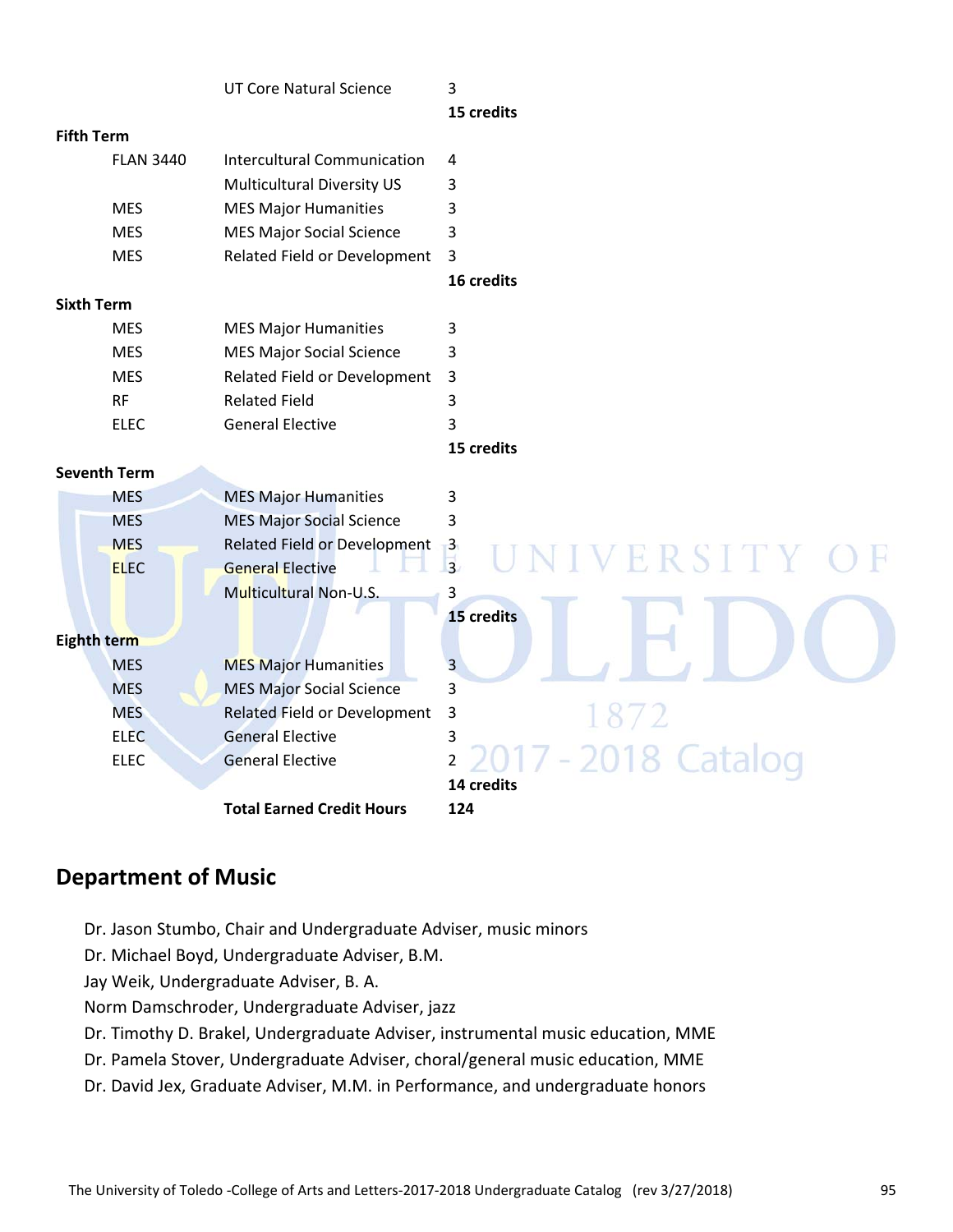# **Degrees Offered**

The Department of Music is a fully accredited member of the National Association of Schools of Music, and its degree requirements are in accordance with the latest published regulations of that association. Following are the undergraduate degrees offered by the Department of Music:

A. Bachelor of Music:

Piano Voice Strings (violin, viola, cello, double bass, harp) Wind and Percussion Guitar Instrumental Jazz Vocal Jazz Instrumental and Vocal Jazz with an Emphasis in Music Business and Recording Arts

- B. Bachelor of Music Education (Multi‐age grades K‐12, all areas of music education) The Bachelor of Music Education degree is offered through the College of Education. For information on the music education degree, please see the College of Education's catalog.
- C. Bachelor of Arts in Music

The Bachelor of Arts in Music degree allows students the opportunity to tailor their degree programs to their specifications by combining other areas of interest with general music studies.

1872

# **Advanced Placement**

Please see Registrar's website for information on Advanced Placement (http://www.utoledo.edu/offices/registrar/student\_records/advan\_credits.html).

# **Audition**

In addition to acceptance into the university, students who wish to major in music or music education must pass an entrance audition, and will be classified as "pre-majors" until they do. All applicants must meet appropriate minimum standards through this audition before being granted admission to the Department of Music. Music majors and minors are required to demonstrate proficiency in one or more of the following instruments: piano, symphonic instruments (strings, woodwinds, brass, percussion), guitar, voice, or harp. This audition is heard by a faculty jury and is closed to all except the area faculty concerned. Students are expected to be prepared to play or sing representative works of acceptable repertoire. A student will be accepted or denied admission to music degree work based on the entrance audition. For audition guidelines, visit www.utoledo.edu/al/svpa/music. Please visit our web site and click on "Audition" or call the Department of Music office at 419.530.2448.

# **Requirements for the Bachelor of Arts Degree**

The major of 39 hours in music must be distributed as follows:

a. Performance Laboratory (0 hours) MUS 1000 (8 semesters) Transfer students will be required to complete a number of semesters proportionate to credits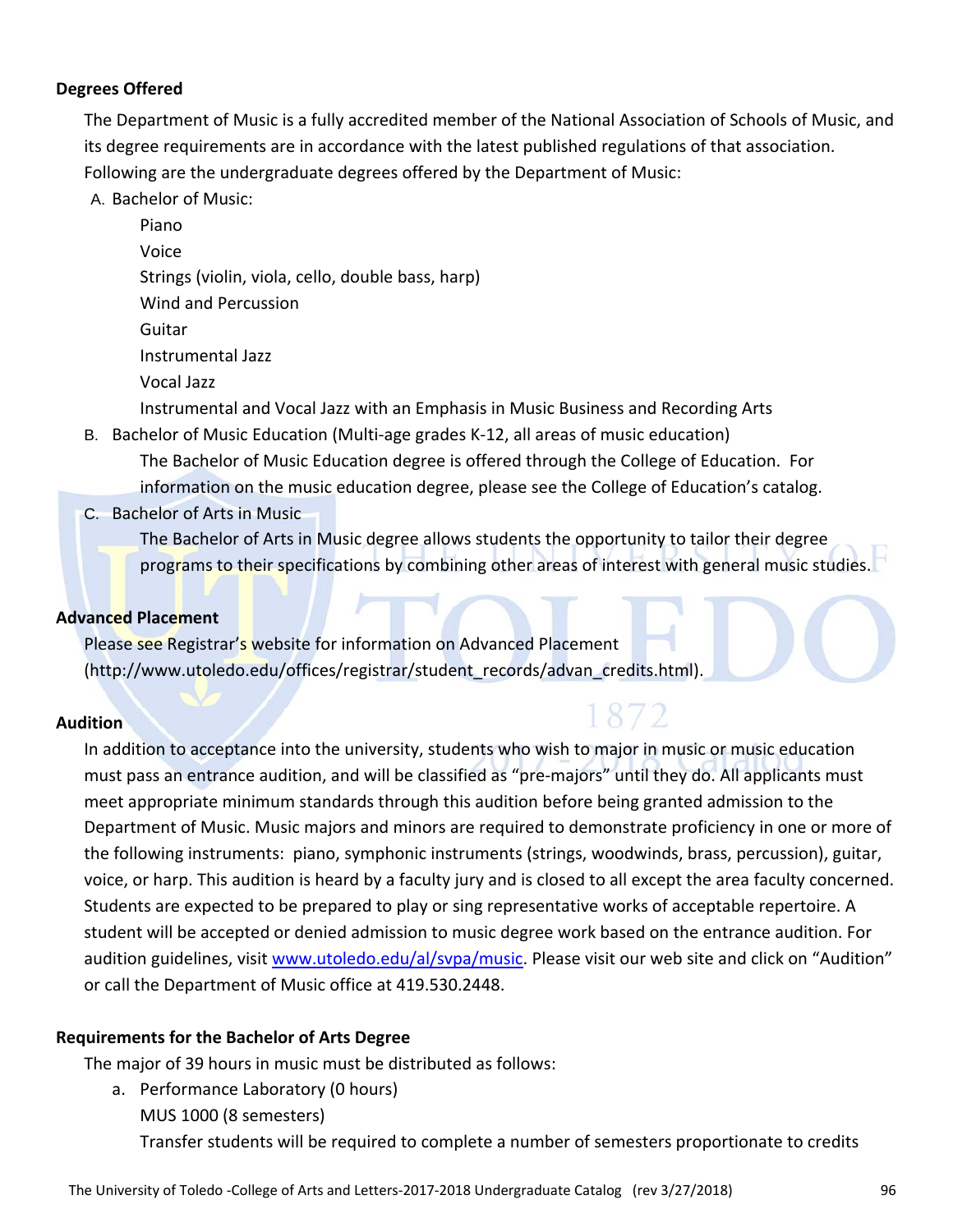transferred.

- b. Concert Attendance (0 hours) MUS 1010 (6 semesters) Transfer students will be required to complete a number of semesters proportionate to credits transferred.
- c. Music Theory (16 hours) MUS 1610 MUS 1620 MUS 2610 MUS 2620 (A grade of C or better is required in each course)
- d. Music History and Literature (9 hours) MUS 2410
	- MUS 3410
	- MUS 3420
	- (A grade of C or better is required in each course)
- e. Class Piano (2 hours) MUS 1570 MUS 1580 MUS 2570, or MUS 2580

(Two hours from any of the above. A grade of C or better is required in each course. Classes assigned by diagnostic test.) 2017 - 2018 Catalog

VERSITY

- f. Applied vocal or instrumental instruction (8 hours)
	- MUS 1800 MUS 2800
	- (Each course must be taken twice. A grade of B or better is required in each course.)
- g. Each music major must enroll in one of the following ensembles on the major instrument each semester of enrollment for 8 hours or more until graduation:
	- MUS 3010 MUS 3020 MUS 3040 MUS 3050 MUS 3090 MUS 3140 MUS 3150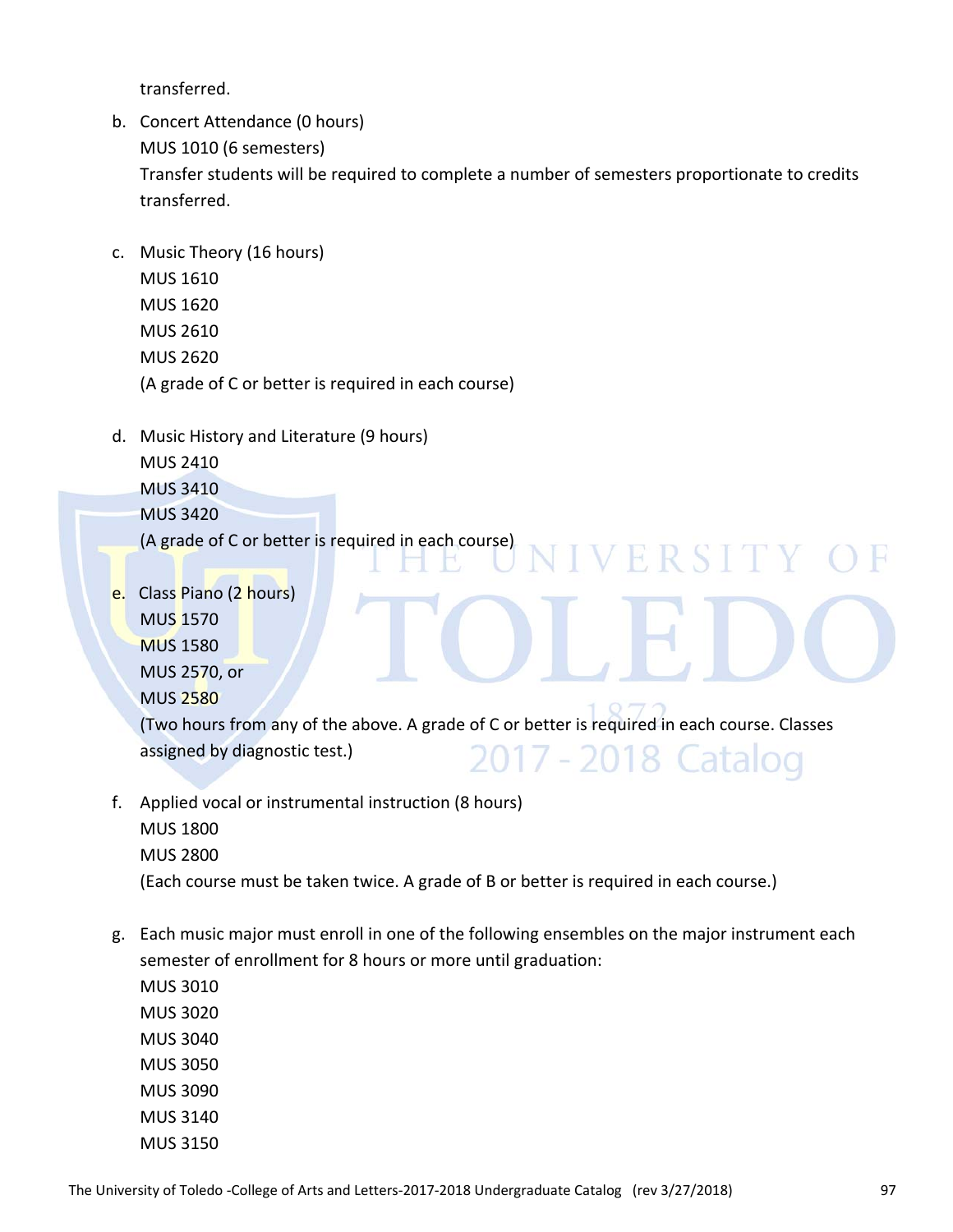MUS 3160 or MUS 3180

The minimum requirement is an accumulation of eight hours of ensemble credits, but only four hours may count toward the 124 hours required for the degree. BA music students whose principal instrument is the piano must enroll in MUS 3050.044 each semester unless they are directed to enroll in a different ensemble.

Students may elect an additional 11 hours of music courses beyond the required 39 hours of basic courses for a maximum of 50 hours of music within the 124 hours for the bachelor of arts degree. It is recommended that these additional courses include at least three additional semesters of applied music in the student's major performing area.

The requirement of 18 hours in related courses must be chosen from major level courses in the other humanities. Students may elect to present a full or half recital in their senior year.

# **Sample 4‐year curriculum for the BA in Music First Term**  V E R S I MUS 1000 Performance Lab MUS 1010 Concert Attendance **1996** O MUS 1800 Applied Music **1998** 2 MUS 3xxx Large Ensemble 1 MUS 1610 Music Theory I 2 MUS 1570 Class Piano I 1 MATH 1180 Reasoning with Mathematics 3 AR 1000 Orientation 1 7 - 2018 Catalog ENGL 1110 English Composition I 3 MUS 2220 History of Jazz 3 **16 credits Second Term**  MUS 1000 Performance Lab 0 MUS 1010 Concert Attendance 0 MUS 1800 Applied Music 2 MUS 3xxx Large Ensemble 1 MUS 1620 Music Theory II 4 MUS 1580 Class Piano II 1 ENGL 1130 English Composition II 3 Natural Science Lab 1 Natural Science 3 **15 credits Third Term**

| MUS 1000 | Performance Lab           | 0 |
|----------|---------------------------|---|
| MUS 1010 | <b>Concert Attendance</b> | 0 |

The University of Toledo ‐College of Arts and Letters‐2017‐2018 Undergraduate Catalog (rev 3/27/2018) 98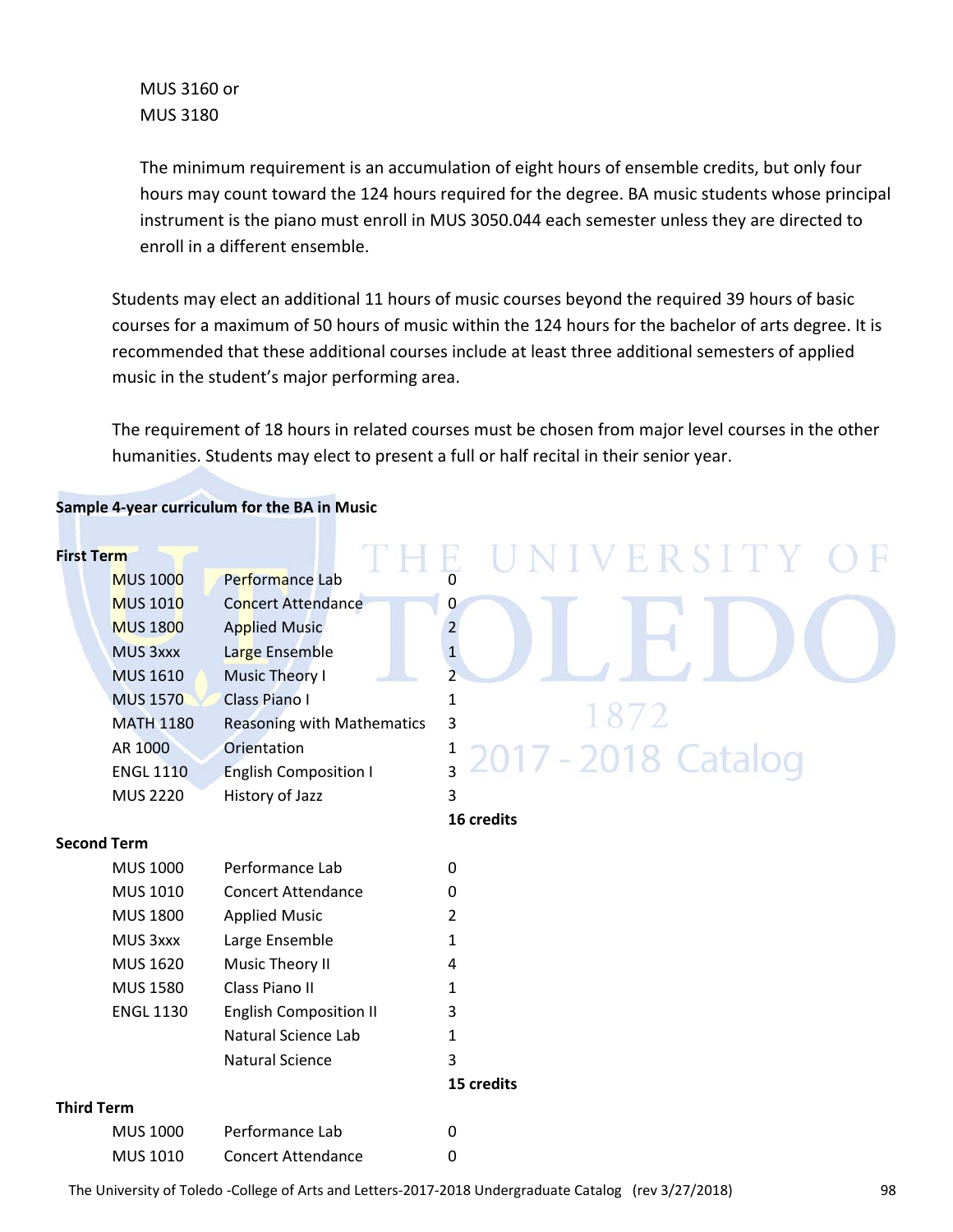|                    | <b>MUS 2800</b>     | <b>Applied Music</b>               | $\overline{2}$                |
|--------------------|---------------------|------------------------------------|-------------------------------|
|                    | MUS 3xxx            | Large Ensemble                     | 1                             |
|                    | <b>MUS 2610</b>     | Music Theory III                   | 4                             |
|                    |                     | Foreign Language I                 | 4                             |
|                    |                     | ENGL 2710-2800 English Literature  | 3                             |
|                    |                     | Social Science                     | 3                             |
|                    |                     |                                    | 17 credits                    |
| <b>Fourth Term</b> |                     |                                    |                               |
|                    | <b>MUS 1000</b>     | Performance Lab                    | $\mathbf 0$                   |
|                    | MUS 1010            | <b>Concert Attendance</b>          | 0                             |
|                    | <b>MUS 2800</b>     | <b>Applied Music</b>               | 2                             |
|                    | MUS 3xxx            | Large Ensemble                     | $\mathbf{1}$                  |
|                    | <b>MUS 2620</b>     | Music Theory IV                    | 4                             |
|                    | MUS 2410            | Music History I                    | 3                             |
|                    |                     | Foreign Language II                | 4                             |
|                    |                     | Social Science                     | 3                             |
|                    |                     |                                    | 17 credits                    |
| <b>Fifth Term</b>  |                     |                                    |                               |
|                    | <b>MUS 1000</b>     | Performance Lab                    | 0                             |
|                    | <b>MUS 1010</b>     | <b>Concert Attendance</b>          |                               |
|                    | <b>MUS 3xxx</b>     | Large Ensemble                     |                               |
|                    | <b>MUS 3410</b>     | Music History II (WAC)             | 3                             |
|                    |                     | Foreign Language III or culture    | $\overline{\mathbf{3}}$       |
|                    |                     | <b>Minor or Related Field</b>      | $\overline{\mathbf{3}}$       |
|                    |                     | <b>Gen Ed Humanities - History</b> | $\overline{\mathbf{3}}$       |
|                    | <b>COMM</b>         | Communication                      | 3                             |
|                    |                     |                                    | 16 credits                    |
| <b>Sixth Term</b>  |                     |                                    |                               |
|                    | <b>MUS 1000</b>     | Performance Lab                    | $\mathbf 0$                   |
|                    | <b>MUS 1010</b>     | <b>Concert Attendance</b>          | ---<br><b>CONTRACTOR</b><br>0 |
|                    | MUS 3xxx            | Large Ensemble                     | 1                             |
|                    | <b>MUS 3420</b>     | Music History III (WAC)            | 3                             |
|                    |                     | Foreign Language IV or Culture 3   |                               |
|                    |                     | Minor or Related Field             | 3                             |
|                    |                     | Minor or Related Field             | 3                             |
|                    |                     | <b>Natural Science Core</b>        | 3                             |
|                    |                     |                                    | 16 credits                    |
|                    | <b>Seventh Term</b> |                                    |                               |
|                    | <b>MUS 1000</b>     | Performance Lab                    | 0                             |
|                    | MUS 3xxx            | Large Ensemble                     | 1                             |
|                    |                     | Minor or Related Field             | 3                             |
|                    |                     | Minor or Related Field             | 3                             |
|                    |                     | Gen Ed                             |                               |
|                    |                     |                                    | 3                             |
|                    |                     | Free Elective/Gen Ed               | 3                             |
|                    |                     | Free Elective                      | 3                             |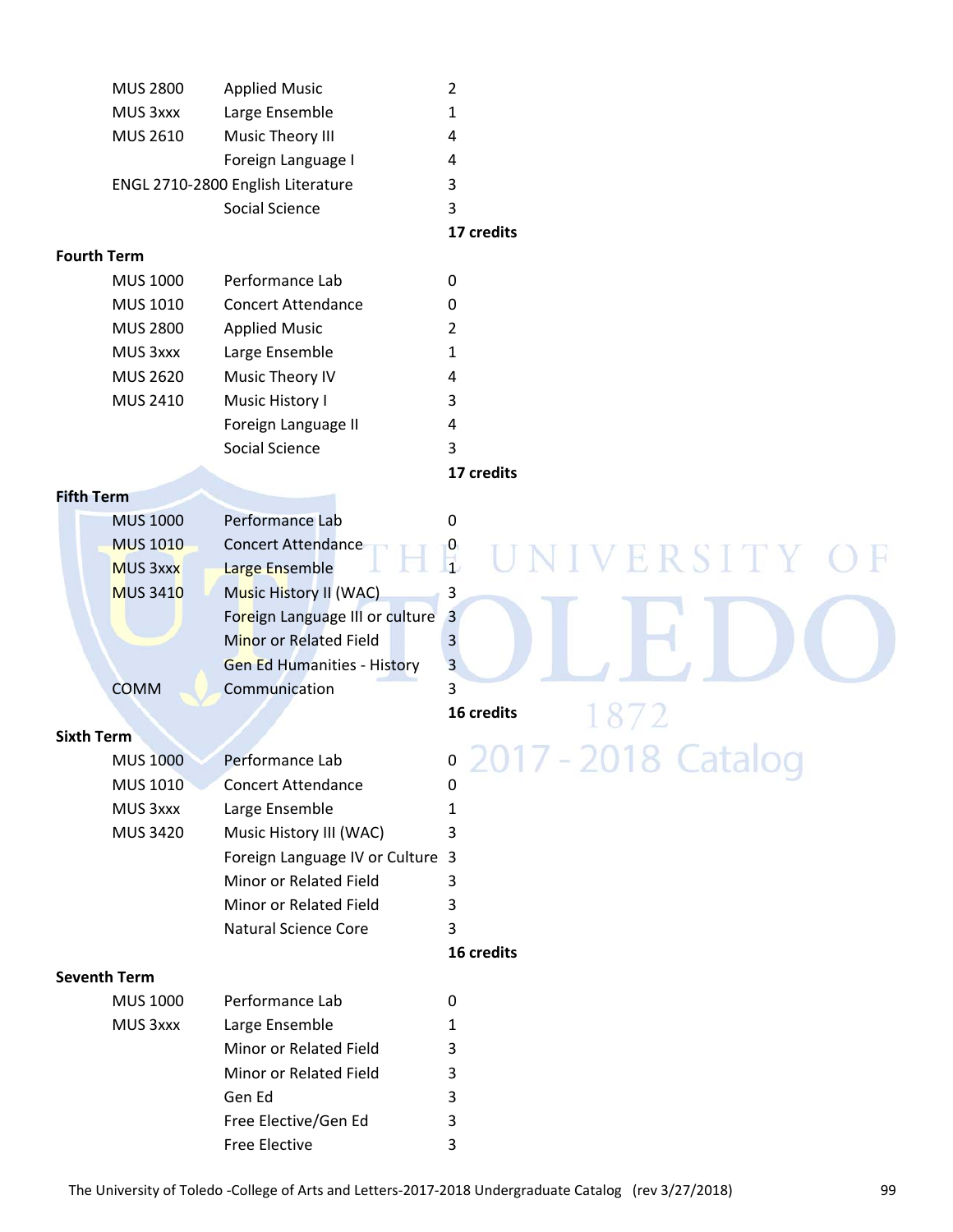#### **16 credits**

| Eighth term     |                                  |                                                                               |
|-----------------|----------------------------------|-------------------------------------------------------------------------------|
| <b>MUS 1000</b> | Performance Lab                  | 0                                                                             |
| MUS 3xxx        | Large Ensemble                   | 1                                                                             |
| <b>MUS 2420</b> | <b>Cultures and Music of</b>     |                                                                               |
|                 | Non-Western Styles               | 3                                                                             |
|                 | Minor or Related Field           | 3                                                                             |
|                 | <b>Free Elective</b>             | 3                                                                             |
|                 | <b>Free Elective</b>             | 3                                                                             |
|                 | <b>Free Elective</b>             | 2                                                                             |
|                 |                                  | 15 credits                                                                    |
|                 | <b>Total Earned Credit Hours</b> | 124                                                                           |
|                 |                                  | $(128 \text{ credits} - 4 \text{ ensemble credits that do not count toward})$ |
|                 |                                  | degree)                                                                       |

# **Requirements for the Bachelor of Music Degree**

The Bachelor of Music degree is designed to prepare the student for a professional career in performance. The student may pursue one of nine concentrations. Students may be admitted to this program only with the approval of the music faculty, usually determined by a special audition. The requirements for each of the nine bachelor of music degree programs include core music courses and concentration courses.

# **Core Music Courses for Concentrations in Voice, Piano, Guitar, Strings and Wind and Percussion (66 hours)**

- a. Performance Laboratory (0 hours) MUS 1000 (eight semesters) Transfer students will be required to complete a number of semesters proportionate to credits transferred.
- b. Concert Attendance (0 hours)
	- MUS 1010 (six semesters)

Transfer students will be required to complete a number of semesters proportionate to credits transferred.

c. Requirement for Music Education majors only:

Music Technology (1 hour) MUS 1100

d. Music Theory (22 hours)

MUS 1610 MUS 1620 MUS 2610 MUS 2620 MUS 3610 MUS 4620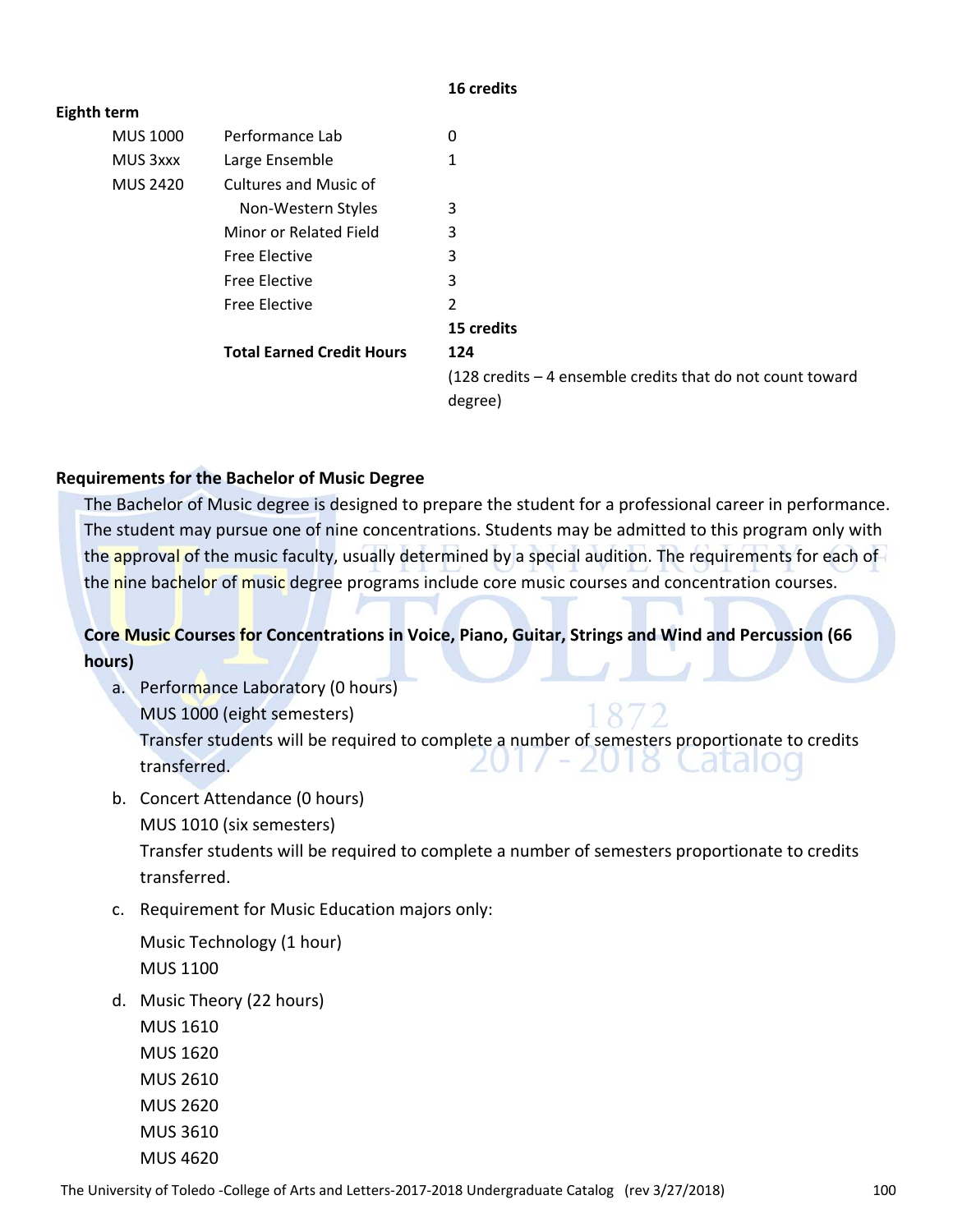(A grade of C or better is required in MUS 1610, 1620, 2610 and 2620)

- e. Music History and Literature (9 hours) MUS 2410 MUS 3410 MUS 3420 (A grade of C or better is required in each course)
- f. Conducting (2 hours) MUS 3500
- g. Applied Music on major instrument (30 hours) MUS 1800 MUS 2800 MUS 3800 MUS 4800 (Each course must be taken twice and a grade of B or better is required in each course)
- h. Junior and Senior Recitals (2 hours) MUS 3810 MUS 4810

Additional requirements for each concentration are indicated below.

# **Voice Concentration** – 18 additional hours, for a degree total of 128.

- a. Class Piano (4 hours) MUS 1570
	- 2017 2018 Catalog MUS 1580 MUS 2570 MUS 2580 (A grade of C or better is required in each course)
- b. Performing groups (4 hours)

Eight semesters chosen from:

- MUS 3140
- MUS 3160
- MUS 3180
- MUS 3020

(Note: MUS 3020 may only fulfill the requirement for one semester.) Students must enroll in one of these courses each semester they are taking 12 or more hours. Four semesters of MUS 3050:071, 3150, 3170 or 3190. The minimum requirement is an accumulation of 12 hours of ensemble credits, but only four hours may be counted toward the degree

NIVERSIT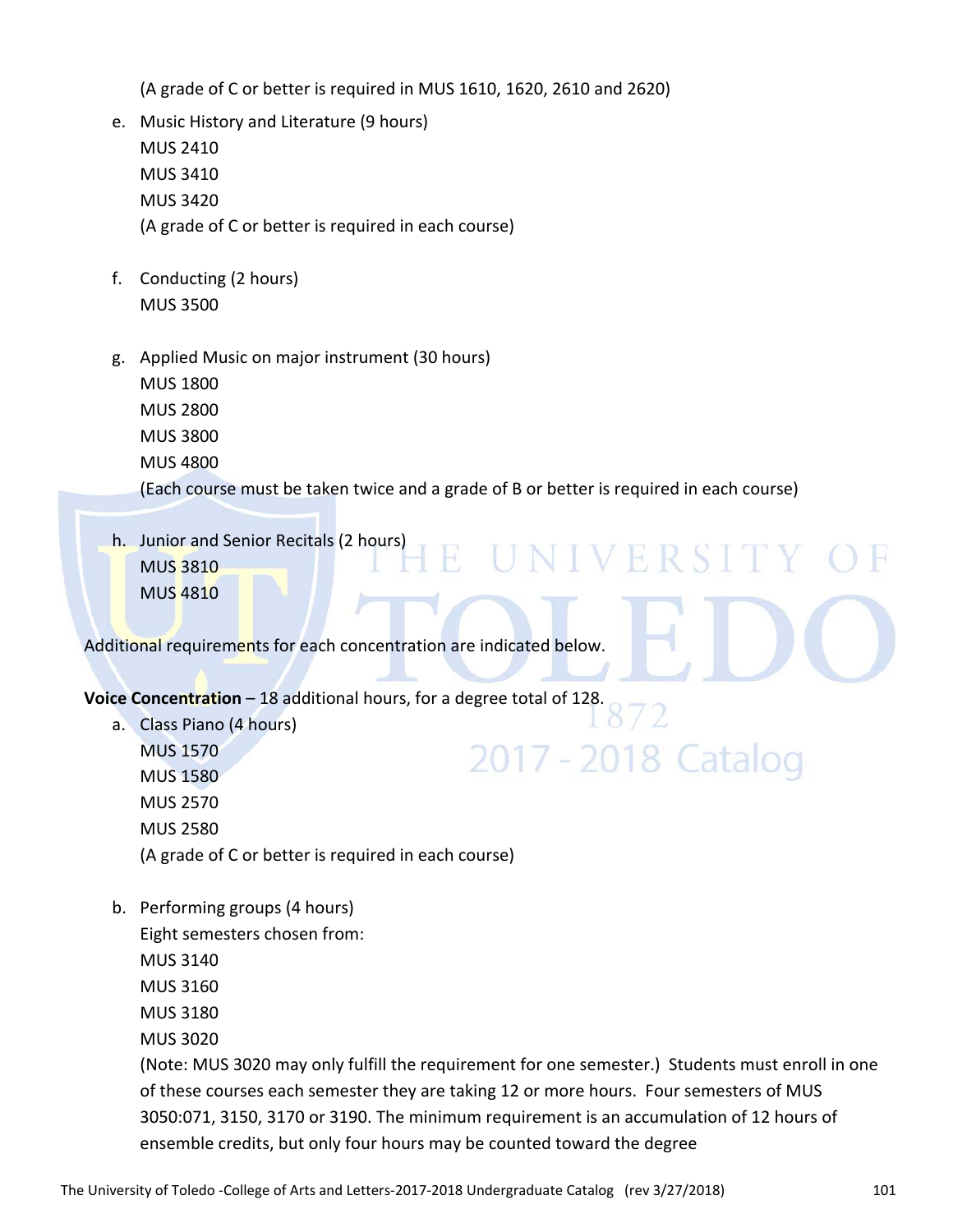- c. MUS 2530, MUS 2540, MUS 3550 and MUS 4420 (8 hours)
- d. At least one semester each of French and German (8 hours)
- e. Music electives chosen from upper‐division academic music courses (2 hours)

#### **Sample 4‐year curriculum for the BM in Voice**

#### **First Term**

| <b>MUS 1000</b>         | Performance Lab              | O |
|-------------------------|------------------------------|---|
| <b>MUS 1010</b>         | Concert Attendance           | ი |
| <b>MUS 1800</b>         | <b>Applied Music</b>         | 4 |
| MUS 3140/3160/3180/3020 |                              |   |
|                         | Large Ensemble               | 1 |
| <b>MUS 1610</b>         | Music Theory I               | 4 |
| <b>MUS 1570</b>         | Class Piano I                | 1 |
| <b>MUS 2530</b>         | Diction for Singers 1        | 1 |
| AR 1000                 | Orientation                  | 1 |
| <b>ENGL 1110</b>        | <b>English Composition I</b> | 3 |
|                         |                              |   |

#### **Second Term**

| <b>MUS 1000</b>         | Performance Lab                   | 0  |
|-------------------------|-----------------------------------|----|
| <b>MUS 1010</b>         | <b>Concert Attendance</b>         | 0  |
| <b>MUS 1800</b>         | <b>Applied Music</b>              | 4  |
| MUS 3140/3160/3180/3020 |                                   |    |
|                         | Large Ensemble                    | 1. |
| <b>MUS 1620</b>         | <b>Music Theory II</b>            | 4  |
| <b>MUS 1580</b>         | <b>Class Piano II</b>             | 1  |
| <b>MUS 2540</b>         | Diction for Singers 2             | 1  |
| <b>ENGL 1130</b>        | <b>English Composition II</b>     | 3  |
| <b>MATH 1180</b>        | <b>Reasoning with Mathematics</b> | 3  |

EUNIVERSI **15 credits**

# **17 credits**

2018 Catalog

#### **Third Term**

| <b>MUS 1000</b> | Performance Lab             | 0 |  |
|-----------------|-----------------------------|---|--|
| MUS 1010        | Concert Attendance          | 0 |  |
| <b>MUS 2800</b> | <b>Applied Music</b>        | 4 |  |
|                 | MUS 3140/3160/3180/3020     |   |  |
|                 | Large Ensemble              | 1 |  |
| <b>MUS 2610</b> | Music Theory III            | 4 |  |
| <b>MUS 2570</b> | Class Piano III             | 1 |  |
|                 | MUS 3050:071/3150/3170/3190 |   |  |
|                 | <b>Additional Ensemble</b>  | 1 |  |
|                 | Social Science              | 3 |  |
|                 | Natural Science             | 3 |  |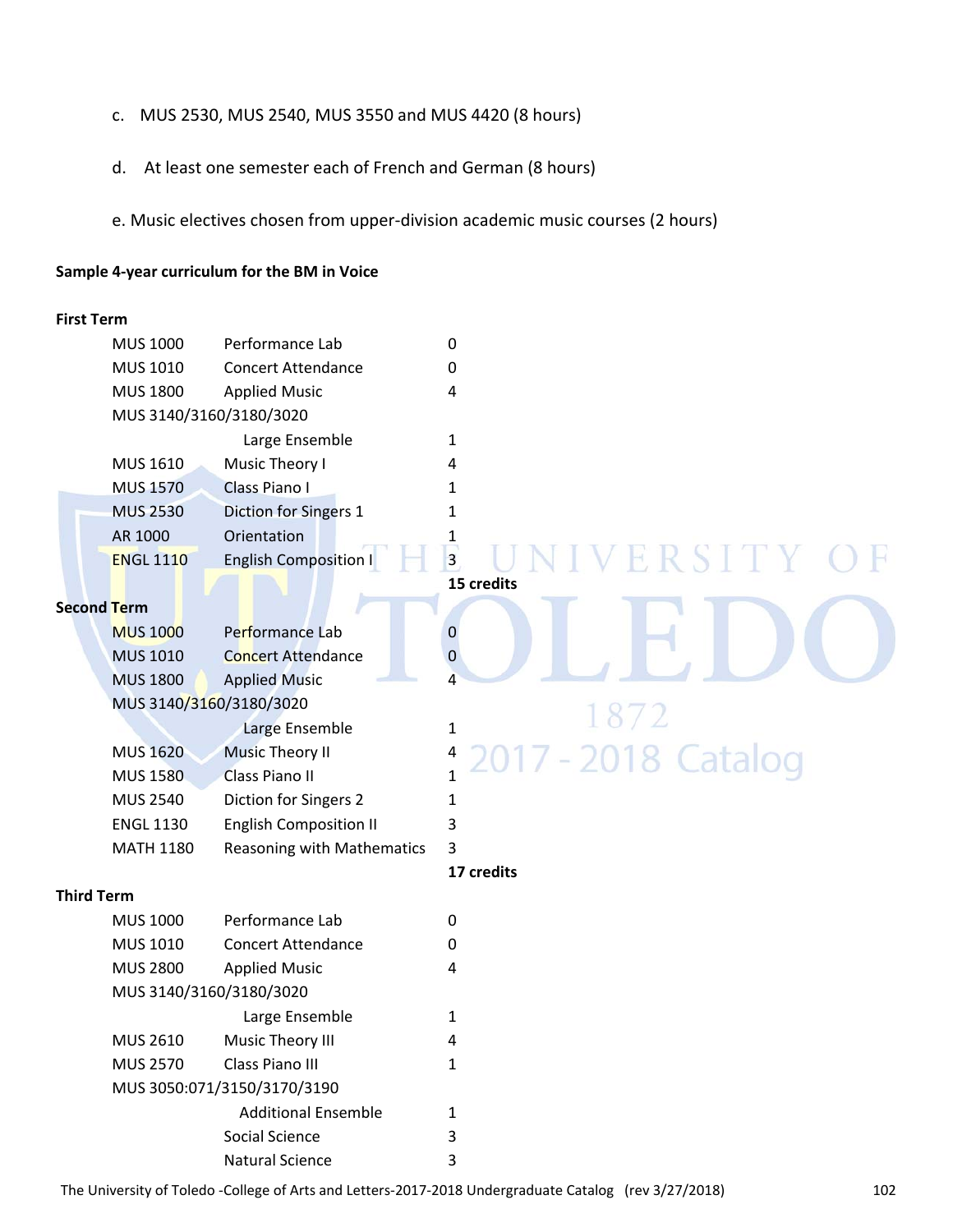#### **17 credits**

# **Fourth Term**

| <b>MUS 1000</b>         | Performance Lab              | 0      |
|-------------------------|------------------------------|--------|
| <b>MUS 1010</b>         | Concert Attendance           | 0      |
| <b>MUS 2800</b>         | <b>Applied Music</b>         | 4      |
| MUS 3140/3160/3180/3020 |                              |        |
|                         | Large Ensemble               | 1      |
|                         | MUS 3050:071/3150/3170/3190  |        |
|                         | <b>Additional Ensemble</b>   | 1      |
| <b>MUS 2620</b>         | Music Theory IV              | 4      |
| <b>MUS 2410</b>         | Music History I              | 3      |
| <b>MUS 2580</b>         | Class Piano IV               | 1      |
|                         | Multicultural/Social Science | 3      |
|                         |                              | 47.111 |

**17 credits**

 **16 credits**

#### **Fifth Term**

| <b>MUS 1000</b> | Performance Lab                      | 0 |
|-----------------|--------------------------------------|---|
| <b>MUS 1010</b> | <b>Concert Attendance</b>            | 0 |
| <b>MUS 3800</b> | <b>Applied Music</b>                 | 4 |
|                 | MUS 3140/3160/3180/3020              |   |
|                 | Large Ensemble                       | 1 |
| <b>MUS 3410</b> | <b>Music History II (WAC)</b>        | 3 |
| <b>MUS 3500</b> | Conducting                           | 2 |
|                 | ENGL 2710-2800 Humanities - Engl Lit | 3 |
|                 | <b>Natural Science</b>               | 3 |
|                 | <b>Natural Science Lab</b>           | 1 |
|                 |                                      |   |

#### **Sixth Term**

| <b>MUS 1000</b>         | Performance Lab             | 0                                     |
|-------------------------|-----------------------------|---------------------------------------|
| <b>MUS 1010</b>         | <b>Concert Attendance</b>   | 2017 - 2018 Catalog<br>$\overline{0}$ |
| <b>MUS 3800</b>         | <b>Applied Music</b>        | 3                                     |
| <b>MUS 3810</b>         | Junior Recital              |                                       |
| MUS 3140/3160/3180/3020 |                             |                                       |
|                         | Large Ensemble              | 1                                     |
| <b>MUS 3420</b>         | Music History III (WAC)     | 3                                     |
|                         | MUS 3050:071/3150/3170/3190 |                                       |
|                         | <b>Additional Ensemble</b>  | 1                                     |
|                         | Humanities - History        | 3                                     |
| <b>FREN 1110</b>        | French I                    | 4                                     |
|                         |                             |                                       |

## **Seventh Term**

| <b>MUS 1000</b>         | Performance Lab      | Ω |
|-------------------------|----------------------|---|
| <b>MUS 4800</b>         | <b>Applied Music</b> | 4 |
| MUS 3140/3160/3180/3020 |                      |   |
|                         | Large Ensemble       | 1 |
| <b>MUS 3550</b>         | Vocal Pedagogy       | 2 |

# VERSITY  $\mathbb{R}^2$ Ħ H natural Science Lab **1** and 1 and 1 and 1 and 1 and 1 and 1 and 1 and 1 and 1 and 1 and 1 and 1 and 1 and 1 and 1 and 1 and 1 and 1 and 1 and 1 and 1 and 1 and 1 and 1 and 1 and 1 and 1 and 1 and 1 and 1 and 1 and 1 and 1 **17 credits** 872 17 - 2018 Catalog 20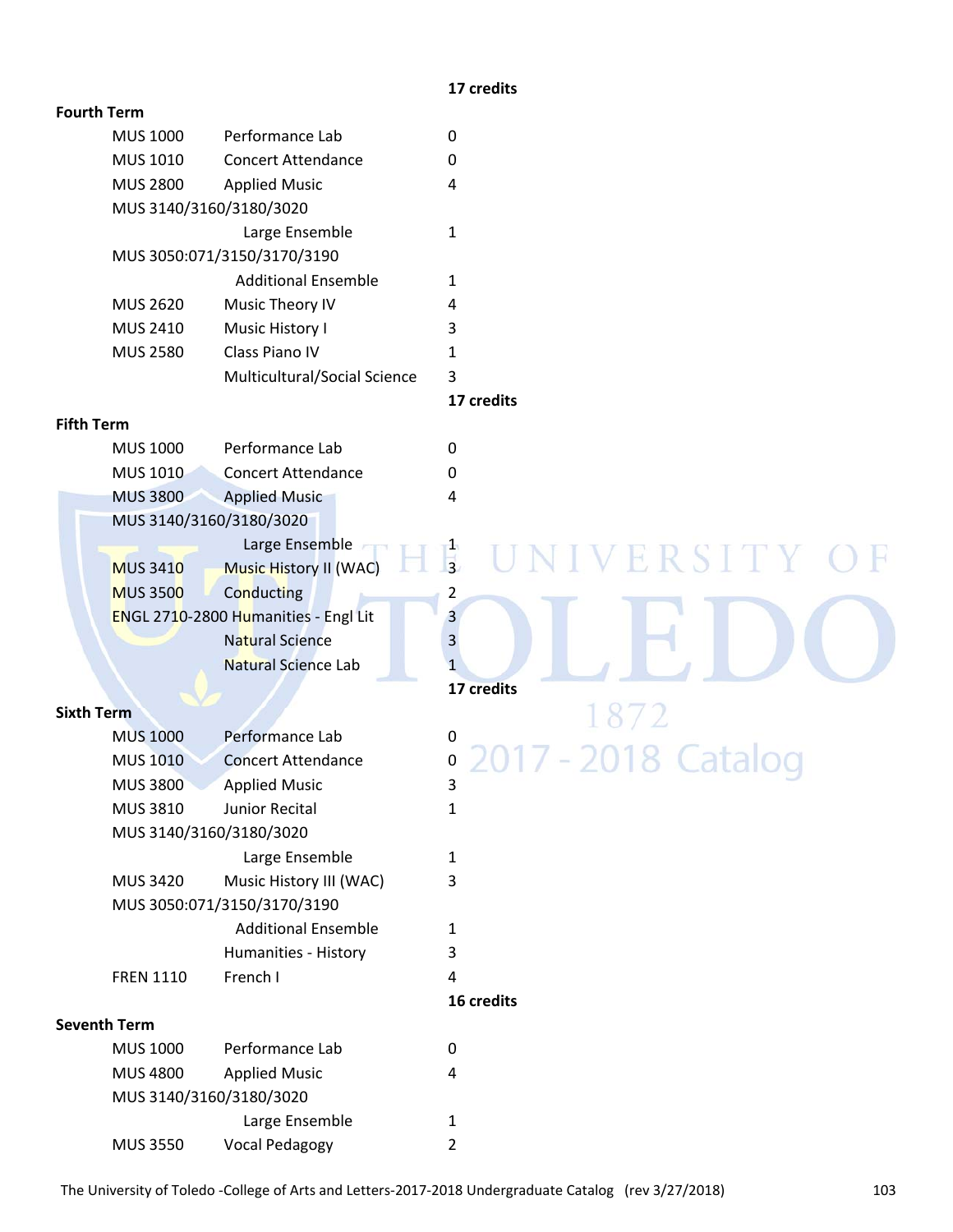|                    |                  | MUS 3050:071/3150/3170/3190                                        |                |
|--------------------|------------------|--------------------------------------------------------------------|----------------|
|                    |                  | <b>Additional Ensemble</b>                                         | 1              |
|                    | <b>MUS 3610</b>  | Form and Analysis                                                  | 3              |
|                    | <b>GERM 1110</b> | German I                                                           | 4              |
|                    |                  | Gen Ed or elective credit                                          | $\overline{2}$ |
|                    |                  |                                                                    | 17 credits     |
| <b>Eighth term</b> |                  |                                                                    |                |
|                    | <b>MUS 1000</b>  | Performance Lab                                                    | 0              |
|                    | <b>MUS 4800</b>  | <b>Applied Music</b>                                               | 3              |
|                    | <b>MUS 4810</b>  | Senior Recital                                                     | 1              |
|                    |                  | MUS 3140/3160/3180/3020                                            |                |
|                    |                  | Large Ensemble                                                     | 1              |
|                    | MUS 3xxx+        | Major Elective                                                     | 3              |
|                    |                  | Multicultural                                                      | 3              |
|                    | <b>MUS 4420</b>  | <b>Vocal Music Literature</b>                                      | 2              |
|                    | COMM             | Communication/Gen Ed                                               | 3              |
|                    |                  |                                                                    | 16 credits     |
|                    |                  | <b>Total Earned Credit Hours</b>                                   | 124            |
|                    |                  | (132 credits – 8 ensemble credits that do not count toward degree) |                |
|                    |                  |                                                                    |                |

**Piano Concentration** – 18 additional hours for a degree total of 128.

- a. Performing groups (4 hours)
	- Four semesters chosen from:

MUS 3140

MUS 3160

MUS 3180

MUS 3020

(Note: MUS 3020 may only fulfill the requirement for one semester.) Two semesters of MUS 3050:041 or 3050:043. Eight semesters of MUS 3050:044. The distribution of MUS 3050 ensembles indicated here is flexible and may be adjusted to individual needs with the approval of the applied music teacher. The minimum requirement is an accumulation of 14 hours of ensemble credits, but only four hours may be counted toward degree.

1872

- b. MUS 2590, 3580, 3590 and 4450 (9 hours)
- c. Music electives chosen from upper level academic music courses (5 hours)

# **Sample 4‐year curriculum for the BM in Piano**

# **First Term**

| <b>MUS 1000</b>         | Performance Lab           | 0 |  |
|-------------------------|---------------------------|---|--|
| <b>MUS 1010</b>         | <b>Concert Attendance</b> | 0 |  |
| <b>MUS 1800</b>         | <b>Applied Music</b>      | 4 |  |
| <b>MUS 3050</b>         | Accompanying              | 1 |  |
| MUS 3140/3160/3180/3020 |                           |   |  |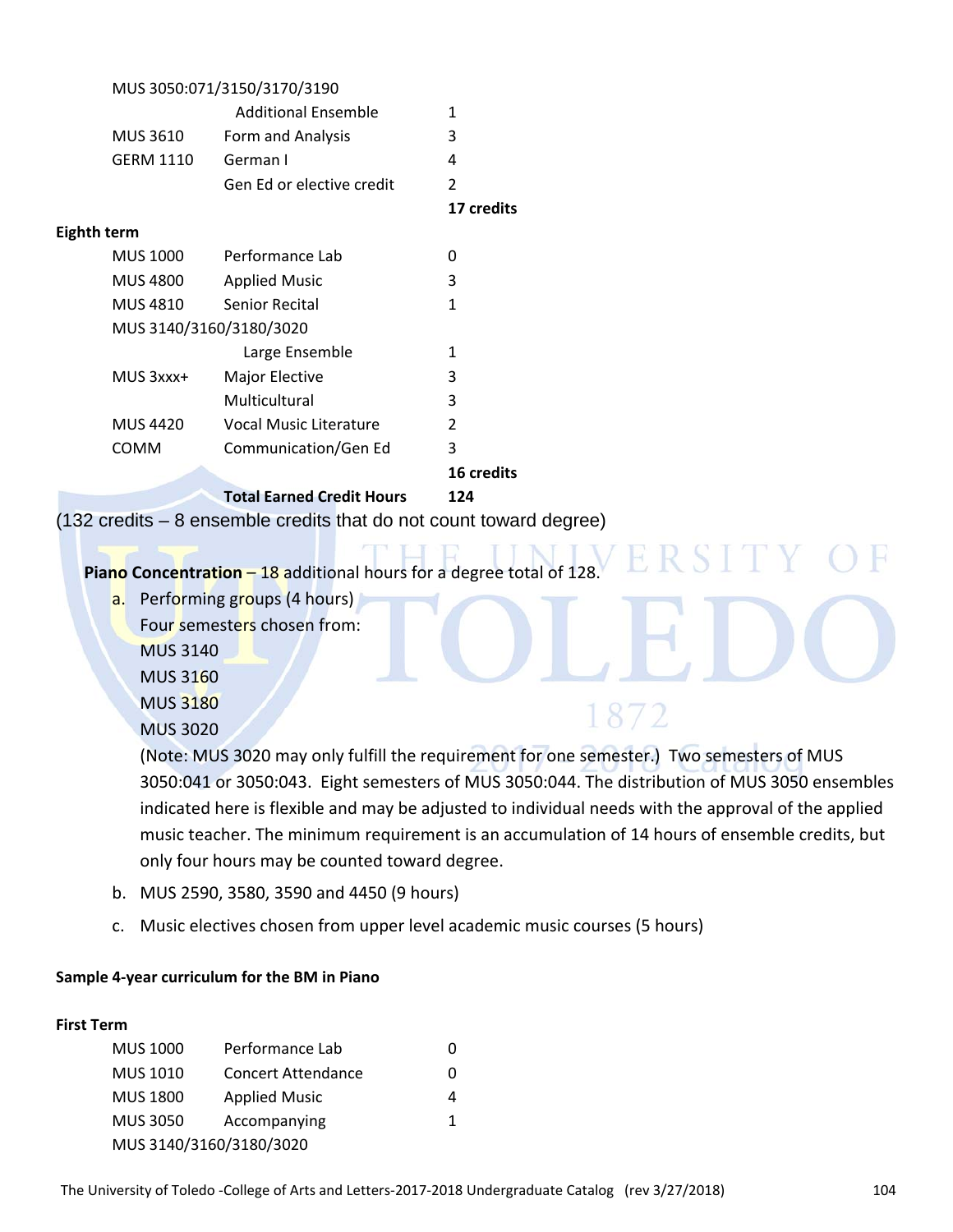|                  |                              | 16 credits |  |
|------------------|------------------------------|------------|--|
| <b>ENGL 1110</b> | <b>English Composition I</b> |            |  |
| AR 1000          | Orientation                  |            |  |
| MUS 2590         | Class Piano for Piano Majors | -2         |  |
| MUS 1610         | Music Theory I               | 4          |  |
|                  | <b>Additional Ensemble</b>   |            |  |

#### **Second Term**

| <b>MUS 1000</b>         | Performance Lab                   | 0 |
|-------------------------|-----------------------------------|---|
| <b>MUS 1010</b>         | Concert Attendance                | 0 |
| <b>MUS 1800</b>         | <b>Applied Music</b>              | 4 |
| <b>MUS 3050</b>         | Accompanying                      | 1 |
| MUS 3140/3160/3180/3020 |                                   |   |
|                         | <b>Additional Ensemble</b>        | 1 |
| <b>MUS 1620</b>         | Music Theory II                   | 4 |
| <b>MUS 3580</b>         | Class Piano for Piano Majors      | 2 |
| <b>ENGL 1130</b>        | <b>English Composition II</b>     | 3 |
| <b>MATH 1180</b>        | <b>Reasoning with Mathematics</b> | 3 |
|                         |                                   |   |

**18 credits**

# **Third Term**

|                    | <b>MUS 1000</b> | Performance Lab                 |                     |
|--------------------|-----------------|---------------------------------|---------------------|
|                    | <b>MUS 1010</b> | <b>Concert Attendance</b>       | NIVERSITY           |
|                    | <b>MUS 2800</b> | <b>Applied Music</b>            | 4                   |
|                    | <b>MUS 3050</b> | Accompanying                    |                     |
|                    | <b>MUS 2610</b> | Music Theory III                | 4                   |
|                    |                 | MUS 3050:041/043 Small Ensemble | 1                   |
|                    |                 | <b>Social Science</b>           | 3                   |
|                    |                 | <b>Natural Science</b>          | 3<br>1872           |
|                    |                 |                                 | 16 credits          |
| <b>Fourth Term</b> |                 |                                 | 2017 - 2018 Catalog |
|                    | <b>MUS 1000</b> | Performance Lab                 | 0                   |
|                    | <b>MUS 1010</b> | <b>Concert Attendance</b>       | 0                   |
|                    | <b>MUS 2800</b> | <b>Applied Music</b>            | 4                   |
|                    | <b>MUS 3050</b> | Accompanying                    | 1                   |
|                    |                 | MUS 3050:041/043 Small Ensemble | 1                   |
|                    | <b>MUS 2620</b> | Music Theory IV                 | 4                   |
|                    | MUS 2410        | Music History I                 | 3                   |
|                    |                 | <b>Natural Science</b>          | 3                   |
|                    |                 | Natural Science Lab             | 1                   |
|                    |                 |                                 | 17 credits          |
| <b>Fifth Term</b>  |                 |                                 |                     |
|                    | <b>MUS 1000</b> | Performance Lab                 | 0                   |
|                    | <b>MUS 1010</b> | <b>Concert Attendance</b>       | 0                   |

MUS 3050 Accompanying 1 MUS 3140/3160/3180/3020

MUS 3800 Applied Music 4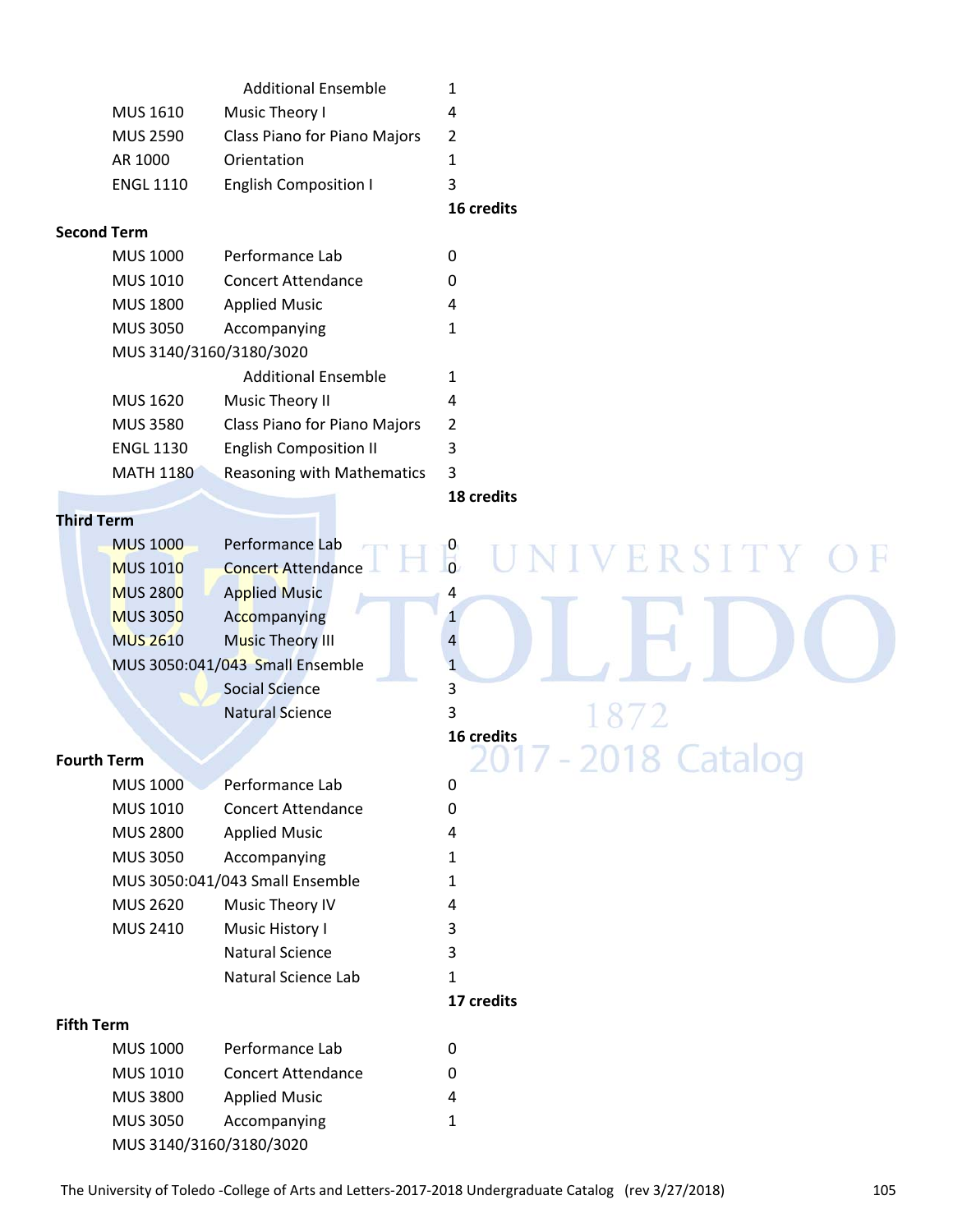|                   |                         | <b>Additional Ensemble</b>           | 1                                                           |
|-------------------|-------------------------|--------------------------------------|-------------------------------------------------------------|
|                   | MUS 3410                | Music History II (WAC)               | 3                                                           |
|                   | <b>MUS 3500</b>         | Conducting                           | $\overline{2}$                                              |
|                   |                         | ENGL 2710-2800 Humanities - Engl Lit | 3                                                           |
|                   |                         | Communication/Gen Ed                 | 3                                                           |
|                   |                         |                                      | 17 credits                                                  |
| <b>Sixth Term</b> |                         |                                      |                                                             |
|                   | <b>MUS 1000</b>         | Performance Lab                      | $\mathbf 0$                                                 |
|                   | MUS 1010                | <b>Concert Attendance</b>            | 0                                                           |
|                   | <b>MUS 3800</b>         | <b>Applied Music</b>                 | 3                                                           |
|                   | MUS 3810                | Junior Recital                       | $\mathbf{1}$                                                |
|                   | <b>MUS 3050</b>         | Accompanying                         | 1                                                           |
|                   | MUS 3140/3160/3180/3020 |                                      |                                                             |
|                   |                         | <b>Additional Ensemble</b>           | 1                                                           |
|                   | <b>MUS 3420</b>         | Music History III (WAC)              | 3                                                           |
|                   | MUS 4XXX                | Music Elective: 4000 or above        | $\overline{2}$                                              |
|                   |                         | Humanities - History                 | 3                                                           |
|                   | <b>MUS 2220</b>         | <b>History of Jazz</b>               | 3                                                           |
|                   |                         |                                      | 17 credits                                                  |
|                   | <b>Seventh Term</b>     |                                      |                                                             |
|                   | <b>MUS 1000</b>         | Performance Lab                      | R S I T Y                                                   |
|                   | <b>MUS 4800</b>         | <b>Applied Music</b>                 | 4                                                           |
|                   | <b>MUS 3050</b>         | Accompanying                         | $\mathbf{1}$                                                |
|                   | <b>MUS 3590</b>         | Piano Pedagogy                       | $\overline{2}$                                              |
|                   | <b>MUS 2420</b>         | <b>Cultures and Music of Non-</b>    |                                                             |
|                   |                         | <b>Western Styles</b>                | 3                                                           |
|                   | <b>MUS 3610</b>         | Form and Analysis                    | 3                                                           |
|                   |                         | <b>Social Science</b>                | 3                                                           |
|                   |                         |                                      | 16 credits<br>$-0$<br>$\frac{1}{2}$                         |
|                   | Eighth term             |                                      |                                                             |
|                   | <b>MUS 1000</b>         | Performance Lab                      | $\mathbf 0$                                                 |
|                   | <b>MUS 4800</b>         | <b>Applied Music</b>                 | 3                                                           |
|                   | MUS 4810                | Senior Recital                       | 1                                                           |
|                   | <b>MUS 3050</b>         | Accompanying                         | 1                                                           |
|                   | MUS 4xxx+               | Major Elective                       | 3                                                           |
|                   | <b>MUS 4620</b>         | Counterpoint                         | 3                                                           |
|                   | <b>MUS 4450</b>         | Keyboard Literature                  | 3                                                           |
|                   |                         | Gen Ed/Elective                      | 3                                                           |
|                   |                         |                                      | 17 credits                                                  |
|                   |                         | <b>Total Earned Credit Hours</b>     | 124                                                         |
|                   |                         |                                      | (134 credits - 10 ensemble credits that do not count toward |
|                   |                         |                                      | degree)                                                     |
|                   |                         |                                      |                                                             |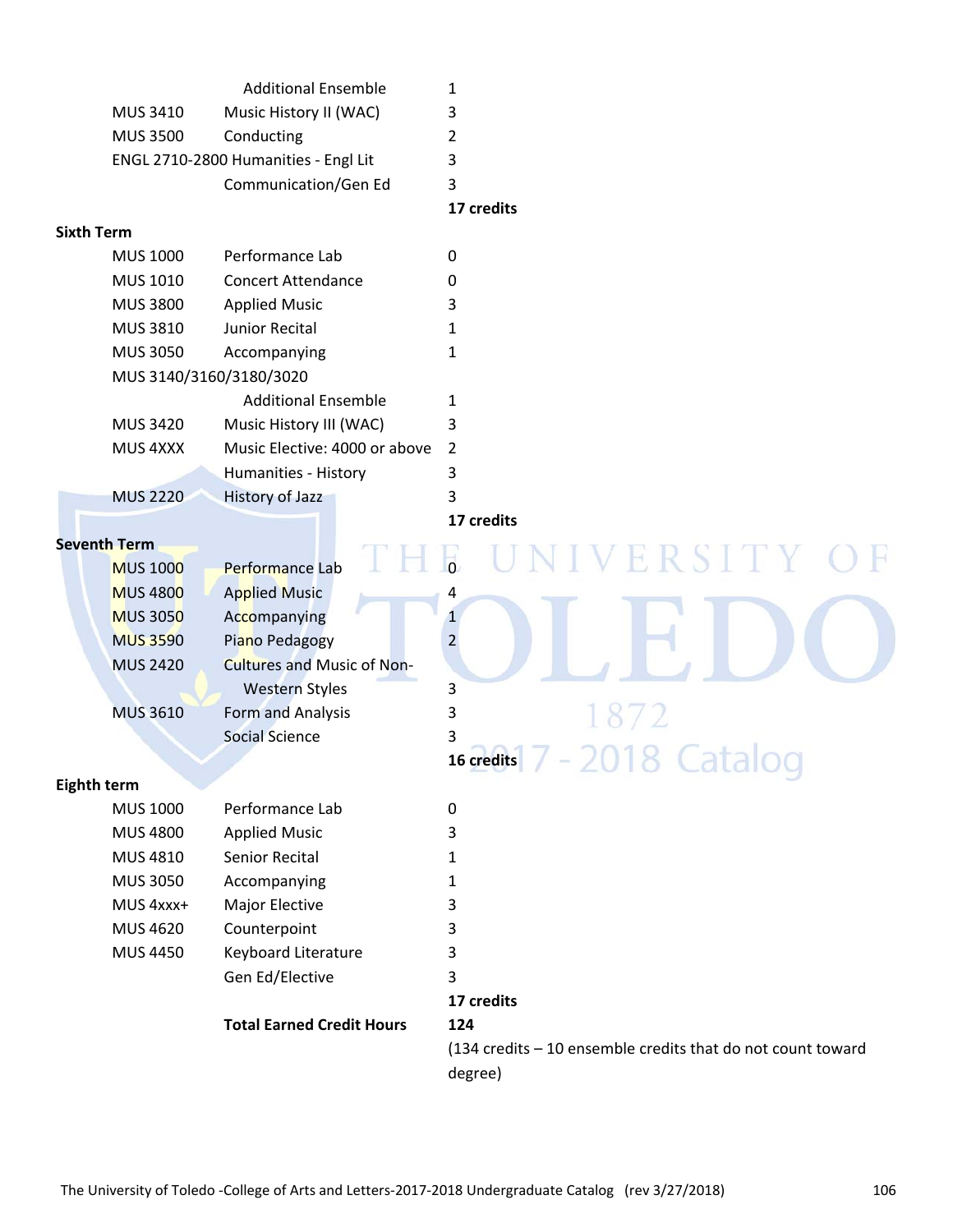**String Concentration** –17 additional hours for a degree total of 127.

- a. Class Piano (3 hours) MUS 1570 MUS 1580 MUS 2570 MUS 2580 Appropriate courses (determined by placement test). A grade of C or better is required in each course.
- b. Performing groups: Eight semesters of MUS 3090. Students must enroll in MUS 3090 each semester they are taking 12 or more hours. Two semesters of MUS 3140, 3160 or 3180. Four semesters of any choice of small ensembles that includes the student's major instrument. The minimum requirement is an accumulation of 14 hours of ensemble credits, but only four hours may be counted toward the degree. (4 hours)
- c. MUS 1500 and 4410 (5 hours)
- d. Music electives, chosen from upper division academic music courses (5 hours)

# **Sample 4‐year curriculum for the BM in Strings**

#### **First Term**

| <b>MUS 1000</b>  | Performance Lab              |                                       |
|------------------|------------------------------|---------------------------------------|
| <b>MUS 1010</b>  | <b>Concert Attendance</b>    | 0                                     |
| <b>MUS 1800</b>  | <b>Applied Music</b>         | 4<br>18/                              |
| <b>MUS 3090</b>  | <b>University Orchestra</b>  |                                       |
| <b>MUS 1610</b>  | <b>Music Theory I</b>        | 2017 - 2018 Catalog<br>$\overline{4}$ |
| <b>MUS 1570</b>  | Class Piano I                |                                       |
| <b>MUS 1500</b>  | <b>String Class</b>          |                                       |
| AR 1000          | Orientation                  |                                       |
| <b>ENGL 1110</b> | <b>English Composition I</b> | 3                                     |

# -2018 Catalog

#### **Second Term**

| <b>MUS 1000</b>  | Performance Lab                   | 0 |
|------------------|-----------------------------------|---|
| <b>MUS 1010</b>  | Concert Attendance                | 0 |
| <b>MUS 1800</b>  | <b>Applied Music</b>              | 4 |
| <b>MUS 3090</b>  | University Orchestra              | 1 |
| MUS 3XXX         | Small Ensemble Elective           | 1 |
| <b>MUS 1620</b>  | Music Theory II                   | 4 |
| <b>MUS 1580</b>  | Class Piano II                    |   |
| <b>ENGL 1130</b> | <b>English Composition II</b>     | 3 |
| <b>MATH 1180</b> | <b>Reasoning with Mathematics</b> | 3 |

**17 credits**

**16 credits**

#### **Third Term**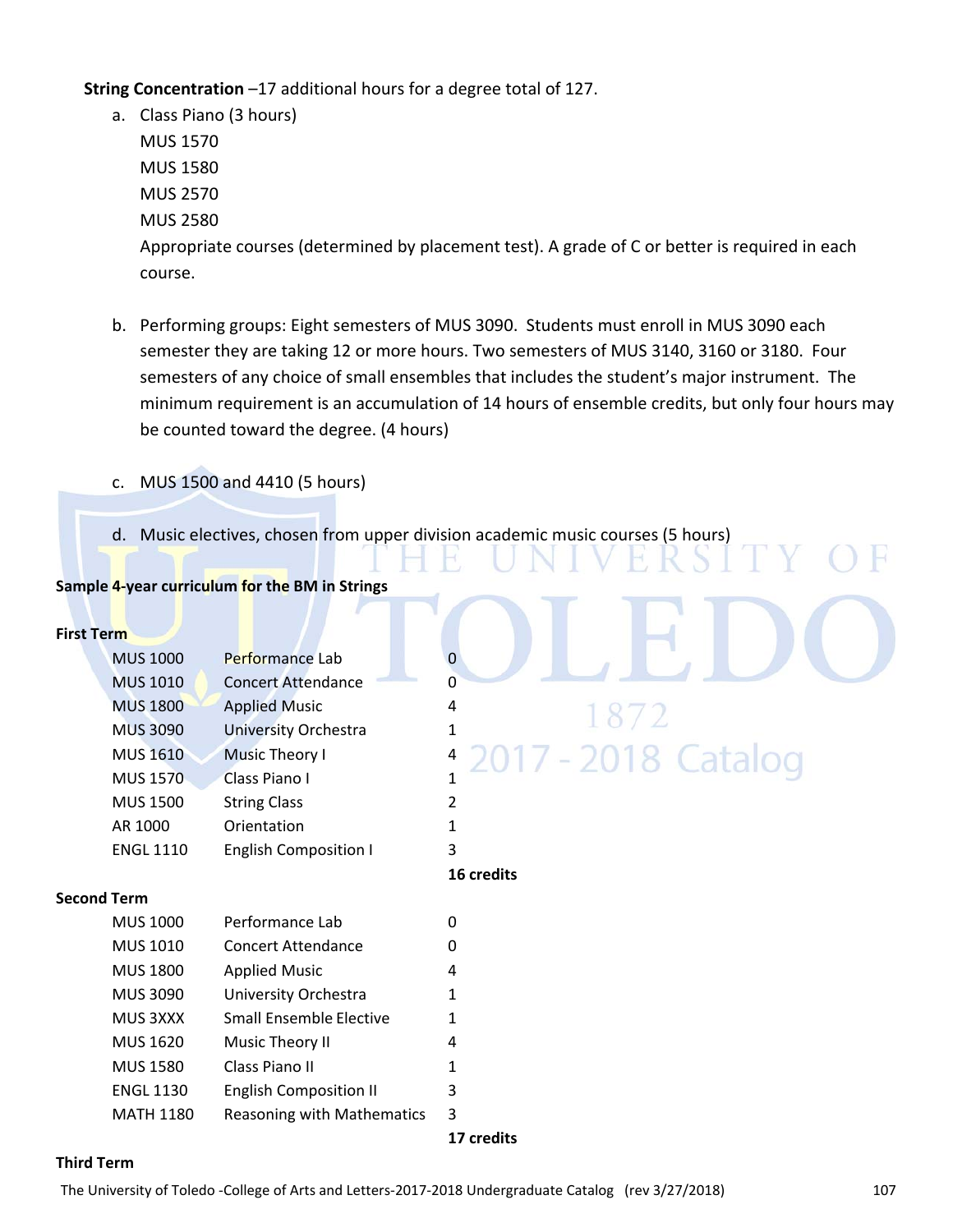| <b>MUS 1000</b>    | Performance Lab                        | $\mathbf 0$          |
|--------------------|----------------------------------------|----------------------|
| MUS 1010           | <b>Concert Attendance</b>              | 0                    |
| <b>MUS 2800</b>    | <b>Applied Music</b>                   | 4                    |
| <b>MUS 3090</b>    | University Orchestra                   | 1                    |
| <b>MUS 2610</b>    | Music Theory III                       | 4                    |
| <b>MUS 2570</b>    | Class Piano III                        | 1                    |
|                    | MUS 3140/3160/3180 Additional Ensemble | 1                    |
|                    | Social Science                         | 3                    |
|                    | <b>Natural Science</b>                 | 3                    |
|                    |                                        | 17 credits           |
| <b>Fourth Term</b> |                                        |                      |
| <b>MUS 1000</b>    | Performance Lab                        | $\mathbf 0$          |
| MUS 1010           | <b>Concert Attendance</b>              | 0                    |
| <b>MUS 2800</b>    | <b>Applied Music</b>                   | 4                    |
| <b>MUS 3090</b>    | University Orchestra                   | 1                    |
| MUS 3XXX           | <b>Small Ensemble Elective</b>         | 1                    |
| <b>MUS 2620</b>    | Music Theory IV                        | 4                    |
| <b>MUS 2410</b>    | <b>Music History I</b>                 | 3                    |
|                    | <b>Social Science</b>                  | 3                    |
|                    |                                        | 16 credits<br>ERSITY |
| <b>Fifth Term</b>  |                                        |                      |
| <b>MUS 1000</b>    | Performance Lab                        | 0                    |
| <b>MUS 1010</b>    | <b>Concert Attendance</b>              | 0                    |
| <b>MUS 3800</b>    | <b>Applied Music</b>                   | 4                    |
| <b>MUS 3090</b>    | <b>University Orchestra</b>            | $\mathbf{1}$         |
| MUS 3140/3160/3180 |                                        |                      |
|                    | <b>Additional Ensemble</b>             | 1872<br>1            |
| <b>MUS 3410</b>    | Music History II (WAC)                 | 3                    |
|                    | ENGL 2710-2800 Humanities - Engl Lit   | 3                    |
|                    | Natural Science                        | 3                    |
|                    | Natural Science Lab                    | 1                    |
|                    |                                        | 16 credits           |
| <b>Sixth Term</b>  |                                        |                      |
| <b>MUS 1000</b>    | Performance Lab                        | 0                    |
| MUS 1010           | <b>Concert Attendance</b>              | 0                    |
| <b>MUS 3800</b>    | <b>Applied Music</b>                   | 3                    |
| MUS 3810           | Junior Recital                         | 1                    |
| <b>MUS 3090</b>    | University Orchestra                   | 1                    |
| MUS 3XXX           | <b>Small Ensemble Elective</b>         | 1                    |
| <b>MUS 3420</b>    | Music History III (WAC)                | 3                    |
| MUS 4XXX           | Music Elective: 4000 or above          | 3                    |
|                    | Humanities - History                   | 3                    |
| <b>MUS 2220</b>    | History of Jazz                        | 3                    |

 **18 credits**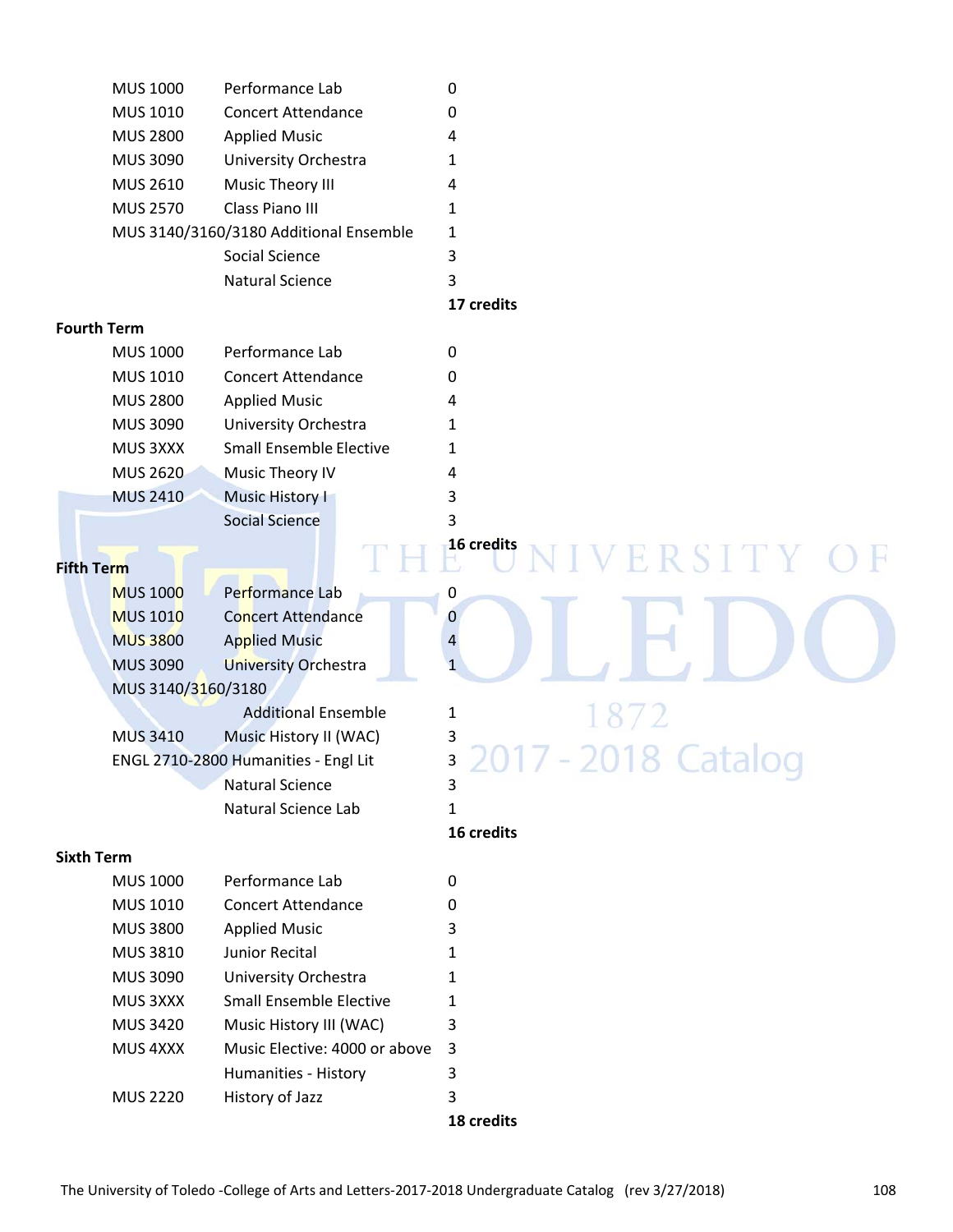|                 |                                                                                                    | 0                                                               |
|-----------------|----------------------------------------------------------------------------------------------------|-----------------------------------------------------------------|
|                 |                                                                                                    | 4                                                               |
|                 |                                                                                                    | 1                                                               |
| <b>MUS 3500</b> | Conducting                                                                                         | $\overline{2}$                                                  |
| MUS 3XXX        | <b>Small Ensemble Elective</b>                                                                     | 1                                                               |
| MUS 3610        | Form and Analysis                                                                                  | 3                                                               |
| <b>MUS 2420</b> | Cultures and Music of Non-                                                                         |                                                                 |
|                 | Western Styles                                                                                     | 3                                                               |
| COMM            | Communication/Gen Ed                                                                               | 3                                                               |
|                 |                                                                                                    | 17 credits                                                      |
|                 |                                                                                                    |                                                                 |
| <b>MUS 1000</b> | Performance Lab                                                                                    | 0                                                               |
| <b>MUS 4800</b> | <b>Applied Music</b>                                                                               | 3                                                               |
| MUS 4810        | Senior Recital                                                                                     | 1                                                               |
| <b>MUS 3090</b> | University Orchestra                                                                               | 1                                                               |
| <b>MUS 4410</b> | <b>Instrumental Music Literature</b>                                                               | 3                                                               |
| MUS 4xxx+       | <b>Major Elective</b>                                                                              | 3                                                               |
| <b>MUS 4620</b> | Counterpoint                                                                                       | 3                                                               |
|                 | Gen Ed/Elective                                                                                    |                                                                 |
|                 |                                                                                                    | $\frac{3}{17}$ credits $N$ I $V$ $E$ $R$ $S$ $I$ $T$ $Y$ $C$    |
|                 | <b>Total Earned Credit Hours</b>                                                                   | 124                                                             |
|                 |                                                                                                    | (134 credits - 10 ensemble credits that do not count toward     |
|                 |                                                                                                    | degree)                                                         |
|                 |                                                                                                    |                                                                 |
|                 |                                                                                                    |                                                                 |
|                 | <b>Seventh Term</b><br><b>MUS 1000</b><br><b>MUS 4800</b><br><b>MUS 3090</b><br><b>Eighth term</b> | Performance Lab<br><b>Applied Music</b><br>University Orchestra |

**Guitar Concentration** – 17 additional hours for a degree total of 127.8  $\frac{7}{2}$ 

a. Class Piano (3 hours)

MUS 1570 MUS 1580

MUS 2570, or

MUS 2580

Appropriate courses (determined by placement test). A grade of C or better is required in each course.

2017 - 2018 Catalog

b. Performing groups (4 hours)

Eight semesters of MUS 3050:036

Two semesters of MUS 3050:044, 3050:071 or 3050:137

Two semesters of MUS 3020, 3140, 3160 or 3180

(Note: MUS 3020 may only be used to fulfill the ensemble requirement for one semester.) Students must enroll in MUS 3050:036 or any large ensemble (MUS 3010, 3020, 3040 or 3090) each semester they are taking 12 or more hours. The minimum requirement is an accumulation of 12 hours of ensemble credits, but only four hours may be counted toward degree.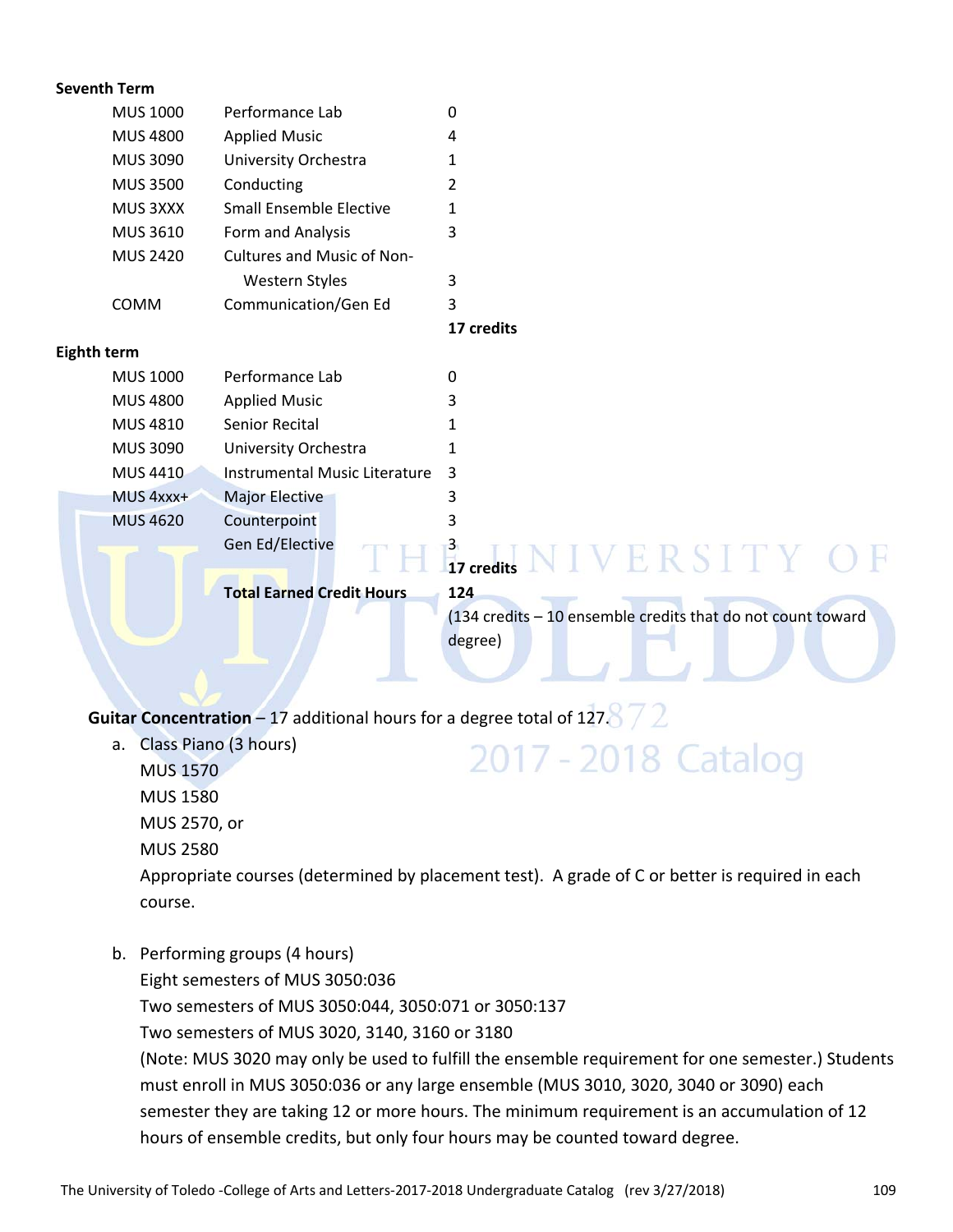- c. MUS 3570 and 4460 (6 hours)
- d. Music electives, chosen from upper division academic music courses. (4 hours)

#### **Sample 4‐year curriculum for the BM in Guitar**

#### **First Term**

| <b>MUS 1000</b>  | Performance Lab              | 0 |  |
|------------------|------------------------------|---|--|
| <b>MUS 1010</b>  | <b>Concert Attendance</b>    | 0 |  |
| <b>MUS 1800</b>  | <b>Applied Music</b>         | 4 |  |
| <b>MUS 3050</b>  | <b>Guitar Ensemble</b>       | 1 |  |
| MUS 1610         | Music Theory I               | 4 |  |
| <b>MUS 1570</b>  | Class Piano I                | 1 |  |
| MUS 3XXX         | <b>Additional Ensemble</b>   | 1 |  |
| AR 1000          | Orientation                  | 1 |  |
| <b>ENGL 1110</b> | <b>English Composition I</b> | 3 |  |
|                  |                              |   |  |

#### **Second Term**

| <b>MUS 1000</b>  | Performance Lab                   | 0 |  |
|------------------|-----------------------------------|---|--|
| <b>MUS 1010</b>  | <b>Concert Attendance</b>         | 0 |  |
| <b>MUS 1800</b>  | <b>Applied Music</b>              |   |  |
| <b>MUS 3050</b>  | <b>Guitar Ensemble</b>            |   |  |
| <b>MUS 3XXX</b>  | <b>Additional Ensemble</b>        |   |  |
| <b>MUS 1620</b>  | <b>Music Theory II</b>            | 4 |  |
| <b>MUS 1580</b>  | <b>Class Piano II</b>             |   |  |
| <b>ENGL 1130</b> | <b>English Composition II</b>     | 3 |  |
| <b>MATH 1180</b> | <b>Reasoning with Mathematics</b> | 3 |  |

#### **Third Term**

| <b>MUS 1000</b> | Performance Lab           | 0 |  |
|-----------------|---------------------------|---|--|
| MUS 1010        | <b>Concert Attendance</b> | 0 |  |
| <b>MUS 2800</b> | <b>Applied Music</b>      | 4 |  |
| <b>MUS 3050</b> | <b>Guitar Ensemble</b>    | 1 |  |
| <b>MUS 2610</b> | Music Theory III          | 4 |  |
| <b>MUS 2570</b> | Class Piano III           | 1 |  |
|                 | Social Science            | 3 |  |
|                 | Natural Science           | 3 |  |
|                 |                           |   |  |

#### **Fourth Term**

| MUS 1000        | Performance Lab                | 0 |
|-----------------|--------------------------------|---|
| MUS 1010        | <b>Concert Attendance</b>      | 0 |
| MUS 2800        | <b>Applied Music</b>           | 4 |
| <b>MUS 3050</b> | <b>Guitar Ensemble</b>         | 1 |
| MUS 3XXX        | <b>Small Ensemble Elective</b> | 1 |
| <b>MUS 2620</b> | Music Theory IV                | 4 |

#### **15 credits**

2018 Catalog

**17 credits**

**16 credits**

#### The University of Toledo ‐College of Arts and Letters‐2017‐2018 Undergraduate Catalog (rev 3/27/2018) 110

Ħ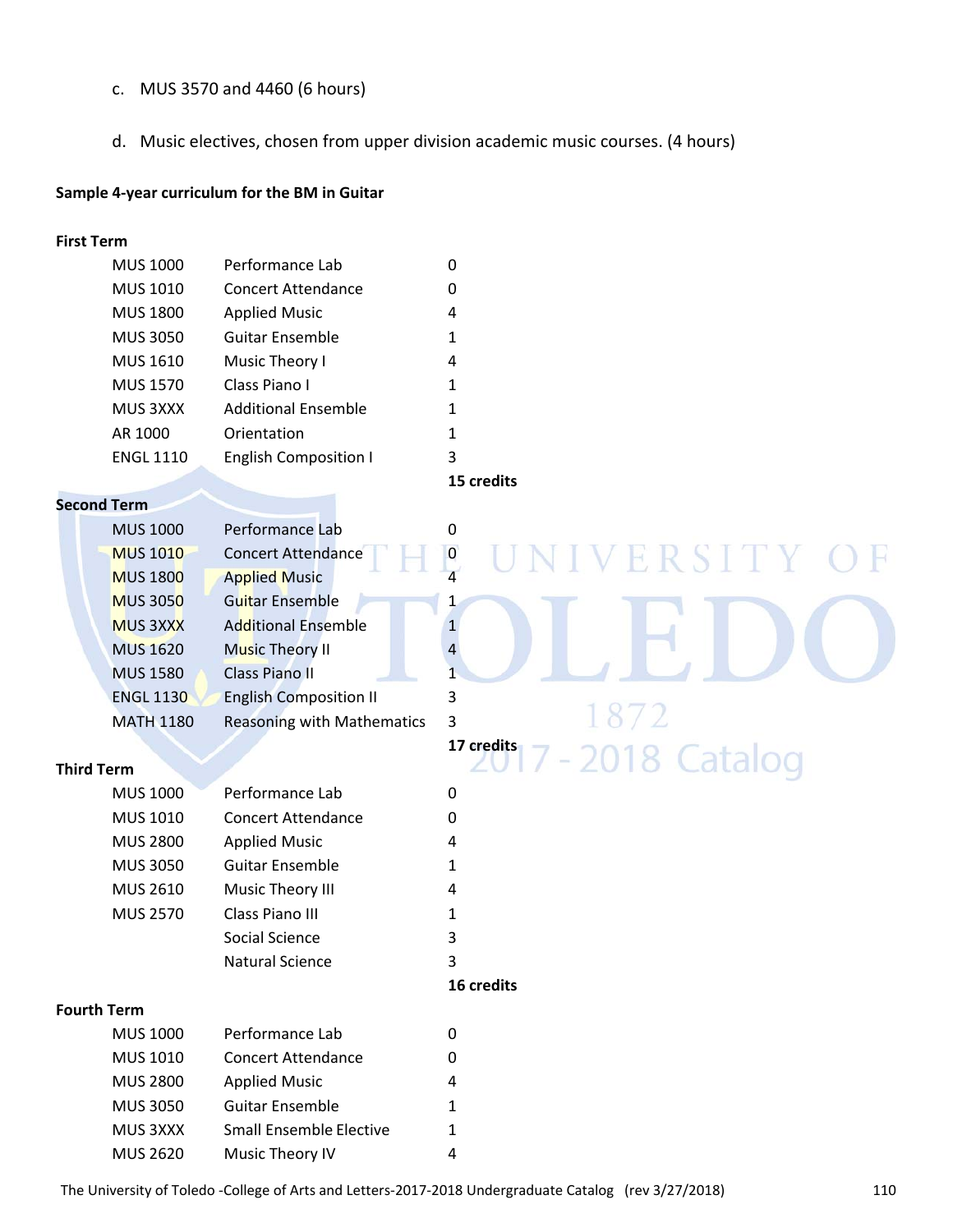|          |                     | 17 credits |  |
|----------|---------------------|------------|--|
|          | Natural Science Lab |            |  |
|          | Natural Science     | ર          |  |
| MUS 2410 | Music History I     |            |  |
|          |                     |            |  |

#### **Fifth Term**

| <b>MUS 1000</b>  | Performance Lab                      | O |
|------------------|--------------------------------------|---|
| MUS 1010         | <b>Concert Attendance</b>            | O |
| <b>MUS 3800</b>  | <b>Applied Music</b>                 | 4 |
| <b>MUS 3050</b>  | Guitar Ensemble                      | 1 |
| MUS 3XXX         | <b>Additional Ensemble</b>           | 1 |
| <b>MUS 3410</b>  | Music History II (WAC)               | 3 |
| <b>MUST 3500</b> | Conducting                           | 2 |
|                  | ENGL 2710-2800 Humanities - Engl Lit | 3 |
| <b>COMM</b>      | <b>Communication Elective</b>        | 3 |
|                  |                                      |   |

#### **Sixth Term**

| <b>MUS 1000</b> | Performance Lab               |   |  |  |  |
|-----------------|-------------------------------|---|--|--|--|
| <b>MUS 1010</b> | <b>Concert Attendance</b>     | 0 |  |  |  |
| <b>MUS 3800</b> | <b>Applied Music</b>          |   |  |  |  |
| <b>MUS 3810</b> | Junior Recital                |   |  |  |  |
| <b>MUS 3050</b> | <b>Guitar Ensemble</b>        |   |  |  |  |
| <b>MUS 3420</b> | Music History III (WAC)       | 3 |  |  |  |
| <b>MUS 4XXX</b> | Music Elective: 4000 or above | 3 |  |  |  |
|                 | <b>Humanities - History</b>   |   |  |  |  |
| <b>MUS 2220</b> | <b>History of Jazz</b>        |   |  |  |  |

#### **Seventh Term**

| <b>MUS 1000</b> | Performance Lab            | 0              |                     |
|-----------------|----------------------------|----------------|---------------------|
| <b>MUS 4800</b> | <b>Applied Music</b>       | $\overline{4}$ | 2017 - 2018 Catalog |
| <b>MUS 3050</b> | <b>Guitar Ensemble</b>     | 1              |                     |
| MUS 3570        | <b>Guitar Pedagogy</b>     | 3              |                     |
| MUS 3610        | Form and Analysis          | 3              |                     |
| <b>MUS 2420</b> | Cultures and Music of Non- |                |                     |
|                 | Western Styles             | 3              |                     |
|                 | Social Science             | 3              |                     |

#### **17 credits**

#### **Eighth term**

| <b>MUS 1000</b> | Performance Lab                      |   |
|-----------------|--------------------------------------|---|
| <b>MUS 4800</b> | <b>Applied Music</b>                 | 3 |
| <b>MUS 4810</b> | Senior Recital                       | 1 |
| <b>MUS 3050</b> | <b>Guitar Ensemble</b>               | 1 |
| <b>MUS 4460</b> | <b>Guitar History and Literature</b> | 3 |
| MUS 4xxx+       | <b>Major Elective</b>                | 2 |
| <b>MUS 4620</b> | Counterpoint                         | 3 |
|                 | Gen Ed/Elective                      | 3 |

#### **17 credits**

# **17 credits**

### 72 7 - 2018 Catalog 20

F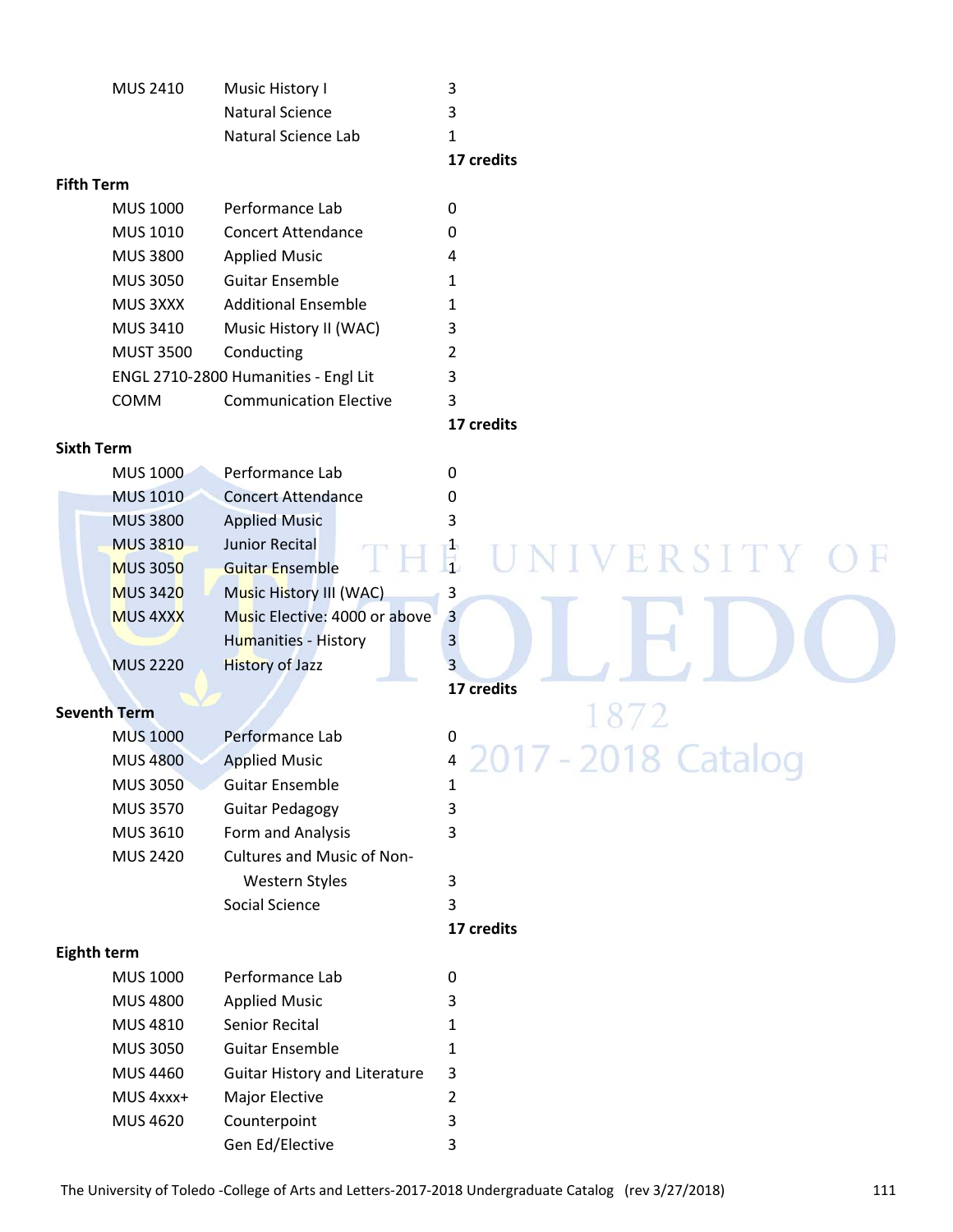**16 credits Total Earned Credit Hours 124**  (132 credits – 8 ensemble credits that do not count toward degree)

**Wind and Percussion Concentration** – 16 additional hours for a degree total of 126.

a. Class Piano (3 hours)

MUS 1570 MUS 1580 MUS 2570, or MUS 2580 Appropriate courses (determined by placement test). A grade of C or better is required in each course

- b. Performing groups: Eight semesters chosen from MUS 3010, 3020, 3040 or 3090 with a minimum of 2 semesters of MUS 3010 and/or MUS 3040, and a minimum of two semesters of MUS 3090. (Note: MUS 3020 may only fulfill the requirement for one semester.) Students must enroll in one of these courses each semester they are taking 12 or more hours. Two semesters of MUS 3140, 3160 or 3180. Four semesters of any choice of small ensembles that includes the student's major instrument. The minimum requirement is an accumulation of 14 hours of ensemble credits, but only four hours may be counted toward degree. (4 hours)
- c. Instrumental Music Literature (3 hours) MUS 4410
- d. Pedagogy on major instrument (2 hours) MUS 1510 MUS 1530, or MUS 1550

# 2017 - 2018 Catalog

e. Music electives, chosen from upper division academic music courses (4 hours)

#### **Sample 4‐year curriculum for the BM in Wind & Percussion**

#### **First Term**

| <b>MUS 1000</b> | Performance Lab                        | O |
|-----------------|----------------------------------------|---|
| MUS 1010        | <b>Concert Attendance</b>              | O |
| <b>MUS 1800</b> | <b>Applied Music</b>                   | 4 |
|                 | MUS 3010/3020/3040/3090 Large Ensemble | 1 |
| MUS 3XXX        | Small Ensemble                         | 1 |
| <b>MUS 1610</b> | Music Theory I                         | 4 |
| <b>MUS 1570</b> | Class Piano I                          | 1 |
| AR 1000         | Orientation                            |   |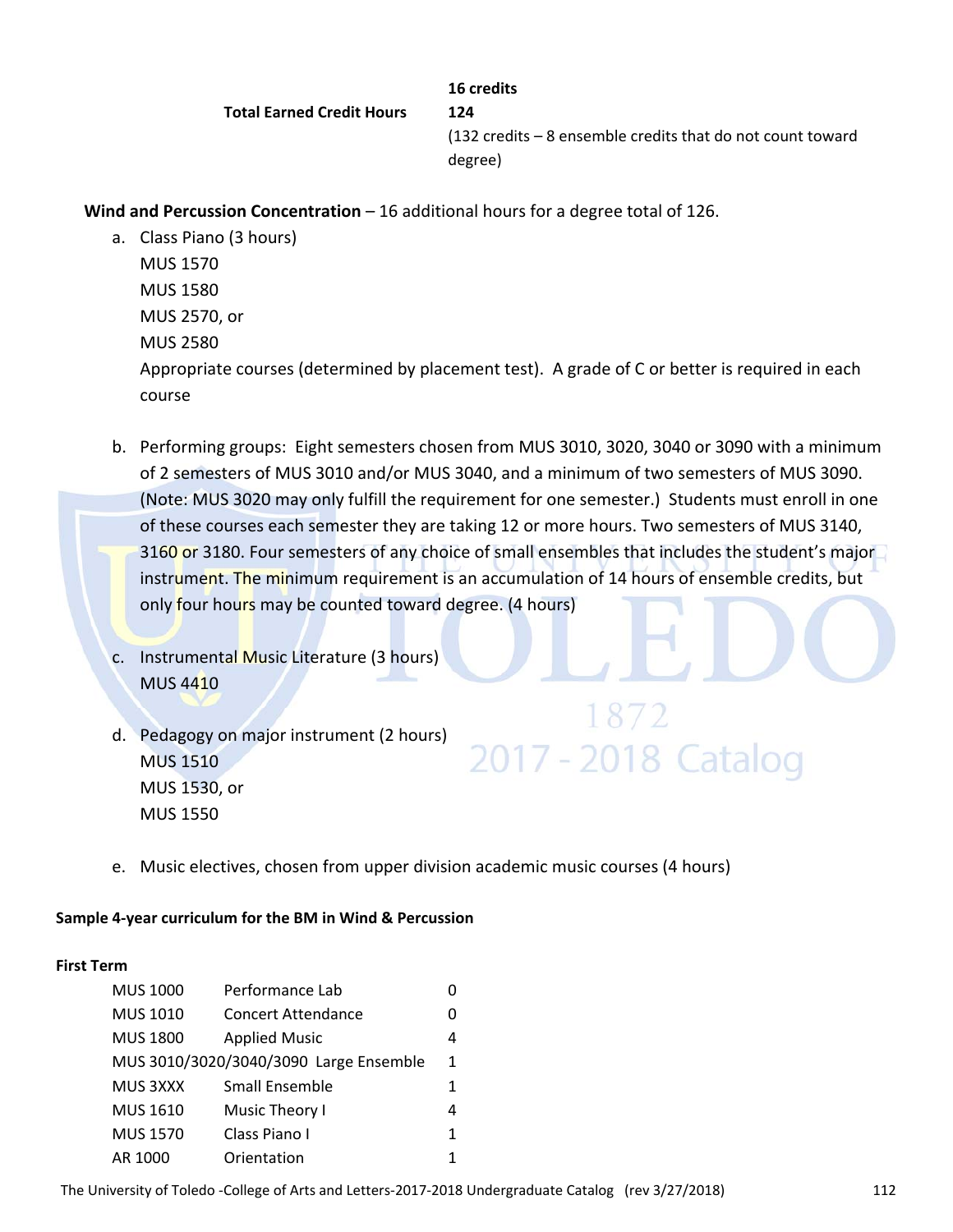|                   | <b>ENGL 1110</b>   | <b>English Composition I</b>            | 3                       |
|-------------------|--------------------|-----------------------------------------|-------------------------|
|                   |                    |                                         | 15 credits              |
|                   | <b>Second Term</b> |                                         |                         |
|                   | <b>MUS 1000</b>    | Performance Lab                         | $\mathbf 0$             |
|                   | MUS 1010           | <b>Concert Attendance</b>               | 0                       |
|                   | <b>MUS 1800</b>    | <b>Applied Music</b>                    | 4                       |
|                   |                    | MUS 3010/3020/3040/3090 Large Ensemble  | 1                       |
|                   | MUS 3XXX           | Small Ensemble                          | 1                       |
|                   | <b>MUS 1620</b>    | Music Theory II                         | 4                       |
|                   | <b>MUS 1580</b>    | Class Piano II                          | 1                       |
|                   | <b>ENGL 1130</b>   | <b>English Composition II</b>           | 3                       |
|                   | <b>MATH 1180</b>   | Reasoning with Mathematics              | 3                       |
|                   |                    |                                         | 17 credits              |
| <b>Third Term</b> |                    |                                         |                         |
|                   | <b>MUS 1000</b>    | Performance Lab                         | 0                       |
|                   | MUS 1010           | <b>Concert Attendance</b>               | 0                       |
|                   | <b>MUS 2800</b>    | <b>Applied Music</b>                    | 4                       |
|                   |                    | MUS 3010/3020/3040/3090 Large Ensemble  | 1                       |
|                   | <b>MUS 2610</b>    | <b>Music Theory III</b>                 | 4                       |
|                   | <b>MUS 2570</b>    | Class Piano III                         | $\frac{1}{4}$<br>ERSITY |
|                   |                    | MUS 3140/3160/3180 Group Vocal Ensemble |                         |
|                   |                    | Social Science                          | 3                       |
|                   |                    | <b>Natural Science</b>                  | 3                       |
|                   |                    |                                         | 17 credits              |
|                   | <b>Fourth Term</b> |                                         |                         |
|                   | <b>MUS 1000</b>    | Performance Lab                         | 0                       |
|                   | <b>MUS 1010</b>    | <b>Concert Attendance</b>               | 0                       |
|                   | <b>MUS 2800</b>    | <b>Applied Music</b>                    | 4                       |
|                   |                    | MUS 3010/3020/3040/3090 Large Ensemble  | $\mathbf{1}$            |
|                   | MUS 3XXX           | Small Ensemble                          | 1                       |
|                   | <b>MUS 2620</b>    | Music Theory IV                         | 4                       |
|                   | <b>MUS 2410</b>    | Music History I                         | 3                       |
|                   |                    | <b>Natural Science</b>                  | 3                       |
|                   |                    | Natural Science Lab                     | 1                       |
|                   |                    |                                         | 17 credits              |
| <b>Fifth Term</b> |                    |                                         |                         |
|                   | <b>MUS 1000</b>    | Performance Lab                         | 0                       |
|                   | <b>MUS 1010</b>    | <b>Concert Attendance</b>               | 0                       |
|                   | <b>MUS 3800</b>    | <b>Applied Music</b>                    | 4                       |
|                   |                    | MUS 3010/3020/3040/3090 Large Ensemble  | 1                       |
|                   | MUS 3XXX           | Small Ensemble                          | 1                       |
|                   | <b>MUS 3410</b>    | Music History II (WAC)                  | 3                       |
|                   | <b>MUST 3500</b>   | Conducting                              | 2                       |
|                   |                    | ENGL 2710-2800 Humanities - Engl Lit    | 3                       |
|                   | COMM               | <b>Communication Elective</b>           | 3                       |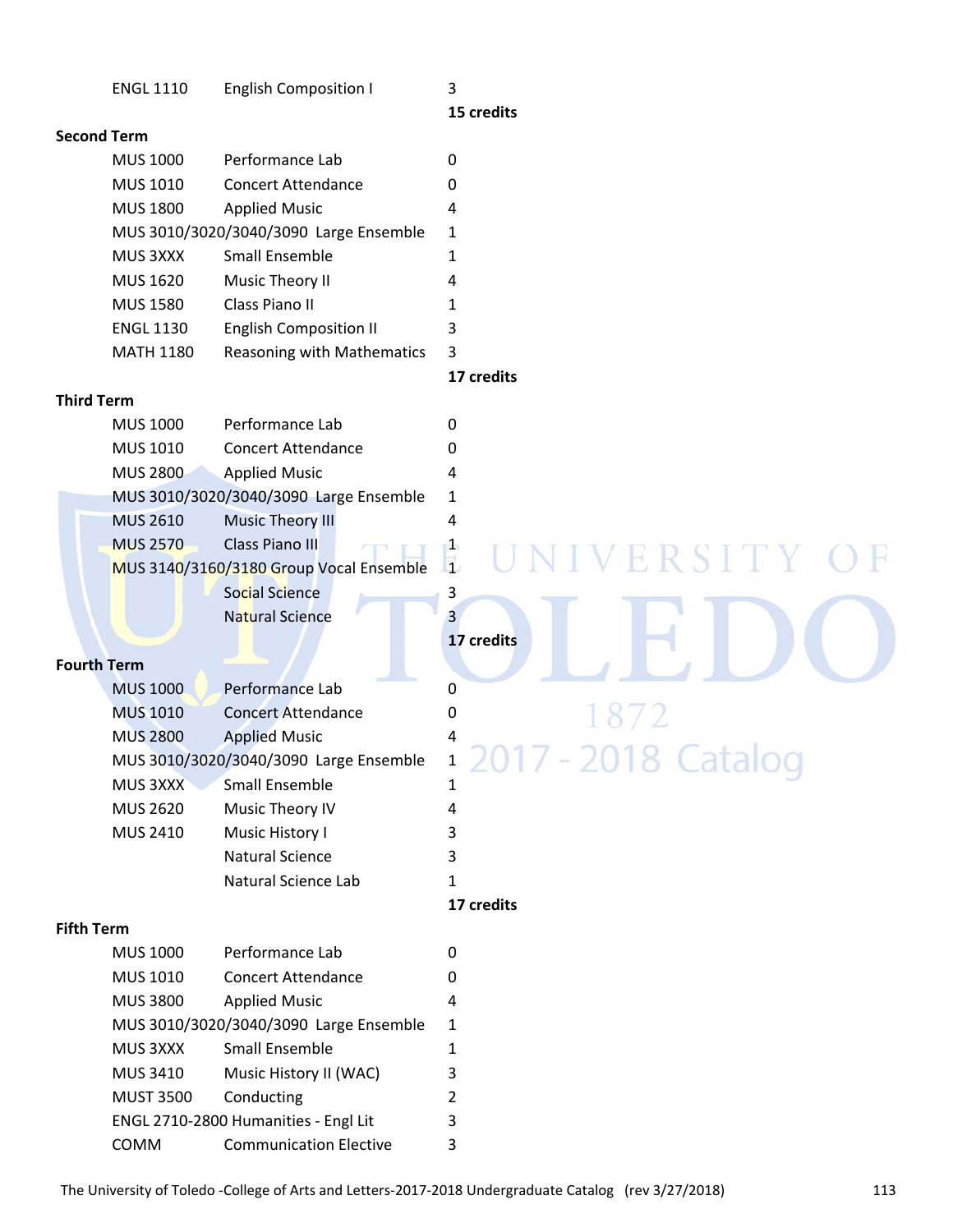#### **17 credits**

#### **Sixth Term**

| <b>MUS 1000</b> | Performance Lab                        | 0 |
|-----------------|----------------------------------------|---|
| <b>MUS 1010</b> | <b>Concert Attendance</b>              | 0 |
| <b>MUS 3800</b> | <b>Applied Music</b>                   | 3 |
| <b>MUS 3810</b> | Junior Recital                         |   |
|                 | MUS 3010/3020/3040/3090 Large Ensemble | 1 |
| <b>MUS 3420</b> | Music History III (WAC)                | 3 |
| MUS 4XXX        | Music Elective: 4000 or above          | 3 |
|                 | Humanities - History                   | 3 |
| <b>MUS 2220</b> | History of Jazz                        | 3 |
|                 |                                        |   |

 **17 credits**

#### **Seventh Term**

|             | <b>MUS 1000</b> | Performance Lab                                            | 0                                                                      |
|-------------|-----------------|------------------------------------------------------------|------------------------------------------------------------------------|
|             | <b>MUS 4800</b> | <b>Applied Music</b>                                       | 4                                                                      |
|             |                 | MUS 3010/3020/3040/3090 Large Ensemble                     | 1                                                                      |
|             |                 | MUS 1510/1530/1550 Pedagogy                                | 2                                                                      |
|             |                 | MUS 3140/3160/3180 Group Vocal Ensemble                    | 1                                                                      |
|             | <b>MUS 3610</b> | Form and Analysis                                          | 3                                                                      |
|             | <b>MUS 2420</b> | <b>Cultures and Music of Non-</b><br><b>Western Styles</b> | ERSITY C<br>$\overline{3}$                                             |
|             |                 | <b>Social Science</b>                                      | 3                                                                      |
|             |                 |                                                            | 17 credits                                                             |
| Eighth term |                 |                                                            |                                                                        |
|             | <b>MUS 1000</b> | Performance Lab                                            | $\overline{0}$                                                         |
|             | <b>MUS 4800</b> | <b>Applied Music</b>                                       | 3                                                                      |
|             | <b>MUS 4810</b> | <b>Senior Recital</b>                                      | 1                                                                      |
|             |                 | MUS 3010/3020/3040/3090 Large Ensemble                     | $\mathbf{1}$                                                           |
|             | <b>MUS 4410</b> | <b>Instrumental Music Literature</b>                       | 2017 - 2018 Catalog<br>$\overline{3}$                                  |
|             | MUS 4xxx+       | <b>Major Elective</b>                                      | 3                                                                      |
|             | <b>MUS 4620</b> | Counterpoint                                               | 3                                                                      |
|             |                 | Gen Ed/Elective                                            | 3                                                                      |
|             |                 |                                                            | 17 credits                                                             |
|             |                 | <b>Total Earned Credit Hours</b>                           | 124                                                                    |
|             |                 |                                                            | (134 credits - 10 ensemble credits that do not count toward<br>degree) |

#### **Core Music Courses for Instrumental Jazz and Vocal Jazz Concentrations (66 hours)**

- a. Performance Laboratory (0 hours) MUS 1000 (eight semesters) Transfer students will be required to complete a number of semesters proportionate to credits transferred.
- b. Concert Attendance (0 hours) MUS 1010 (eight semesters)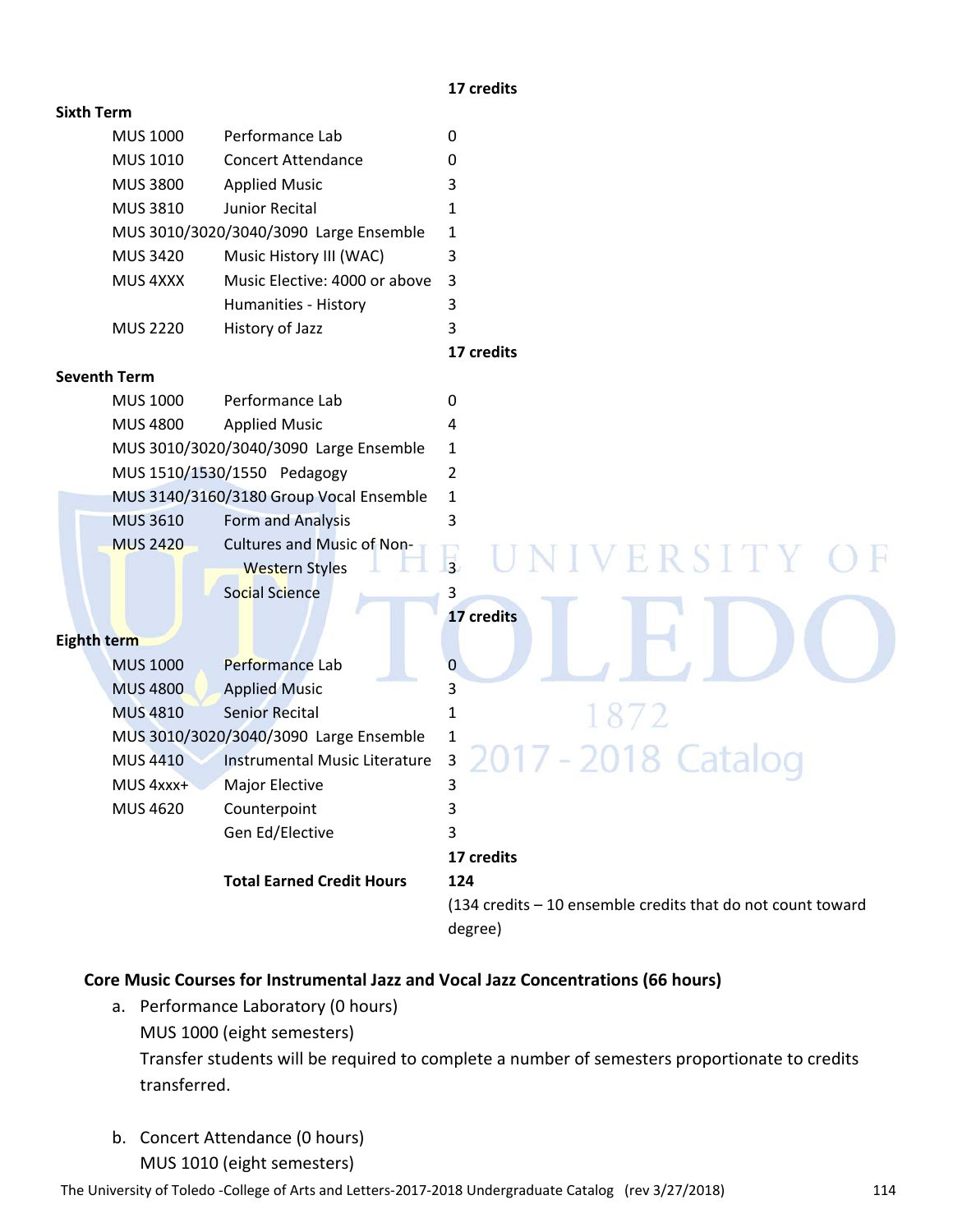Transfer students will be required to complete a number of semesters proportionate to credits transferred.

- c. Music Theory (22 hours) MUS 1610 MUS 1620 MUS 2610 MUS 2620 MUS 3650 MUS 3660 (A grade of C or better is required in 1610, 1620, 2610 and 2620.)
- d. Music History and Literature (9 hours) MUS 3410 MUS 3420 MUS 3450 (A grade of C or better is required in 3410 and 3420)
- e. Jazz Pedagogy and Conducting (2 hours) MUS 3560

#### f. Applied Music (30 hours)

Eight hours of Applied Music (classical) and successful completion of two semesters with a grade of B or better in MUS 2800 (classical).

Eighteen hours of Applied Music (jazz) on the student's major instrument (or combination of instruments with the consent of the Adviser) and successful completion of two semesters with a grade of B or better in MUS 4800 (jazz).

The remaining four hours will include MUS 1570 Class Piano (1 hour), MUS 1590 Jazz Class Piano (1 hour), and 2 semesters of MUS 1800:065 Applied Jazz Piano.

A grade of C or better is required in MUS 1570 and 1590

g. Junior and Senior Recitals (2 hours) MUS 3810 MUS 4810

Additional requirements for each concentration are indicated below.

#### **Instrumental Jazz Concentration** – 17 additional hours, for degree total of 127.

a. Performing groups: Eight semesters of MUS 3020 and one semester of MUS 3150, 3140, 3160 or 3180. Students must enroll in one of these courses each semester they are taking 12 or more hours. Four semesters of MUS 3050:137. The minimum requirement is an accumulation of 13 hours of ensemble credits, but only four hours may be counted toward degree. (4 hours)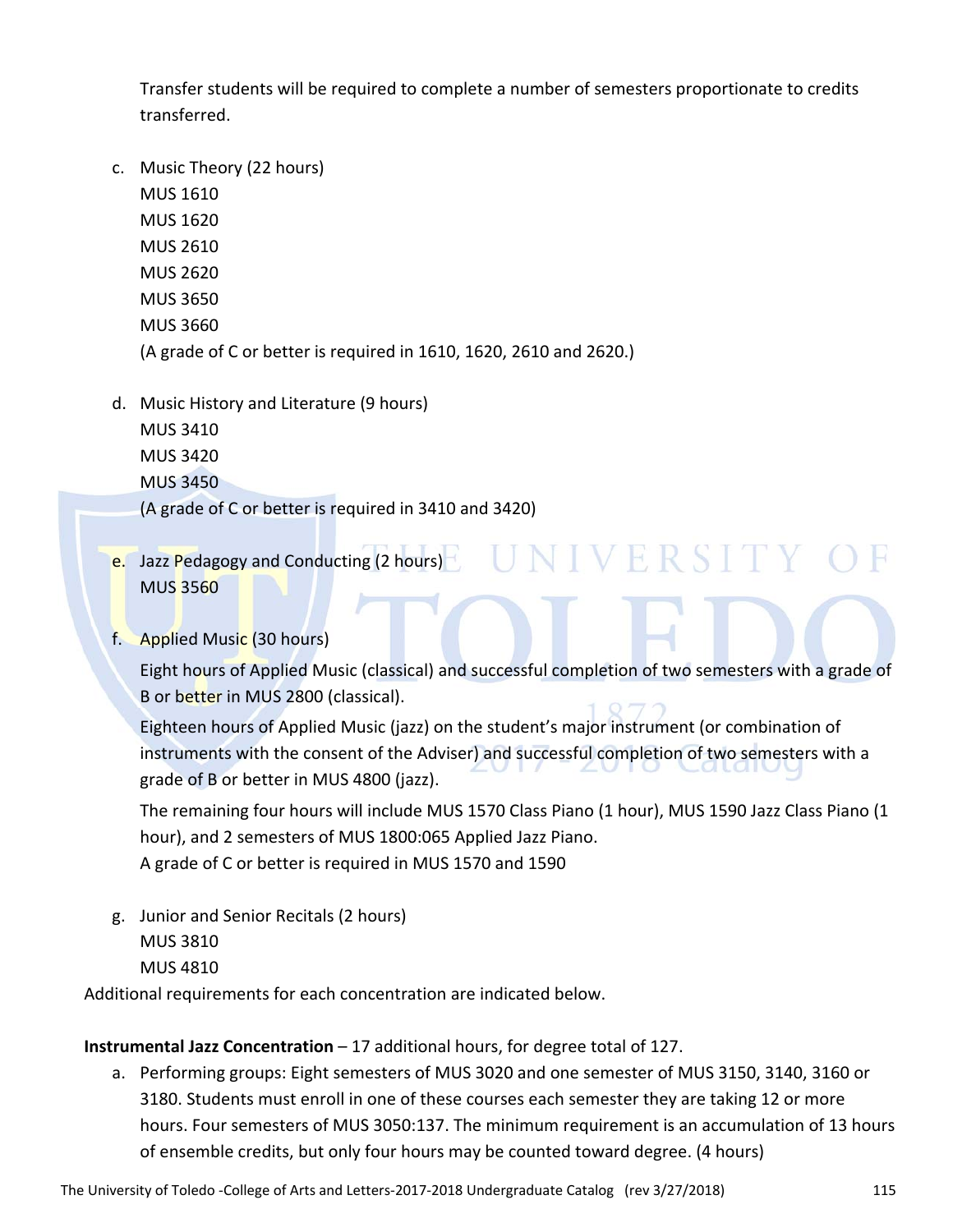- b. Jazz Improvisation (10 hours) MUS 1700 MUS 2700 MUS 2710 MUS 3700 MUS 3710
- c. Recording Techniques (2 hours) MUS 2270
- d. Music elective, chosen from upper division academic music courses (1 hour)

#### **Sample 4‐year curriculum for the BM in Instrumental Jazz**

| <b>First Term</b> |                    |                                  |                           |
|-------------------|--------------------|----------------------------------|---------------------------|
|                   | <b>MUS 1000</b>    | Performance Lab                  | 0                         |
|                   | <b>MUS 1010</b>    | <b>Concert Attendance</b>        | 0                         |
|                   | <b>MUS 1800</b>    | <b>Applied Music - Jazz</b>      | $\frac{2}{2}$<br>ERSITY O |
|                   | <b>MUS 1800</b>    | <b>Applied Music - Classical</b> |                           |
|                   | <b>MUS 3020</b>    | Jazz Ensemble                    | 1                         |
|                   | <b>MUS 1610</b>    | <b>Music Theory I</b>            | $\overline{4}$            |
|                   | <b>MUS 1570</b>    | <b>Class Piano I</b>             | $\mathbf{1}$              |
|                   | <b>MUS 2270</b>    | <b>Recording Techniques</b>      | $\overline{2}$            |
|                   | AR 1000            | Orientation                      | $\mathbf{1}$              |
|                   | <b>ENGL 1110</b>   | <b>English Composition I</b>     | 3                         |
|                   |                    |                                  | 16 credits                |
|                   | <b>Second Term</b> |                                  | 7 - 2018 Catalog          |
|                   | <b>MUS 1000</b>    | Performance Lab                  | 0                         |
|                   | MUS 1010           | <b>Concert Attendance</b>        | 0                         |
|                   | <b>MUS 1800</b>    | <b>Applied Music - Jazz</b>      | $\overline{2}$            |
|                   | <b>MUS 3020</b>    | Jazz Ensemble                    | $\mathbf{1}$              |
|                   |                    | MUS 3150/3140/3160/3180          |                           |
|                   |                    | <b>Additional Ensemble</b>       | $\mathbf{1}$              |
|                   | MUS 1620           | Music Theory II                  | 4                         |
|                   | <b>MUS 1590</b>    | Jazz Class Piano                 | $\mathbf{1}$              |
|                   | <b>MUS 1700</b>    | Jazz Fundamentals                | $\overline{2}$            |
|                   | <b>ENGL 1130</b>   | <b>English Composition II</b>    | 3                         |
|                   | <b>MATH 1180</b>   | Reasoning with Mathematics       | $\overline{3}$            |
|                   |                    |                                  | 17 credits                |
| <b>Third Term</b> |                    |                                  |                           |
|                   | <b>MUS 1000</b>    | Performance Lab                  | 0                         |
|                   | MUS 1010           | <b>Concert Attendance</b>        | 0                         |
|                   | <b>MUS 2800</b>    | <b>Applied Music - Jazz</b>      | 2                         |
|                   |                    |                                  |                           |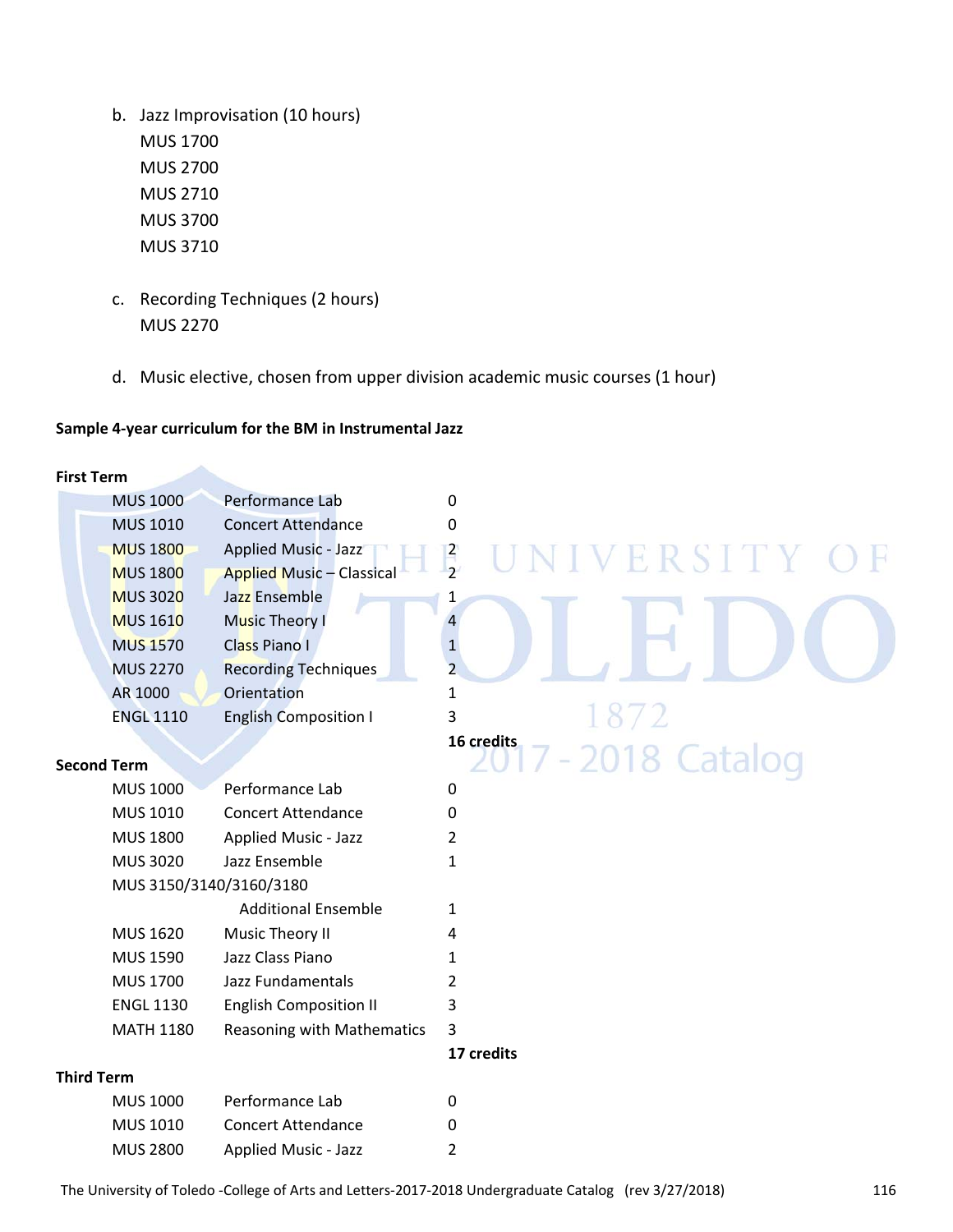| <b>MUS 1800</b>         | Applied Music - Classical |   |  |
|-------------------------|---------------------------|---|--|
| <b>MUS 3020</b>         | Jazz Ensemble             |   |  |
| MUS 2610                | Music Theory III          | 4 |  |
| MUS 1800:065 Jazz Piano |                           |   |  |
| <b>MUS 2700</b>         | Jazz Improvisation I      | 2 |  |
|                         | Social Science            | 3 |  |
|                         | <b>Natural Science</b>    | 3 |  |
|                         |                           |   |  |

**17 credits**

#### **Fourth Term**

| <b>MUS 1000</b>         | Performance Lab                      | 0 |  |  |
|-------------------------|--------------------------------------|---|--|--|
| <b>MUS 1010</b>         | <b>Concert Attendance</b>            | 0 |  |  |
| <b>MUS 2800</b>         | Applied Music - Jazz                 | 2 |  |  |
| <b>MUS 1800</b>         | Applied Music - Classical            | 1 |  |  |
| MUS 1800:065 Jazz Piano |                                      | 1 |  |  |
| <b>MUS 2710</b>         | Jazz Improv II                       |   |  |  |
| <b>MUS 3020</b>         | Jazz Ensemble                        | 1 |  |  |
| <b>MUS 2620</b>         | Music Theory IV                      | 4 |  |  |
|                         | ENGL 2710-2800 Humanities - Engl Lit | 3 |  |  |
|                         | <b>Gen Ed Elective</b>               | 3 |  |  |

#### **Fifth Term**

| <b>MUS 1000</b>         | Performance Lab                  | 0            |
|-------------------------|----------------------------------|--------------|
| <b>MUS 1010</b>         | <b>Concert Attendance</b>        | 0            |
| <b>MUS 3800</b>         | <b>Applied Music - Jazz</b>      | 3            |
| <b>MUS 2800</b>         | <b>Applied Music - Classical</b> | $\mathbf{1}$ |
| <b>MUS 3020</b>         | Jazz Ensemble                    | 1            |
| MUS 3050:137 Jazz Combo |                                  | 1            |
| <b>MUS 3410</b>         | Music History II (WAC)           | 3            |
| <b>MUST 3700</b>        | Jazz Improvisation III           | 2            |
| <b>MUS 2220</b>         | History of Jazz                  | 3            |
|                         | Social Science                   | 3            |

#### **Sixth Term**

|                         |                           | $15$ croditc |
|-------------------------|---------------------------|--------------|
|                         | Natural Science Lab       | 1            |
|                         | Natural Science           | 3            |
| <b>MUS 3710</b>         | Jazz Improvisation IV     | 2            |
| <b>MUS 3420</b>         | Music History III (WAC)   | 3            |
| MUS 3050:137 Jazz Combo |                           | 1            |
| <b>MUS 3020</b>         | Jazz Ensemble             | 1            |
| <b>MUS 2800</b>         | Applied Music - Classical | 1            |
| <b>MUS 3810</b>         | Junior Recital            | 1            |
| <b>MUS 3800</b>         | Applied Music - Jazz      | 2            |
| MUS 1010                | <b>Concert Attendance</b> | 0            |
| <b>MUS 1000</b>         | Performance Lab           | 0            |

# **17 credits** F R  $S<sub>1</sub>$ H n 1 72 -2018 Catalog 20

#### **17 credits**

 **15 credits**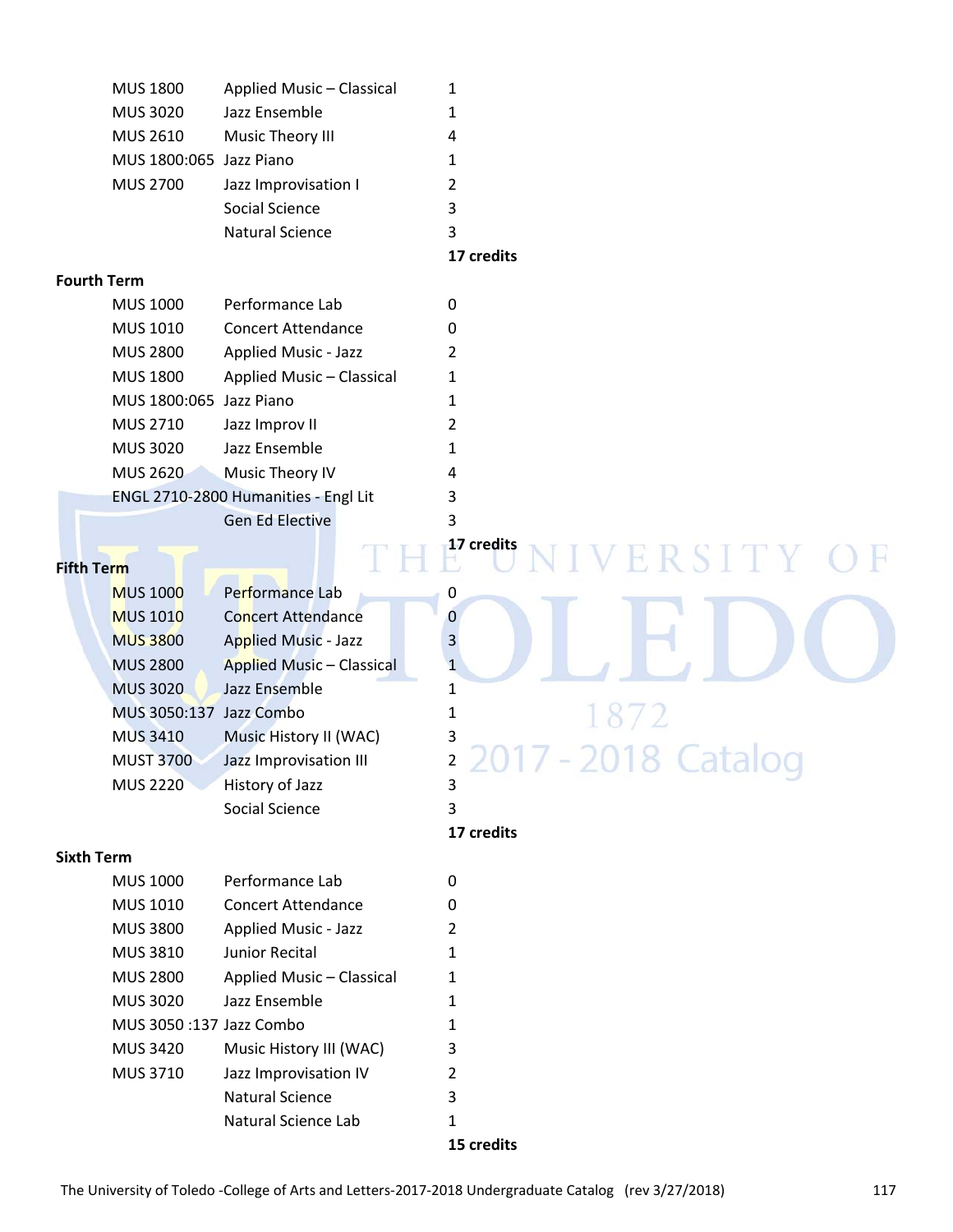| <b>Seventh Term</b> |                         |                                   |                                                            |
|---------------------|-------------------------|-----------------------------------|------------------------------------------------------------|
|                     | <b>MUS 1000</b>         | Performance Lab                   | 0                                                          |
|                     | <b>MUS 4800</b>         | <b>Applied Music - Jazz</b>       | 3                                                          |
|                     | <b>MUS 2800</b>         | Applied Music - Classical         | 1                                                          |
|                     | <b>MUS 3020</b>         | Jazz Ensemble                     | 1                                                          |
|                     | MUS 3050:137 Jazz Combo |                                   | 1                                                          |
|                     | <b>MUS 3650</b>         | Jazz Arranging & Composition I 3  |                                                            |
|                     | <b>MUS 3560</b>         | Jazz Pedagogy & Conducting        | 2                                                          |
|                     | <b>MUS 2420</b>         | <b>Cultures and Music of Non-</b> |                                                            |
|                     |                         | Western Styles                    | 3                                                          |
|                     |                         | Humanities (History)              | 3                                                          |
|                     |                         |                                   | 17 credits                                                 |
| <b>Eighth term</b>  |                         |                                   |                                                            |
|                     | <b>MUS 1000</b>         | Performance Lab                   | $\Omega$                                                   |
|                     | <b>MUS 4800</b>         | <b>Applied Music - Jazz</b>       | 2                                                          |
|                     | MUS 4810                | Senior Recital                    | 1                                                          |
|                     | <b>MUS 2800</b>         | Applied Music - Classical         | 1                                                          |
|                     | <b>MUS 3020</b>         | Jazz Ensemble                     | 1                                                          |
|                     | MUS 3050:137 Jazz Combo |                                   | 1                                                          |
|                     | <b>MUS 3660</b>         | Jazz Arranging & Composition II 3 | VERSITY C                                                  |
|                     | <b>MUS 3450</b>         | Jazz History & Literature         | $\overline{3}$                                             |
|                     | <b>MUS 3XXX</b>         | <b>Music Elective</b>             | 2                                                          |
|                     | <b>COMM</b>             | <b>Communication Elective</b>     | 3                                                          |
|                     |                         |                                   | 17 credits                                                 |
|                     |                         | <b>Total Earned Credit Hours</b>  | 124                                                        |
|                     |                         |                                   | (133 credits - 9 ensemble credits that do not count toward |
|                     |                         |                                   | degree)                                                    |

**Vocal Jazz Concentration** – 17 additional hours, for a degree total of 127. Catalog

- a. Performing groups: Eight semesters of MUS 3150. Four semesters of MUS 3020 or MUS 3050:137. Students must enroll in one of these courses each semester they are taking 12 or more hours. The minimum requirement is an accumulation of 12 hours of ensemble credits, but only four hours may be counted toward degree. (4 hours)
- b. Jazz Improvisation (10 hours) MUS 1700 MUS 2700 MUS 2710 MUS 3700 MUS 3710
- c. Recording Techniques (2 hours) MUS 2270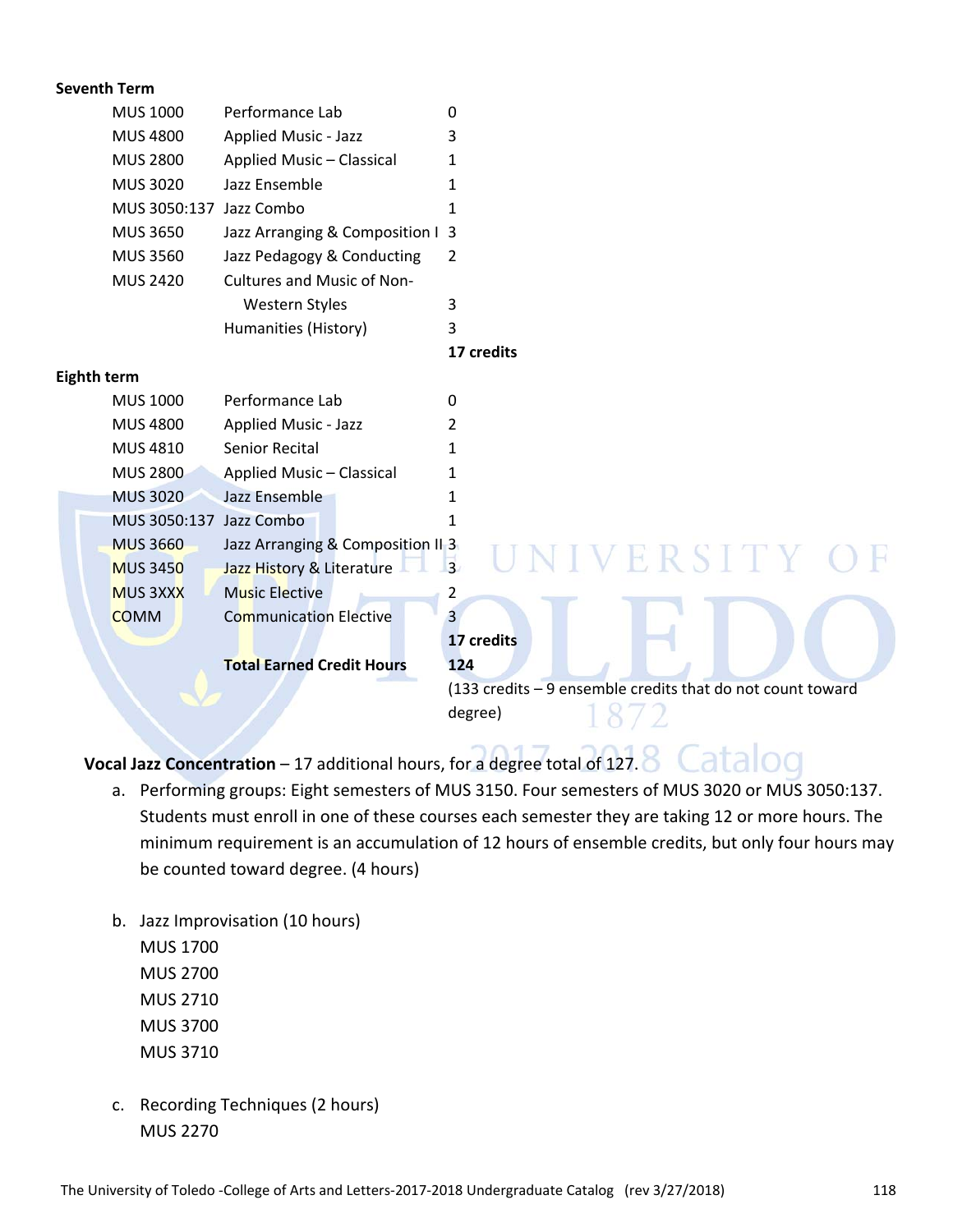d. Music elective, chosen from upper division academic music courses (1 hour)

#### **Sample 4‐year curriculum for the BM in Vocal Jazz**

#### **First Term**

| <b>MUS 1000</b>  | Performance Lab              | 0 |
|------------------|------------------------------|---|
| <b>MUS 1010</b>  | Concert Attendance           | 0 |
| <b>MUS 1800</b>  | Applied Music - Jazz         | 2 |
| <b>MUS 1800</b>  | Applied Music - Classical    | 2 |
| <b>MUS 3150</b>  | Jazz Vocalstra               | 1 |
| <b>MUS 1610</b>  | Music Theory I               | 4 |
| <b>MUS 1570</b>  | Class Piano I                | 1 |
| <b>MUS 2270</b>  | <b>Recording Techniques</b>  | 2 |
| AR 1000          | Orientation                  | 1 |
| <b>ENGL 1110</b> | <b>English Composition I</b> | 3 |

#### **Second Term**

| <b>MUS 1000</b>  | Performance Lab                   |                |
|------------------|-----------------------------------|----------------|
| <b>MUS 1010</b>  | <b>Concert Attendance</b>         | 0              |
| <b>MUS 1800</b>  | Applied Music - Jazz              | 2              |
| <b>MUS 3150</b>  | Jazz Vocalstra                    | 1              |
|                  | MUS 3020/3050 Additional Ensemble | 1              |
| <b>MUS 1620</b>  | <b>Music Theory II</b>            | $\overline{4}$ |
| <b>MUS 1590</b>  | Jazz Class Piano                  | $\mathbf{1}$   |
| <b>MUS 1700</b>  | Jazz Fundamentals                 | $\overline{2}$ |
| <b>ENGL 1130</b> | <b>English Composition II</b>     | 3              |
| <b>MATH 1180</b> | <b>Reasoning with Mathematics</b> | 3              |
|                  |                                   |                |

#### **Third Term**

| <b>MUS 1000</b>         | Performance Lab           | 0          |
|-------------------------|---------------------------|------------|
| MUS 1010                | Concert Attendance        | 0          |
| <b>MUS 2800</b>         | Applied Music - Jazz      | 2          |
| <b>MUS 1800</b>         | Applied Music - Classical | 1          |
| <b>MUS 3150</b>         | Jazz Vocalstra            | 1          |
| <b>MUS 2610</b>         | Music Theory III          | 4          |
| MUS 1800:065 Jazz Piano |                           | 1          |
| <b>MUS 2700</b>         | Jazz Improvisation I      | 2          |
|                         | Social Science            | 3          |
|                         | Natural Science           | 3          |
|                         |                           | 17 credits |

#### **Fourth Term**

| <b>MUS 1000</b> | Performance Lab           | 0 |
|-----------------|---------------------------|---|
| <b>MUS 1010</b> | Concert Attendance        | 0 |
| <b>MUS 2800</b> | Applied Music - Jazz      | 2 |
| <b>MUS 1800</b> | Applied Music - Classical | 1 |

#### **16 credits**

# IVERSITY Ħ MATH 1180 Reasoning with Mathematics 3  $\sim$  10  $\sim$  2 **17 credits** 2018 Catalog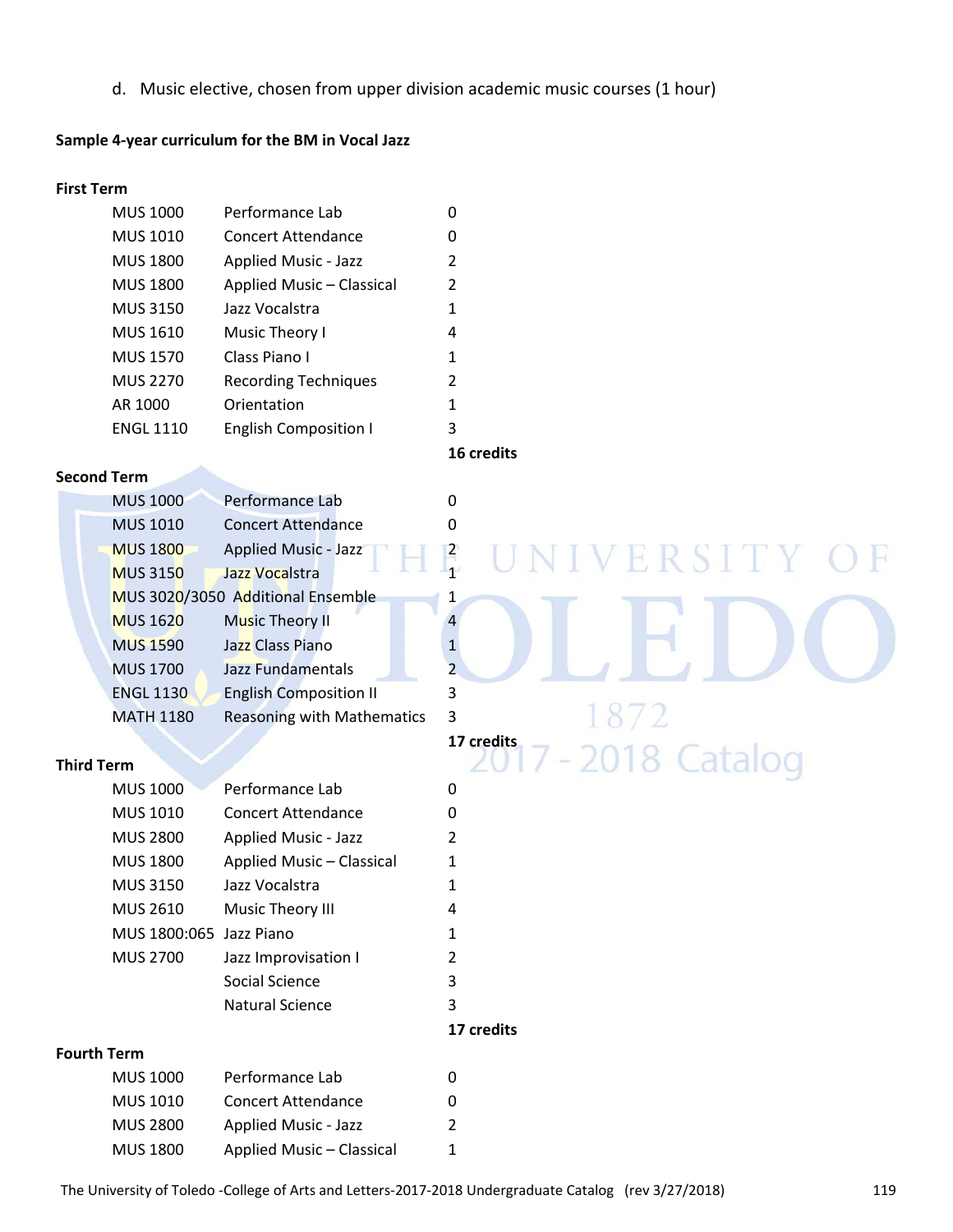| MUS 1800:065 Jazz Piano              |                 |   |  |
|--------------------------------------|-----------------|---|--|
| <b>MUS 2710</b>                      | Jazz Improv II  |   |  |
| <b>MUS 3150</b>                      | Jazz Vocalstra  |   |  |
| <b>MUS 2620</b>                      | Music Theory IV | 4 |  |
| ENGL 2710-2800 Humanities - Engl Lit |                 | 3 |  |
|                                      | Gen Ed Elective | 3 |  |
|                                      |                 |   |  |

#### **17 credits**

#### **Fifth Term**

| <b>MUS 1000</b>  | Performance Lab                   | 0              |
|------------------|-----------------------------------|----------------|
| <b>MUS 1010</b>  | <b>Concert Attendance</b>         | 0              |
| <b>MUS 3800</b>  | <b>Applied Music - Jazz</b>       | 3              |
| <b>MUS 2800</b>  | Applied Music - Classical         | 1              |
| <b>MUS 3150</b>  | Jazz Vocalstra                    | 1              |
|                  | MUS 3020/3050 Additional Ensemble | 1              |
| MUS 3410         | Music History II (WAC)            | 3              |
| <b>MUST 3700</b> | Jazz Improvisation III            | $\overline{2}$ |
| <b>MUS 2220</b>  | History of Jazz                   | 3              |
|                  | <b>Social Science</b>             | 3              |

#### **17 credits**

#### **Sixth Term**

| <b>MUS 1000</b> | Performance Lab                   | $\Omega$ |                     |
|-----------------|-----------------------------------|----------|---------------------|
| <b>MUS 1010</b> | <b>Concert Attendance</b>         | 0        |                     |
| <b>MUS 3800</b> | <b>Applied Music - Jazz</b>       |          |                     |
| <b>MUS 3810</b> | <b>Junior Recital</b>             |          |                     |
| <b>MUS 2800</b> | <b>Applied Music - Classical</b>  |          |                     |
| <b>MUS 3150</b> | Jazz Vocalstra                    |          |                     |
|                 | MUS 3020/3050 Additional Ensemble |          |                     |
| <b>MUS 3420</b> | Music History III (WAC)           | 3        |                     |
| <b>MUS 3710</b> | Jazz Improvisation IV             |          | 2017 - 2018 Catalog |
|                 | <b>Natural Science</b>            | 3        |                     |
|                 | Natural Science Lab               |          |                     |

ERSIT Ħ 1872 7 - 2018 Catalog 20

#### **Seventh Term**

| <b>MUS 1000</b> | Performance Lab                   | 0              |  |
|-----------------|-----------------------------------|----------------|--|
| <b>MUS 4800</b> | Applied Music - Jazz              | 3              |  |
| <b>MUS 2800</b> | Applied Music - Classical         | 1              |  |
| <b>MUS 3150</b> | Jazz Vocalstra                    | 1              |  |
|                 | MUS 3020/3050 Additional Ensemble |                |  |
| <b>MUS 3650</b> | Jazz Arranging & Composition 1 3  |                |  |
| <b>MUS 3560</b> | Jazz Pedagogy & Conducting        | $\overline{2}$ |  |
| <b>MUS 2420</b> | Cultures and Music of Non-        |                |  |
|                 | Western Styles                    | 3              |  |
|                 | Humanities (History)              | 3              |  |
|                 |                                   |                |  |

 **17 credits**

 **15 credits**

#### **Eighth term**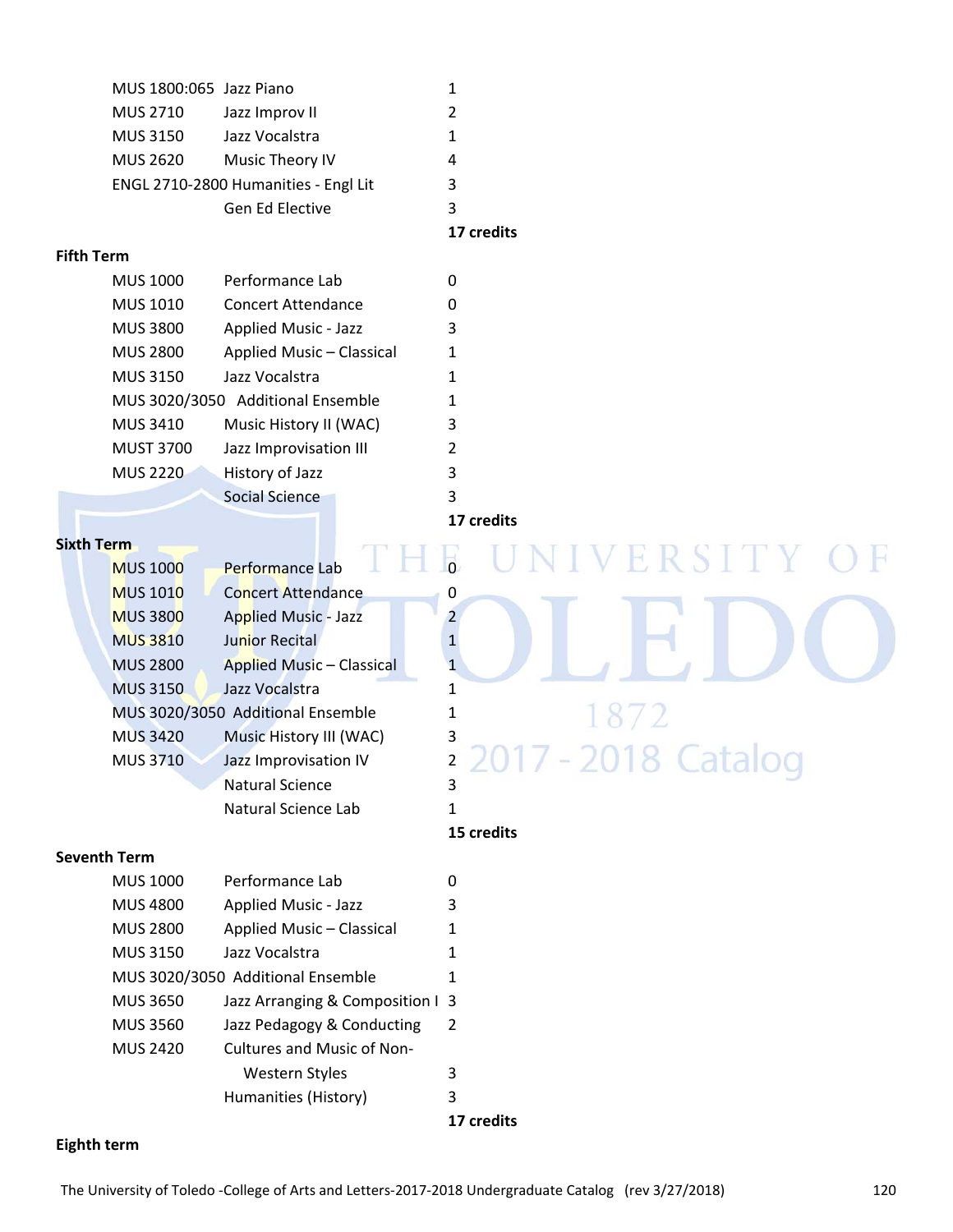| <b>MUS 1000</b> | Performance Lab                   | 0                                                                             |
|-----------------|-----------------------------------|-------------------------------------------------------------------------------|
| <b>MUS 4800</b> | Applied Music - Jazz              | 2                                                                             |
| <b>MUS 4810</b> | Senior Recital                    | 1                                                                             |
| <b>MUS 2800</b> | Applied Music - Classical         | 1                                                                             |
| <b>MUS 3150</b> | Jazz Vocalstra                    |                                                                               |
|                 | MUS 3020/3050 Additional Ensemble |                                                                               |
| <b>MUS 3660</b> | Jazz Arranging & Composition II 3 |                                                                               |
| <b>MUS 3450</b> | Jazz History & Literature         | 3                                                                             |
| MUS 3XXX        | <b>Music Elective</b>             | 2                                                                             |
| <b>COMM</b>     | <b>Communication Elective</b>     | 3                                                                             |
|                 |                                   | 17 credits                                                                    |
|                 | <b>Total Earned Credit Hours</b>  | 124                                                                           |
|                 |                                   | $(133 \text{ credits} - 9 \text{ ensemble credits that do not count toward})$ |
|                 |                                   | degree)                                                                       |

#### **Core Music Courses for Instrumental and Vocal Jazz Concentration with an Emphasis in Music Business and Recording Arts (62 hours)**

- a. Performance Laboratory (0 hours) MUS 1000 (eight semesters) Transfer students will be required to complete a number of semesters proportionate to credits transferred.
- b. Concert Attendance (0 hours) MUS 1010 (eight semesters) Transfer students will be required to complete a number of semesters proportionate to credits transferred.  $18/2$

# 2017 - 2018 Catalog

- c. Music Theory (14 hours) MUS 1610 MUS 1620 MUS 3650
	- MUS 3660
		- (A grade of C or better is required in 1610 and 1620)
- d. Music History and Literature (9 hours)
	- MUS 3410 MUS 3420 MUS 3450 (A grade of C or better is required in 3410 and 3420)
- e. Jazz Pedagogy and Conducting (2 hours) MUS 3560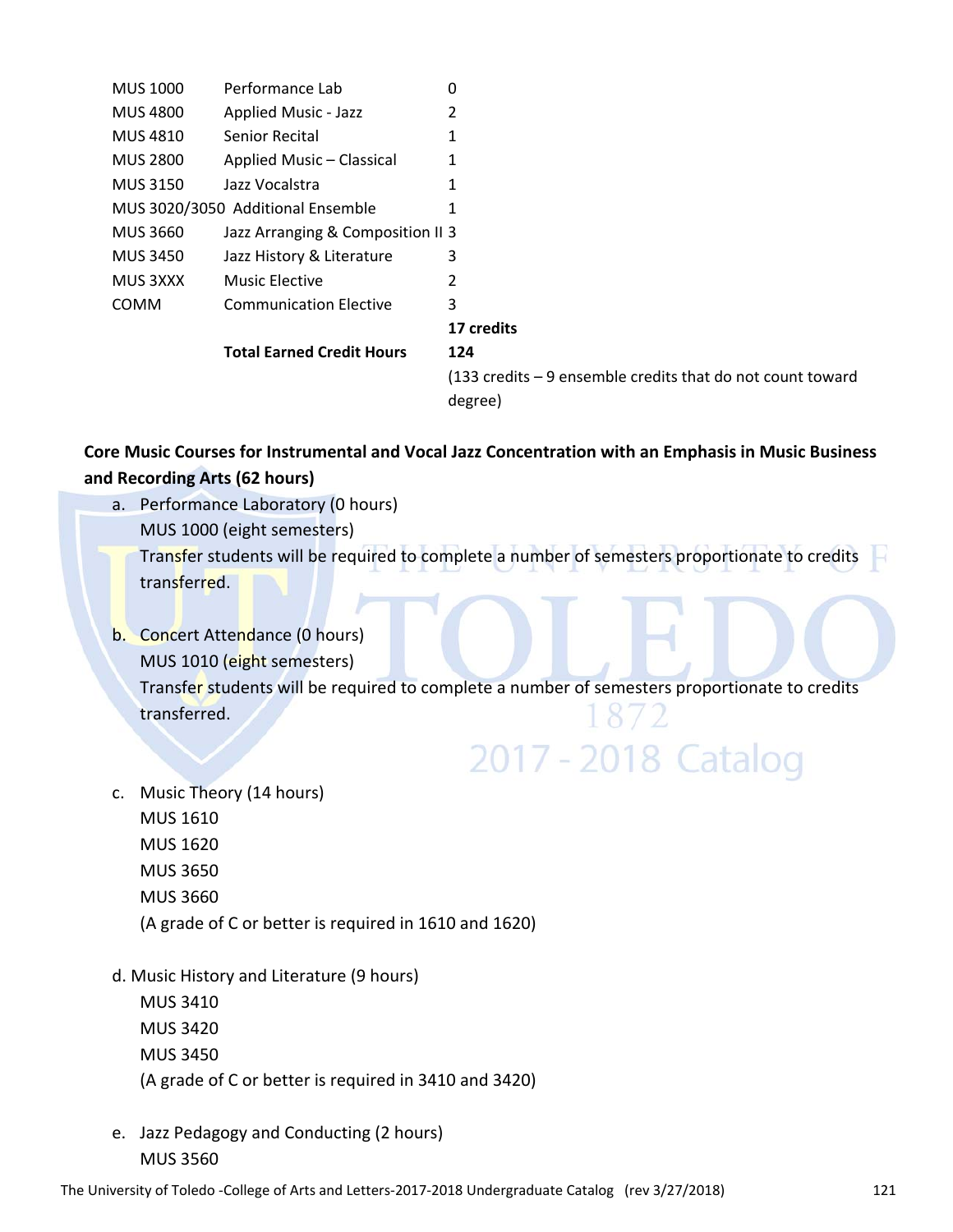#### f. Applied Music (20 hours)

16 hours of Applied Music (jazz) on the student's major instrument (or combination of instruments with the consent of the Adviser) and successful completion of two semesters with a grade of B or better in MUS 4800 (jazz). The remaining four hours will include MUS 1570 Class Piano (1 hour), MUS 1590 Jazz Class Piano (1 hour), and two semesters of MUS 2800:065 Applied Jazz Piano. A grade of C or better is required in MUS 1570 and 1590

- g. Junior Recital (1 hour) MUS 3810
- h. Music Business (13 hours) MUS 2280 MUS 3280 MUS 3290 MUS 4290 (for six credits)
- i. Music electives, chosen from upper division academic music courses. (2 hours)

**Instrumental and Vocal Jazz Concentration with an Emphasis in Music Business and Recording Arts** – 18 additional hours, for a degree total of 124 hours.

- a. Performing groups: Follow the same requirements for Instrumental Jazz or Vocal Jazz Concentrations above. Only four hours of ensemble may be counted toward degree 4 hours
- b. Jazz Improvisation (10 hours) MUS 1700 MUS 2700 MUS 2710 MUS 3700 MUS 3710

# 1872 2017 - 2018 Catalog

c. Recording Techniques (4 hours) MUS 2270 MUS 3270

#### **Sample 4‐year curriculum for the BM in Jazz Music Business**

#### **First Term**

| <b>MUS 1000</b> | Performance Lab           | 0 |
|-----------------|---------------------------|---|
| <b>MUS 1010</b> | <b>Concert Attendance</b> | 0 |
| <b>MUS 1800</b> | Applied Music - Jazz      | 2 |
| <b>MUS 3020</b> | Jazz Ensemble             | 1 |
| <b>MUS 1610</b> | Music Theory I            | 4 |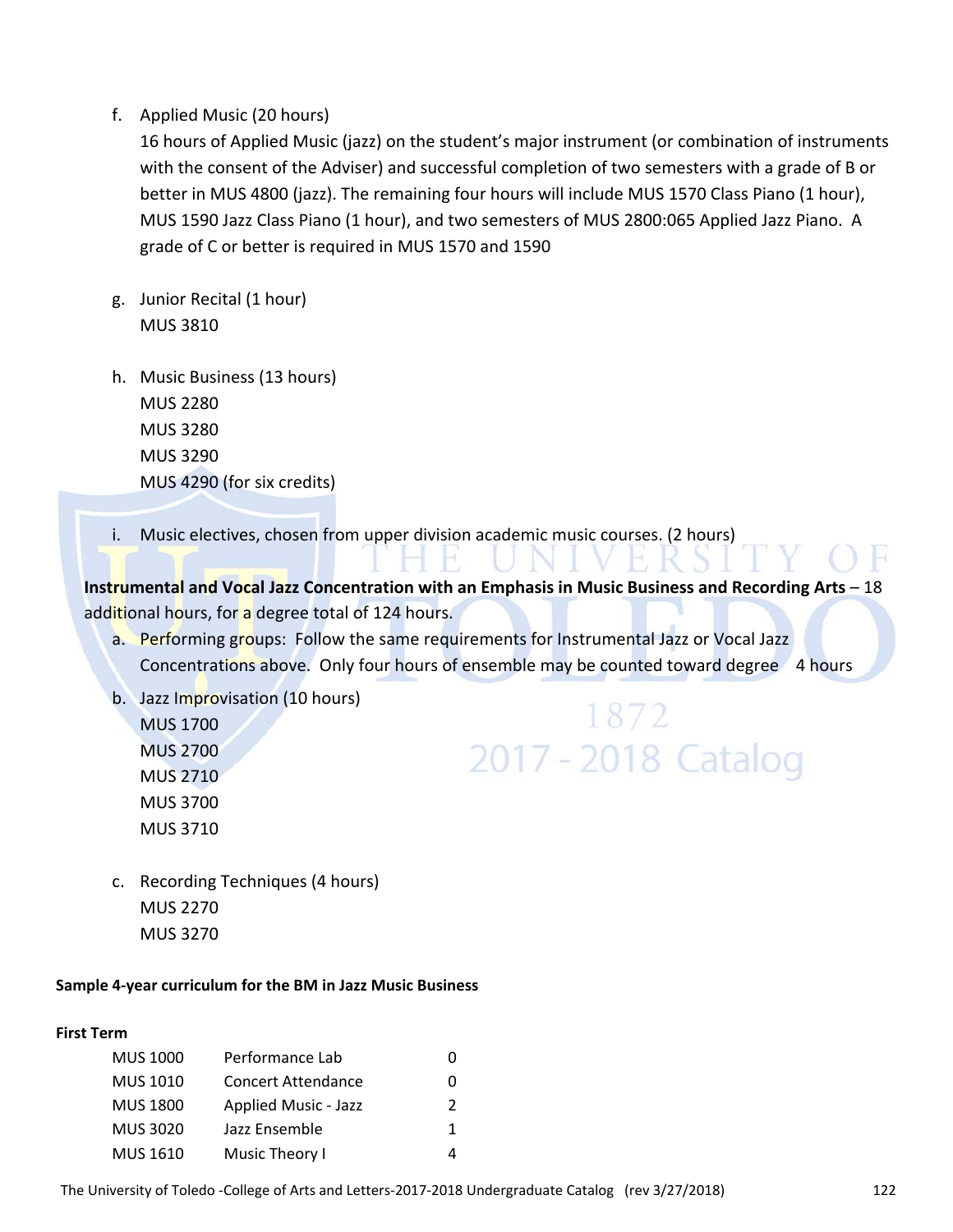| MUS 1570         | Class Piano I                |            |                            |      |
|------------------|------------------------------|------------|----------------------------|------|
| <b>MUS 2270</b>  | <b>Recording Techniques</b>  |            |                            |      |
| AR 1000          | Orientation                  |            |                            |      |
| <b>ENGL 1110</b> | <b>English Composition I</b> | 3MATH 1180 | Reasoning with Mathematics | $-3$ |

#### **Second Term**

| <b>MUS 1000</b>  | Performance Lab                       | 0 |
|------------------|---------------------------------------|---|
| <b>MUS 1010</b>  | Concert Attendance                    | 0 |
| <b>MUS 1800</b>  | Applied Music - Jazz                  | 2 |
| <b>MUS 3020</b>  | Jazz Ensemble                         |   |
| <b>MUS 3050</b>  | Jazz Combo                            |   |
| <b>MUS 1620</b>  | Music Theory II                       | 4 |
| <b>MUS 1590</b>  | Jazz Class Piano                      |   |
| <b>MUS 1700</b>  | Jazz Fundamentals                     | 2 |
| <b>MUS 3270</b>  | <b>Advance Recording Techniques 2</b> |   |
| <b>ENGL 1130</b> | <b>English Composition II</b>         | 3 |
|                  |                                       |   |

#### **16 credits**

#### **Third Term**

| <b>MUS 1000</b>         | Performance Lab                     |   |  |
|-------------------------|-------------------------------------|---|--|
| <b>MUS 1010</b>         | Concert Attendance                  |   |  |
| <b>MUS 2800</b>         | <b>Applied Music - Jazz</b>         |   |  |
| <b>MUS 2280</b>         | <b>Survey of the Music Business</b> | 3 |  |
| <b>MUS 3020</b>         | Jazz Ensemble                       |   |  |
| <b>MUS 2610</b>         | <b>Music Theory III</b>             |   |  |
| MUS 1800:065 Jazz Piano |                                     |   |  |
| <b>MUS 2700</b>         | Jazz Improvisation I                |   |  |
|                         | <b>Natural Science</b>              |   |  |

#### **Fourth Term**

| <b>MUS 1000</b>         | Performance Lab                      | 0 |  |
|-------------------------|--------------------------------------|---|--|
| MUS 1010                | <b>Concert Attendance</b>            | 0 |  |
| <b>MUS 2800</b>         | Applied Music - Jazz                 |   |  |
| MUS 1800:065 Jazz Piano |                                      | 1 |  |
| <b>MUS 2710</b>         | Jazz Improv II                       | 2 |  |
| <b>MUS 3020</b>         | Jazz Ensemble                        | 1 |  |
| <b>MUS 2620</b>         | Music Theory IV                      | 4 |  |
| <b>MUS 3280</b>         | Music and Event Production           | 3 |  |
|                         | ENGL 2710-2800 Humanities - Engl Lit | 3 |  |

#### **16 credits**

#### **Fifth Term**

| <b>MUS 1000</b>         | Performance Lab           | ი |
|-------------------------|---------------------------|---|
| <b>MUS 1010</b>         | <b>Concert Attendance</b> | 0 |
| <b>MUS 3800</b>         | Applied Music - Jazz      | 2 |
| <b>MUS 3020</b>         | Jazz Ensemble             | 1 |
| MUS 3050:137 Jazz Combo |                           | 1 |

17 **credits**

2018 Catalog

**16 credits**

F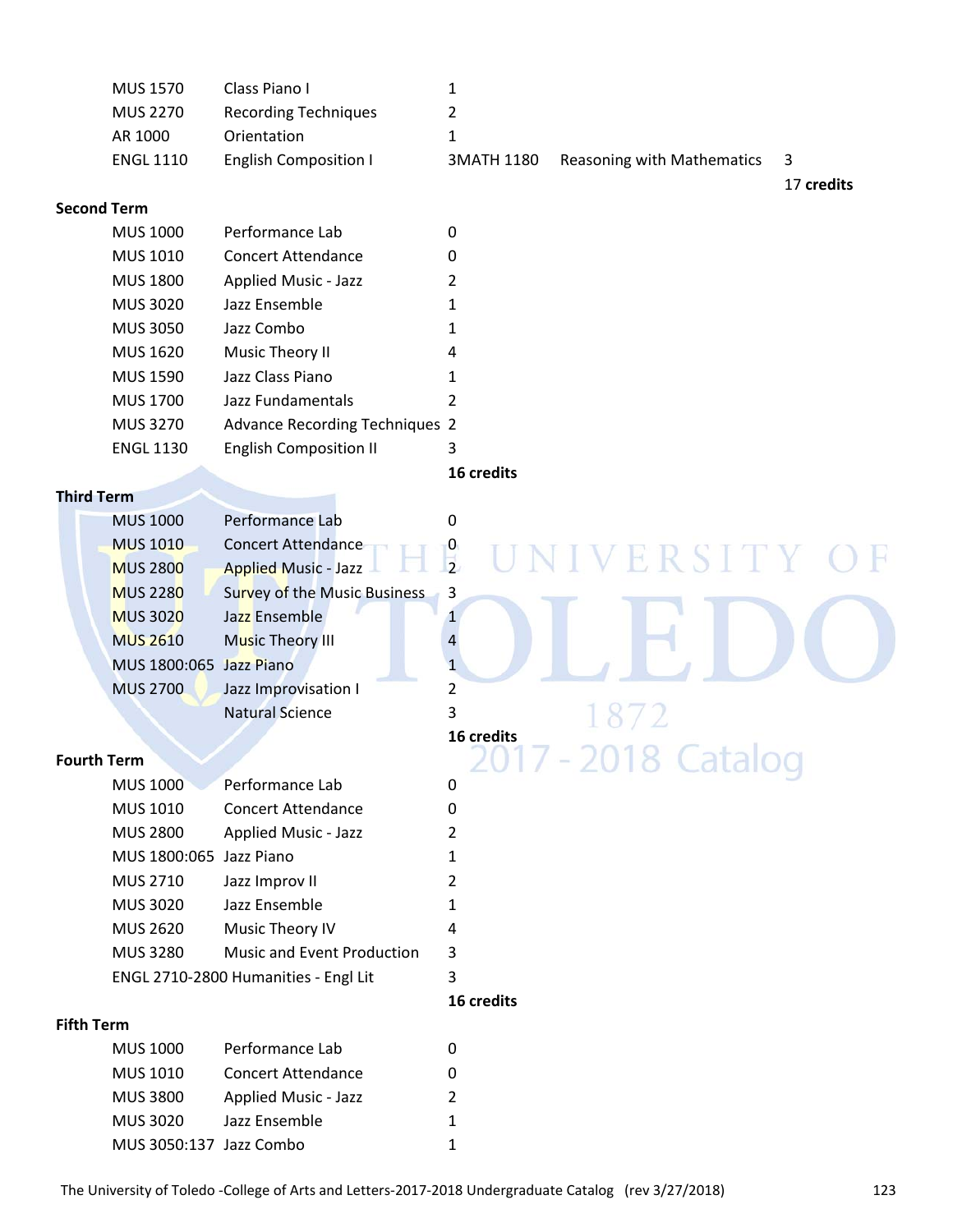| MUS 3410                | Music History II (WAC)            | 3                                                                             |
|-------------------------|-----------------------------------|-------------------------------------------------------------------------------|
| <b>MUST 3700</b>        | Jazz Improvisation III            | 2                                                                             |
| <b>MUS 2220</b>         | History of Jazz                   | 3                                                                             |
|                         | Social Science                    | 3                                                                             |
|                         | <b>General Education Elective</b> | $\overline{2}$                                                                |
|                         |                                   | 17 credits                                                                    |
| <b>Sixth Term</b>       |                                   |                                                                               |
| <b>MUS 1000</b>         | Performance Lab                   | $\pmb{0}$                                                                     |
| MUS 1010                | <b>Concert Attendance</b>         | 0                                                                             |
| <b>MUS 3800</b>         | Applied Music - Jazz              | 2                                                                             |
| MUS 3810                | Junior Recital                    | 1                                                                             |
| <b>MUS 3020</b>         | Jazz Ensemble                     | 1                                                                             |
| MUS 3050:137 Jazz Combo |                                   | 1                                                                             |
| <b>MUS 3420</b>         | Music History III (WAC)           | 3                                                                             |
| MUS 3710                | Jazz Improvisation IV             | 2                                                                             |
|                         | Social Science                    | 3                                                                             |
|                         | <b>Natural Science</b>            | 3                                                                             |
|                         | <b>Natural Science Lab</b>        | 1                                                                             |
|                         |                                   | 17 credits                                                                    |
| <b>Seventh Term</b>     |                                   |                                                                               |
| <b>MUS 1000</b>         | Performance Lab                   | ERSITY                                                                        |
| <b>MUS 4800</b>         | <b>Applied Music - Jazz</b>       | 2                                                                             |
| <b>MUS 3020</b>         | Jazz Ensemble                     | $\mathbf{1}$                                                                  |
| MUS 3050:137            | Jazz Combo                        | $\mathbf{1}$                                                                  |
| <b>MUS 3650</b>         | Jazz Arranging & Composition I    | $\overline{3}$                                                                |
| <b>MUS 3560</b>         | Jazz Pedagogy & Conducting        | 2                                                                             |
| <b>MUS 3290</b>         | <b>Music Industry Practicum</b>   | 3                                                                             |
| <b>MUS 2420</b>         | Cultures and Music of Non-        |                                                                               |
|                         | <b>Western Styles</b>             | 3                                                                             |
|                         | Humanities (History)              | 3                                                                             |
|                         |                                   | 18 credits                                                                    |
| Eighth term             |                                   |                                                                               |
| <b>MUS 1000</b>         | Performance Lab                   | 0                                                                             |
| <b>MUS 4800</b>         | <b>Applied Music - Jazz</b>       | 2                                                                             |
| <b>MUS 3020</b>         | Jazz Ensemble                     | 1                                                                             |
| MUS 3050:137 Jazz Combo |                                   | 1                                                                             |
| MUS 3290                | Music Industry Practicum          | 3                                                                             |
| <b>MUS 3660</b>         | Jazz Arranging & Composition II 3 |                                                                               |
| <b>MUS 3450</b>         | Jazz History & Literature         | 3                                                                             |
| COMM                    | Communication/Gen Ed              | 3                                                                             |
|                         |                                   | 16 credits                                                                    |
|                         | <b>Total Earned Credit Hours</b>  | 124                                                                           |
|                         |                                   | $(133 \text{ credits} - 9 \text{ ensemble credits that do not count toward})$ |
|                         |                                   | degree)                                                                       |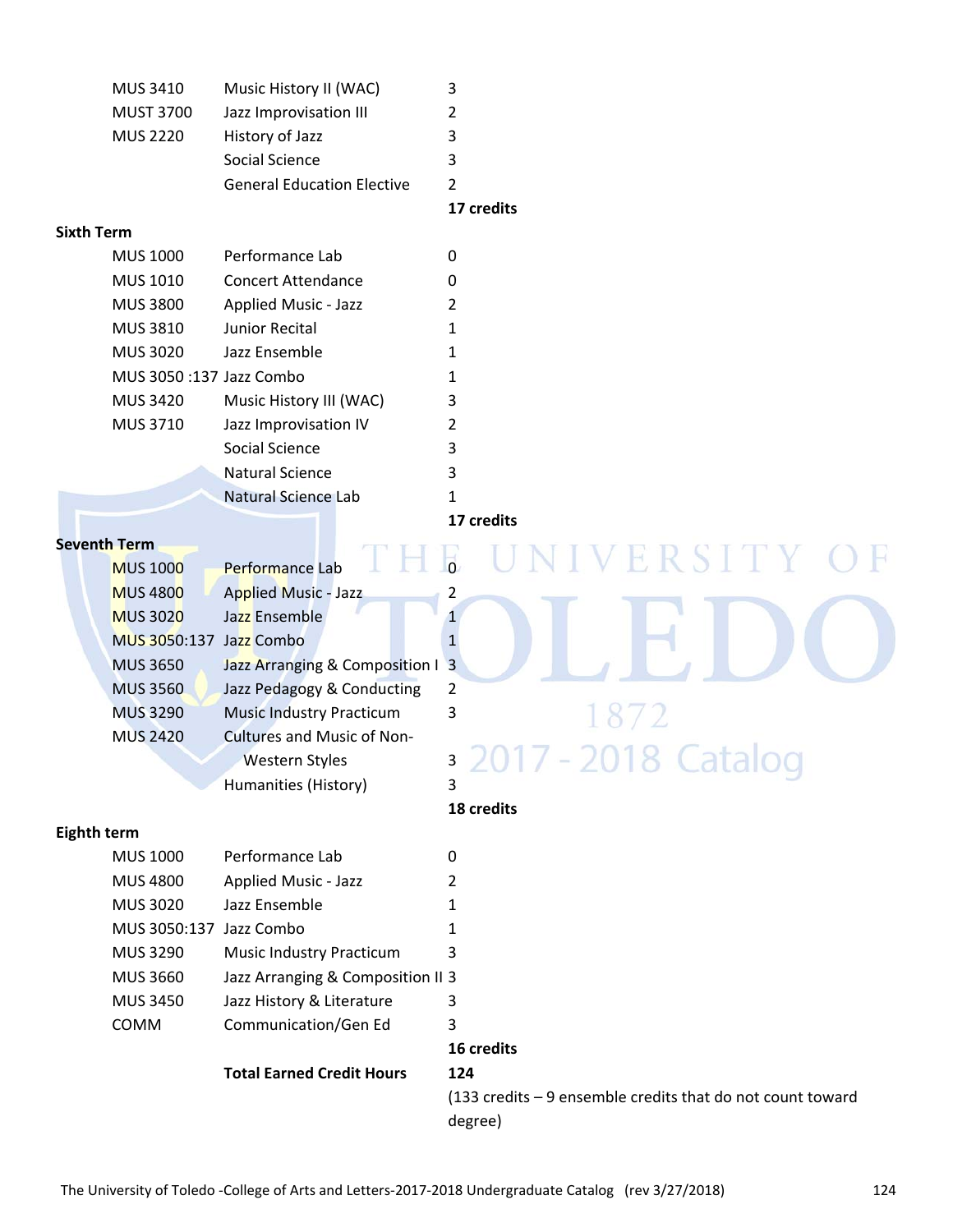#### **Requirements for the Bachelor of Music Education Degree**

For details on the baccalaureate program in music education, see The Judith Herb College of Education catalog.

#### **Honors in Music**

All music majors have an opportunity to qualify for a departmental honors citation in music if they maintain a minimum cumulative GPA of 3.0 through the junior year and at least a 3.5 average in 12 hours of work chosen from the following courses: MUS 3450, 3470, 3610, 3630, 3650, 3660, 4410, 4420, 4450, 4460, 4620, 4640, 4690 (this course may be taken only once toward honors credit) and 4980 (this may be an "honors only" section). Students interested in honors recognition should complete an intent (to qualify) form available in the music office at the beginning of their sophomore year. In the senior year, the faculty honors committee will invite qualified students to undertake a special three‐hour project (MUS 4990) on a topic approved by the honors in music faculty. Each student will work with an assigned Adviser and present on oral defense of the completed project. Satisfactory work will be rewarded by an honors citation recorded in the student's permanent file and in the proper graduation bulletin.

#### **Minor in Music**

Admission to the minor program requires the following:

- 1. approval of the Department of Music; and
- 2. an approved placement audition level on an acceptable instrument or voice (interview for music business and recording arts minor).

VERSIT

Students electing to pursue a minor in music choose one of the eight minors outlined below. It is the student's responsibility, in consultation with the student's major Adviser and the music Adviser, to see that the necessary course work is included in the total number of undergraduate courses taken. Students outside the College of Arts and Letters should ensure that the minor in music is an approved program within their college. Candidates for the minor in music must have their course work verified and approved by the Adviser for the Department of Music prior to making formal application for graduation. This can be done by presenting a transcript to the music Adviser and completing the verification form for the minor in music.

Students must maintain a minimum GPA of 2.0 for all course work completed in the minor.

#### **Jazz Minor – Total of 22 hours**

MUS 1000 Performance Laboratory (2 semesters) (0 hours) MUS 1010 Concert Attendance (3 semesters) (0 hours) MUS 1570 or 1590 or 2570 or 2580 Piano Class (Placement test required. Grade of C or better is required.) (1 hour) MUS 1700 Jazz Fundamentals (2 hours) MUS 2700 Jazz Improvisation I (2 hours) MUS 2710 Jazz Improvisation II (2 hours) MUS 1800 Applied Jazz Music\* 2800 (8 hours)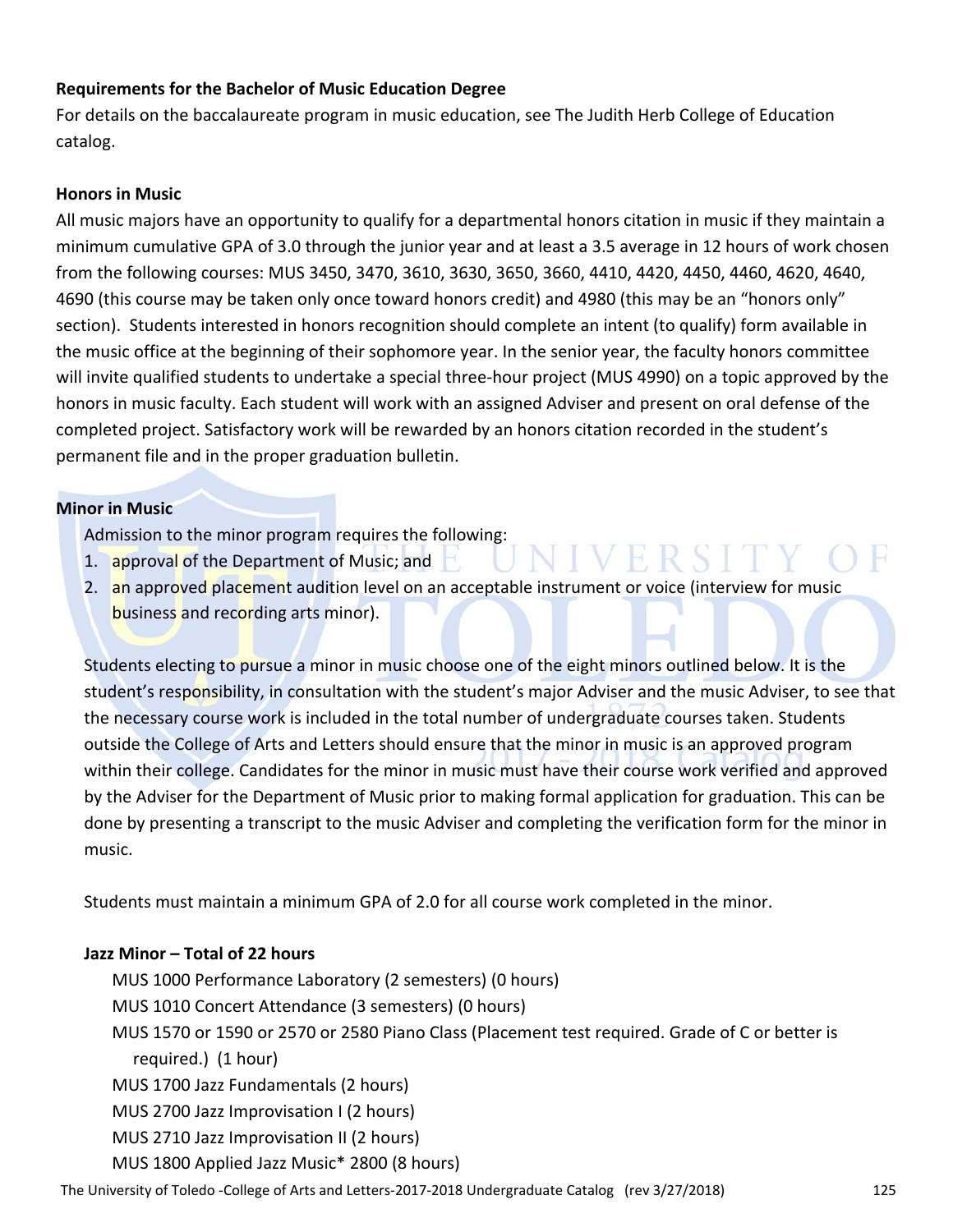MUS 3020 Jazz Ensembles (4 semesters) 3150 3050: 136, or 3050: 137 (4 hours) MUS 3450 Jazz History and Literature (3 hours)

#### **Instrumental Minor – Total of 22 hours**

MUS 1000 Performance Laboratory (2 semesters) (0 hours) MUS 1010 Concert Attendance (3 semesters) (0 hours) MUS 1570 or 1590 or 2570 or 2580 Piano Class (Placement test required. Grade of C or better is required.) (1 hour) MUS 1610 Music Theory and Ear Training I (A grade of C or better is required.) (4 hours) MUS 1800 Applied Music\* 2800 (8 hours) MUS 3010 Ensembles (4 semesters) 3040, 3050:36, or 3090 (4 hours) MUS 2410 Music History and Literature I (A grade of C or better is required.) (3 hours)

MUS electives Major level only, excluding ensembles (2 hours)

#### **Vocal Minor – Total of 22 hours**

MUS 1000 Performance Laboratory (2 semesters) (0 hours)

MUS 1010 Concert Attendance (3 semesters) (0 hours)

MUS 1570 or 1580 or 2570 or 2580 Piano Class (Placement test required. Grade of C or better is

required.) (1 hour)

MUS 1610 Music Theory and Ear Training I (A grade of C or better is required.) (4 hours)

MUS 1800 Applied Music\* 2800 (8 hours)

MUS 3140 Ensembles (4 semesters) 3160 or 3180 (4 hours)

MUS 2410 Music History and Literature I (A grade of C or better is required.) (3 hours)

MUS electives Major level only, excluding ensembles (2 hours)

#### **Keyboard Minor – Total of 22 hours**

18 Catalog MUS 1000 Performance Laboratory (2 semesters) (0 hours) MUS 1010 Concert Attendance (3 semesters) (0 hours) MUS 1610 Music Theory and Ear Training I (A grade of C or better is required.) (4 hours) MUS 1800, 2800 Applied Music\* (8 hours) MUS 3010, 3040, Ensembles (4 semesters) 3050:44, 3090, 3140, 3160, or 3180 (4 hours) MUS 2410 Music History and Literature I (A grade of C or better is required.) (3 hours) MUS 3580 Functional Techniques (2 hours) MUS electives Major level only, excluding ensembles (1 hour)

#### **Music Theory Minor – Total of 22 hours**

MUS 1000 Performance Laboratory (2 semesters) (0 hours)

MUS 1010 Concert Attendance (3 semesters) (0 hours)

MUS 1570 or 1580 or 2570 or 2580 Piano Class (Placement test required. Grade of C or better is required.) (3 hours)

MUS 1610, 1620, 2610 and 2620 Music Theory and Ear Training I‐IV (A grade of C or better is required in each course.) (16 hours)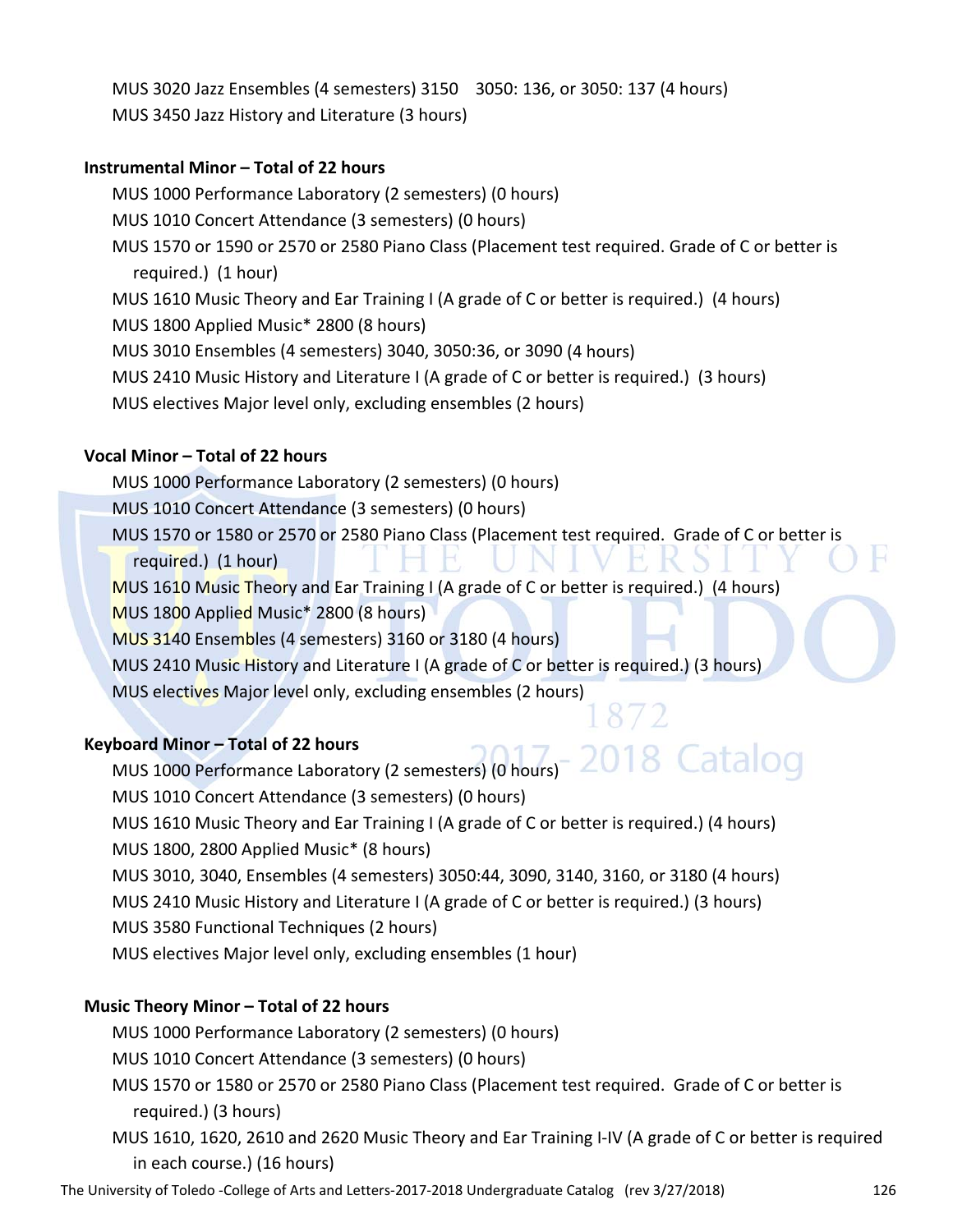MUS 2410 Music History and Literature I (A grade of C or better is required.) (3 hours)

#### **Music History and Literature Minor – Total of 22 hours**

MUS 1000 Performance Laboratory (2 semesters) (0 hours)

MUS 1010 Concert Attendance (3 semesters) (0 hours)

- MUS 1570, 1580, 2570 or 2580 Piano Class (Placement test required. Grade of C or better is required.) (1 hour)
- MUS 1610 Music Theory and Ear Training I (A grade of C or better is required.) (4 hours)
- MUS 2410, 3410 and 3420 Music History and Literature I‐III (A grade of C or better is required in each course.) (9 hours)

MUS 4000 level Music History Class (3 hours)

MUS electives Major level only, excluding ensembles (5 hours)

#### **Music Business and Recording Arts Minor – Total of 25 hours**

MUS 1000 Performance Laboratory (one semester taken concurrently with MUS 3270) (0 hours) MUS 1010 Concert Attendance (3 semesters) (0 hours)

- MUS 1570, 1580, 1590, 2570 or 2580 Piano or Jazz Piano Class (Placement test required. Grade of C or better is required.) (1 hour)
- MUS 1610 Music Theory and Ear Training I (A grade of C or better is required.) (4 hours)

MUS 2270 Recording Techniques (2 hours)

MUS 2280 Survey of Music Business (3 hours)

MUS 3270 Advanced Recording Techniques (2 hours)

MUS 3280 Concert and Event Production (3 hours)

MUS 3290 Music Industry Practicum (1 hour)

MUS 4290 Music Industry Internship (Internships are available for 2, 3, 4, or 6 hours) (6 hours)

PHYS 1310 Physics of Music and Sound (3 hours)

\* At least 6 hours must be in the same instrument or voice.

#### **Music Technology Minor – Total of 22 hours**

MUS 1000 Performance Laboratory (0 hours ‐ to be taken concurrently with MUS 3270)

MUS 1570 Class Piano (1 hour)

MUS 1610 Music Theory and Ear Training (4 hours)

MUS 2260 Electronic Music (2 hours)

- MUS 2270 Recording Techniques (2 hours)
- MUS 3260 Advanced Electronic Music (2 hours)
- MUS 3270 Advanced Recording Techniques (2 hours)
- MUS 3470 Theatre Sound (3 hours)

#### MUS 4990 Recording Studio Internship (3 hours – must take twice for 6 hours)

PHYS 1310 (3 hours – to be taken as one of the Natural Science requirements in the Gen Ed)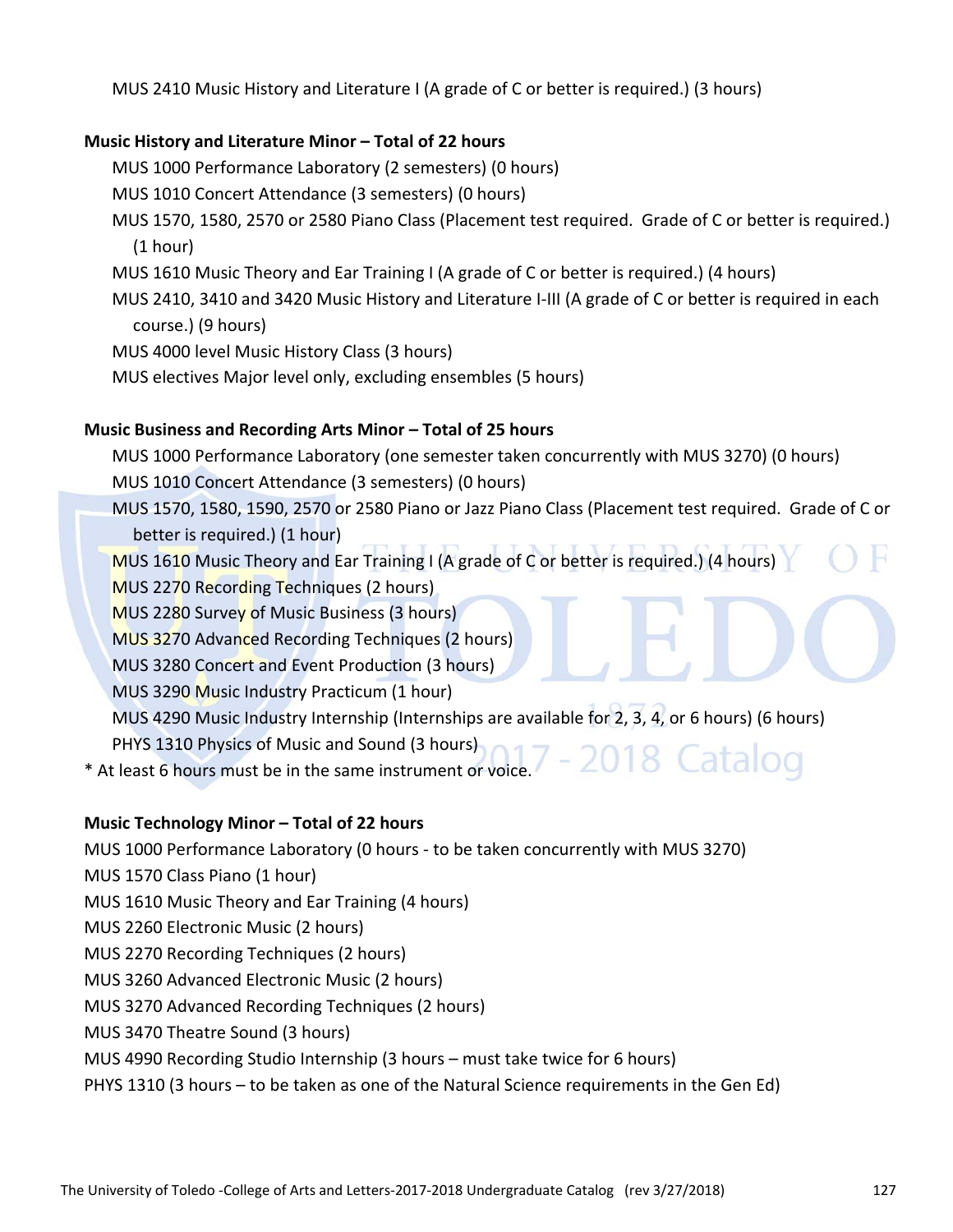## **Department of Philosophy and Religious Studies**

John Sarnecki, Department Chair

**Degrees Offered**: Philosophy offers a program for a bachelor of arts.

#### **Requirements for the Undergraduate Major**

#### **1. Two Courses in History of Philosophy**

PHIL 3210 Ancient and Medieval Philosophy PHIL 3230 Modern Philosophy

#### **2. At least one course in Analytical Philosophy**

PHIL 3000 Symbolic Logic

PHIL 3060 Philosophy of Language

#### **3. At least one course in Ethical and Political Theory**

PHIL 3400 Ethical Theory PHIL 3750 Social & Political Philosophy (every year)

#### **4. At least one course in Diverse Philosophical Traditions**

PHIL 3240 Existentialism PHIL 3250 Current European Philosophy PHIL 3500 Eastern Thought PHIL 3540 Philosophy of Love, Sex & Marriage PHIL 4240 19th Century European Philosophy PHIL 4250 Phenomenology PHIL 4260 Recent European Philosophy PHIL 4270 American Philosophy PHIL 4500 Buddhist Philosophy

#### **5. At least two advanced classes**

Two 4000‐level philosophy courses.

#### **Total: 30 credit hours in philosophy**

#### **6. Related Courses**

The student must also take 18 hours of related courses. These courses should be selected in consultation with the Adviser.

N I V E R S I T Y

2017 - 2018 Catalog

Majors planning to pursue graduate study in Philosophy are encouraged to take PHIL 3000, 3060, 3400 and

The University of Toledo ‐College of Arts and Letters‐2017‐2018 Undergraduate Catalog (rev 3/27/2018) 128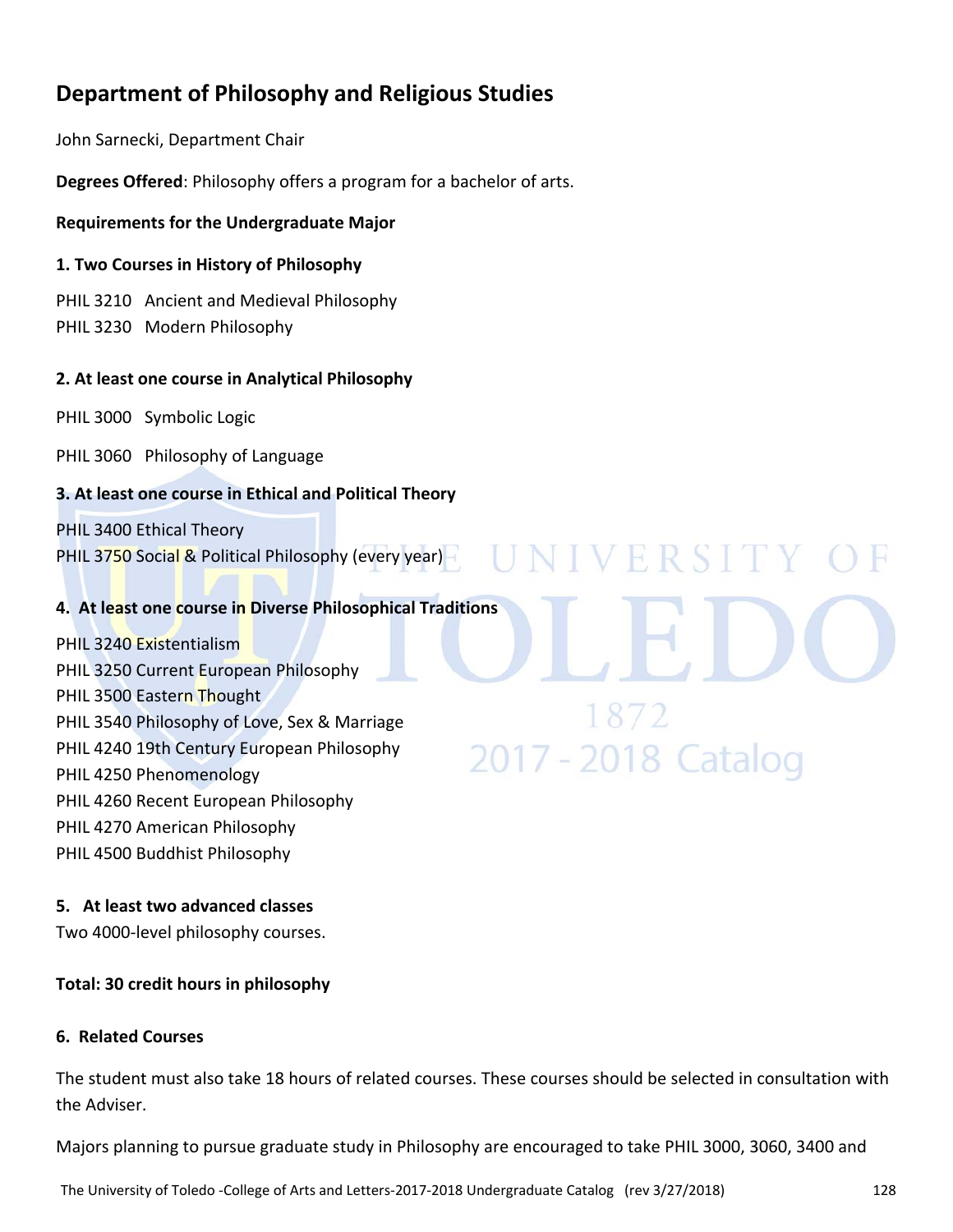3750, as well as PHIL 3600 or 4000‐level courses in these core areas of philosophy.

Specialized programs of study can be designed for majors preparing for professional careers in law, medicine, or business. See the undergraduate adviser for details.

#### **Sample 4‐year curriculum for the BA in Philosophy**

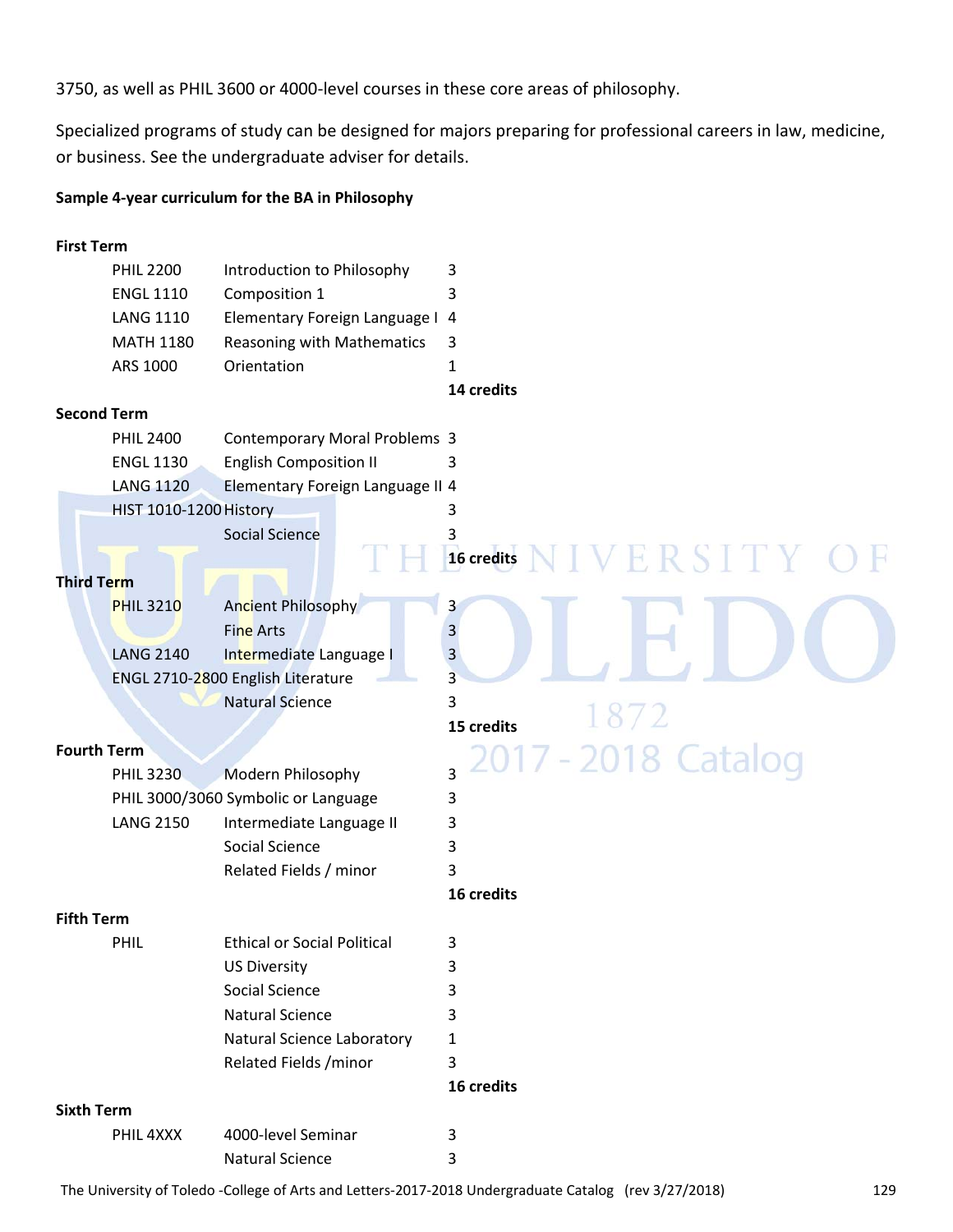|                               | Related Fields / minor           | 3          |
|-------------------------------|----------------------------------|------------|
|                               | Related Fields / minor           | 3          |
|                               | <b>General Elective</b>          | 3          |
|                               |                                  | 15 credits |
| <b>Seventh Term</b>           |                                  |            |
| PHIL 4XXX                     | 4000-level Seminar               | 3          |
| PHIL XXXX                     | Post-Kantian Philosophy          | 3          |
|                               | Related Fields / minor           | 3          |
|                               | Non-US Diversity                 | 3          |
|                               | <b>General Elective</b>          | 3          |
|                               |                                  | 15 credits |
| Eighth term                   |                                  |            |
| PHIL 2000-4000 Major Elective |                                  | 3          |
|                               | Related Fields / minor           | 3          |
|                               | Related Fields / minor           | 3          |
|                               | <b>General Elective</b>          | 3          |
|                               | <b>General Elective</b>          | 5          |
|                               |                                  | 17 credits |
|                               | <b>Total Earned Credit Hours</b> | 124        |
| <b>Honors in Philosophy</b>   |                                  |            |

A. Admission: Junior and senior majors with an overall minimum GPA of 3.3 may work for the citation "honors in philosophy."

#### B. Requirements

Upon graduation, the student shall have a 3.6 GPA in philosophy courses. The student shall complete a substantial term paper in each of two courses with two different philosophy faculty members.

- 1. One paper shall be work completed for a regular 4000‐level seminar.
- 2. One paper shall be an honors thesis completed while registered for PHIL 4990 under the direction of a second faculty member.

Upon the recommendation of the two respective instructors and with the approval of a majority of the philosophy faculty, the student shall be awarded the citation "honors in philosophy."

#### **Minors in Philosophy**

A minor in Philosophy complements a variety of University major programs in the humanities, the social and natural sciences, education and business. All minors in Philosophy must meet the following requirements:

1. 21 hours in philosophy with a minimum GPA of 2.0.

- 2. PHIL 3210 or 3230.
- 3. At least one course numbered 4000 or above.
- 4. No more than one independent study, PHIL 4920, will count toward the completion of the minor.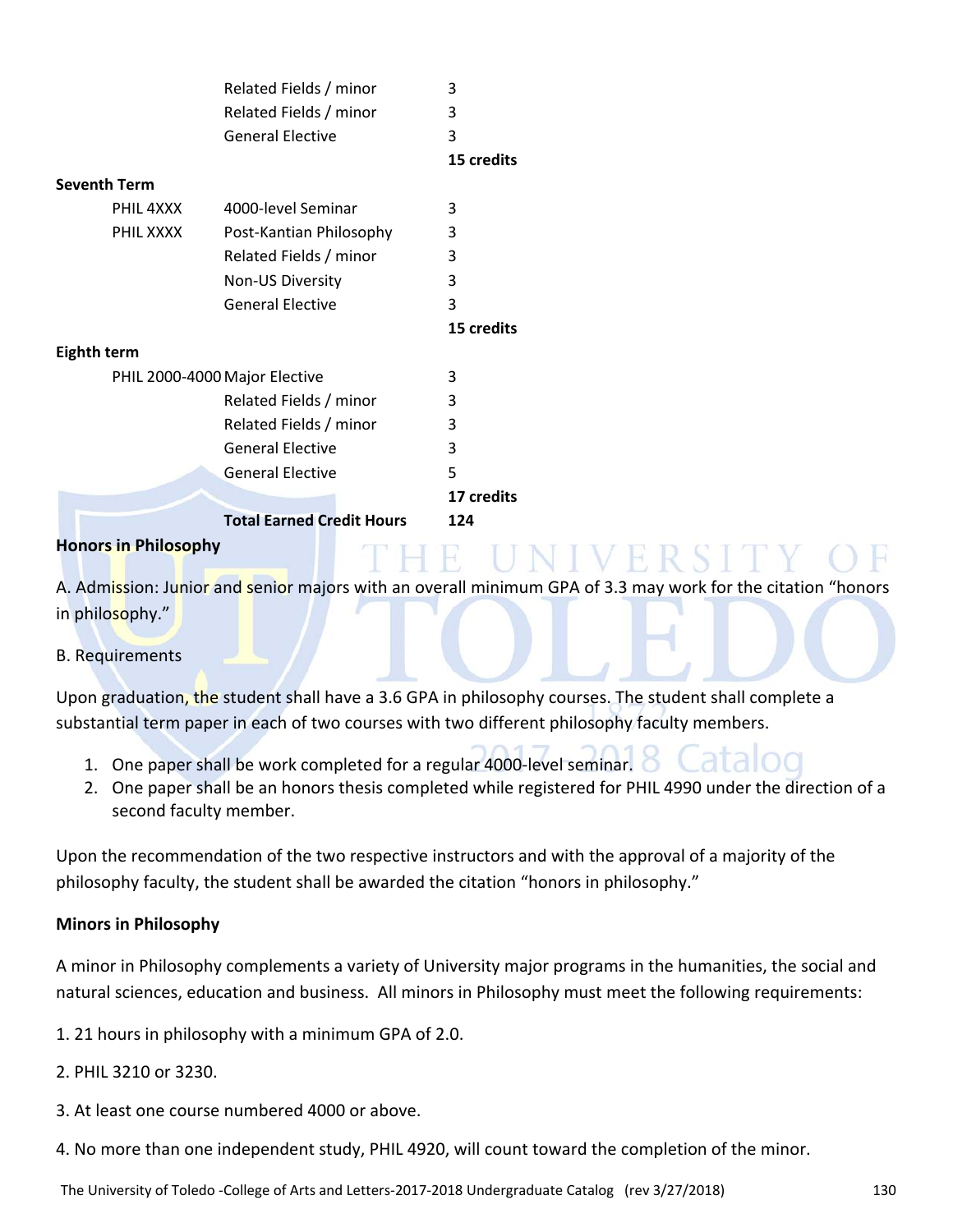5. The program of study must be approved by the department undergraduate Adviser and verified before graduation.

Specific predesigned programs of study are available in the following areas:

Prelaw

Philosophy and medicine

Philosophy and education

Philosophy of natural science

Philosophy of social science

Also available is a philosophy minor with honors. Specific requirements are:

1. Requirements 1 through 5 above.

2. At least two courses at the 4000 level

3. Either an honors section of a 3000‐level course or a 3000‐level course taken under an honors contract.

VERSI

2017 - 2018 Catalog

4. A minimum GPA of 3.3 in philosophy.

## **Department of Political Science**

#### **Political Science**

Sam Nelson, Chair

Sam Nelson, Undergraduate Adviser, Pre‐law Adviser

Renee Heberle, Undergraduate Honors in Political Science

Jami Taylor, Internship Coordinator

**Degrees Offered**: Political Science offers a program for a bachelor of arts.

Advanced Placement Program

Refer to the University of Toledo's Registrar page at https://www.utoledo.edu/offices/registrar/student\_records/advan\_credits.html for specific information on minimum scores and credits awarded for Advanced Placement examinations administered by the College Board Advanced Placement Program

#### **Requirements for the Undergraduate Major**

The University of Toledo ‐College of Arts and Letters‐2017‐2018 Undergraduate Catalog (rev 3/27/2018) 131 Either PSC 1200, American National Government (3 cr.) or PSC 1400, Current Issues in U.S. Public Policy (3 cr.)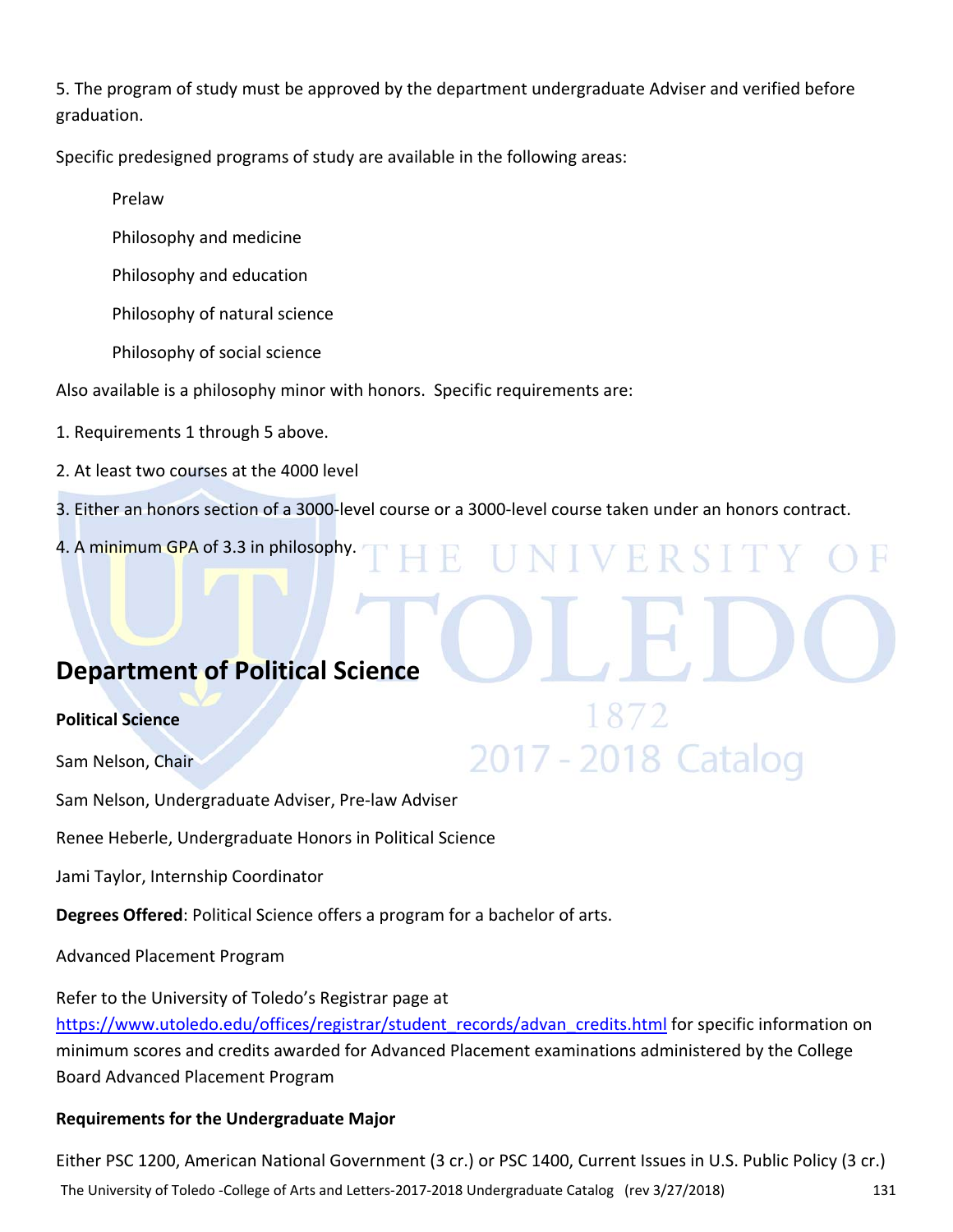plus a minimum of 30 additional hours in political science chosen in consultation with a departmental adviser.

In addition, students must take three of the following four courses:

PSC 2600, Principles of Comparative Politics

PSC 2700, International Relations, 3 hours

PSC 2800, Principles of Political Theory, 3 hours

PSC 3410 Principles of Public Policy, 3 hours

Completion of additional courses in the department to satisfy the 30‐hour requirement. PSC 3150 Research and Writing in Political Science is highly recommended.

#### **Related course work requirements**:

The required 18 hours of related course work should be chosen according to the student's interests and objectives. Selections should be made from 2000‐level and higher courses in any other social science (anthropology, economics, geography, psychology and sociology), or in history, philosophy, Law and Social Thought, or Women's and Gender Studies in consultation with an adviser. Selected courses offered by the Department of Communication or in the College of Business Administration also may be chosen with the permission of an adviser. Completion of a minor or of a second major in any department of the university also will be accepted as completion of the Department's related requirement.

#### **Sample 4‐year curriculum for the BA in Political Science**

| <b>First Term</b>  |                  |                                       |              |  |                                  |  |  |
|--------------------|------------------|---------------------------------------|--------------|--|----------------------------------|--|--|
|                    | AR 1000          | Orientation                           | $\mathbf{1}$ |  | 1872                             |  |  |
|                    | <b>ENGL 1110</b> | <b>College Composition I</b>          |              |  | <sup>3</sup> 2017 - 2018 Catalog |  |  |
|                    | <b>MATH 1180</b> | <b>Reasoning with Mathematics</b>     |              |  |                                  |  |  |
|                    | PSC 1200         | <b>American National Government 3</b> |              |  |                                  |  |  |
|                    | <b>LANG 1110</b> | Elementary Language I                 | 4            |  |                                  |  |  |
|                    |                  | HIST 1010-1200 College History        | 3            |  |                                  |  |  |
|                    |                  |                                       | 17 credits   |  |                                  |  |  |
| <b>Second Term</b> |                  |                                       |              |  |                                  |  |  |
|                    | <b>ENGL 1130</b> | <b>College Composition II</b>         | 3            |  |                                  |  |  |
|                    | <b>LANG 1120</b> | Elementary Language II                | 4            |  |                                  |  |  |
|                    | <b>PSC 2700</b>  | Principles of Int'l Relations         | 3            |  |                                  |  |  |
|                    |                  | College Fine Art                      | 3            |  |                                  |  |  |
|                    |                  | UT Core Natural Science               | 3            |  |                                  |  |  |
|                    |                  | UT Core Natural Science lab           | 1            |  |                                  |  |  |
|                    |                  |                                       | 17 credits   |  |                                  |  |  |
| <b>Third Term</b>  |                  |                                       |              |  |                                  |  |  |
|                    | <b>LANG 2140</b> | Intermediate Language I               | 3            |  |                                  |  |  |
|                    |                  | ENGL 2710-2800 College Literature     | 3            |  |                                  |  |  |
|                    | <b>PSC 2600</b>  | Principles of Comparative Politics 3  |              |  |                                  |  |  |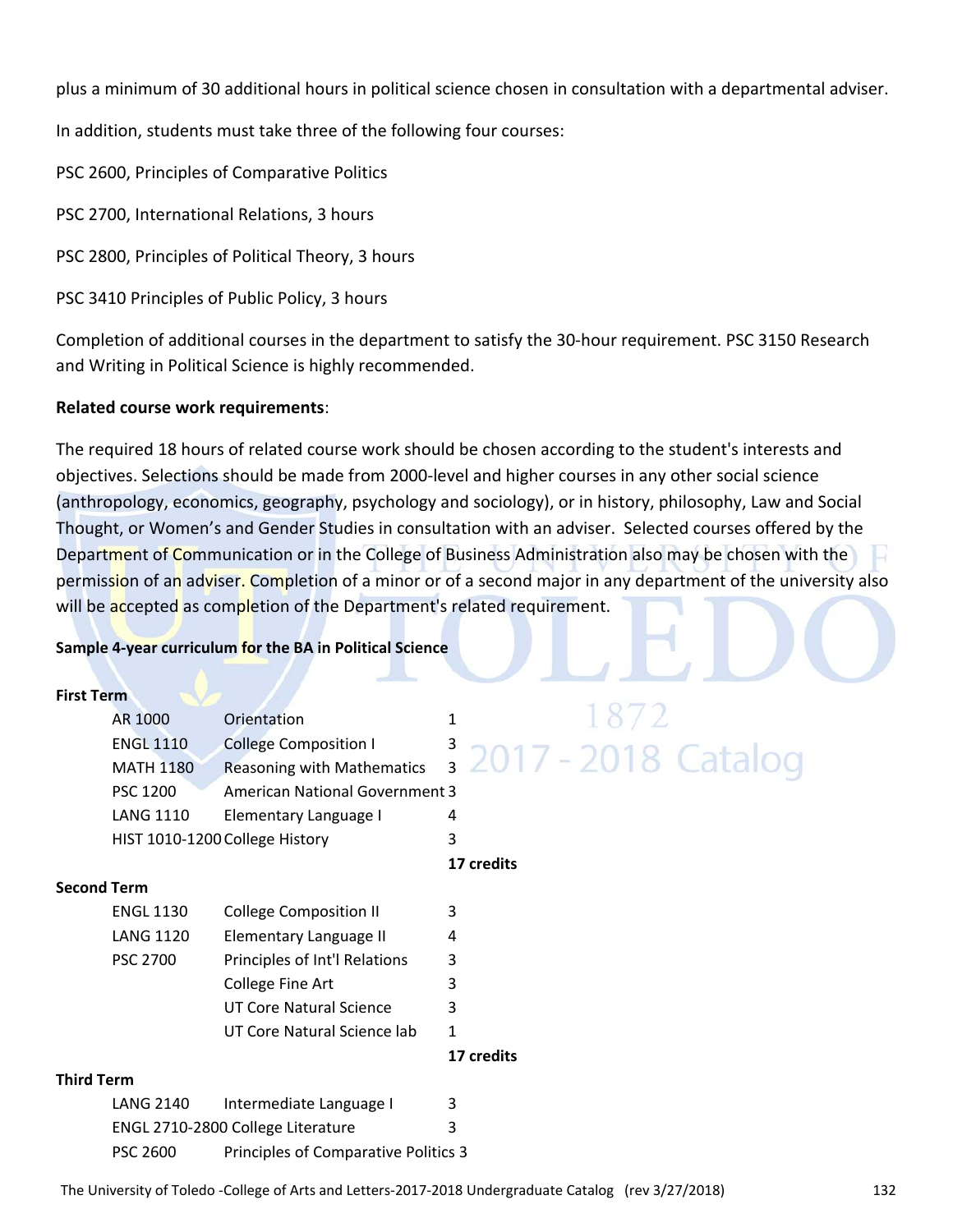|                   | <b>PSC 2800</b>     | Principles of Political Theory WAC 3 |                            |
|-------------------|---------------------|--------------------------------------|----------------------------|
|                   | <b>ELEC</b>         | <b>General Elective</b>              | 3                          |
|                   |                     |                                      | 15 credits                 |
|                   | <b>Fourth Term</b>  |                                      |                            |
|                   | <b>LANG 2150</b>    | Intermediate Language II             | 3                          |
|                   |                     | <b>UT Core Natural Science</b>       | 3                          |
|                   | PSC 3410            | Principles of Public Policy          | 3                          |
|                   |                     | <b>UT Core Social Science</b>        | 3                          |
|                   | <b>ELEC</b>         | <b>General Elective</b>              | 3                          |
|                   |                     |                                      | 15 credits                 |
| <b>Fifth Term</b> |                     |                                      |                            |
|                   | <b>PSC</b>          | Major Elective                       | 3                          |
|                   | <b>PSC</b>          | Major Elective                       | 3                          |
|                   | <b>RF</b>           | Related Course, WAC                  | 3                          |
|                   | <b>RF</b>           | <b>Related Course</b>                | 3                          |
|                   |                     | <b>General Elective</b>              | 3                          |
|                   |                     |                                      | 15 credits                 |
| <b>Sixth Term</b> |                     |                                      |                            |
|                   | <b>PSC</b>          | <b>Major Elective</b>                | 3                          |
|                   | <b>PSC</b>          | Major elective                       |                            |
|                   | <b>RF</b>           | <b>Related Course</b>                | $\frac{3}{3}$<br>VERSITY O |
|                   | <b>ELEC</b>         | <b>General Elective</b>              | 3                          |
|                   |                     | Multicultural - US Culture           | $\overline{3}$             |
|                   |                     |                                      | 15 credits                 |
|                   | <b>Seventh Term</b> |                                      |                            |
|                   | <b>PSC</b>          | Major Elective                       | 3                          |
|                   | <b>PSC</b>          | Major elective                       | 3                          |
|                   |                     | <b>Multicultural Non US</b>          | 3                          |
|                   | <b>ELEC</b>         | <b>General elective</b>              | ς<br>LUIT LUIU CULUIUY     |
|                   | <b>RF</b>           | <b>Related Course</b>                | 3                          |
|                   |                     |                                      | 15 credits                 |
| Eighth term       |                     |                                      |                            |
|                   | <b>ELEC</b>         | <b>General Elective</b>              | 3                          |
|                   | <b>PSC</b>          | <b>General Elective</b>              | 3                          |
|                   | RF                  | <b>Related Course</b>                | 3                          |
|                   | <b>ELEC</b>         | General elective                     | 3                          |
|                   | <b>ELEC</b>         | General elective                     | 3                          |
|                   |                     |                                      | 15 credits                 |
|                   |                     | <b>Total Earned Credit Hours</b>     | 124                        |
|                   |                     |                                      |                            |

#### **Concentration in Legal Studies**

This program is designed to allow students to focus their studies on law, legal processes, and legal institutions for careers in the legal profession, for leadership in public affairs, as well as for an interesting major. This solid liberal arts specialization provides excellent preparation for law school and a subsequent career as a lawyer or

The University of Toledo ‐College of Arts and Letters‐2017‐2018 Undergraduate Catalog (rev 3/27/2018) 133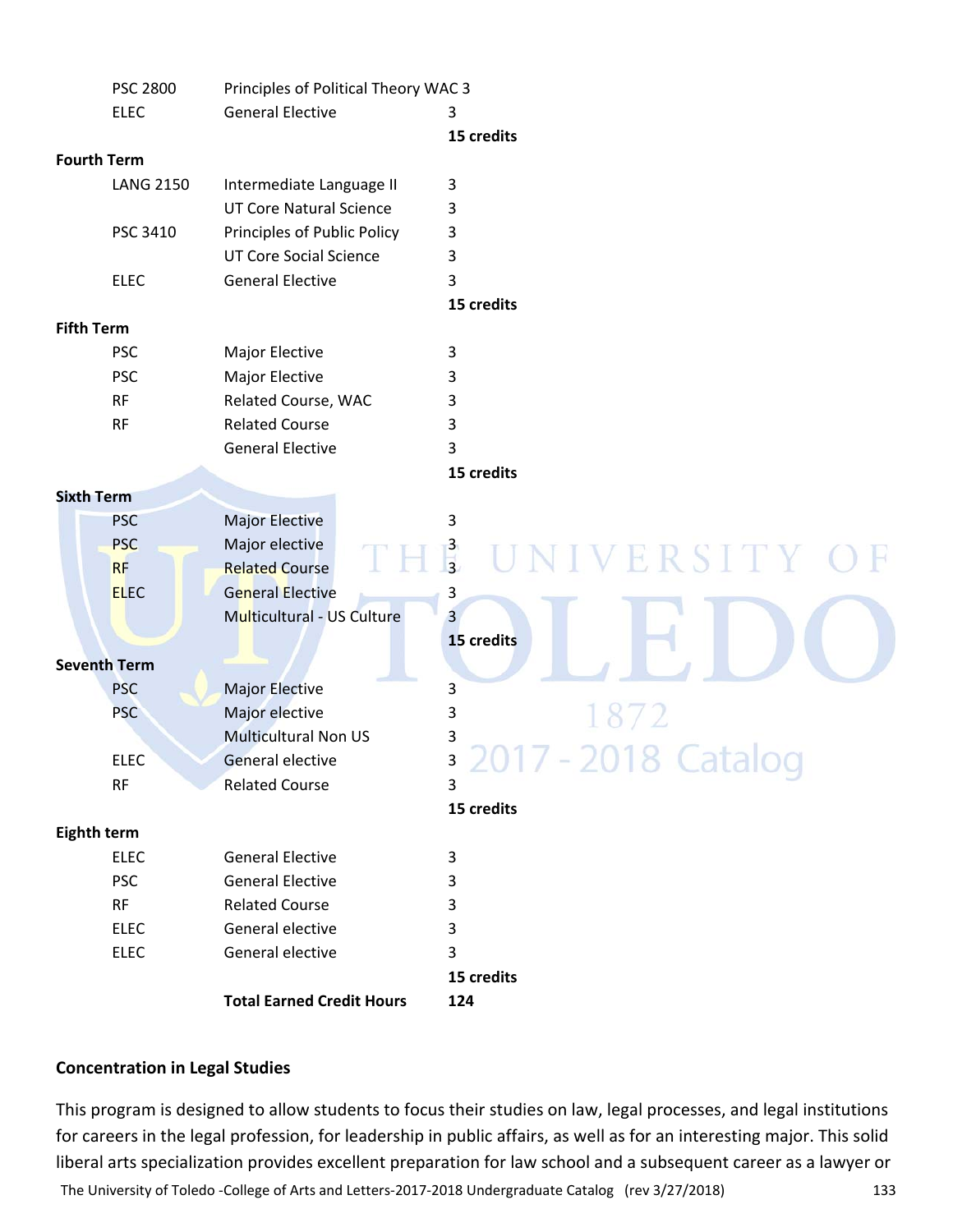judge.

The concentration requires the completion of 33 hours in political science, as well as the related course work and other requirements that are normal in the College of Arts and Letters.

The foundation for this specialization is a B.A. in Political Science, within which the student must have included the following two courses:

PSC 1200, American National Government, 3 hours

PSC 3500, Principles of Law

In addition to this 6‐credit core, students must take at least four courses from the department's specialized law and legal studies course offerings:

PSC 3510, Constitutional Law and Politics I, 3 hours

PSC 3520, Constitutional Law and Politics II, 3 hours

PSC 4530, Civil Rights, 3 hours

PSC 4550, Contemporary Issues in Law and Politics, 3 hours

PSC 4580, International Law, 3 hours

Nine of the remaining 15 hours required for a degree in political science must be earned by completing three courses from the following four:

E UNIVERSITY OF

2017 - 2018 Catalog

PSC 2600, Principles of Comparative Politics

PSC 2700, Principles of International Relations, 3 hours

PSC 2800, Principles of Political Theory, 3 hours

PSC 3410, Principles of Public Policy, 3 hours

While only two additional electives within political science are required for the Legal Studies specialization, students may elect to complete additional classes in the discipline.

Students in the Legal Studies specialization must also complete the College of Arts and Letters related course requirements. This consists of 18 hours of upper level (2000 and above) courses in fields related to legal studies (for example, Law and Society, Criminology, Psychology and the Law, Philosophy of Law, Business Law, etc.) selected in consultation with an adviser.

#### **Concentration in Public Administration (not currently accepting new students.)**

The objective of this program is to prepare students for careers in public and nonprofit organizations upon graduation, as well as to provide a basis for subsequent graduate work in a wide variety of professional programs. The specialization requires the completion of 34 hours in political science and public administration, as well as the related course work and other requirements that are normal in the College of Arts and Letters.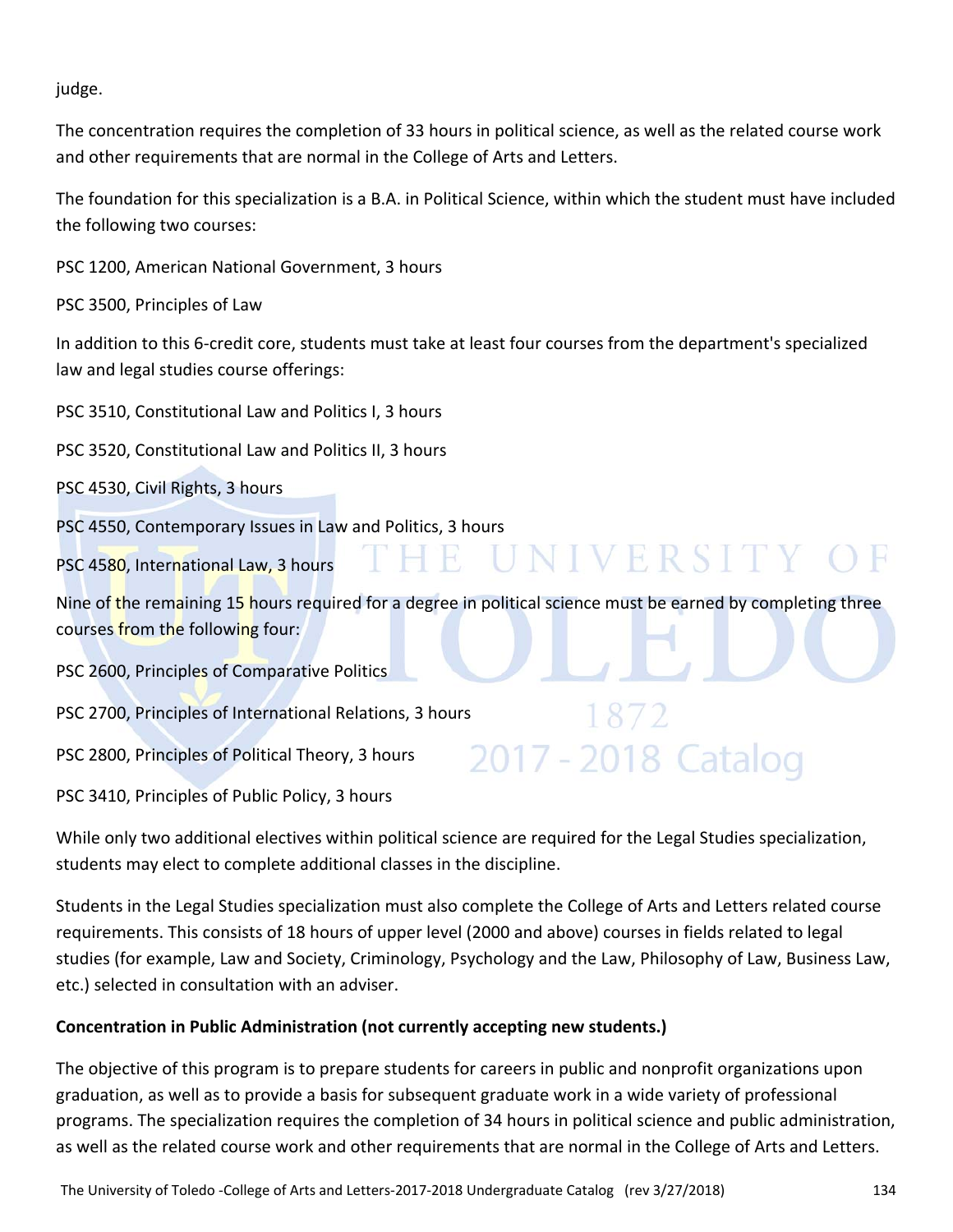The foundation requirements for this specialization are: PSC 1200, American National Government, 3 hours PSC 2300, Principles of State and Local Government, 3hours PSC 3110, Social Science Statistics, 3 hours PSC 3420, Principles of Public Administration, 3 hours Second, the student is to select one course from among each of the four following areas of specialization: Organization Theory PSC 4370, Administrative Behavior, 3 hours PSC 4410, Management of Nonprofit Organizations, 3 hours PSC 4470, Public Organization Theory, 3 hours PSC 4610, Sociology of Organizations, 3hours MGMT 3030, Managerial and Behavioral Processes in Organizations, 3 hours VERSI Public Policy H. PSC 3260, Government & the Economy, 3 hours PSC 4320, Urban Policy & Administration, 3 hours PSC 4330, Health Care Policy, 3 hours PSC 4340, Environmental Policy & Administration, 3hours 2017 - 2018 Catalog PSC 4460, Policy and Administration Personnel Administration PSC 4430, Public Personnel Administration, 3 hours MGMT 3220, Human Resource Management, 3 hours MGMT, 3630, Conflict Resolution & Negotiations, 3 hours Financial Administration PSC 4440, Budget & Finance Administration, 3 hours ACCT 3010, Cost Accounting for Non‐Accounting Majors, 3 hours Third, since this specialization falls within the B.A. in Political Science, the student must comport with the "gateway" requirements of the degree by selecting one course from among two of the three following

subfields of the discipline:

#### Comparative Government

The University of Toledo ‐College of Arts and Letters‐2017‐2018 Undergraduate Catalog (rev 3/27/2018) 135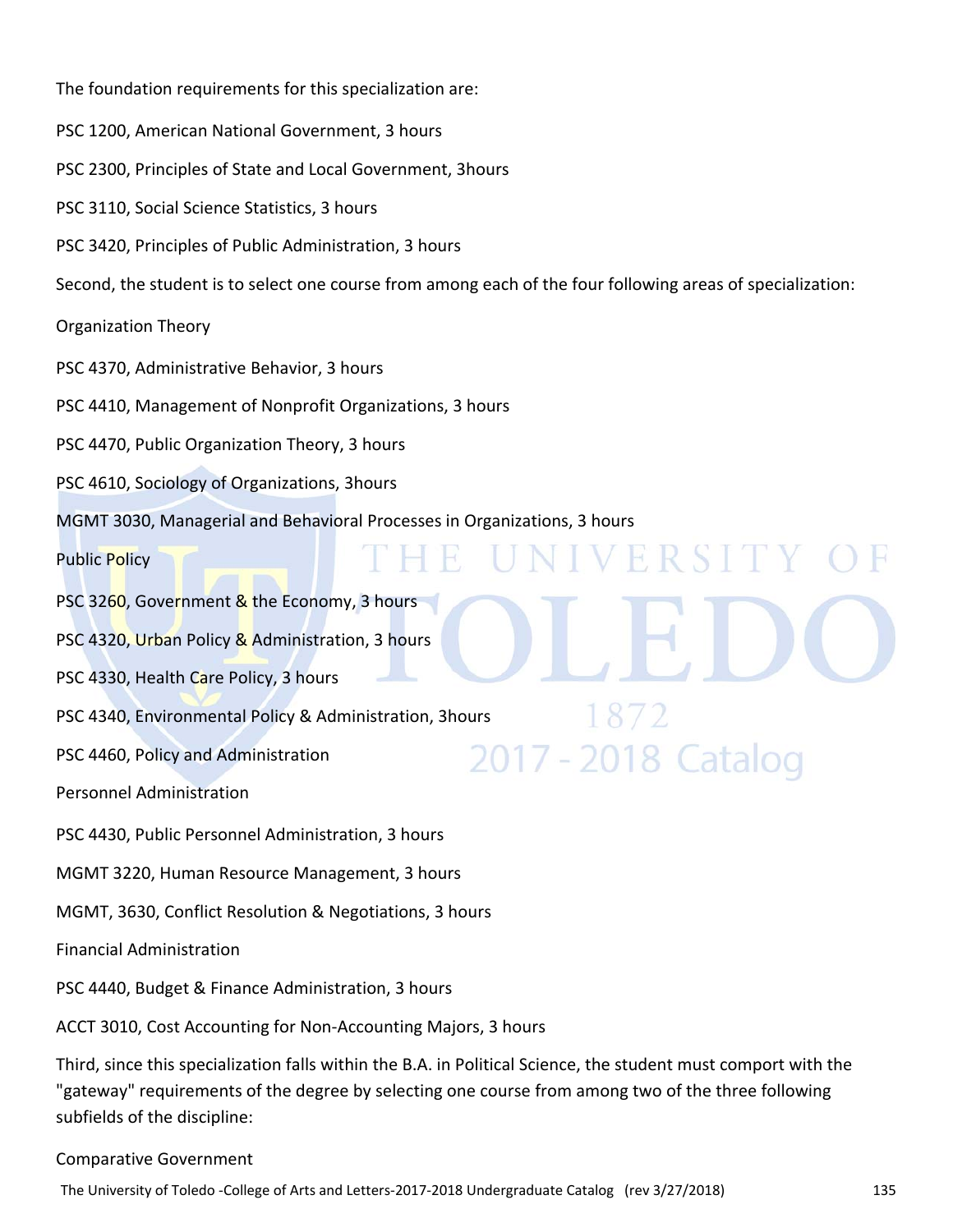PSC 2600, Principles of Comparative Government, 3 hours

#### International Relations

PSC 2700, Principles of International Relations, 3 hours

Political Theory

PSC 2800, Principles of Political Theory, 3 hours

Fourth, one additional course in political science is required to amass the required 34 hours of credit for the major.

#### **Honors in Political Science**

Departmental Honors prepares majors for post‐graduate study, for law school, for advanced work in policy research, and for other professional pursuits. It emphasizes intellectual organization and concept formation through the processes of research and writing. Honors work fosters intellectual growth through independent study, involves students in research, prepares students for the intellectual rigor of graduate study, and makes students more competitive for the best employment opportunities upon graduation.

These are the skills you will need in many professional positions—whether in governmental service, non‐profit organizations, or the private sector. Departmental Honors offers the opportunity to specialize in one of the sub-disciplines of Political Science and to work closely with faculty in the Student's areas of interest.

If you aspire to do the kind of work required for Departmental Honors, we encourage you to contact the Honors Adviser (Dr. Heberle). Judge for yourself whether this individualized, intensive program is right for you.

Departmental Honors work is distinct from the University Honors Program, but works closely with it. You must have an overall UT GPA of at least 3.0 and a GPA of 3.3 or higher in the major and be in your third year of study to sign up for honors work. You must also complete PSC 4960 Senior Honors Thesis.

#### **Minor in Political Science**

Students seeking a minor in political science must complete at least 21 hours of course work at the 2000 level or above in the discipline, chosen in consultation with a departmental adviser. It is recommended that minors include in their undergraduate program the introductory course in American Government (PSC 1200) and two of the four gateway courses. At least 9 of the 21‐credit hour minimum must be at the 3000‐4000 levels.

#### **Minor in Public Administration (not currently accepting new students)**

The minor in public administration is comprised of 21 hours of course work. The minor is not available to undergraduate political science majors; political science majors with an interest in public administration should pursue the specialization in public administration. Students minoring in public administration should take the following courses:

Required Courses (9 credits):

PSC 3420, Principles of Public Administration, 3 hours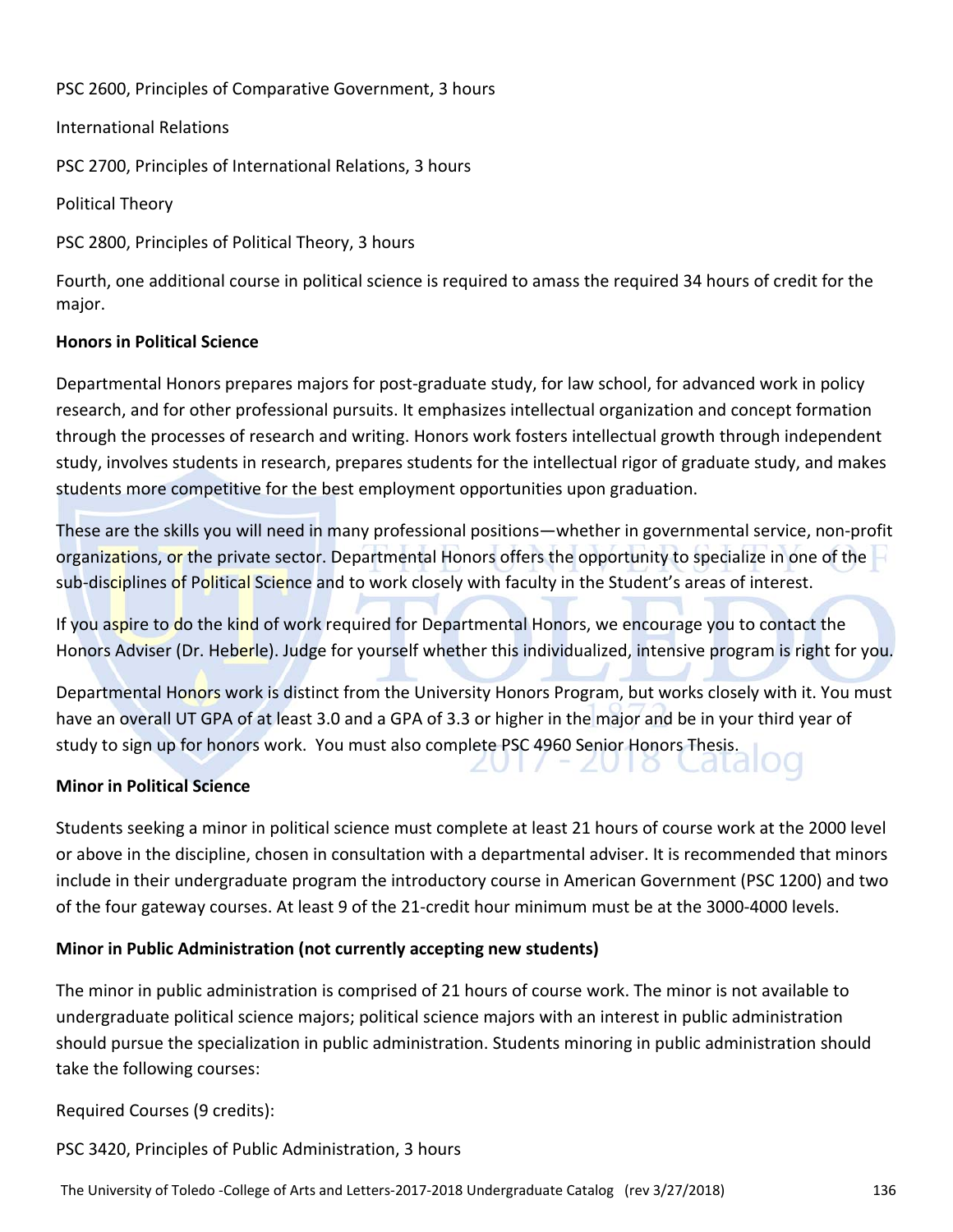PSC 3110, Social Science Statistics

**Electives (12 credits):**

#### **Part A – Two courses from the following:**

PSC 4370, Administrative Behavior, 3 hours

PSC 4430, Public Personnel Administration, 3 hours

PSC 4440, Budgeting and Financial Administration, 3 hours

PSC 4460, Policy and Administration, 3 hours

PSC 4470, Public Organization Theory, 3 hours

#### **Part B – Two courses from the following:**

PSC 3260, Government and the Economy, 3 hours

PSC 3310, Municipal Government, 3 hours

PSC 3510, Constitutional Law I, 3 hours

- PSC 3730, American Foreign Policy, 3 hours
- PSC 4250, Intergovernmental Relations, 3 hours
- PSC 4330, Health Care Policy, 3 hours
- PSC 4340, Environmental Policy & Administration, 3hours
- PSC 4350, Health Care Delivery Systems, 3 hours
- PSC 4360, Ethics in Public Policy & Administration, 3 hours
- PSC 4410, Management of Nonprofit Organizations, 3 hours
- PSC 4480, Comparative Public Administration, 3 hours
- PSC 4490, Current Topics in Public Administration, 3 hours

#### **Pre‐Law**

#### Sam Nelson, Adviser

Unlike some pre‐professional programs, there is no fixed pre‐law curriculum. Critical reading, writing and speaking dominate legal practice and legal education; thus, the central theme of any pre‐law course of study should be the development of these skills in the context of areas of substantive interest to the student. Clearly, a course of study designated "pre‐law" may extend across a broad range of different disciplines and interests and contain a wide variety of courses. Each student's course of study will be different and should reflect, in consultation with Advisers, the specific interests of the student and attention to the development of the critical and analytical skills necessary for success in law school and the legal profession.

IVERSIT

8 Catalog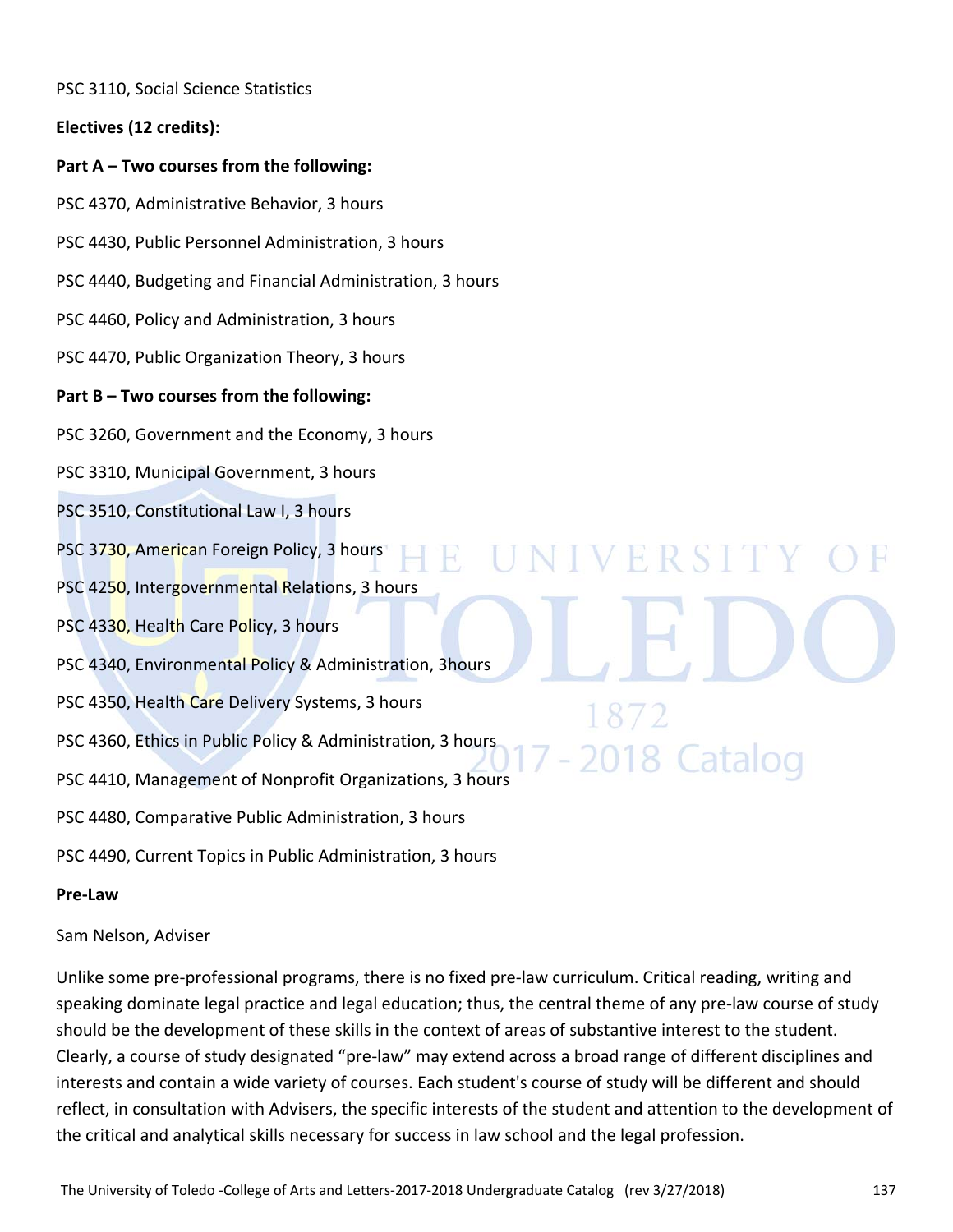# **Department of Psychology**

Kim L. Gratz, Chair

Rickye Heffner, Associate Chair and Undergraduate Coordinator

Alexandria Harris, Undergraduate Advising, UH 3020

Ms. Harris can answer basic questions about degree requirements, help you tailor your course selections to meet your goals, and fill out graduation progress evaluations. She is available on a walk‐in basis. Students may also make an appointment by calling her office as 419‐530‐2235, or emailing her at Alexandria.harris@utoledo.edu.

**Degrees Offered**: Psychology offers a program for a bachelor of arts.

Advanced Placement Program

Refer to the University of Toledo's Registrar page at

https://www.utoledo.edu/offices/registrar/student\_records/advan\_credits.html for specific information on minimum scores and credits awarded for Advanced Placement examinations administered by the College Board Advanced Placement Program

#### **Requirements for the Undergraduate Major**

New undergraduates and some new transfers are admitted as pre-majors in Pre-Psychology. You cannot earn a degree in Pre-Psychology. To be fully admitted to the BA Psychology degree program, a student must have earned at least 30 hours of college credit and a cumulative UT GPA of 2.5 or higher. Students who do not meet this requirement will be considered "Pre‐Psychology" majors and will be advised by Psychology Advisers. The major in Psychology requires a minimum of 34 semester hours of Psychology courses, with at least 22 of these hours taken at the University of Toledo, plus 18 hours of related courses. Courses for the major in Psychology cannot be taken as P/NC.

#### **The B.A. Curriculum**

The B.A. degree in psychology is designed to provide a liberal arts education and to prepare students for graduate training either in a specialized area of psychology (e.g., Experimental or Clinical graduate programs), or for graduate work in related disciplines. Students will be exposed to all of the major fields of psychology. Related courses come from a list pre‐approved by faculty in the department and available on the Psychology Department website. These courses are taught by other departments, but are relevant to various areas of psychology. Fundamentals of Biology or Biodiversity (BIOL 2150 or EEES 2150) with lab (BIOL 2160 or EEES 2160) is on the list and is the only related course required of all majors. Students who wish to do so can use these BIOL or EEES hours toward their natural science requirement. Students are free to choose any other courses from the related list, but should do so in consultation with their Advisers.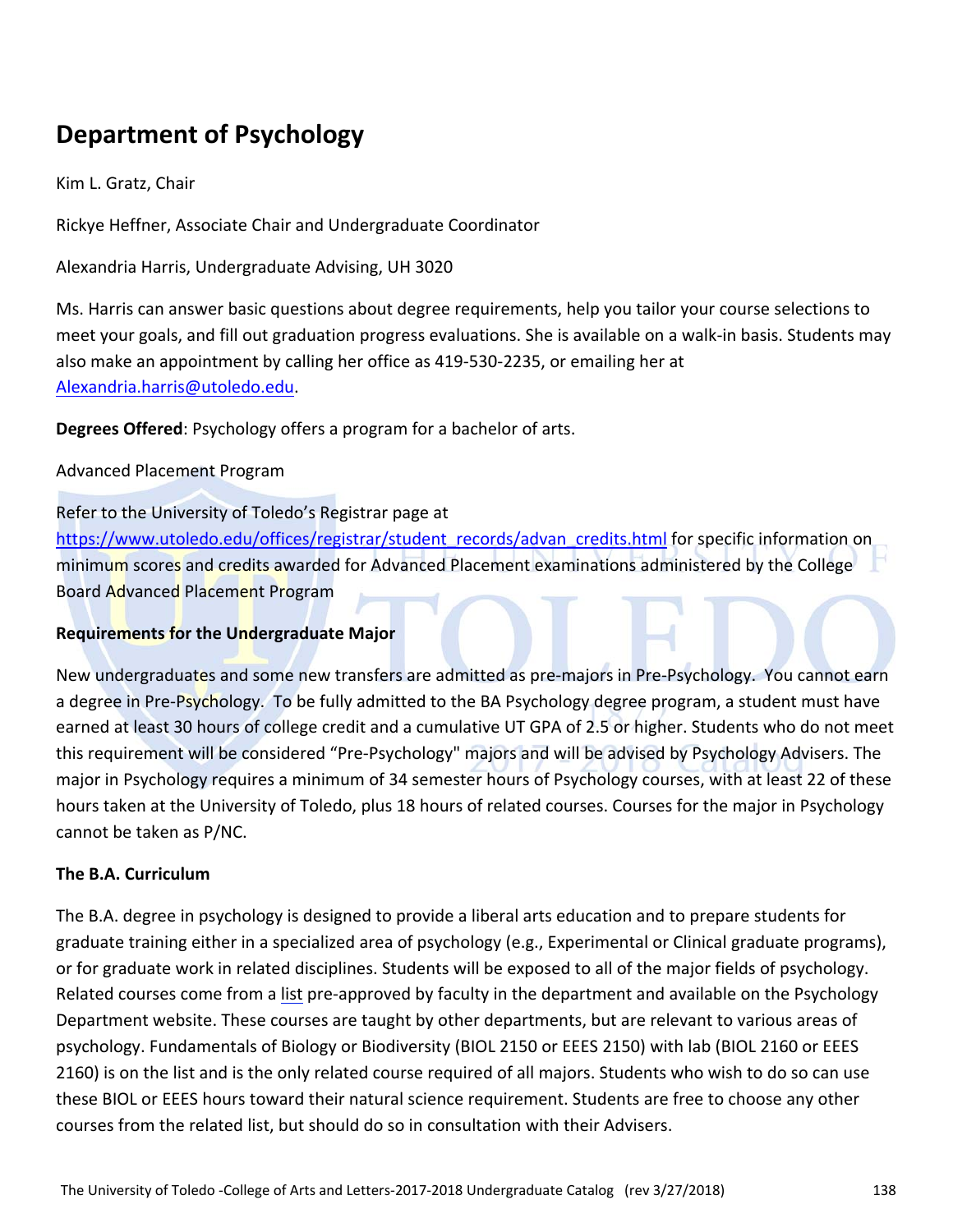The core psychology curriculum is as follows:

- A. **Required** basic psychology courses: **15** hours (Students must select 5 of 6 courses)
- PSY 2200 Abnormal Psychology
- PSY 2400 Cognitive Psychology
- PSY 2500 Developmental Psychology or PSY 2510 Lifespan Developmental
- PSY 2600 Psychobiology
- PSY 2610 Learning and Motivation
- PSY 2700 Social Psychology
- B. **Required** methodological courses: **7** hours

PSY 2100 Statistical Methods\* (must earn a grade of C‐ or higher before taking PSY 3110)

PSY 3110 Research Methods in Psychology

**An Advanced Research Course is not required of all majors but s**tudents planning to pursue graduate work in psychology are strongly advised to take an advanced research course from the following list:

2017 - 2018 Catalog

- PSY 4100 Research Practicum
- PSY 4200 Research in Clinical Psychology
- PSY 4400 Research in Cognitive Psychology
- PSY 4500 Research in Developmental Psychology
- PSY 4600 Research in Psychobiology and Learning
- PSY 4700 Research in Social Psychology
- PSY 4910 Independent Research
- PSY 4960 Honors Thesis

\* Students must have a C‐ or higher in MATH 1320 or higher before taking PSY 2100

C. **Elective** psychology courses: **12‐18** hours

This category includes all Psychology courses at the 3000- or 4000-level that are not taken to meet requirements A and B. At least 12 hours of electives must be taken at a 3000‐level or higher.

No more than a total of 8 hours of Externship in Psychology (PSY 3940), Research Practicum (PSY 4100), Independent Study (PSY 4990), Independent Research (PSY 4910), and/or Honors Thesis (PSY 4960) combined can count toward the Psychology major.

#### D. **Related** courses: **18** hours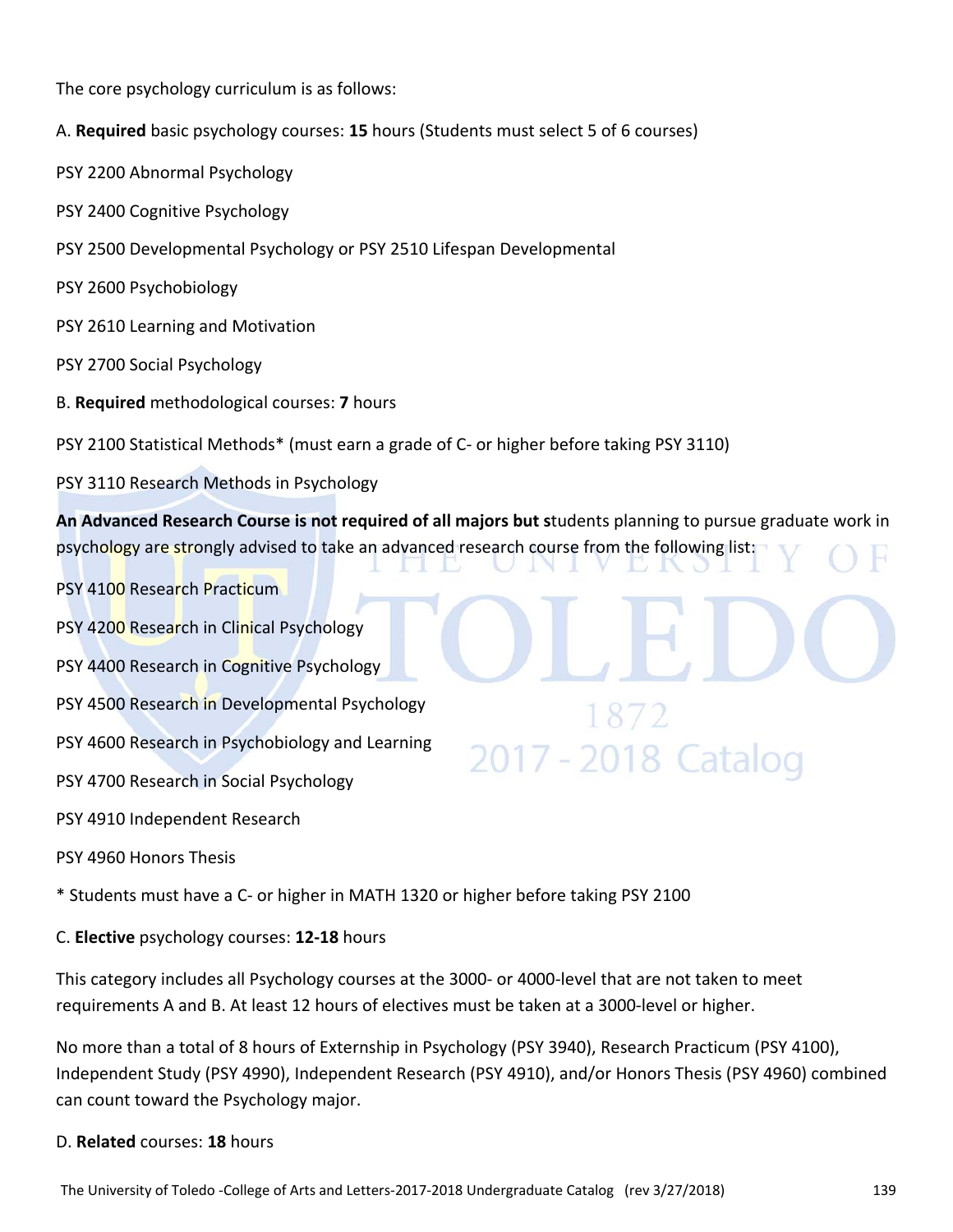The 18 hours of related courses are taken outside the Department of Psychology, and must be on the related list and/or approved by the student's Department Adviser.

At least 9 hours must be courses numbered 3000 or higher

Fundamentals of Biology (BIOL 2150) or Biodiversity (EEES 2150), with lab (BIOL 2160 or EEES 2160), must be included in the Related Courses category (or taken as part of the natural science requirement)

A minor in another department or a second major may be used to complete the remaining Related Courses requirement, with the Adviser's approval.

#### **Sample 4‐year curriculum for the BA in Psychology**

| <b>First Term</b>  |                  |                                      |                                       |
|--------------------|------------------|--------------------------------------|---------------------------------------|
|                    | <b>ENGL 1110</b> | Composition I                        | 3                                     |
|                    | <b>MATH 1320</b> | College Algebra                      | 3                                     |
|                    | <b>LANG 1110</b> | Elementary Foreign Language I 4      |                                       |
|                    | PSY 1010         | Principles of Psychology             | 3                                     |
|                    |                  | HIST 1010-1200 College History       | 3                                     |
|                    | AR 1000          | Orientation                          | $\mathbf{1}$                          |
| <b>Second Term</b> |                  |                                      | 17 credits<br>ERSITY                  |
|                    | <b>ENGL 1130</b> | <b>Composition II</b>                | 3                                     |
|                    | <b>LANG 1120</b> | Elementary Foreign Language II 4     |                                       |
|                    |                  | PSY 2200-2700 Psychology Core        | 3                                     |
|                    |                  | <b>College Fine Art</b>              | $\overline{3}$                        |
|                    | <b>ELEC</b>      | <b>General Elective</b>              | 3                                     |
|                    |                  |                                      | 16 credits                            |
| <b>Third Term</b>  |                  |                                      |                                       |
|                    | <b>LANG 2140</b> | Intermediate Language I              | 2017 - 2018 Catalog<br>$\overline{3}$ |
|                    |                  | <b>UT Core Natural Science</b>       | 3                                     |
|                    |                  | ENGL 2710-2800 College Literature    | 3                                     |
|                    |                  | PSY 2200-2700 Psychology Core        | 3                                     |
|                    |                  | PSY 2200-2700 Psychology Core        | 3                                     |
|                    |                  |                                      | 15 credits                            |
| <b>Fourth Term</b> |                  |                                      |                                       |
|                    | <b>LANG 2150</b> | Intermediate Language II             | 3                                     |
|                    | PSY 2100         | <b>Stats for Behavioral Sciences</b> | 3                                     |
|                    | <b>BIOL 2150</b> | Fundamentals of Life Sci.            | 4                                     |
|                    | <b>BIOL 2160</b> | Fundamentals of Life Sci. Lab        | $\mathbf{1}$                          |
|                    | <b>RF</b>        | Related Fields / Minor               | 3                                     |
|                    | <b>ELEC</b>      | <b>Elective Humanities</b>           | 3                                     |
|                    |                  |                                      | 16 credits                            |
| <b>Fifth Term</b>  |                  |                                      |                                       |
|                    |                  | PSY 2200-2700 Psychology Core        | 3                                     |
|                    |                  | PSY 2200-2700 Psychology Core        | 3                                     |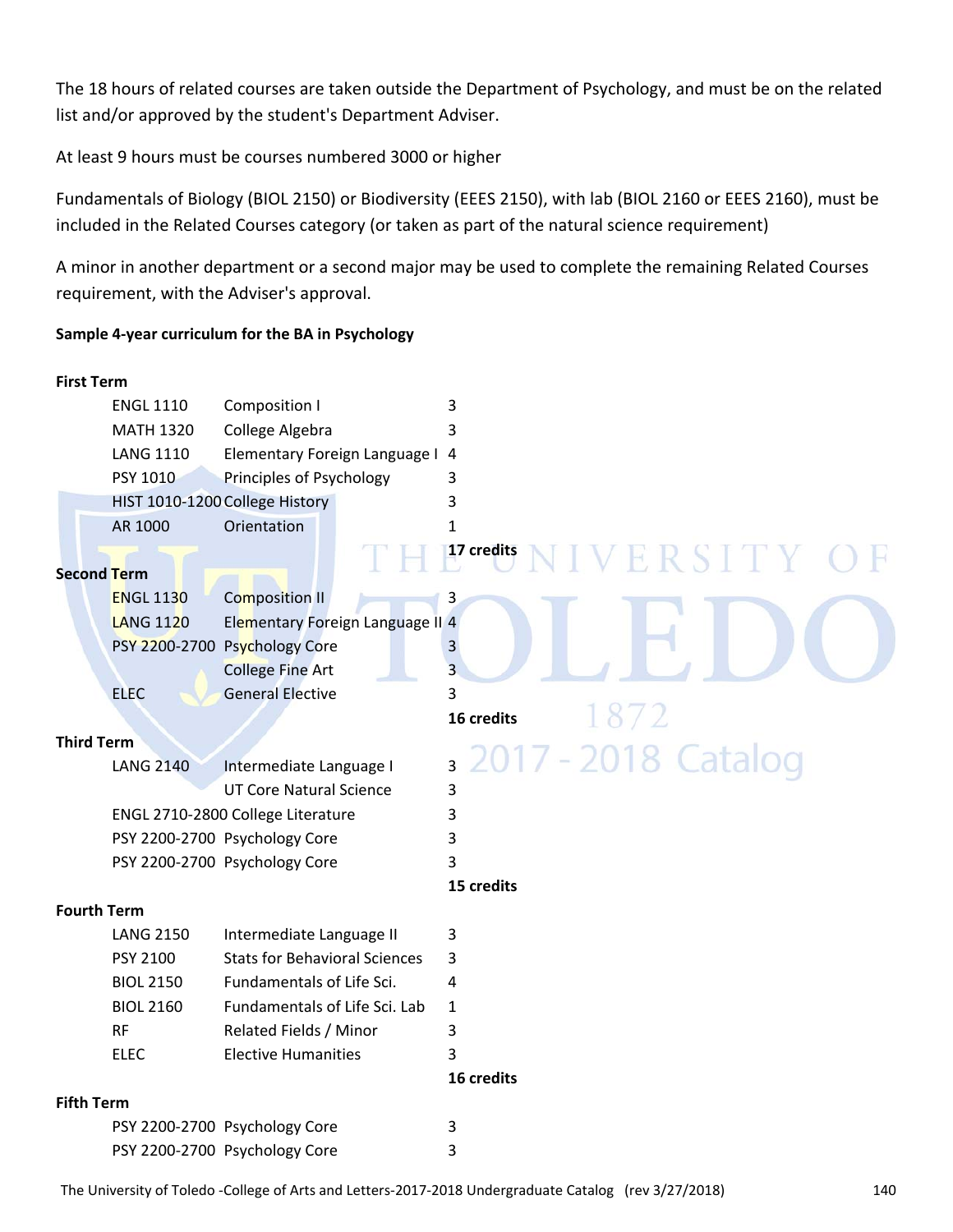|                             | PSY 3110    | Research Methods (WAC)                  | 4              |
|-----------------------------|-------------|-----------------------------------------|----------------|
|                             |             | <b>Multicultural Non-US</b>             | 3              |
|                             | <b>RF</b>   | Related Fields / Minor                  | 3              |
|                             |             |                                         | 16 credits     |
| Sixth Term                  |             |                                         |                |
|                             |             | PSY 3000-4999 Psychology elective       | 3              |
|                             |             | PSY 3000-4999 Psychology elective       | 3              |
|                             | <b>RF</b>   | Related Fields / Minor                  | 3              |
|                             | <b>RF</b>   | Related Fields / Minor                  | 3              |
|                             |             | <b>Multicultural US</b>                 | 3              |
|                             |             |                                         | 15 credits     |
| <b>Seventh Term</b>         |             |                                         |                |
|                             |             | PSY 3000-4999 Psychology Major Elective | 3              |
|                             | <b>ELEC</b> | <b>General Elective</b>                 | 3              |
|                             | <b>ELEC</b> | <b>General Elective</b>                 | 3              |
|                             | <b>RF</b>   | Related Fields / Minor                  | 3              |
|                             | <b>ELEC</b> | <b>General Elective</b>                 | 3              |
|                             |             |                                         | 15 credits     |
| <b>Eighth term</b>          |             |                                         |                |
|                             |             | PSY 3000-4999 Psychology Major Elective | VIVERSITY      |
|                             | <b>RF</b>   | <b>Related Fields</b>                   | $\frac{3}{3}$  |
|                             | <b>ELEC</b> | <b>General Elective</b>                 | 3              |
|                             | <b>ELEC</b> | <b>General Elective</b>                 | 3              |
|                             | <b>ELEC</b> | <b>General Elective</b>                 | $\overline{2}$ |
|                             |             |                                         | 14 credits     |
|                             |             | <b>Total Earned Credit Hours</b>        | 124            |
| <b>Honors in Psychology</b> |             |                                         |                |

## **Requirements for Admission**

Psychology majors are encouraged to earn the graduation citation "Honors in Psychology" through the Department of Psychology honors program. A student can be admitted at any time but no later than the end of the first semester of their junior year. The following criteria must be met for admission to the program:

2017 - 2018 Catalog

An overall GPA of 3.8 or higher ‐*or*‐ Good standing in the College Honors program

A grade of B or higher in PSY 2100

A GPA in Psychology courses of 3.4 or higher

Recommendation by two Department faculty members

Check with your Adviser about your suitability for honors. If interested, contact the Department Honors Adviser for application materials.

#### **Requirements for Graduation with Honors in Psychology**

Once admitted, Honors students must meet all Requirements for the Undergraduate Major with the addition

The University of Toledo ‐College of Arts and Letters‐2017‐2018 Undergraduate Catalog (rev 3/27/2018) 141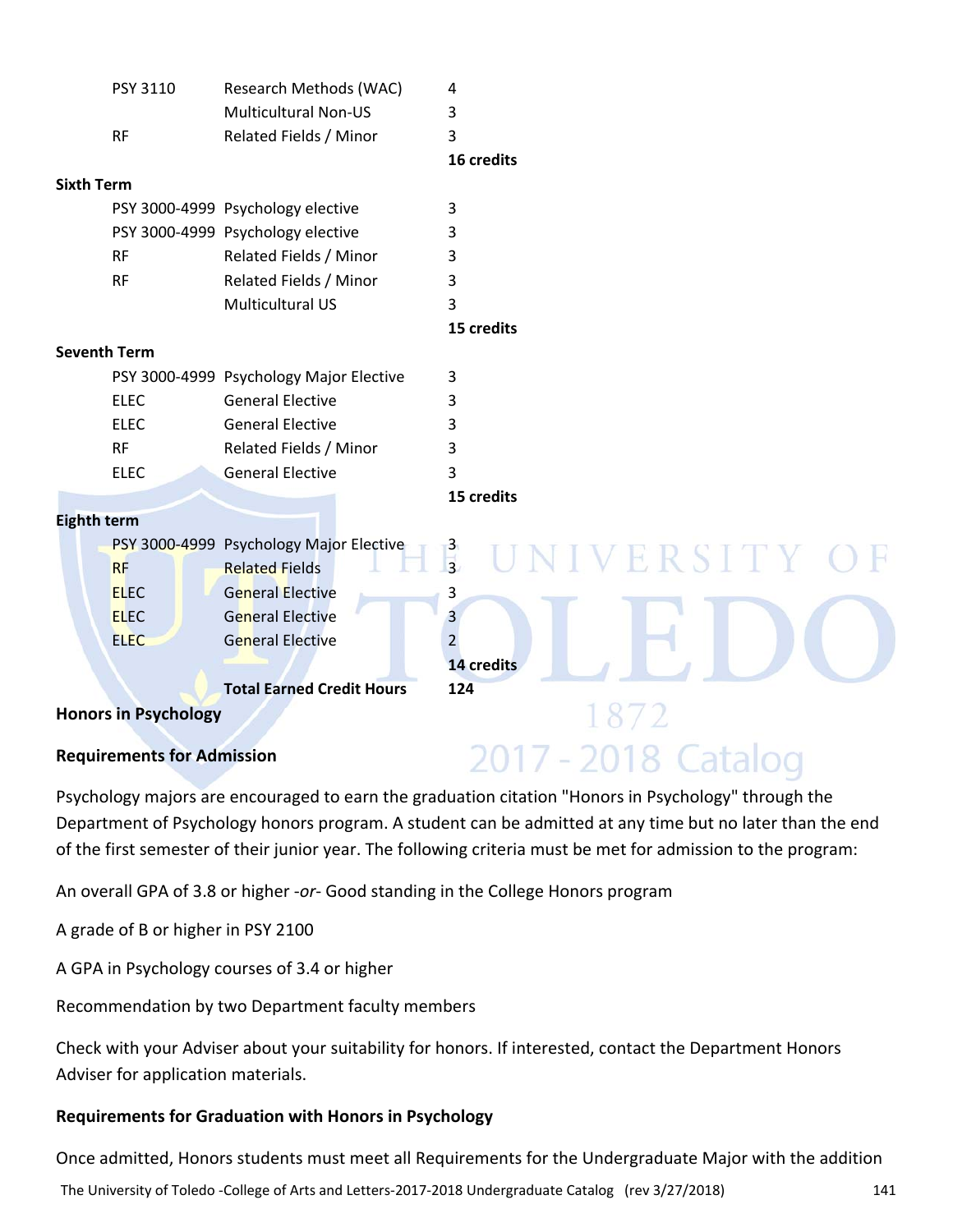of:

Honors Proposal PSY 3800: *Review a topic under the guidance of a faculty member and design and write a proposal for an empirical research project, 3 credit hours.*

Honors Research PSY 3910: *Carry out the proposed research project, 3 credit hours.*

Honors Thesis PSY 4960: *Analyze the data from the research project, write the results for a research publication in APA style, and present it formally to department faculty, 3 hr. credit*

The final GPA in all Psychology courses must be 3.4 or higher.

#### **Minor in Psychology**

Students electing to minor in psychology at the University of Toledo must complete a minimum of 21 semester hours of course work: 12 hours of basic courses in Psychology and an additional 9 hours of advanced Psychology courses. Each program of study must be approved by a department adviser. A minimum GPA of 2.0 must be achieved in courses within the minor. Courses in the minor may NOT be taken as P/NC.

The curriculum is as follows:

A. Basic psychology courses: 12 hours With the approval of a Department Adviser, the student must select 4 out of 5 of the following: PSY 2200 Abnormal Psychology PSY 2400 Cognitive Psychology PSY 2500 Developmental Psychology or PSY 2510 Life span Developmental Psychology PSY 2600 Psychobiology 2017 - 2018 Catalog PSY 2700 Social Psychology B. Advanced courses: 9 hours

With the approval of a Department Adviser, the student must select 9 hours of Psychology courses numbered 3000‐4990. It should be noted that no more than a total of 4 hours of Research Practicum (PSY 4100), Independent Study (PSY 4990), and/or Independent Research (PSY 4910) may be included.

### **Religious Studies**

#### **(Department of Philosophy and Religious Studies)**

John Sarnecki, Program Director and Chair

Degrees Offered: Religious Studies offers a program for a bachelor of arts.

#### **Requirements for the Undergraduate Major**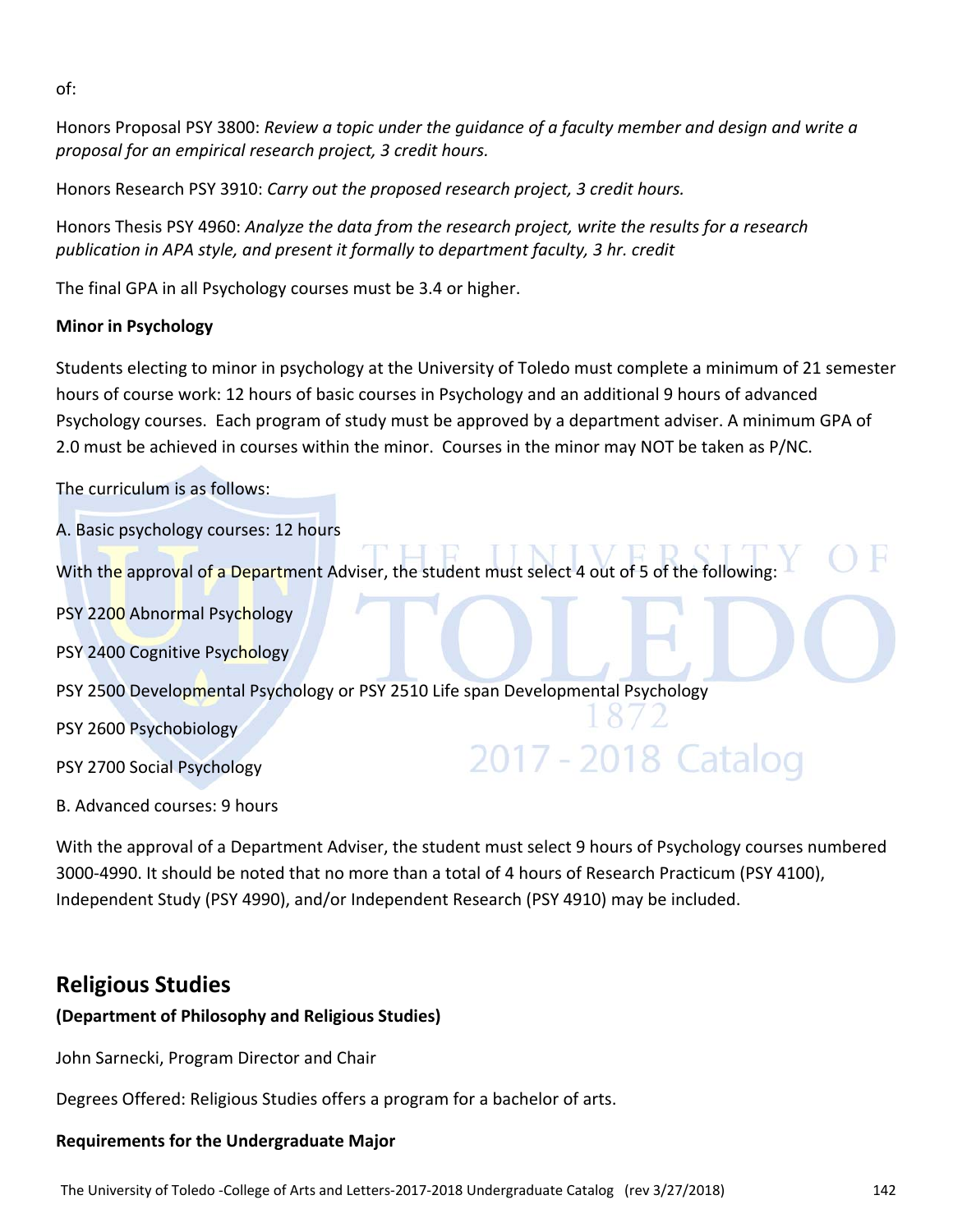All students majoring in Religious Studies must take a minimum of 31 hours in Religious Studies plus 18 hours of related courses. The course requirements for the major are as follows:

#### **A. Required courses (7 hrs.):**

REL 2000 Introduction to Religion, 3 hours

- REL 3570 Philosophy of Religion, 3 hours
- REL 3000 Proseminar, 1 hour

#### **B. Distribution Requirements (9 hrs.)**

At least one course must be taken in each of the three areas listed below. At least one course must be taken at 3000‐4000 level. The student may petition their Adviser to have other courses substituted for the list below in fulfillment of the distribution requirement.

UNIVERSITY

2017 - 2018 Catalog

1. Group One:

REL 2310, Old Testament/Tanakh, 3 hours

- REL 2330, New Testament, 3 hours
- REL 2350, Authority and the Bible, 3 hours
- REL 2410, Intro. to Christian Thought, 3 hours
- REL 3420, Christian Ethical Perspectives, 3 hours
- REL 3080, Jewish Biblical Studies, 3 hours
- REL 3670, Christian Ritual and Worship, 3 hours
- 2. Group Two:
- REL 2300, Understanding Monotheism, 3 hours (not currently offered)
- REL 2980, Intro. to Islam, 3 hours
- REL 3350, Qur'an and Hadith, 3 hours
- REL 3580, Cont. Issues in Islam, 3 hours
- 3. Group Three:
- REL 3500, Eastern Thought, 3 hours
- REL 3520, Zen Philosophy, 3 hours

#### **C. Electives (15 hours)**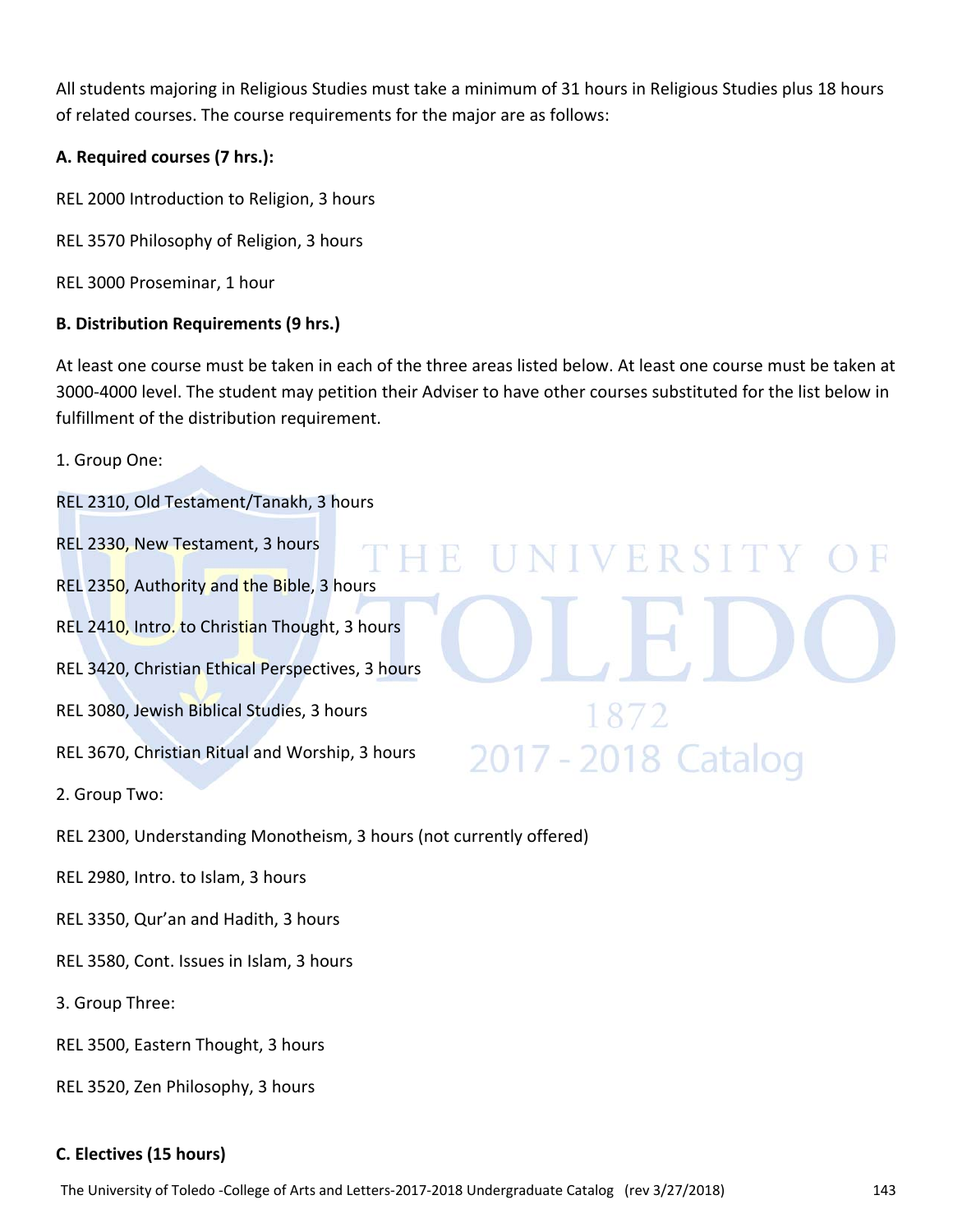All majors take 15 hours of electives, i.e. any 2000‐4000 level REL course not counted toward the above requirements. At least 6 hours of these 15 hours must be taken at the 4000 level. Students may consider directing some of these hours toward a concentration (see D), toward a Religious Studies Internship REL 4940 taken concurrently or after the Proseminar, or toward a Senior Thesis for Honors REL 4960 if pursuing departmental honors (see E).

#### **Sample 4‐year curriculum for the BA in Religious Studies**

#### **First Term**

|                    | <b>REL 1220</b>    | <b>World Religions</b>                | 3                  |
|--------------------|--------------------|---------------------------------------|--------------------|
|                    | <b>ENGL 1110</b>   | Composition 1                         | 3                  |
|                    | <b>LANG 1110</b>   | Elementary Foreign Language I 4       |                    |
|                    | <b>MATH 1180</b>   | Reasoning with Mathematics            | 3                  |
|                    |                    | <b>Fine Arts</b>                      | 3                  |
|                    | AR 1000            | Orientation                           | 1                  |
|                    |                    |                                       | 17 credits         |
|                    | <b>Second Term</b> |                                       |                    |
|                    | <b>REL 2000</b>    | Introduction to Religion              | 3                  |
|                    | <b>ENGL 1130</b>   | <b>Composition II</b>                 | 3                  |
|                    | <b>LANG 1120</b>   | Elementary Foreign Language II 4      | ERSITY             |
|                    |                    | HIST 1010-1200 Humanities Requirement | 3                  |
|                    |                    | Social Science                        | 3                  |
|                    |                    |                                       | 16 credits         |
| <b>Third Term</b>  |                    |                                       |                    |
|                    | <b>REL</b>         | Group 1 Distribution                  | 3                  |
|                    | <b>REL</b>         | <b>Group 2 Distribution</b>           | 3                  |
|                    |                    | Intermediate Language I               | 1872<br>3          |
|                    |                    | ENGL 2710-2800 English Literature     | 3<br>-2018 Catalog |
|                    |                    | <b>Natural Science</b>                | $\overline{3}$     |
|                    |                    |                                       | 15 credits         |
| <b>Fourth Term</b> |                    |                                       |                    |
|                    | <b>REL 3570</b>    | Philosophy of Religion                | 3                  |
|                    | <b>REL</b>         | Group 3 Distribution                  | 3                  |
|                    | <b>LANG 2150</b>   | Intermediate Language II              | 3                  |
|                    |                    | Social Science                        | 3                  |
|                    |                    | Related Fields / Minor                | 3                  |
|                    |                    |                                       | 15 credits         |
| <b>Fifth Term</b>  |                    |                                       |                    |
|                    | <b>REL</b>         | Religion Elective or Seminar          | 3                  |
|                    | <b>REL</b>         | Religion Elective or Seminar          | 3                  |
|                    |                    | <b>WAC Elective</b>                   | 3                  |
|                    |                    | <b>Natural Science</b>                | 3                  |
|                    |                    | Natural Science Laboratory            | 1                  |
|                    |                    | Related Fields / Minor                | 3                  |
|                    |                    |                                       |                    |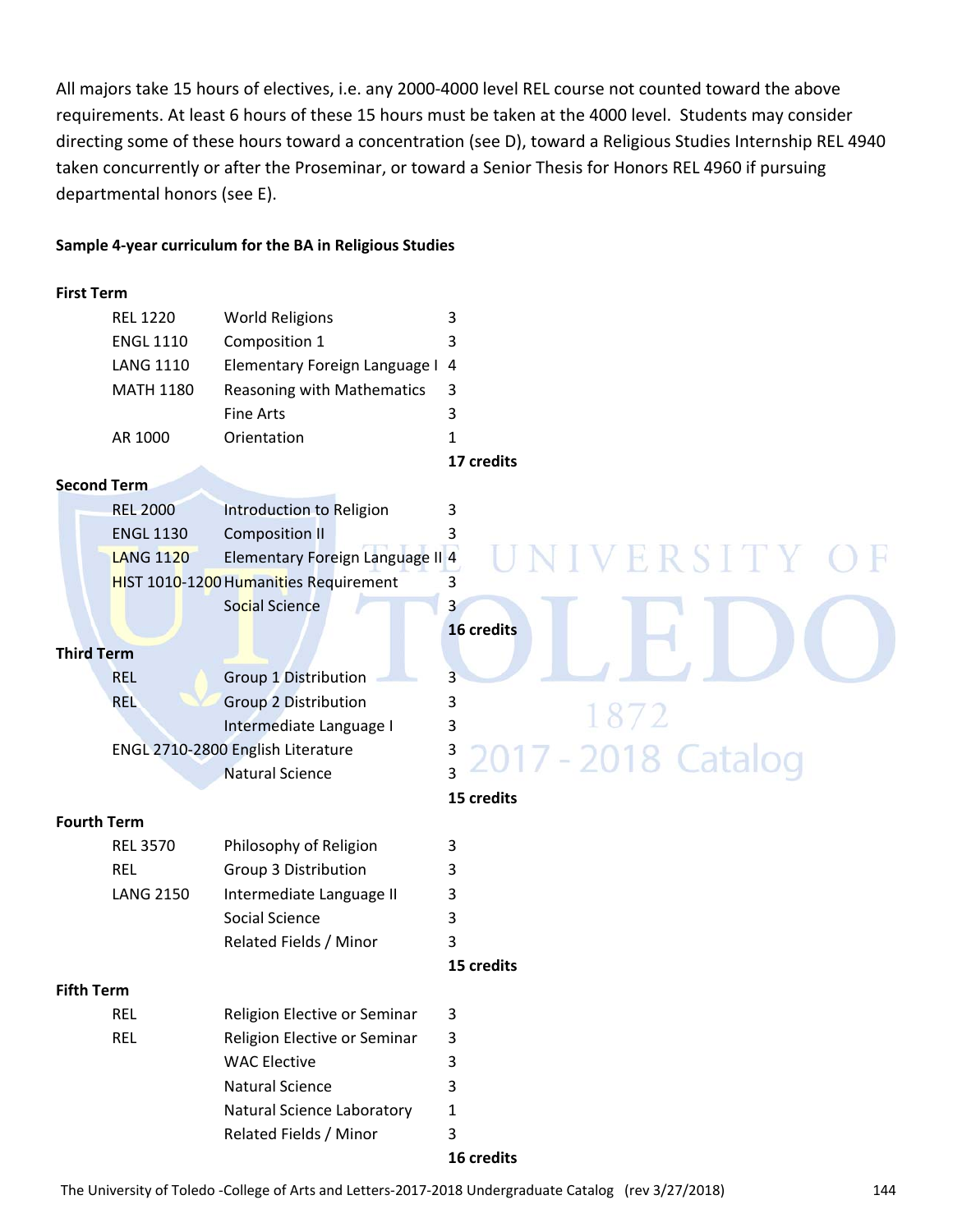| <b>Sixth Term</b>   |                                  |                                            |
|---------------------|----------------------------------|--------------------------------------------|
| <b>REL</b>          | Religion Elective or Seminar     | 3                                          |
| <b>REL 3000</b>     | Proseminar                       | 1                                          |
|                     | <b>General Elective</b>          | 3                                          |
|                     | <b>General Elective</b>          | 3                                          |
|                     | Social Science                   | 3                                          |
|                     | Multicultural U.S.               | 3                                          |
|                     |                                  | 16 credits                                 |
| <b>Seventh Term</b> |                                  |                                            |
| REL 4XXX            | REL Seminar, Internship or       |                                            |
|                     | <b>Honors Thesis</b>             | 3                                          |
|                     | Related Fields / Minor           | 3                                          |
|                     | Related Fields / Minor           | 3                                          |
|                     | <b>General Elective</b>          | 3                                          |
|                     | <b>General Elective</b>          | 3                                          |
|                     |                                  | 15 credits                                 |
| <b>Eighth term</b>  |                                  |                                            |
| <b>REL 4XXX</b>     | REL Seminar, Internship or       |                                            |
|                     | <b>Honors Thesis</b>             | 3                                          |
|                     | Related Fields / Minor           | $\frac{3}{3}$<br>VERSITY C                 |
|                     | <b>Related Fields / Minor</b>    |                                            |
|                     | <b>General Elective</b>          | 3                                          |
|                     | <b>General Elective</b>          | $\overline{2}$                             |
|                     |                                  | 14 credits                                 |
|                     | <b>Total Earned Credit Hours</b> | 124                                        |
|                     |                                  | $\left\{ \right.$ $\cap$ $\left. \right\}$ |

### **D. Optional: Concentration Areas (12 hours)**

Students may opt to dedicate 12 hours toward a concentration in one of the four sub‐fields of religious studies below to receive a B.A. degree in religious studies with a concentration in this subfield. Students may also opt out of concentrating to receive a B.A. in religious studies *per se*. Distribution courses, elective courses, courses in related fields and independent studies that align with the concentration in question can all count toward a concentration with prior approval of the Adviser.

 $8/2$ 

- *Christian Studies:* 12 hours related to the study of Christianity, selected from courses including but not limited to:
	- o REL 2300, Understanding Monotheism, 3 hours
	- o REL 2310, Old Testament/Tanakh, 3 hours
	- o REL 2330, New Testament, 3 hours
	- o REL 2350, Authority and the Bible, 3 hours
	- o REL 2380, Topics in Catholic Thought, 3 hours
	- o REL 2410, Intro. to Christian Thought, 3 hours
	- o REL 3210, Ancient & Medieval Philosophy, 3 hours
	- o REL 3420, Christian Ethical Perspectives, 3 hours
	- o REL 3670, Christian Ritual and Worship, 3 hours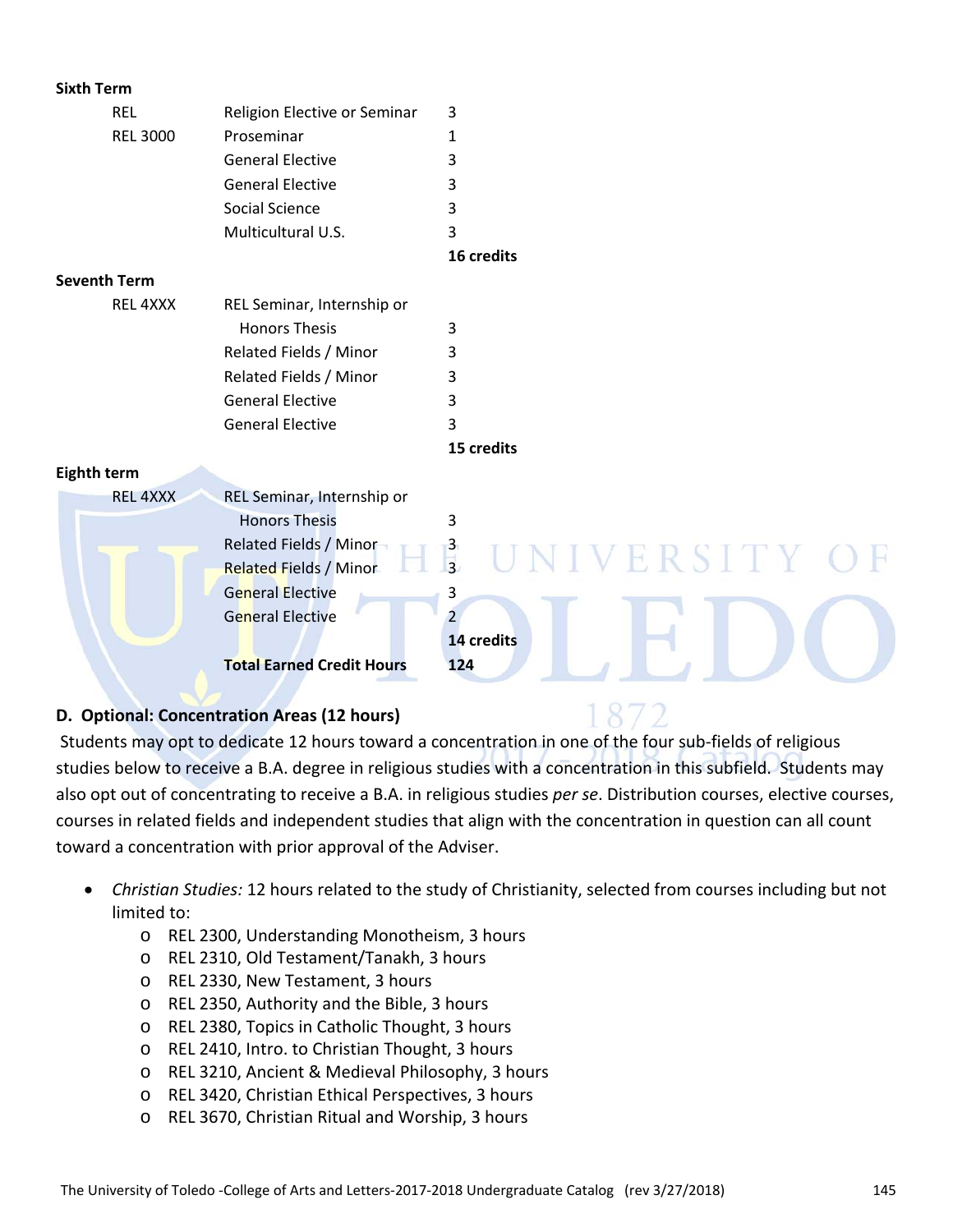- *Islamic Studies*: 12 hours related to the study of Islam, selected from courses including but not limited to:
	- o REL 2300, Understanding Monotheism, 3 hours (not currently offered)
	- o REL 2980, Introduction to Islam, 3 hours
	- o REL 3210, Ancient & Medieval Philosophy, 3 hours
	- o REL 3100, Islam, 3 hours
	- o REL 3350, Qur'an and Hadith, 3 hours
	- o REL 3580, Contemporary Issues in Islam, 3 hours
	- o REL 4520, History of the Middle East, 600‐1500, 3 hours
- *Interreligious Studies:* 12 hours related to the study of interreligion, selected from courses including but not limited to:
	- o REL 3210, Ancient & Medieval Philosophy, 3 hours
	- o REL 3510, Comparative Religion, 3 hours
	- o REL 4900, Religion, Violence & Peace iteration, 3 hours
	- o REL 4920, Directed Reading in Religious Studies, interreligious focus
	- o REL 4940, Internship in Religious Studies, interreligious focus
	- o 3 interdisciplinary courses in interreligious studies currently being selected
- *Philosophy of Religion:* 12 hours related to the study of philosophy of religion, selected from courses including but not limited to:
	- o PHIL 1010, Introduction to Logic, 3 hours or PHIL 1020, Critical Thinking, 3 hours
	- o PHIL 2200, Introduction to Philosophy, 3 hours
	- o PHIL 3000, Symbolic Logic, 3 hours
	- o PHIL/REL 3210, Ancient & Medieval Philosophy, 3 hours
	- o PHIL 3230, Modern Philosophy, 3 hours
	- o REL 3570, Philosophy of Religion, 3 hours
	- o 4000‐level seminars cross‐listed in PHIL/REL, 3 hours each
	- o PHIL/REL 4500, Buddhist Philosophy, 3 hours
	- o PHIL/REL 4920, Directed Reading (philosophy of religion focus)
	- o PHIL/REL 4990, Independent Study (philosophy of religion focus)

### **E. Honors in Religious Studies**

Meet with the departmental major adviser to discuss the qualifications and to develop a plan to meet the honors requirements. May be combined with any concentration or not. Requires:

- 1) A 3.0 cumulative GPA and junior or senior status in order to seek honors
- 2) A 3.4 minimum cumulative GPA in REL courses. Transfer courses are not included
- 3) Honors Thesis: REL 4960
- 4) Paper from 4000‐level Honors seminar course.

### **F. Related Courses (18 hours)**

As part of the general College of Arts and Letters requirements, students must take 18 hours of related courses outside the Religious Studies program that have been approved by the student's Adviser. A minimum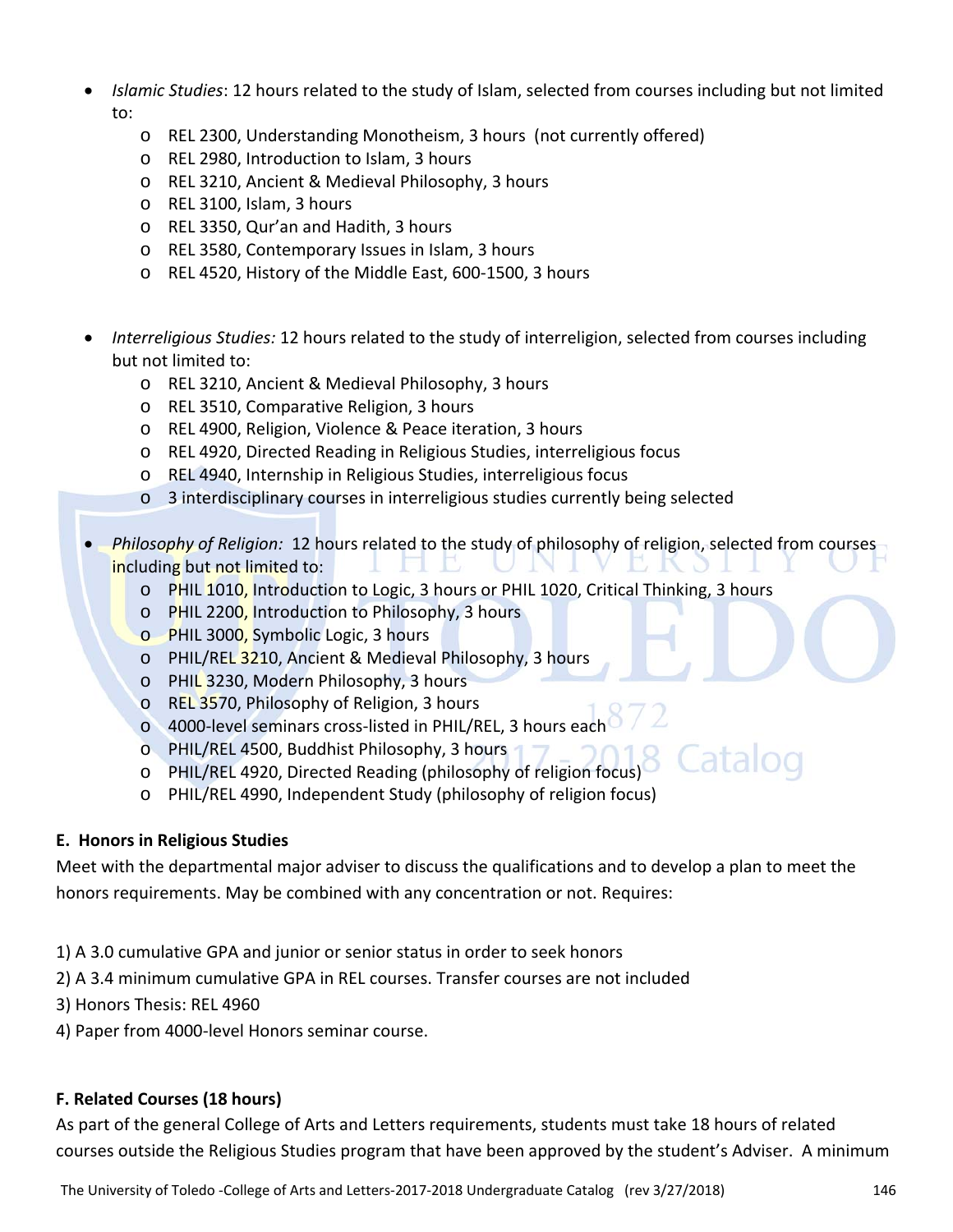of 9 of these hours must be taken at the 3000 level of above. A Minor or major in another department may be used to satisfy the related courses requirement.

### **Religious Studies Minor (18 credit hours)**

The University of Toledo offers a Religious Studies Minor program. All students minoring in Religious must take a minimum of 18 hours in Religious Studies according to the following program:

### **A. Required Courses (6 hours)**

REL 2000: Introduction to Religion

REL 3570: Philosophy of Religion

(Recommended but not required: Proseminar)

### **B. Distribution Requirements (9 hours)**

Students must take one course each of the three of the following distributions (see major for details):

H

2018 Catalog

*Group One: Judaism and Christianity*

*Group Two: Islam*

*Group Three: Eastern (Asian) Religions*

### **D. Elective Course (3 hours)**

Choose one elective course at the 4000 level (see major for details).

### **Department of Sociology**

Patricia Case, Chair

Monita Mungo, Undergraduate Adviser

**Degrees Offered**: Sociology offers a program for a bachelor of arts.

### **Requirements for the Undergraduate Major in Sociology**

The undergraduate major of 33 hours must include the following:

SOC 2000 ProSeminar in Sociology I, 1 hour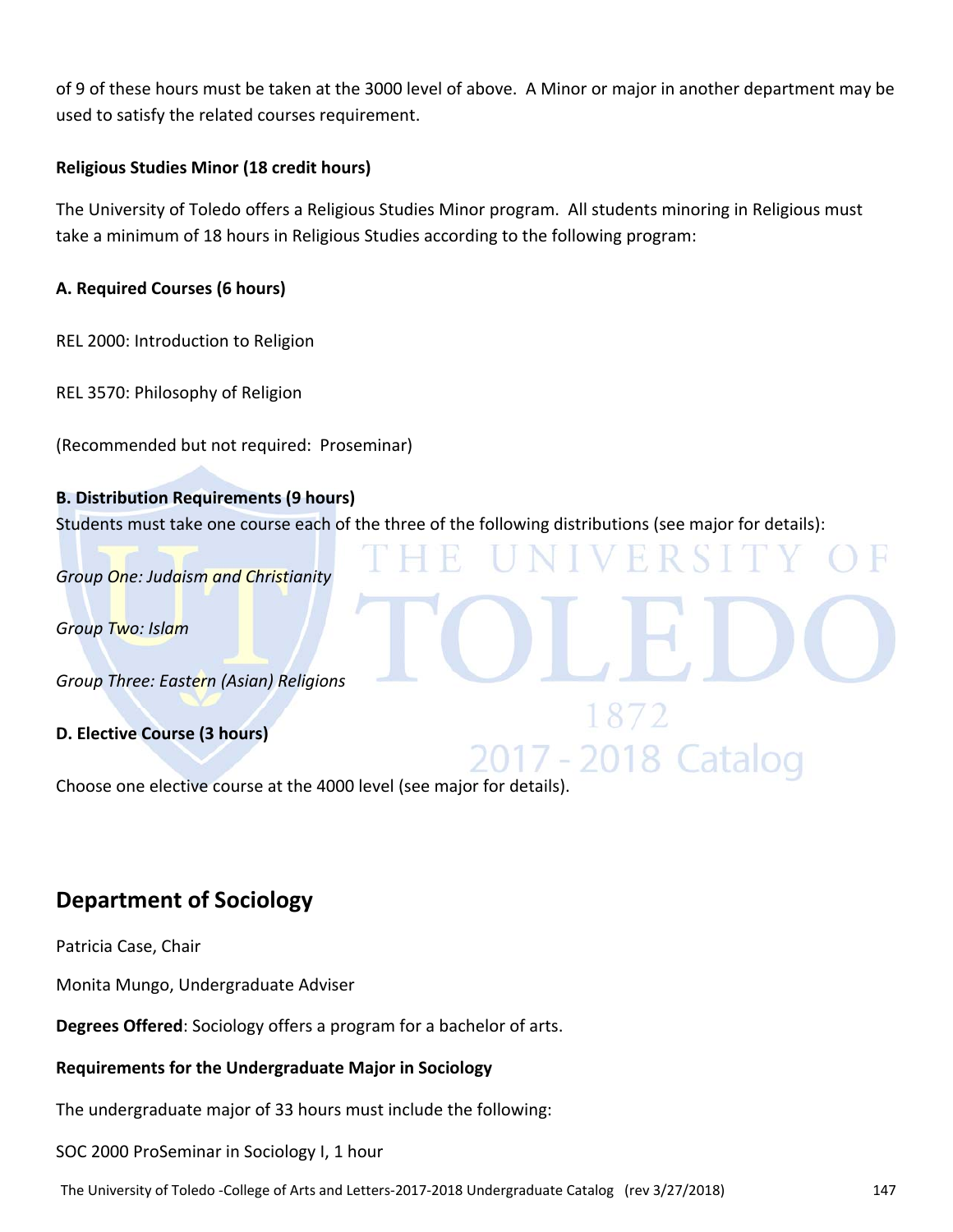SOC 3270 Social Research Methods, 3 hours

SOC 3290 Social Statistics, 3 hours

SOC 4000 ProSeminar in Sociology II, 2 hours

SOC 4040 Classical Theory, 3 hours

21 additional elective hours of sociology courses, at least 15 of which must be at the 3000 or 4000 level.

Students should discuss their personal and professional interests with the undergraduate adviser before selecting elective courses to complete the major.

### **Related Hours**

The requirement of 18 related hours is met with electives taken from at least four of the following disciplines: Africana Studies, Anthropology, Communications, Economics, Geography, History, Political Science, Psychology and Women's and Gender Studies. Fifteen of these hours must be taken at the 3000 or 4000 level. Students may not take P/NC in major or related courses.

### **Sample 4‐year curriculum for the BA in Sociology**

| <b>First Term</b>  |                  |                                   | E R S          |
|--------------------|------------------|-----------------------------------|----------------|
|                    | <b>ENGL 1110</b> | <b>Composition I</b>              | 3              |
|                    | <b>SOC 1010</b>  | Introduction to Sociology         | 3              |
|                    | <b>LANG 1110</b> | <b>Elementary Language I</b>      | 4              |
|                    | <b>MATH 1180</b> | <b>Reasoning with Mathematics</b> | $\overline{3}$ |
|                    |                  | HIST 1010-1200 College History    | $\overline{3}$ |
|                    | AR 1000          | Orientation                       | 1              |
|                    |                  |                                   | 17 credits     |
| <b>Second Term</b> |                  |                                   | -2018 Catalog  |
|                    | <b>SOC 2000</b>  | Proseminar I                      | $\overline{2}$ |
|                    | SOC              | Sociology Major                   | 3              |
|                    | <b>LANG 1120</b> | Elementary Language II            | 4              |
|                    | <b>ENGL 1130</b> | <b>English Composition II</b>     | 3              |
|                    |                  | <b>UT Core Natural Science</b>    | 3              |
|                    |                  | UT Core Natural Science - Lab     | $\mathbf{1}$   |
|                    |                  |                                   | 16 credits     |
| <b>Third Term</b>  |                  |                                   |                |
|                    | <b>LANG 2140</b> | Intermediate Language I           | 3              |
|                    | <b>SOC</b>       | Sociology Major                   | 3              |
|                    |                  | ENGL 2710-2800 College Literature | 3              |
|                    |                  | College Fine Art                  | 3              |
|                    |                  | <b>UT Core Natural Science</b>    | 3              |
|                    |                  |                                   | 15 credits     |
| <b>Fourth Term</b> |                  |                                   |                |
|                    | <b>LANG 2150</b> | Intermediate Language II          | 3              |
|                    | SOC              | Sociology Major                   | 3              |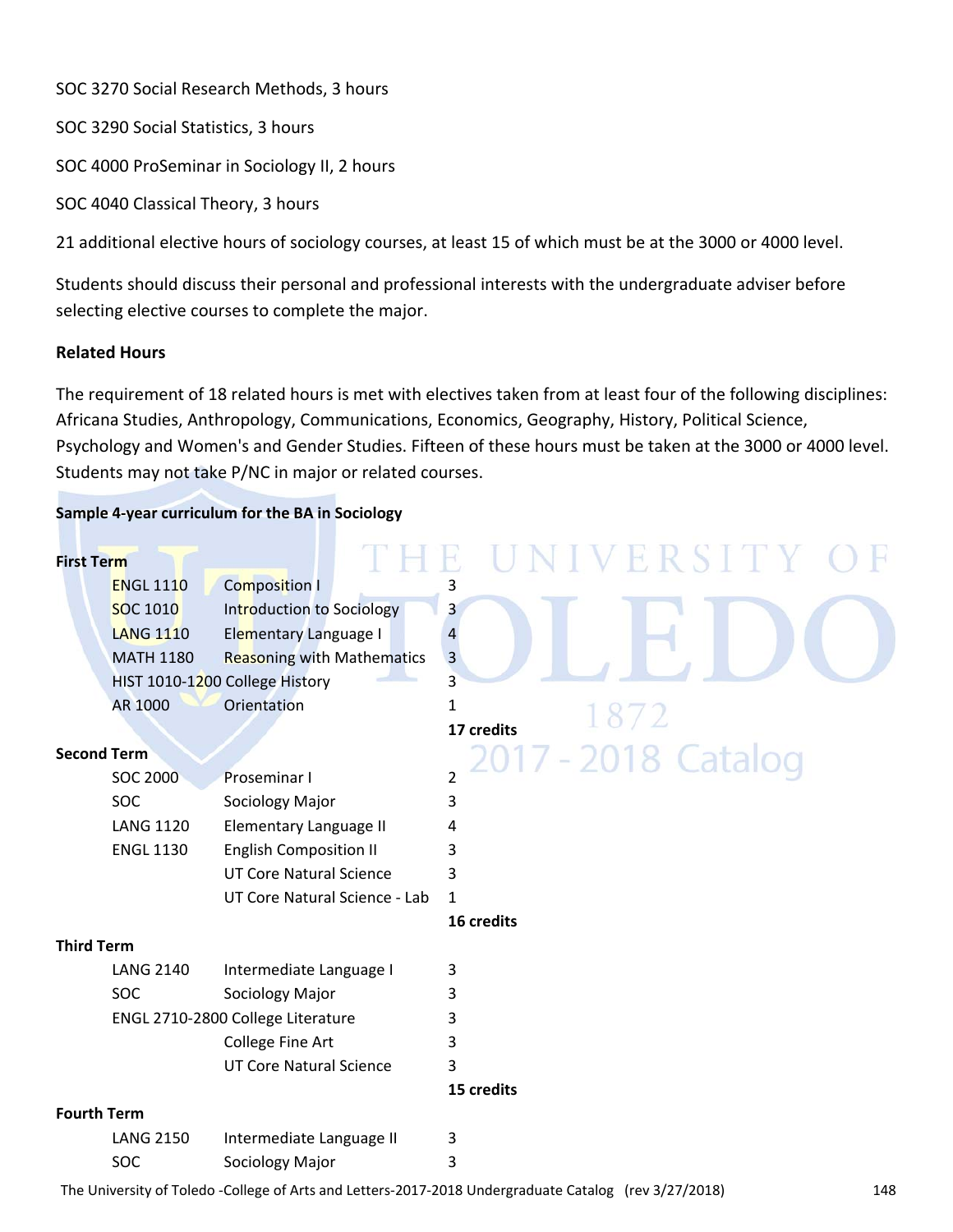| SOC                 | Sociology Major                  | 3                           |
|---------------------|----------------------------------|-----------------------------|
|                     | <b>UT Core Social Science</b>    | 3                           |
|                     | UT Core Multi Non-US             | 3                           |
|                     |                                  | 15 credits                  |
| <b>Fifth Term</b>   |                                  |                             |
| SOC 3290            | <b>Social Statistics</b>         | 3                           |
| SOC 4040            | <b>Classical Social Theory</b>   | 3                           |
|                     | Related Field - WAC              | 3                           |
|                     | <b>General Elective</b>          | 3                           |
|                     | <b>General Elective</b>          | 3                           |
|                     |                                  | 15 credits                  |
| <b>Sixth Term</b>   |                                  |                             |
| SOC 3270            | <b>Research Methods</b>          | 3                           |
| SOC 3/4000          | Sociology Major WAC              | 3                           |
|                     | <b>Related Field</b>             | 3                           |
|                     | <b>General Elective</b>          | 3                           |
|                     | Multicultural U.S. Diversity     | 3                           |
|                     |                                  | 15 credits                  |
| <b>Seventh Term</b> |                                  |                             |
| SOC 3/4000          | <b>SOC Major</b>                 |                             |
| SOC 3/4000          | <b>SOC Major</b>                 | $\frac{3}{3}$<br>UNIVERSITY |
|                     | <b>Related Field</b>             | 3                           |
|                     | <b>General Elective</b>          | $\overline{3}$              |
|                     | <b>General Elective</b>          | 3                           |
|                     |                                  | 15 credits                  |
| <b>Eighth term</b>  |                                  |                             |
| <b>SOC 4000</b>     | <b>Proseminar II</b>             | 1872<br>1                   |
|                     | <b>Related Field</b>             | 3                           |
|                     | <b>Related Field</b>             | 3                           |
|                     | <b>General Elective</b>          | 3                           |
|                     | <b>General Elective</b>          | 3                           |
|                     | <b>General Elective</b>          | 3                           |
|                     |                                  | 16 credits                  |
|                     | <b>Total Earned Credit Hours</b> | 124                         |

### **Honors in Sociology**

Qualified juniors and seniors may apply to work for honors in sociology. The following are requirements for entrance into the Honors Program in sociology:

A. Admission

3.3 minimum GPA in sociology courses

Minimum cumulative GPA of 3.0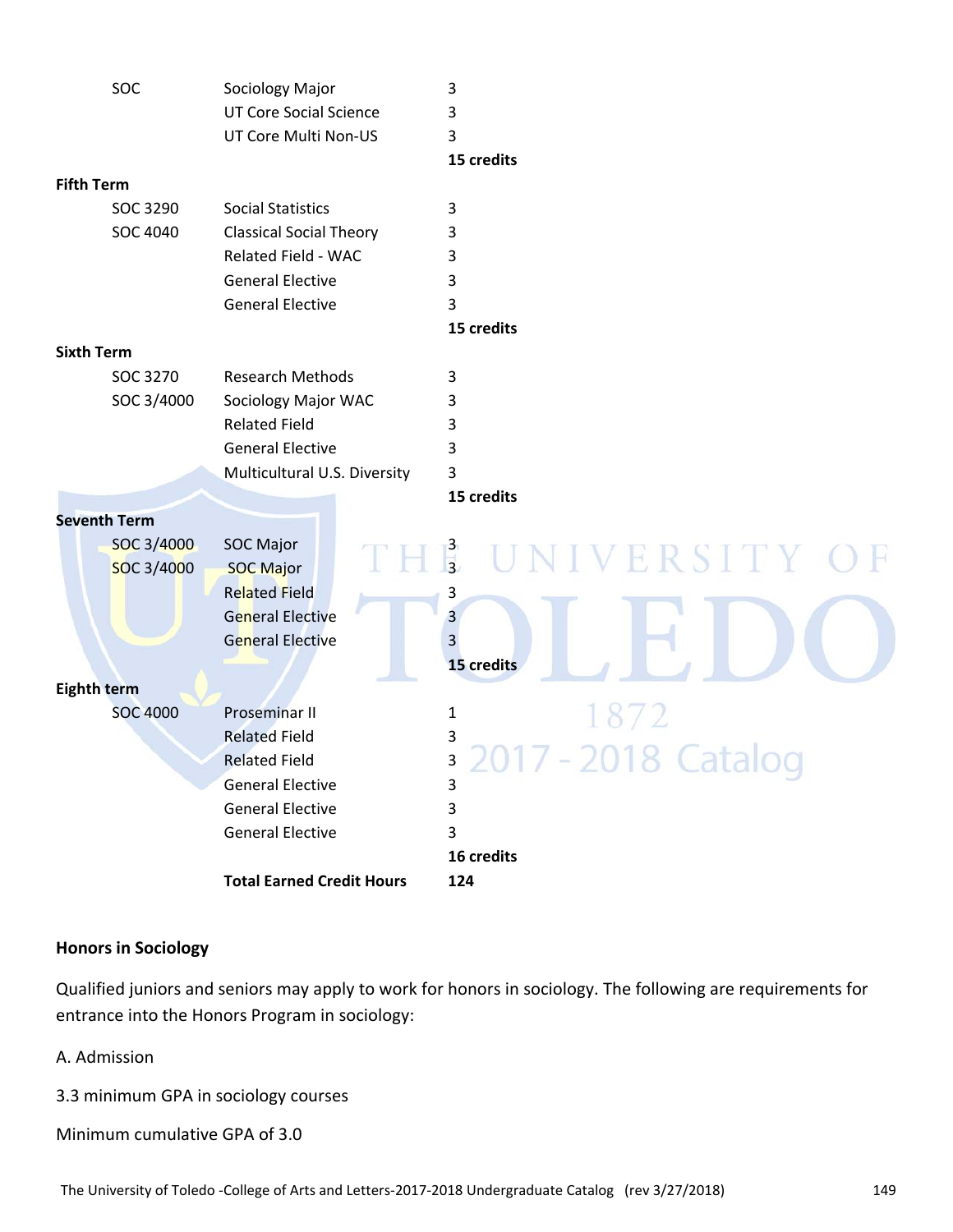Completion of 12 hours of sociology courses; and

Qualification as a sociology major

B. Requirements

A student must complete nine hours of independent work in sociology. During the final semester before graduation, the student must complete an honors paper. The honors topic and paper are to be developed in close conjunction with a faculty adviser. Students should discuss their special interests with faculty members or with the honors adviser, who will help identify an appropriate faculty member to guide the honors work.

H.

### **Undergraduate Minor in Sociology**

Requirements for the undergraduate minor must include 21 hours configured as follows:

SOC 3270 Social Research Methods, 3 hours

SOC 3290 Social Statistics, 3 hours

SOC 4040 Classical Theory, 3 hours

12 additional elective hours of sociology courses at the 3000 or 4000 level.

## **Department of Theatre and Film**

Dr. Edmund Lingan, Chair, Theatre and Film Adviser Daniel Thobias, Theatre Adviser Steven Sakowski, Theatre Adviser Holly Hey, Film Adviser Tammy Kinsey, Film Adviser Dr. Matt Yockey, Film Adviser

### **Degrees Offered**

The department of theatre and film offers baccalaureate programs in both theatre and film/video. In addition, four minors are offered – theatre, film/video, history and criticism of drama, and cinema studies. Students interested in secondary teaching certification should consult The Judith Herb College of Education.

UNIVERSIT

1872

2017 - 2018 Catalog

The Bachelor of Arts programs in theatre and film/video are designed to prepare the student for a wide range of career options and/or postgraduate study through a strong liberal arts curriculum. Students may choose a bachelor of arts major in either theatre or film. Theatre majors may pursue additional concentrations in performance, or design/technology after completing the basic requirements of 35 hours in the major.

### **General Guidelines for the Bachelor of Arts**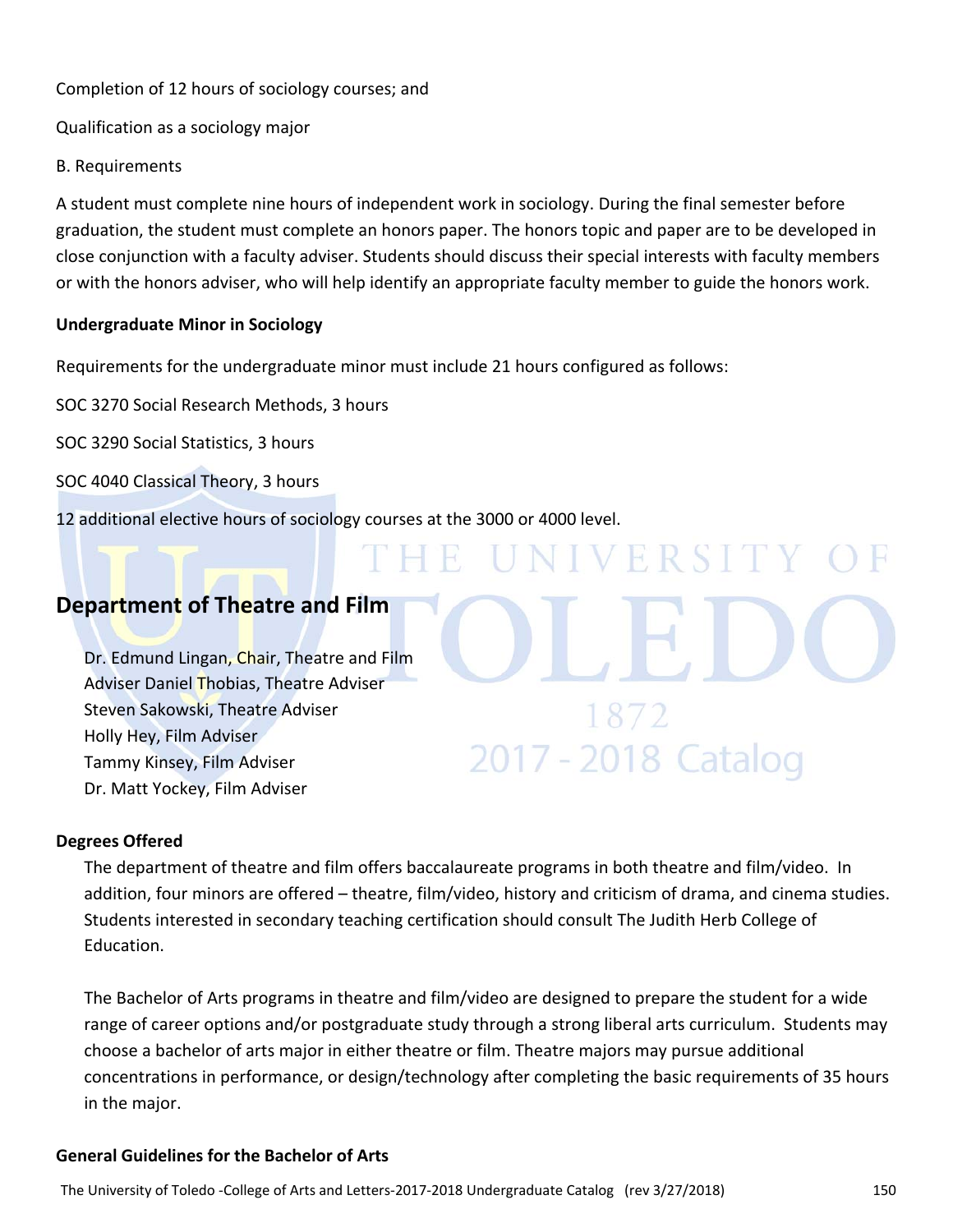No more than 50 hours in the major courses are allowed for the Bachelor of Arts major. Any hours over 50 will not count toward the degree.

A student majoring in theatre or film may petition to substitute a comparable course or courses for one or more of the required courses in the major. Such requests should be made in writing to the department Chair and are subject to approval by the department faculty.

The requirement of 18 hours in related courses must be met with courses chosen from a list of approved courses in the student's Degree Audit. Choose these courses in consultation with the departmental Adviser. Related courses must be chosen from courses acceptable for major credit, not courses that were approved for general or distributive requirements at university or college level. The P/NC option is available to theatre and film majors in the areas of the major.

### **Requirements for the Bachelor of Arts Program in Film and Video**

When a FILM course is a prerequisite for another FILM course, a grade of C or better must have been earned in the prerequisite course.

### **Film/Video**

A minimum of 35 hours in film/video to include the following:  $\mathbb{R} \mathbb{S} \mathbb{R}$ 

**Take the following (12 hours):**

 $FlLM 2310 Film I (3 hours)$ FILM 2320 Video I (3 hours) FILM 2340 Critical Approaches to Cinema Studies (3 hours) FILM 2350 Cinema History (3 hours)

### **Select 3 hours from:**

FILM 3410 European Cinema (3 hours) FILM 3420 Third Cinema (3 hours)

### **Select 3 hours from:**

FILM 3370 Documentary Film (3 hours) FILM 3380 Experimental Film (3 hours) FILM 3390 History of Video Art (3 hours)

### **Select 7 hours from:**

FILM 3310 Film II (3 hours) FILM 3320 Video II (3 hours) FILM 3350 Screenwriting (3 hours) FILM 3360\* Production Topic (3 hours) FILM 3730 Directing for Camera (3 hours) FILM 4320\* Film/Video Workshop (4 hours) FILM 4350 Screenwriting 2 (3 hours) FILM 4940 Internship (3 hours)

2017 - 2018 Catalog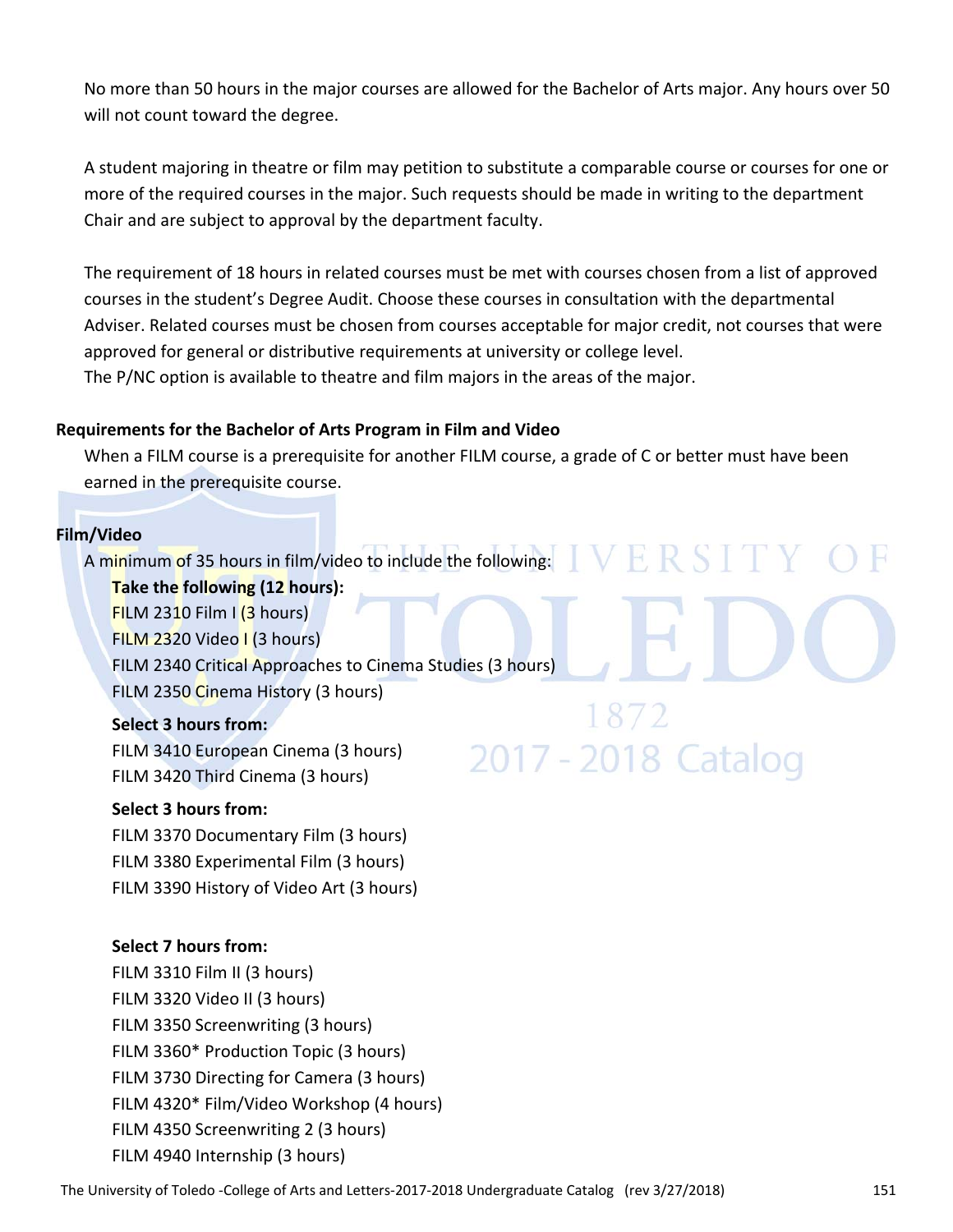### **Take 10 hours of film electives.**

\*May be taken more than once

### **Sample 4‐year curriculum for the BA in Film**

Note: Some FILM courses are offered on alternate year basis.

### **First Term**

| AR 1000          | Orientation                   |   |  |  |
|------------------|-------------------------------|---|--|--|
| <b>FILM 2340</b> | Critical Approaches to        |   |  |  |
|                  | Cinema Studies                | 3 |  |  |
| <b>THR 1010</b>  | Acting for the Non-Major      | 3 |  |  |
| <b>COMM</b>      | <b>Communication Elective</b> | 3 |  |  |
| <b>ENGL 1110</b> | <b>College Composition I</b>  |   |  |  |
| MATH 1180        | Reasoning with Mathematics 3  |   |  |  |
|                  |                               |   |  |  |

### **Second Term**

| <b>FILM 2350</b> | Cinema History                    | २ |
|------------------|-----------------------------------|---|
| <b>FILM 2310</b> | Film I                            | 3 |
| <b>ENGL 1130</b> | <b>College Composition II</b>     | 3 |
|                  | <b>Gen Ed- Natural Science</b>    | 3 |
|                  | <b>Gen Ed-Natural Science Lab</b> | 1 |
| <b>ART 1070</b>  | Fundamentals of Digital Media 3   |   |
|                  |                                   |   |

### **Third Term**

| <b>FILM 2320</b> | Video I (WAC)                              | 3 |
|------------------|--------------------------------------------|---|
|                  | FILM 3410/3420 Third Cinema/European       | 3 |
|                  | Foreign Language I                         | 4 |
|                  | ENGL 2710-2800 Gen Ed - English Literature | 3 |
|                  | Gen Ed - Social Science                    | 3 |
|                  |                                            |   |

### **Fourth Term**

FILM 3370/3380/3390 Documentary,

|             |                                | 16 credits              |  |
|-------------|--------------------------------|-------------------------|--|
|             | Foreign Language II            | 4                       |  |
|             | <b>Multicultural US</b>        | 3                       |  |
|             | <b>Gen Ed- Natural Science</b> | 3                       |  |
| <b>FILM</b> | Production elective            |                         |  |
|             | Experimental, or Video Art     | $\overline{\mathbf{3}}$ |  |

### **Fifth Term**

|  | Gen Ed - Humanities (History) 3 |            |
|--|---------------------------------|------------|
|  | <b>Multicultural Non US</b>     |            |
|  |                                 | 15 credits |

### **16 credits**

# VERSIT ART 1070 Fundamentals of Digital Media 3 **16 credits**  $\frac{3}{2}$  2017 - 2018 Catalog

### **16 credits**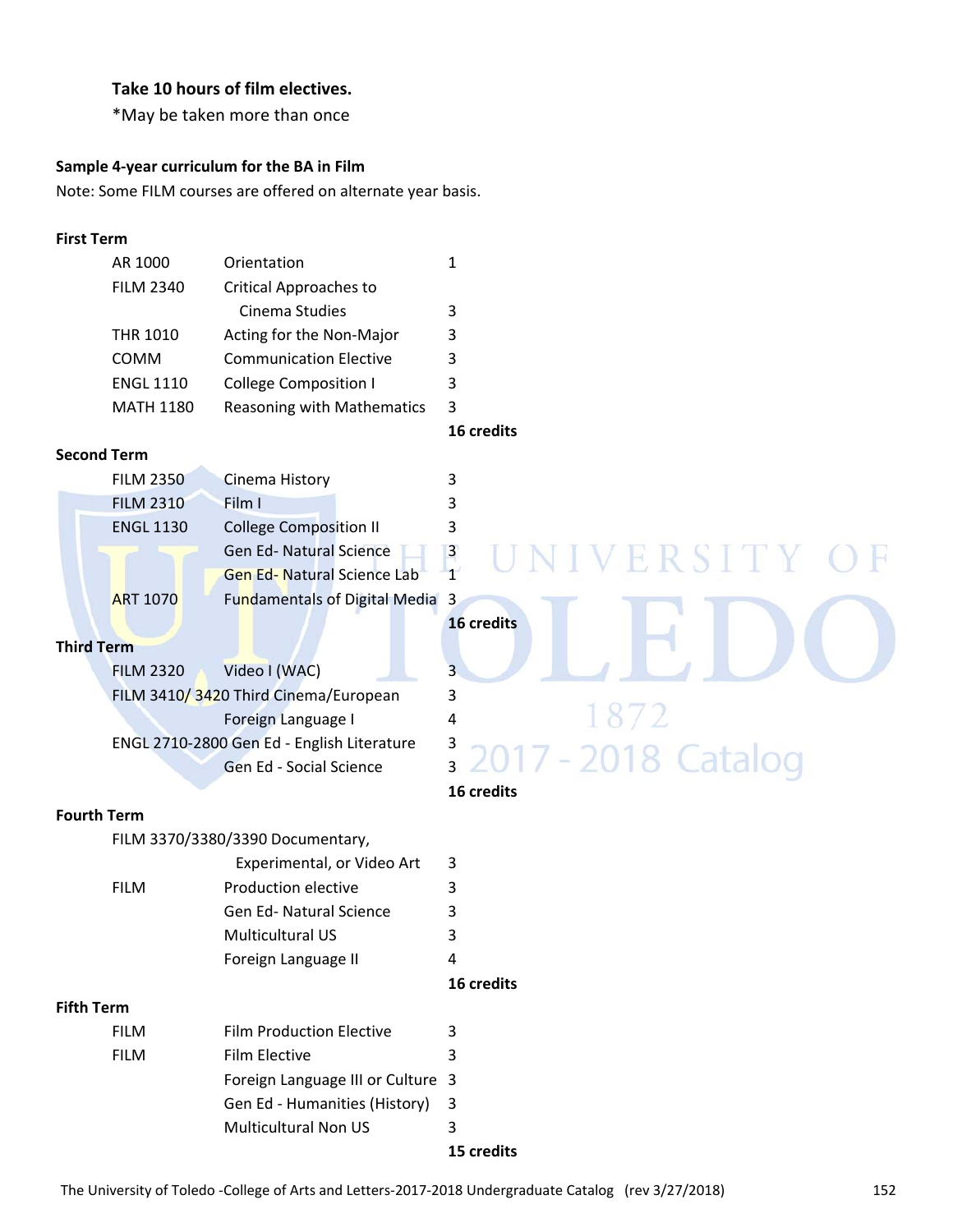| <b>Film Production Elective</b><br>3<br><b>FILM</b><br><b>FILM</b><br><b>Film Elective</b><br>3<br>Foreign Language IV or Culture 3<br>Social Science<br>3<br>3<br><b>Free Elective</b><br>15 credits<br><b>Seventh Term</b><br><b>FILM</b><br><b>Film Elective</b><br>3<br>Related or minor course<br>3<br>3<br>Related or minor course |
|------------------------------------------------------------------------------------------------------------------------------------------------------------------------------------------------------------------------------------------------------------------------------------------------------------------------------------------|
|                                                                                                                                                                                                                                                                                                                                          |
|                                                                                                                                                                                                                                                                                                                                          |
|                                                                                                                                                                                                                                                                                                                                          |
|                                                                                                                                                                                                                                                                                                                                          |
|                                                                                                                                                                                                                                                                                                                                          |
|                                                                                                                                                                                                                                                                                                                                          |
|                                                                                                                                                                                                                                                                                                                                          |
|                                                                                                                                                                                                                                                                                                                                          |
|                                                                                                                                                                                                                                                                                                                                          |
|                                                                                                                                                                                                                                                                                                                                          |
| 3<br><b>Free Elective</b>                                                                                                                                                                                                                                                                                                                |
| <b>Free Elective</b><br>3                                                                                                                                                                                                                                                                                                                |
| 15 credits                                                                                                                                                                                                                                                                                                                               |
| Eighth term                                                                                                                                                                                                                                                                                                                              |
| <b>Film Elective</b><br><b>FILM</b><br>3                                                                                                                                                                                                                                                                                                 |
| <b>Related or Minor course</b><br>3                                                                                                                                                                                                                                                                                                      |
| Related or minor course3                                                                                                                                                                                                                                                                                                                 |
| <b>Free Elective</b><br>3                                                                                                                                                                                                                                                                                                                |
| <b>Free Elective</b><br>$\frac{3}{15}$ credits $N$ I $V$ $E$ $R$ $S$ $I$ $T$ $Y$ $C$                                                                                                                                                                                                                                                     |
|                                                                                                                                                                                                                                                                                                                                          |
| <b>Total Earned Credit Hours</b><br>124                                                                                                                                                                                                                                                                                                  |

### **Honors in Film/Video**

Qualified juniors and seniors may apply to work for honors in film/video. The following are requirements for entrance into the Honors Program in film/video: 1872

017 - 2018 Catalog

### A. **Admission:**

- 1. Minimum GPA of 3.3 in film/video courses;
- 2. Minimum cumulative GPA of 3.0; and
- 3. Completion of 12 hours in film/video
- B. **Requirements:** A student must have completed nine hours of honors course work in film/video before beginning the thesis project. The honors topic and project are to be developed in close conjunction with an honors faculty Adviser. A student may enroll for the thesis paper/project in FILM 4950 Honors Thesis for a maximum of six hours of credit. The designation "honors" on the diploma will be given to students who receive a grade of A on the honors thesis and maintain a 3.3 GPA in film/video.

### **Requirements for the Bachelor of Arts Program in Theatre**

A minimum of 35 hours in theatre to include the following:

### **Choose 3 hours from:**

THR 1040 Stage Lighting and Sound (3 hours)

THR 1050 Stage Costuming (3 hours)

### **Take the following:**

THR 1030 Stagecraft (3 hours)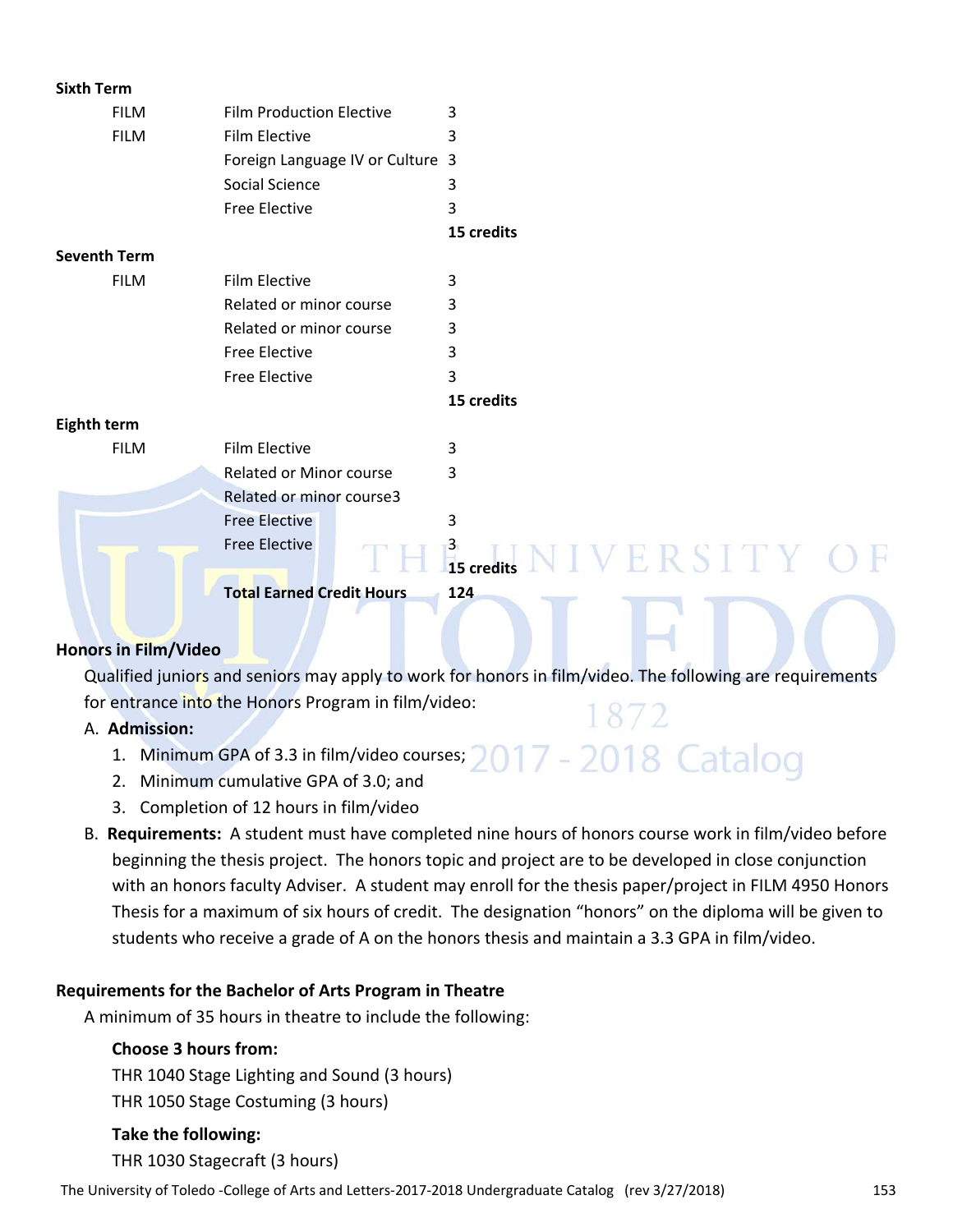\*THR 2000 Theatre Practicum (1 hour) THR 2200 Perspectives on Theatre (3 hours) THR 2610 Acting I (3 hours) \*\*THR 2640 Voice and Movement (2 hours) THR 3150 Theatre History (3 hours) THR 3250 Theatre Management (3 hours) THR 3710 Directing (3 hours) THR 4150 Theatre Studies (3 hours) THR 4500 Professional Aspects (2 hours)

\* Must be taken twice. At least one credit must be taken at UT.

\*\*May be taken more than once

**Take any additional theatre electives that will reach the required 35 minimum hours for the major.**

### **Concentrations**

Students pursuing a B.A. in theatre also may complete an optional concentration in performance, or design/technology by taking an additional 12 hours as follows:

**Performance:** Take 12 hours from THR 2620, 3610, 3620, 3640, 3650, 4620, 4640 and 4990.

**Design/technology:** Take 12 hours from THR 3410, 3440, 3480, 4400 and 4990.

### **Honors in Theatre**

Qualified juniors and seniors may apply to work for honors in theatre. The following are requirements for entrance into the Honors program in theatre: 2017 - 2018 Catalog

### A. **Admission**

- 1. Minimum GPA of 3.3 in theatre courses;
- 2. Minimum cumulative GPA of 3.0; and
- 3. Completion of 12 hours in theatre.
- B. **Requirements:** A student must have completed a minimum of nine hours of honors course work in theatre before beginning the thesis project. The honors topic and paper are to be developed in close conjunction with an honors faculty Adviser. A student may enroll for the thesis paper/project in THR 4950 Honors Thesis for a maximum of six hours of credit. The designation "honors" on the diploma will be given to students who receive a grade of A on the honors thesis and maintain a 3.3 GPA in theatre.

### **Sample 4‐year curriculum for the BA in Theatre**

Some upper level Theatre courses are offered on alternate year basis. Students may receive no more than 6 credits of THR3800.

### **First Term**

AR 1000 Orientation 1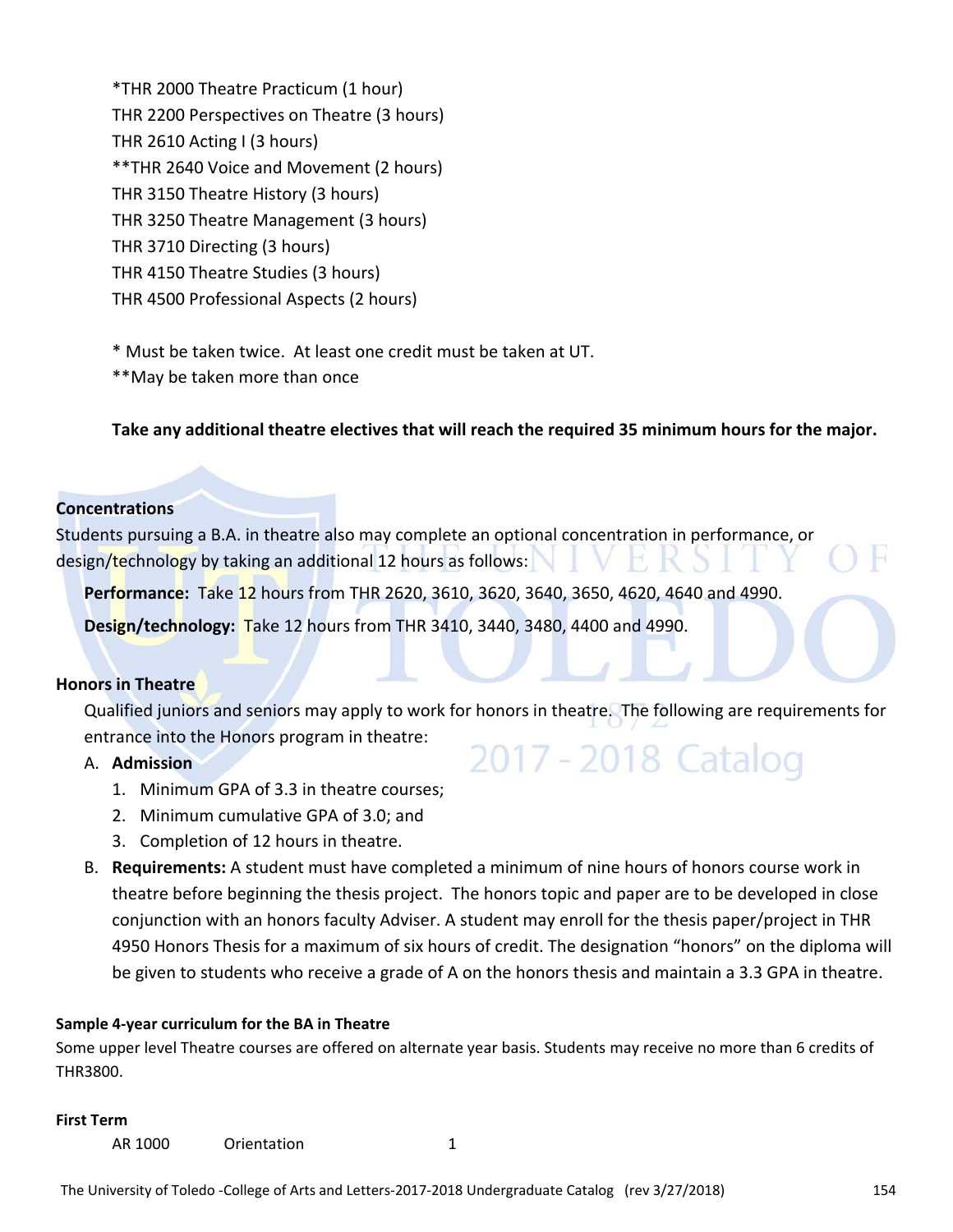|                    | <b>THR 2200</b>  | Perspectives on Theatre                      | 3                                |
|--------------------|------------------|----------------------------------------------|----------------------------------|
|                    | <b>THR 1030</b>  | Stagecraft                                   | 3                                |
|                    | <b>THR 2000</b>  | Practicum                                    | 1                                |
|                    | <b>ENGL 1110</b> | <b>College Composition I</b>                 | 3                                |
|                    | <b>MATH 1180</b> | Reasoning with Mathematics                   | 3                                |
|                    |                  |                                              | 14 credits                       |
| <b>Second Term</b> |                  |                                              |                                  |
|                    | <b>THR 2610</b>  | Acting I                                     | 3                                |
|                    |                  | THR 1040/1050 Lighting and Sound/Costuming 3 |                                  |
|                    | <b>ENGL 1130</b> | <b>College Composition II</b>                | 3                                |
|                    |                  | Gen Ed- Natural Science                      | 3                                |
|                    |                  | Gen Ed- Natural Science Lab                  | 1                                |
|                    |                  | Core Multicultural Non-US                    | 3                                |
|                    |                  |                                              | 16 credits                       |
| <b>Third Term</b>  |                  |                                              |                                  |
|                    | <b>THR 2640</b>  | Voice and Movement                           | 2                                |
|                    |                  | <b>Elective/THR Concentration</b>            | 3                                |
|                    |                  | Foreign Language I                           | 4                                |
|                    | <b>ENGL 2720</b> | <b>Reading Drama</b>                         | 3                                |
|                    |                  | Gen Ed - Social Science                      | $\frac{3}{15}$ credits<br>ERSITY |
|                    |                  |                                              |                                  |
| <b>Fourth Term</b> |                  |                                              |                                  |
|                    | <b>THR 3150</b>  | <b>Theatre History</b>                       | 3                                |
|                    | <b>THR 2000</b>  | Practicum                                    | $\mathbf{1}$                     |
|                    | <b>COMM</b>      | <b>Required elective</b>                     | 3                                |
|                    |                  | <b>Elective or THR Concentration</b>         | 3                                |
|                    |                  | Foreign Language II                          | 4                                |
|                    |                  | Gen Ed - Social Science                      | 3                                |
|                    |                  |                                              | 17 credits                       |
| <b>Fifth Term</b>  |                  |                                              |                                  |
|                    | <b>THR 3710</b>  | Directing                                    | 3                                |
|                    | <b>THR 3250</b>  | Theatre Management                           | 3                                |
|                    |                  | Foreign Language III or culture              | $\overline{3}$                   |
|                    |                  | <b>Related or Minor course</b>               | 3                                |
|                    |                  | <b>Elective or THR Concentration</b>         | 3                                |
|                    |                  |                                              | 15 credits                       |
| <b>Sixth Term</b>  |                  |                                              |                                  |
|                    | <b>THR 4150</b>  | <b>Theatre Studies</b>                       | 3                                |
|                    | <b>THR 4500</b>  | Professional Aspects of Theare 2             |                                  |
|                    |                  | Gen Ed - Humanities (History)                | 3                                |
|                    |                  | Foreign Language IV or culture 3             |                                  |
|                    |                  | <b>Related or Minor course</b>               | 3                                |
|                    |                  | <b>Elective or THR Concentration</b>         | 3                                |
|                    |                  |                                              | 17 credits                       |

### **Seventh Term**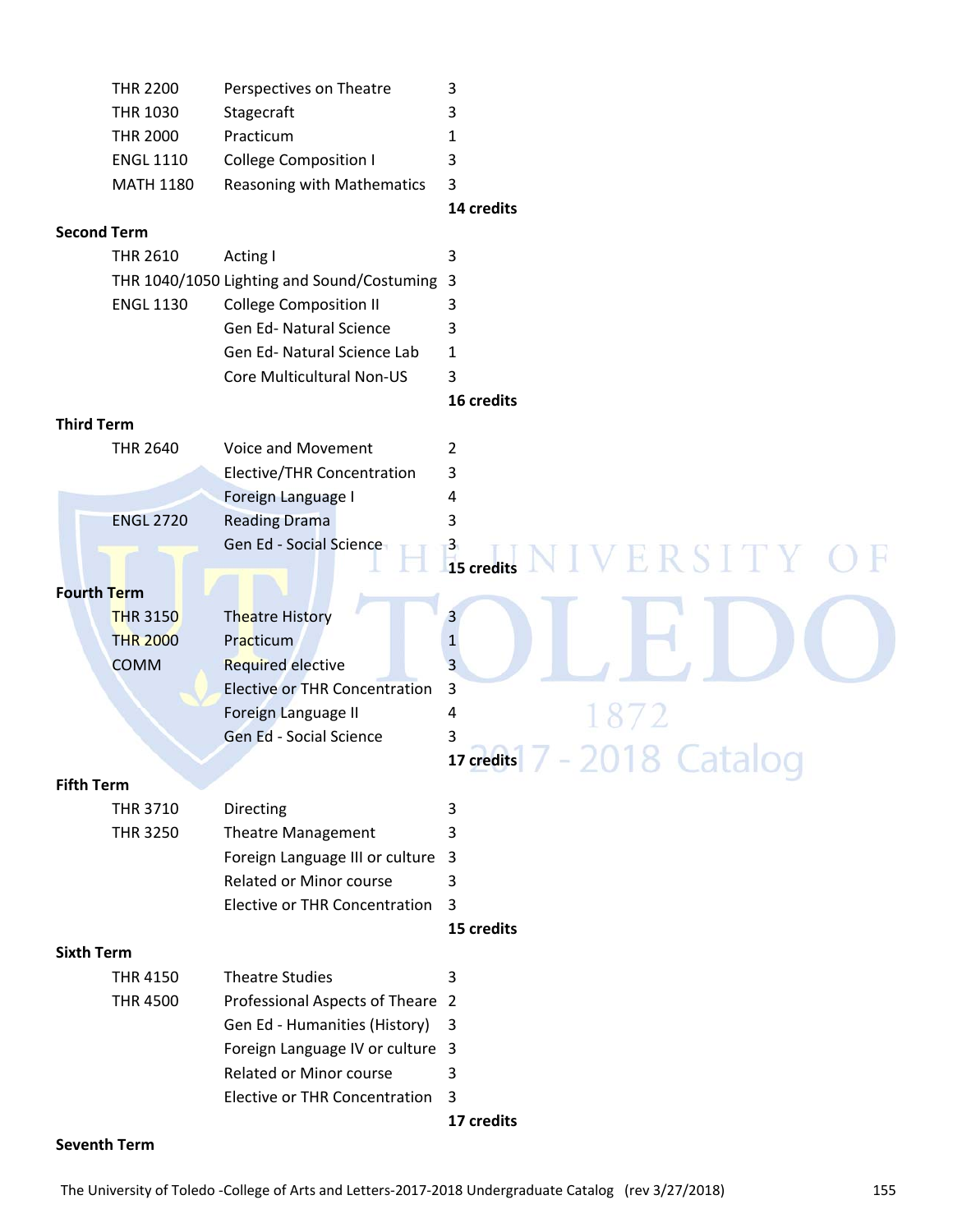| <b>THR</b>  | <b>Theatre Elective</b>          | 3          |
|-------------|----------------------------------|------------|
|             | <b>Gen Ed-Natural Science</b>    | 3          |
|             | Related or minor course          | 3          |
|             | Related or minor course          | 3          |
|             | Gen Ed                           | 3          |
|             |                                  | 15 credits |
| Eighth term |                                  |            |
| <b>THR</b>  | <b>Theatre Elective</b>          | 3          |
| <b>THR</b>  | Theatre Elective                 | 3          |
|             | Related or minor course          | 3          |
|             | Related or minor course          | 3          |
|             | Elective                         | 3          |
|             |                                  | 15 credits |
|             | <b>Total Earned Credit Hours</b> | 124        |

### **Requirements for the Minors**

A minimum of 21 hours is required for minors in theatre and film, as follows for each minor:

### **Minor in Film/Video**

| Take the following (12 hours):                                                                                    |
|-------------------------------------------------------------------------------------------------------------------|
| FILM 2310 Film I (3 hours)                                                                                        |
| FILM 2320 Video I (3 hours)                                                                                       |
| FILM 2340 Critical Approaches to Cinema Studies (3 hours)                                                         |
| FILM 2350 Cinema History (3 hours)                                                                                |
| Choose 1 or 2 courses from studies:                                                                               |
| FILM 2980*, 3370, 3380, 3390, 3410, 3420, 3980*, 4340, 4360, 4370*.                                               |
| 2017 - 2018 Catalog<br>Choose 1 or 2 courses from production:<br>FILM 3310, 3320, 3350, 3360*, 3730, 4320*, 4350. |
|                                                                                                                   |

\*May be taken more than once.

### **Minor in Cinema Studies**

**Take the following (6 hours):** FILM 2340 Critical Approaches to Cinema Studies (3 hours) FILM 2350 Cinema History (3 hours)

### **Choose 1 course from:**

FILM 3410 European Cinema (3 hours) FILM 3420 Third Cinema (3 hours)

### **Choose 1 course from:**

FILM 3370 Documentary Film (3 hours) FILM 3380 Experimental Film (3 hours)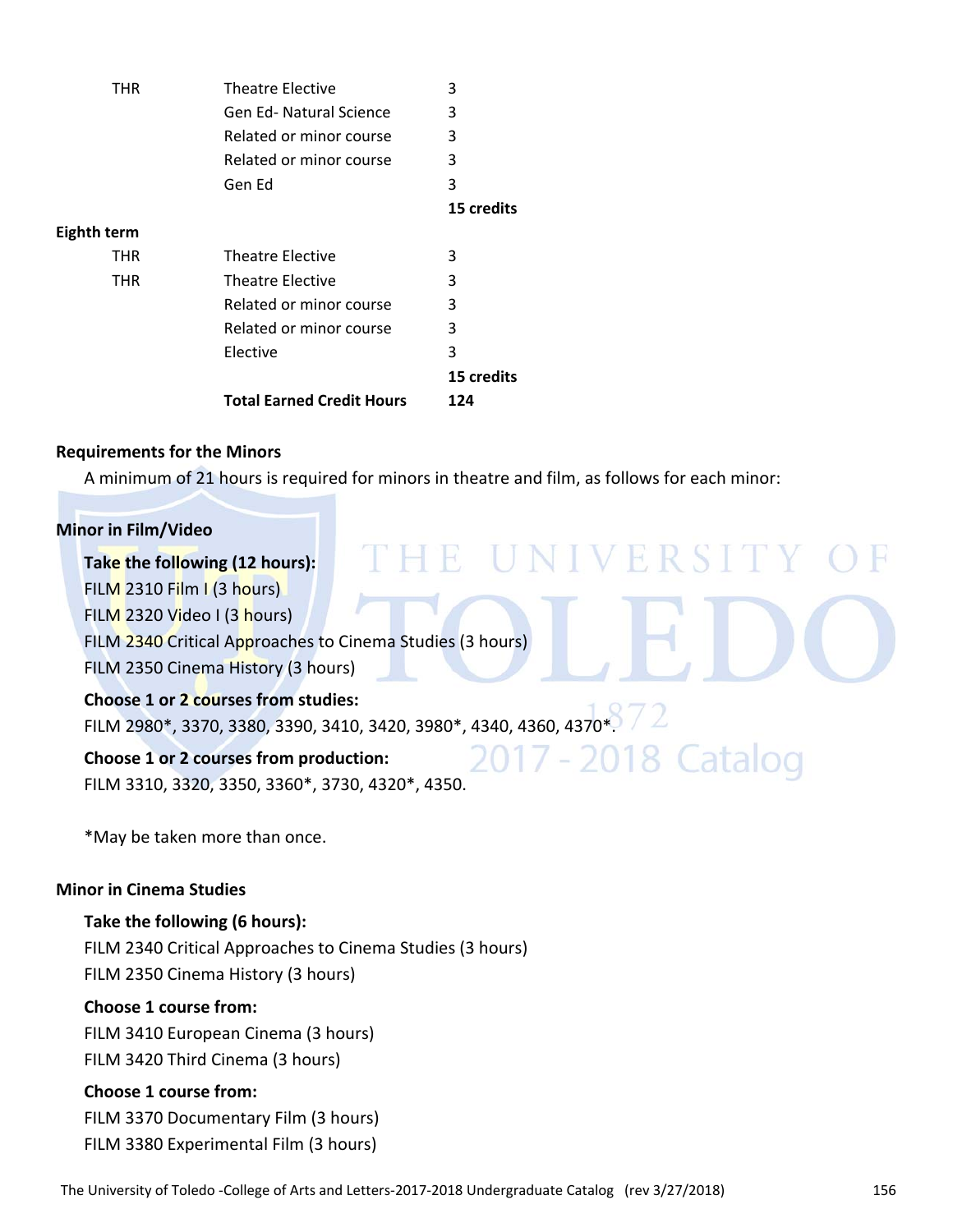FILM 3390 History of Video Art (3 hours)

**Choose 1 course from:** FILM 2310 Film I (3 hours) FILM 2320 Video I (3 hours) FILM 3350 Screenwriting (3 hours)

### **Take 6 hours of film electives.**

### **Minor in Theatre**

**Choose 6 hours from:** THR 1030 Stagecraft (3 hours) THR 1040 Stage Lighting and Sound (3 hours) THR 1050 Stage Costuming (3 hours)

### **Choose 12 hours from:**

THR 2200 Perspectives on Theatre (3 hours) THR 2610 Acting I (3 hours) THR 2640 Voice and Movement (2 hours) THR 3150 Theatre History (3 hours) THR 3250 Theatre Management (3 hours) THR 4250 Theatre Studies (3 hours)

### **Take 3 hours of theatre electives.**

### **Minor in History and Criticism of Drama**

### **Take the following (9 hours):**

THR 3110 World Theatre I (3 hours) THR 3120 World Theatre II (3 hours) ENGL 3810 Shakespeare (3 hours)

### **Choose 12 hours from the following:**

THR 4110 Modern American Theatre (3 hours)

ENGL 4310 British Drama (3 hours)

ENGL 4340 Modern Drama (3 hours)

\*THR 4900 Special Topics: Theatre and Drama (3 hours)

\*THR 4900 may be taken more than once. Students also may substitute courses in drama in a foreign language – i.e., in classics, French, Spanish, German, etc. – with the approval of the minor coordinator.

### **Urban Studies**

### **Interdisciplinary Major**

**NIVERSITY** 

1872

2017 - 2018 Catalog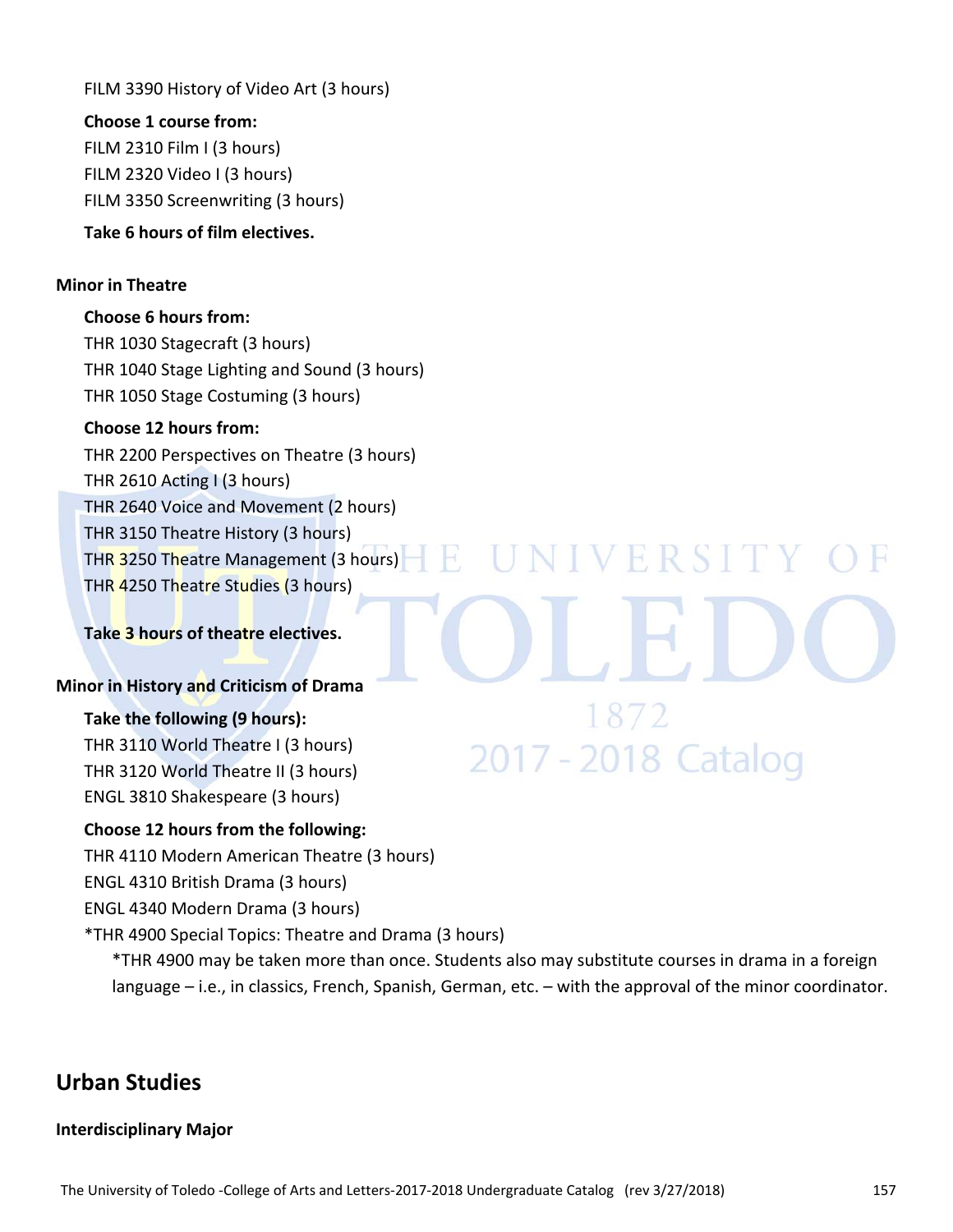**Degrees Offered**: Urban Studies offers a program for a bachelor of arts. **NOT CURRENTLY ACCEPTING MAJORS**

### **Requirements for the Undergraduate Major in Urban Studies**

The Urban Studies program, totaling 48 credit hours, is an interdepartmental major with emphasis on urban‐ oriented courses in economics, geography, history, political science, and sociology. Its purpose is to provide a broadly based educational foundation for understanding the impact and scope of urbanization so that students will be suitably educated to pursue graduate or professional academic programs or to assume positions in urban‐related employment.

Required courses: 15 hours chosen from the following, with one course from each department:

ECON 3600, 3 hours GEPL 3710, 3 hours HIST 3270 OR 3280, 3 hours PSC 3310, 3 hours SOC 2410, 4440 OR 4450, 3 hours 12 hours chosen from any of these courses:  $\blacksquare$   $\blacksquare$   $\blacksquare$   $\blacksquare$   $\blacksquare$   $\blacksquare$   $\blacksquare$   $\blacksquare$   $\blacksquare$ ECON 4050; GEPL 4530, 3460; HIST 3250, 3400, 3410; PSC 2300; SOC 3600, 3640, 4340, 4610. One course in statistics (3 hours): ECON 2640, PSC 3110 or SOC 3290.4. Students will consult with adviser to choose 18 hours of courses in fields related to Urban Studies.

## **Department of Women's and Gender Studies**

### **Interdisciplinary Major**

Sharon Barnes, Interim Chair and Adviser

**Degrees Offered**: Women's and Gender Studies offers a program for a bachelor of arts and a graduate certificate.

**Requirements for the Undergraduate Major in Women's and Gender Studies**

Major, B. A. 33 hours (30 hours if double‐major)

### **Core Requirements**: 18 hours

WGST 1150 Proseminar in Women's and Gender Studies I, 1 hour

WGST 2150 Proseminar in Women's and Gender Studies II, 1 hour

### WGST 3010 Issues in Women's Studies, 3 hours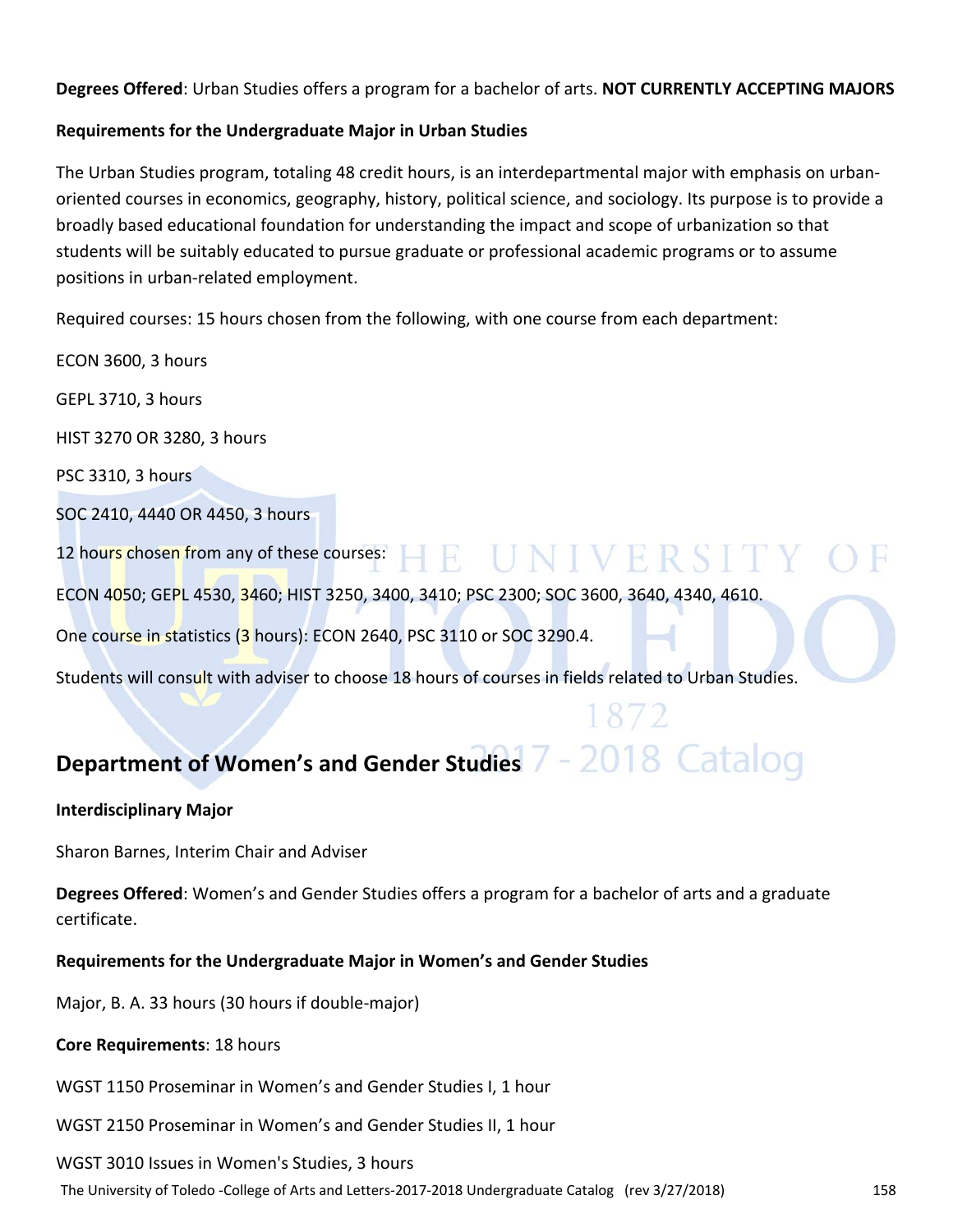WGST 4870 Feminisms (Feminist Theory), 3 hours

WGST 4890 Research & Methodologies, 4 hours

WGST 4900 Senior Seminar, 3 hours

WGST 4940 Praxis, Internship, 3 hours

**Electives:** 15 hours (12 hours if double‐major)

All cross‐listed WGST classes or courses with WGST numbers (that are not core‐classes) count as WGST electives. In some cases, where relevant, courses with other department alpha‐codes may count as electives at the discretion of the adviser or chair.

### **Sample 4‐year curriculum for the BA in Women and Gender Studies**

| <b>First Term</b>  |                                   |                                   |                                          |
|--------------------|-----------------------------------|-----------------------------------|------------------------------------------|
|                    | AR 1000                           | Orientation                       | $\mathbf{1}$                             |
|                    | <b>ENGL 1110</b>                  | Composition                       | 3                                        |
|                    | <b>WGST 2010</b>                  | <b>Intro to Gender Studies</b>    | 3                                        |
|                    | <b>LANG 1110</b>                  | Foreign Language Elementary I 4   |                                          |
|                    | <b>MATH 1180</b>                  | <b>Reasoning with Mathematics</b> | $\overline{3}$<br>ERSITY C<br>14 credits |
| <b>Second Term</b> |                                   |                                   |                                          |
|                    | <b>WGST 2400</b>                  | <b>Women's Roles:</b>             |                                          |
|                    |                                   | <b>Global Perspective</b>         | 3                                        |
|                    | <b>LANG 1120</b>                  | Foreign Language Elementary II 4  |                                          |
|                    | <b>ENGL 1130</b>                  | <b>Composition II</b>             | 3                                        |
|                    | <b>HIST</b>                       | <b>College History</b>            | 3<br>1872                                |
|                    |                                   | <b>UT Core Natural Science</b>    | 3                                        |
|                    |                                   |                                   | '-2018 Catalog<br>16 credits             |
| <b>Third Term</b>  |                                   |                                   |                                          |
|                    | <b>WGST 3010</b>                  | Issues in Women's Studies         | 3                                        |
|                    | <b>LANG 2140</b>                  | Language Intermediate I           | 3                                        |
|                    |                                   | College Fine Art                  | 3                                        |
|                    | ENGL 2710-2800 College Literature |                                   | 3                                        |
|                    |                                   | <b>UT Core Natural Science</b>    | 3                                        |
|                    |                                   | UT Core Natural Science Lab       | $\mathbf{1}$                             |
|                    |                                   |                                   | 16 credits                               |
| <b>Fourth Term</b> |                                   |                                   |                                          |
|                    | <b>WGST</b>                       | <b>WGST Elective</b>              | 3                                        |
|                    | <b>WGST</b>                       | <b>WGST Elective</b>              | 3                                        |
|                    | <b>LANG 2150</b>                  | Language Intermediate II          | 3                                        |
|                    | SOC 1010                          | Introduction to Sociology         | 3                                        |
|                    |                                   | <b>Elective Humanities</b>        | 3                                        |
|                    |                                   |                                   | 15 credits                               |

### **Fifth Term**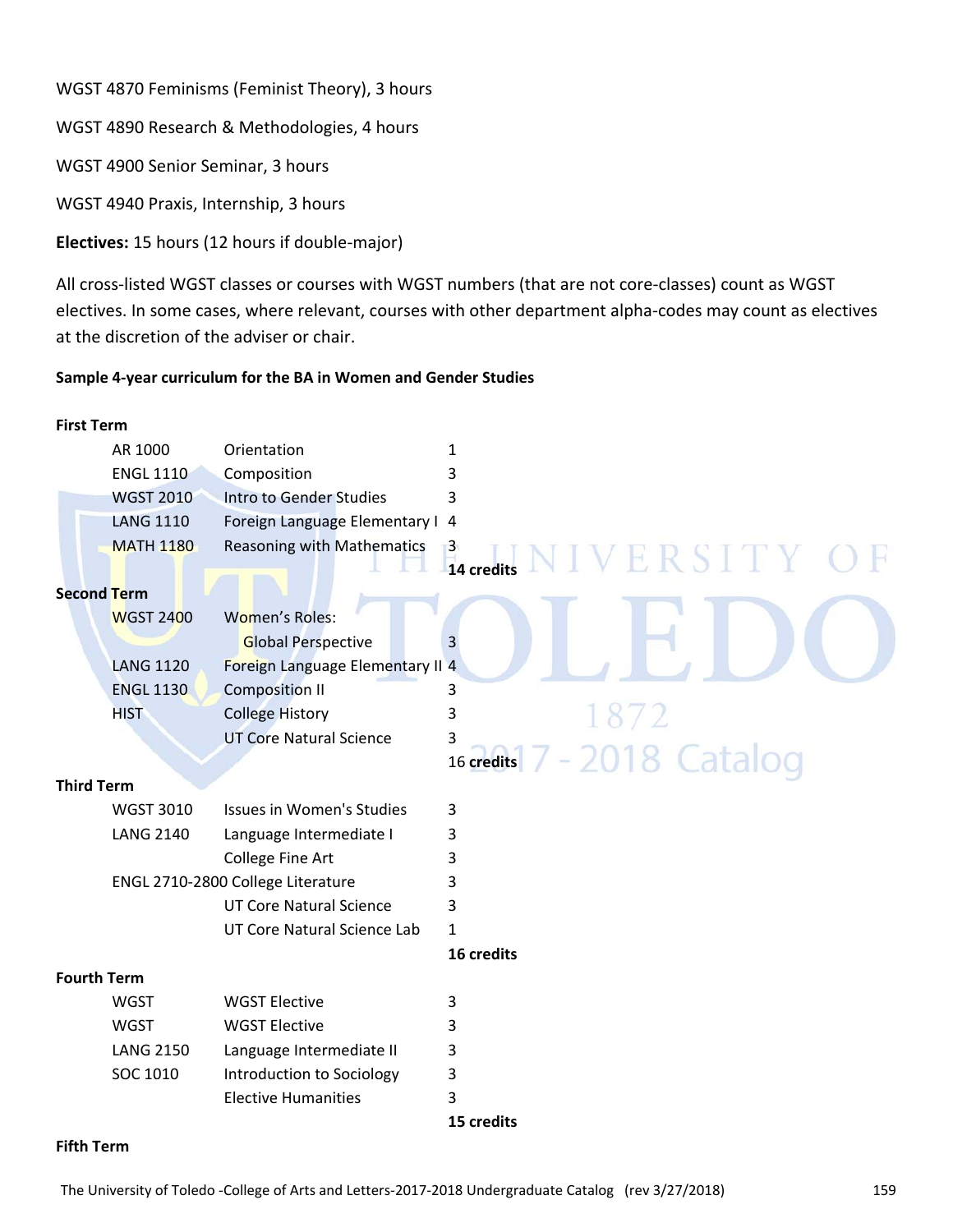|                     | <b>WGST 1150</b> | Proseminar in WGST I             | $\mathbf{1}$               |  |  |
|---------------------|------------------|----------------------------------|----------------------------|--|--|
|                     | <b>WGST 4890</b> | <b>Research and Methods</b>      | 4                          |  |  |
|                     | <b>WGST</b>      | <b>WGST Elective</b>             | 3                          |  |  |
|                     | <b>ELEC</b>      | <b>General Elective</b>          | 3                          |  |  |
|                     | <b>RF</b>        | <b>Related Field</b>             | 3                          |  |  |
|                     | <b>RF</b>        | <b>Related Field</b>             | 3                          |  |  |
|                     |                  |                                  | 17 credits                 |  |  |
| <b>Sixth Term</b>   |                  |                                  |                            |  |  |
|                     | <b>WGST 2150</b> | Proseminar in WGST II            | $\mathbf{1}$               |  |  |
|                     | <b>WGST 4870</b> | Feminisms                        | 3                          |  |  |
|                     | <b>RF</b>        | <b>Related Field</b>             | 3                          |  |  |
|                     | <b>RF</b>        | <b>Related Field</b>             | 3                          |  |  |
|                     | <b>ELEC</b>      | <b>General Elective Course</b>   | 3                          |  |  |
|                     | <b>ELEC</b>      | <b>General Elective Course</b>   | 3                          |  |  |
|                     |                  |                                  | 16 credits                 |  |  |
| <b>Seventh Term</b> |                  |                                  |                            |  |  |
|                     | <b>WGST 4900</b> | <b>WGST Senior Seminar</b>       | 3                          |  |  |
|                     | <b>RF</b>        | <b>Related Field Course</b>      | 3                          |  |  |
|                     | <b>ELEC</b>      | <b>General Elective Course</b>   | 3                          |  |  |
|                     | <b>ELEC</b>      | <b>General Elective Course</b>   | 3                          |  |  |
|                     | <b>ELEC</b>      | <b>General Elective or Core</b>  | VERSITY C<br>$\frac{1}{3}$ |  |  |
|                     |                  |                                  | 15 credits                 |  |  |
| Eighth term         |                  |                                  |                            |  |  |
|                     | <b>WGST 4940</b> | Internship in WGST               | 3                          |  |  |
|                     | <b>RF</b>        | <b>Related Field Course</b>      | 3                          |  |  |
|                     | <b>ELEC</b>      | <b>General Elective Course</b>   | 3                          |  |  |
|                     | <b>ELEC</b>      | <b>General Elective Course</b>   | 3<br>1872                  |  |  |
|                     | <b>ELEC</b>      | <b>General Elective Course</b>   | 4                          |  |  |
|                     |                  |                                  | 15 credits                 |  |  |
|                     |                  | <b>Total Earned Credit Hours</b> | 124                        |  |  |

### **Requirements for the Undergraduate Minor in Women's and Gender Studies**

Minor in Women's and Gender Studies: 23 hours

### **Core Requirements: 11 hours**

WGST 1150 Proseminar in Women and Gender Studies 1, 1 hour, OR WGST 2150 Proseminar in Women and Gender Studies 2, 1 hour.

WGST 3010 Issues in Women's Studies, 3 hours

WGST 4870 Feminisms (Feminist Theory), 3 hours

WGST 4890 Research & Methodologies, 4 hours

### **Electives: 12 hours**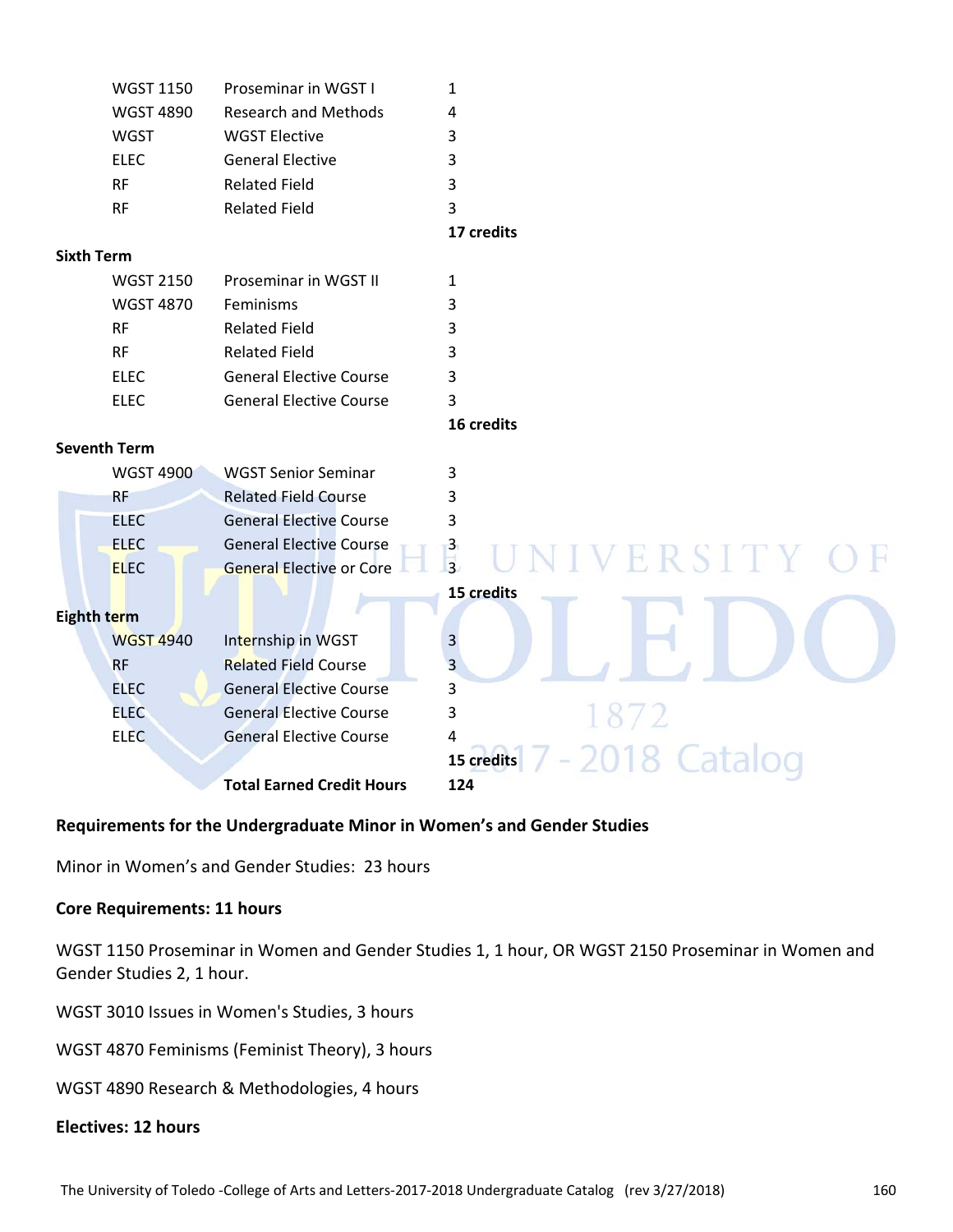All cross‐listed WGST classes or courses with WGST numbers (that are not core‐classes) count as WGST electives. In some cases, where relevant, courses with other department alpha‐codes may count as electives at the discretion of the adviser or chair.

### **Requirements for the Undergraduate Minor in Sexuality Studies**

To complete the minor in Sexualities Studies, students must maintain a minimum GPA of 2.0 in the minor field, and complete 19 credits of coursework—10 of required core courses and 9 from a broad list of elective courses, subject to approval by the student's adviser and department chair.

Required core:

WGST 2010: Introduction to Women's Studies, 3 hours

WGST 4980: Queer Theory OR WGST 4780: Feminisms, 3 hours

WGST 4890: Women's and Gender Studies Research and Methodologies, 4 hours

Electives:

WGST 2880: Queer Culture(s), 3 hours. THE UNIVERSITY WGST 3200: Issues in LGBT Communities, 3 hours. WGST 3550: Love, Sex, and Marriage, 3 hours. WGST 3800: Sexual Politics, 3 hours. WGST 4590: Law, Policy, and the Politics of Sexuality, 3 hours. 2017 - 2018 Catalog WGST 4780: Feminisms,\* 3 hours. WGST 4980: Queer Theory\* 3 hours.

\*Only one of these may count as an elective. The other will be counted as part of the core requirements.

### **WGST and Pre‐Med**

Students interested in the Pre‐Med program may major in WGST. The Pre‐Med program is a career track, not an official academic major. All students enrolled in the pre‐med program must also choose a major. In the past few years, an increasing number of students interested in health‐related careers have chosen WGST as their major. Students with a particular interest in women's health and topics related to gender and healthcare may take the following: WGST 4810 Women's Health Care, WGST 4160 Health and Gender, and WGST 3980 Women and Disability in partial fulfillment of the Women's and Gender Studies major electives. In addition, WGST students pursuing the Pre‐Med option will be assigned a mentor, from the medical profession, to provide guidance and advice as they develop their career goals. Students who would like to pursue the WGST and Pre‐Med option should speak with the department adviser and the Pre‐Med adviser.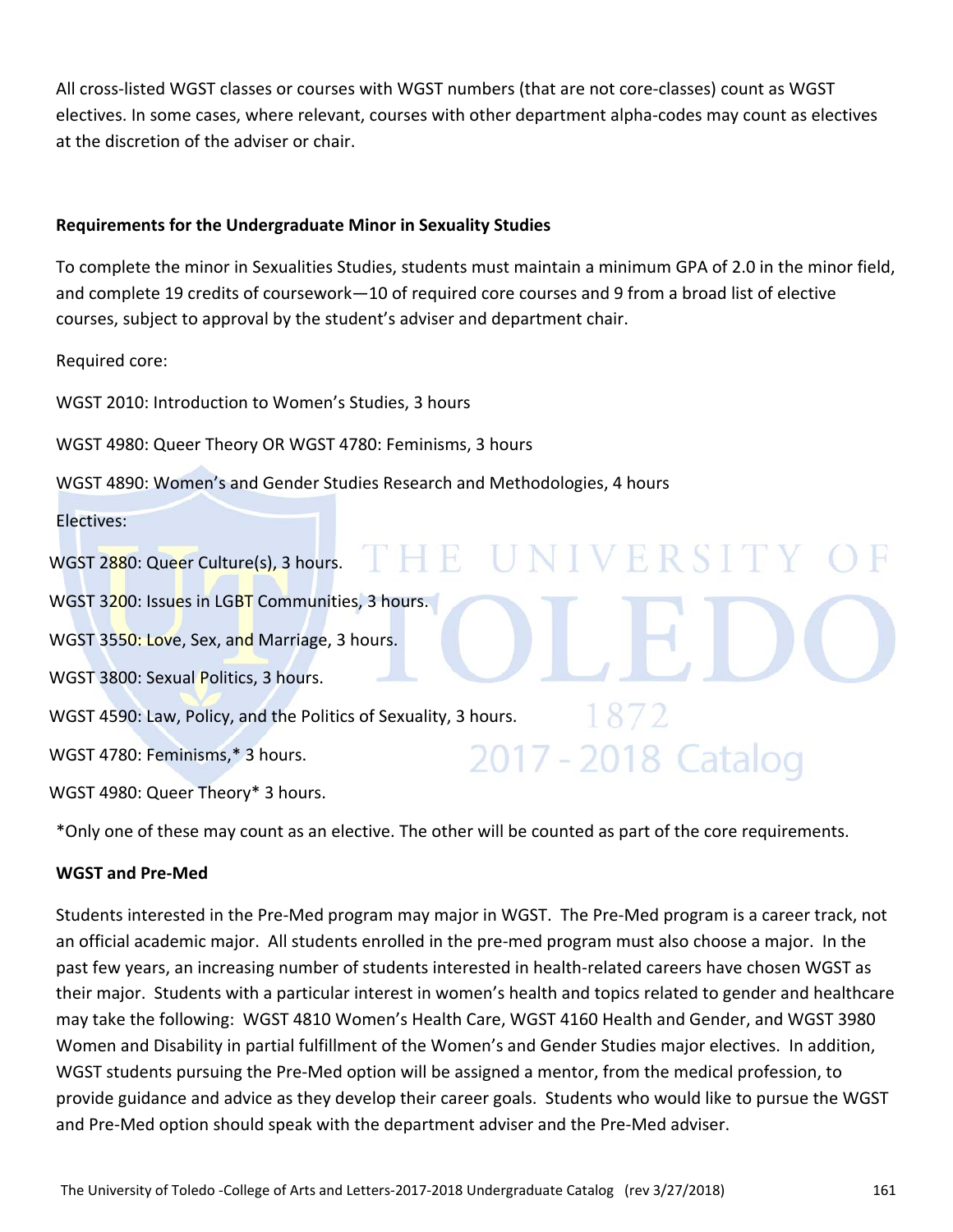### **WGST and Pre‐Law**

Students interested in pursuing law school may major in WGST. Pre‐Law is not a specific major at the University of Toledo. Students who would like to prepare themselves for law school may choose any academic major. According to the American Bar Association students interested in attending law school should prepare themselves by gaining the following skills: Analytic / Problem Solving Skills, Critical Reading and Writing Skills, Oral Communication / Listening Abilities, General Research Skills, Task Organization / Management Skills. The WGST degree provides students with the opportunity to gain all of the skills recommended for the successful pursuit of a career in law. In addition, undergraduates in Women's and Gender Studies who wish to study legal ideas, institutions, and procedures from the perspective of gender may pursue a concentration in Law and Social Thought by taking the following: LST 2010, 2500 (2 hours), and 4900 in partial fulfillment of the women's and gender studies major electives, and LST 4940 (3 to 6 hours) to satisfy the women's and gender studies internship requirement. Students should meet with the department adviser to discuss their specific academic plan.

### **Concentrations:**

WGST has formal concentrations in Sexuality Studies and Law and Social Thought. Please speak to the department adviser for more information on these programs.

 $\mathbf{H}$ 

### **Honors in Women's and Gender Studies**

A student majoring in Women's and Gender Studies who is seeking departmental honors should make formal application near the end of the junior year. The following requirements must be met in order to earn the departmental honors designation at the time of graduation: 1) minimum cumulative GPA of 3.3 overall and 3.5 in WGST courses, 2) Two WGST 3000-4000-level elective courses and 3) WGST 4910 Thesis for three hours, an honors thesis, or a paper from a 4000-level class submitted for review by the department honors committee. 2017 - 2018 Catalog

NIVERSITY OF

### **College of Arts and Letters Faculty**

### **Department of Art**

**Christopher Burnett**, 2007, Associate Professor B.F.A., Rhode Island School of Design; M.A., M.F.A., University of New Mexico

**Brian Carpenter**, 2014, Lecturer A.A., B.A., University of Toledo, M.F.A., Cranbrook Academy of Art

**Jason Cox**, 2015, Assistant Professor B.F.A., M.A.T., The Maryland Institute College of Art; Ph.D., The Ohio State University

**Debra Davis**, 2000, Professor and Director of the School of Visual and Performing Arts B.A., M.S. Ed., Northern Illinois University; M.F.A., University of Colorado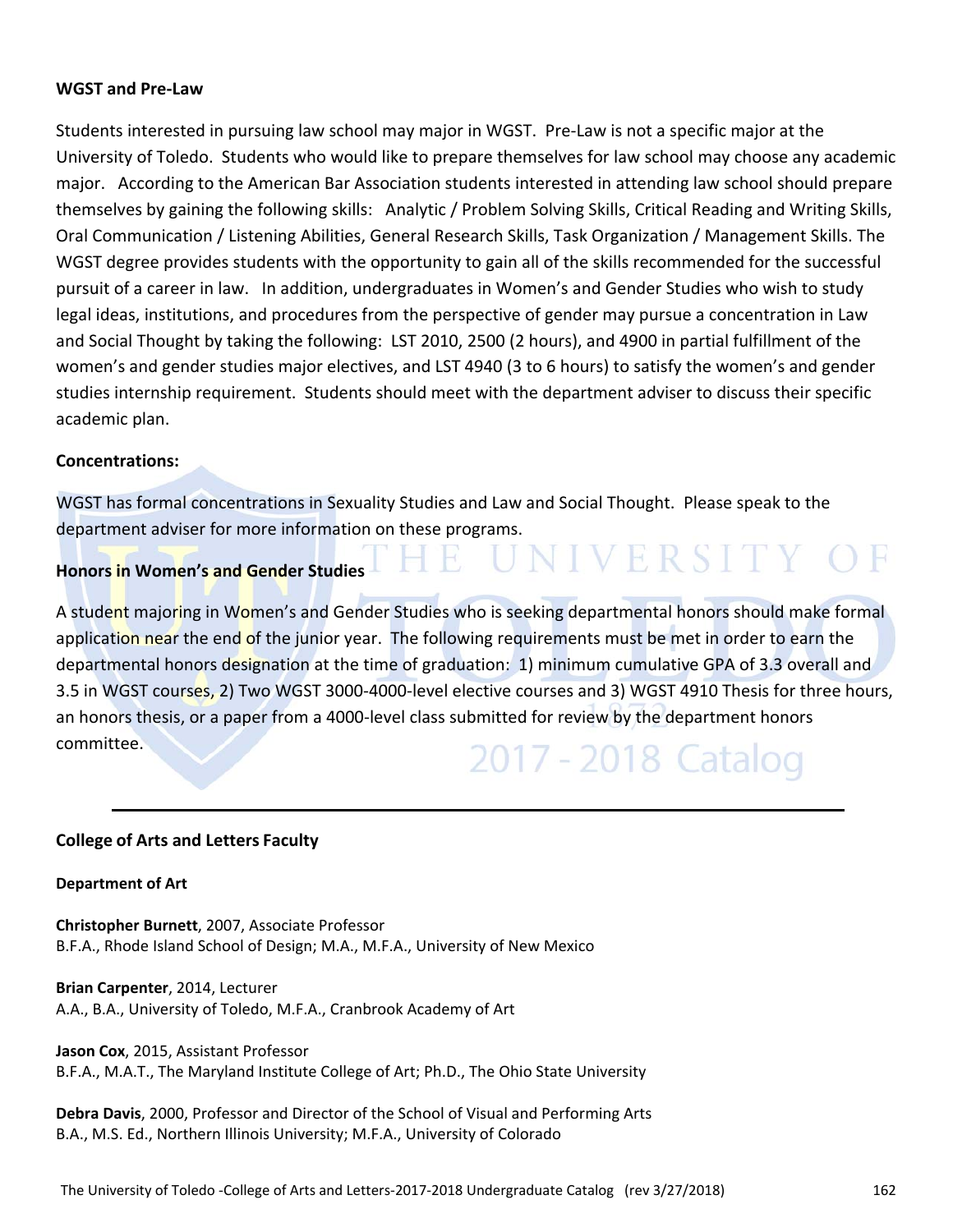**Daniel Hernandez**, 2012, Assistant Professor B.F.A, Northwest Missouri State University; M. F. A., American University

**Thomas Lingeman**, 1979, Professor B.S., Ball State University; M.F.A., Southern Illinois University of Art

**Thor Mednick**, 2013, Assistant Professor B.F.A., M.A., University of Southern California; Ph.D., Indiana University

**Barbara W. F. Miner**, 2000, Professor and Chair B.F.A., State University of New York ‐ New Paltz; M.F.A., Eastern Michigan University

**Deborah Orloff**, 1994, Professor B.F.A., Clark University; M.F.A., Syracuse University

**Mysoon Rizk**, 2000, Associate Professor B.A., Oberlin College; B. S., A.M., Ph.D., University of Illinois at Urbana ‐ Champaign

**Karen Roderick‐Lingeman**, 2003, Senior Lecturer B. Ed., The University of Toledo; M.F.A, University of North Dakota

**Arturo Rodriguez**, 2001, Associate Professor B.F.A., Kansas City Art Institute; M.F.A., Indiana University – Bloomington R S 1 H

**Barry Whittaker**, 2011, Associate Professor B.F.A., University of Texas; M.F.A., University of Colorado

**Eric Zeigler**, 2014, Lecturer B.F.A., Bowling Green State University; M. F. A., San Francisco Art Institute

### **Emeritus Faculty**

7 - 2018 Catalog **Diana Attie**, 1962, Professor Emeritus, 2012 B.S., M.A., Cleveland Institute of Art; Case Western Reserve University 

**Duane Bastian**, 1971, Professor Emeritus, 1999 A.B., M.A., Eastern Michigan University; M.Ed., Ph.D., The University of Toledo

**Peter Elloian**, 1966, Professor Emeritus, 2001 B.F.A., Cleveland Institute of Art; M.F.A., University of Iowa

**Rex Fogt**, 1972, Professor Emeritus, 2012 B.A., Bluffton College; M.F.A., University of Michigan

**Marc S. Gerstein**, 1980, Professor Emeritus, 2012 B.A., Brandeis University; M.A., Ph.D., Harvard University

**David H. Guip**, 1972, Professor Emeritus, 2016 B.S., B.F.A., M.Ed., Wayne State University; Ed.D., Ball State University

**Richard Putney**, 1979, Associate Professor Emeritus, 2015 B.A., M.A., Ph.D., University of Delaware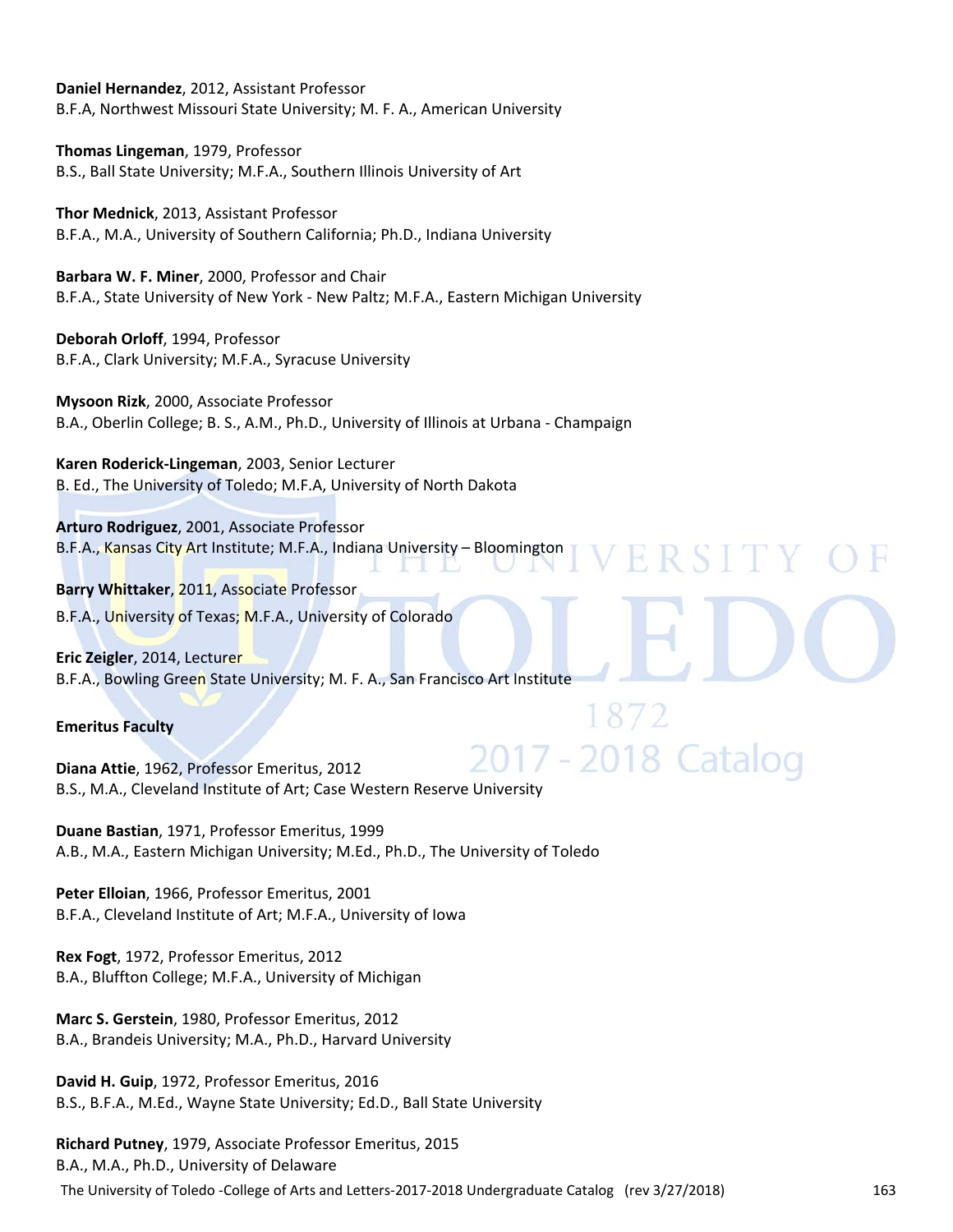### **Department of Communication**

**Amy Capwell‐Burns**, 2003, Associate Lecturer B.A., Baldwin‐Wallace College; M.A., Cleveland State University; Ph.D., Bowling Green State University

**Dee Drummond**, 2007, Associate Lecturer B.A., The University of Toledo; M.A., Michigan State University

**Eleanor Dombrowski**, 2013, Lecturer B.S., Eastern Michigan University; M.A., Western Michigan University

**Paul A. Fritz**, 1978, Professor B.A., Capital University; M.A., Ph.D., Bowling Green State University

**Paulette D. Kilmer**, 1997, Professor B.A., M.A., University of Wisconsin; M.A., University of Kansas; Ph.D., University of Illinois

**Jacqueline Layng**, 1997, Professor B.A., M.A., Ed.D., Northern Illinois University

**Gigi McNamara**, 2016, Assistant Professor B.A., The Pennsylvania State University; M.A., Duquesne University; Ph.D., The Pennsylvania State University

**Fatima A. Shousher Simon**, 2004, Senior Lecturer B.A., University of Toledo; M.A., Bowling Green State University

**Sumitra Srinivasan**, 2006, Associate Professor B.Sc., M.A., The University of Madras; M.S., Syracuse University; Ph.D., Georgia State University

**David E. Tucker**, 1987, Professor 8 Catalog B.A., Wittenberg University; M.A., Ph.D., Bowling Green State University

**Jeffrey S. Wilkinson**, 2014, Professor B.S., University of Florida; M.A., Ph.D, University of Georgia

### **Emeritus Faculty**

**James B. Benjamin**, 1986, Professor Emeritus, 2013 B.S., Dakota State College; M.A., Ph.D., The Pennsylvania State University

**Carlton O. DeFosse**, 1979, Professor Emeritus, 1999 B.S., M.S., Western Illinois University; Ph.D., The University of Toledo

**Richard J. Knecht**, 1971, Professor Emeritus, 2013 B.S., University of Dayton; M.A., Miami University; Ph.D., The Ohio State University

**Paul A. Many**, 1980, Professor Emeritus, 2013 B.A., St. John's University; M.A., The Ohio State University; M.F.A., Bowling Green State University; Ph.D., Ohio University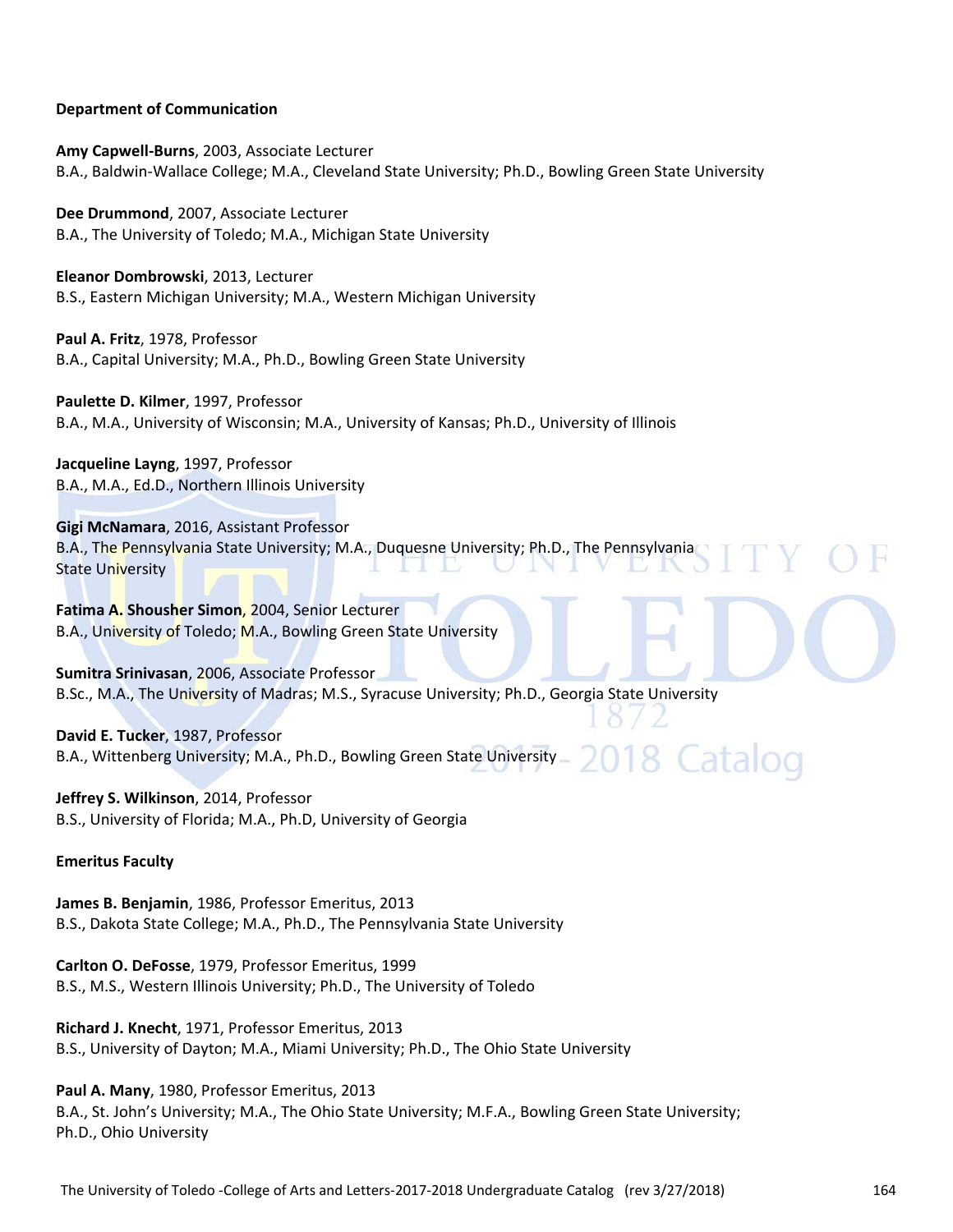**Bernice C. Marti**, 1969, Professor Emeritus, 1983 B.A., M.A., Michigan State University; Ed.D., The University of Toledo

**Norbert Mills**, 1974, Associate Professor Emeritus, 2005 B.A. Winona State College; M.A., Ph.D., Bowling Green State University

**Charles G. Russell**, 1975, Professor Emeritus, 1999 B.S., M.S., Ph.D., Southern Illinois University

**Ethel M. Wilcox**, 1972, Professor Emeritus, 1999 B.A., Southern Oregon College; M.A., Ph.D., Bowling Green State University

### **Disability Studies Program**

**Allyson Day**, 2014, Assistant Professor B.A., B.F.A., University of Maine at Farmington; M.A., Simmons College; Ph.D., Ohio State University

**James Ferris**, 2008, Professor and Ability Center of Greater Toledo Endowed Chair in Disability Studies B.A., Marquette University; M.A., University of Texas at Austin; Ph.D., Southern Illinois University at Carbondale

VERS

**Kim E. Nielsen**, 2012, Professor B.A., Macalester; M.A., Ph.D., University of Iowa

**Liat Ben‐Moshe**, 2013, Assistant Professor B.A., Tel Aviv University; M.A., Ph.D. Syracuse University

### **Department of Economics**

**Olugbenga Ajilore**, 2003, Associate Professor B.A., U.C. Berkeley, Ph.D., Claremont Graduate University

**Aliaksandr Amialchuk**, 2007, Associate Professor B.A., Hrodno State University; M.A., National University Kyiv‐Mohyla Academy; Ph.D., University of Houston

**David C. Black**, 1990, Associate Professor and Graduate Adviser B.A., M.A., Ph.D., State University of New York ‐ Buffalo

**Larry Cook**, 2006, Associate Lecturer B.A., M.A., The University of Toledo

**Michael R. Dowd**, 1989, Associate Professor and Chair B.A., M.A., Ph.D., State University of New York – Buffalo

**Kevin Egan**, 2005, Associate Professor B.A., Central College; Ph.D., Iowa State University

**Kristen Keith**, 1994, Associate Professor and Undergraduate Adviser B.A., University of Montana; M.A., Ph.D., The Ohio State University

**Oleg Smirnov**, 2006, Associate Professor B.S. Novosibirsk State University; M.A., West Virginia University; Ph.D., West Virginia University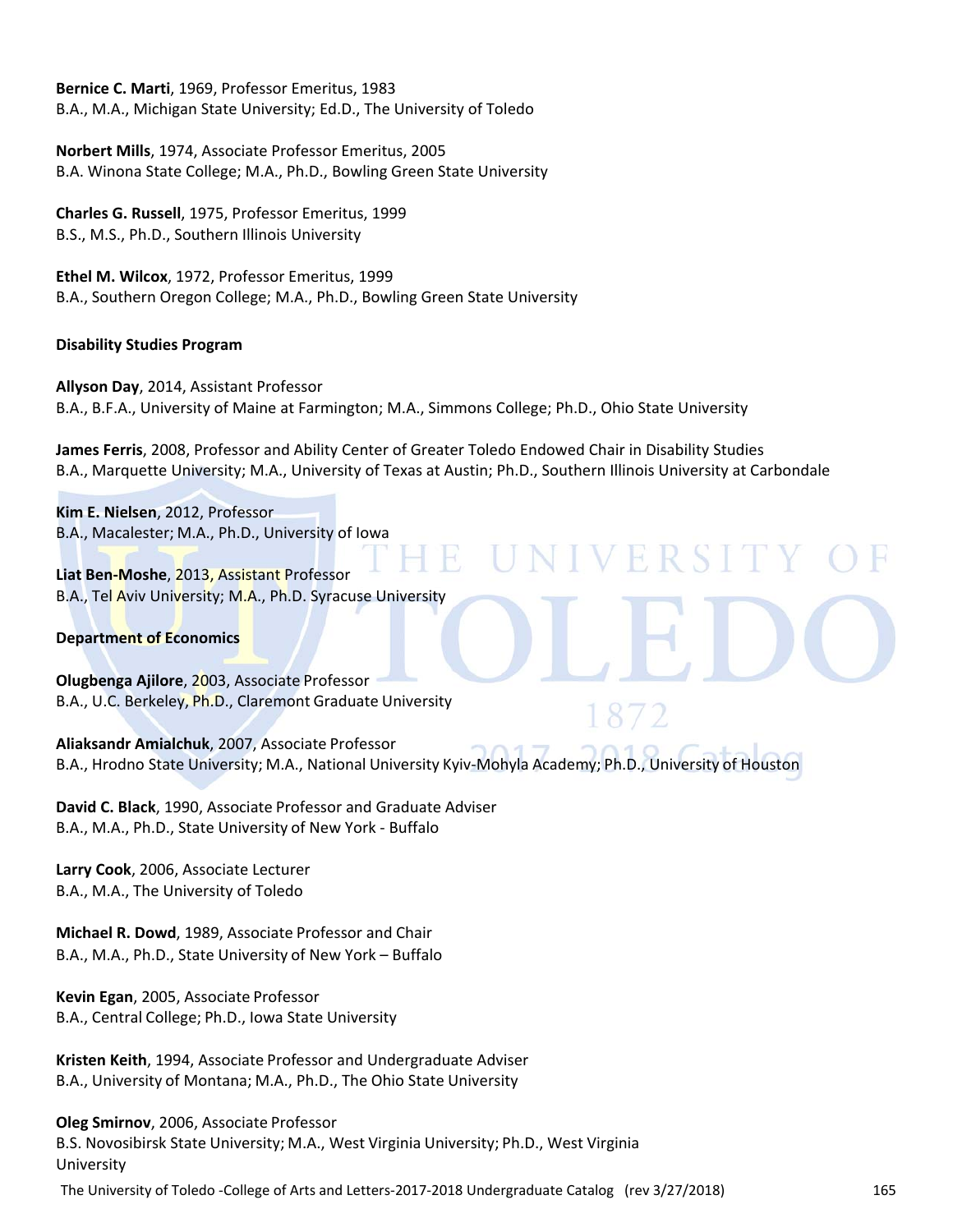### **Emeritus Faculty**

**Julius Gylys**, 1967, Professor Emeritus, 1993 B.S., M.B.A., University of Detroit; M.A., Ph.D., Wayne State University

**James P. LeSage**, 1988, Professor Emeritus, 2006, B.A., University of Toledo, M.A., University of Toledo, Ph.D., Boston College

**Raj Roy**, 1963, Professor Emeritus, 1999 B.A., M.A., Calcutta University; Ph.D., Wayne State University

**Frederick Tank**, 1970, Associate Professor Emeritus, 1999 B.B.A., University of Georgia; M.A., The University of Toledo; Ph.D., Wayne State University

V F R

2017 - 2018 Catalog

**Steven Weiss**, 1968, Professor Emeritus, 1999 B.A., M.A., Ph.D., University of Colorado

**Donald J. Yankovic**, 1968, Professor Emeritus, 1989 B.A., Monmouth College; Ph.D., University of Pittsburgh

### **Department of English Language and Literature**

**Elliot Adams,** 2008, Associate Lecturer B.A., M.A., University of Alabama; Ph.D., Bowling Green State University

**Elizabeth Anderson,** 2015, Lecturer BA Ohio State University, MA., University of Toledo

**Sheri Benton,** 2012, Lecturer B.A., M.A. University of Toledo

### **C. Jane Bradley**, 1990, Professor B.A., University of Tennessee; M.A., Syracuse University; M.F.A., Vermont College

**Tyler Branson**, 2017, Assistant Professor B.A., University of Oklahoma; M.A., University of Kansas; Ph.D., Texas Christian University

**Douglas W. Coleman**, 1989, Professor B.A., M.A., Ph.D., University of Florida

**Daniel Compora**, 1993, Associate Professor A.S., Monroe County Community College; B.A., M.Ed., Ph.D., The University of Toledo

**Paul Conner**, 2007, Senior Lecturer B.S., Indiana University Southeast; M.A., University of Louisville

**Deborah Coulter‐Harris**, 2007, Senior Lecturer B.A., Fitchburg State College; M.A., Ph.D., University of Toledo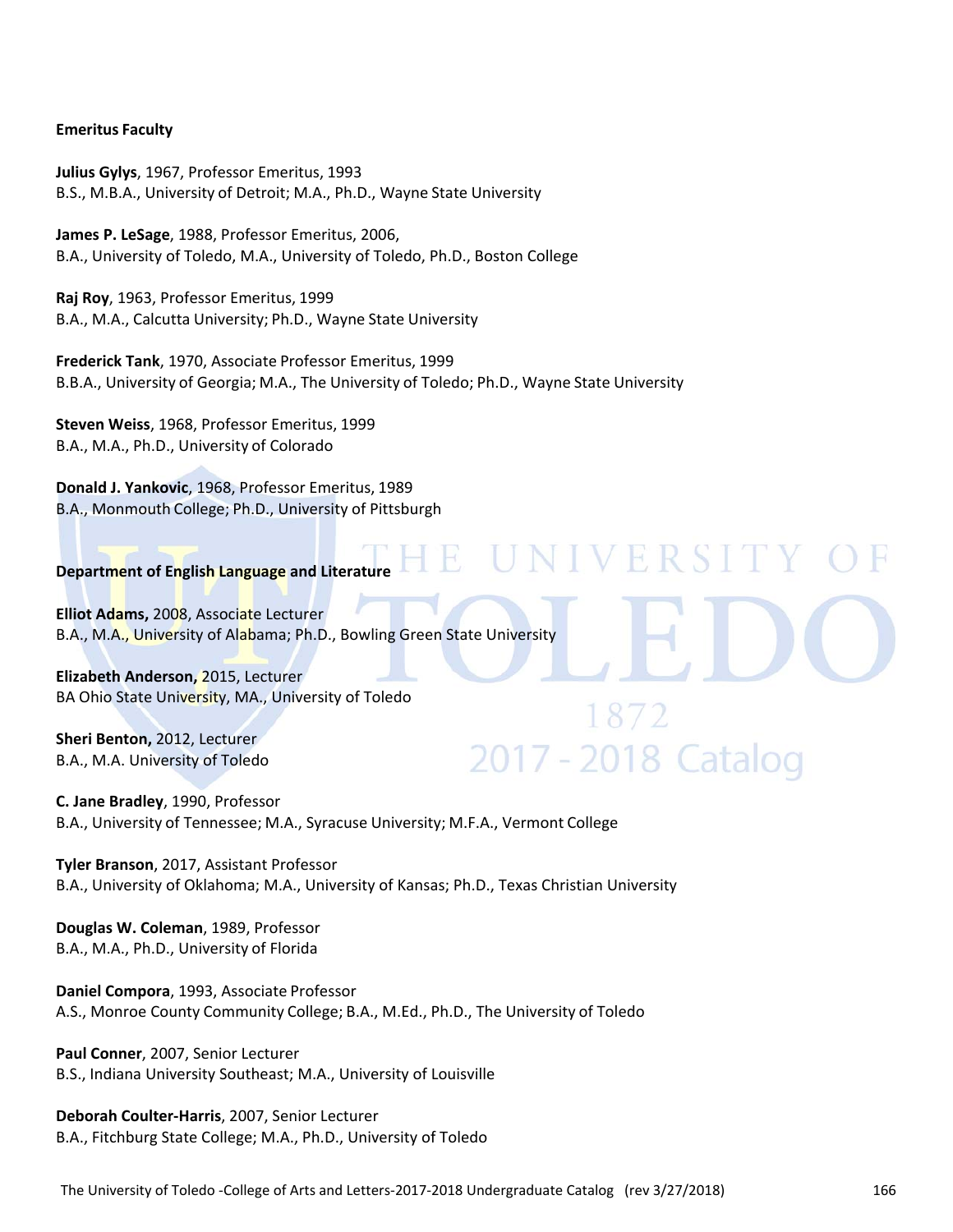**Michelle Davidson**, 2004, Senior Lecturer B.A., M.A., The University of Toledo

**Michael S. Dubose**, 2005, Senior Lecturer B.A., M.A., University of North Florida, Ph.D., Bowling Green State University

**Anthony Edgington**, 2005, Associate Professor B.A., University of Pittsburg; M.A. Slippery Rock University; Ph.D., University of Louisville

**David L. Erben**, 1997, Assistant Professor B.A., M.A., Ph.D., University of South Florida

**Christina M. Fitzgerald**, 2003, Professor B.A., Columbia University; M.A., Ph.D., University of California, Los Angeles

**William N. Free**, 1966, Professor B.A., Yale University; M.A., Indiana University; Ph.D., Yale University

**Timothy Geiger**, 1997, Professor, B.A., West Chester University of Pennsylvania; M.F.A., University of Alabama

**Melissa Valiska Gregory**, 2002, Associate Professor B.A., College of Wooster; M.A., Ph.D., Indiana University

**Michael A. Hiser**, 1990, Senior Lecturer B.A., M.A., The University of Toledo

**Susan E. Hoehing**, 1989, Senior Lecturer B.A., Georgetown University; M.A., The University of Toledo

**Robert S. Imbur**, 2005, Senior Lecturer B.A., M.F.A., University of Notre Dame

**Kevin W. Jett,** 2003, Senior Lecturer B.A., M.A., Indiana State; Ph.D., The University of Toledo

**Rosemary Johnson‐Kurek**, 2003, Senior Lecturer B.A., M.A., Bowling Green State University; Ph.D., The University of Toledo

**Laura S. Keller**, 2005, Senior Lecturer B.A., M.A., The University of Toledo

**Sara Lundquist**, 1993, Associate Professor and Chair B.A., Boston University; B.S., Virginia Commonwealth University; Ph.D., Boston College

**Kimberly Mack**, 2015, Assistant Professor BFA New York University, MFA Antioch University, MA, Ph.D., University of California, Los Angeles

**Andrew Mattison**, 2005, Professor A.B., Vassar College, M.A., Ph.D., Brandeis University VERSIT

2017 - 2018 Catalog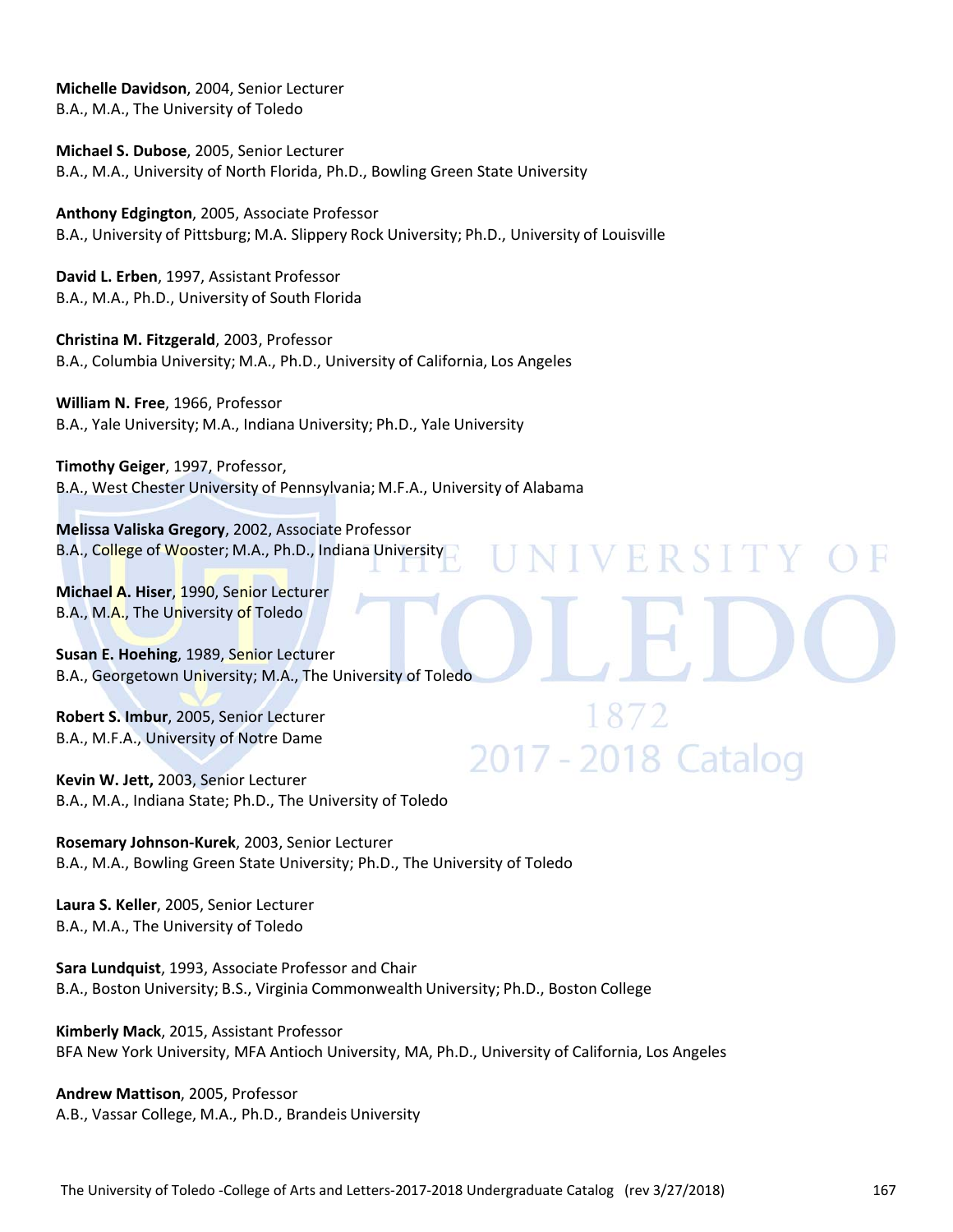**Carol Parsil**, 2012, Lecturer B.A., M.A., University of Toledo

**Deirdre Perlini,** 2015, Lecturer BA, DePaul University, MA, University of Toledo

**Sabrina Peters‐Whitehead**, 2004, Senior Lecturer B.A., Carson‐Newman College, M.A., Virginia Polytechnic and State University

**Michael V. Piotrowski**, 1988, Senior Lecturer B.A., Siena Heights College; M.A., The University of Toledo

**Melinda Reichelt**, 1997, Professor B.A., Anderson University; M.A., Ph.D., Purdue University

**Patricia M. Reid**, 1991, Senior Lecturer B.A., State University of New York ‐ Plattsburg; M.A., State University of New York ‐ Binghamton

**Russell J. Reising**, 1994, Professor B.A., M.A., Miami University; Ph.D., Northwestern University

**Parama Sarkar,** 2009, Associate Professor B.A., Presidency College, India; M.A., Jadavpur University, India; Ph.D., Michigan State **University** 

**Barbara Schneider**, 2001, Associate Professor and Associate Dean B.A., Gonzaga University; M.A., Ph.D., Wayne State University

**Linda A. Schuller**, 1989, Senior Lecturer B.A., Kenyon College; M.A., Ph.D., The University of Toledo

**Suzanne E. Smith**, 1989, Senior Lecturer B.A., State University of New York - Brockport; M.A., The University of Toledo **OT 8 Cataloo** 

### **Paul Stabile,** 2013, Lecturer

B.S. Saint Louis University, M.A., University of Missouri‐St. Louis, Ph.D., Saint Louis University

**Skaidrite Stelzer**, 1985, Assistant Professor B.A., M.A., Western Michigan University; Ph.D., Kent State University

**Benjamin Stroud**, 2011, Associate Professor B.A., University of Texas, Austin; M.A., M.F.A., Ph.D., University of Michigan

**Mary B. Van Ness**, 1989, Senior Lecturer B.A., M.A., The University of Toledo

**Mary Beth Wetli**, 2014, Lecturer B.A., Villanova University; M.A., University of Notre Dame; Ph.D., University of Pennsylvania

**Paul W. Wise**, 2004, Senior Lecturer B.A., Northern Michigan University, M.A., Bowling Green State University, Ph.D., Michigan State University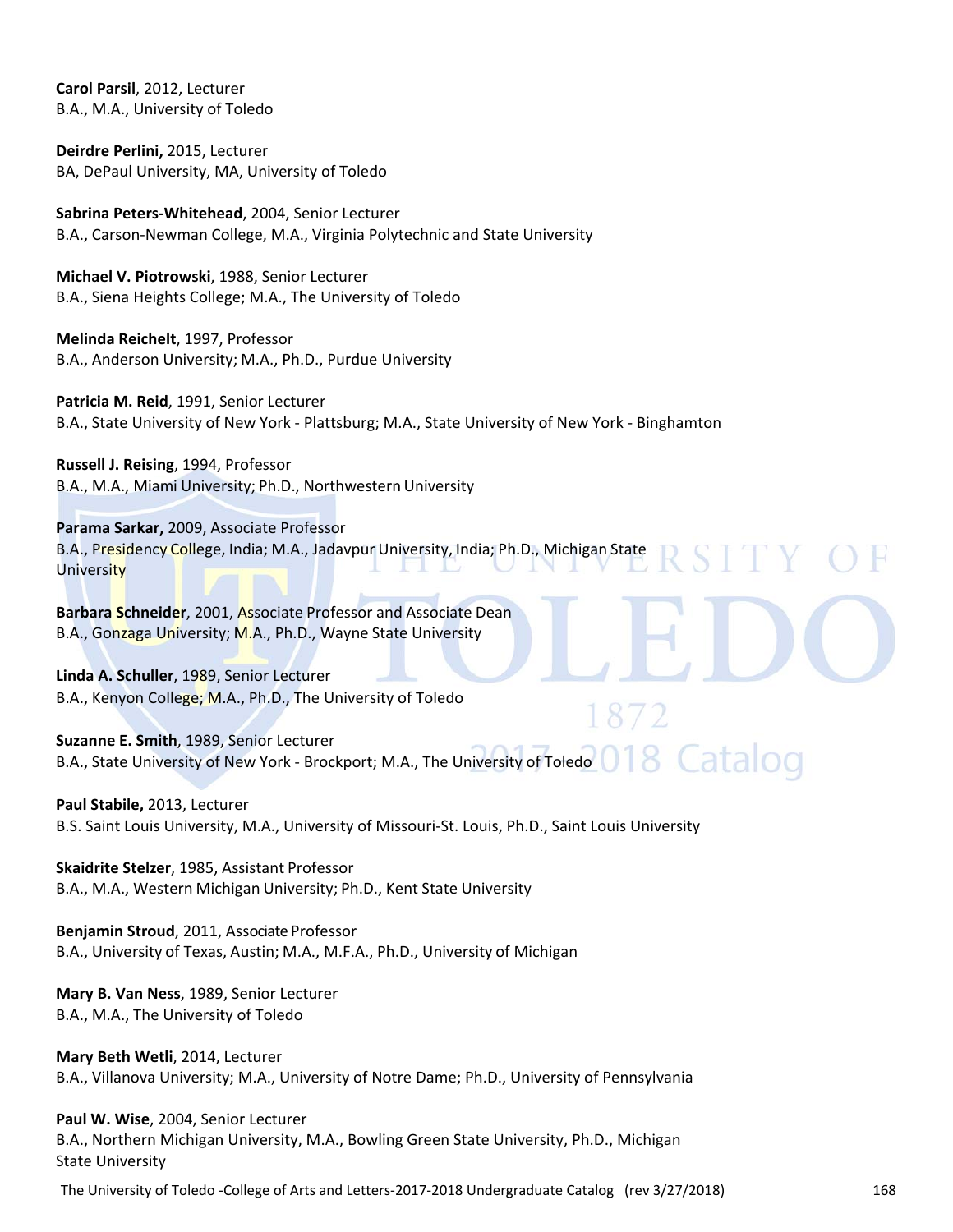**Sara J. Yaklin,** 2004, Senior Lecturer B.A., Hiram College; M.A., University of Toledo

### **Emeritus and Superannuate Faculty**

**Samir Abu‐Absi**, 1968, Professor Emeritus, 2006 B.A., American University of Beirut; M.A., Ph.D., Indiana University

**Harriet F. Adams**, 1972, Associate Professor Emeritus, 2000 A.B., M.A., Bryn Mawr College; Ph.D., The Ohio State University

**Thomas E. Barden**, 1976, Professor Emeritus 2013 B.A., M.A., Ph.D., University of Virginia

**Lawrence J. Dessner**, 1969, Professor Emeritus, 1999 B.A., Yale University; M.A., Ph.D., New York University

**Ruth Friedman**, 1968, Professor Emeritus, 1985 B.Ed., M.A., The University of Toledo

**Alfonso J. Grande**, 1964, Professor Emeritus, 1990 B.A., M.A., Seton Hall University

**James K. Larson**, 1965, Associate Professor Emeritus, 1993 B.A., M.A., Columbia University

**Clarence B. Lindsay Jr.**, 1971, Professor Emeritus, 2009 B.A., Illinois State University; Ph.D., University of Minnesota

**Joel A. Lipman**, 1975, Professor Emeritus, 2012 B.S., J.D., University of Wisconsin; M.A., State University of New York - Buffalo

**William McDonald Jr.**, 1955, Professor Emeritus, 1993 B.A., M.A., University of Alabama; Ph.D., Northwestern University

**Carol Nelson‐Burns,** Associate Professor Emeritus, 2007 B.A., Mount Union College; M.A., Youngstown State University; Ph.D., University of Toledo

**Jon F. Patton**, 1968, Associate Professor Emeritus, 1999 B.A., Kent State University; M.A., University of Oregon; Ph.D., Ohio University

**Robert S. Rudolph**, 1965, Professor Emeritus, 1999 B.A., Temple University; M.A., Ph.D., University of Wisconsin

**Dorothy Siegel**, 1977, Associate Professor Emeritus, 2010 B.A., Brandeis University; Ph.D., Massachusetts Institute of Technology

**David Q. Smith**, 1967, Associate Professor Emeritus, 1999 B.A., Columbia University; M.A., New York University; Ph.D., University of Illinois

**Guy A. Szuberla**, 1969, Professor Emeritus, 1999 A.B., Purdue University; M.A., Roosevelt University; Ph.D., University of Minnesota

The University of Toledo ‐College of Arts and Letters‐2017‐2018 Undergraduate Catalog (rev 3/27/2018) 169

VERSIT

18 Catalog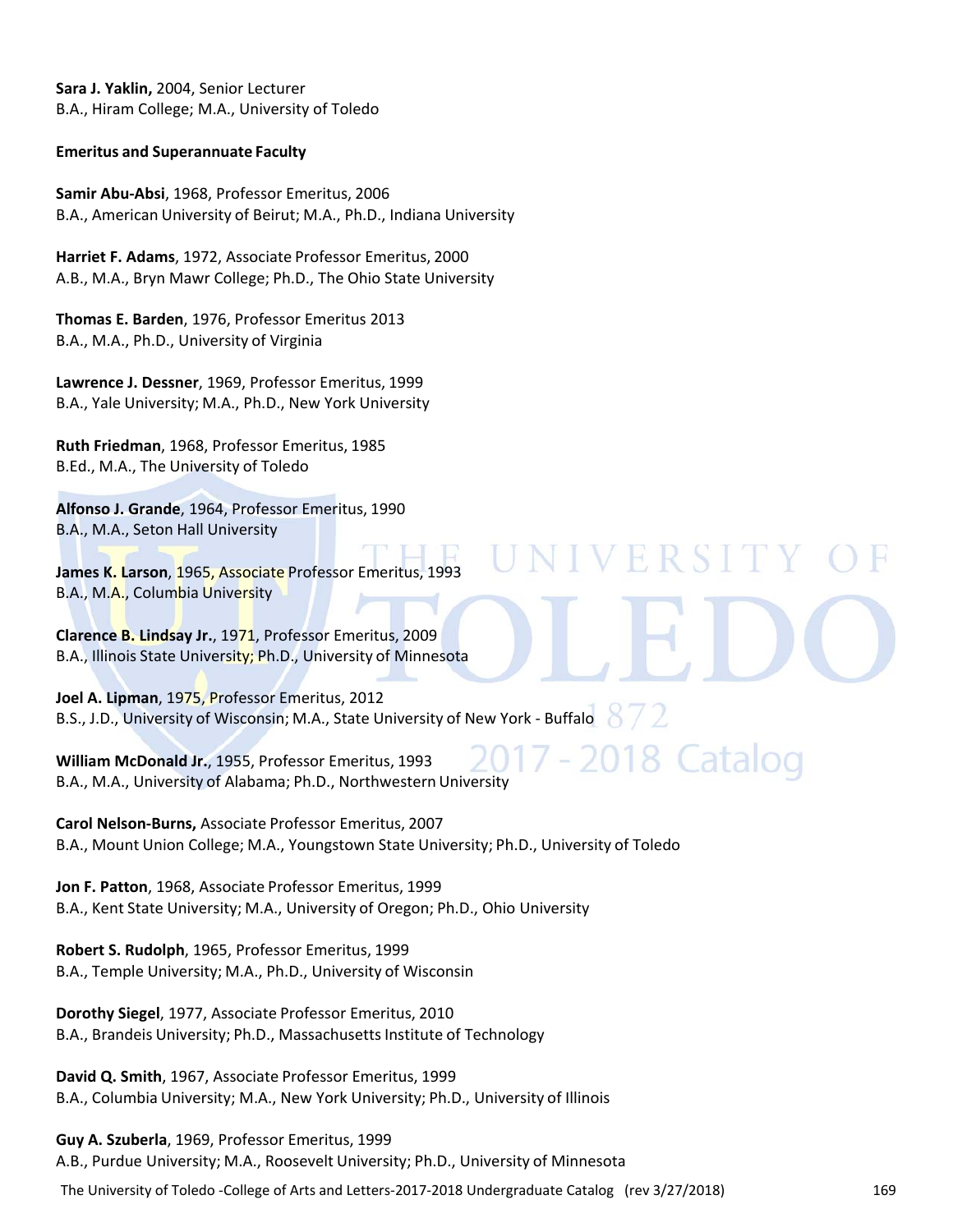**Robert S. Turley**, 1989, Associate Professor Emeritus, 2017 B.A., Oral Roberts University; M.A., University of Tulsa; Ph.D., Florida State University

**Herbert P. Zornow**, 1961, Associate Professor Emeritus, 1989 B.A., Wesleyan University; M.A., Yale University

**Matthew H. Wikander**, 1987, Professor Emeritus, 2014 B.A., Williams College; B.A., M.A., Cambridge University; Ph.D., University of Michigan

### **Department of Foreign Languages**

**Katherine Best,** 2004, Senior Lecturer B.S., M.A., Bowling Green State University

**An Chung Cheng,** 1998, Professor of Spanish B.A., Fu Jen Catholic University; M.A., Ohio University; Ph.D., University of Illinois at Urbana‐ Champaign

ERSI

2018 Cataloo

**Kimberlie Colson**, 2007, Senior Lecturer B.A., Florida A&M; M.A., Purdue University

**María Contreras**, 2008, Associate Lecturer B.A., University of Chihauhau, Mexico; M.A. University of Toledo

**Walter Denk,** Senior Lecturer B.S., Northwestern University, ABD, Michigan State

**Warren Dick**, 2003, Senior Lecturer B.A., M.A., George Washington University; Ph.D., Ohio State University

**Friederike Emonds,** 1994, Associate Professor of German M.A., Washington University; Ph.D., University of California – Davis

**Joseph Y. Hara**, 1990, Senior Lecturer B.A., Meiji Gakain University; Th.D., Lexington Theological Seminary

**Mary L. Hoak**, 2011, Associate Lecturer B.A.,Mercer University; M.A. (German), University of Georgia; M.A. (French), Middlebury College; Ph.D., University of Tennessee.

**Ruth Ann Hottell**, 1988, Professor and Chair B.A., Western Kentucky University; M.A., University of Louisville; Ph.D., University of Illinois at Urbana – Champaign

**Michael A. Kistner**, 1994, Senior Lecturer B.A., M.A., Bowling Green State University

**Juan Martin**, 1994, Associate Professor of Spanish B.A., Complutense University of Madrid; M.A., Ph.D., University of Southern California

**Mirta Parodi,** 2007, Senior Lecturer B.A., Universidad de la Republica (Montevideo); M.A., The University of Toledo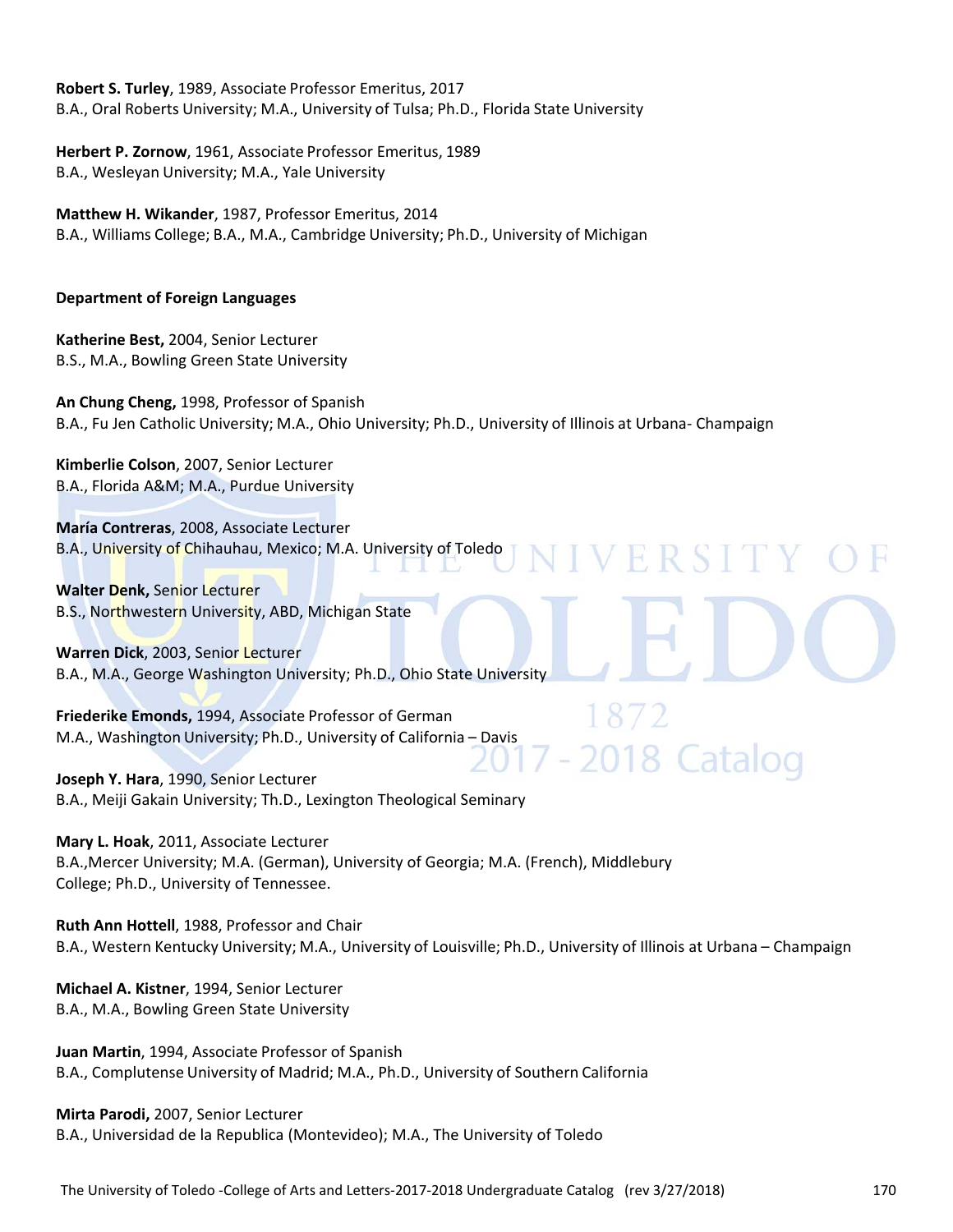**Laurie Puszczewicz**, 2005, Senior Lecturer B.A., M.A., The University of Toledo

**Linda Rouillard**, 2001, Professor of French B.A., M.A.T., University of Vermont; Ph.D., University of Pittsburgh

**Gaby Semaan**, 2007, Associate Professor of Arabic B.A., Lebanese University; M.A., The University of Toledo; Ph.D., Bowling Green State University

**Kathleen Thompson‐Casado,** 1993, Associate Professor of Spanish B.A., M.A., Ph.D., The Ohio State University

**R. Bruce Way**, 2010, Associate Lecturer B.A., Kent State University, M.A., Ph.D., University of Toledo

**Cheryl Wessel**, 2003, Senior Lecturer B.A., Luther College; M.A., The University of Toledo

**Kasumi Yamazaki**, 2016, Assistant Professor of Japanese B.A., M.A., Ph.D., the University of Toledo

### **Emeritus Faculty**

**Burley D. Channer,** 1970, Professor Emeritus of German, 1993 B.A., University of Kansas; M.A., Middlebury College; Ph.D., The Ohio State University

**Andrew M. Chermak,** 1965, Assistant Professor Emeritus of French, 1993 B.A., LaSalle College

**Oscar Lepeley**, 1996, Associate Professor Emeritus of Spanish, 2017 B.A., Universidad de Santiago; M.A., Ph.D., University of Illinois at Urbana ‐ Champaign **Bonnie Mestre,** 1966, Professor Emeritus of Spanish, 1983 B.A., B.Ed., The University of Toledo; M.A., Purdue University

HE UNIVERS

**Juergen G. Mudrow,** 1966, Professor Emeritus of German, 1993 B.S., Utah State University; M.A., University of Minnesota

**Guessler M. Normand,** 1970, Professor Emeritus of French, 1999 Diplome, Universite d'Aix ‐ Marseille; M.A., Ph.D., University of Kentucky

**Orlando M. Reyes‐Cairo,** 1969, Professor Emeritus of Spanish, 1989 B.A., University of South Dakota; M.A., University of Minnesota; Ph.D., University of Michigan

**Timothy M. Scanlan,** 1970, Professor Emeritus of French, 1999 B.A., University of Akron; M.A., Ph.D., Case Western Reserve University

**Uta I. Schaub,** 1969, Professor Emeritus of German, 1999 Staatsexamen, University of Heidelberg; Assessorexamen, Studienseminar Heidelberg; Ph.D., Rice University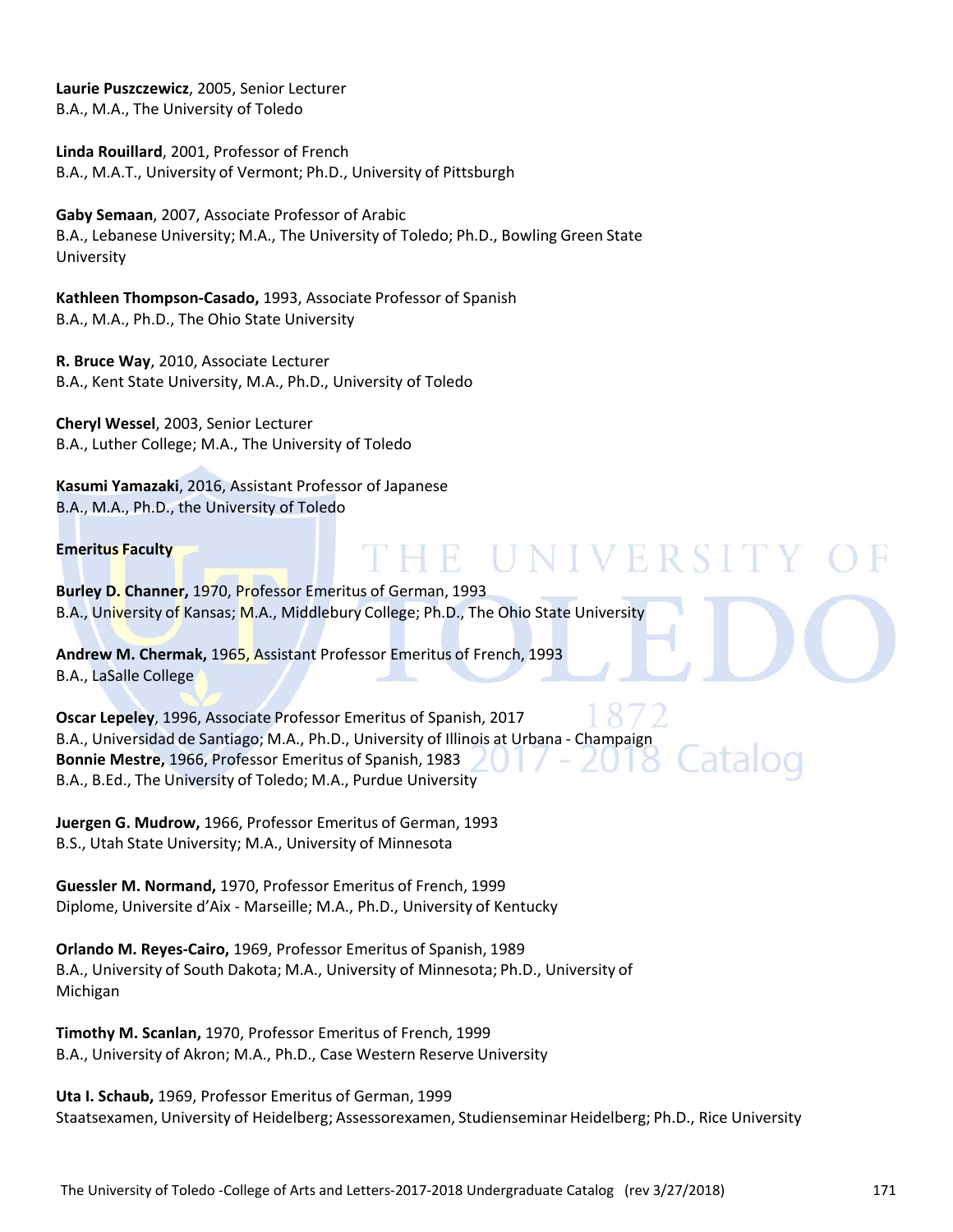**Antonio Varela,** 1982, Associate Professor of Spanish B.A., San Francisco State University; M.A., Ph.D., Indiana University

### **Department of Geography and Planning**

**Bhuiyan Alam**, 2006 Associate Professor B.S., Bangladesh University of Engineering and Technology; M.S., Asian Institute of Technology, Bangkok; M.S., Ph.D., Florida State University

**Kevin Czajkowski,** 1998, Professor

B.S., State University of New York at Oneonta; Ph.D., University of Michigan

**Daniel J. Hammel**, 2005, Professor and Chair B.A., Kansas State University, M.A., Ph.D., University of Minnesota

**Patrick Lawrence,** 1999, Professor and Associate Dean B.S., University of Guelph; M.A., Ph.D., University of Waterloo

**Neusa Hidalgo‐Monroy McWilliams**, 2013, Lecturer Ph.D., University of California, Berkeley

**David J. Nemeth,** 1989, Professor

B.A., M.A., California State University ‐ Northridge; Ph.D., University of California – Los Angeles

**Neil Reid,** 1991, Professor and Director of the Urban Affairs Center B.A., M.A., University of Glasgow; M.A., Miami University; Ph.D., Arizona State University

**M. Beth Schlemper,** 2008, Assistant Professor B.A., M.A., University of Missouri Columbia, Ph.D., University of Wisconsin Madison

**Sujata Shetty,** 2005, Associate Professor B Arch. School of Planning and Architecture (New Delhi), MUP, Ph.D., University of Michigan

**Yanqing Xu**, 2014, Assistant Professor B. Eng. China University of Geosciences, M.S. GIS and Cartography, Wuhan University, Ph.D, Louisiana State University.

### **Emeritus Faculty**

**Contractor** 

**Peter S. Lindquist,** 1988, Professor Emeritus B.S., University of Wisconsin ‐ Eau Claire; M.S.L.A., University of Wisconsin ‐ Madison; Ph.D., University of Wisconsin – Milwaukee

### **Department of History**

**Charles Beatty‐Medina**, 2003, Associate Professor and Chair B.A., Hunter College of The City University of New York; M.A., Ph.D., Brown University

**Kristen Geamen**, 2014, Lecturer B.A., University of Delaware, M.A., Ph.D., University of Southern California

### **Chelsea Griffis**, 2015, Lecturer

M.A., Ph.D., University of Toledo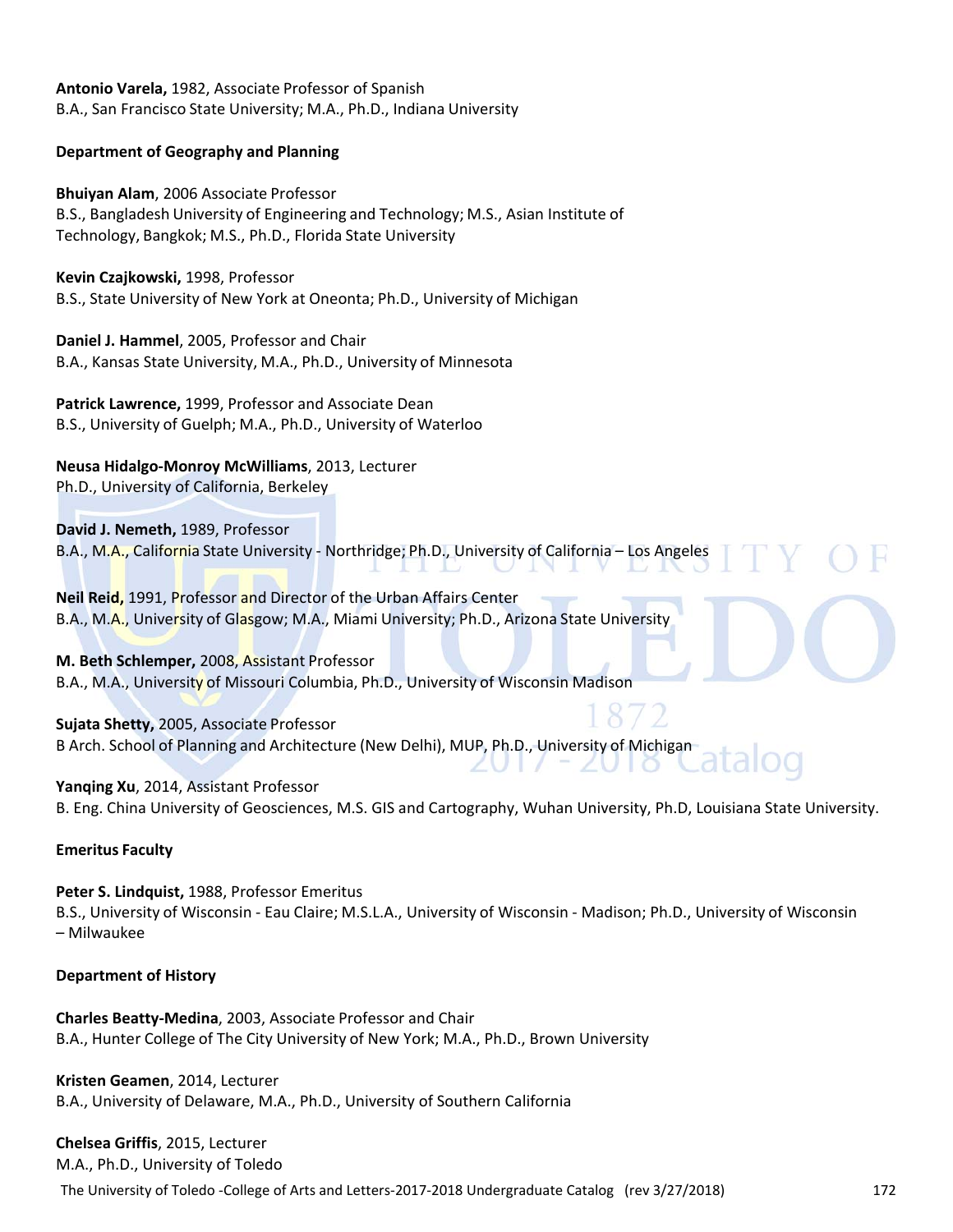**Jason Jordan**, 2015, Visiting Assistant Professor B.A., Rhodes College, M.A., Ph.D., University of Illinois at Urbana‐Champaign

**Robert McCollough**, 2008, Associate Lecturer B.A., M.A., Ph.D., University of Toledo

**Todd Michney,** 2011, Assistant Professor B.A., Case Western Reserve University, M.A., Ph.D., University of Minnesota

**Roberto Padilla**, 2009, Assistant Professor B.A., M.A., San Francisco State University; Ph.D., The Ohio State University

**Amy Pflugrad‐Jakisch**, 2014, Associate Professor B.A., M.A., Ph.D., University at Buffalo (SUNY)

**Bruce Way,** 2010. Associate Lecturer. B.A., Kent State University, M.A., Ph.D., University of Toledo

### **Emeritus Faculty**

**Richard E. Boyer**, 1964, Professor Emeritus, 1993 B.S.Ed., M.A., Northeast Missouri State College; Ph.D., University of Missouri

ER.

2017 - 2018 Catalog

**Diane F. Britton,** 1986, Professor Emeritus, 2015 B.A., M.A., University of Idaho; Ph.D., Washington State University

**Lorin Lee Cary**, 1968, Professor Emeritus, 1989 B.A., Antioch College; M.A., Ph.D., University of Wisconsin

**Alfred A. Cave**, 1973, Professor Emeritus, 2007 B.A., Linfield College; M.A., Ph.D., University of Florida

**Charles N. Glaab,** 1968, Professor Emeritus, 2006 B.Ph., M.A., University of North Dakota; Ph.D., University of Missouri

**William D. Hoover**, 1968, Professor Emeritus, 2006 B.A., Muskingum College; M.A., Ph.D., University of Michigan

**Michael Jakobson**, 1991, Professor Emeritus, 2010 B.A., M.A., Tel Aviv University; Ph.D., University of Minnesota

**Marvin L. Michael Kay,** 1971, Professor Emeritus, 1992 B.A., Maryville College; Ph.D., University of Minnesota

**William H. Longton,** 1968, Professor emeritus, 2003 B.A., University of Florida; M.A., Ph.D., University of North Carolina

**Ronald Lora**, 1967, Professor Emeritus, 2006 B.S., Bluffton College; Ph.D., The Ohio State University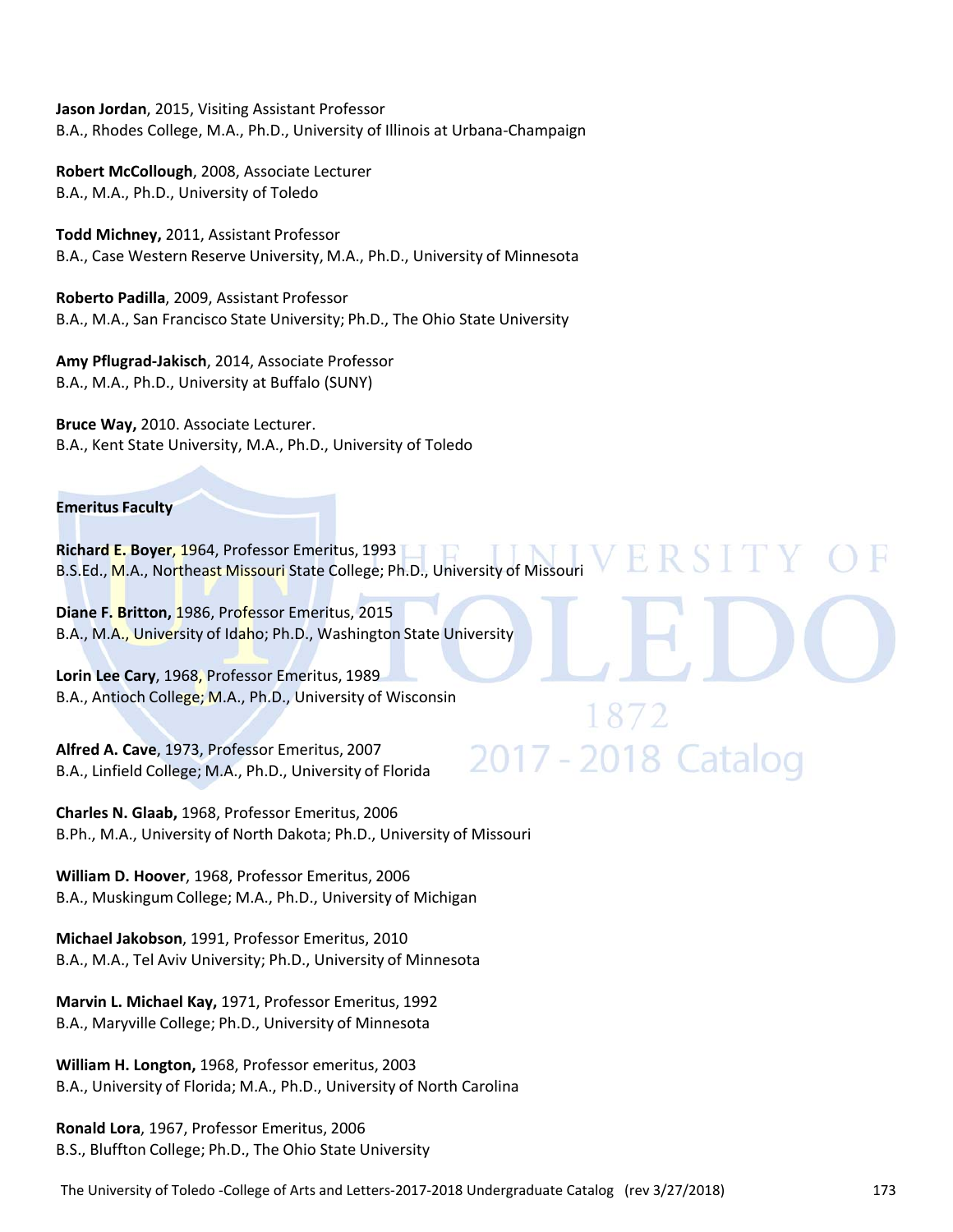**Theodore Natsoulas,** 1980, Professor Emeritus, 2005 B.A., City College of New York; M.A., University of Chicago; Ph.D., Syracuse University

**Bogdan C. Novak**, 1961, Professor Emeritus, 1990 L.L.M., State University of Ljubljana; M.A., Loyola University; Ph.D., University of Chicago

**William J. O'Neal**, 1969, Professor Emeritus, 2014 B.A., St. Maynard College; M.A., Indiana University; Ph.D., University of Missouri

**Roger D. Ray**, 1969, Professor Emeritus, 2006 B.A., Baylor University; Ph.D., Duke University

**Ivan C. Scott,** 1968, Professor Emeritus, 1984 B.A., College of William and Mary; M.A., Ph.D., University of Pennsylvania

**Robert F. Smith**, 1969, Distinguished University Professor B.A., M.A., University of Arkansas; Ph.D., University of Wisconsin

**Arthur R. Steele,** 1957, Professor Emeritus, 1979 B.A., University of California; M.A., University of New Mexico; Ph.D., Duke University

**Larry D. Wilcox**, 1968, Professor Emeritus, 2009 B.A., Ohio University; M.A., Ph.D., University of Virginia

### **Department of Music**

**Robert Ballinger**, 2002, Associate Lecturer B.M., University of Toledo; M.M., Northwestern University

**Michael Boyd**, 1987, Professor B.M., Wisconsin Conservatory of Music; M.M., D.M.A., Eastman School of Music

R

 $\mathbb{H}$ 

**Timothy D. Brakel,** 2000, Professor B.S., Jacksonville State University; M.S., Indiana State University; D.M.E., Indiana University

**Norman Damschroder**, 2002, Associate Lecturer B.M., University of Toledo; M.M., Bowling Green State University

**Matthew Forte**, 2017, Assistant Professor B.M., University of Hartford; M.M., D.M.A, Michigan State University

**Lee Heritage**, 1993, Associate Professor and Associate Dean B.M., Shenandoah University; M.M., University of Wisconsin; D.M.A., University of Illinois

**David N. Jex**, 1983, Professor B.M., The University of Toledo; M.M., Bowling Green State University; D.M.A., Cleveland Institute of Music/Case Western Reserve University

**Erik Johanson**, 1993, Associate Professor B.A., Augustana College; M.M., University of Cincinnati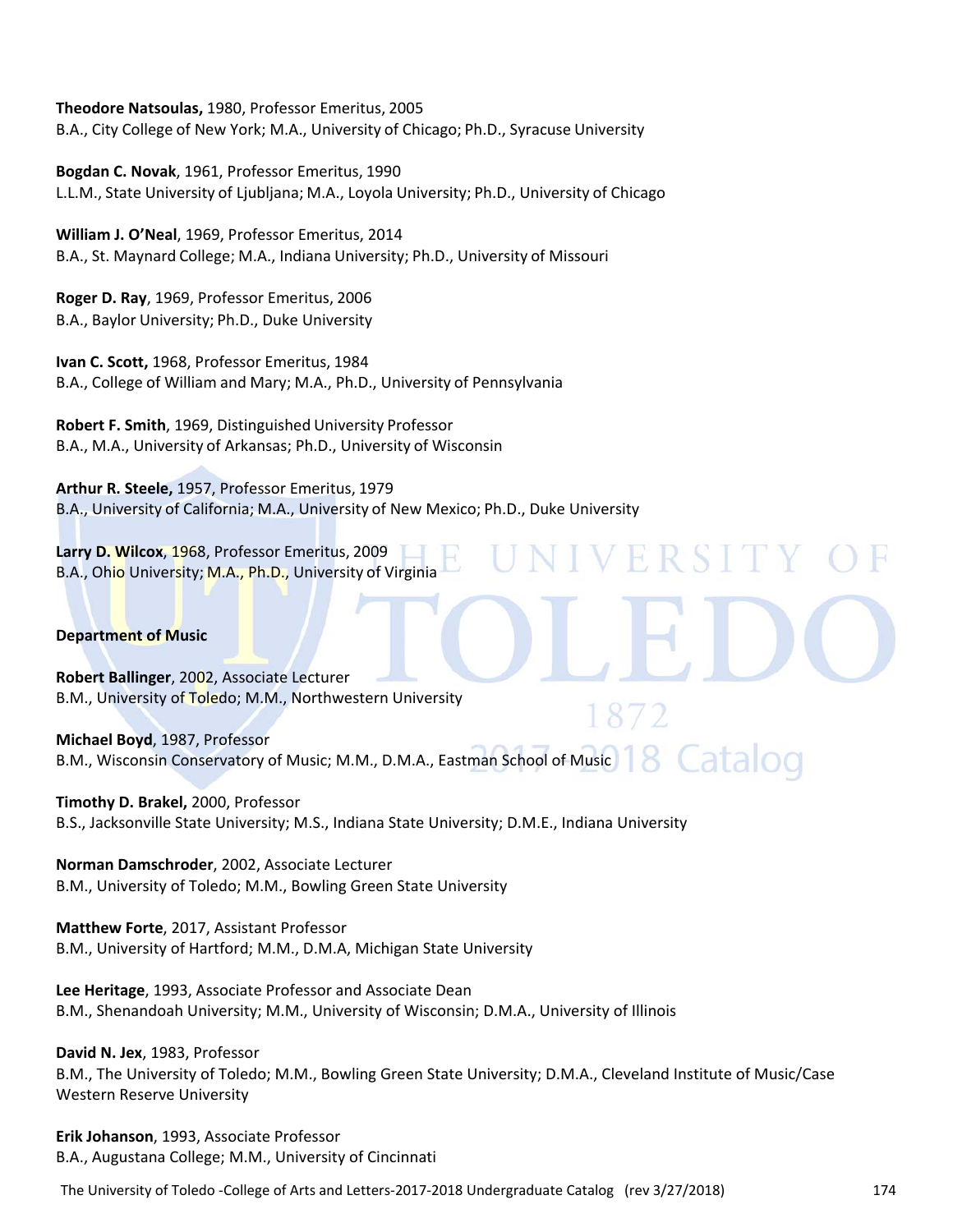**David C. Mariasy**, 1982, Senior Lecturer B.A., The University of Toledo; M.M., Bowling Green State University

**Gunnar Mossblad**, 2002, Professor B.M., M.M., University of North Texas

**Bradley Pierson**, 2015, Assistant Professor B.M., University of Nevada Las Vegas; M.M., California State University; D.M.A., University of Washington

**Olman Piedra**, 2011, Associate Professor B.M., Baylor University; M.M.P., M.M., University of Michigan, D.M.A., Bowling Green State University

ERSI

**Andrew Rhodes**, 2013, Lecturer B.M., Butler University, M.M., Ohio University

**Denise Ritter‐Bernardini**, 2011, Associate Professor B.S., East Central University; M.M., Texas Christian University; D.M.A., University of Oklahoma

**Pamela Stover**, 2011, Associate Professor B.M., Iowa State University; M.A., University of Iowa; Ph.D., Indiana University

**Jason Stumbo**, 2005, Associate Professor and Chair B.S., M.M., University of Tennessee; Ph.D., University of Missouri

**Tad Weed**, 2011 Associate Professor B.M., Grove School of Music; M.M., Grove School of Music

**Jay Weik**, 2010, Lecturer B.M., Berklee College of Music; M.M., New England Conservatory of Music

### **Emeritus Faculty**

**Virginia A. Chambers**, 1975, Professor Emeritus, 1992 B.M., University of Louisville; N.M., Eastman School of Music; Ph.D., University of Michigan

**Robert M. DeYarman**, 1978, Professor Emeritus, 1999 B.A., M.A., Ph.D., State University of Iowa

**Thomas D. East**, 1971, Professor Emeritus, 1992 B.A., University of Northern Colorado; M.M., Indiana University

**Mary R. Kihslinger**, 1967, Professor Emeritus, 1998 B.M.E., Alverno College; M.M., University of Wisconsin

**James L. Mason**, 1969, Professor Emeritus, 1992 B.S., M.A., Wayne State University

**Frances A. Renzi**, 1973, Professor Emeritus, 1999 B.M., North Texas State University; M.S., Juilliard School of Music

**Barbara A. Rondelli Perry**, 1975, Professor Emeritus, 2011 B.M., Kansas State College of Pittsburg; M.M., Pittsburg State University; L.R.A.M., Royal Academy of Music, London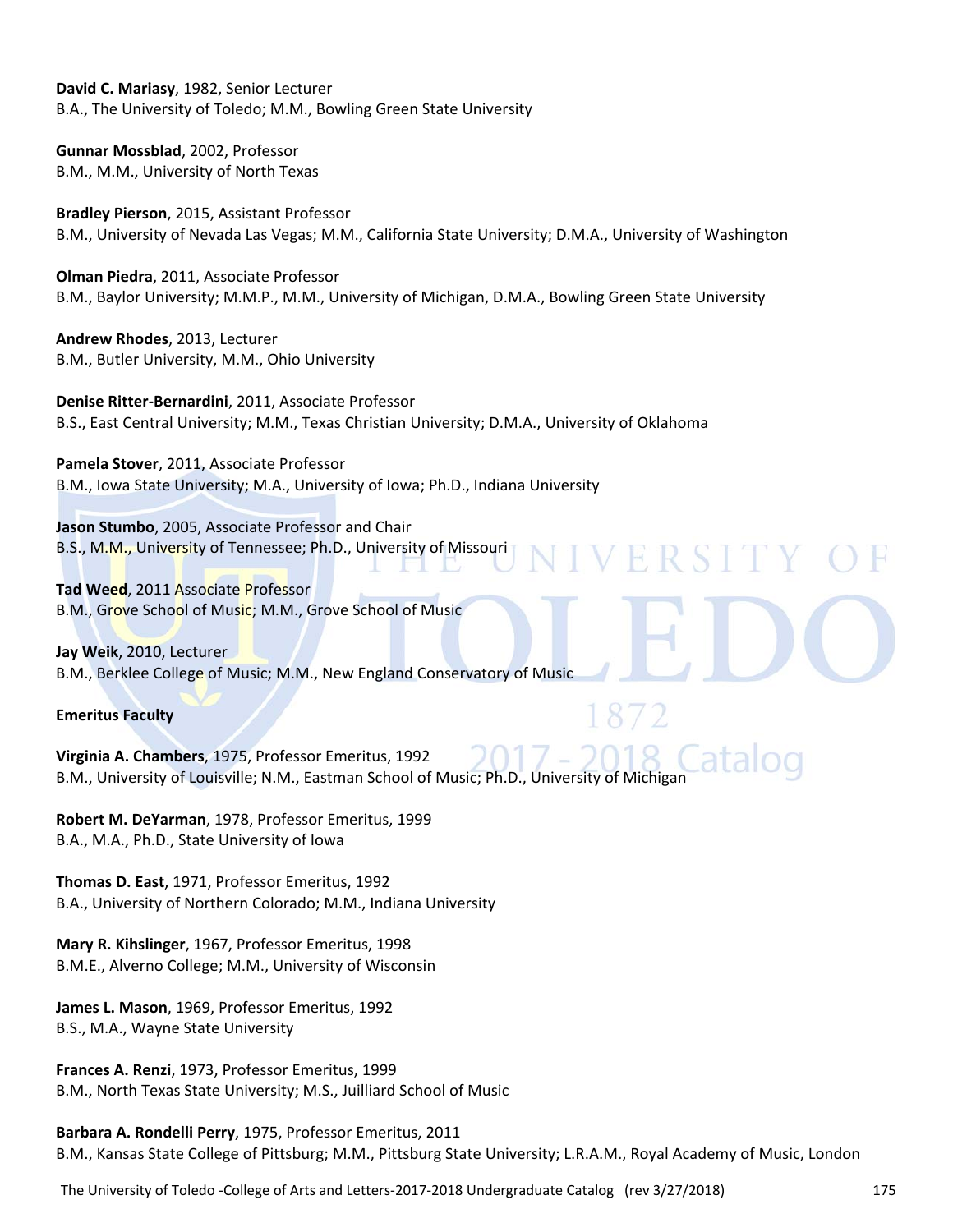### **Richard M. Webster,** 1965, Professor Emeritus, 1993

B.A., University of Washington; M.M., Eastman School of Music

**Arthur S. Winsor Jr.**, 1958, Professor Emeritus, 1992 B.S., M.A., University of North Carolina; Ph.D., University of Michigan 

### **Department of Philosophy and Religious Studies**

**Ammon Allred**, 2011, Associate Professor BA, Brigham Young University, M.A., Ph.D., Villanova University.

**Ovamir Anjum**, 2009, Associate Professor, Imam Khattab Endowed Chair of Islamic Studies B.E., University ofWisconsin‐Madison; M.A., University of Chicago; M.S., Ph.D., University of Wisconsin, Madison

**Nina Atanasova**, 2014, Lecturer M.A., Sofia University; Ph.D., Bulgarian Academy of Science; M.A., University of Cincinnati; Ph.D., University of Cincinnati

**Jeanine Diller**, 2010, Associate Professor B.A., Wheaton College; M.A. Syracuse University; Ph.D., University of Michigan

**Peter Feldmeier**, 2011, Thomas and Margaret Murray & James J. Bacik Professor of Catholic Studies B.A., Purdue University; M.A., University of St. Thomas; M.Div., St. Paul Seminary; Ph.D., Graduate Theological Union

2017 - 2018 Cataloo

**Ben Grazzini**, 2010, Associate Lecturer B.A., Penn State University; M.A., Ph.D., The New School of Social Research

**Madeline Muntersbjorn**, 1994, Associate Professor B.A., Carleton College; M.A., Ph.D., University of Pittsburgh

### **Susan M. Purviance**, 1988, Professor B.A., M.A., Ph.D., University of California ‐ Santa Barbara

**John Sarnecki**, 2002, Associate Professor and Chair B.A., M.A., University of Calgary, Ph.D., Rutgers University

### **Emeritus Faculty**

**Charles V. Blatz**, 1989, Professor Emeritus, 2012 B.A., University of Cincinnati; M.A., Ph.D., University of Michigan

**James Campbell**, 1982, Distinguished University Professor B.A., Temple University; M.A., Ph.D., State University of New York ‐ Stony Brook

**Thomas C. Mayberry**, 1969, Professor Emeritus, 1989 B.A., M.A., Oklahoma State University; Ph.D., University of Washington

**Ramakrishna Puligandla**, 1966, Professor Emeritus, 1993 B.S., M.Sc., Andhra University; M.S., Purdue University; A.M., University of South Dakota; Ph.D., Rice University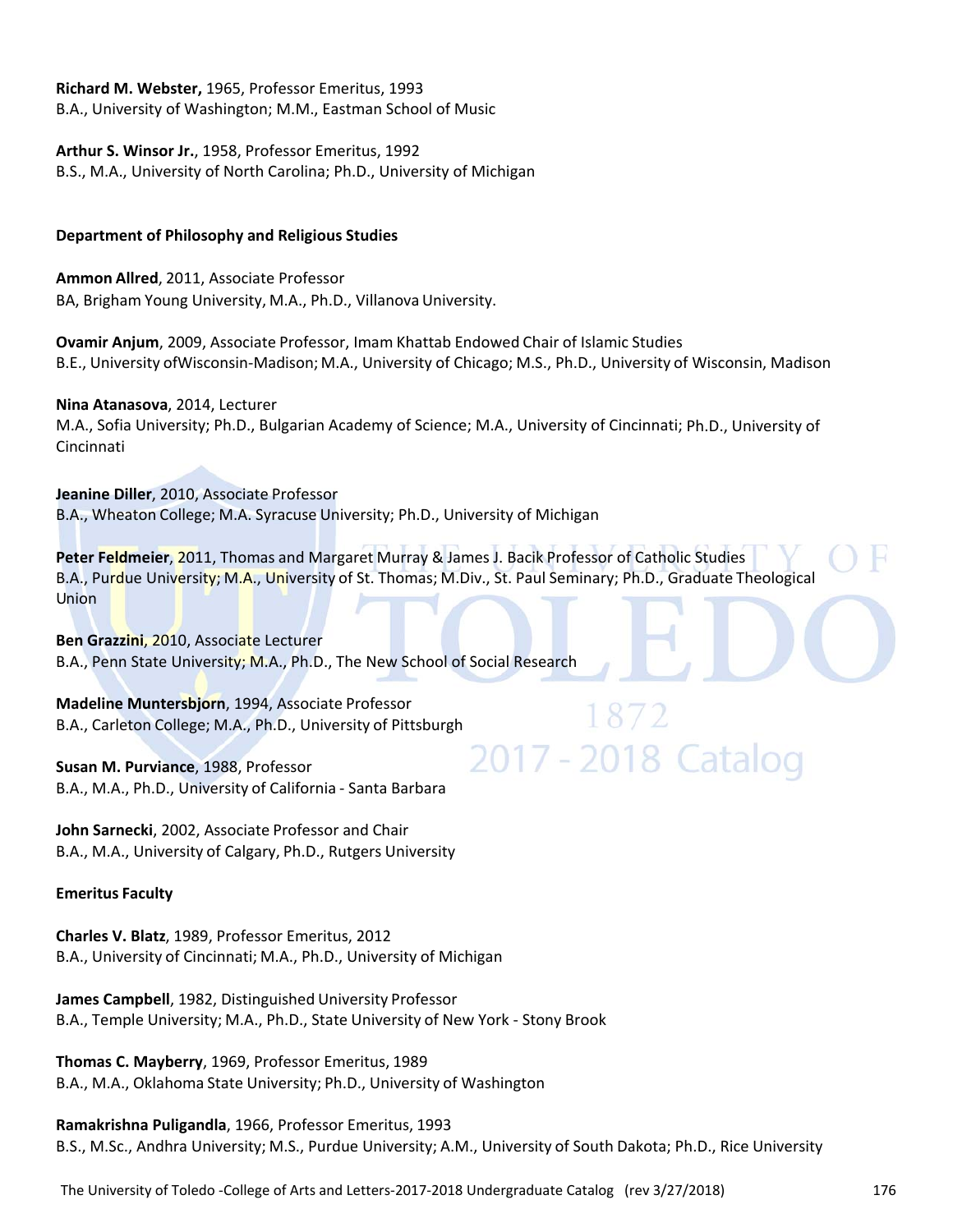**Stephen S. Tigner**, 1965, Professor Emeritus, 1990

B.A., University of Rochester; M.A., Ph.D., University of Michigan

### **Department of Political Science and Public Administration**

**Jeffrey Broxmeyer**, 2015, Assistant Professor B.A., University of Wisconsin‐Madison, M.Phil., Ph.D., The Graduate Center‐CUNY

**Jetsabe Caceres**, 2011, Associate Professor B.A., University of Puerto Rico; M.A., Ph.D., University of Florida

**Anthony Daniels**, 2016, Assistant Lecturer B.S., M.A., Eastern Michigan University; Ph.D., Wayne State University

**Renee J. Heberle**, 1997, Professor, Co‐Director of Law and Social Thought B.A., Brandeis University; M.A., Ph.D., University of Massachusetts ‐ Amherst

**Samuel P. Nelson**, 2001, Associate Professor and Chair. B.A., Northwestern University; M.A., Ph.D., University of Wisconsin – Madison

**Saatvika Rai**, 2016, Assistant Professor B.A., Delhi University; M.S., Erasmus Mundus; M.A., Ph.D., University of Kansas

### **Jami Taylor** 2009, Associate Professor

B.A., M.P.A., Old Dominion University; M.L.I.S., University of North Carolina, Greensboro; Ph.D., North Carolina State **University** 

2017 - 2018 Catalog

### **Michael Joel Voss**, 2015, Assistant Professor B.A., University of North Carolina, Wilmington; M.A., Arcadia University; LL.M, Universiteit Utrecht School of Law, The Netherlands; Ph.D., University of Virginia

### **Emeritus and Superannuate Faculty**

**Lynn W. Bachelor**, 1988, Associate Professor B.A., Mount Holyoke College; M.A., University of New Hampshire; Ph.D., University of Chicago

**Norman Blume**, 1956, Professor Emeritus, 1983 B.A., University of Connecticut; M.A., Boston University; Ph.D., The Ohio State University

**David H. Davis**, 1989, Professor B.A., Cornell University; M.A., Ph.D., Johns Hopkins University

**George P. Jan**, 1968, Professor Emeritus, 1993 B.A., National Chengchi University; M.A., Southern Illinois University; Ph.D., New York University

**James W. Lindeen**, 1967, Professor Emeritus, 2009 B.A., University of Omaha; M.A., Ph.D., University of Nebraska

### **Sunday E. Ubokudom**, 1995, Professor B.S., Oklahoma State University; M.P.A., Ph.D., University of Kansas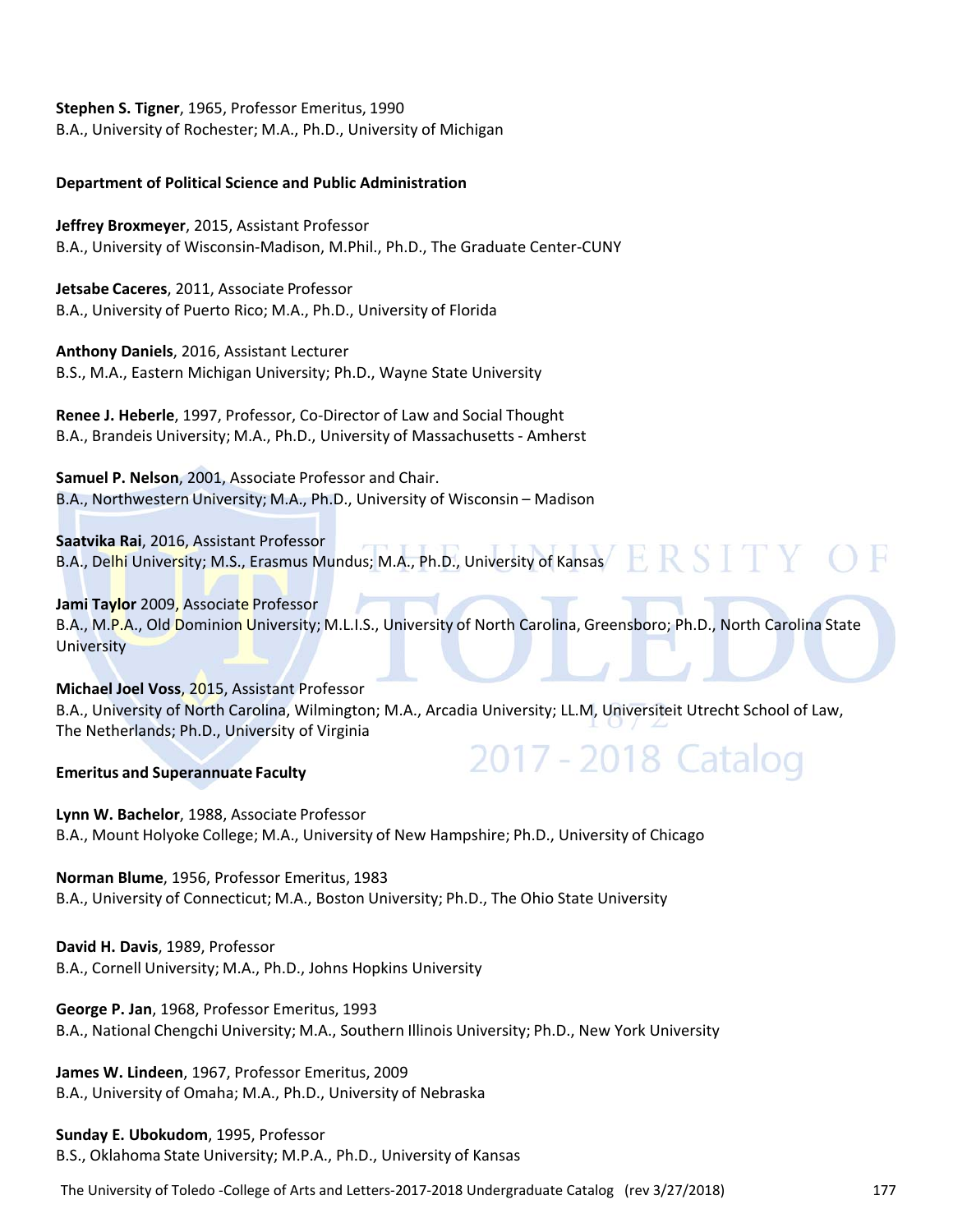**Ronald R. Randall**, 1970, Professor Emeritus, 2006 B.A., University of Montana; Ph.D., University of Wisconsin

**Willard W. Smith**, 1961, Professor Emeritus, 1989 B.A., Miami University; M.S.G.M., University of Denver

**Karl O. Vezner**, 1971, Professor Emeritus, 1992 B.A., Valparaiso University; M.A., American University; Ph.D., University of North Carolina

**David S. Wilson**, 1970, Associate Professor Emeritus, 2010 B.A., Dartmouth College; M.A., Ph.D., Cornell University

### **Department of Psychology**

**Wesley A. Bullock**, 1988, Associate Professor B.A., M.S., Ph.D., University of Oklahoma

**Michael Caruso**, 1988, Associate Professor B.A., M.A., The University of Akron

**Stephen D. Christman**, 1989, Professor VERSI B.A., University of Michigan; Ph.D., University of California - Berkeley

**Jon D. Elhai,** 2009, Professor B.A., University of Delaware, M.S., Ph.D., Nova Southeastern University

**Sarah E. Francis**, 2014, Associate Professor B.A., Albany, SUNY; Ph.D., University of Hawaii at Manoa

**Kim L. Gratz,** 2016, Professor and Chair B.A., Tulane University, M.A., Ph.D., University of Massachusetts Boston

**Andrew L. Geers**, 2001, Professor B.A., University of Cincinnati; M.S., Ph.D., Ohio University

**Henry E. Heffner**, 1987, Professor B.A., Trinity College; M.S., Ph.D., Florida State University

**Rickye S. Heffner**, 1987, Professor B.A., Vanderbilt University; M.S., Ph.D., Florida State University

**John D. Jasper**, 2001, Professor B.S., Kansas State University; M.A., Ph.D., University of Iowa

**Jason C. Levine,** 2012, Assistant Professor B.A., Bowling Green State University, M.A., Ph.D., University of Wisconsin‐Milwaukee

**Kamala London Newton**, 2005, Professor B.A., Grand Valley State University; M.S., Ph.D., University of Wyoming 8 Catalog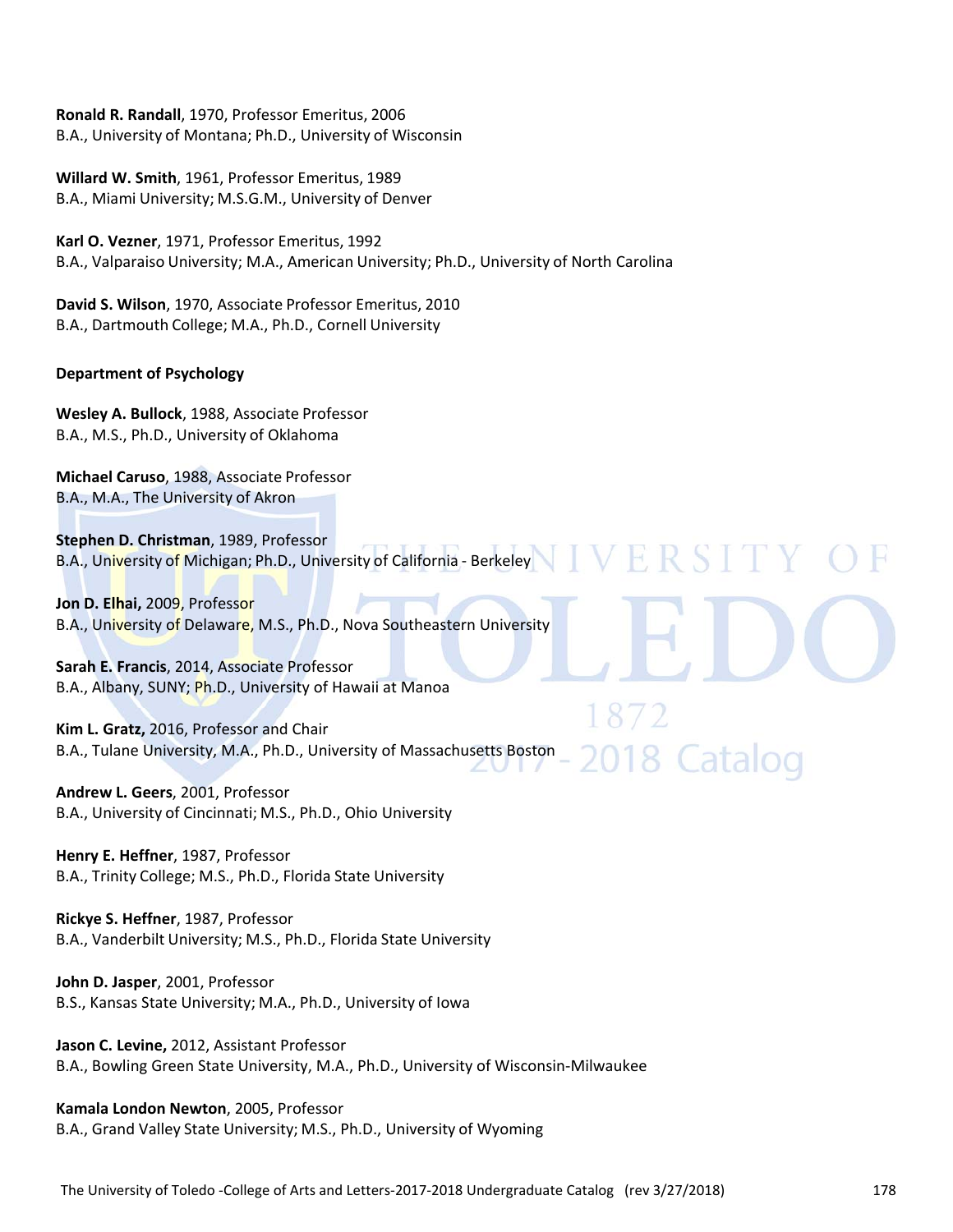**Gregory J. Meyer**, 2003, Professor B.S., University of Illinois at Urbana ‐ Champaign; M.S., Ph.D., Loyola University in Chicago

**Peter G. Mezo,** 2015, Assistant Professor B.S., University of Toronto; Ph.D., University of Hawaii‐Manoa

**Joni L. Mihura**, 1996, Professor B.S., M.S., Ph.D., Oklahoma State University

**Jason Rose**, 2009, Associate Professor B.A., Purdue University; Ph.D., University of Iowa

**Mojisola F. Tiamiyu**, 1997, Associate Professor B.Sc., Obafemi Awolowo University; M.Sc., University of Jos; Ph.D., University of Toronto

**Matthew Tull**, 2016, Professor B.A. Wake Forest University, M.A., Southern Methodist University, Ph.D., University of Massachusetts Boston

**Emeritus Faculty**

**Harvard L. Armus**, 1960, Professor Emeritus, 2009 A.B., New York University; A.M., Columbia University; Ph.D., State University of Iowa

**Jeanne Brockmyer**, 1995, Professor Emeritus, 2010 B.A., Bucknell University; Ph.D., University of North Carolina

**David M. Del Castillo**, 1968, Professor Emeritus, 1993 B.S., M.S., Ph.D., University of New Mexico

**Robert K. Elliot**t, 1978, Professor Emeritus, 2006 B.A., University of California ‐ Santa Cruz; M.A., Ph.D., University of California ‐ Los Angeles

**Robert A. Haaf**, 1969, Professor Emeritus, 2004 B.A., Gettysburg College; M.A., University of Maryland; Ph.D., University of Connecticut

**Walter McKeever**, 1990, Professor Emeritus, 2003 B.A., Miami University; Ph.D., University of Rochester

**A. John McSweeny**, 1981, Professor Emeritus 2010 B.A., University of Wisconsin‐Madison, M.A., Ph.D. Northern Illinois University; J.D., University of Toledo.

**Albert B. Palmer Jr.**, 1965, Professor Emeritus, 1993 B.A., Heidelberg College; M.S., New Mexico Highlands University; Ph.D., Southern Illinois University

**Stefan Slak**, 1967, Professor Emeritus, 1993 Diplome, Universite de Paris; M.S., Lehigh University; Ph.D., Wayne State University

### **Department of Sociology and Anthropology**

**Shahna Arps,** 2014, Lecturer. B.A., Ohio University‐Athens, M.A. Ph.D., Ohio State University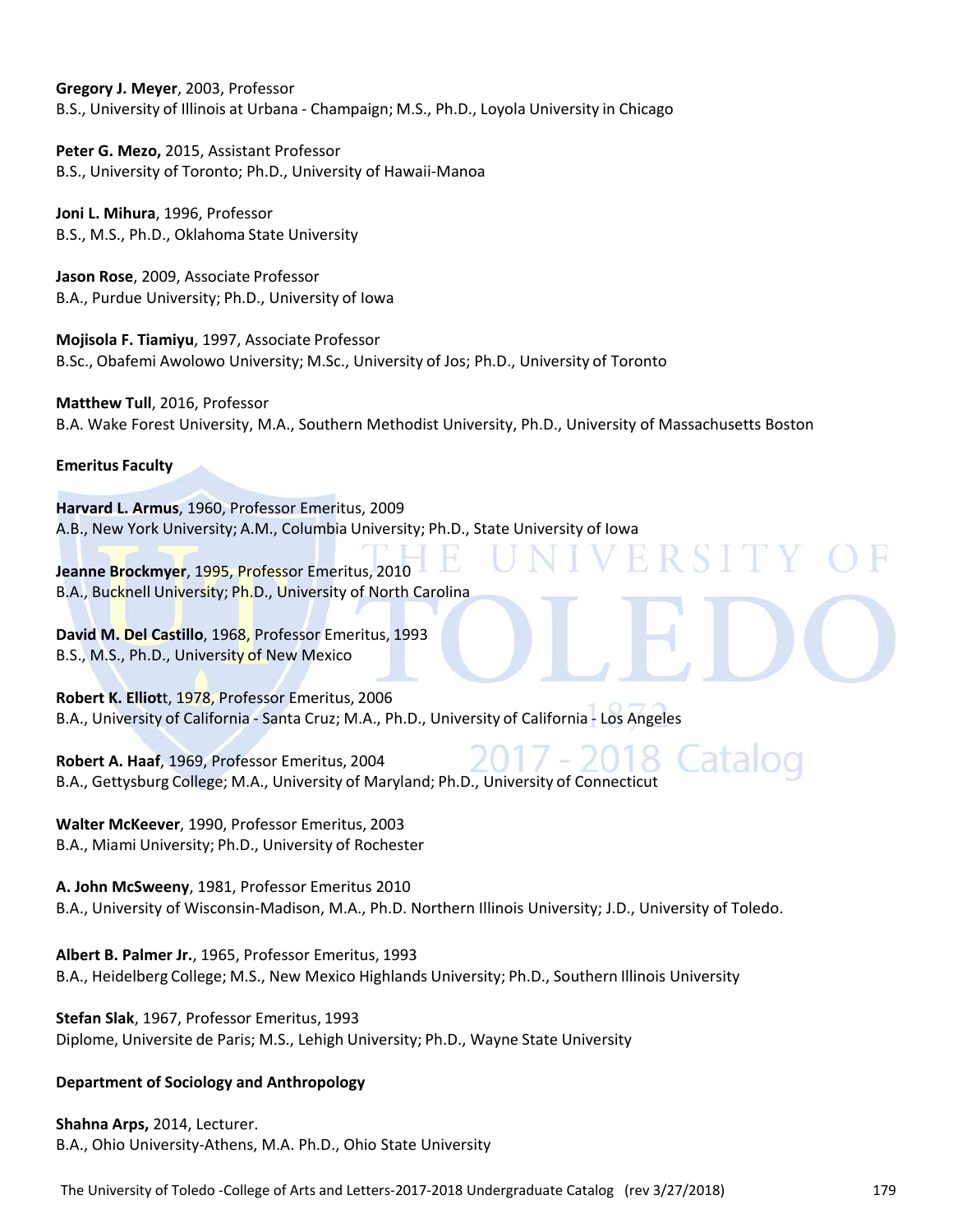**Melissa Baltus**, 2014, Assistant Professor B.A., Minnesota State University‐Morehead, M.A., Ph.D., University of Illinois at Urbana‐Champaign

**Patricia F. Case**, 2004, Associate Professor and Chair B.A., M.A., Ph.D., Wayne State University

**Barbara Coventry**, 1991, Associate Professor B.A., Eureka College; M.S., Illinois State University; Ph.D., University of Illinois

**Dwight N. Haase**, 2007, Associate Professor B.S.W., Purdue University; M.A., Clark University; Ph.D., University of Wisconsin‐Madison

**Willie L. McKether**, 2006, Associate Professor and Vice President B.A., Grand Valley State University; M.B.A., Saginaw Valley State University; M.A., Ph.D., Wayne State University

**Seamus P. Metress**, 1969, Professor B.S., University of Notre Dame; M.A., Columbia University; Ph.D., Indiana University

**Monita Mungo,** 2014, Lecturer

B.A., Pepperdine University, M.A., Ph.D. (ABD) Wayne State University **Karie Jo Peralta**, 2015, Assistant Professor B.A., Saint Xavier University Chicago; M.A., Loyola University Chicago; Ph.D., University of Miami

**Mark Sherry,** 2005, Associate Professor B.A., M.A., Ph.D., The University of Queensland

**Angela Siner,** 1989, Instructor B.A., Grambling State University; M.A., University of Southwest Louisiana

**Jerry Van Hoy,** 2000, Associate Professor, Co‐Director of Law and Social Thought, Director of Master of Liberal Studies B.A., University of California ‐ Santa Cruz; M.A., Ph.D., Northwestern University

**Thomas Zych,** 2015, Lecturer B.A., University of Illinois‐Urbana‐Champaign, M.S., Anthropology, University of Wisconsin‐Milwaukee.

### **Emeritus Faculty**

**Barbara K. Chesney,** 1989, Associate Professor B.A., Mount St. Mary's College; M.A., Eastern Michigan University; M.P.H., Ph.D., University of Michigan

**Marietta Morrissey,** 1989, Professor Emeritus, 2012 B.A., University of Pittsburgh; M.A., Ph.D., Michigan State University

**Elias T. Nigem,** 1976, Associate professor, Professor Emeritus, 2014 A.A., Los Angeles Valley College; B.A., M.A., California State University; Ph.D., Utah State University

**Ruth E. Searles,** 1969, Professor Emeritus, 1991 B.A., Oberlin College; M.A., Ph.D., University of Michigan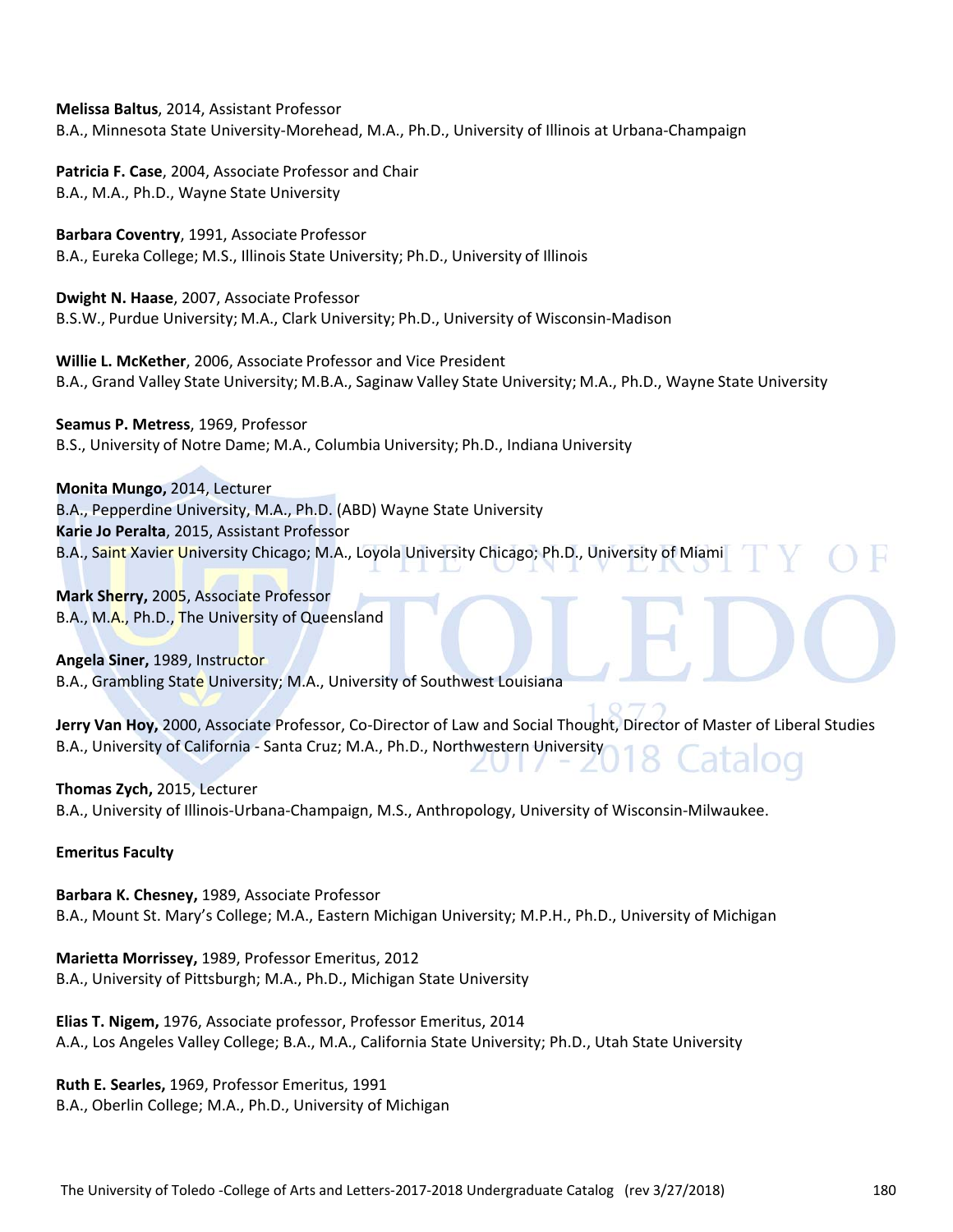## **Department of Theatre and Film**

**Charlene Gilbert**, 2017, Professor and Dean B.A., Yale University; M.F.A., Temple University

**Holly Hey**, 2006, Professor B.F.A., Ohio University; M.F.A., School of the Art Institute of Chicago

**Tammy A. Kinsey**, 2000, Professor B.A., Virginia Tech; M.F.A., Virginia Commonwealth University

**Edmund Lingan**, 2007, Associate Professor and Chair B.F.A., Texas State University; Ph.D., City University of New York

**Kelly McBane**, 2016, Lecturer B.A., Slippery Rock University; M.F.A. Ohio University

**Christopher M. Montpetit**, 2014, Lecturer B.A., Niagara University; M.F.A., Columbia University

**Holly Monsos**, 1992, Professor and Associate Dean B.A., Michigan State University; M.F.A., University of Montana

**Stephen Sakowski**, 2015, Assistant Professor B.F.A., Otterbein College; M.F.A., University of California San Diego

**Daniel Thobias**, 2012, Assistant Professor B.F.A., University of California, Berkley; M.F.A., North Carolina School of Arts

**Nathaniel White**, 2016, Lecturer B.A., University of Nebraska‐Kearney; M.F.A., The University of Alabama

**Matt Yockey**, 2010, Associate Professor B.A., Indiana University; M.A., Ohio University; Ph.D., Indiana University

## **Emeritus Faculty**

**James S. Hill**, 1980, Professor Emeritus, 2013 B.A., M.A., Adams State College; M.F.A., University of Arizona

**E. Elaine Valois**, 1966, Professor Emeritus, 1991 B.A., Bowling Green State University; Certificate, Sorbonne University of Paris; M.A., Bowling Green State University

**Daniel J. Watermeier**, 1984, Professor Emeritus, 2006 B.A., University of Tennessee; M.A., University of Maryland; Ph.D., University of Illinois

**Charles E. Williams**, 1984, Associate Professor Emeritus, 2002 B.A., Texas Christian University; M.A., Stanford University